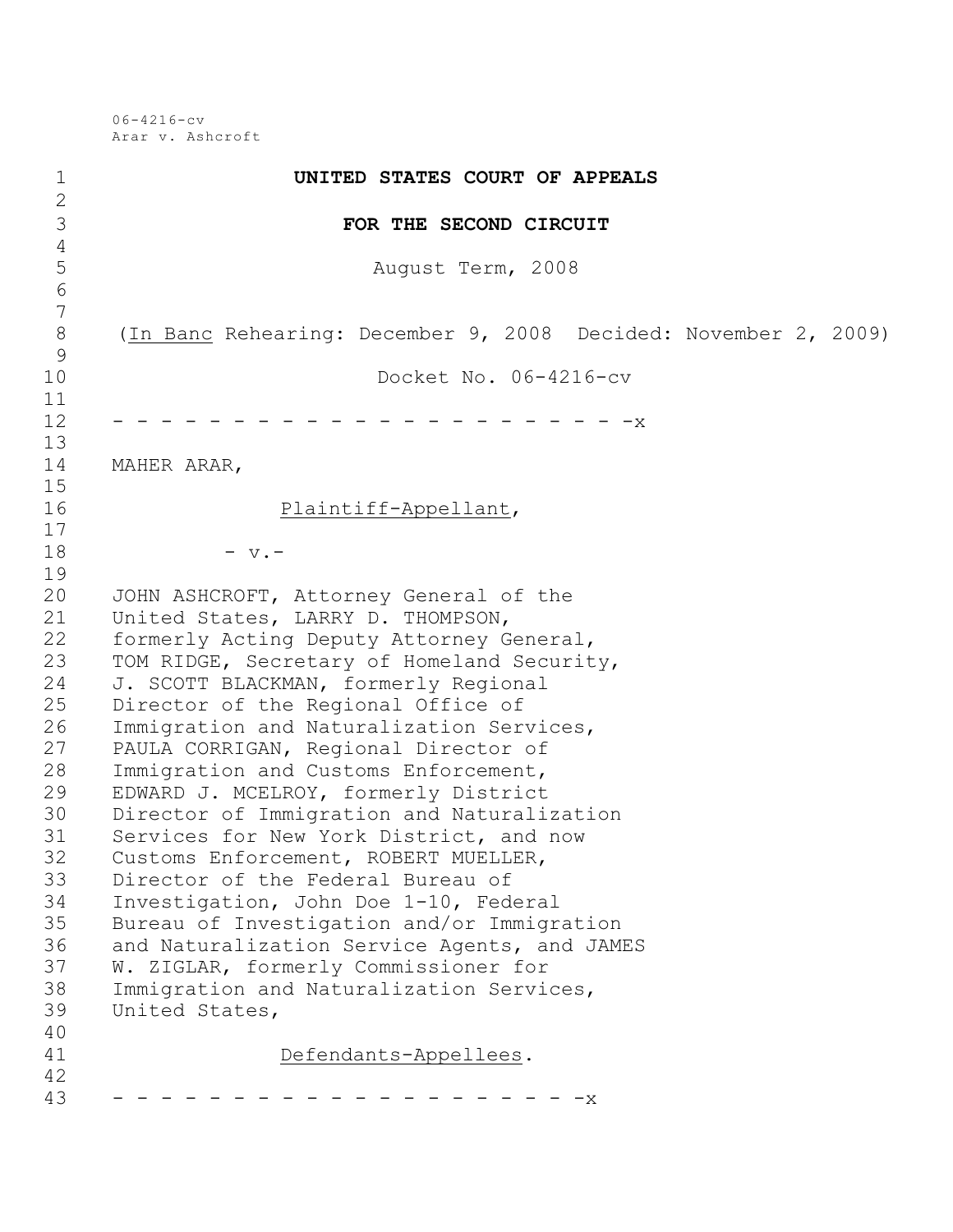1 Before: JACOBS, Chief Judge, McLAUGHLIN,<sup>\*</sup> CALABRESI,<sup>\*\*</sup> 2 CABRANES, POOLER, SACK, TO SOTOMAYOR, THE PARKER, THE 3 RAGGI, WESLEY, HALL, and LIVINGSTON, Circuit 4 Judges. KATZMANN, Circuit Judge, took no part in 5 the consideration or decision of the case. 6 7 JACOBS, C.J., filed the majority opinion in which MCLAUGHLIN, 8 CABRANES, RAGGI, WESLEY, HALL, and LIVINGSTON, JJ., joined. 9 10 CALABRESI, J., filed a dissenting opinion in which POOLER, SACK, 11 and PARKER, JJ., joined. 12 13 POOLER, J., filed a dissenting opinion in which CALABRESI, SACK, 14 and PARKER, JJ., joined. 15 16 SACK, J., filed a dissenting opinion in which CALABRESI, POOLER, 17 and PARKER, JJ., joined. 18 19 PARKER, J., filed a dissenting opinion in which CALABRESI, 20 POOLER, and SACK, JJ., joined. 21 22 23 Appeal from a judgment of the United States District Court 24 for the Eastern District of New York (Trager, J.) dismissing 25 Plaintiff-Appellant Maher Arar's complaint against John

<sup>\*</sup> Senior Circuit Judge McLaughlin was a member of the initial three-judge panel that heard this appeal and is therefore eligible to participate in in banc rehearing. See 28 U.S.C. § 46(c)(1).

<sup>\*\*</sup> Senior Circuit Judges Calabresi, Sack, and Parker, who assumed senior status during the course of in banc proceedings, are entitled to participate pursuant to 28  $U.S.C. \$ 46(c)(2)$ .

<sup>\*\*\*</sup> The Honorable Sonia Sotomayor, who was originally a member of the in banc panel and who participated in oral argument, was elevated to the Supreme Court on August 8, 2009.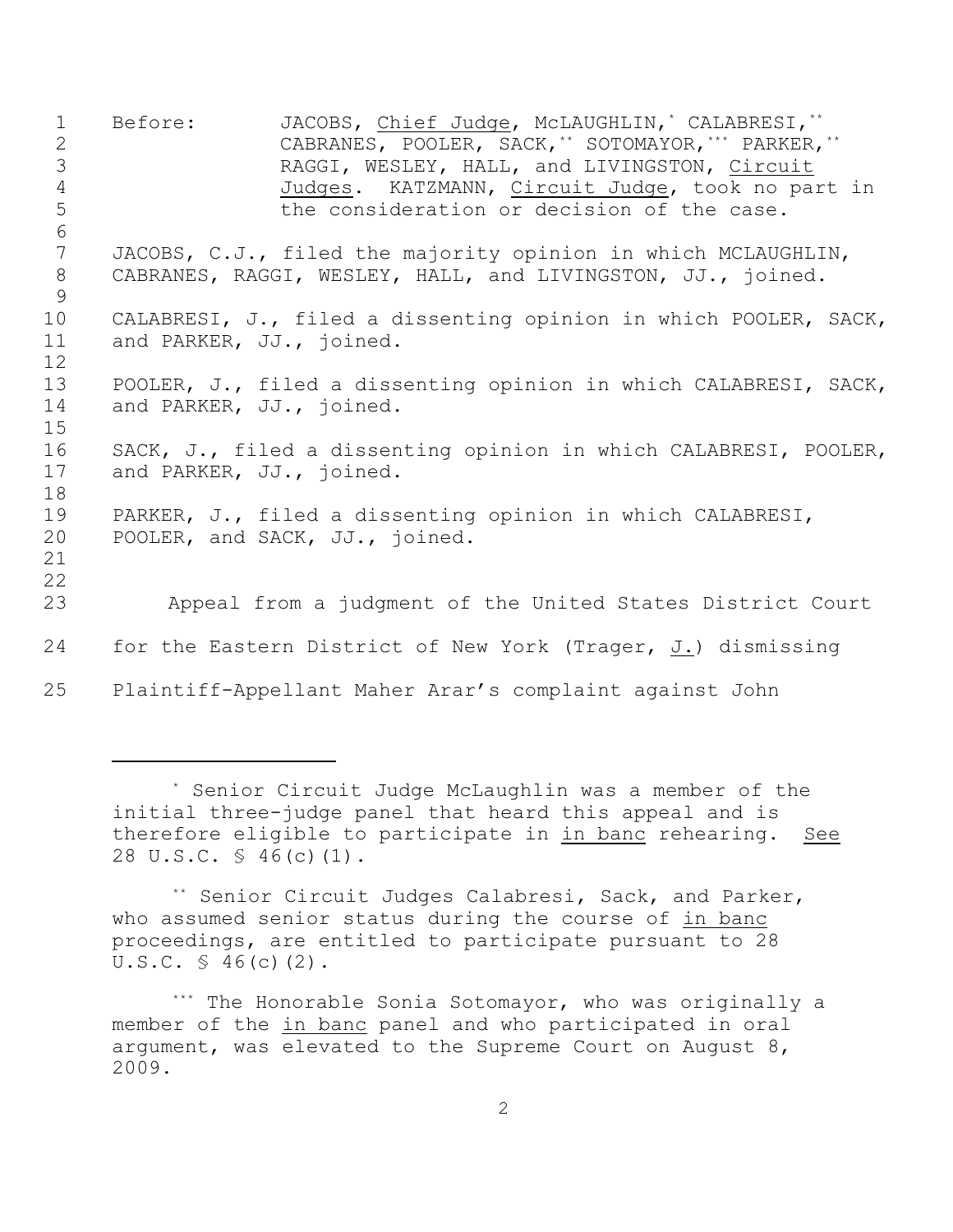Ashcroft, the Attorney General of the United States; Tom Ridge, the Secretary of Homeland Security; Robert Mueller, the Director of the Federal Bureau of Investigation; and others. Arar v. Ashcroft, 414 F. Supp. 2d 250 (E.D.N.Y. 2006). Arar alleges that he was detained while changing planes at Kennedy Airport in New York (based on a warning from Canadian authorities that he was a member of Al Qaeda), mistreated for twelve days while in United States custody, and then removed to Syria via Jordan pursuant to an inter-governmental understanding that he would be detained and interrogated under torture by Syrian officials.

 Arar's complaint alleges violations of the Torture Victim Protection Act ("TVPA") and the Fifth Amendment. The District Court dismissed the complaint. Id. at 287-88. A three-judge panel of this Court unanimously held that: (1) the District Court had personal jurisdiction over Thompson, Ashcroft, and Mueller; (2) Arar failed to state a claim under the TVPA; and (3) Arar failed to establish subject matter jurisdiction over 19 his request for a declaratory judgment. Arar v. Ashcroft, 532 F.3d 157 (2d Cir. 2008). A majority of the panel also dismissed Arar's Bivens claims, with one member of the panel dissenting. 22 Id. After in banc rehearing, the panel opinion is vacated and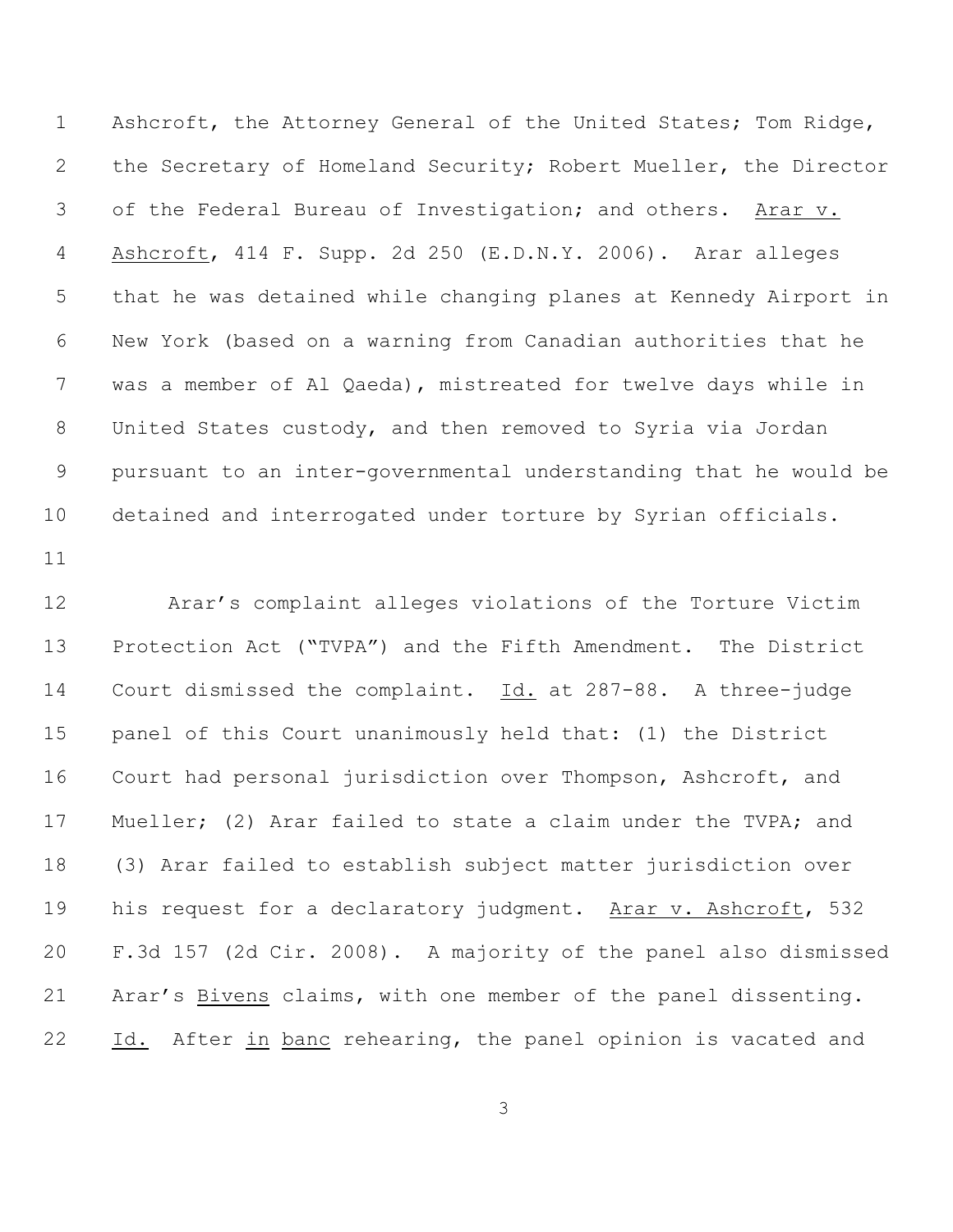|  |  |  |  |  |  |  |  | the judgment of the district court is affirmed. |  |
|--|--|--|--|--|--|--|--|-------------------------------------------------|--|
|--|--|--|--|--|--|--|--|-------------------------------------------------|--|

| $\mathbf{2}$    | DAVID COLE (Maria Couri LaHood,      |
|-----------------|--------------------------------------|
| $\mathcal{S}$   | Jules Lobel, Katherine Gallagher, on |
| $\overline{4}$  | the brief), Center for               |
| 5               | Constitutional Rights, New York, NY; |
| $\sqrt{6}$      | Joshua S. Sohn (on the brief), DLA   |
| $7\phantom{.0}$ | Piper US LLP, New York, NY, for      |
| $8\,$           | Plaintiff-Appellant.                 |
| 9               |                                      |
| 10              | JONATHAN F. COHN, Deputy Assistant   |
| 11              | Attorney General (Gregory G. Katsas, |
| 12              | Assistant Attorney General; Benton   |
| 13              | J. Campbell, United States Attorney; |
| 14              | Larry Lee Gregg, R. Joseph Sher,     |
| 15              | Dennis C. Barghaan, Assistant United |
| 16              | States Attorneys; Mary Hampton       |
| 17              | Mason, Jeremy S. Brumbelow, U.S.     |
| 18              | Department of Justice, Civil         |
| 19              | Division, Torts Branch; Barbara L.   |
| 20              | Herwig, Robert M. Loeb, Michael      |
| 21              | Abate, U.S. Department of Justice,   |
| 22              | Civil Division, Appellate Staff, on  |
| 23              | the brief), for Defendant-Appellee   |
| 24              | John Ashcroft, the official capacity |
| 25              | Defendants-Appellees, and the United |
| 26              | States.                              |
| 27              |                                      |
| 28              | JEREMY A. LAMKEN (John J. Cassidy,   |
| 29              | Jamie S. Kilberg, Paul J. Nathanson, |
| 30              | on the brief), Baker Botts L.L.P.,   |
| 31              | Washington D.C.; Stephen L. Braga    |
| 32              | (on the brief), Ropes & Gray L.L.P., |
| 33              | Washington D.C.,                     |
| 34              | for Defendant-Appellee Larry D.      |
| 35              | Thompson.                            |
| 36              |                                      |
| 37              | Robin L. Goldfaden, American         |
| 38              | Civil Liberties Union Foundation,    |
| 39              | Immigrants' Rights Project, San      |
| 40              | Francisco, CA, for Amici Curiae      |
| 41              | American Civil Liberties Union and   |
| 42              | New York Civil Liberties Union in    |
| 43              | support of Plaintiff-Appellant.      |
|                 |                                      |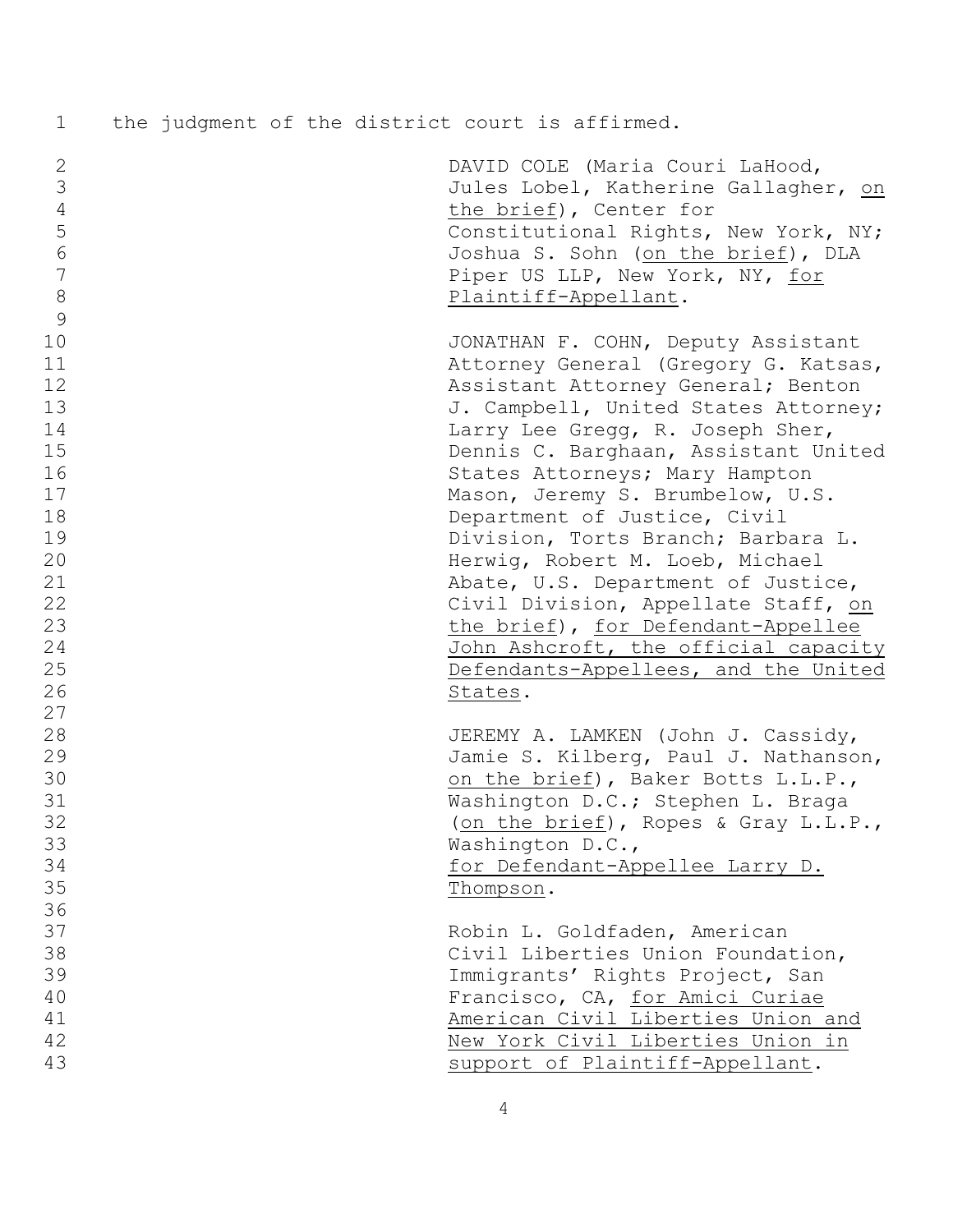| $\mathbf 1$<br>$\mathbf{2}$<br>3<br>$\overline{4}$<br>5<br>$\sqrt{6}$<br>7<br>$\,8\,$<br>9 |                             | Burt Neuborne, New York, NY, for<br>Amici Curiae Norman Dorsen, Helen<br>Hershkoff, Frank Michelman, Burt<br>Neuborne, and David L. Shapiro, in<br>support of Plaintiff-Appellant.<br>Michael B. De Leeuw, Dale E. Ho,<br>Jonathan J. Smith, Fried, Frank,<br>Harris, Shriver & Jacobson LLP, New |
|--------------------------------------------------------------------------------------------|-----------------------------|---------------------------------------------------------------------------------------------------------------------------------------------------------------------------------------------------------------------------------------------------------------------------------------------------|
| 10<br>11<br>12<br>13                                                                       |                             | York, NY, for Amicus Curiae NAACP<br>Legal Defense & Educational Fund,<br>Inc. in support of Plaintiff-<br>Appellant.                                                                                                                                                                             |
| 14<br>15<br>16<br>17<br>18<br>19<br>20                                                     |                             | Sidney S. Rosdeitcher, Paul,<br>Weiss, Rifkind, Wharton & Garrison<br>LLP, New York, NY, for Amici Curiae<br>Retired Federal Judges in support of<br>Plaintiff-Appellant.                                                                                                                         |
| 21<br>22<br>23<br>24<br>25                                                                 |                             | Nancy Morawetz, New York University<br>School of Law, New York, NY, for<br>Amici Curiae Law Professors in<br>support of Plaintiff-Appellant.                                                                                                                                                      |
| 26<br>27<br>28<br>29<br>30<br>31<br>32                                                     |                             | Alexander Yanos, Freshfields<br>Bruckhaus Deringer US LLP, New York,<br>NY, for Amicus Curiae Redress Trust<br>in support of Plaintiff-Appellant.                                                                                                                                                 |
| 33<br>34                                                                                   | DENNIS JACOBS, Chief Judge: |                                                                                                                                                                                                                                                                                                   |
| 35                                                                                         |                             | Maher Arar appeals from a judgment of the United States                                                                                                                                                                                                                                           |
| 36                                                                                         |                             | District Court for the Eastern District of New York (Trager, J.)                                                                                                                                                                                                                                  |
| 37                                                                                         |                             | dismissing his complaint against the Attorney General of the                                                                                                                                                                                                                                      |
| 38                                                                                         |                             | United States, the Secretary of Homeland Security, the Director                                                                                                                                                                                                                                   |
| 39                                                                                         |                             | of the Federal Bureau of Investigation, and others, including                                                                                                                                                                                                                                     |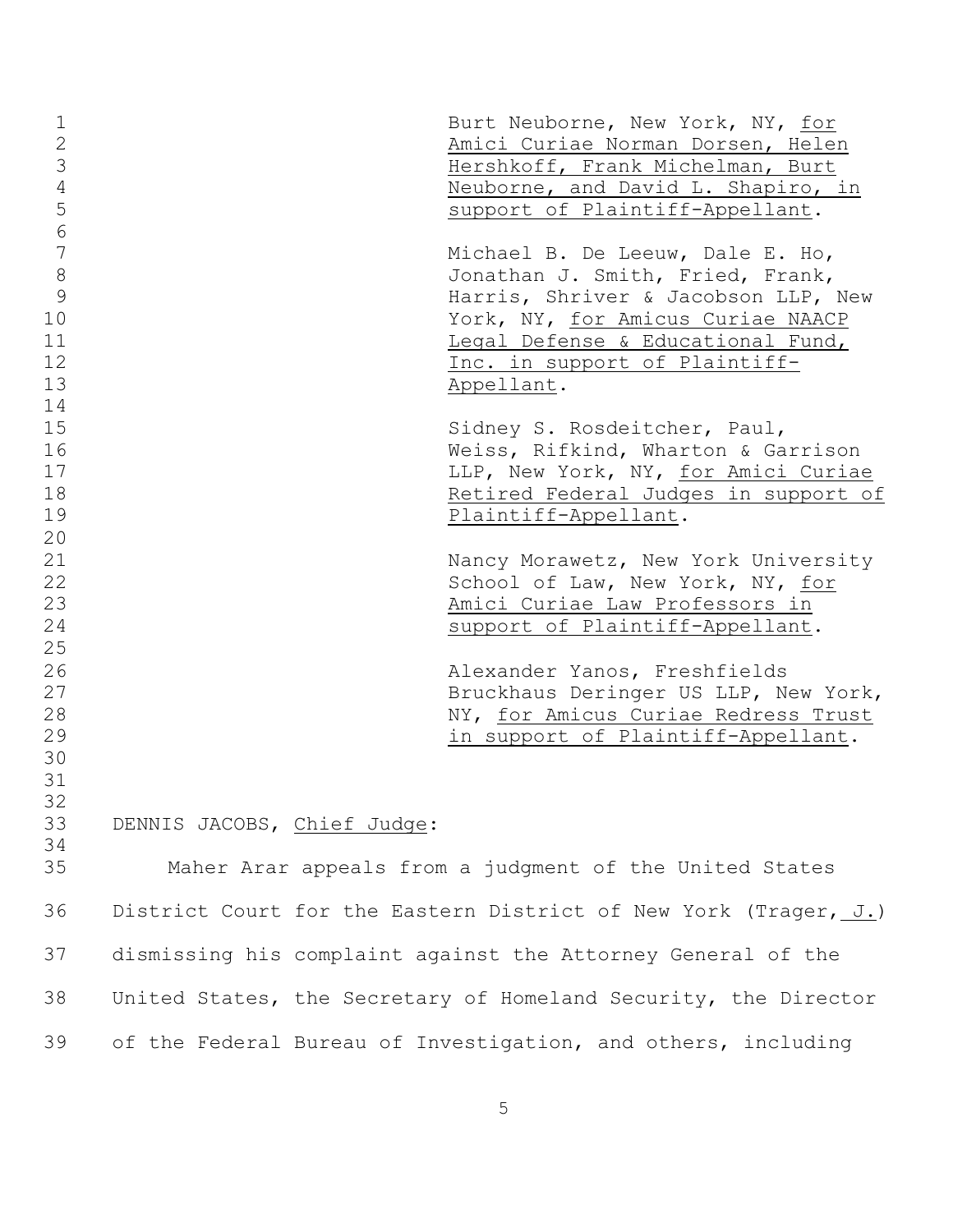senior immigration officials. Arar alleges that he was detained while changing planes at Kennedy Airport in New York (based on a warning from Canadian authorities that he was a member of Al Qaeda), mistreated for twelve days while in United States custody, and then removed to Syria via Jordan pursuant to an inter-governmental understanding that he would be detained and interrogated under torture by Syrian officials. The complaint alleges a violation of the Torture Victim Protection Act ("TVPA") and of his Fifth Amendment substantive due process rights arising from the conditions of his detention in the United States, the denial of his access to counsel and to the courts while in the United States, and his detention and torture in Syria.

 The district court dismissed the complaint (with leave to re-plead only as to the conditions of detention in the United States and his access to counsel and the courts during that period) and Arar timely appealed (without undertaking to amend). Arar v. Ashcroft, 414 F. Supp. 2d 250 (E.D.N.Y. 2006). A three- judge panel of this Court unanimously held that: (1) the District Court had personal jurisdiction over Thompson, Ashcroft, and Mueller; (2) Arar failed to state a claim under the TVPA; and (3) Arar failed to establish subject matter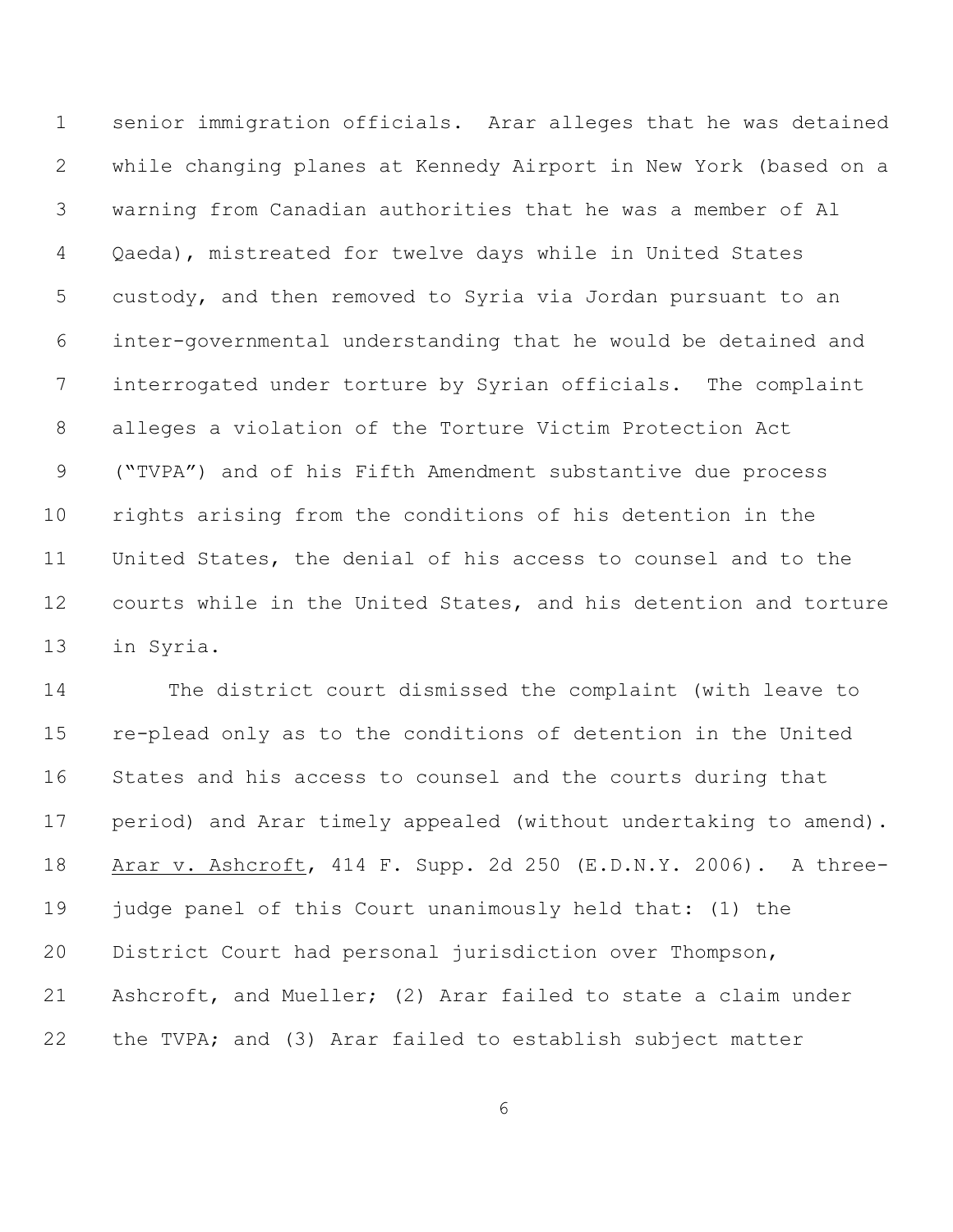jurisdiction over his request for a declaratory judgment. Arar v. Ashcroft, 532 F.3d 157 (2d Cir. 2008). A majority of the panel also dismissed Arar's Bivens claims, with one member of the panel dissenting. Id. The Court voted to rehear the appeal in banc. We now affirm.

 We have no trouble affirming the district court's conclusions that Arar sufficiently alleged personal jurisdiction over the defendants who challenged it, and that Arar lacks standing to seek declaratory relief. We do not reach issues of qualified immunity or the state secrets privilege. As to the TVPA, we agree with the unanimous position of the panel that Arar insufficiently pleaded that the alleged conduct of United States officials was done under color of foreign law. We agree with the district court that Arar insufficiently pleaded his claim regarding detention in the United States, a ruling that has been reinforced by the subsequent authority of Bell Atlantic Corp. v. Twombly, 550 U.S. 544, 570 (2007). Our attention is therefore focused on whether Arar's claims for detention and torture in Syria can be asserted under Bivens v. Six Unknown Named Agents of Federal Bureau of Narcotics, 403 U.S. 388 (1971) ("Bivens").

To decide the Bivens issue, we must determine whether Arar's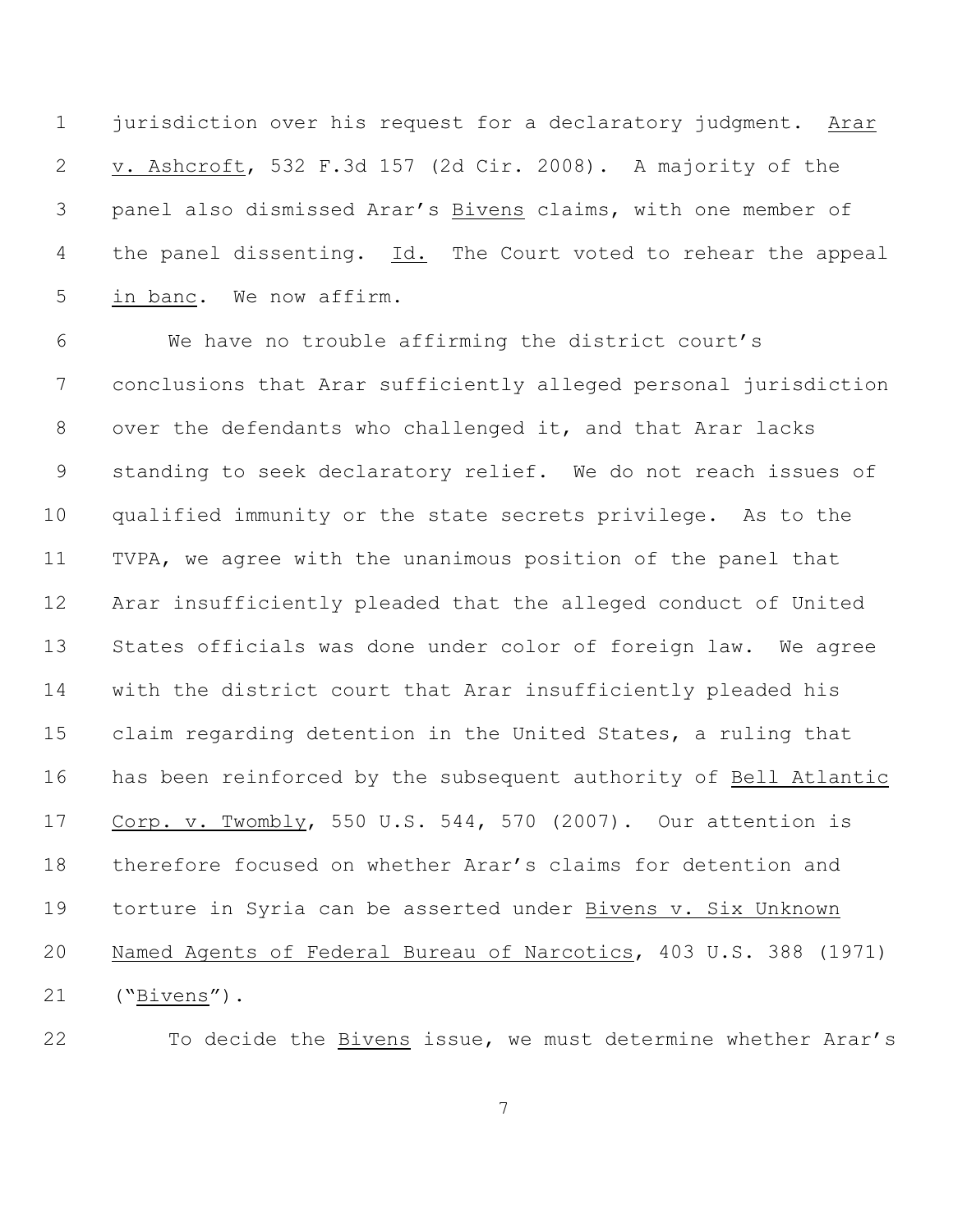claims invoke Bivens in a new context; and, if so, whether an alternative remedial scheme was available to Arar, or whether (in the absence of affirmative action by Congress) "'special factors counsel[] hesitation.'" See Wilkie v. Robbins, 551 U.S. 537, 550 (2007) (quoting Bush v. Lucas, 462 U.S. 367, 378 (1983)). This opinion holds that "extraordinary rendition" is a context new to Bivens claims, but avoids any categorical ruling on alternative remedies--because the dominant holding of this opinion is that, in the context of extraordinary rendition, hesitation is warranted by special factors. We therefore affirm. (The term "rendition" and its related usages are 12 defined and discussed in the margin.<sup>1</sup>)

 $1$  The term "rendition" refers to the transfer of a fugitive from one state to another or from one country to another. See Black's Law Dictionary 1410 (9th ed. 2004) (defining "rendition" as "[t]he return of a fugitive from one state to the state where the fugitive is accused or was convicted of a crime"); see also Wayne R. LaFave, Search and Seizure: A Treatise on the Fourth Amendment  $\S$  1.9(c) ("[I]nterstate rendition[ ] is specifically provided for in the United States Constitution. In order to implement the rendition clause, Congress enacted the Federal Rendition Act, which requires that the demanding state produce 'a copy of an indictment found or an affidavit made before a magistrate of any State or Territory, charging the person demanded with having committed treason, felony, or other crime, certified as authentic by the governor.'" (footnotes omitted)). In the international context, "extradition" is a "distinct form of rendition" in which "one [country] surrenders a person within its territorial jurisdiction to a requesting [country] via a formal legal process, typically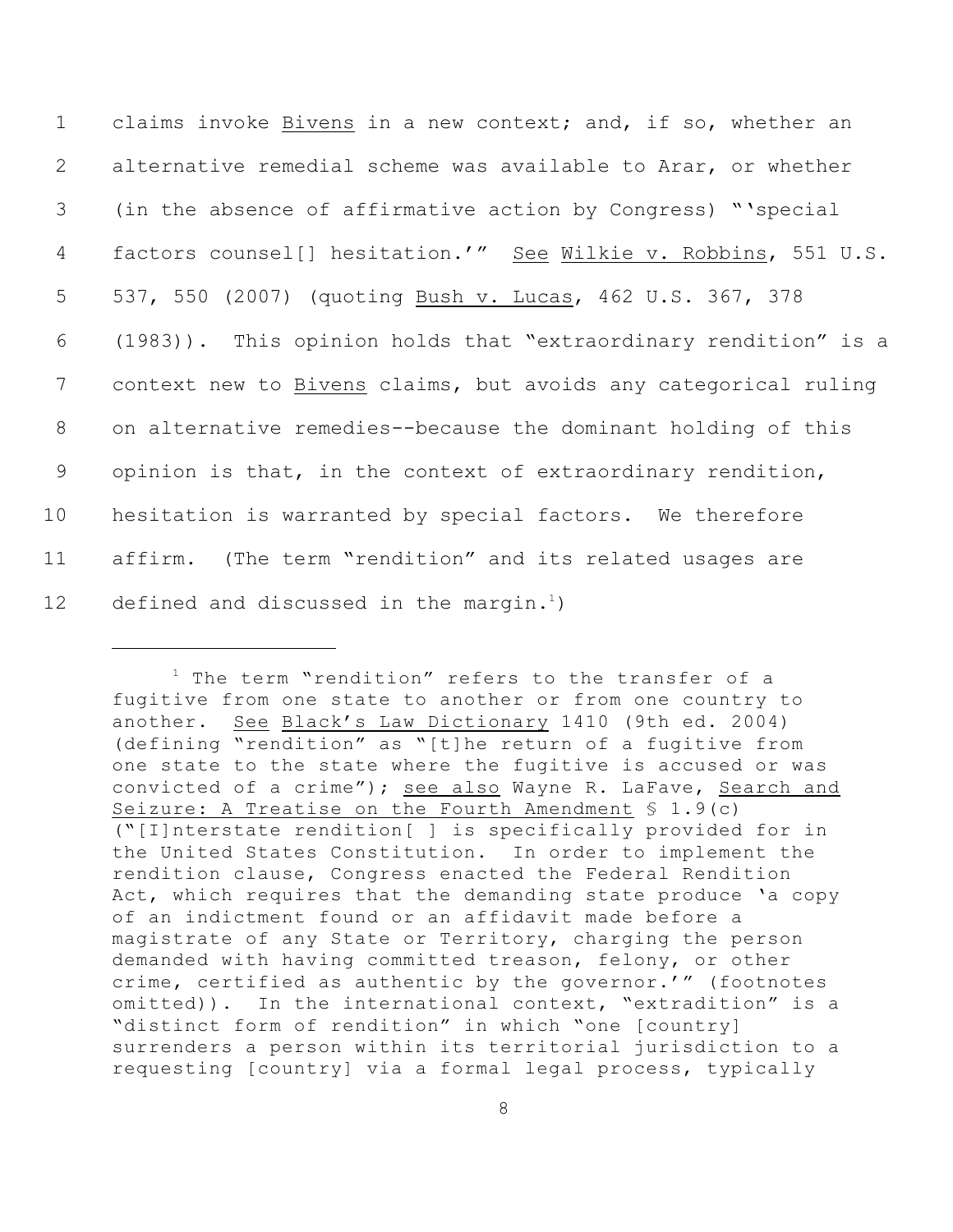1

established by treaty between the countries." Cong. Research Serv., Renditions: Constraints Imposed by Laws on Torture 1 (2009); see also 1 Oppenheim's International Law §§ 415-16 (9th ed. 1996). Although most international renditions occur under a formal extradition treaty, renditions also occur outside the scope of extradition treaties, often as a matter of international comity. See 1 Oppenheim, supra, § 416; Cong. Research Serv., supra, at 1; see also 18 U.S.C. § 3181(b) (permitting, "in the exercise of comity, the surrender of persons, other than citizens, nationals, or permanent residents of the United States, who have committed crimes of violence against nationals of the United States in foreign countries without regard to the existence of any treaty of extradition with such foreign government"). The terms "'irregular rendition' and 'extraordinary rendition' have been used to refer to the *extrajudicial* transfer of a person from one [country] to another." Cong. Research Serv., supra, at 1; see also Black's Law Dictionary 1410 (9th ed. 2009) (defining "extraordinary rendition" as "[t]he transfer, without formal charges, trial, or court approval, of a person suspected of being a terrorist or supporter of a terrorist group to a foreign nation for imprisonment and interrogation on behalf of the transferring nation"). As we understand and use the term here, "extraordinary rendition" does not, by itself, imply that a subject of extraordinary rendition will be treated as Arar alleges he was treated during and after the rendition alleged in this action.

The United States Department of State records that, between 1993 and 2001, "rendition" provided the means for obtaining custody of ten suspected terrorists and "extradition" applied to another four suspects. See U.S. Dep't of State, Patterns of Global Terrorism 2001, App. D: Extraditions and Renditions of Terrorists to the United States. Accordingly, the rendition of suspected terrorists outside the mechanisms established by extradition treaties- so-called extraordinary rendition--had been employed as a means of combating terrorists for nearly a decade prior to the events giving rise to this litigation. See John B. Bellinger III, Legal Adviser, U.S. Dep't of State, Letter to the Editor, Wall St. J., July 5, 2006, at A25 (discussing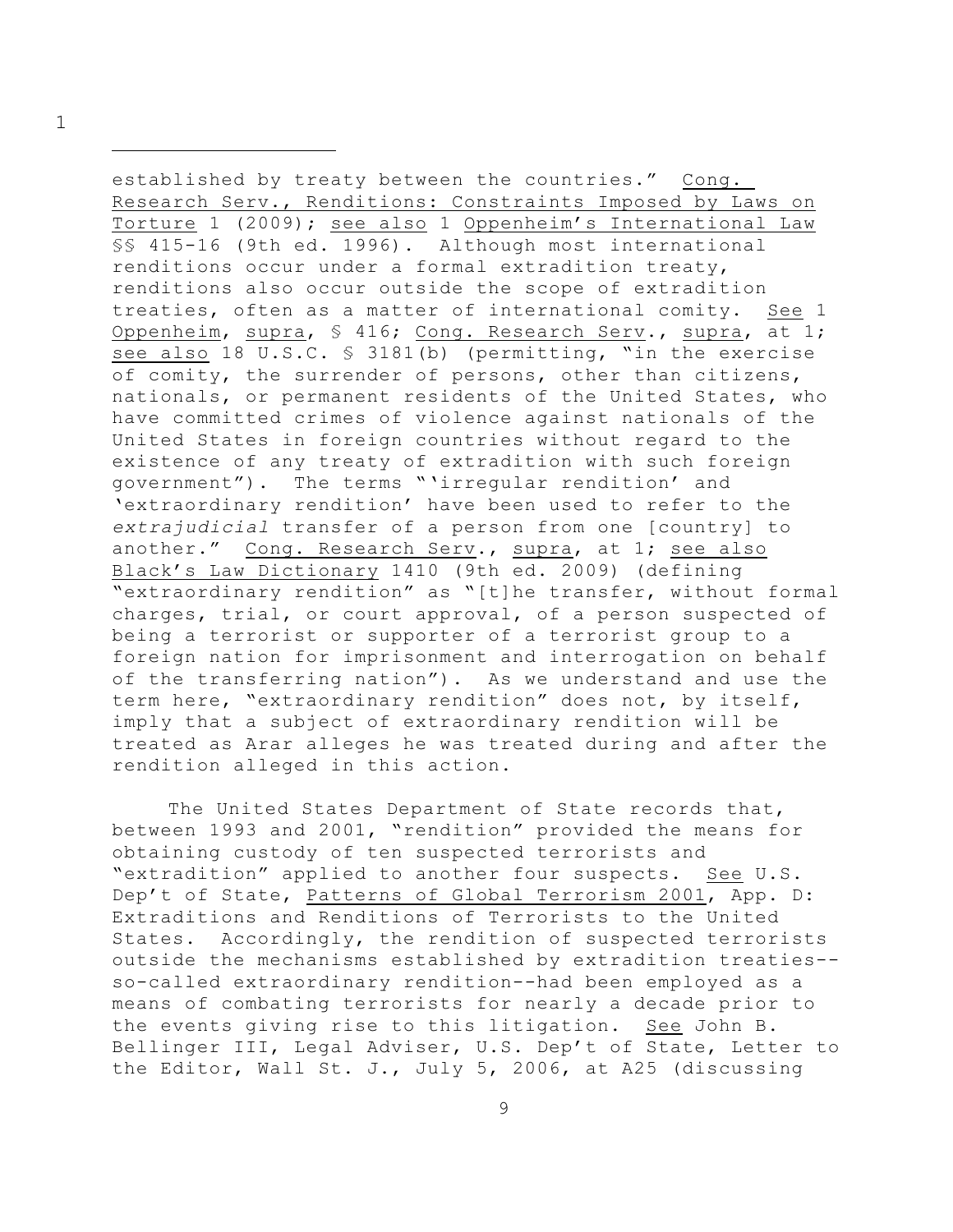Our ruling does not preclude judicial review and oversight in this context. But if a civil remedy in damages is to be created for harms suffered in the context of extraordinary rendition, it must be created by Congress, which alone has the institutional competence to set parameters, delineate safe harbors, and specify relief. If Congress chooses to legislate on this subject, then judicial review of such legislation would be available. 10 11 12 13 [lines 5-13 intentionally left blank] 14

1

the renditions of suspected terrorists Ramzi Yousef and Mir Aimal Kansi to the United States and the rendition of Illich Ramirez Sanchez, also known as "Carlos the Jackal," by French authorities from the Sudan to France, "which was subsequently upheld by the European Commission on Human Rights"), reprinted in Digest of United States Practice in International Law 162-63 (Sally J. Cummings ed., 2006); see also Remarks of Condoleezza Rice, U.S. Sec'y of State (Dec. 5, 2005) ("For decades, the United States and other countries have used 'renditions' to transport terrorist suspects from the country where they were captured to their home country or to other countries where they can be questioned, held, or brought to justice."), in Digest of United States Practice in International Law 100, 102 (Sally J. Cummings ed., 2005).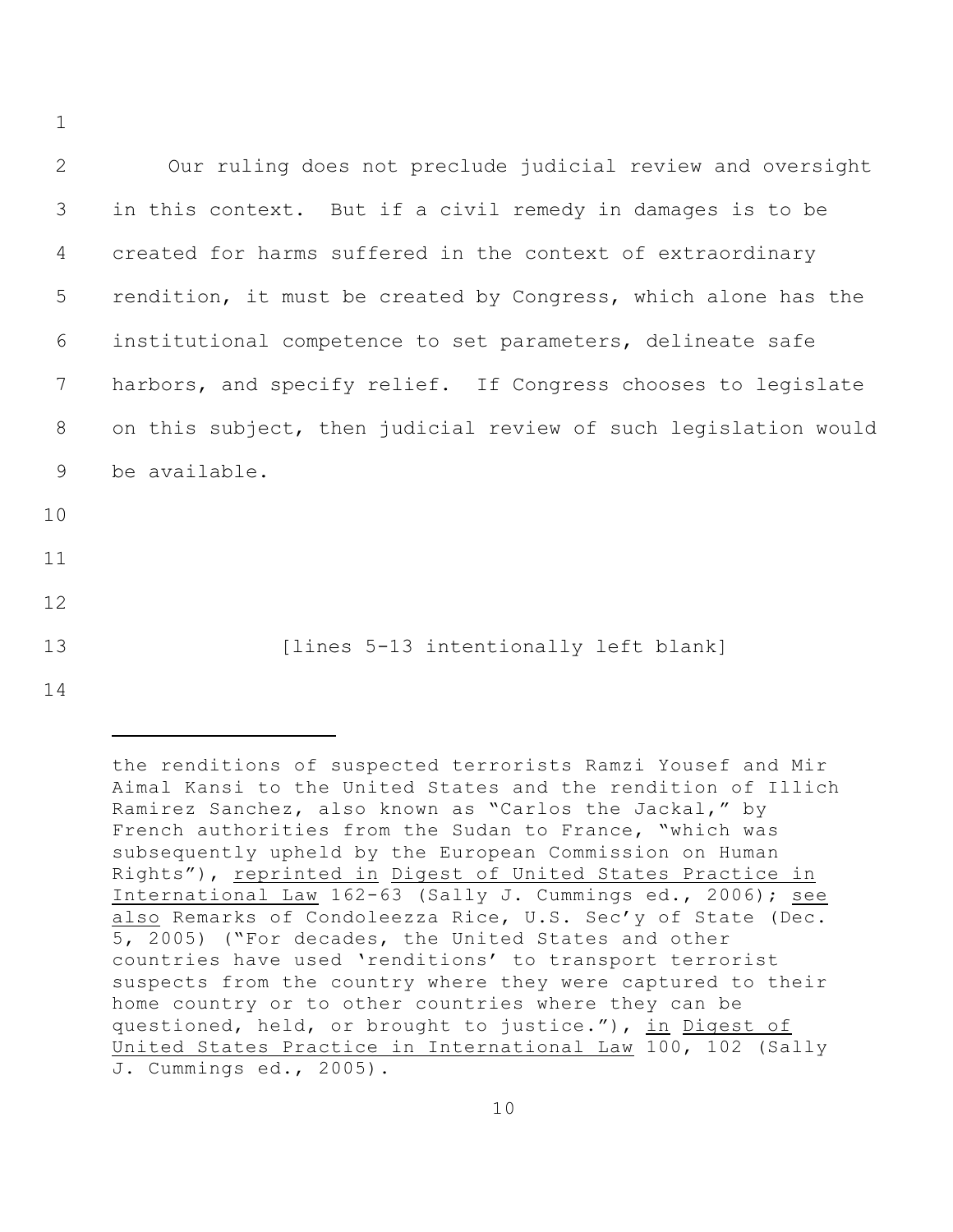- $\mathcal{P}$
- 

 Applying our understanding of Supreme Court precedent, we decline to create, on our own, a new cause of action against officers and employees of the federal government. Rather, we conclude that, when a case presents the intractable "special factors" apparent here, see supra at 36-37, it is for the Executive in the first instance to decide how to implement extraordinary rendition, and for the elected members of Congress--and not for us as judges--to decide whether an individual may seek compensation from government officers and employees directly, or from the government, for a constitutional violation. Administrations past and present have reserved the right to employ rendition, see David Johnston, U.S. Says Rendition to Continue, but with More Oversight, N.Y. Times, Aug. 24, 2009, and not withstanding prolonged public debate, Congress has not prohibited the practice, imposed limits on its use, or created a cause of action for those who allege they have suffered constitutional injury as a consequence.

- 
- **I**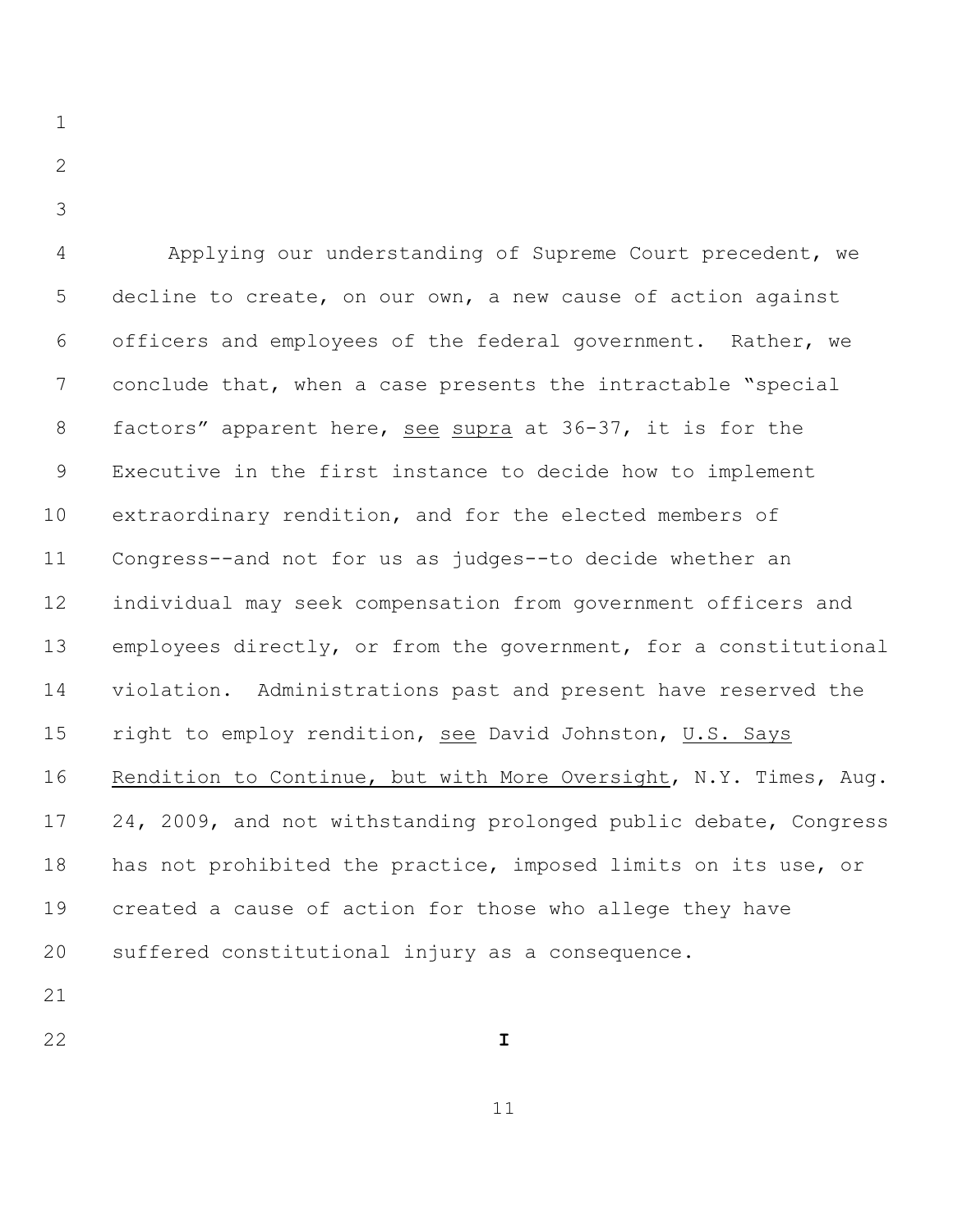Arar's complaint sets forth the following factual allegations.

 Arar is a dual citizen of Syria, where he was born and raised, and of Canada, to which his family immigrated when he was 17.

 While on vacation in Tunisia in September 2002, Arar was called back to work in Montreal. His itinerary called for stops in Zurich and New York.

 Arar landed at Kennedy Airport around noon on September 26. Between planes, Arar presented his Canadian passport to an immigration official who, after checking Arar's credentials, 12 asked Arar to wait nearby. About two hours later, Arar was 13 fingerprinted and his bags searched. Between 4 p.m. and 9 p.m., Arar was interviewed by an agent from the Federal Bureau of Investigation ("FBI"), who asked (inter alia) about his relationships with certain individuals who were suspected of terrorist ties. Arar admitted knowing at least one of them, but denied being a member of a terrorist group. Following the FBI interview, Arar was questioned by an official from the Immigration and Nationalization Service ("INS") for three more hours; he continued to deny terrorist affiliations.

Arar spent the night alone in a room at the airport. The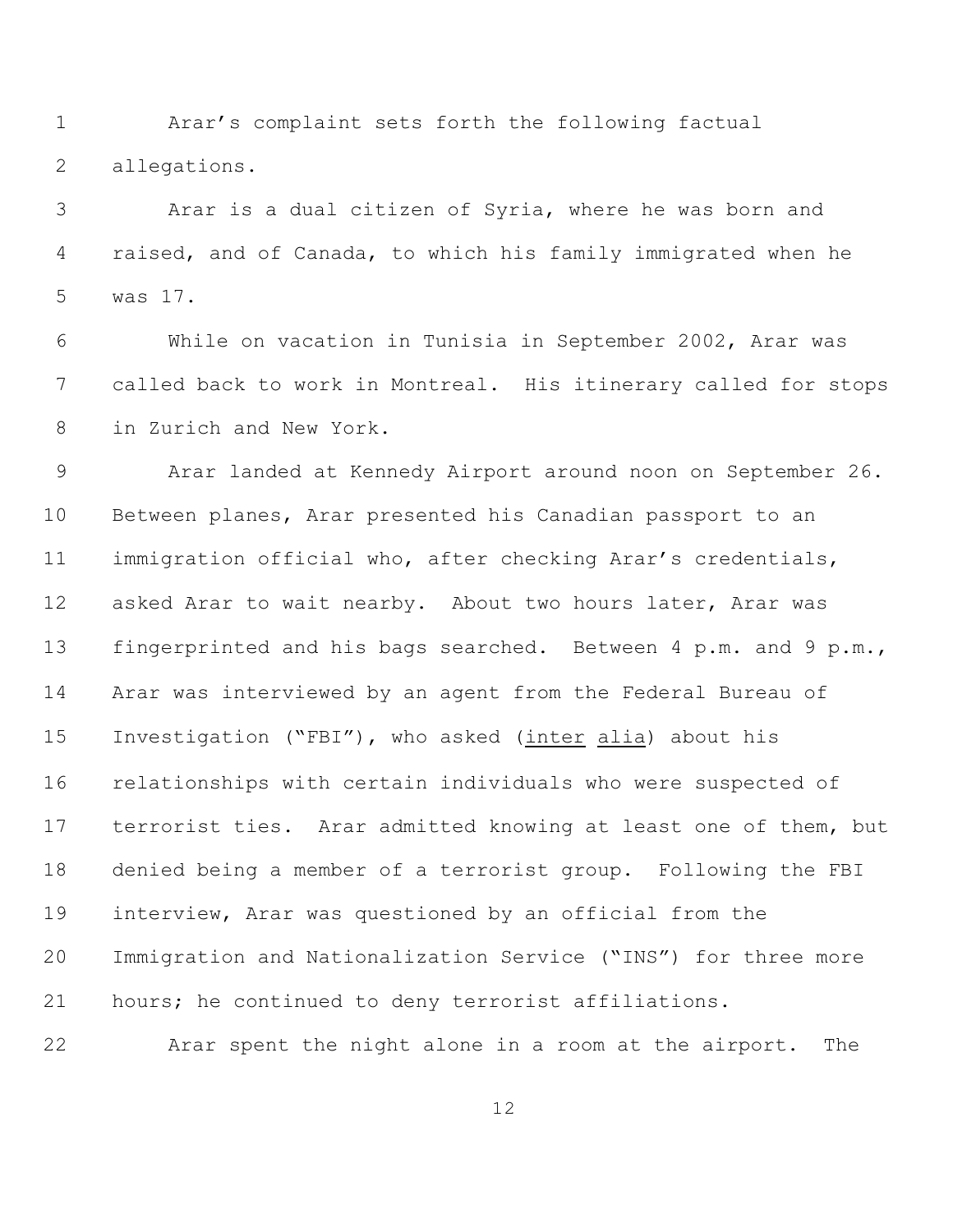next morning (September 27) he was questioned by FBI agents from approximately 9 a.m. until 2 p.m.; the agents asked him about Osama Bin Laden, Iraq, Palestine, and other things. That evening, Arar was given an opportunity to return voluntarily to Syria. He refused, citing a fear of torture, and asked instead to go to Canada or Switzerland. Later that evening, he was transferred to the Metropolitan Detention Center ("MDC") in Brooklyn, where he remained until October 8.

 On October 1, the INS initiated removal proceedings, and served Arar with a document stating that he was inadmissible because he belonged to a terrorist organization.Later that day, he called his mother-in-law in Ottawa--his prior requests to place calls and speak to a lawyer having been denied or ignored. His family retained a lawyer to represent him and contacted the Canadian Consulate in New York.

 A Canadian consular official visited Arar on October 3. The next day, immigration officers asked Arar to designate in writing the country to which he would want to be removed. He designated Canada. On the evening of October 5, Arar met with his attorney. The following evening, a Sunday, Arar was again questioned by INS officials. The INS District Director in New York left a voicemail message on the office phone of Arar's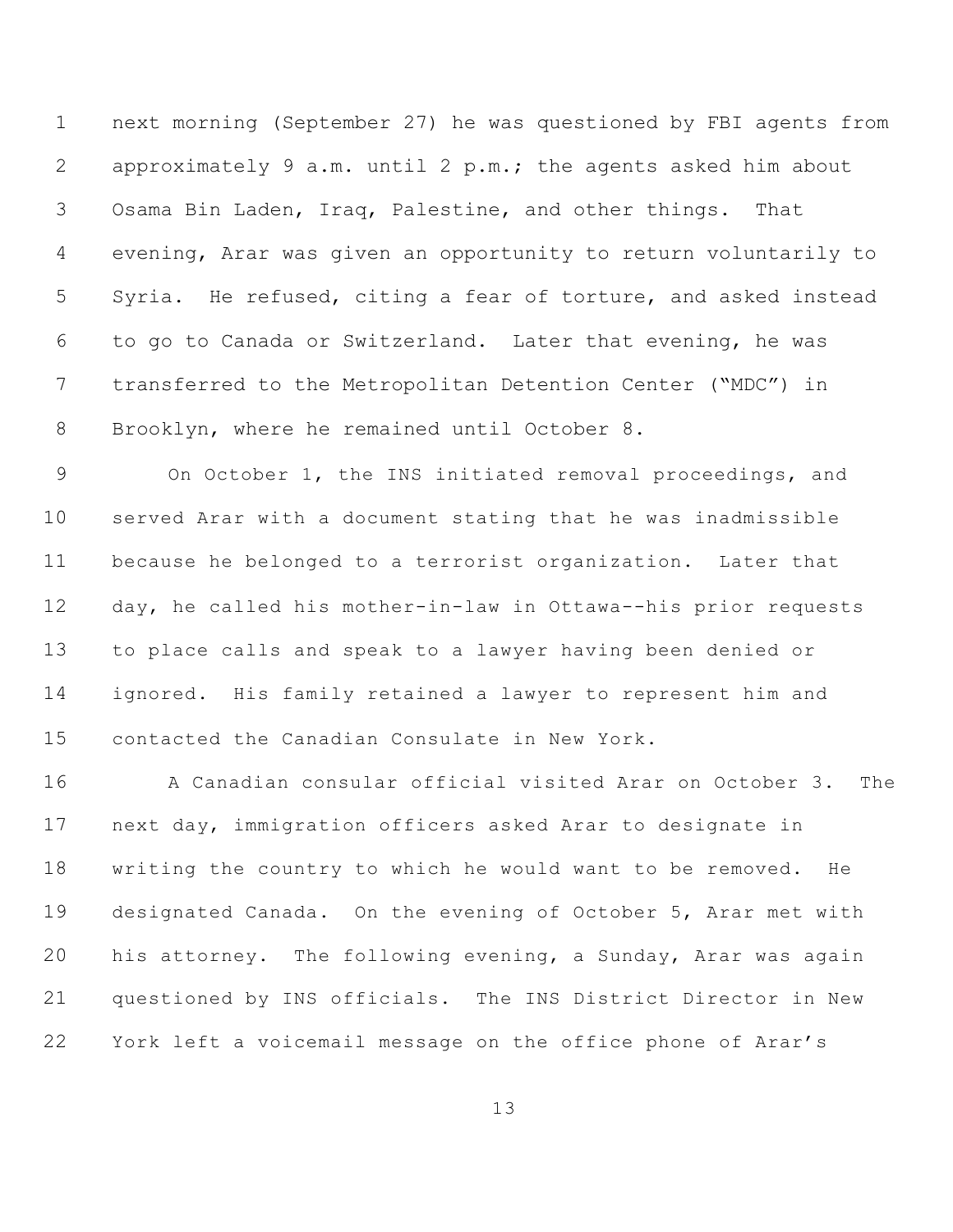attorney that the interview would take place, but the attorney did not receive the message in time to attend. Arar was told that she chose not to attend. In days following, the attorney was given false information about Arar's whereabouts.

 On October 8, 2002, Arar learned that the INS had: (1) ordered his removal to Syria, (2) made a (required) finding that such removal would be consistent with Article 3 of the 8 Convention Against Torture ("CAT"),  $^2$  and (3) barred him from re- entering the United States for five years. He was found inadmissible to the United States on the basis of 8 U.S.C. § 1182(a)(3)(B)(i)(V), which provides that any alien who "is a member of a terrorist organization" is inadmissible to the United States. The finding was based on Arar's association with a suspected terrorist and other (classified) information. Thereafter, Defendant J. Scott Blackman, an INS Regional Director, made a determination that Arar was clearly and

 Article 3 of the Convention Against Torture "prohibits any state party to the Convention from expelling, returning or extraditing any person to another State where there are substantial grounds for believing that he would be in danger of being subjected to torture, and provides that the determination of whether such grounds exist [must take] into account all relevant considerations including, where applicable, the existence in the State concerned of a consistent pattern of gross, flagrant or mass violations of human rights." Tun v. INS, 445 F.3d 554, 566 (2d Cir. 2006) (internal quotation marks, brackets, and ellipsis omitted).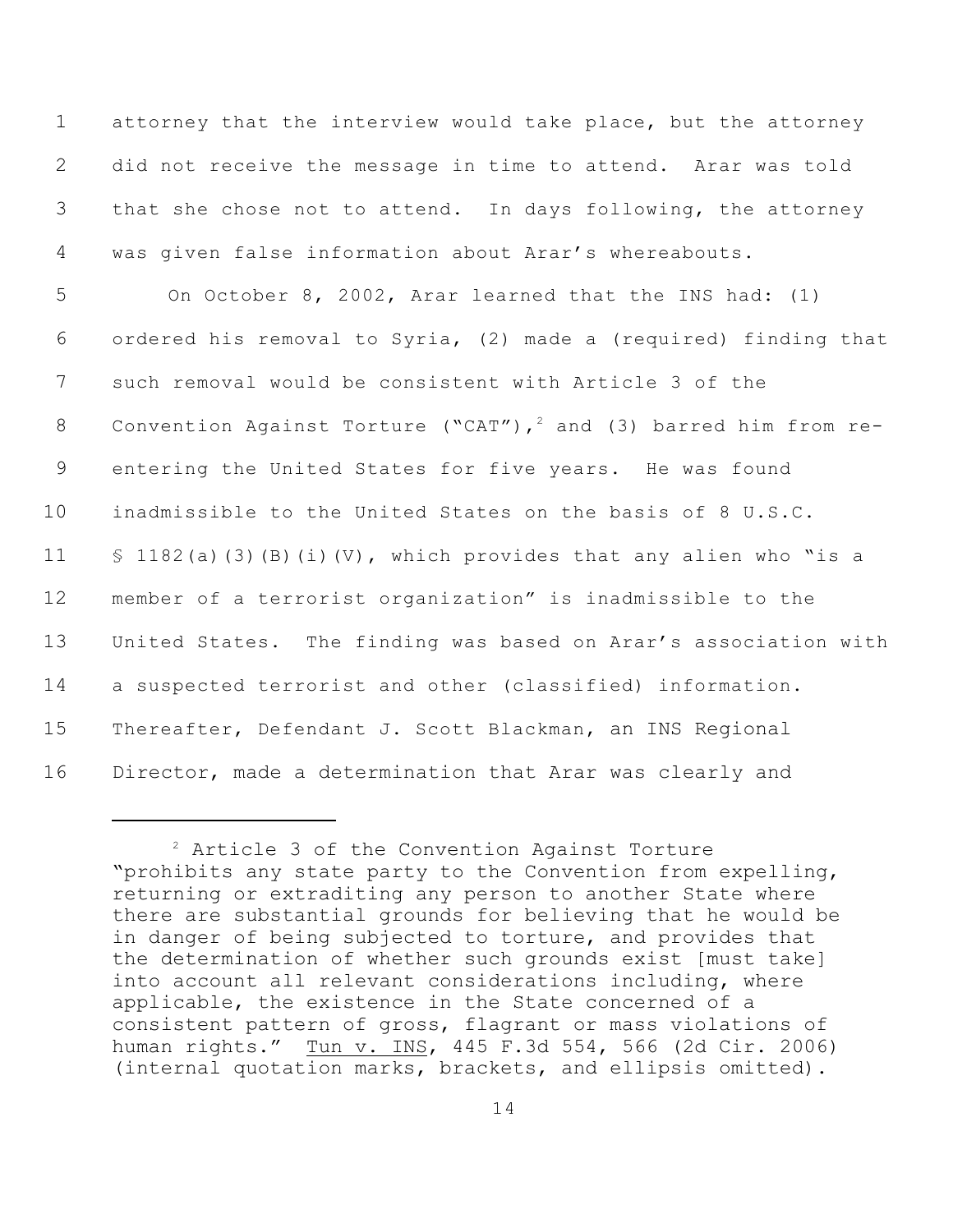unequivocally a member of Al Qaeda and inadmissible to the United States. A "Final Notice of Inadmissibility," dated October 8, and signed by Defendant Deputy Attorney General Larry Thompson, stated that Arar's removal to Syria would be consistent with the CAT, notwithstanding Arar's articulated fear of torture.

 Later that day, Arar was taken to New Jersey, whence he flew in a small jet to Washington, D.C., and then to Amman, Jordan. When he arrived in Amman on October 9, he was handed over to Jordanian authorities who treated him roughly and then delivered him to the custody of Syrian officials, who detained him at a Syrian Military Intelligence facility. Arar was in Syria for a 13 year, the first ten months in an underground cell six feet by 14 three, and seven feet high. He was interrogated for twelve days on his arrival in Syria, and in that period was beaten on his palms, hips, and lower back with a two-inch-thick electric cable and with bare hands. Arar alleges that United States officials conspired to send him to Syria for the purpose of interrogation under torture, and directed the interrogations from abroad by providing Syria with Arar's dossier, dictating questions for the Syrians to ask him, and receiving intelligence learned from the interviews.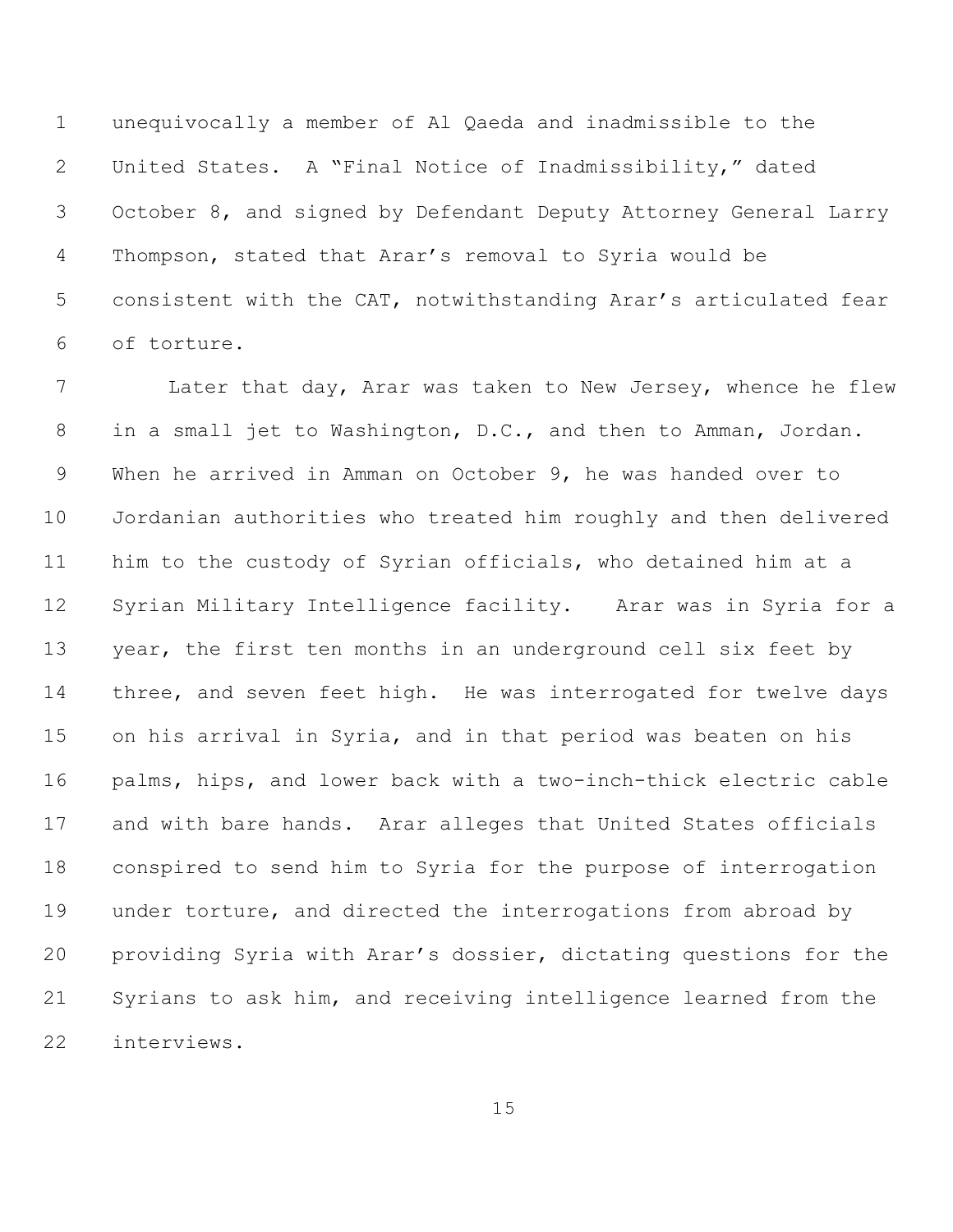On October 20, 2002, Canadian Embassy officials inquired of Syria as to Arar's whereabouts. The next day, Syria confirmed to Canada that Arar was in its custody; that same day, interrogation ceased. Arar remained in Syria, however, receiving visits from Canadian consular officials. On August 14, 2003, Arar defied his captors by telling the Canadians that he had been tortured and was confined to a small underground 8 cell. Five days later, after signing a confession that he had trained as a terrorist in Afghanistan, Arar was moved to various locations. On October 5, 2003, Arar was released to the custody of a Canadian embassy official in Damascus, and was flown to Ottawa the next day.

## **II**

 On January 22, 2004, Arar filed a four-count complaint in the Eastern District of New York seeking damages from federal officials for harms suffered as a result of his detention and confinement in the United States and his detention and interrogation in Syria. Count One of Arar's complaint seeks relief under the Torture Victim Protection Act ("TVPA"), 28 U.S.C. § 1350 note (a)(1) (the "TVPA claim"). Counts Two and Three seek relief under the Fifth Amendment for Arar's alleged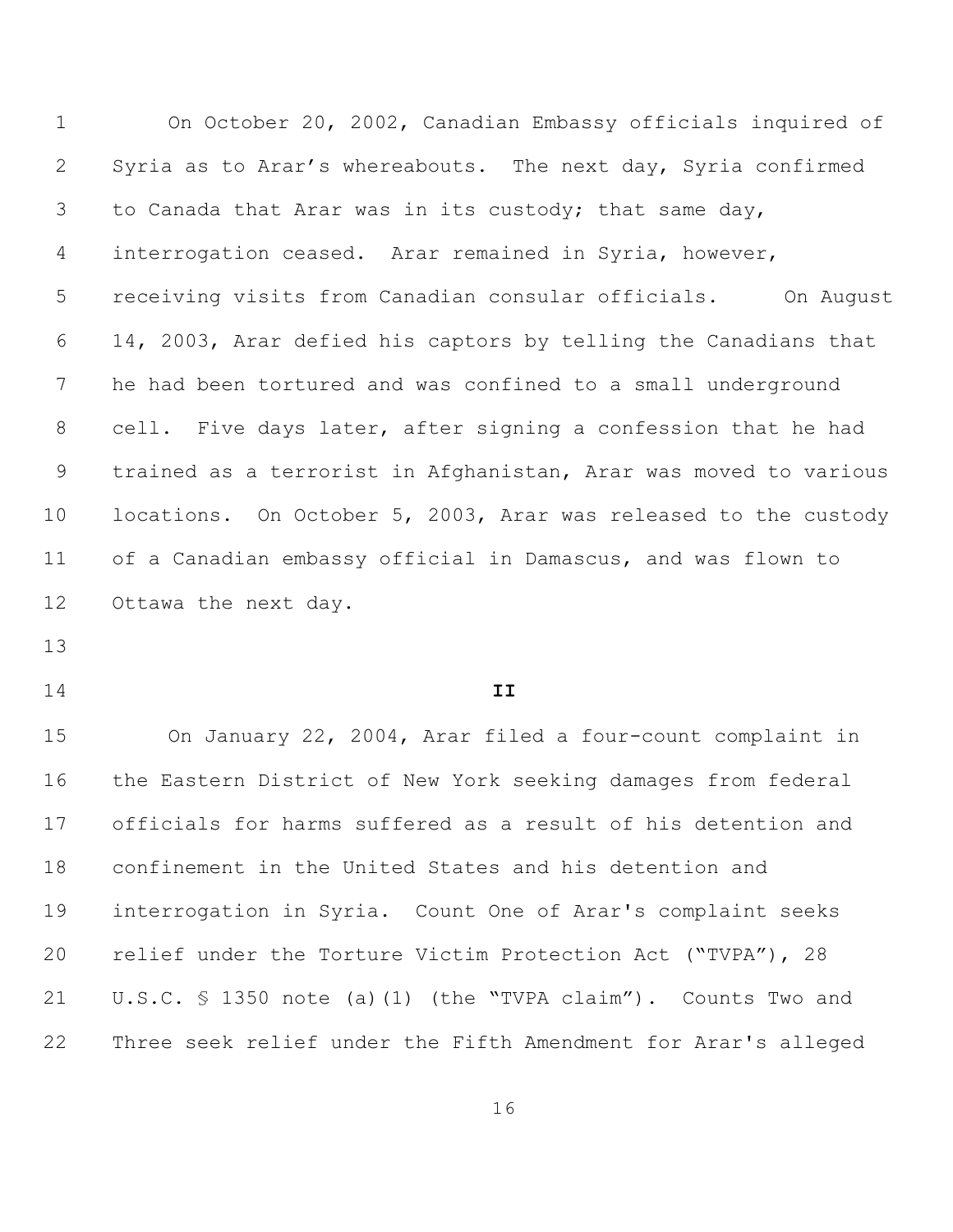torture in Syria (Count Two) and his detention there (Count Three). Count Four seeks relief under the Fifth Amendment for Arar's detention in the United States prior to his removal to Syria. Arar also seeks a declaratory judgment that defendants' conduct violated his "constitutional, civil, and human rights."

 Defendants-Appellees moved to dismiss the complaint pursuant to Federal Rule of Civil Procedure 12(b), challenging personal 9 jurisdiction over Defendants Ashcroft, Thompson, and Mueller and challenging subject-matter jurisdiction as to the claims alleging confinement and torture in Syria on the ground that they arise from an order of removal and are therefore subject to the jurisdictional bar of the Immigration and Nationality Act (see infra Part VI). It was also argued that Arar lacked standing to seek a declaratory judgment.

 On February 16, 2006, the district court dismissed Counts One, Two, and Three with prejudice, and Count Four without prejudice. Arar v. Ashcroft, 414 F. Supp. 2d 250, 287-88 (E.D.N.Y. 2006). The district court also concluded that Arar lacked standing to bring a claim for declaratory relief. Id. at 258-59.

Arar elected not to re-plead Count Four, and on August 17,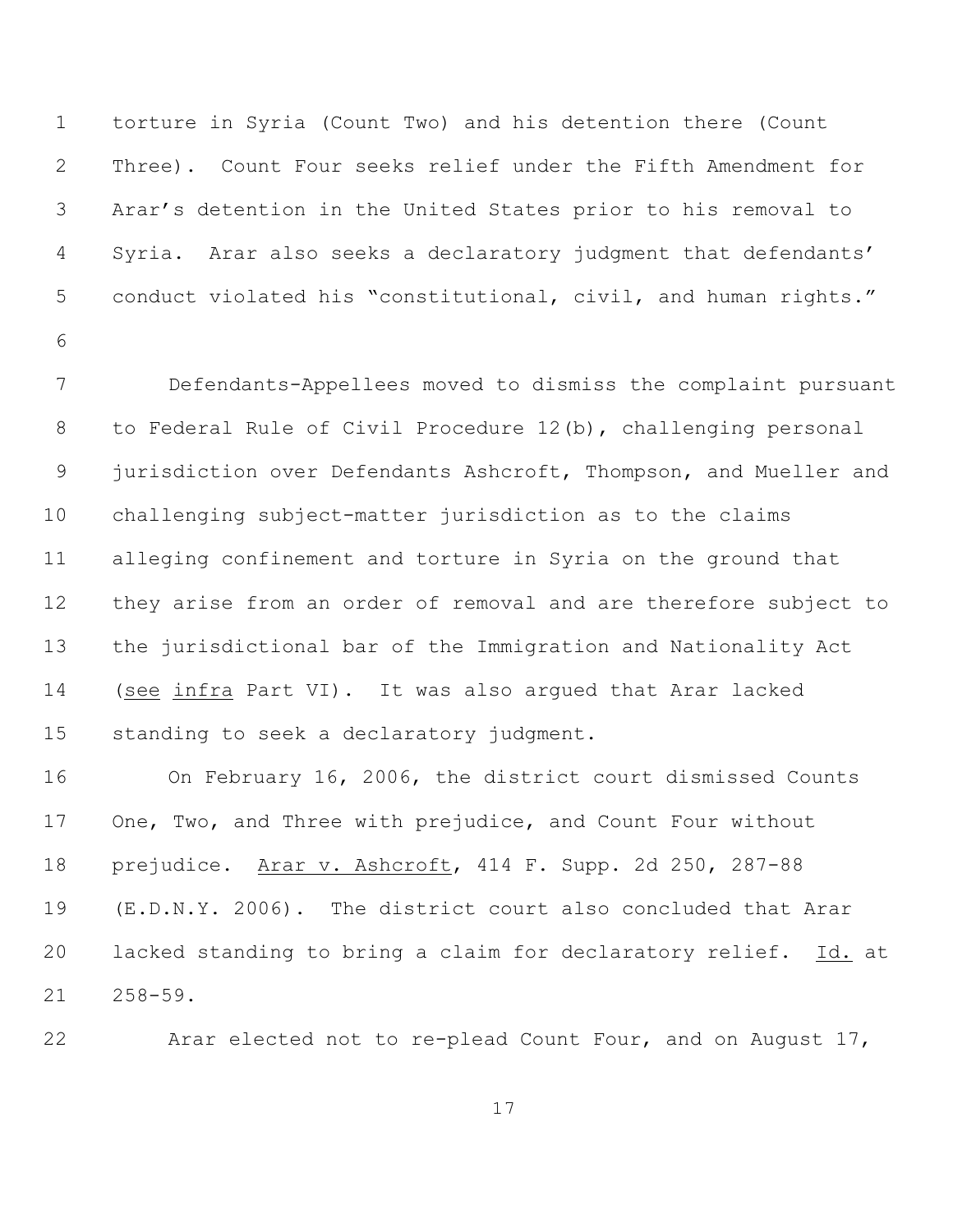2006, the district court entered judgment dismissing all of Arar's claims. Arar timely appealed.A divided three-judge panel of this Court affirmed on June 30, 2008. Arar v. Ashcroft, 532 F.3d 157 (2d Cir. 2008). The Court voted to rehear the case in banc, and oral argument was heard on December 9, 2008.

- 
- 

## **III**

 We review de novo the district court's decision to grant a motion to dismiss. In re NYSE Specialists Sec. Litig., 503 F.3d 89, 95 (2d Cir. 2007). In so doing, we accept as true the factual allegations of the complaint, and construe all reasonable inferences that can be drawn from the complaint in the light most favorable to the plaintiff. Roth v. Jennings, 489 F.3d 499, 501 (2d Cir. 2007); see also Conyers v. Rossides, 558 F.3d 137, 143 (2d Cir. 2009).

 At the outset, we conclude (as the panel concluded unanimously) that Arar: (1) sufficiently alleged personal 19 jurisdiction over the defendants, and (2) has no standing to seek declaratory relief; in addition, because we dismiss the action for the reasons set forth below, we need not (and do not) reach the issues of qualified immunity or the state secrets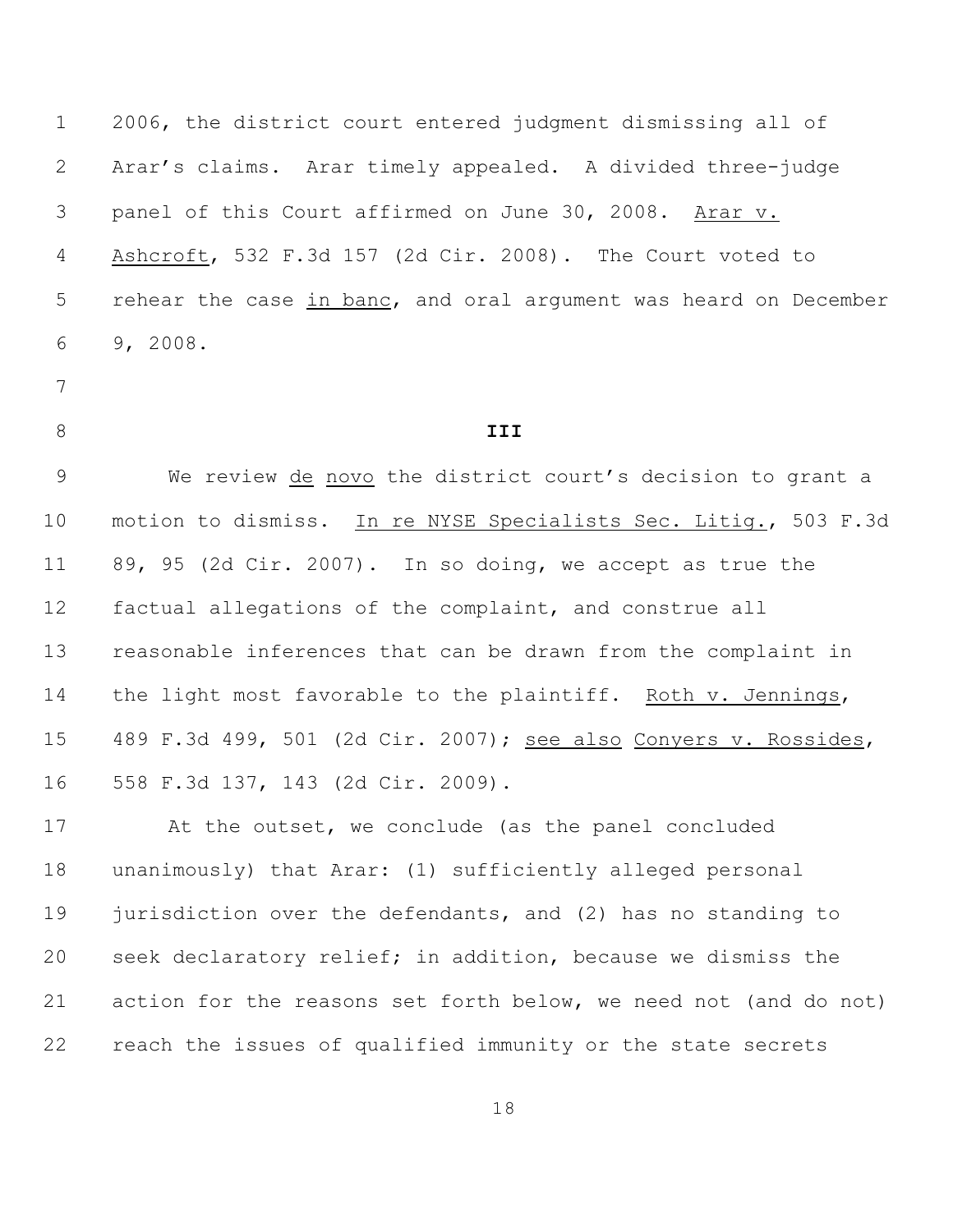privilege.

 This opinion owes a debt to the panel opinions. **IV** The TVPA creates a cause of action for damages against any "individual who, under actual or apparent authority, or color of 8 law, of any foreign nation . . . subjects an individual to 9 torture." 28 U.S.C. § 1350 note (a)(1). Count One of Arar's complaint alleges that the defendants conspired with Jordanian and Syrian officials to have Arar tortured in direct violation of the TVPA. Any allegation arising under the TVPA requires a demonstration that the defendants acted under color of foreign law, or under its authority. Kadic v. Karadzic, 70 F.3d 232, 245 (2d Cir. 1995). "In construing the term[] . . . 'color of 17 law,' courts are instructed to look . . . to jurisprudence under 18 42 U.S.C. § 1983 . . . . " Id. (citing H.R. Rep. No. 367, 102d 19 Cong., 2d Sess., at 5 (1991) reprinted in 1992 U.S.C.C.A.N. 84, 87). Under section 1983, "[t]he traditional definition of 21 acting under color of state law requires that the defendant . .

. have exercised power 'possessed by virtue of state law and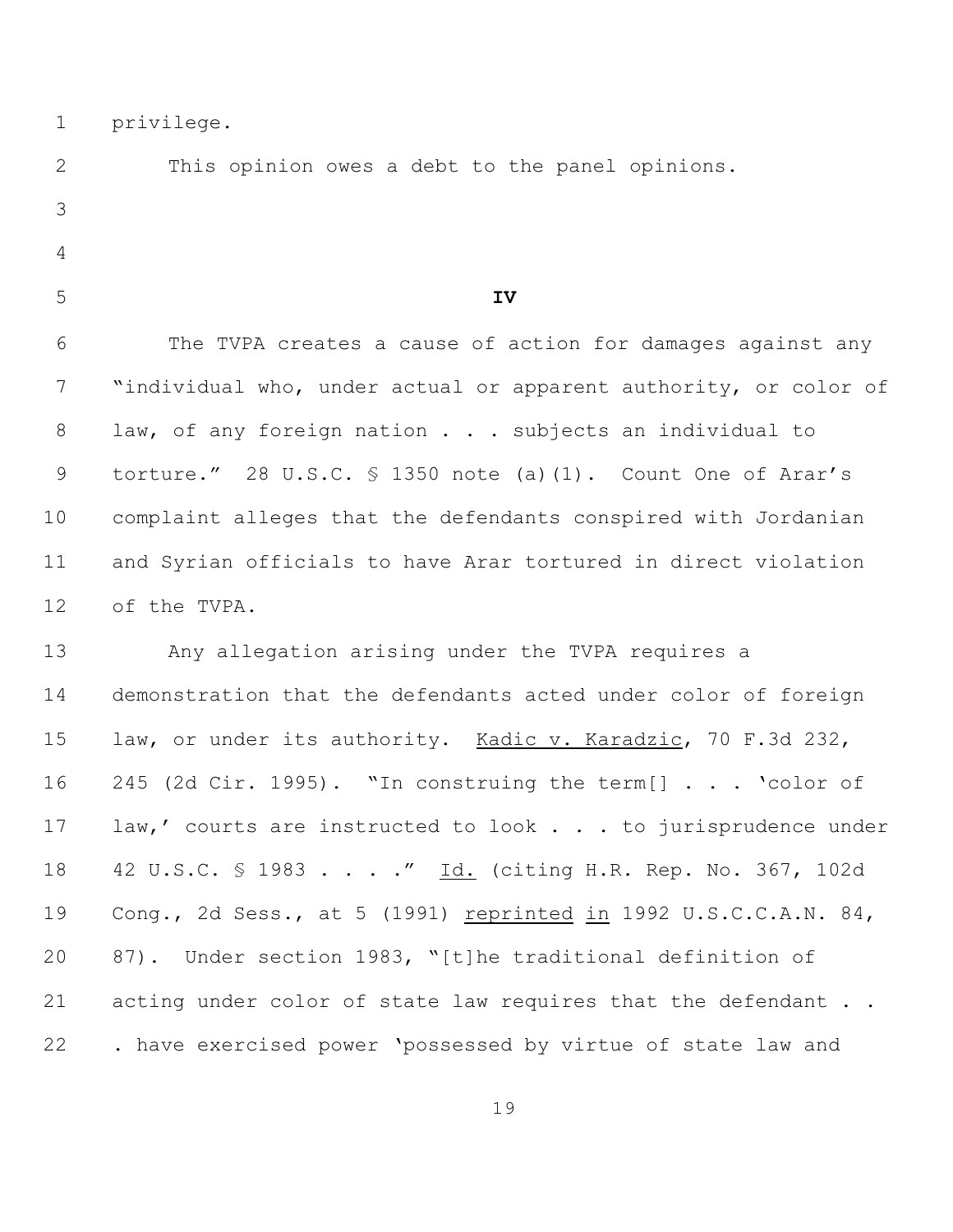made possible only because the wrongdoer is clothed with the authority of state law.'" West v. Atkins, 487 U.S. 42, 49 (1988) (quoting United States v. Classic, 313 U.S. 299, 326 (1941)). The determination as to whether a non-state party acts under color of state law requires an intensely fact-specific judgment unaided by rigid criteria as to whether particular conduct may be fairly attributed to the state. See Brentwood Acad. v. Tenn. Secondary Sch. Athletic Ass'n, 531 U.S. 288, 295 (2001). A federal officer who conspires with a state officer may act under color of state law, see Beechwood Restorative Care Ctr. v. Leeds, 436 F.3d 147, 154 (2d Cir. 2006); but since "federal officials typically act under color of *federal* law," they are rarely deemed to have acted under color of state law. Strickland ex rel. Strickland v. Shalala, 123 F.3d 863, 866 (6th Cir. 1997) (emphasis in original).

 Accordingly, to state a claim under the TVPA, Arar must adequately allege that the defendants possessed power under 18 Syrian law, and that the offending actions (i.e., Arar's removal to Syria and subsequent torture) derived from an exercise of that power, or that defendants could not have undertaken their culpable actions absent such power. The complaint contains no such allegation. Arar has argued that his allegation of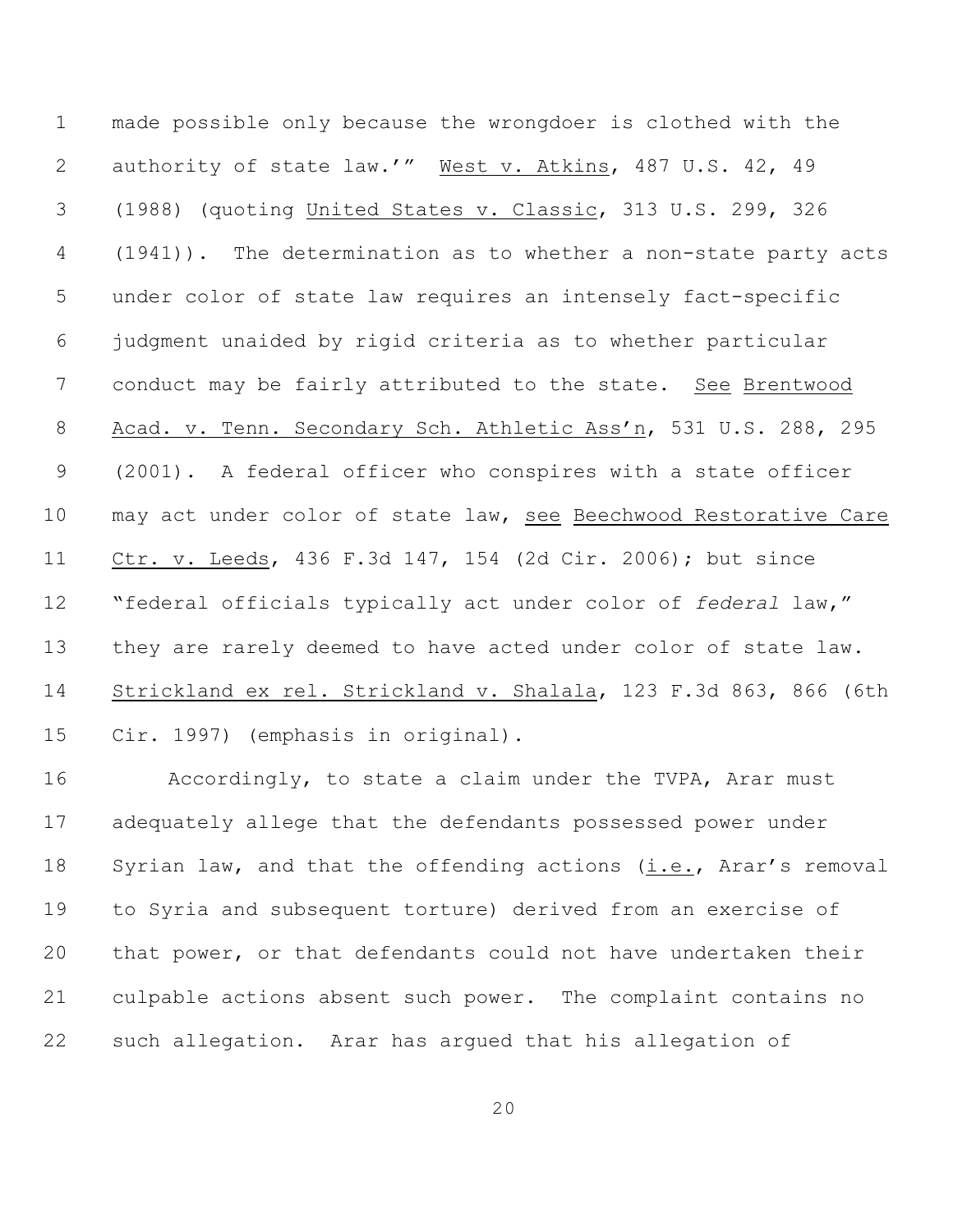conspiracy cures any deficiency under the TVPA. But the conspiracy allegation is that United States officials encouraged and facilitated the exercise of power by Syrians in Syria, not that the United States officials had or exercised power or authority under Syrian law. The defendants are alleged to have acted under color of federal, not Syrian, law, and to have acted in accordance with alleged federal policies and in pursuit of the aims of the federal government in the international context. At most, it is alleged that the defendants encouraged or solicited certain conduct by foreign officials. Such conduct is insufficient to establish that the defendants were in some way clothed with the authority of Syrian law or that their conduct 13 may otherwise be fairly attributable to Syria. See, e.g., Harbury v. Hayden, 444 F. Supp. 2d 19, 42-43 (D.D.C. 2006), aff'd on other grounds, 522 F.3d 413 (D.C. Cir. 2008). We therefore agree with the unanimous holding of the panel and 17 affirm the District Court's dismissal of the TVPA claim.<sup>3</sup>

 Judge POOLER relies on a line of section 1983 cases explaining when and how private conduct can constitute state action, and then reasons by analogy to deem the defendants' conduct in this case to have arisen under foreign (Syrian) law. See Dissent of Judge Pooler at **8-9**. Under this theory, Judge POOLER would allow a person tortured abroad to sue an official of the United States government, who in the performance of her official duties, "encourage[d]," "facilitat[ed]," or "solicit[ed]" the mistreatment. Id. at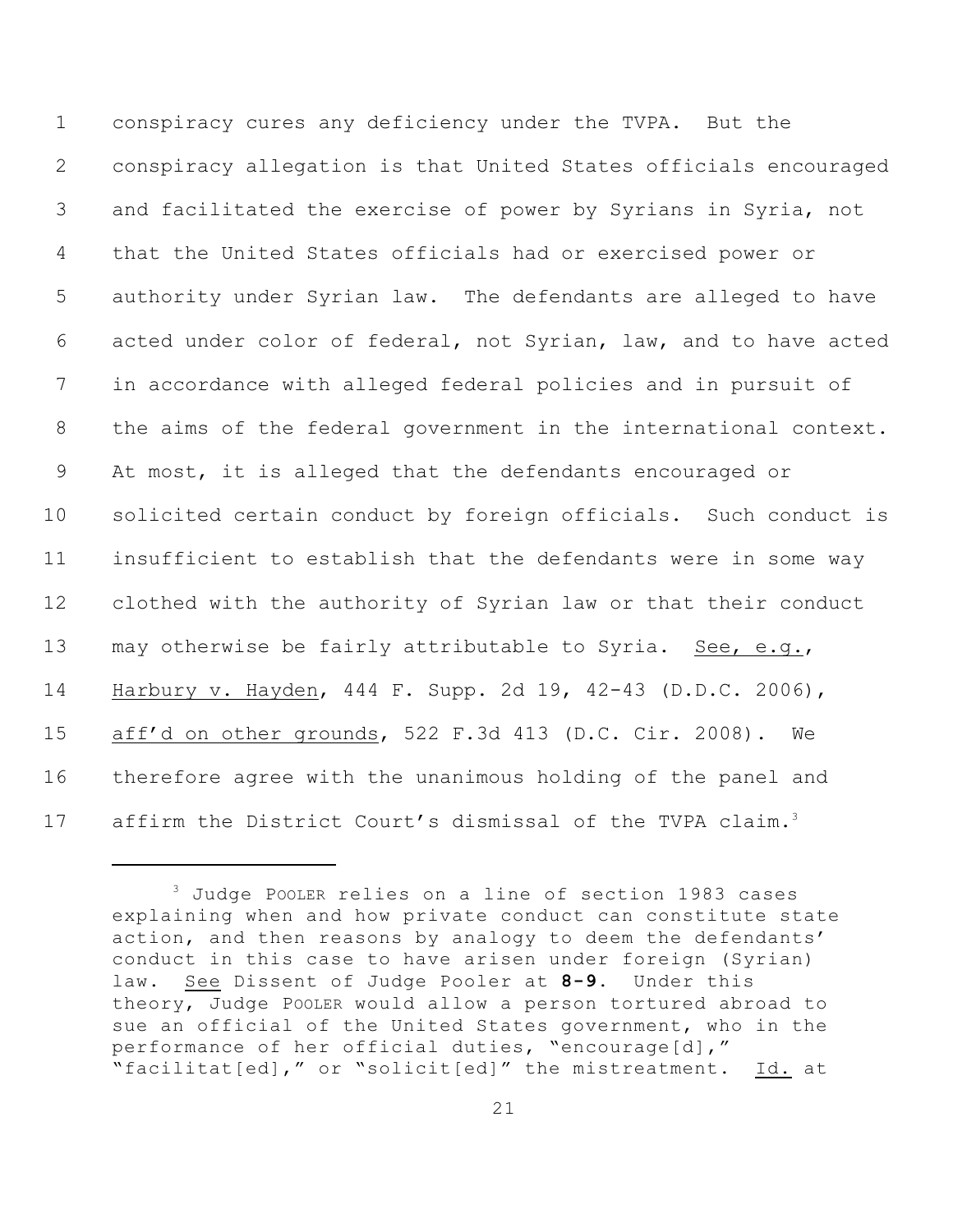**V** Count Four of the complaint alleges that the conditions of confinement in the United States (prior to Arar's removal to Syria), and the denial of access to courts during that detention, violated Arar's substantive due process rights under the Fifth Amendment. The District Court dismissed this claim-- without prejudice--as insufficiently pleaded, and invited Arar to re-plead the claim in order to "articulate more precisely the judicial relief he was denied" and to "name those defendants that were personally involved in the alleged unconstitutional treatment." Arar, 414 F. Supp. 2d at 286, 287. Arar elected (in his counsel's words) to "stand on the allegations of his original complaint."

 On a motion to dismiss, courts require "enough facts to state a claim to relief that is plausible on its face."

. Notably, she cites no authority for this remarkable proposition, which would render a U.S. official an official of a foreign government when she deals with that foreign state on matters involving intelligence, military, and diplomatic affairs. At least one commentator has proposed a legislative amendment to bring the law into line with what Judge POOLER thinks it is, or should be. See Richard Henry Seamon, U.S. Torture as a Tort, 37 Rutgers L.J. 715, 802, 804 (2006) ("Under current law, U.S. officials can seldom be held civilly liable for torture . . . . Congress could amend the TVPA to extend the cause of action to the victims of torture inflicted under color of federal law.").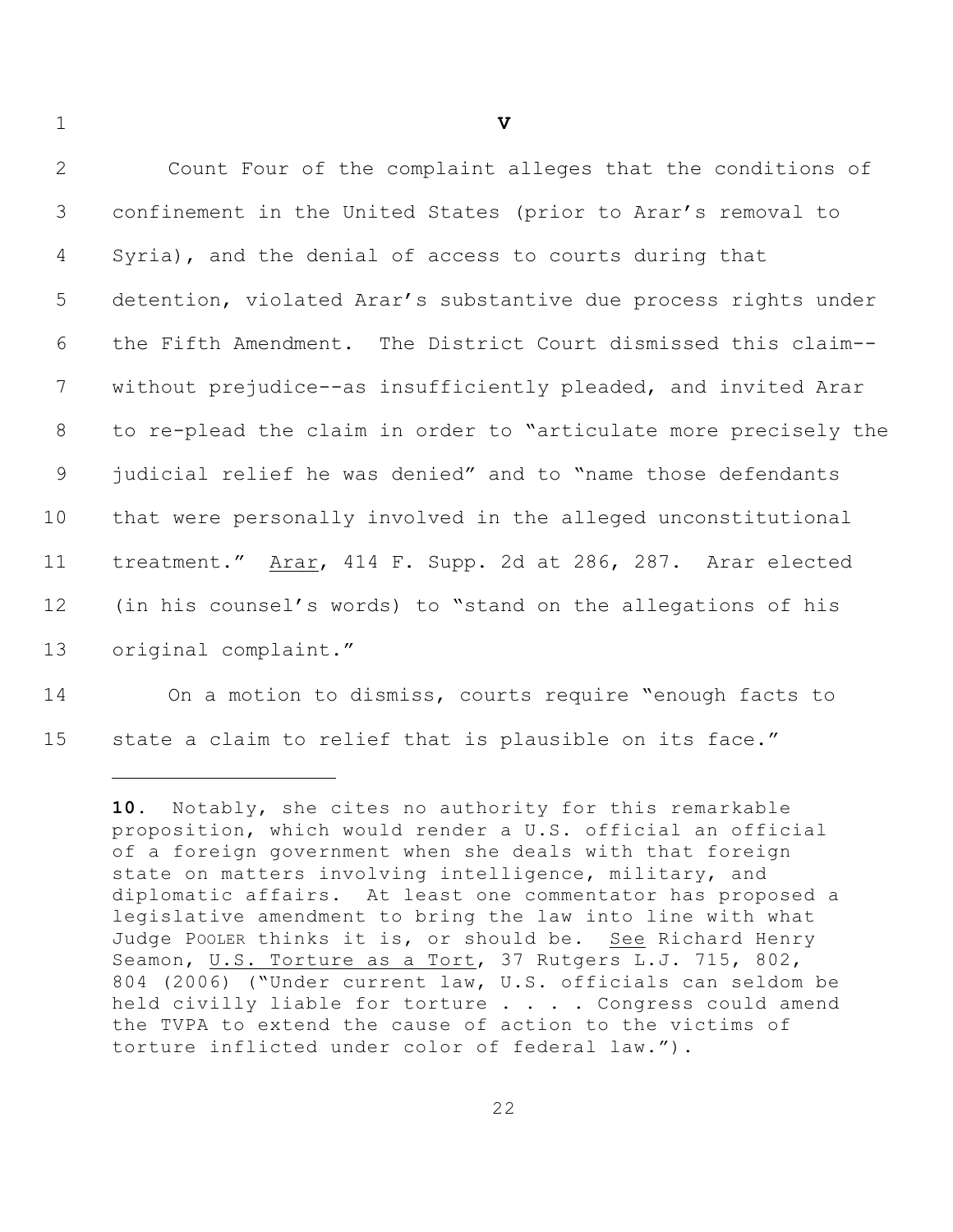Twombly, 550 U.S. at 570; see also Ashcroft v. Iqbal, 129 S. Ct. 1937, 1949-50 (2009). "Factual allegations must be enough to 3 raise a right to relief above the speculative level . . . . " 4 Twombly, 550 U.S. at 555. Broad allegations of conspiracy are insufficient; the plaintiff "must provide some factual basis supporting a meeting of the minds, such that defendants entered into an agreement, express or tacit, to achieve the unlawful end." Webb v. Goord, 340 F.3d 105, 110 (2d Cir. 2003) (internal quotation marks omitted) (addressing conspiracy claims under 42 U.S.C. § 1985). Furthermore, a plaintiff in a Bivens action is required to allege facts indicating that the defendants were personally involved in the claimed constitutional violation. See Ellis v. Blum, 643 F.2d 68, 85 (2d Cir. 1981); see also Thomas v. Ashcroft, 470 F.3d 491, 496 (2d Cir. 2006). Arar alleges that "Defendants"--undifferentiated--"denied 16 Mr. Arar effective access to consular assistance, the courts,

 his lawyers, and family members" in order to effectuate his removal to Syria. But he fails to specify any culpable action taken by any single defendant, and does not allege the "meeting of the minds" that a plausible conspiracy claim requires. He alleges (in passive voice) that his requests to make phone calls "were ignored," and that "he was told" that he was not entitled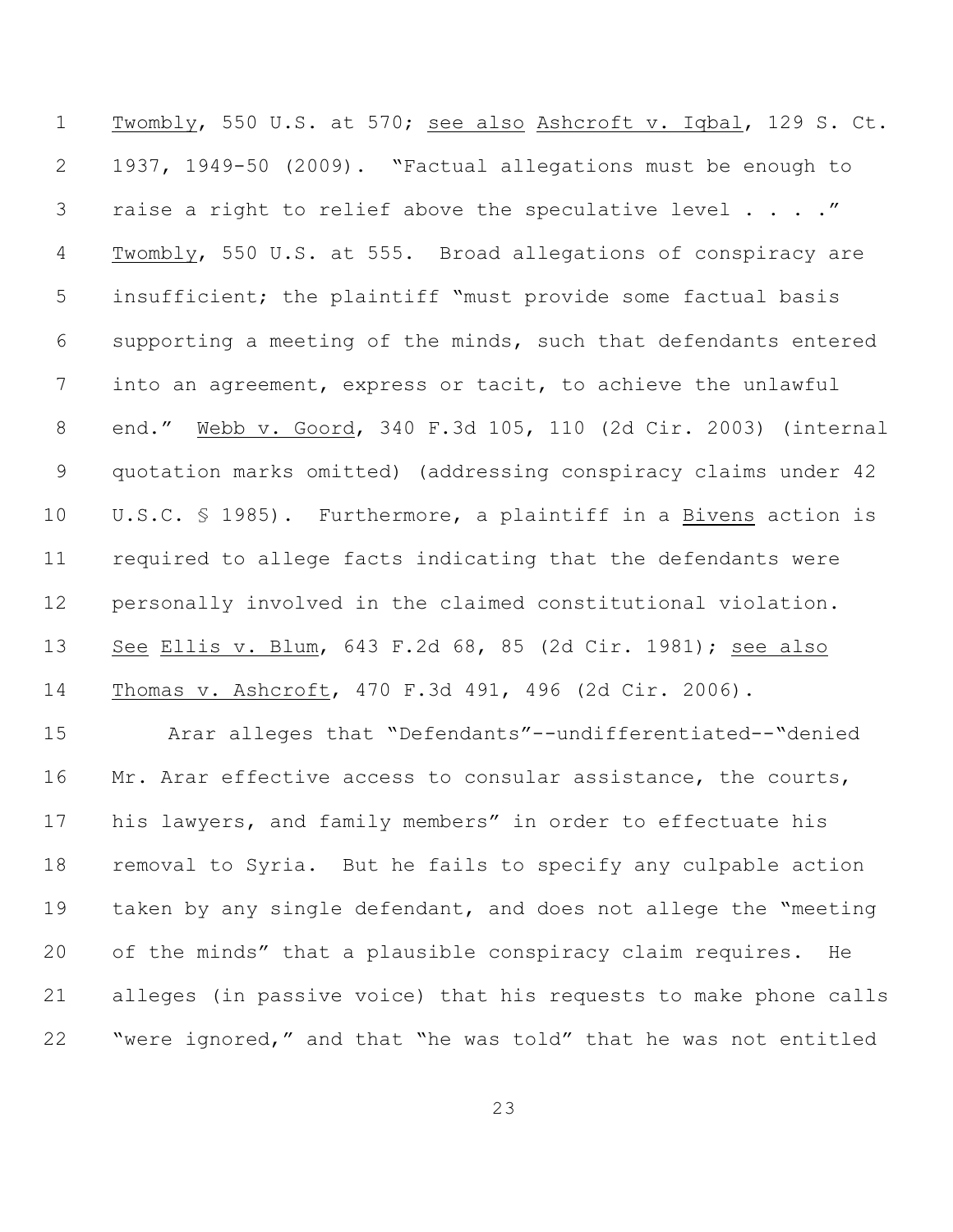to a lawyer, but he fails to link these denials to any defendant, named or unnamed. Given this omission, and in view of Arar's rejection of an opportunity to re-plead, we agree with the District Court and the panel majority that this Count of the complaint must be dismissed.

 We express no view as to the sufficiency of the pleading otherwise, that is, whether the conduct alleged (if plausibly attributable to defendants) would violate a constitutionally 9 protected interest.<sup>4</sup> To the extent that this claim may be deemed to be a Bivens-type action, it may raise some of the special factors considered later in this opinion.

## **VI**

 Arar's remaining claims seek relief on the basis of torture and detention in Syria, and are cast as violations of substantive due process. At the outset, Defendants argue that the jurisdictional bar of the INA deprived the District Court of subject-matter jurisdiction over these counts because Arar's removal was conducted pursuant to a decision that was "at the

 We need not, therefore, consider the panel's holding that Arar failed "to establish that he possessed any entitlement to a pre-removal hearing" or "to the assistance of counsel." Arar, 532 F.3d at 187-88.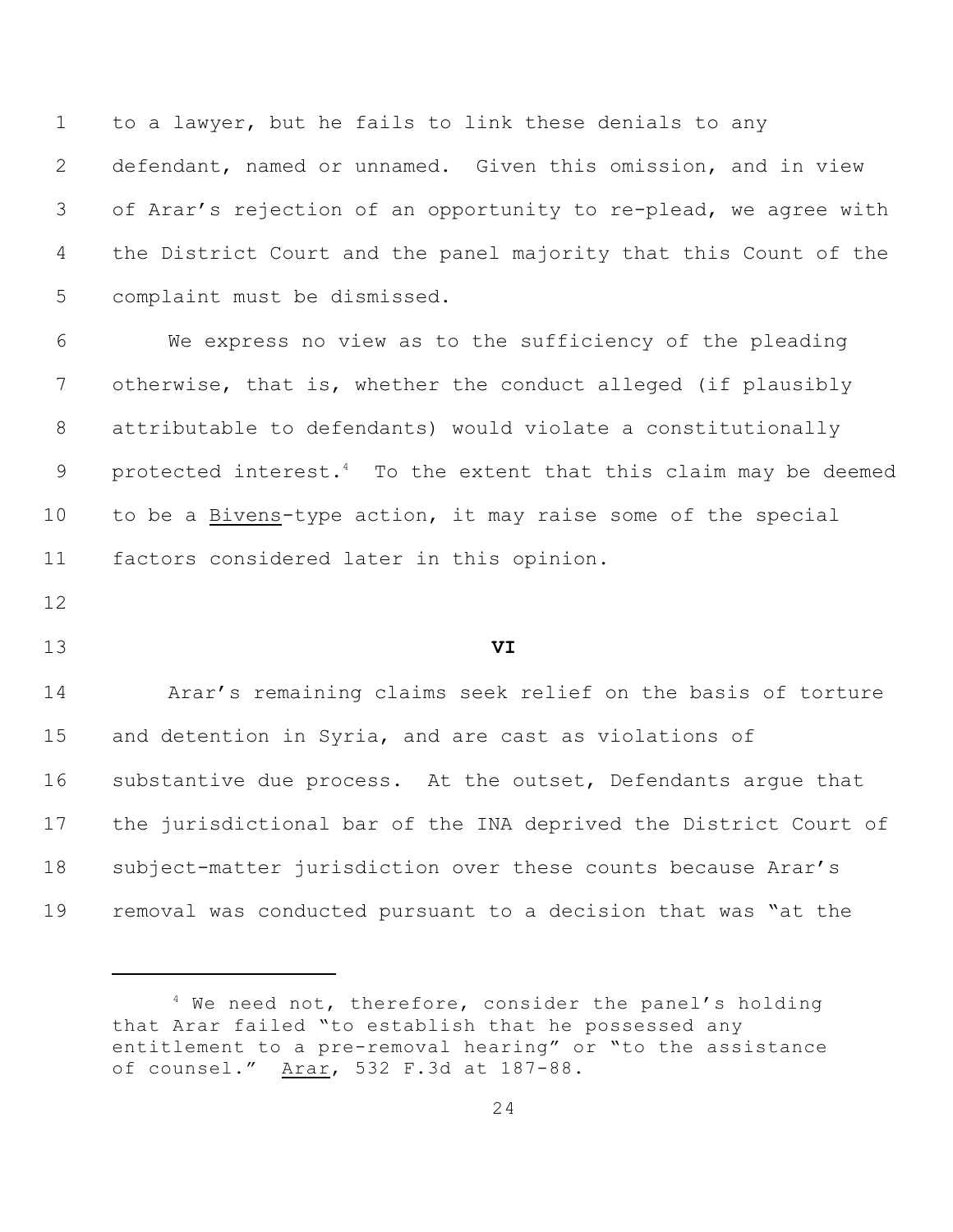1 discretion" of the Attorney General.

| $\mathbf{2}$ | "[A]ny policy toward aliens is vitally and intricately           |
|--------------|------------------------------------------------------------------|
| 3            | interwoven with contemporaneous policies in regard to the        |
| 4            | conduct of foreign relations, the war power, and the maintenance |
| 5            | of a republican form of government. Such matters are so          |
| 6            | exclusively entrusted to the political branches of government as |
| 7            | to be largely immune from judicial inquiry or interference."     |
| $8\,$        | Harisiades v. Shaughnessy, 342 U.S. 580, 588-89 (1952).          |
| 9            | Accordingly, the INA requires an alien to seek relief only       |
| 10           | through judicial review of a removal order in the appropriate    |
| 11           | court of appeals; it entirely forecloses judicial review of      |
| 12           | decisions of the Attorney General or the Secretary of Homeland   |
| 13           | Security specified by the INA to be within the discretion of     |
| 14           | those officers. See 8 U.S.C. § 1252. <sup>5</sup>                |

 $58$  U.S.C.  $$$  1252(b)(9) provides that "[j]udicial review of all questions of law and fact, including interpretation and application of constitutional and statutory provisions, arising from any action taken or proceeding brought to remove an alien from the United States . . . shall be available only in judicial review of a final order." Subsection 1252(a)(5), in turn, states that "a petition for review filed with an appropriate court of appeals . . . shall be the sole and exclusive means for judicial review of an order of removal." Finally, pursuant to  $$ 1252$  (a)(2)(B):

[N]o court shall have jurisdiction to review . . . (ii) any . . . decision or action of the Attorney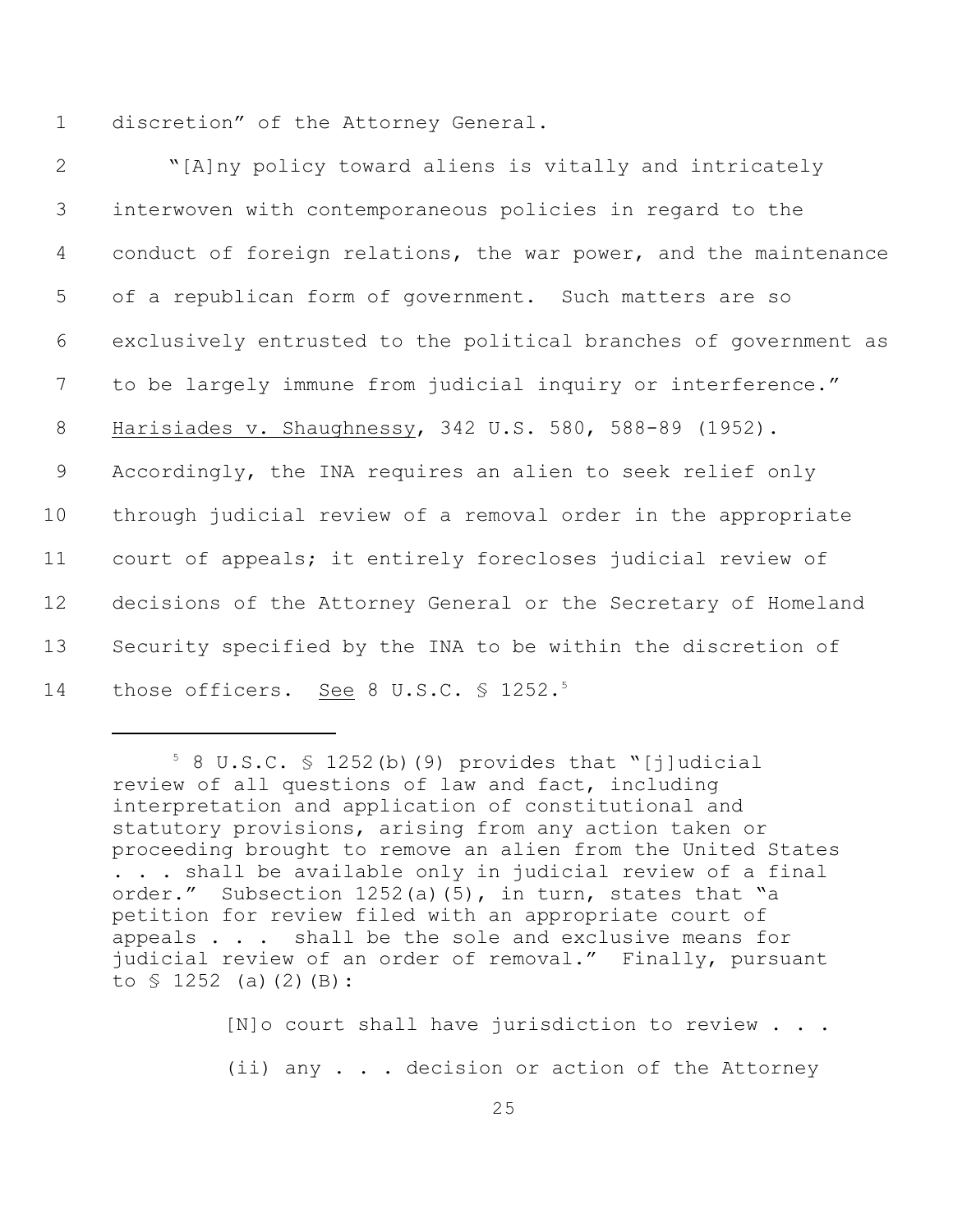1 However, the application of the INA's jurisdictional bar is problematic in this case because the proceedings under the INA are alleged to have been irregular in several respects.

 First, the complaint alleges that the government took the following actions that impaired Arar's timely ability to seek the judicial review normally afforded under the INA and to receive any meaningful relief: denying his requests to contact an attorney or his family; misleading his lawyer (after one was retained for him) as to his location and status, thereby frustrating any advocacy on his behalf; and serving the removal order on Arar en route to Amman, when he no longer had access to his attorney and could not make use of the review process. The complaint also alleges that the government undertook extraordinary rendition in clear violation of the protections 15 afforded aliens by the INA, suggesting that the government itself might not have viewed the INA as the real source of its 17 removal authority in this context. However, mere allegations of obstruction generally do not circumvent a congressionally

General or the Secretary of Homeland Security the authority for which is specified . . . to be in the discretion of the Attorney General or the Secretary of Homeland Security, other than the granting of [asylum].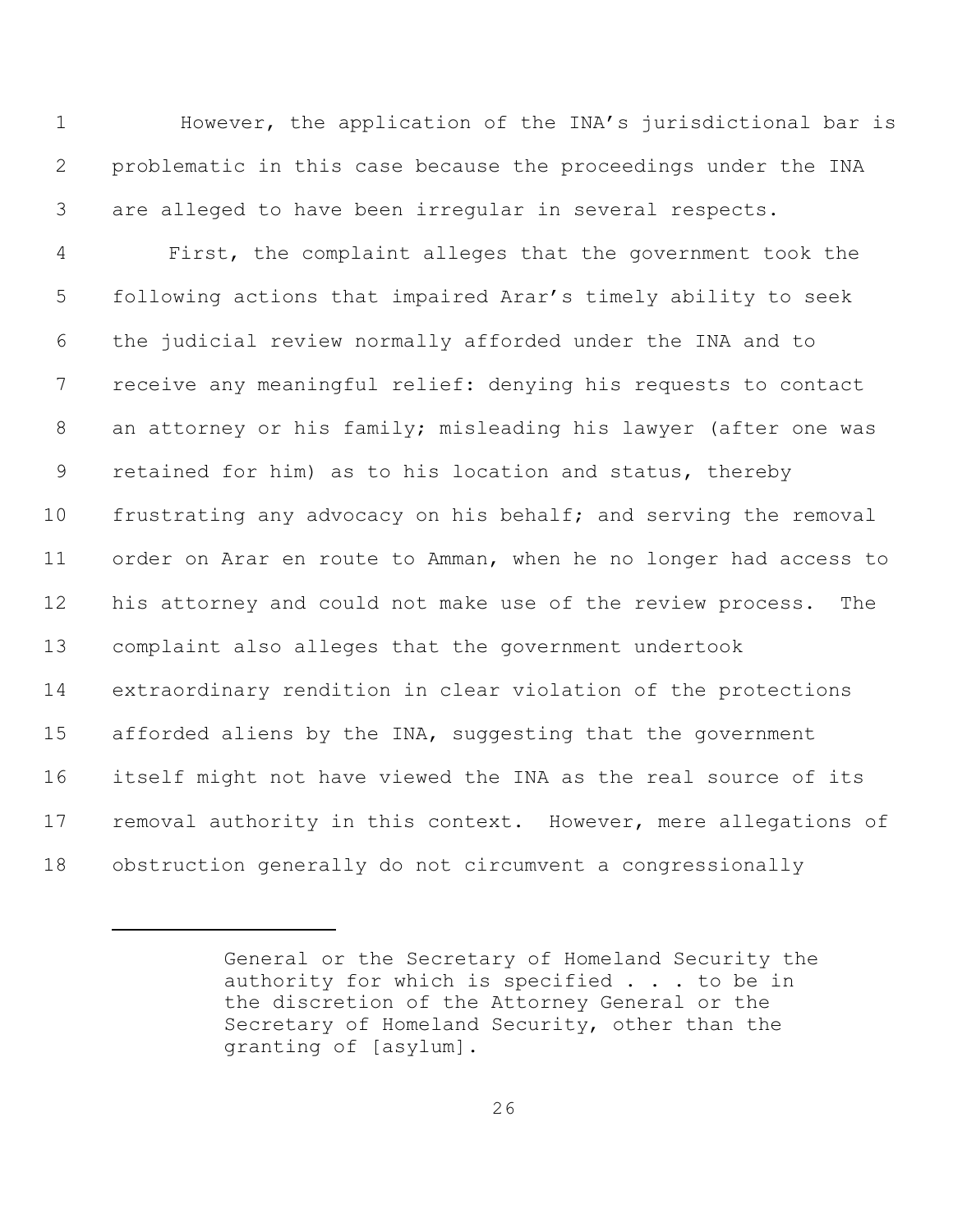mandated remedial scheme. Otherwise, limitations on the jurisdiction of the district courts could easily be evaded and thwarted.

 Second, although the INA governs the status of aliens in transit at United States airports, and clearly has a role in 6 such circumstances, see 8 U.S.C.  $\frac{1182}{d}$  (4)(C), this is not a typical immigration case according to the complaint: Arar took 8 no step to enter or stay in this country; he was changing planes to go elsewhere, repeatedly expressed his desire to return to Canada, and was ticketed to Montreal. Even though this case does not present the familiar fact pattern of an alien trying to 12 enter or remain in the United States, our immigration laws apply with equal force to aliens who seek admission to our country and to aliens whom the government seeks to keep out of our country.

 In short, it is not clear that the INA's judicial review provisions govern circumstances of involuntary rendition such as those alleged here. Indeed, rendition may take place in circumstances that in no way implicate United States immigration laws, such as when a person is detained abroad and rendered to some third country.

 Finally, even if the INA's jurisdictional bar is surmounted and review not foreclosed, Arar has alleged circumstances that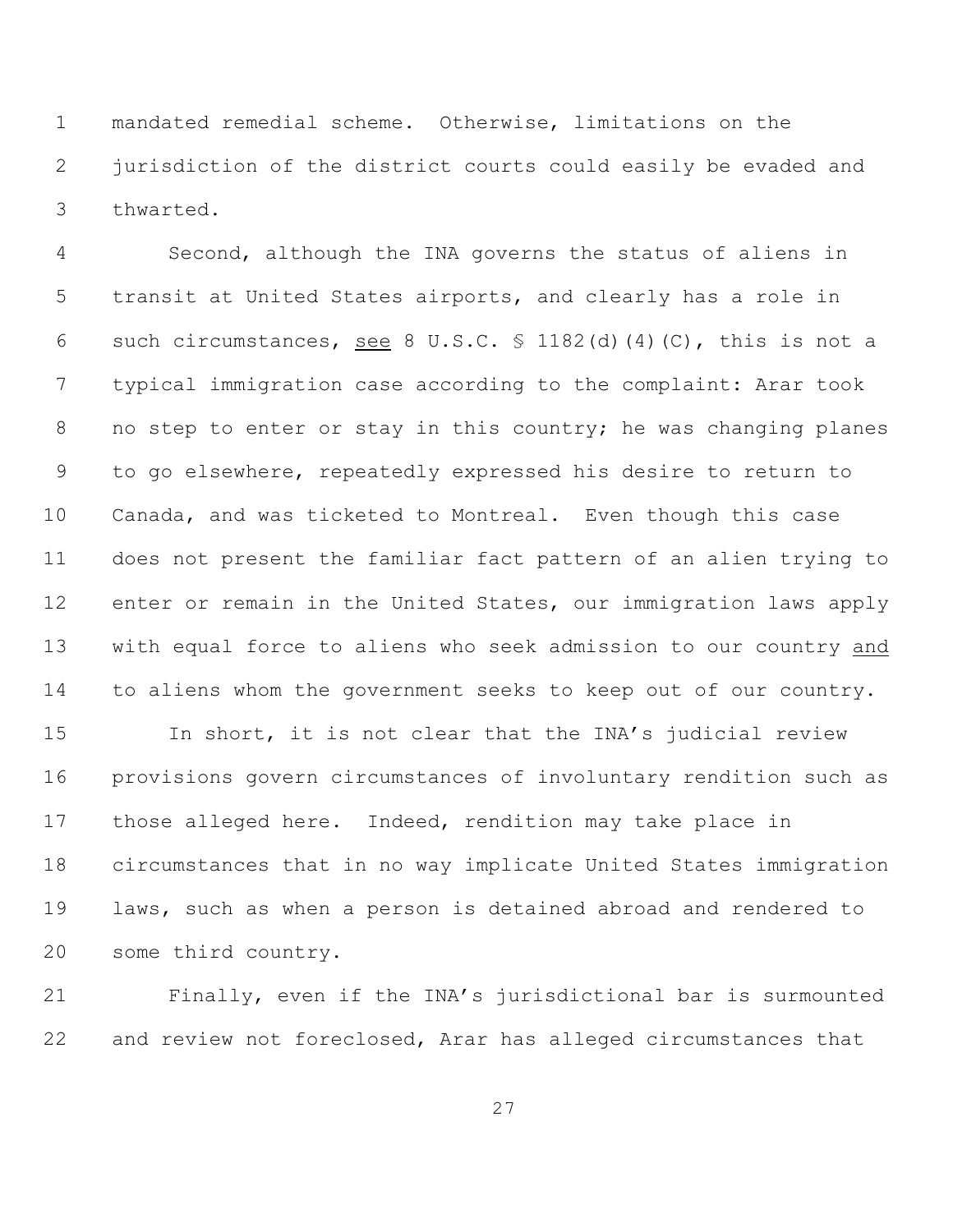would have prevented him from obtaining review. If, as he alleges, he was served with the removal order while he was already en route to Amman, the INA could have afforded him no relief then (and can afford him no affirmative relief at this time in this case).

 In any event, we need not decide the vexed question of whether the INA bar defeats jurisdiction of Arar's substantive due process claims, because we conclude below that the case must be dismissed at the threshold for other reasons.

- 
- 

**VII**

12 In Bivens v. Six Unknown Named Agents of Federal Bureau of Narcotics, 403 U.S. 388 (1971), the Supreme Court "recognized for the first time an implied private action for damages against federal officers alleged to have violated a citizen's constitutional rights." Corr. Servs. Corp. v. Malesko, 534 U.S. 61, 66 (2001). The plaintiff in Bivens had been subjected to an unlawful, warrantless search which resulted in his arrest. Bivens, 403 U.S. at 389-90. The Supreme Court allowed him to state a cause of action for money damages directly under the Fourth Amendment, thereby giving rise to a judicially-created remedy stemming directly from the Constitution itself. Id. at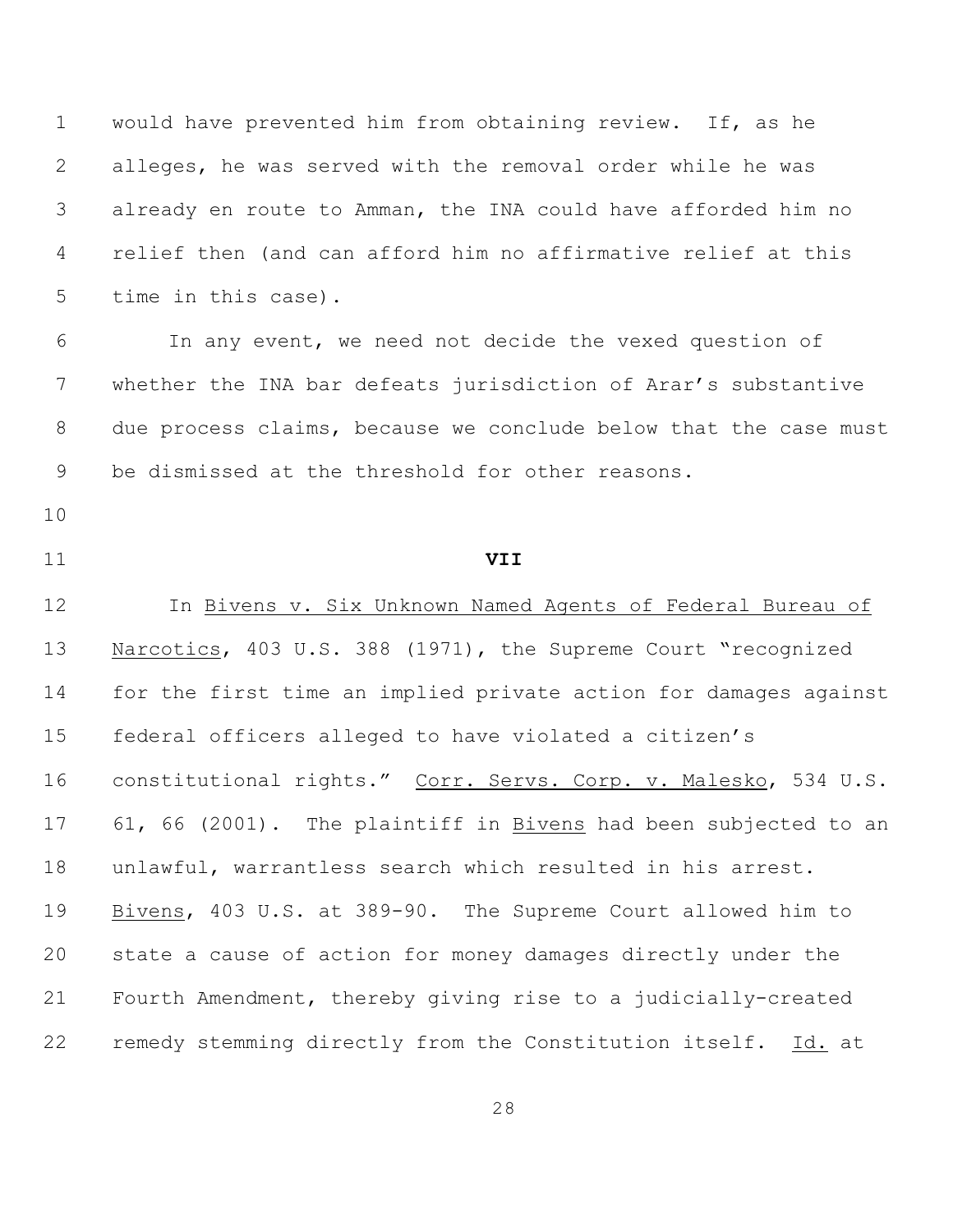397.

| $\mathbf{2}$   | The purpose of the Bivens remedy "is to deter individual         |
|----------------|------------------------------------------------------------------|
| 3              | federal officers from committing constitutional violations."     |
| $\overline{4}$ | Malesko, 534 U.S. at 70. So a Bivens action is brought against   |
| 5              | individuals, and any damages are payable by the offending        |
| 6              | officers. Carlson v. Green, 446 U.S. 14, 21 (1980).              |
| 7              | Notwithstanding the potential breadth of claims that would serve |
| 8              | that objective, the Supreme Court has warned that the Bivens     |
| $\overline{9}$ | remedy is an extraordinary thing that should rarely if ever be   |
| 10             | applied in "new contexts." See Malesko, 534 U.S. at 69           |
| 11             | (internal quotation marks omitted); Schweiker v. Chilicky, 487   |
| 12             | U.S. 412, 421 (1988); see also Dotson v. Griesa, 398 F.3d 156,   |
| 13             | 166 (2d Cir. 2005) ("Because a Bivens action is a judicially     |
| 14             | created remedy courts proceed cautiously in extending such       |
| 15             | implied relief                                                   |
| 16             | ."). In the 38 years since Bivens, the Supreme Court has         |
| 17             | extended it twice only: in the context of an employment          |
| 18             | discrimination claim in violation of the Due Process Clause,     |
| 19             | Davis v. Passman, 442 U.S. 228 (1979); and in the context of an  |
| 20             | Eighth Amendment violation by prison officials, Carlson, 446     |
| 21             | U.S. 14; see also Wilkie v. Robbins, 551 U.S. 537, 550 (2007)    |
| 22             | ("[I]n most instances we have found a Bivens remedy              |
|                |                                                                  |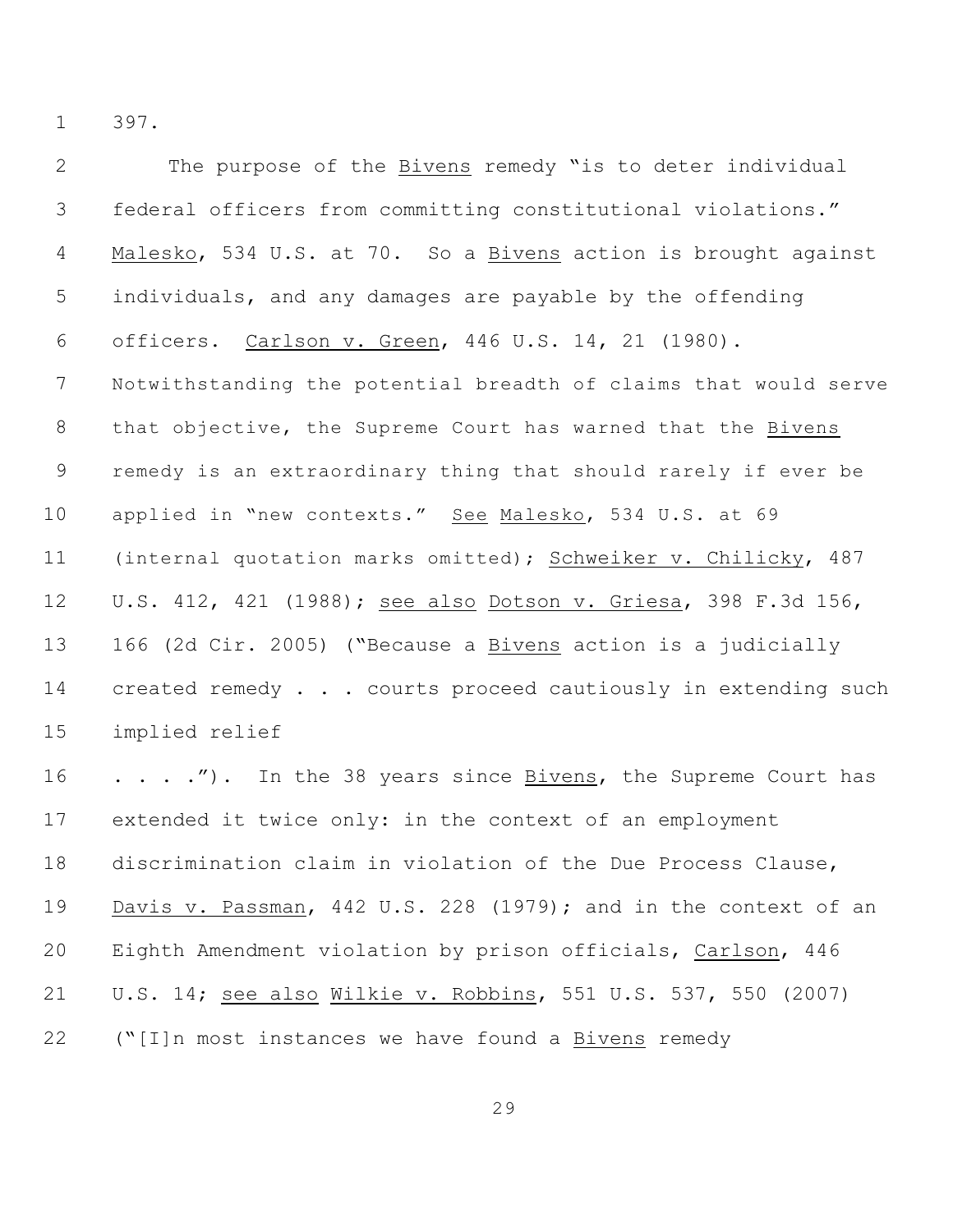unjustified."); Malesko, 534 U.S. at 68 ("[W]e have consistently refused to extend Bivens liability to any new context or new category of defendants."). Since Carlson in 1980, the Supreme Court has declined to extend the Bivens remedy in any new direction at all. Among the rejected contexts are: violations of federal employees' First Amendment rights by their employers, Bush v. Lucas, 462 U.S. 367 (1983); harms suffered incident to 8 military service, United States v. Stanley, 483 U.S. 669 (1987); 9 Chappell v. Wallace, 462 U.S. 296 (1983); denials of Social Security benefits, Schweiker, 487 U.S. at 412; claims against 11 federal agencies, FDIC v. Meyer, 510 U.S. 471 (1994); claims against private corporations operating under federal contracts, Malesko, 534 U.S. 61 (2001); and claims of retaliation by federal officials against private landowners, Wilkie, 551 U.S. at 562.

 This case requires us to examine whether allowing this Bivens action to proceed would extend Bivens to a new "context," and if so, whether such an extension is advisable.

 "Context" is not defined in the case law. At a sufficiently high level of generality, any claim can be analogized to some other claim for which a Bivens action is afforded, just as at a sufficiently high level of particularity, every case has points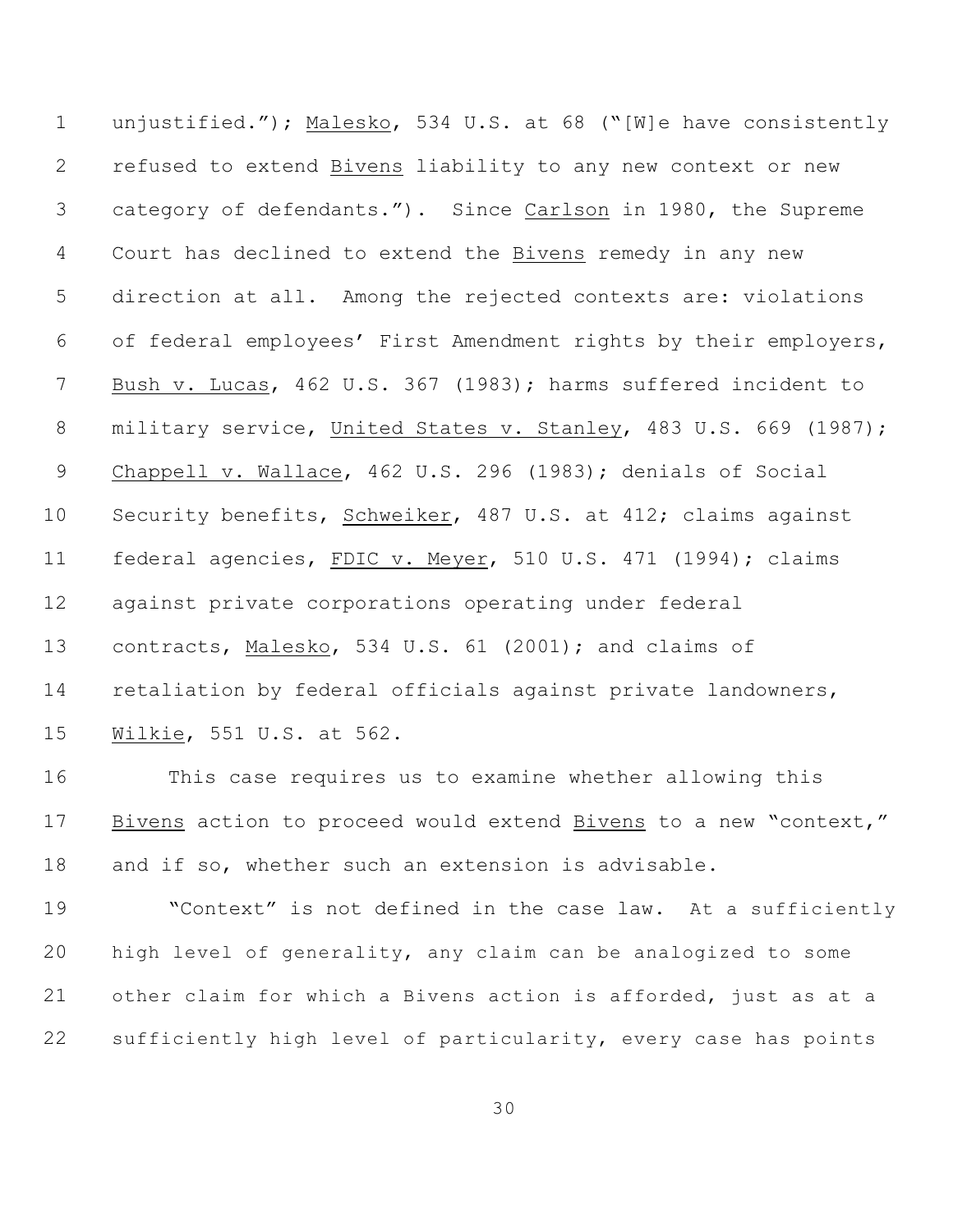of distinction. We construe the word "context" as it is commonly used in law: to reflect a potentially recurring scenario that has similar legal and factual components. The context of this case is international rendition, specifically, "extraordinary rendition." Extraordinary rendition is treated as a distinct phenomenon in international law. See supra note 1. Indeed, law review articles that affirmatively advocate the creation of a remedy in cases like Arar's recognize "extraordinary rendition" as the context. See, 10 e.g., Peter Johnston, Note, Leaving the Invisible Universe: Why All Victims of Extraordinary Rendition Need a Cause of Action Against the United States, 16 J.L. & Pol'y 357, 363 (2007). More particularly, the context of extraordinary rendition in Arar's case is the complicity or cooperation of United States government officials in the delivery of a non-citizen to a foreign country for torture (or with the expectation that torture will take place). This is a "new context": no court has previously afforded a Bivens remedy for extraordinary rendition. Once we have identified the context as "new," we must decide whether to recognize a Bivens remedy in that environment of fact and law. The Supreme Court tells us that this is a two-part inquiry. In order to determine whether to recognize a Bivens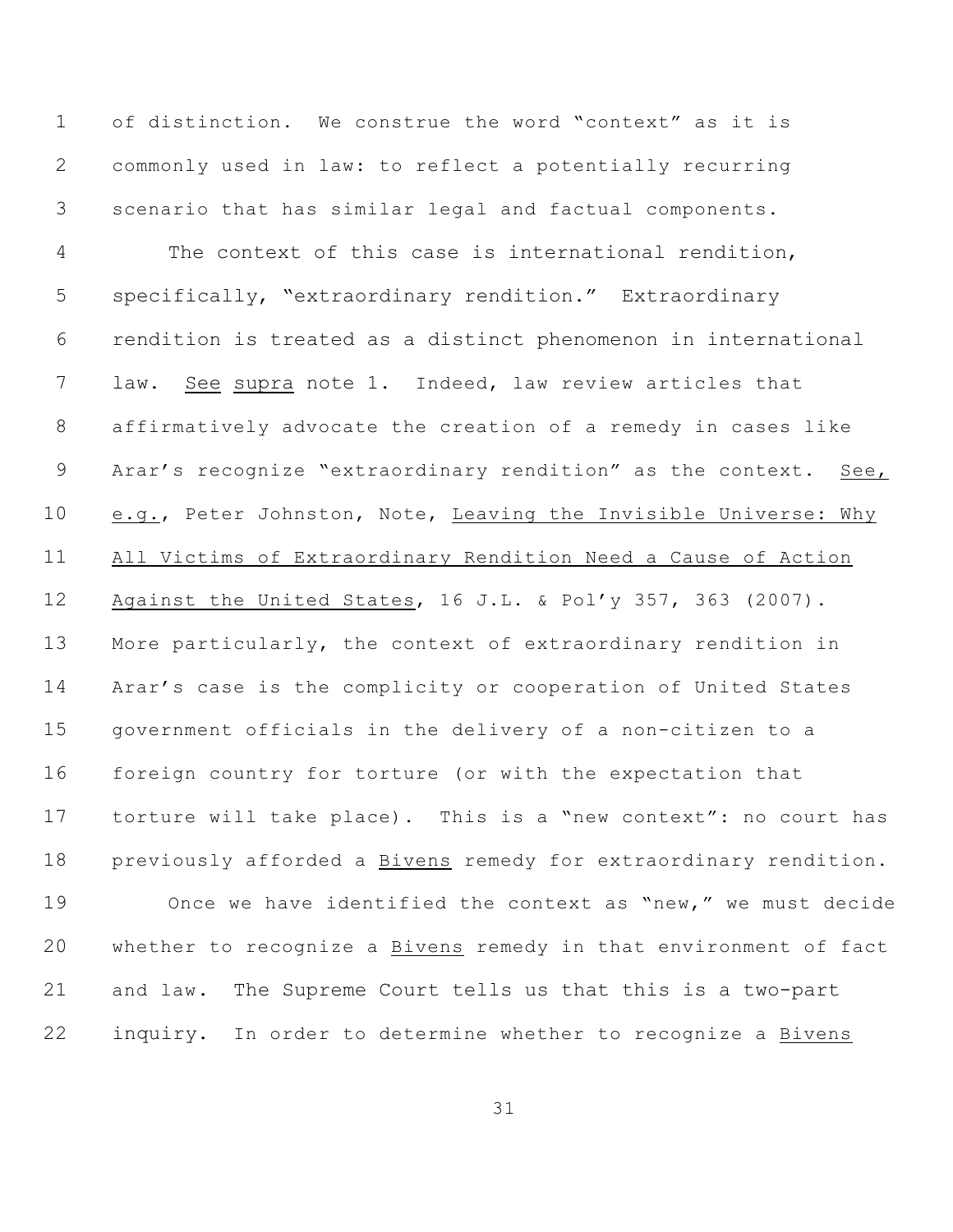remedy in a new context, we must consider: whether there is an 2 alternative remedial scheme available to the plaintiff; and whether "'special factors counsel[] hesitation'" in creating a Bivens remedy. Wilkie, 551 U.S. at 550 (quoting Bush, 462 U.S. at 378).

- 
- 

# **VIII**

 There are several possible alternative remedial schemes here. Congress has established a substantial, comprehensive, and intricate remedial scheme in the context of immigration. The INA provides for review of final orders of removal, including review of the government's designation of a particular destination country and many (albeit not all) decisions of the 14 Attorney General and the Secretary of Homeland Security. See 8 U.S.C. § 1252; Mendis v. Filip*,* 554 F.3d 335, 338 (2d Cir. 2009). Congress has supplemented this general remedial scheme with specific guidance for particular contexts by enacting (i) the Foreign Affairs Reform and Restructuring Act of 1998 ("FARRA"), 8 U.S.C. § 1231 note; see also 8 C.F.R. § 208.16(c); and (ii) the TVPA,

 which, as already discussed, provides no remedy to Arar. At the same time, Congress has expressly limited review of the removal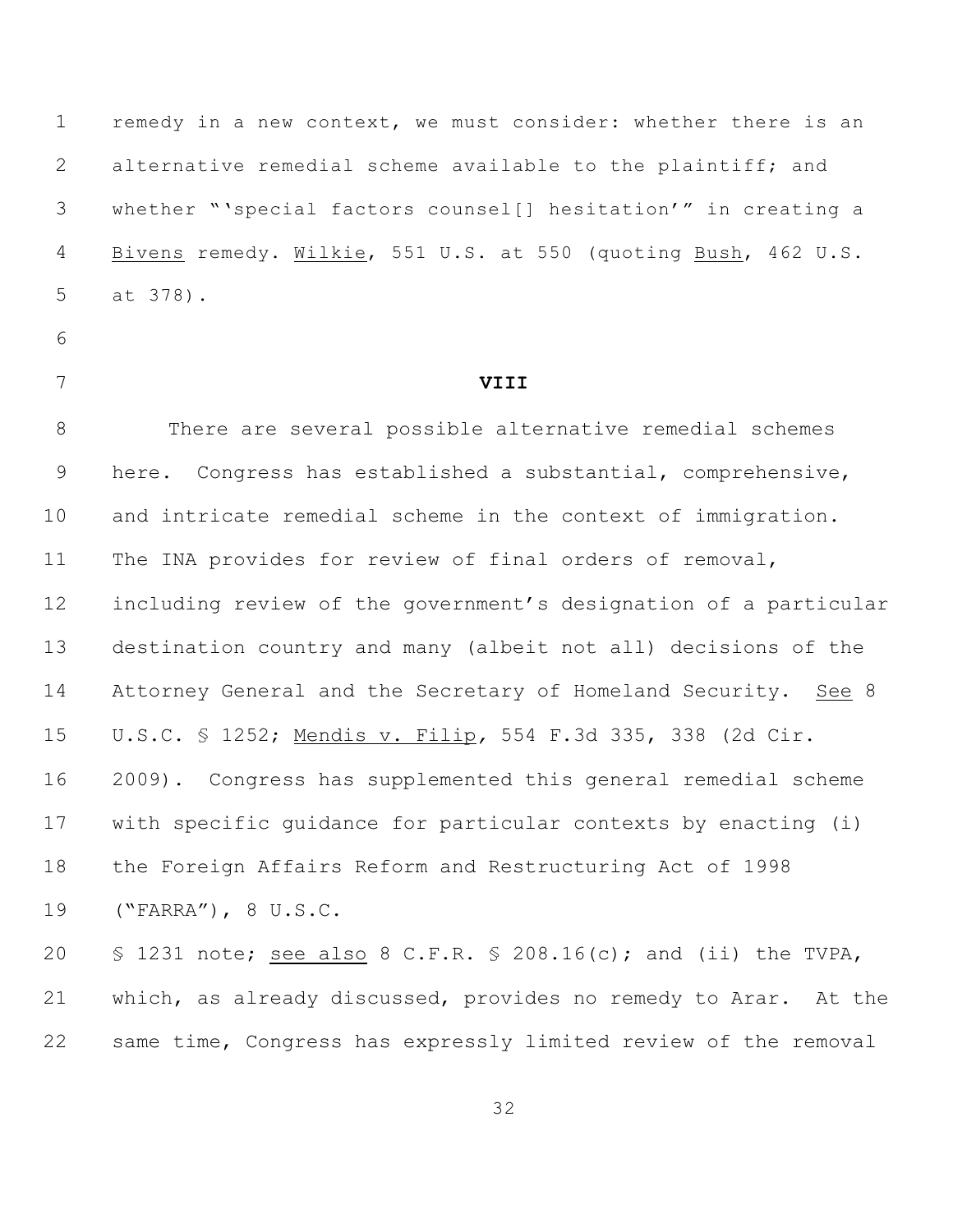of aliens who (like Arar) are removable for reasons related to national security. See 8 U.S.C. § 1225(c). Congress has also regularly modified the various review mechanisms to account for perceived difficulties and complications. See, e.g., REAL ID Act of 2005, Pub. L. No. 109-13, div. B, 119 Stat. 302; Illegal Immigration Reform and Immigrant Responsibility Act of 1996, Pub. L. No. 104-208, div. C, 110 Stat. 3009-546. In light of the complexity of the remedial scheme Congress has created (and frequently amended), we would ordinarily draw a strong inference that Congress intended the judiciary to stay its hand and refrain from creating a Bivens action in this context. See Wilkie, 551 U.S. at 554; Schweiker, 487 U.S. at 424-29; Bush, 462 U.S. at 388.

 We recognize, however, that any reliance on the INA as an alternative remedial scheme presents difficulties for the same reasons discussed in Part VI above. Arar has alleged that he was actively prevented from seeking any meaningful review and relief through the INA processes. In the end, we need not decide whether an alternative remedial scheme was available because, "even in the absence of an alternative [remedial 21 scheme], a Bivens remedy is a subject of judgment . . . [in 22 which] courts must . . . pay particular heed . . . to any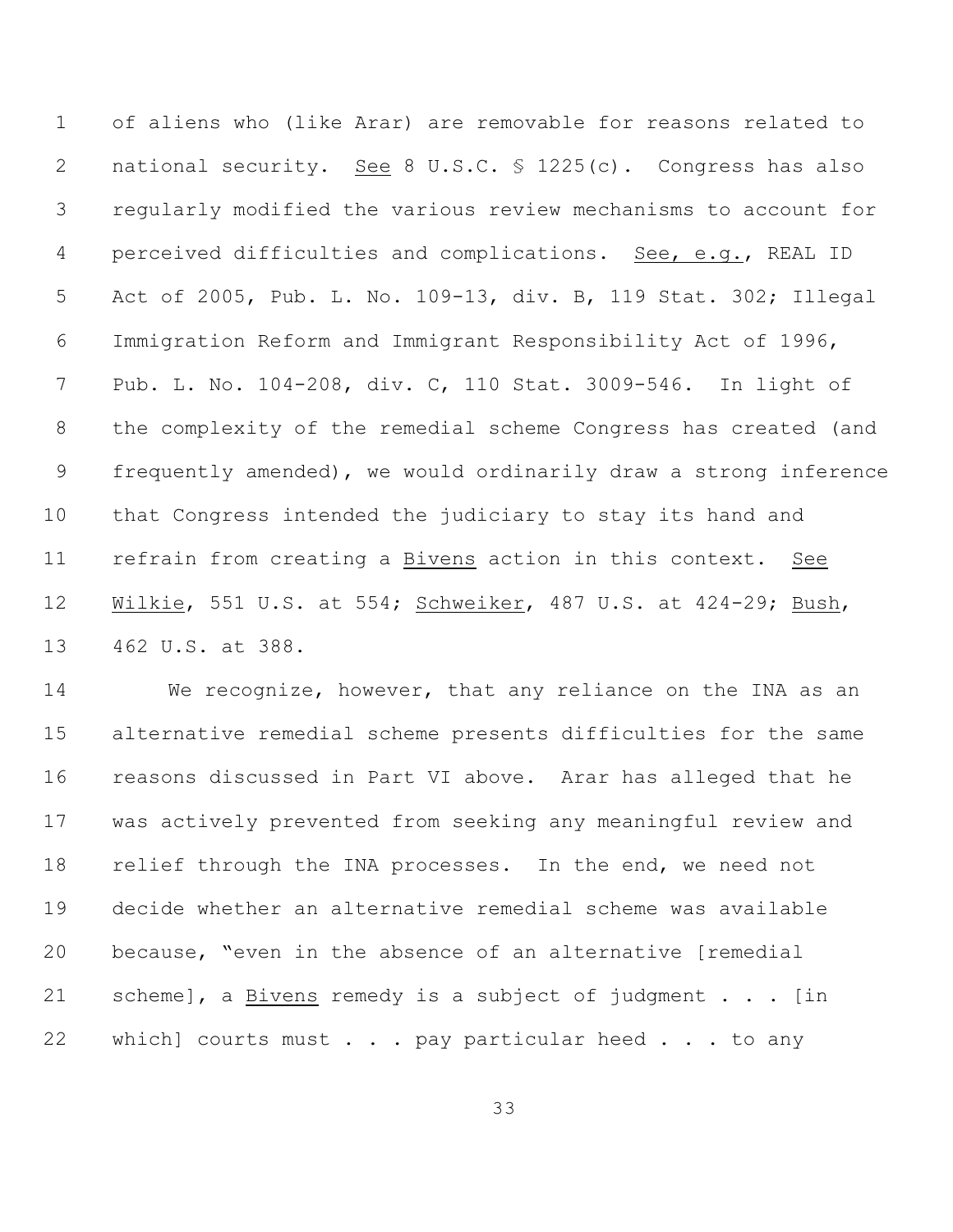special factors counselling hesitation before authorizing a new kind of federal litigation." Wilkie, 551 U.S. at 550 (internal 3 quotation marks omitted).<sup>6</sup> Such special factors are clearly present in the new context of this case, and they sternly counsel hesitation.

- 
- 

## **IX**

 When the Bivens cause of action was created in 1971, the Supreme Court explained that such a remedy could be afforded because that "case involve[d] no special factors counselling hesitation in the absence of affirmative action by Congress." Bivens, 403 U.S. at 396. This prudential limitation was expressly weighed by the Court in Davis, 442 U.S. at 245-46, and Carlson, 446 U.S. at 18-19, and such hesitation has defeated numerous Bivens initiatives, see, e.g., Stanley, 483 U.S. at 683-84; Chappell, 462 U.S. at 304; Wilkie, 551 U.S. at 554-55; Dotson, 398 F.3d at 166-67. Among the "special factors" that have "counsel[ed] hesitation" and thereby foreclosed a Bivens

 Accordingly, we have no occasion to consider the panel's conclusion that the "review procedures set forth by the INA provide a convincing reason for us to resist recognizing a Bivens cause of action for Arar's claims." Arar, 532 F.3d at 180 (internal quotation marks and citation omitted).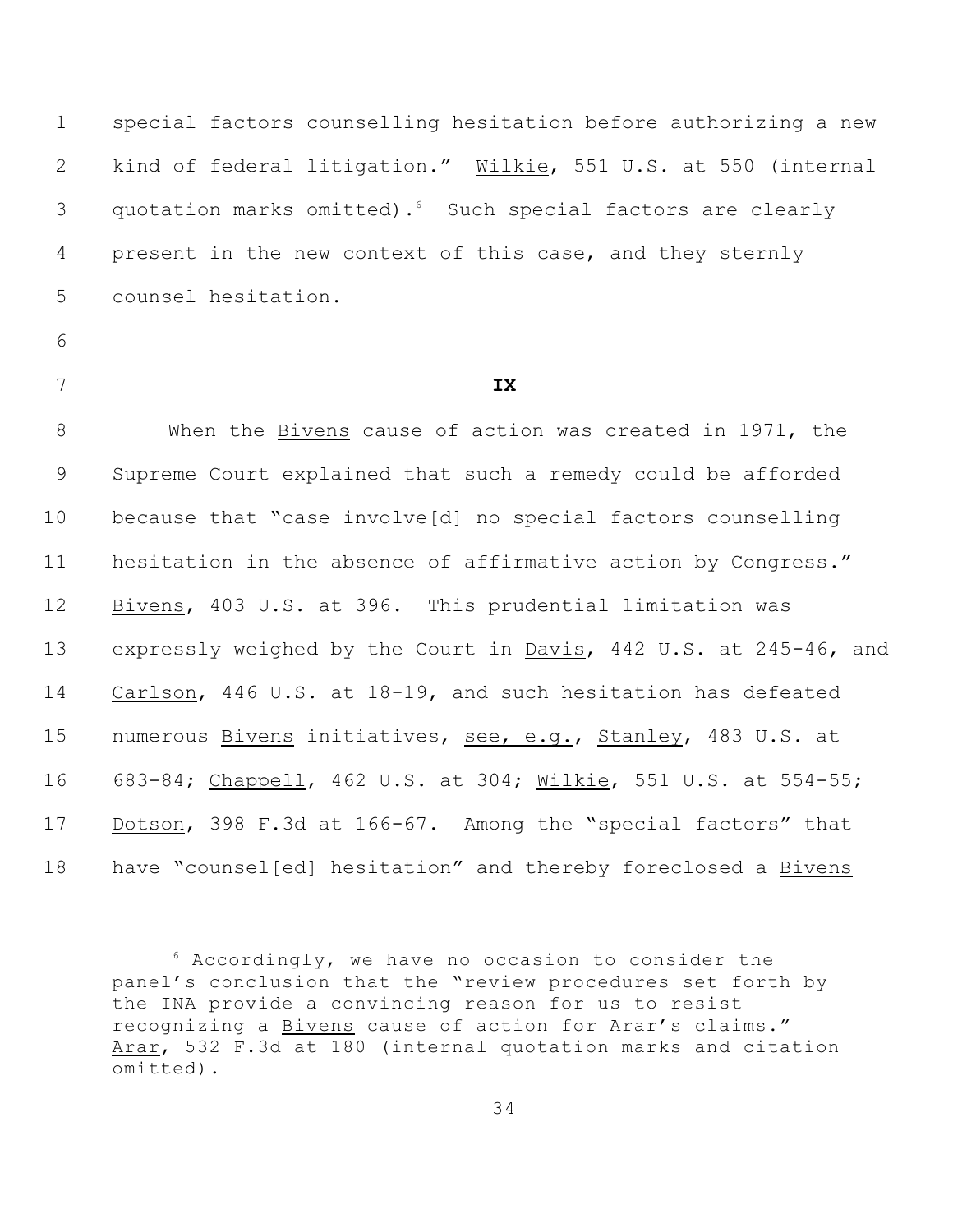| $\mathbf 1$                                                    | remedy are: military concerns, Stanley, 483 U.S. at 683-84;                                                                                                                                                                                                                                                                                                                                                                                                                                   |
|----------------------------------------------------------------|-----------------------------------------------------------------------------------------------------------------------------------------------------------------------------------------------------------------------------------------------------------------------------------------------------------------------------------------------------------------------------------------------------------------------------------------------------------------------------------------------|
| $\overline{2}$                                                 | Chappell, 462 U.S. at 304; separation of powers, United States                                                                                                                                                                                                                                                                                                                                                                                                                                |
| 3                                                              | v. City of Philadelphia, 644 F.2d 187, 200 (3d Cir. 1980); the                                                                                                                                                                                                                                                                                                                                                                                                                                |
| 4                                                              | comprehensiveness of available statutory schemes, Dotson, 398                                                                                                                                                                                                                                                                                                                                                                                                                                 |
| 5                                                              | F.3d at 166; national security concerns, Beattie v. Boeing Co.,                                                                                                                                                                                                                                                                                                                                                                                                                               |
| 6                                                              | 43 F.3d 559, 563 (10th Cir. 1994); and foreign policy                                                                                                                                                                                                                                                                                                                                                                                                                                         |
| 7                                                              | considerations, United States v. Verdugo-Urquidez, 494 U.S. 259,                                                                                                                                                                                                                                                                                                                                                                                                                              |
| 8                                                              | 274 (1990).                                                                                                                                                                                                                                                                                                                                                                                                                                                                                   |
| 9                                                              | Two principles emerge from this review of case law:                                                                                                                                                                                                                                                                                                                                                                                                                                           |
| 10<br>11<br>12<br>13<br>14<br>15<br>16<br>17<br>18<br>19<br>20 | "Special factors" is an embracing category, not<br>easily defined; but it is limited in terms to<br>factors that provoke "hesitation." While special<br>factors should be substantial enough to justify<br>the absence of a damages remedy for a wrong, no<br>account is taken of countervailing factors that<br>might counsel alacrity or activism, and none has<br>ever been cited by the Supreme Court as a reason<br>for affording a Bivens remedy where it would not<br>otherwise exist. |
| 21<br>22<br>23<br>24<br>25<br>26<br>27<br>28                   | The only relevant threshold--that a factor<br>"counsels hesitation"--is remarkably low. It is<br>at the opposite end of the continuum from the<br>unflagging duty to exercise jurisdiction.<br>Hesitation is a pause, not a full stop, or an<br>abstention; and to counsel is not to require.<br>"Hesitation" is "counseled" whenever thoughtful<br>discretion would pause even to consider. <sup>7</sup>                                                                                     |

 $^7$  Judge POOLER labels these two principles "dicta," see Dissent of Judge Pooler at **2**, but they are not. They are integral to the holding in this in banc case, because we do not take account of countervailing factors and because we apply the standard we announce.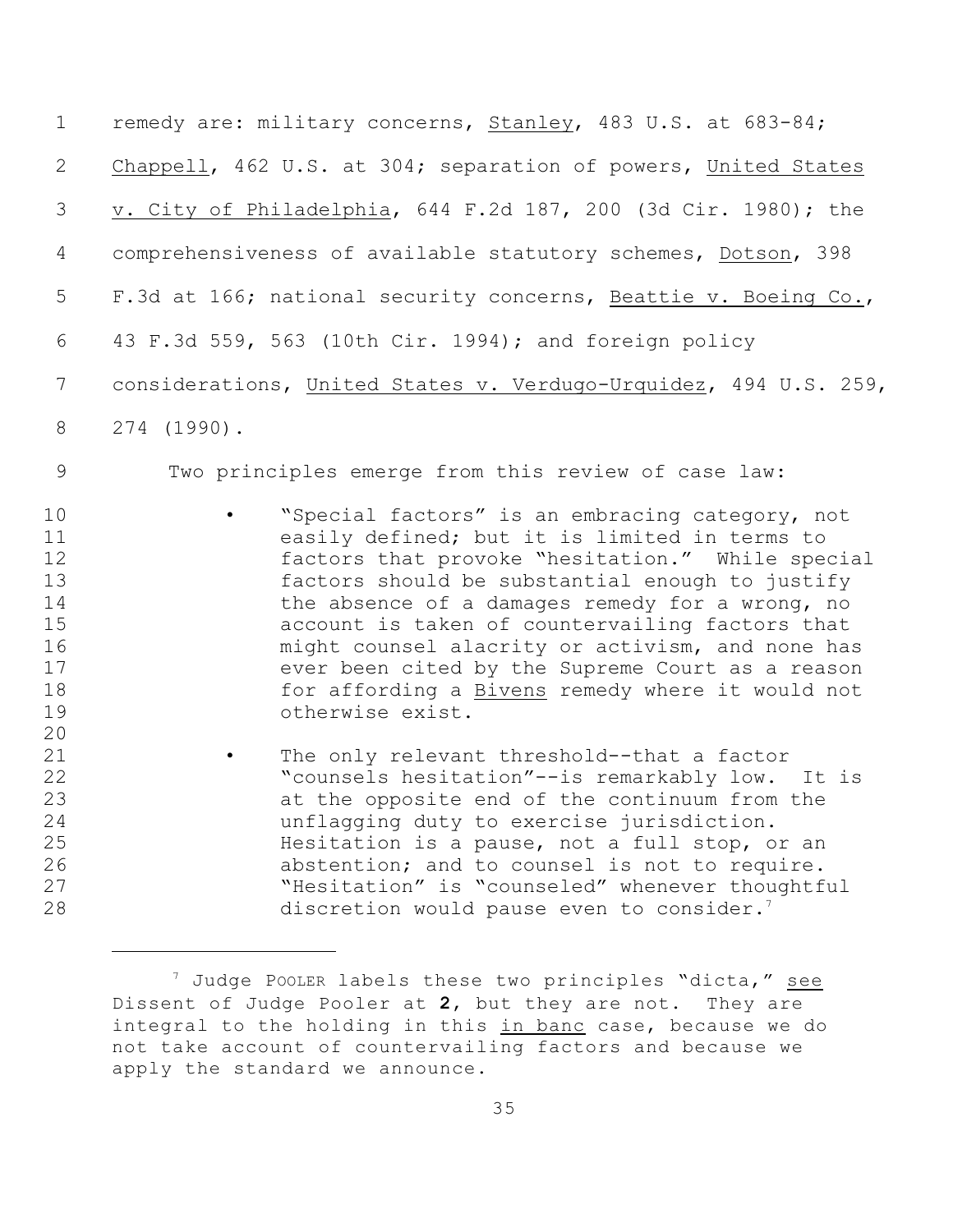With these principles in mind, we adduce, one by one, special factors that bear upon the recognition of a Bivens remedy for rendition.

**X**

 Although this action is cast in terms of a claim for money damages against the defendants in their individual capacities, it operates as a constitutional challenge to policies promulgated by the executive. Our federal system of checks and balances provides means to consider allegedly unconstitutional executive policy, but a private action for money damages against individual policymakers is not one of them. A Bivens action is sometimes analogized to an action pursuant to 42 U.S.C. § 1983, but it does not reach so far as to create the federal counterpart to an action under Monell v. Department of Social Services, 436 U.S. 658 (1978). Here, we need not decide categorically whether a Bivens action can lie against policymakers because in the context of extraordinary rendition, such an action would have the natural tendency to affect diplomacy, foreign policy, and the security of the nation, and that fact counsels hesitation. Our holding need be no broader.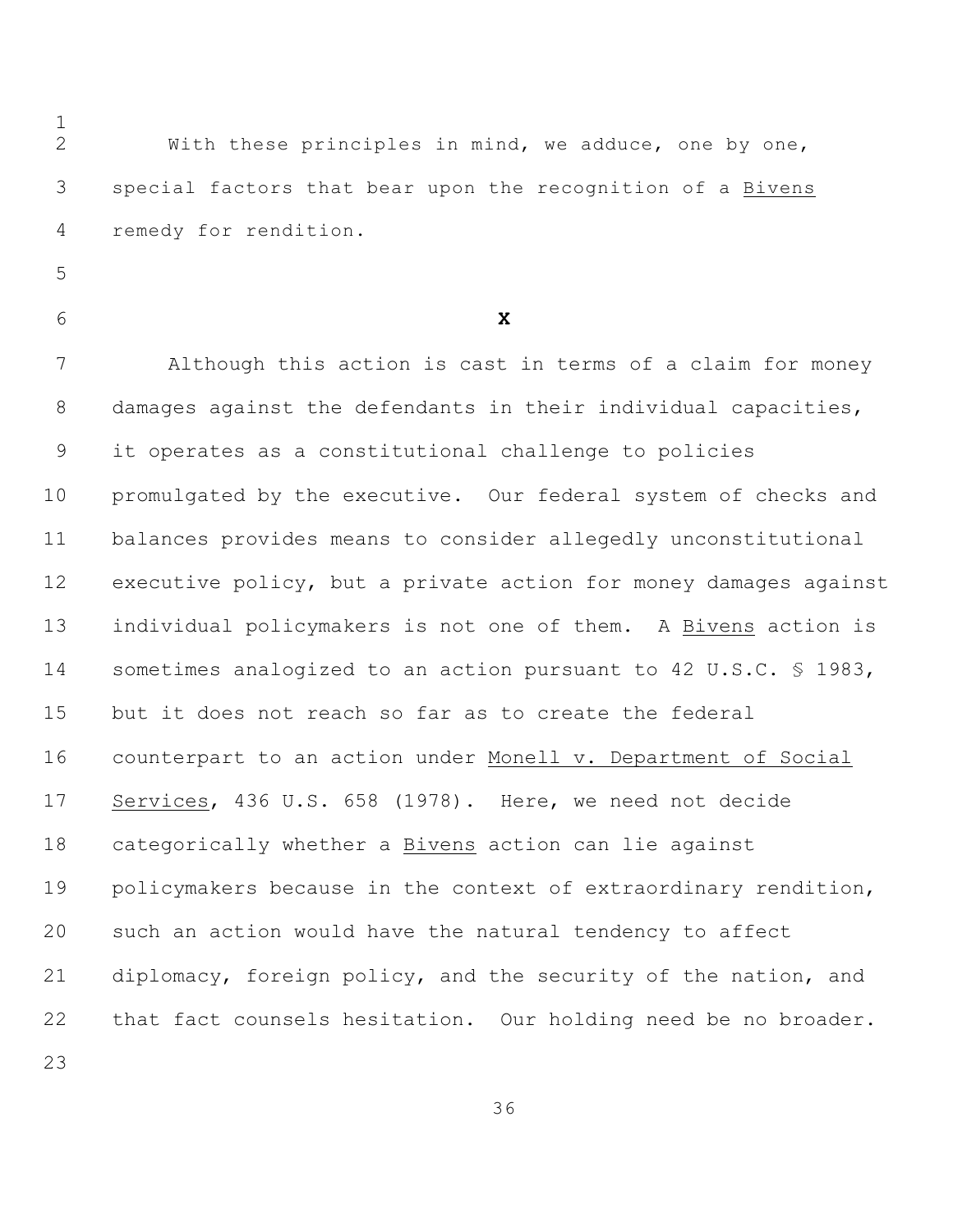#### A. Security and Foreign Policy

 The Executive has practiced rendition since at least 1995. See Extraordinary Rendition in U.S. Counterterrorism Policy: The Impact on Transatlantic Relations: Joint Hearing Before the Subcomm. on International Organizations, Human Rights, and Oversight and the Subcomm. on Europe of the H. Comm. on Foreign Affairs, 110th Cong. 15 (2007) (statement of Michael F. Scheuer, Former Chief, Bin Laden Unit, CIA). Arar gives "the mid-1990s" as the date for the inception of the policy under which he was sent to Syria for torture. Pl. Maher Arar's Mem. of Law in 11 Opp'n to Defs.' Invocation of the State Secrets Privilege, Mar. 14, 2005, at 6. A suit seeking a damages remedy against senior officials who implement such a policy is in critical respects a suit against the government as to which the government has not waived sovereign immunity. Such a suit unavoidably influences government policy, probes government secrets, invades government interests, enmeshes government lawyers, and thereby elicits government funds for settlement. (Canada has already paid Arar \$10 million.<sup>8</sup>)

 See Press Release and Announcement, Stephen Harper, Prime Minister of Can. (Jan. 26, 2007), http://pm.gc.ca/eng/media.asp?id=1510; Ottawa Reaches \$10M Settlement with Arar, CBC News, Jan. 26, 2007, http://www.cbc.ca/canada/story/2007/01/25/arar-harper.html.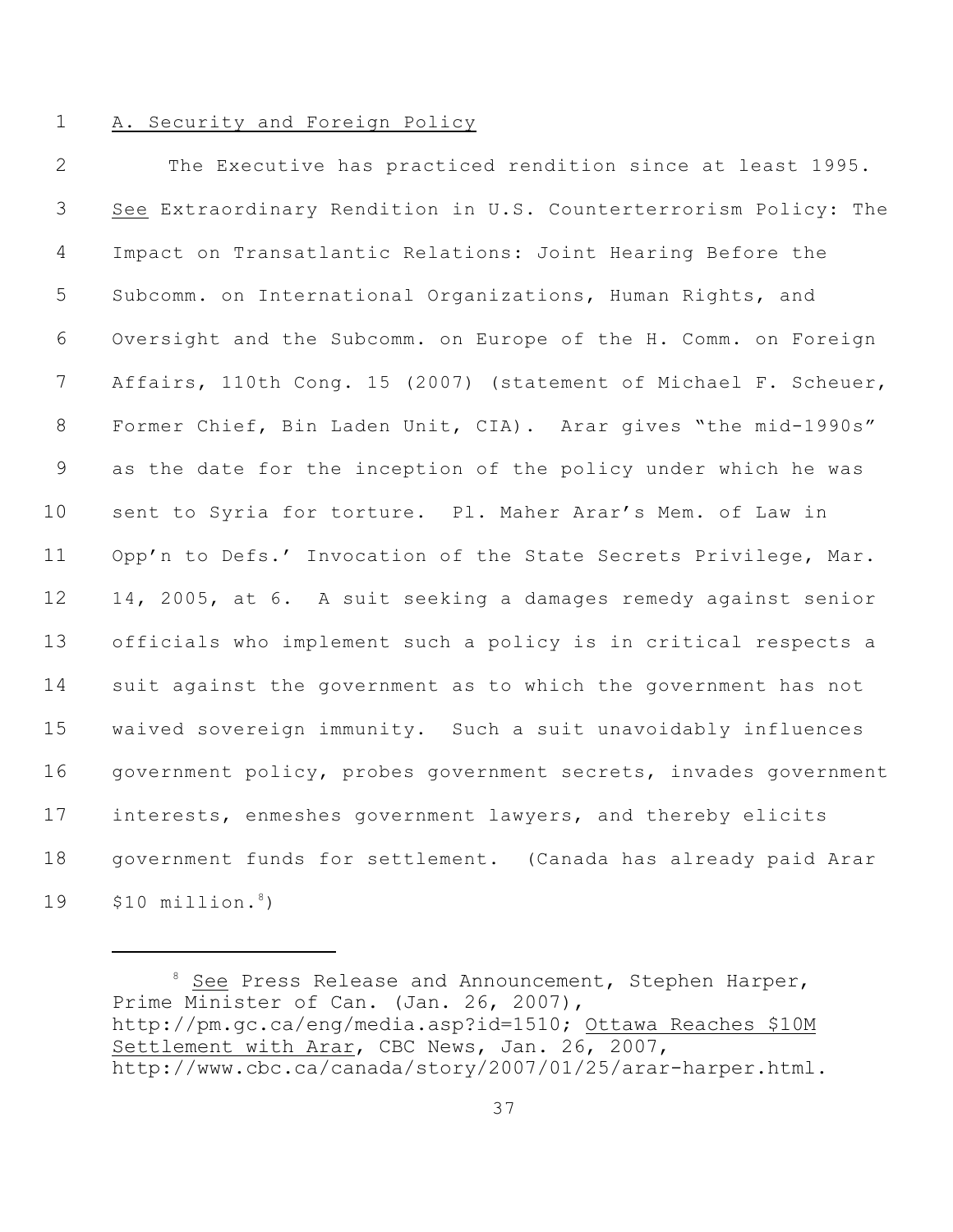It is a substantial understatement to say that one must hesitate before extending Bivens into such a context. A suit seeking a damages remedy against senior officials who implement an extraordinary rendition policy would enmesh the courts ineluctably in an assessment of the validity and rationale of that policy and its implementation in this particular case, matters that directly affect significant diplomatic and national security concerns. It is clear from the face of the complaint that Arar explicitly targets the "policy" of extraordinary 10 rendition; he cites the policy twice in his complaint, and submits documents and media reports concerning the practice. His claim cannot proceed without inquiry into the perceived need 13 for the policy, the threats to which it responds, the substance and sources of the intelligence used to formulate it, and the propriety of adopting specific responses to particular threats in light of apparent geopolitical circumstances and our relations with foreign countries.

 The Supreme Court has expressly counseled that matters touching upon foreign policy and national security fall within "an area of executive action 'in which courts have long been *hesitant* to intrude'" absent congressional authorization. Lincoln v. Vigil, 508 U.S. 182, 192 (1993) (emphasis added)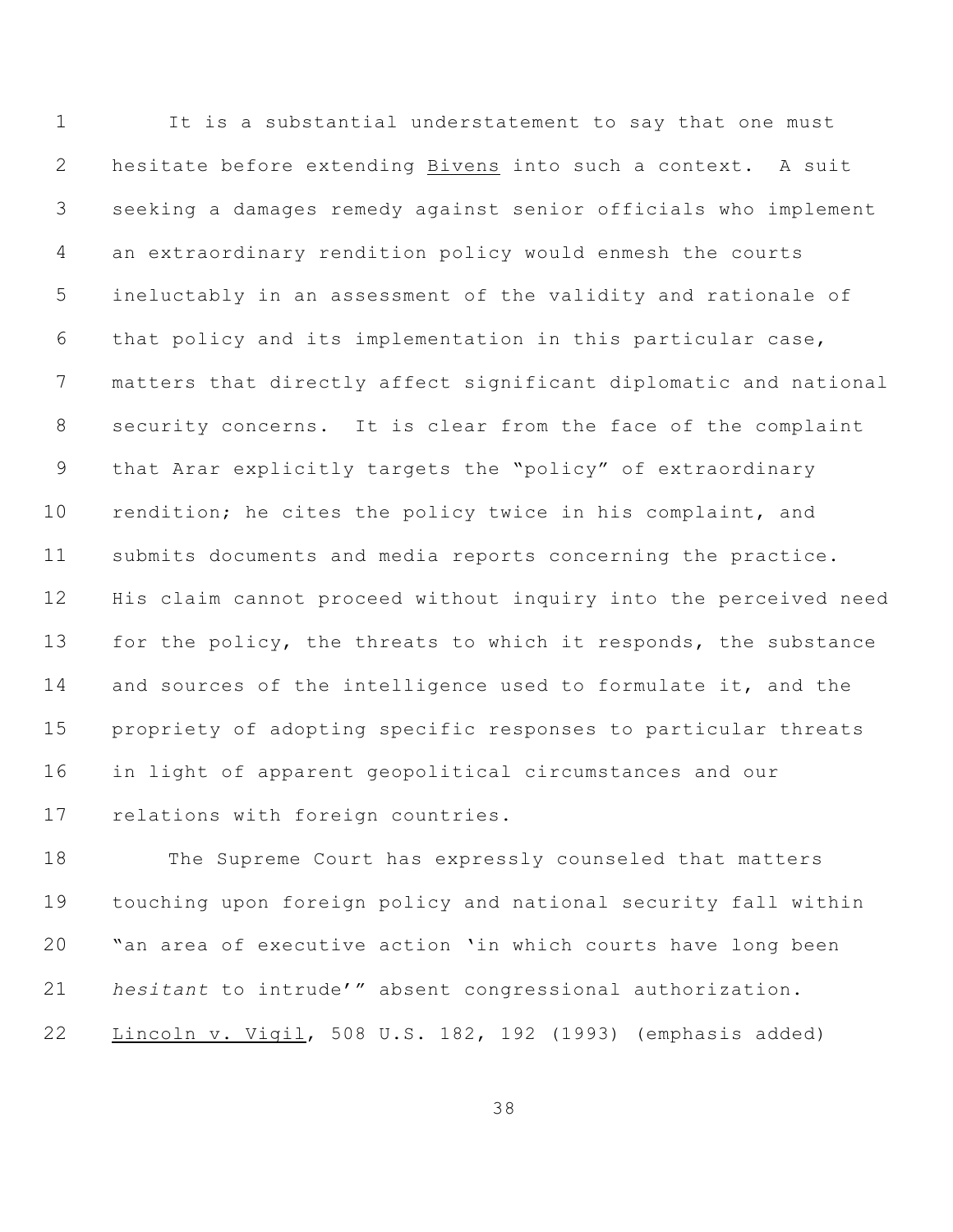| (quoting Franklin v. Massachusetts, 505 U.S. 788, 819 (1992)                                                                                                                                                                                                                                                                                                                                                                                                                                                                                                                                                                 |
|------------------------------------------------------------------------------------------------------------------------------------------------------------------------------------------------------------------------------------------------------------------------------------------------------------------------------------------------------------------------------------------------------------------------------------------------------------------------------------------------------------------------------------------------------------------------------------------------------------------------------|
| (Stevens, J., concurring in part and concurring in the                                                                                                                                                                                                                                                                                                                                                                                                                                                                                                                                                                       |
| judgment)). It "has recognized 'the generally accepted view                                                                                                                                                                                                                                                                                                                                                                                                                                                                                                                                                                  |
| that foreign policy was the province and responsibility of the                                                                                                                                                                                                                                                                                                                                                                                                                                                                                                                                                               |
| Executive. Thus, unless Congress specifically has                                                                                                                                                                                                                                                                                                                                                                                                                                                                                                                                                                            |
| provided otherwise, courts traditionally have been reluctant to                                                                                                                                                                                                                                                                                                                                                                                                                                                                                                                                                              |
| intrude upon the authority of the Executive in military and                                                                                                                                                                                                                                                                                                                                                                                                                                                                                                                                                                  |
| national security affairs." Dep't of Navy v. Egan, 484 U.S.                                                                                                                                                                                                                                                                                                                                                                                                                                                                                                                                                                  |
| 518, 529-30 (1988) (emphasis added) (quoting Haig v. Agee, 453                                                                                                                                                                                                                                                                                                                                                                                                                                                                                                                                                               |
| U.S. 280, 293-94 (1981)). This "hesita[tion]" and                                                                                                                                                                                                                                                                                                                                                                                                                                                                                                                                                                            |
| "reluctan[ce]" is counseled by:                                                                                                                                                                                                                                                                                                                                                                                                                                                                                                                                                                                              |
| the constitutional separation of powers among the<br>branches of government, see United States v.<br>Curtiss-Wright Exp. Co., 299 U.S. 304, 320-22<br>(1936) (noting the "plenary and exclusive power of<br>the President as the sole organ of the federal<br>government in the field of international<br>relations" and discussing the difficulties<br>presented by congressional--let alone judicial--<br>involvement in such affairs), and                                                                                                                                                                                |
| the limited institutional competence of the<br>judiciary, see Boumediene v. Bush, 128 S. Ct.<br>2229, 2276-77 (2008) ("Unlike the President and<br>some designated Members of Congress, neither the<br>Members of this Court nor most federal judges<br>begin the day with briefings that may describe new<br>and serious threats to our Nation and its people.<br>The law must accord the Executive substantial<br>authority to apprehend and detain those who pose a<br>real danger to our security."); see also Munaf v.<br>Geren, 128 S. Ct. 2207, 2226 (2008) ("The<br>Judiciary is not suited to [make] determinations |
|                                                                                                                                                                                                                                                                                                                                                                                                                                                                                                                                                                                                                              |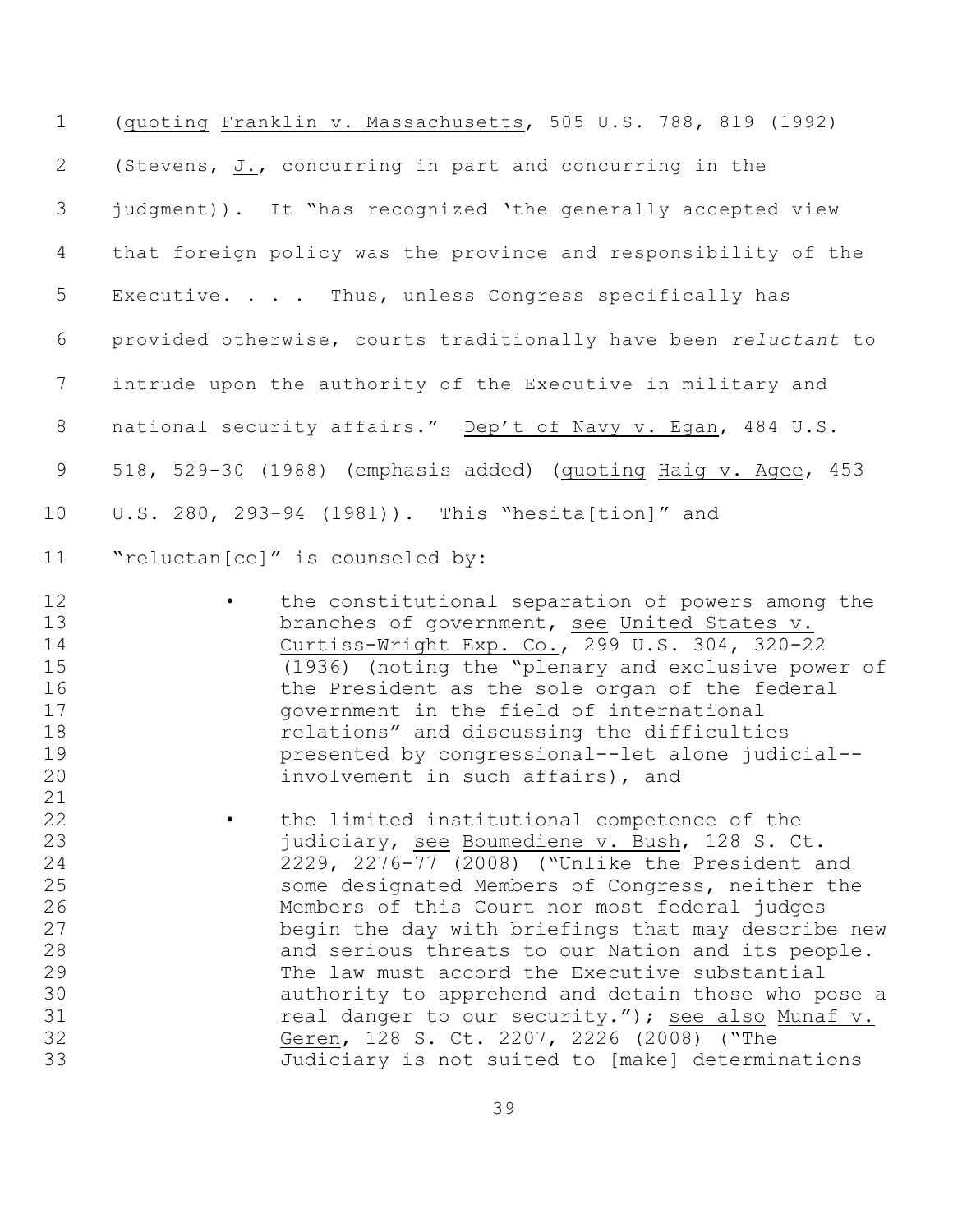1 [in the area of foreign affairs] that would . . . undermine the Government's ability to speak with one voice in this area. In contrast, the political branches are well situated to consider sensitive foreign policy issues, such as whether there is a serious prospect of torture at the 7 hands of any ally, and what to do about it if 8 there is." (citation omitted)). True, courts can--with difficulty and resourcefulness-- consider state secrets and even reexamine judgments made in the foreign affairs context *when they must*, that is, when there is an unflagging duty to exercise our jurisdiction. Otherwise: 14 [T]he special needs of foreign affairs must stay our hand in the creation of damage remedies against military and foreign policy officials for allegedly unconstitutional treatment of foreign subjects causing injury abroad. The foreign affairs implications of suits such as this cannot be ignored--their ability to produce what the Supreme Court has called in another context "embarrassment of our government abroad" through "multifarious pronouncements by various departments on one question." Whether or not the present litigation is motivated by considerations of geopolitics rather than personal harm, we think that as a general matter the danger of foreign citizens' using 27 the courts in situations such as this to obstruct the foreign policy of our government is sufficiently acute that we must leave to Congress the judgment whether a damage remedy should exist. Sanchez-Espinoza v. Reagan, 770 F.2d 202, 209 (D.C. Cir. 1985) (Scalia, J.) (quoting Baker v. Carr, 369 U.S. 186, 217 (1962)). Absent clear congressional authorization, the judicial review of extraordinary rendition would offend the separation of powers

and inhibit this country's foreign policy. It does not matter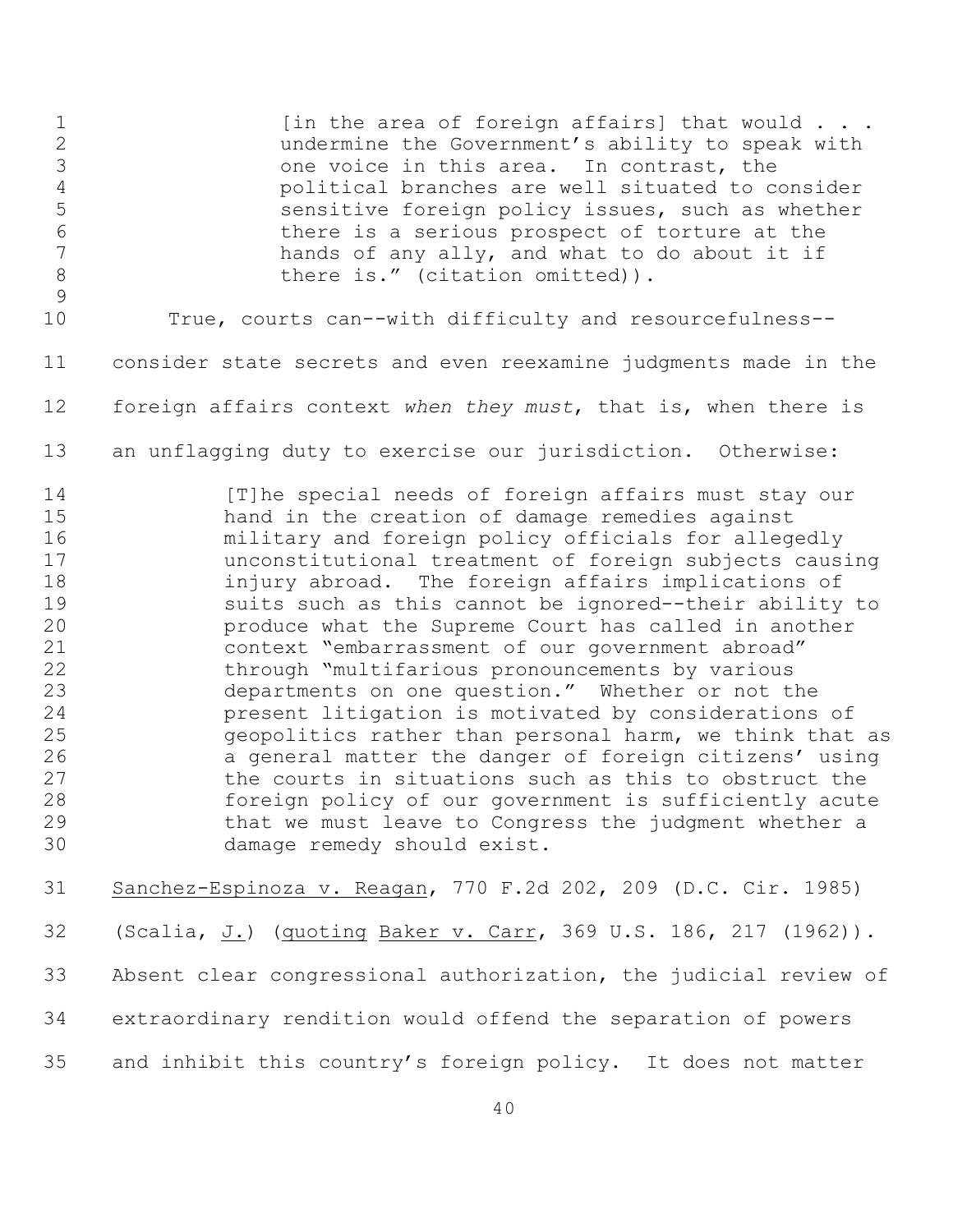for our purposes whether such consequences would flow from innocent interference or from deliberate manipulation. These concerns must counsel hesitation in creating a new damages remedy that Congress has not seen fit to authorize.

## B. Classified Information

 The extraordinary rendition context involves exchanges among the ministries and agencies of foreign countries on diplomatic, security, and intelligence issues. The sensitivities of such classified material are "too obvious to call for enlarged discussion." Dep't of Navy, 484 U.S. at 529 (internal quotation marks omitted). Even the probing of these matters entails the risk that other countries will become less willing to cooperate with the United States in sharing intelligence resources to counter terrorism. "At its core," as the panel opinion observed, "this suit arises from the Executive Branch's alleged determination that (a) Arar was affiliated with Al Qaeda, and therefore a threat to national security, and (b) his removal to Syria was appropriate in light of U.S. diplomatic and national security interests."Arar, 532 F.3d at 181. To determine the basis for Arar's alleged designation as an Al Qaeda member and his subsequent removal to Syria, the district court would have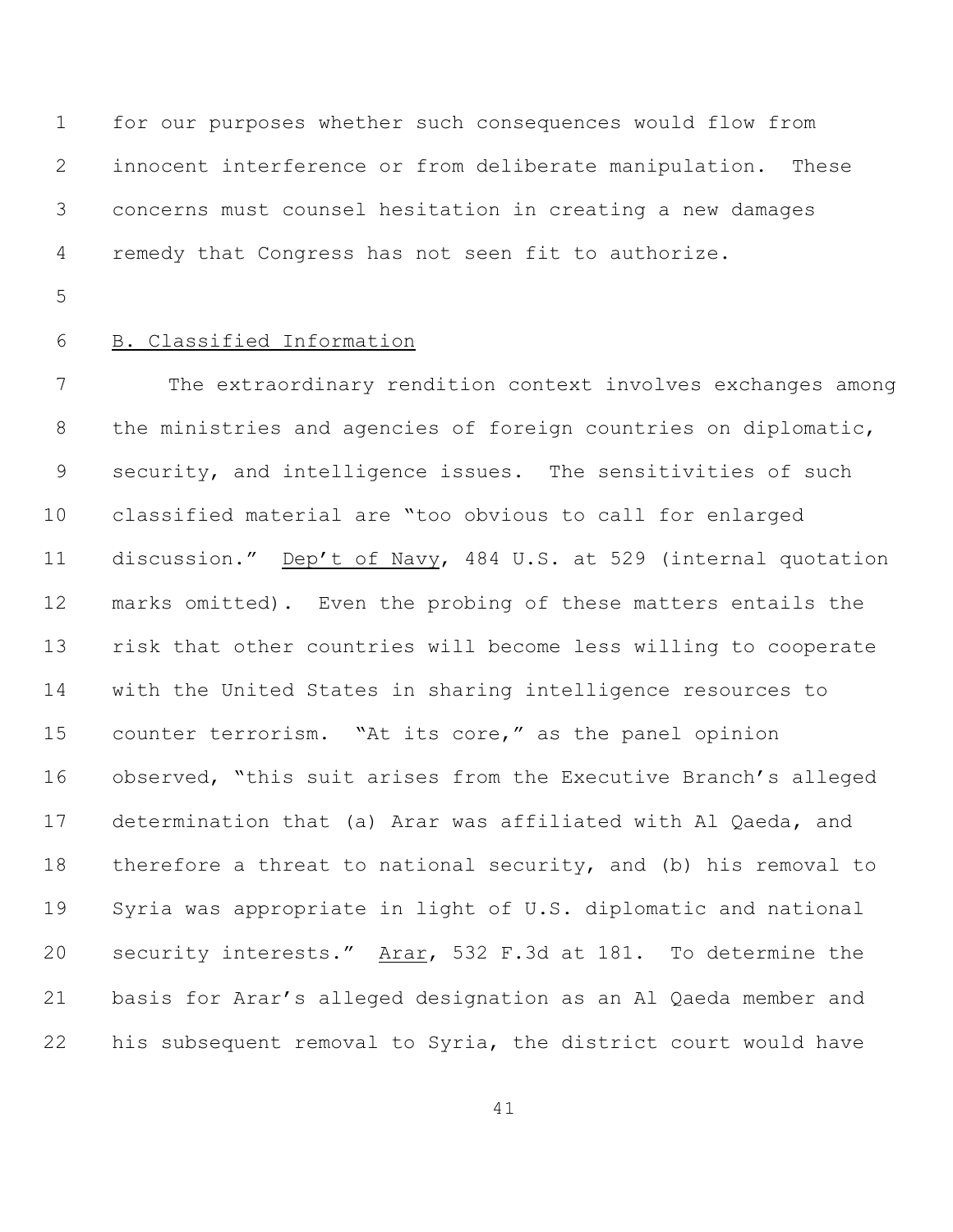to consider what was done by the national security apparatus of at least three foreign countries, as well as that of the United States. Indeed, the Canadian government--which appears to have provided the intelligence that United States officials were acting upon when they detained Arar--paid Arar compensation for its role in the events surrounding this lawsuit, but has *also* asserted the need for Canada itself to maintain the confidentiality of certain classified materials related to 9 Arar's claims.<sup>9</sup>

#### C. Open Courts

 Allegations of conspiracy among government agencies that must often work in secret inevitably implicate a lot of classified material that cannot be introduced into the public record. Allowing Arar's claims to proceed would very likely mean that some documents or information sought by Arar would be redacted, reviewed in camera, and otherwise concealed from the public. Concealment does not bespeak wrongdoing: in such matters, it is just as important to conceal what has not been done. Nevertheless, these measures would excite suspicion and

<sup>&</sup>lt;sup>9</sup> See Ottawa Trying to Hold Back Documents from Arar Inquiry, CBC News, Apr. 29, 2004, http://www.cbc.ca/canada/story/2004/04/29/arar040429.html.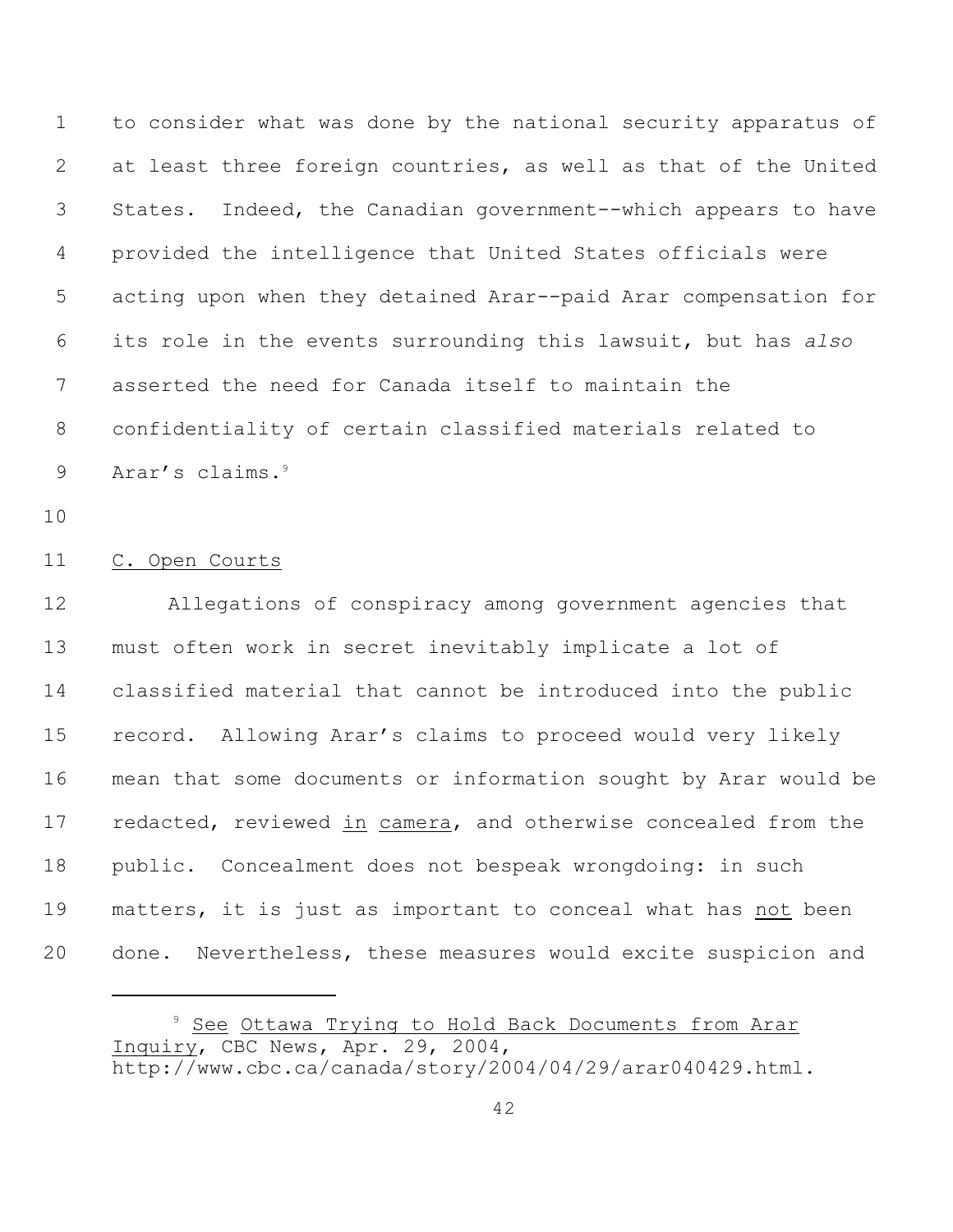speculation as to the true nature and depth of the supposed conspiracy, and as to the scope and depth of judicial oversight. Indeed, after an inquiry at oral argument as to whether classified materials relating to Arar's claims could be made available for review in camera, Arar objected to the supplementation of the record with material he could not see. See Letter from David Cole, Counsel for Maher Arar (Dec. 23, 2008). After pointing out that such materials are unnecessary to the adjudication of a motion on the pleadings (where the allegations of the complaint must be accepted as true), Arar protested that any materials submitted ex parte and in camera would not be subject to adversarial testing and that consideration of such documents would be "presumptively unconstitutional" since they would result in a decision "on the basis of secret information available to only one side of the dispute."

 The court's reliance on information that cannot be introduced into the public record is likely to be a common feature of any Bivens actions arising in the context of alleged extraordinary rendition. This should provoke hesitation, given the strong preference in the Anglo-American legal tradition for open court proceedings, a value incorporated into modern First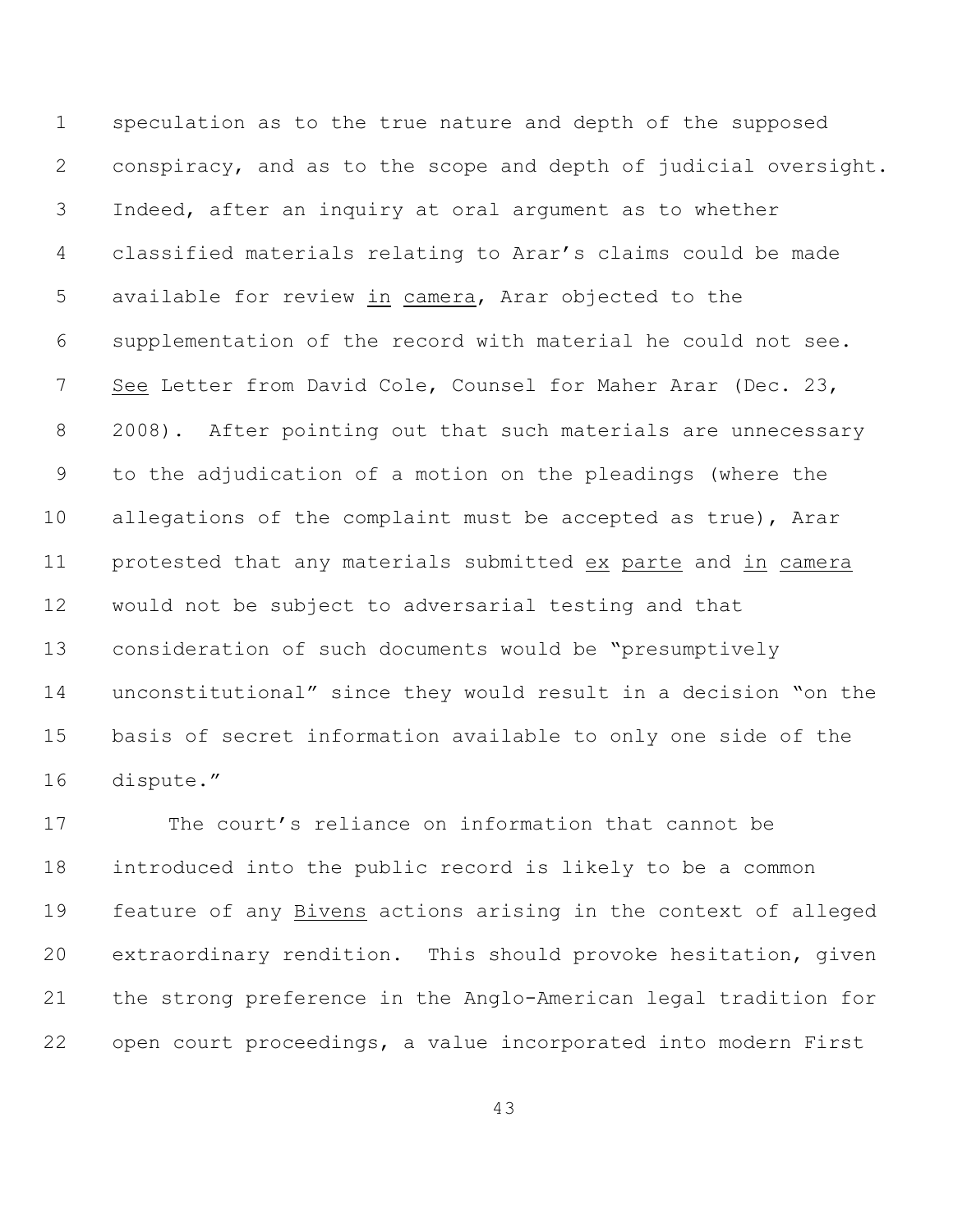and Sixth Amendment law. See U.S. Const. amend. VI

 (guaranteeing the right to a "*public* trial" (emphasis added)); Westmoreland v. Columbia Broad. Sys., Inc., 752 F.2d 16, 23 (2d Cir. 1984) (noting that the First Amendment secures "a right of access to civil proceedings"). The risk of limiting access, of course, is that where a proceeding "has been concealed from public view an unexpected outcome can cause a reaction that the 8 system at best has failed and at worst has been corrupted." Richmond Newspapers, Inc. v. Virginia, 448 U.S. 555, 571 (1980). "[T]he appearance of justice can best be provided by allowing people to observe" proceedings. Id. at 572. "People in an open 12 society do not demand infallibility from their institutions, but it is difficult for them to accept what they are prohibited from observing." Id. This is especially true in the courts, where the guarantee of a public trial "has always been recognized as a safeguard against any attempt to employ our courts as instruments of persecution. The knowledge that every criminal trial is subject to contemporaneous review in the forum of public opinion is an effective restraint on possible abuse of judicial power." In re Oliver, 333 U.S. 257, 270 (1948). Granted, there are circumstances in which a court may close

proceedings to which a public right of access presumptively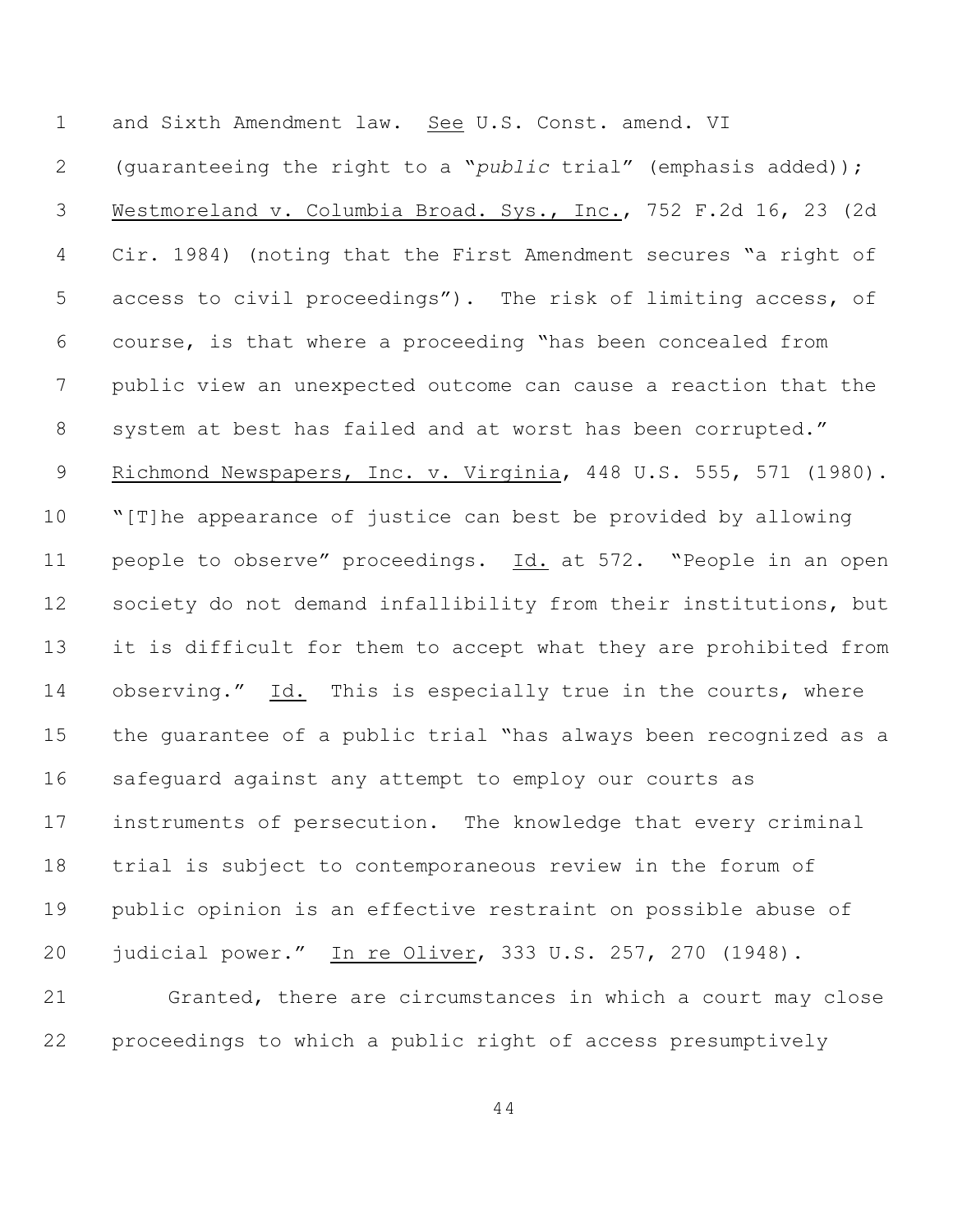attaches. See Waller v. Georgia, 467 U.S. 39, 45 (1984); United States v. Alcantara, 396 F.3d 189, 199-200 (2d Cir. 2005); United States v. Doe, 63 F.3d 121, 127-28 (2d Cir. 1995). And the problems posed by the need to consider classified material are unavoidable in some criminal prosecutions and in other cases where we have a duty, imposed by Congress, to exercise jurisdiction. But this is not such a circumstance or such a case. The preference for open rather than clandestine court proceedings is a special factor that counsels hesitation in extending Bivens to the extraordinary rendition context. **XI** A government report states that this case involves assurances received from other governments in connection with the determination that Arar's removal to Syria would be consistent with Article 3 of the CAT. Office of Inspector General, Dep't of Homeland Sec., (Unclassified) The Removal of a

18 Canadian Citizen to Syria 5, 22, 26-27 (2008).<sup>10</sup> This case is

 We take judicial notice of the existence of this unclassified report and the scope of its contents, including the limited discussion of assurances. Notice is taken only that the report alleges that assurances were received, not as to the truth of that allegation or the reliability of those assurances.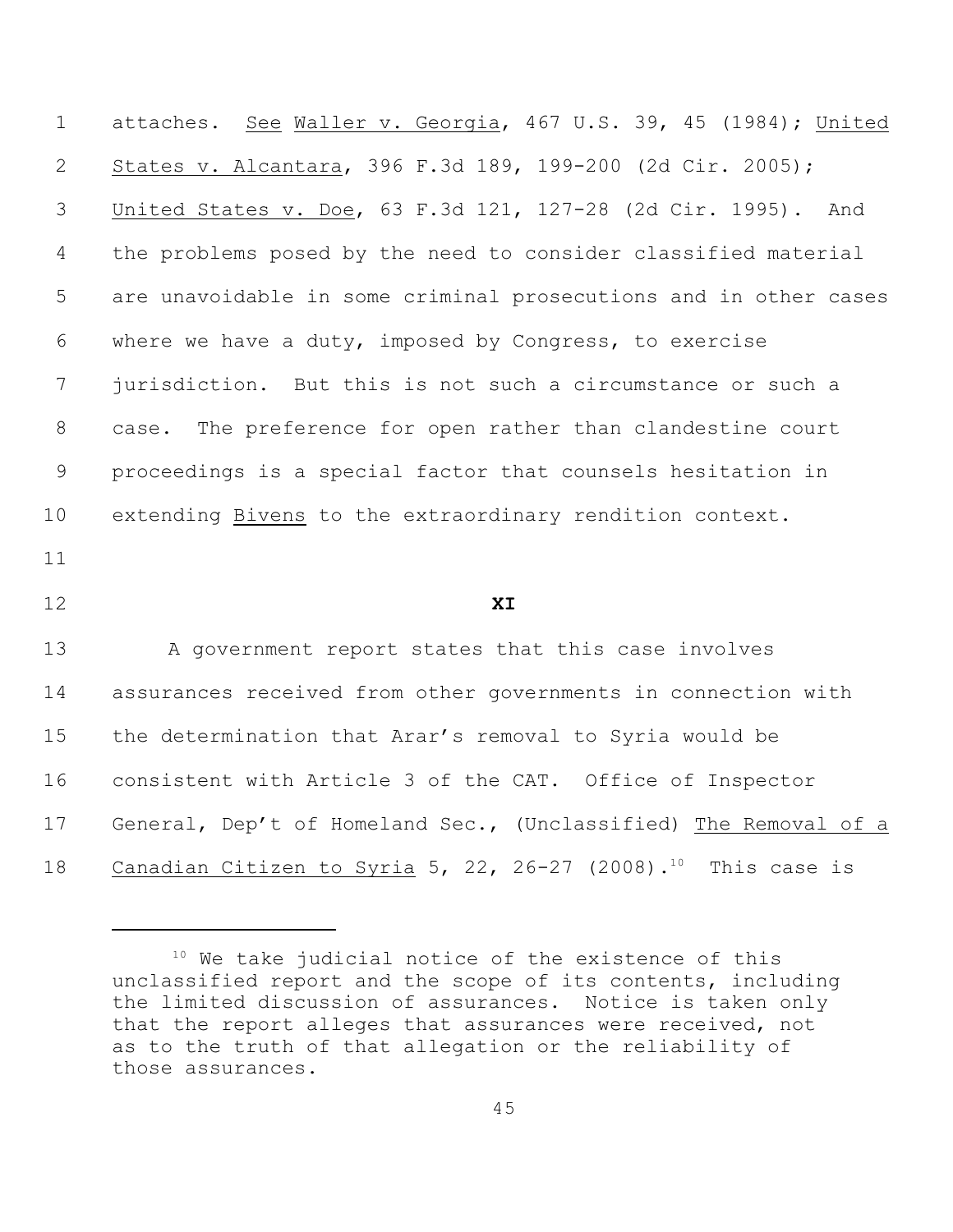not unique in that respect. Cases in the context of extraordinary rendition are very likely to present serious questions relating to private diplomatic assurances from foreign countries received by federal officials, and this feature of such claims opens the door to graymail.

## A. Assurances

 The regulations promulgated pursuant to the FARRA explicitly authorize the removal of an alien to a foreign country following receipt from that country of sufficiently reliable assurances 11 that the alien will not be tortured. See 8 C.F.R. § 208.18(c). Should we decide to extend Bivens into the extraordinary rendition context, resolution of these actions will require us to determine whether any such assurances were received from the country of rendition and whether the relevant defendants relied upon them in good faith in removing the alien at issue.

 Any analysis of these questions would necessarily involve us in an inquiry into the work of foreign governments and several federal agencies, the nature of certain classified information, and the extent of secret diplomatic relationships. An investigation into the existence and content of such assurances would potentially embarrass our government through inadvertent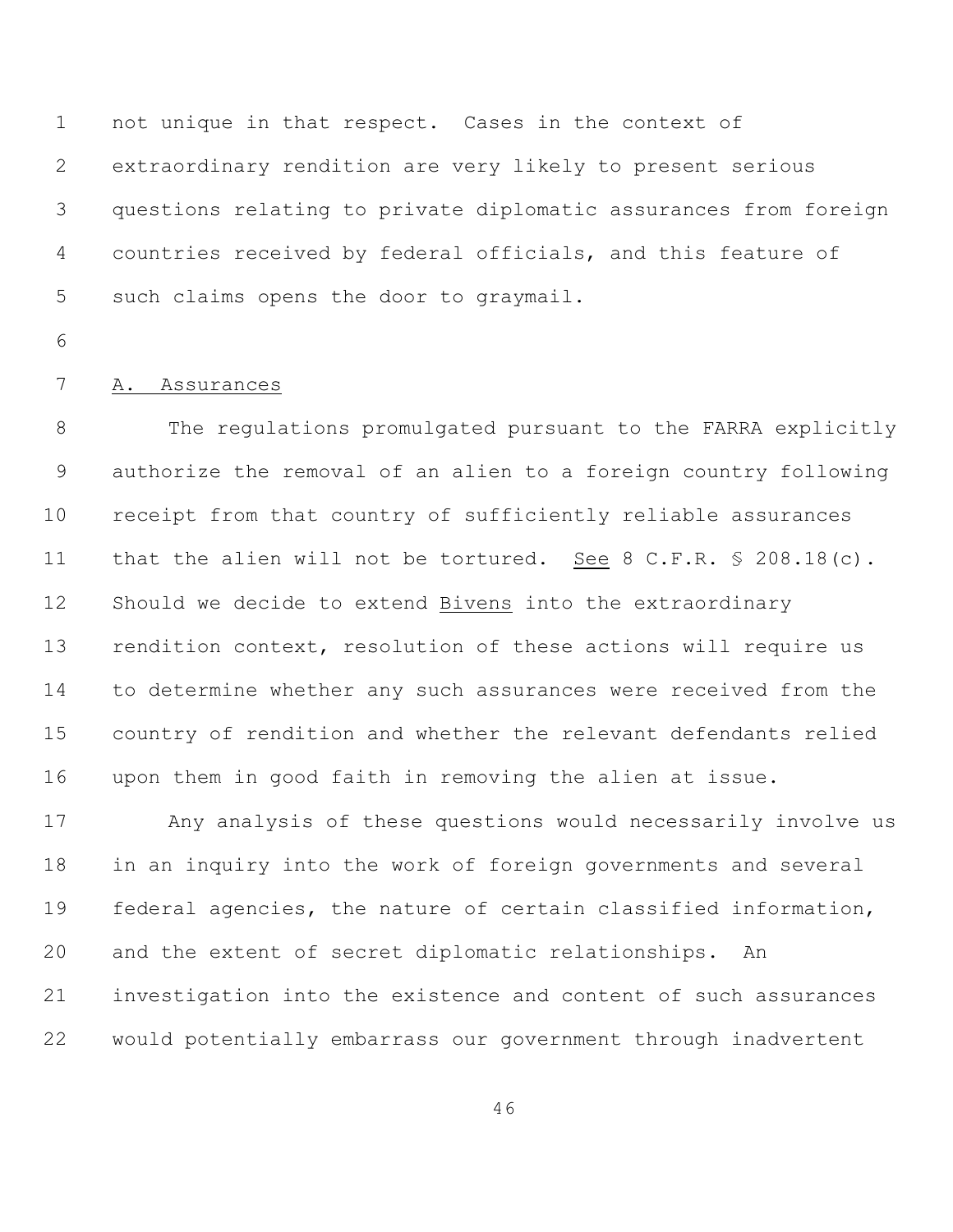or deliberate disclosure of information harmful to our own and 2 other states.<sup>11</sup> Given the general allocation of authority over foreign relations to the political branches and the decidedly limited experience and knowledge of the federal judiciary regarding such matters, such an investigation would also implicate grave concerns about the separation of powers and our 7 institutional competence. See, e.g., Kiyemba v. Obama, 561 F.3d 509, 515 (D.C. Cir. 2009) ("[S]eparation of powers principles . . . preclude the courts from second-guessing the Executive's assessment of the likelihood a detainee will be tortured by a foreign sovereign."). These considerations strongly counsel 12 hesitation in acknowledging a **Bivens** remedy in this context.

13

### 14 B. Graymail

15 As emphasized above, Arar invokes Bivens to challenge 16 policies promulgated and pursued by the executive branch, not 17 simply isolated actions of individual federal employees. Such

 $11$  This risk is not necessarily abated by the undertakings of counsel. See, e.g., United States v. Sattar, 395 F. Supp. 2d 79 (S.D.N.Y. 2005) (denying attorney Lynne Stewart's motion for a judgment of acquittal following her conviction by a jury of, inter alia, conspiring to defraud the United States, conspiring to provide material support to carry out murder and kidnap in a foreign country, and making false statements).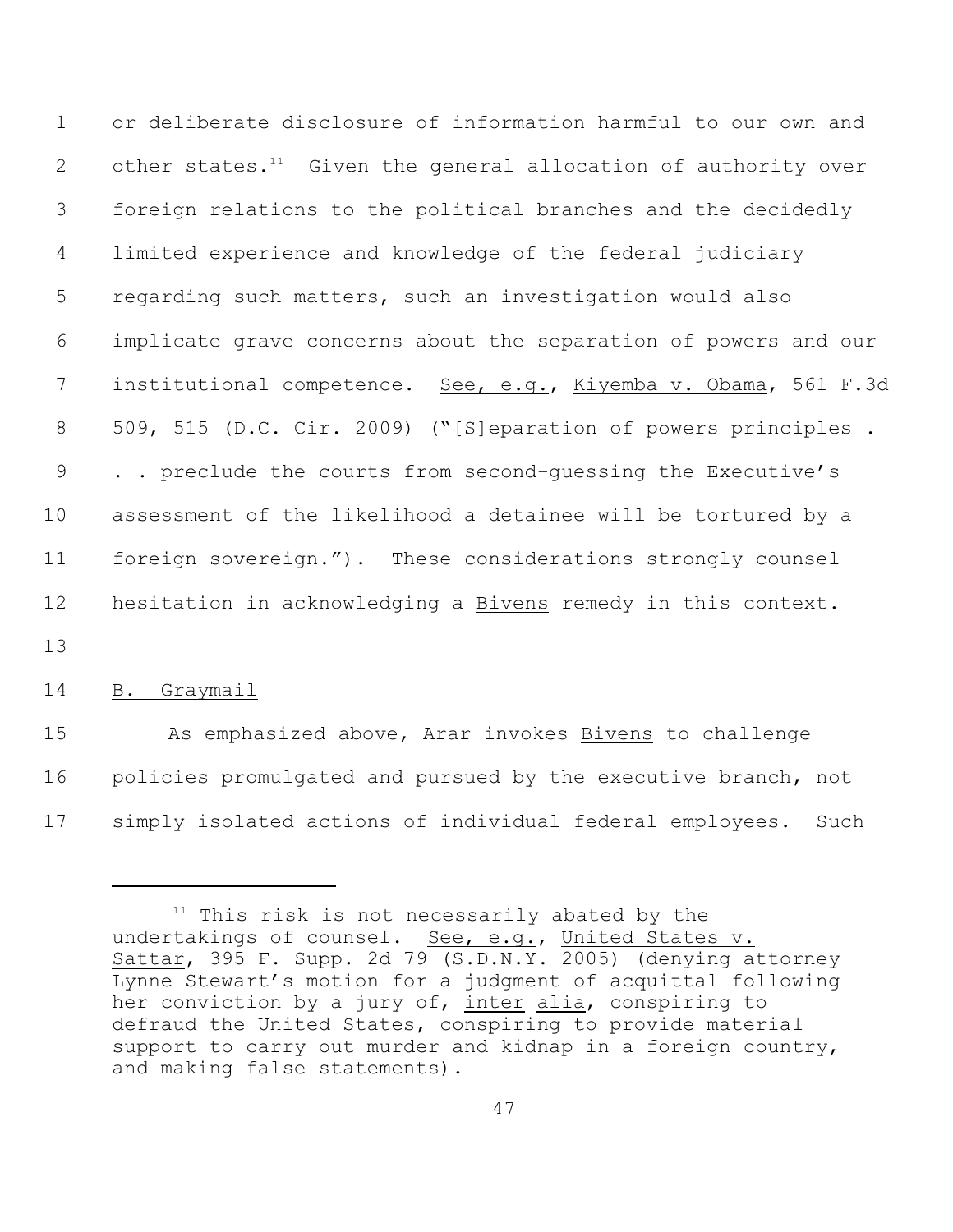an extension of Bivens is without precedent and implicates questions of separation of powers as well as sovereign immunity. This, by itself, counsels hesitation; there is further reason to hesitate where, as in this case, the challenged government policies are the subject of classified communications: a possibility that such suits will make the government "vulnerable to 'graymail,' i.e., individual lawsuits brought to induce the [government] to settle a case (or prevent its filing) out of fear that any effort to litigate the action would reveal classified information that may undermine ongoing covert operations," or otherwise compromise foreign policy efforts. Tenet v. Doe, 544 U.S. 1, 11 (2005). We cast no aspersions on 13 Arar, or his lawyers; this dynamic inheres in any case where there is a risk that a defendant might "disclose classified information in the course of a trial." United States v. Pappas, 94 F.3d 795, 799 (2d Cir. 1996). This is an endemic risk in cases (however few) which involve a claim like Arar's.

 The risk of graymail is itself a special factor which counsels hesitation in creating a Bivens remedy. There would be hesitation enough in an ordinary graymail case, i.e., where the tactic is employed against the *government*, which can trade settlement cash (or the dismissal of criminal charges) for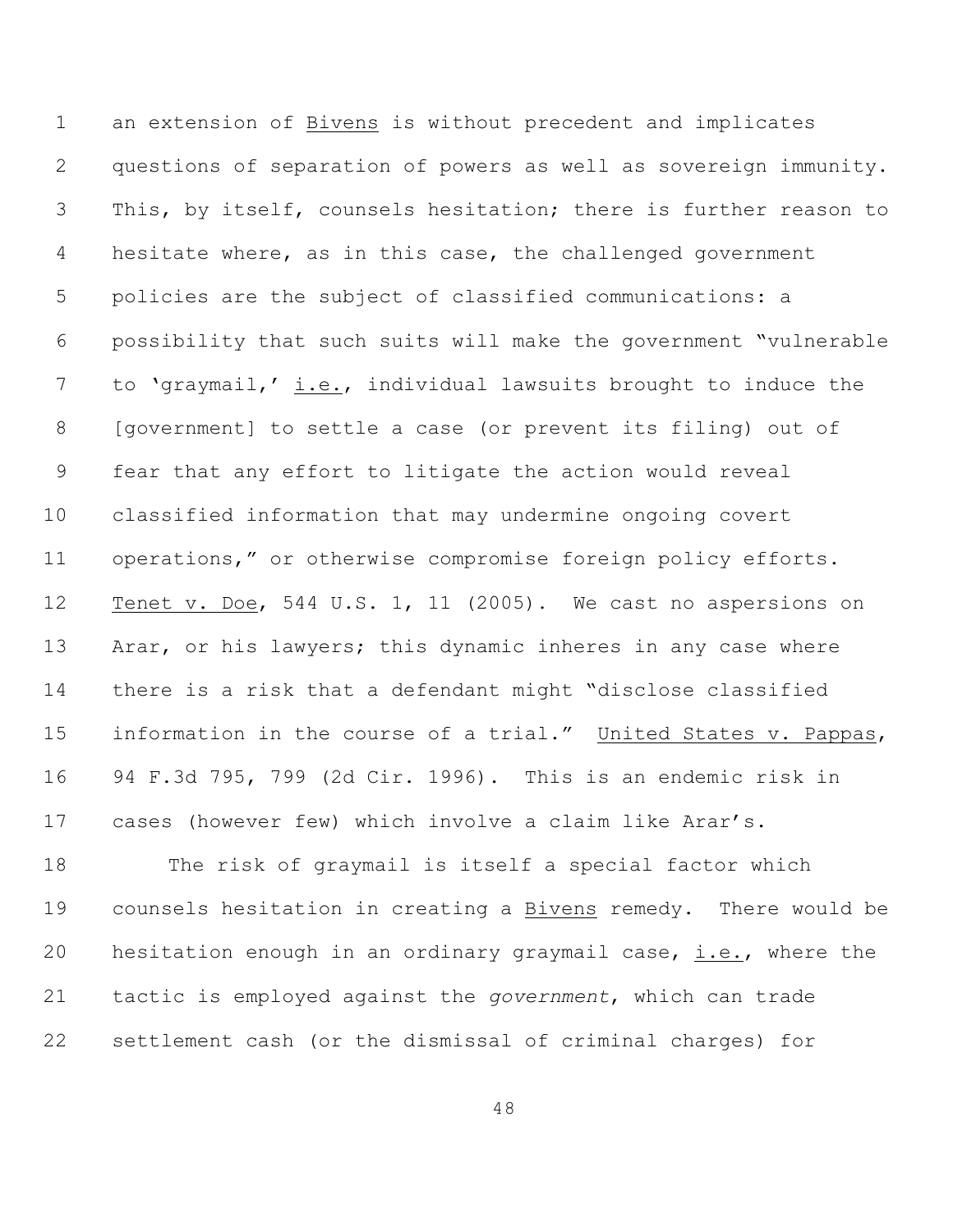secrecy. See Tenet, 544 U.S. at 11; Pappas, 94 F.3d at 799. But the graymail risk in a Bivens rendition case is uniquely troublesome. The interest in protecting military, diplomatic, and intelligence secrets is located (as always) in the *government*; yet a Bivens claim, by definition, is never pleaded against the government. See, e.g., Malesko, 534 U.S. at 70. So in a Bivens case, there is a dissociation between the holder of the non-disclosure interest (the government, which cannot be sued directly under Bivens) and the person with the incentive to disclose (the defendant, who cannot waive, but will be liable for any damages assessed). In a rendition case, the Bivens plaintiff could in effect pressure the individual defendants until the *government* cries uncle. Thus any Bivens action involving extraordinary rendition would inevitably suck the government into the case to protect its considerable interests, and--if disclosure is ordered--to appeal, or to suffer the disclosure, or to pay.

 This pressure on the government to pay a settlement has (at least) two further perverse effects. First, a payment from the Treasury tends to obviate any payment or contribution by the individual defendants. Yet, "[Bivens] is concerned solely with deterring the unconstitutional acts of individual officers" by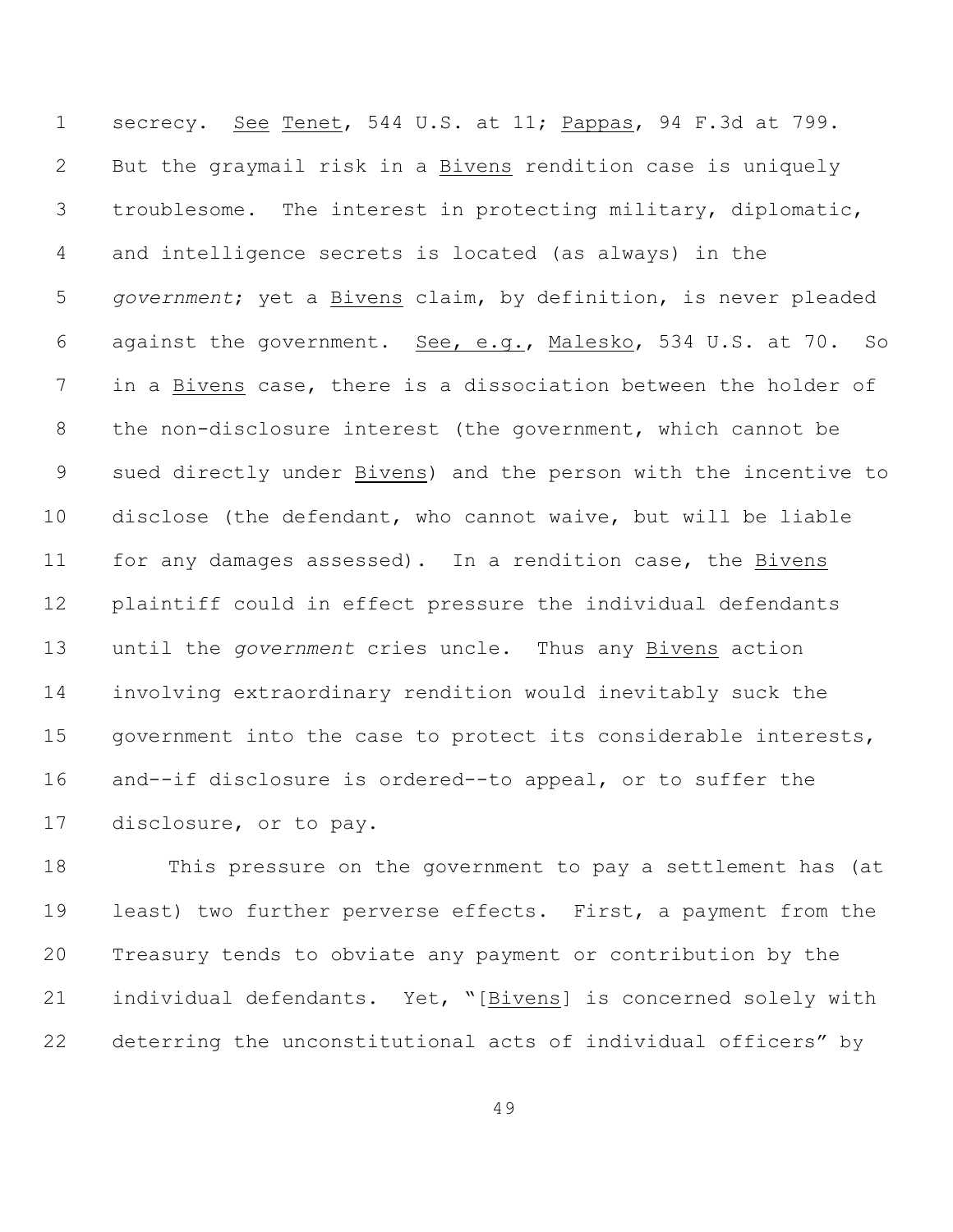extracting payment from individual wrongdoers. Malesko, 534 U.S. at 71. When the government elects to settle a Bivens case which is susceptible to graymail, the individual wrongdoer pays nothing and the deterrent effect is lost. Second, the individual defendant in such a case has no incentive to resist discovery that imperils government interests; rather, discovery induces the government to settle. So in the extraordinary rendition context, there is a risk (or likelihood) that the government effectively becomes the real defendant in interest, and the named defendants become proxies that the government cannot control. Precisely because Bivens has never been approved as a Monell-like vehicle for challenging government policies, this factor also counsels hesitation in extending a 14 private damages action in this context.<sup>12</sup>

In the end, a Bivens action based on rendition is--in all

 Judge CALABRESI does not discount the risk of graymail; he just minimizes the harm, equating it with settlement pressures that routinely inhere in section 1983 litigation. However, "graymail" is a term of art, signifying the use of military or intelligence information as hostage for payment of money or a plea bargain. The prospect of graymail does not induce Judge CALABRESI to pause because he sees graymail as part of the "judicial structures that *facilitate* the giving of compensation, at least to innocent victims . . . ." See Dissent of Judge Calabresi at .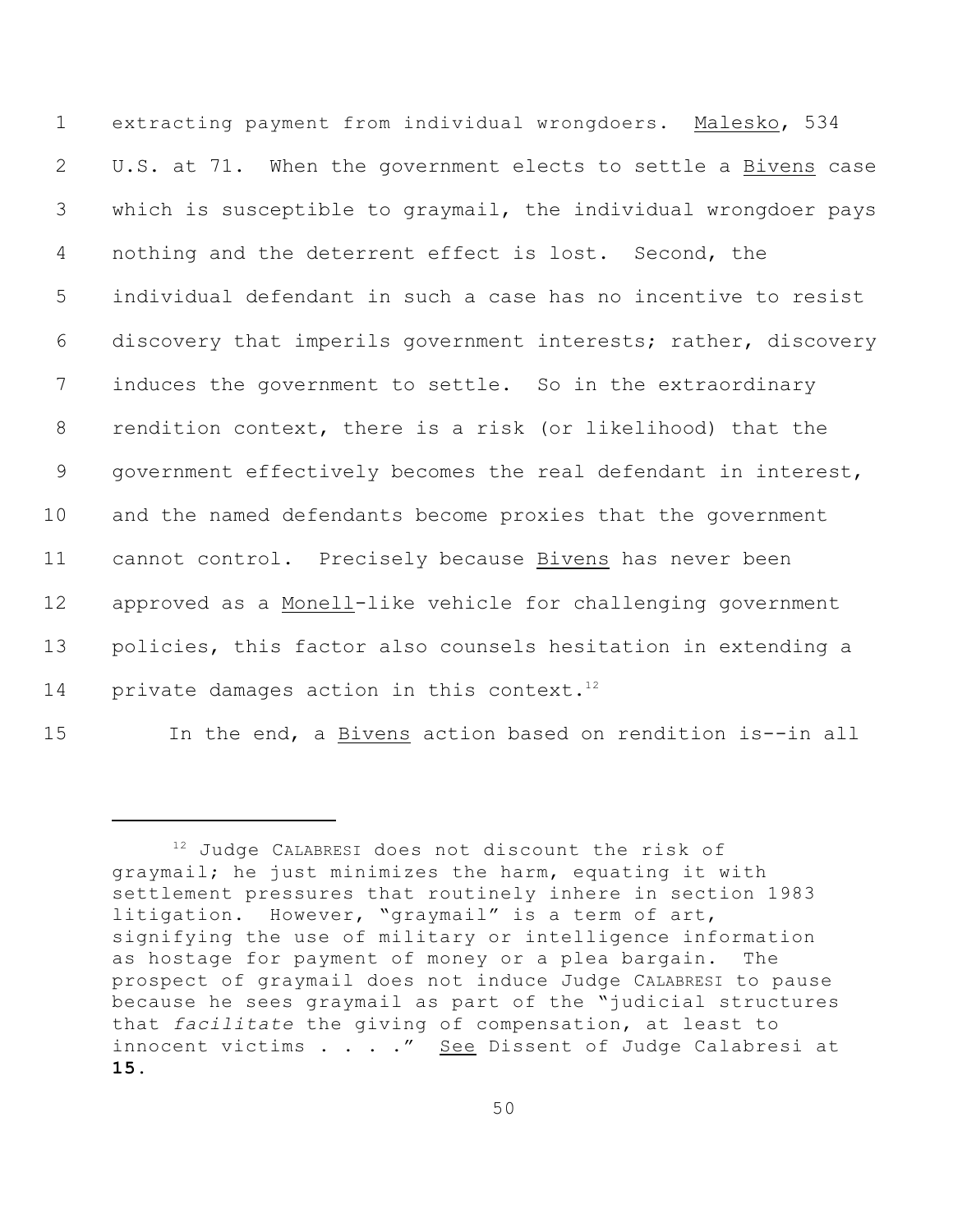| $\mathbf 1$ | but name--a claim against the government. <sup>13</sup> It is not for |
|-------------|-----------------------------------------------------------------------|
| 2           | nothing that Canada (the government, not an individual officer        |
| 3           | of it) paid Arar \$10 million dollars.                                |
| 4           |                                                                       |
| 5           | XII                                                                   |
| 6           | In the small number of contexts in which courts have implied          |
| 7           | a Bivens remedy, it has often been easy to identify both the          |
| 8           | line between constitutional and unconstitutional conduct, and         |
| 9           | the alternative course which officers should have pursued.<br>The     |
| 10          | quard who beat a prisoner should not have beaten him; the agent       |
| 11          | who searched without a warrant should have gotten one; and the        |
| 12          | immigration officer who subjected an alien to multiple strip          |
| 13          | searches without cause should have left the alien in his              |
| 14          | clothes. This distinction may or may not amount to a special          |
| 15          | factor counseling hesitation in the implication of a Bivens           |
| 16          | remedy. But it is surely remarkable that the context of               |

 $13$  It is telling that, according to the Deputy Assistant Attorney General, Mr. Arar and his attorney went to the United States Congress and requested--without success--that it "clarify the ambiguity [in this area] with legislation and . . . give [Mr. Arar] reparations." Transcript of Arar In banc Oral Argument at 49. Cf. 153 Cong. Rec. D1384-02 (Oct. 18, 2007); Matthew Jaffe, Congress Hears Testimony in Arar Torture Case, ABC News, Oct. 18, 2007, http://abcnews.go.com/Politics/story?id=3746371&page=1.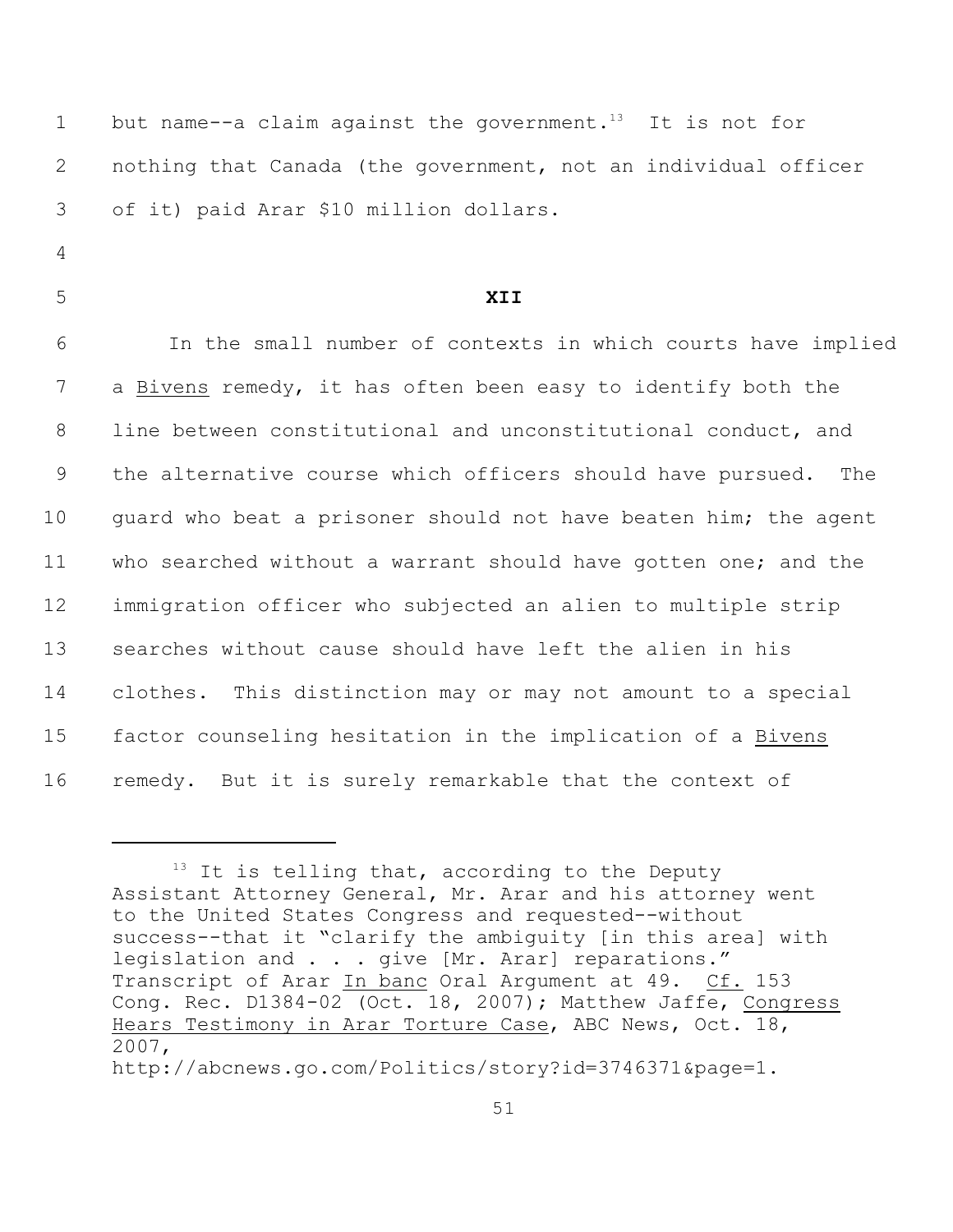extraordinary rendition is so different, involving as it does a complex and rapidly changing legal framework beset with critical legal judgments that have not yet been made, as well as policy choices that are by no means easily reached.

 Consider: should the officers here have let Arar go on his way and board his flight to Montreal? Canada was evidently unwilling to receive him; it was, after all, Canadian authorities who identified Arar as a terrorist (or did something that led their government to apologize publicly to Arar and pay him \$10 million).

 Should a person identified as a terrorist by his own country be allowed to board his plane and go on to his destination? Surely, that would raise questions as to what duty is owed to the other passengers and the crew.

 Or should a suspected terrorist en route to Canada have been released on the Canadian border--over which he could re-enter the United States virtually at will? Or should he have been 18 sent back whence his plane came, or to some third country? Should those governments be told that Canada thinks he is a terrorist? If so, what country would take him?

 Or should the suspected terrorist have been sent to Guantanamo Bay or--if no other country would take him--kept in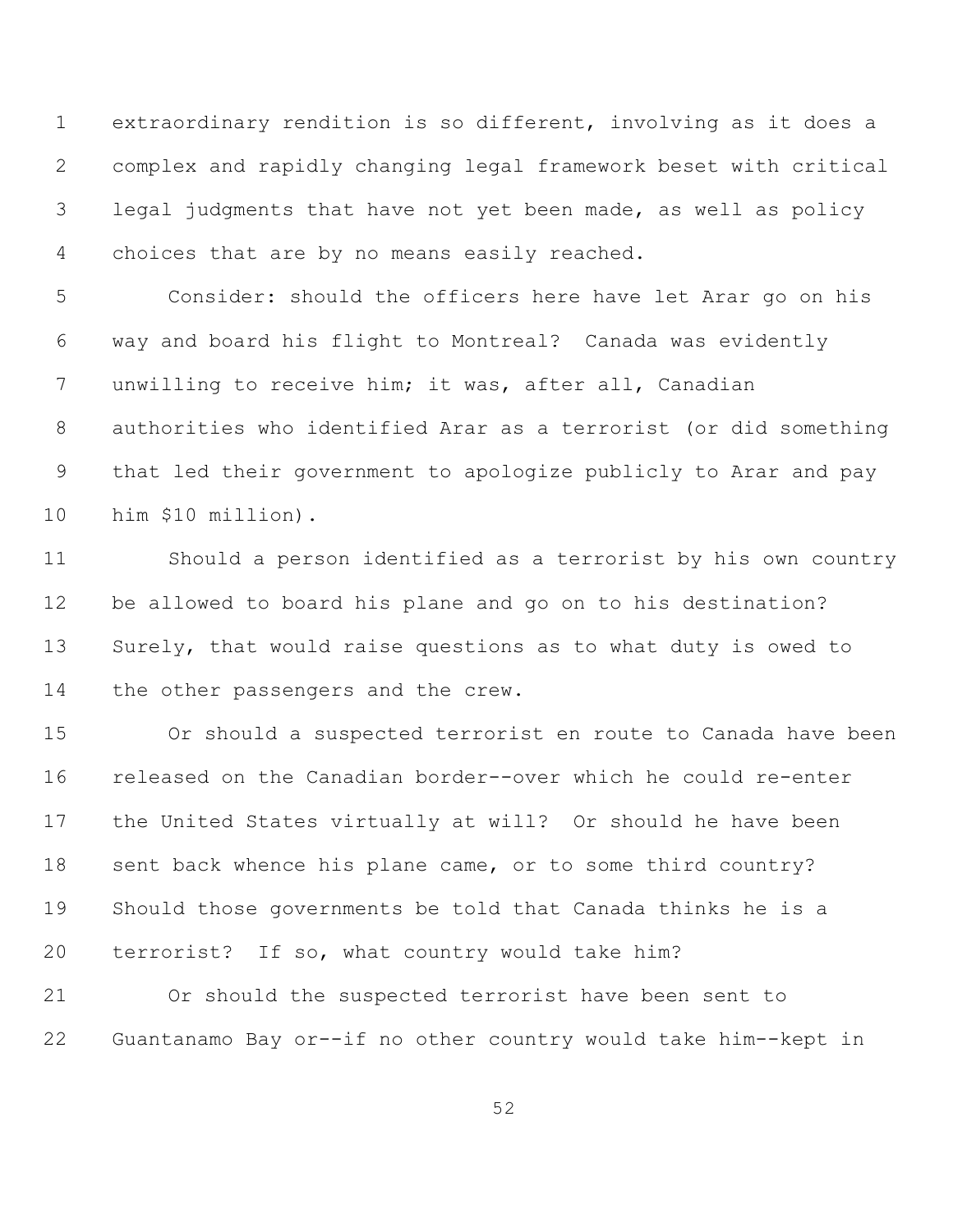the United States with the prospect of release into the general population? See Zadvydas v. Davis, 533 U.S. 678, 699-700 (2001).

 None of this is to say that extraordinary rendition is or should be a favored policy choice. At the same time, the officials required to decide these vexed issues are "subject to the pull of competing obligations." Lombardi v. Whitman, 485 F.3d 73, 83 (2d Cir. 2007). Many viable actions they might consider "clash with other equally important governmental responsibilities." Pena v. DePrisco, 432 F.3d 98, 114 (2d Cir. 2005) (internal quotation marks omitted). Given the ample reasons for pause already discussed, we need not and do not rely on this consideration in concluding that it is inappropriate to extend Bivens to this context. Still, Congress is the appropriate branch of government to decide under what circumstances (if any) these kinds of policy decisions--which are directly related to the security of the population and the foreign affairs of the country--should be subjected to the influence of litigation brought by aliens.

# **XIII**

All of these special factors notwithstanding, we cannot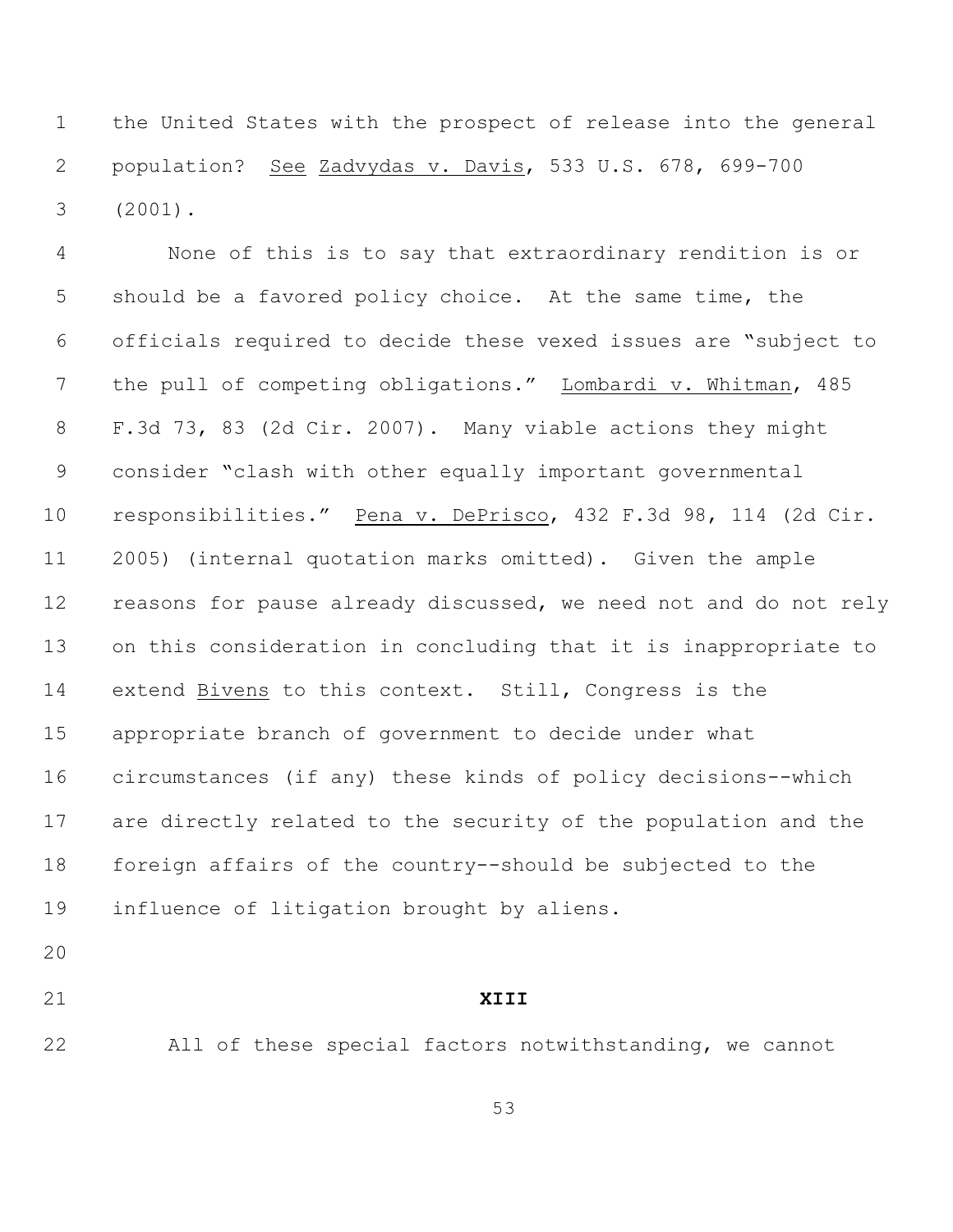ignore that, as the panel dissent put it, "there is a long history of judicial review of Executive and Legislative decisions related to the conduct of foreign relations and 4 national security." Arar, 532 F.3d at 213 (Sack, J., concurring in part and dissenting in part). Where does that leave us? We recognize our limited competence, authority, and jurisdiction to make rules or set parameters to govern the practice called 8 rendition. By the same token, we can easily locate that competence, expertise, and responsibility elsewhere: in Congress. Congress may be content for the Executive Branch to exercise these powers without judicial check. But if Congress wishes to create a remedy for individuals like Arar, it can enact legislation that includes enumerated eligibility parameters, delineated safe harbors, defined review processes, and specific relief to be afforded. Once Congress has performed this task, *then* the courts in a proper case will be able to review the statute and provide judicial oversight to the "Executive and Legislative decisions [which have been made with regard] to the conduct of foreign relations and national 20 security."<sup>14</sup>

 Dissents by their nature express views that are not the law. These dissenting opinions contain words and passages that are emotional and (in our respectful view)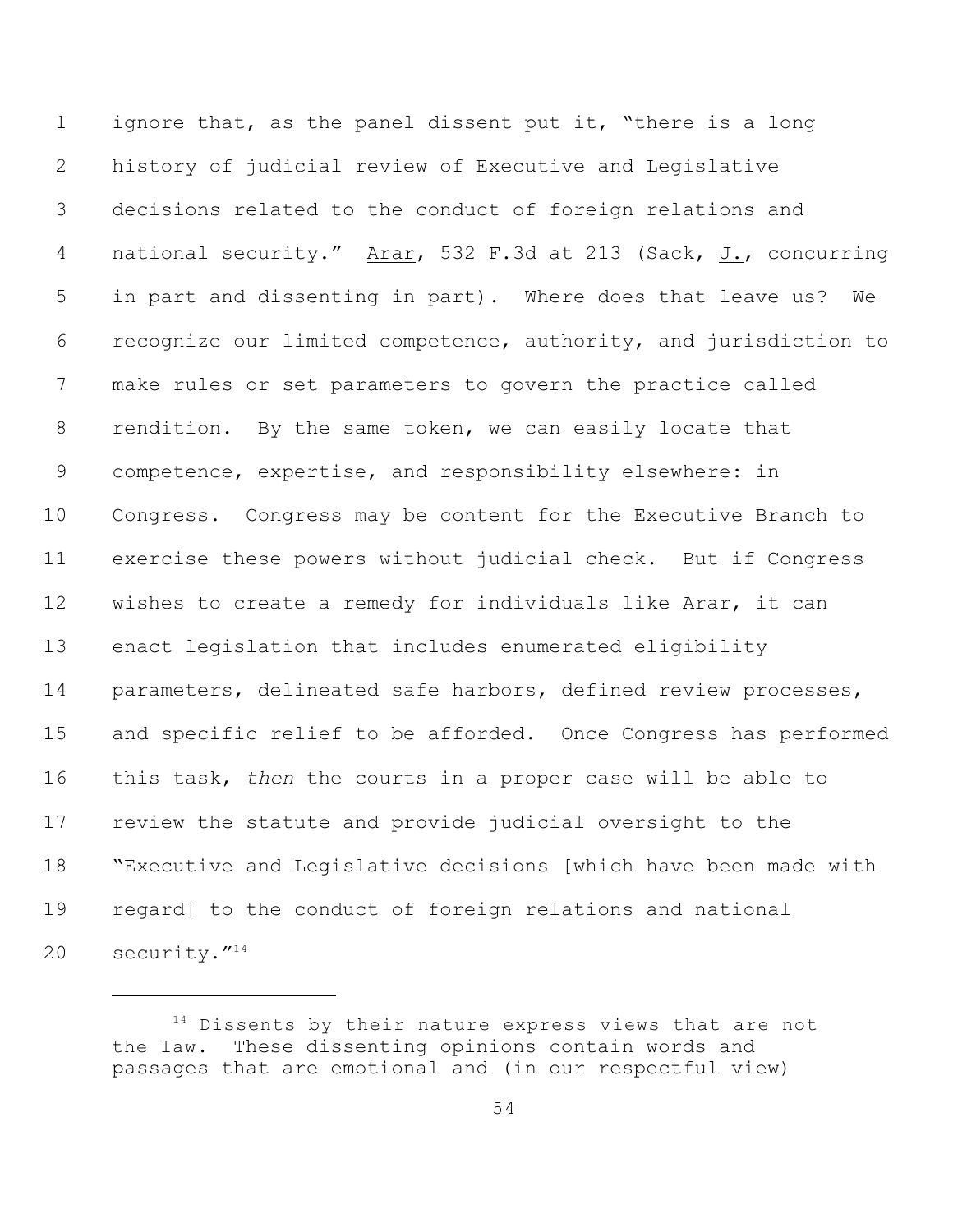overwrought. Accordingly, there is no need for extended engagement. A brief survey will suffice.

Judge SACK's dissent deems "artificial" our characterization of the new Bivens context in this case as "entirely one of 'international rendition, specifically extraordinary rendition.'" See Dissent of Judge Sack at **34**. We would have thought it would be common ground that the context of this appeal is extraordinary rendition. Judge SACK, however, reconceives the context, at some points characterizing the constitutional tort as encompassing only those events that occurred within the United States while at other points requiring that the entire narrative be considered as a seamless whole, JFK to Syria. Compare id. at **34** with id. at **36-37**. But this case is emphatically and obviously about extraordinary rendition (and its alleged abuse), as is elsewhere acknowledged in the opinions of Judge CALABRESI and Judge PARKER. See Dissent of Judge Calabresi at **15**; Dissent of Judge Parker at **2**.

As to the extraordinary rendition context, Judge SACK (joined by all dissenters) makes the following constructive (and telling) concessions: "It is difficult to deny the existence of 'special factors counseling hesitation' in this case[,]" Dissent of Judge Sack at **47**; "It . . . may be that to the extent actions against 'policymakers' can be equated with lawsuits against policies, they may not survive Iqbal[,]" id. at **49**; and, "We share what we think to be the majority's intuition that this case would likely turn largely, if not entirely, on decisions of national security and diplomacy . . . [,]" id. at **56**.

Judge CALABRESI's dissent urges that we forgo considering whether specific factors counsel hesitation under Bivens so that we could instead remand to see whether the case might eventually be dismissed as unmanageable under the state secrets privilege--which Judge CALABRESI seems equally to disapprove. See Dissent of Judge Calabresi at **13** (state secrets privilege is the subject of "significant criticism, much of it warranted"). Thus Judge CALABRESI professes hesitance to "hesitate" with respect to Bivens, as well as skepticism of the state secrets privilege. In doing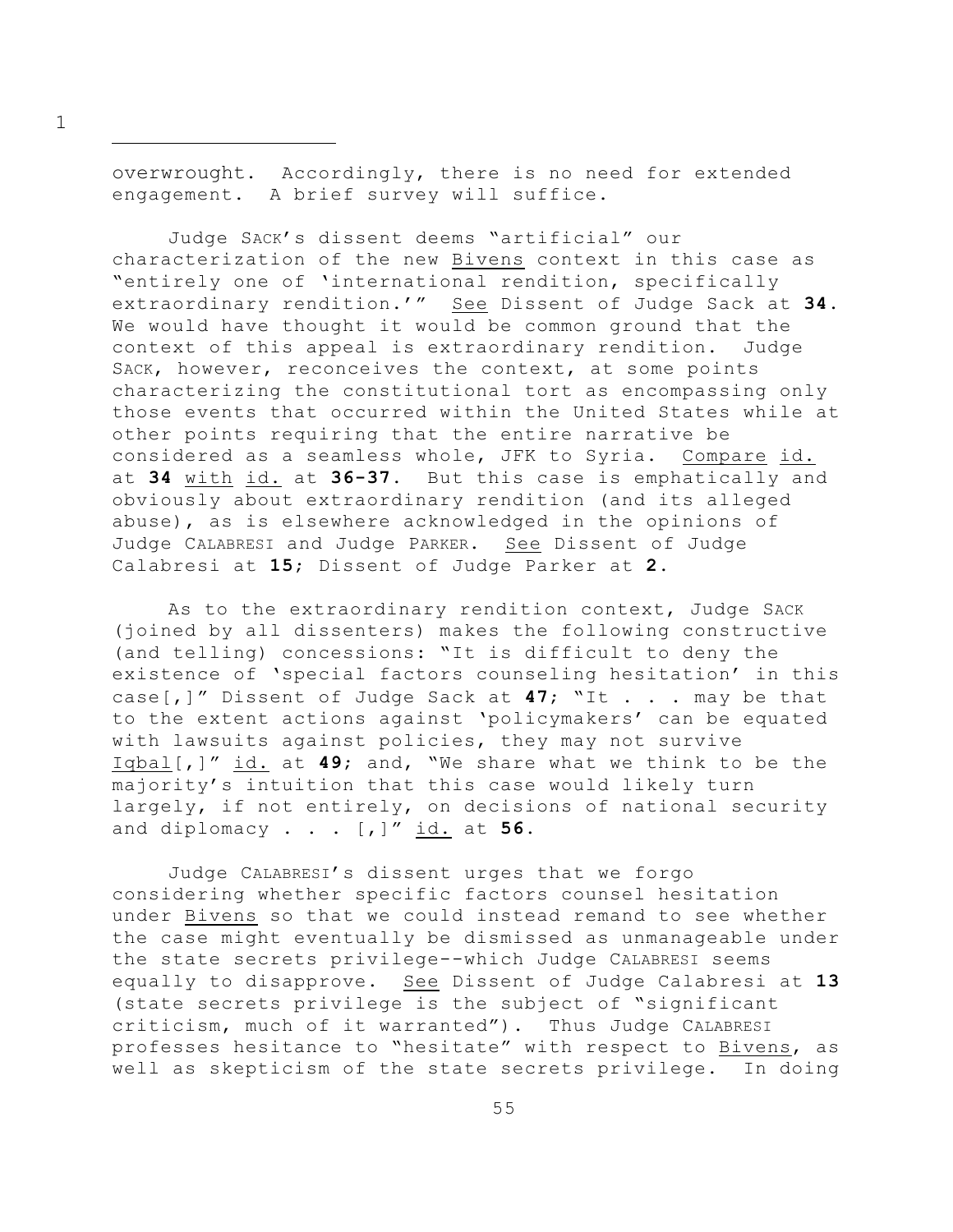- 2
- 

## 3 **CONCLUSION**

4 For the reasons stated above, the judgment of the District 5 Court is affirmed. The panel opinion is hereby vacated.

so, he avoids fully endorsing either of the primary potential resolutions of this appeal, and hardly makes a choice at all. Even so, the authority cited by Judge CALABRESI, which suggests deciding whether a claim is stated before doing Bivens analysis, is inapposite. Judge CALABRESI fails to consider that application of the state secrets privilege is often performed witness-by-witness; questionby-question; page-by-page; paragraph-by-paragraph--and can take years. It is not judicial activism to hesitate before requiring such an exercise in circumstances in which a Bivens claim may not lie. In any event, the state secrets doctrine has roots in separation of powers principles, and is not itself devoid of constitutional implications. See Dep't of Navy v. Egan, 484 U.S. 518, 527 (1988) ("The authority to protect [information related to national security] falls on the President as head of the Executive Branch and as Commander in Chief."); El-Masri v. United States, 479 F.3d 296, 303 (4th Cir. 2007) ("Although the state secrets privilege was developed at common law, it performs a function of constitutional significance, because it allows the executive branch to protect information whose secrecy is necessary to its military and foreign-affairs responsibilities.").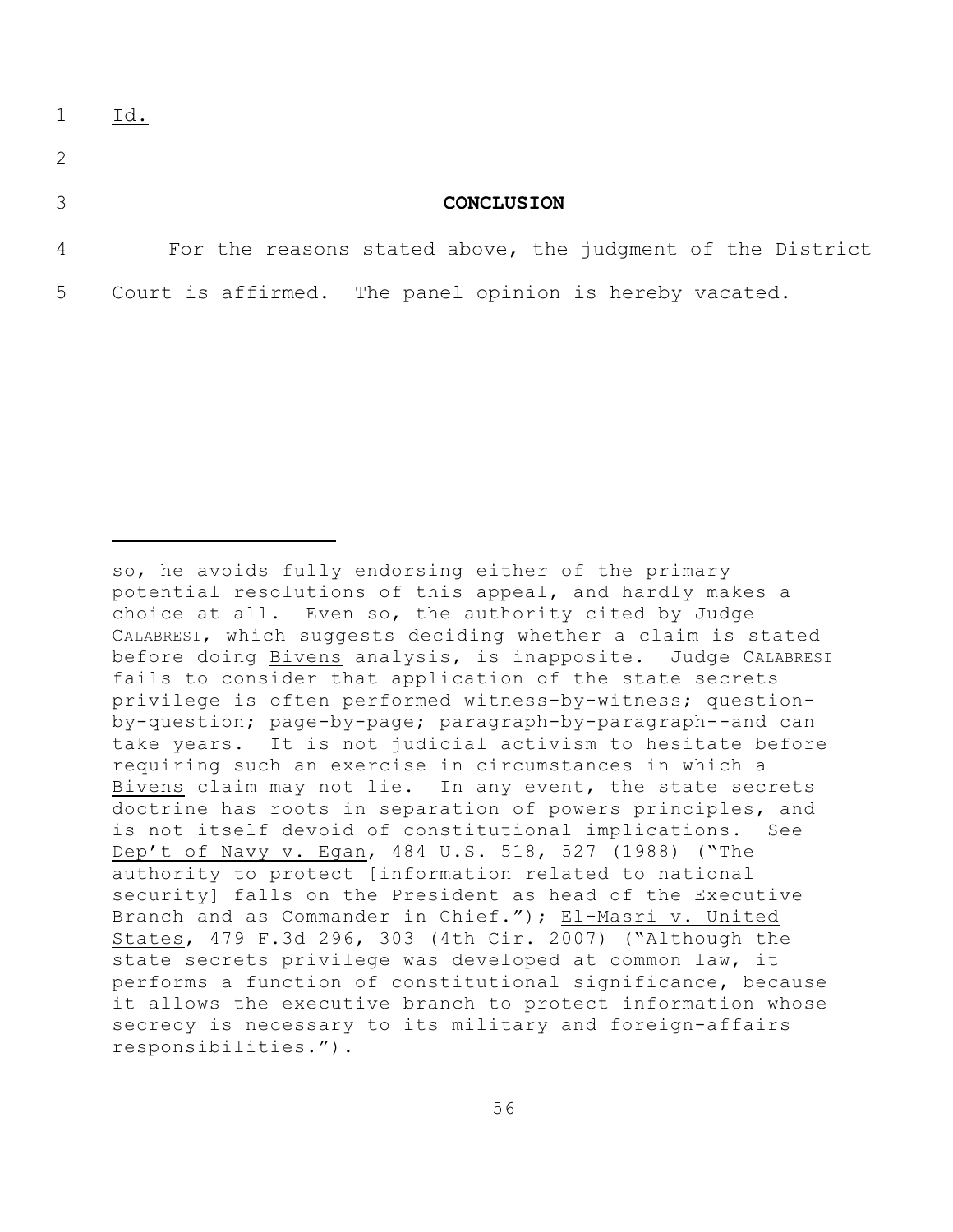- CALABRESI, POOLER, SACK, and PARKER, Circuit Judges, dissent. Each joins fully in all 2 the dissenting opinions, but each writes separately to emphasize particular aspects of these
- dissents.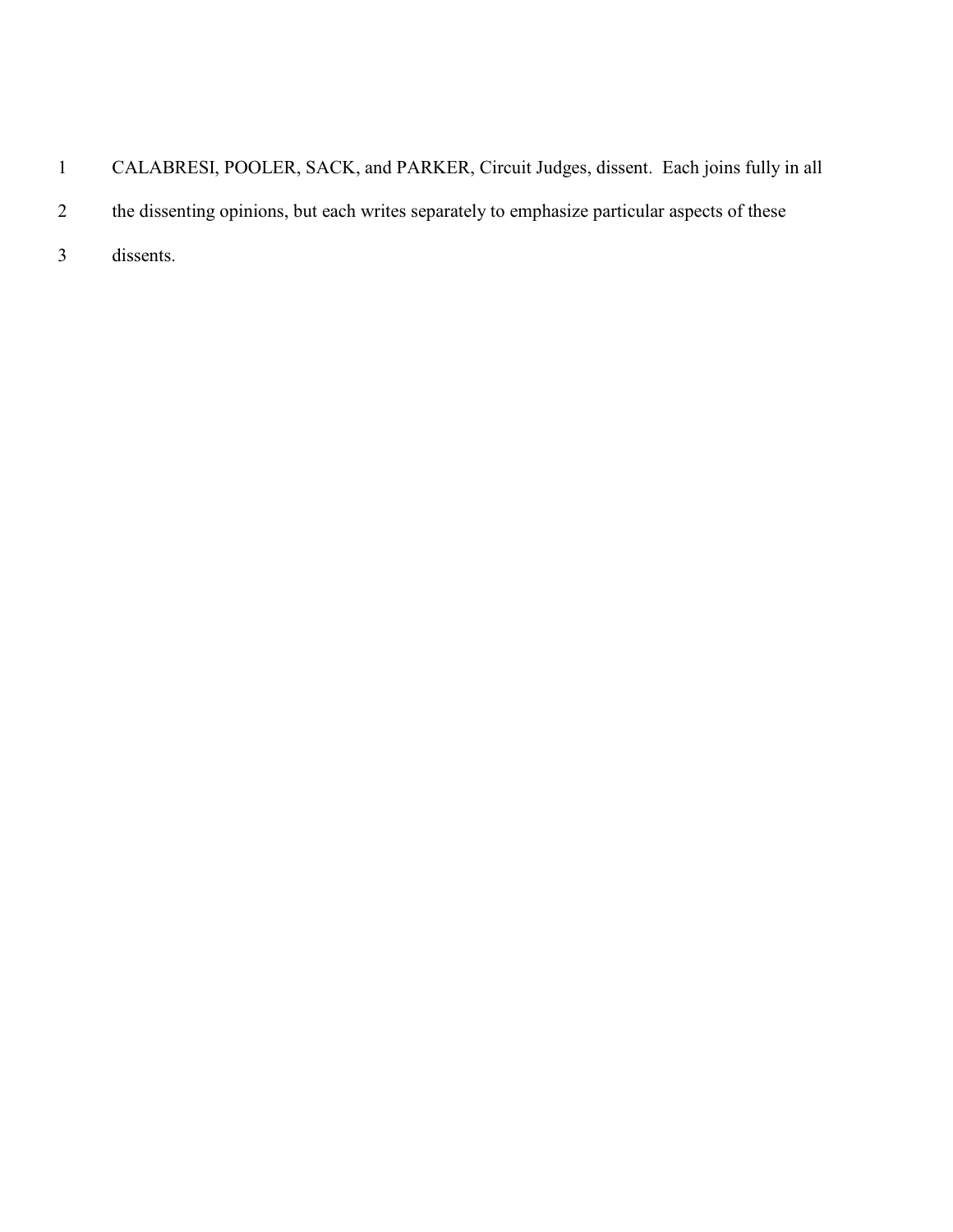#### 1 Arar v. Ashcroft, No. 06-4216

2 Sack, Circuit Judge, joined by Judges Calabresi, Pooler, and Parker, concurring in part and dissenting in part**. -------------------------------------------------------------** 5 The opinion of the en banc majority<sup>1</sup> departs from the opinion of the panel majority in two important and salutary respects. 8 First, the Court now explicitly acknowledges that "this is not a typical immigration case." Supra at **[24]**. We would prefer that the Court concede that this is not an immigration case at all -- it is about the alleged unconstitutional treatment of an alien suspected of terrorism -- but we welcome the resulting decision not to dismiss Arar's claims as jurisdictionally barred by the Immigration and Nationality Act ("INA"), see supra at **[23]**, and not to rely, in the Court's Bivens analysis, upon the INA's remedial scheme and the well nigh unlimited executive power that the INA bestows, see supra at

 $1$  Judges Straub and Sotomayor voted in the en banc poll but do not participate in deciding the case en banc because Judge Straub took senior status prior to the en banc hearing and Judge Sotomayor has been elevated to the Supreme Court. Judge Katzmann recused himself from both the poll and the en banc hearing. Senior Judge McLaughlin, as a member of the original panel, has participated in the en banc consideration. Judge Calabresi participated in the en banc hearing, but has taken senior status since the argument. The author of this opinion has also taken senior status since the hearing, but was a member of the panel that heard the appeal and therefore , like Judge McLaughlin, would have been able to have participated in the en banc hearing in any event. Judge Lynch, who joined the Court since the argument, has not participated in these proceedings.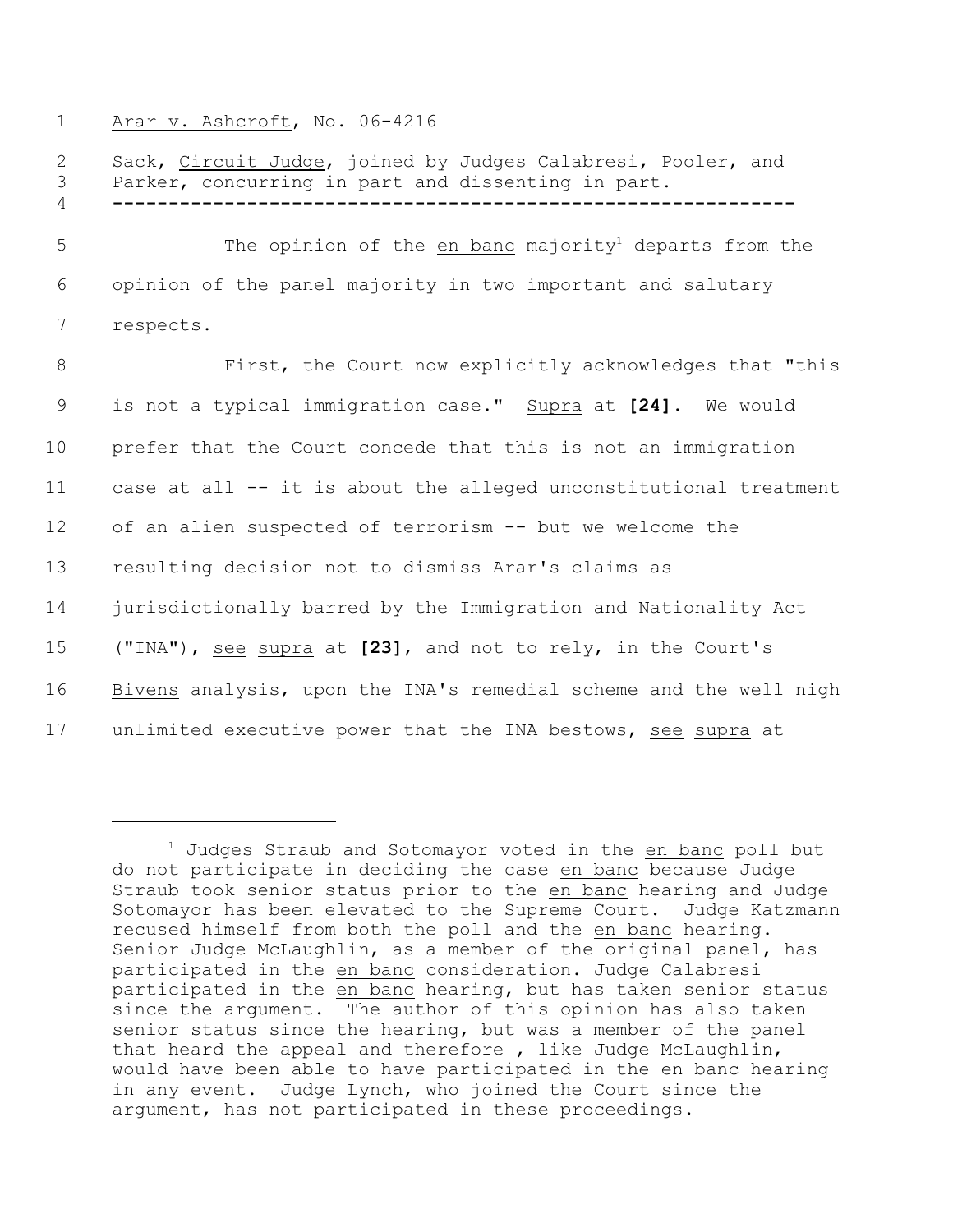**[31]**. Compare Arar v. Ashcroft, 532 F.3d 157, 169-71 & n.10, 179-81 (2d Cir. 2008) ("Arar Panel Op.").

 In its second departure from the panel decision, the Court declines to hold that if, as Arar alleges, government conduct "denied [him] effective access to consular assistance, the courts, his lawyers, and family members in order to effectuate his removal to Syria," Arar's constitutional rights would not have thereby been violated. Supra at **[20]** (internal quotation marks omitted); compare Arar Panel Op., 532 F.3d at 184-89. We agree with this approach too. Indeed, we think both of these departures are significant enough in themselves to have rendered the unwieldy and often wasteful en banc process worthwhile here.

 We disagree, however, with the majority's continued insistence that Arar cannot employ a Bivens remedy to seek compensation for his injuries at the hands of government agents. The majority reaches that conclusion by artificially dividing the complaint into a domestic claim that does not involve torture -- viz., "[Arar's] claim regarding detention in the United States," supra at **[6]** -- and a foreign claim that does -- viz., "[Arar's] claims for detention and torture in Syria," id. The majority then dismisses the domestic claim as inadequately pleaded and the

-2-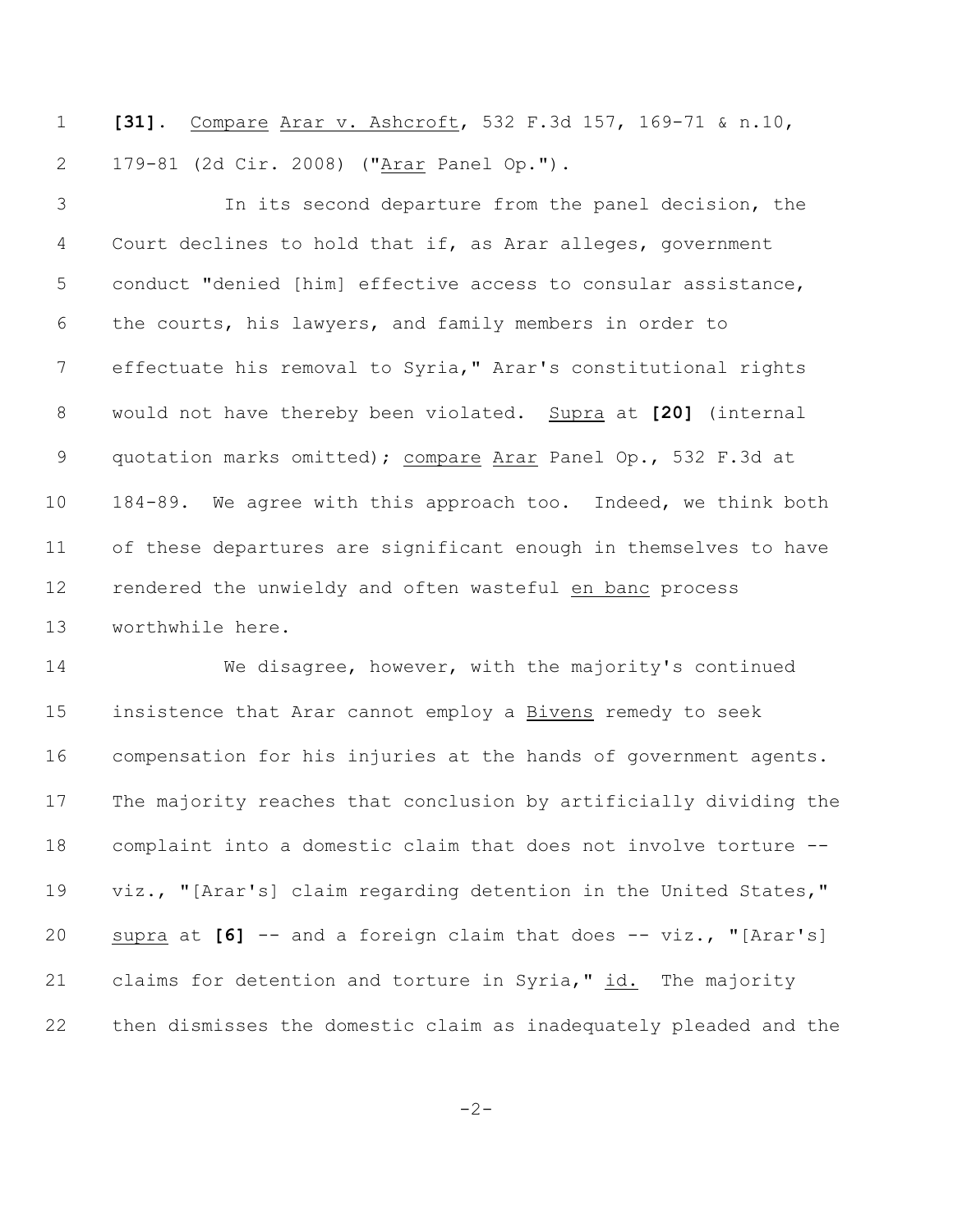foreign claim as one that cannot "be asserted under Bivens" in light of the opinion's "dominant holding" that "in the context of involuntary rendition, hesitation is warranted by special factors." Supra at **[6-7].** In our view, even treating Arar's claim for mistreatment while in United States custody and denial of access 7 to United States counsel and United States courts as, arguendo, a claim that is entirely isolated from the remainder of Arar's allegations, it was adequately pleaded in his highly detailed complaint. 11 As we will explain, however, the complaint's allegations cannot properly be divided into claims for mistreatment in the United States and "claims for detention and torture in Syria." Arar's complaint of mistreatment sweeps more broadly than that, encompassing a chain of events that began with his interception and detention at New York's John F. Kennedy Airport ("JFK") and continued with his being sent abroad in shackles by government agents with the knowledge that he would likely be tortured as a result. Viewed in this light, we conclude that Arar's allegations do not present a "new context" for a Bivens action.

-3-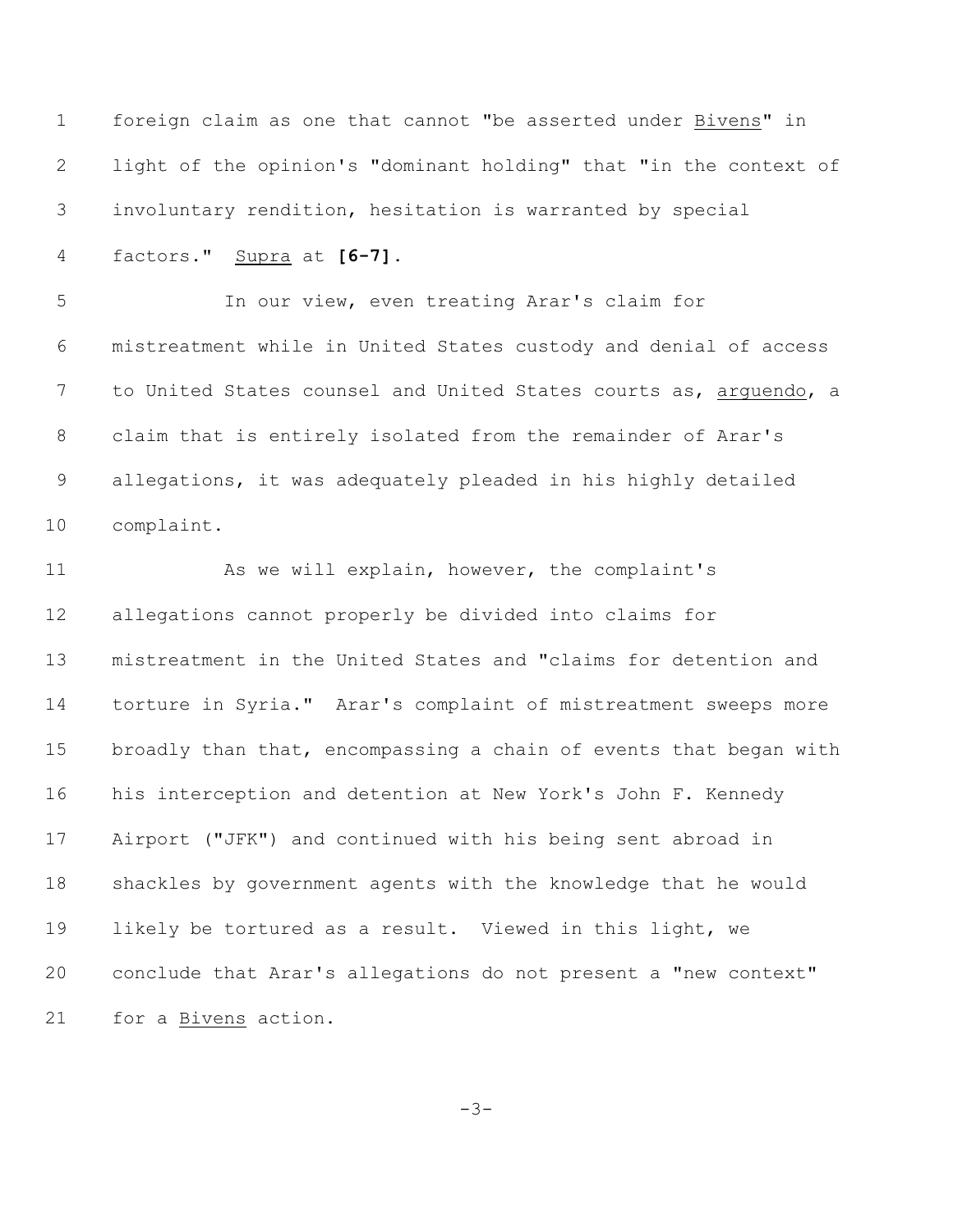1 And even were it a new context, we disagree with what appears to be the en banc majority's test for whether a new Bivens action should be made available: the existence vel non of "special factors counselling hesitation." First, we think heeding "special factors" relating to secrecy and security is a form of double counting inasmuch as those interests are fully protected by the state-secrets privilege. Second, in our view the applicable test is not whether "special factors" exist, but 9 whether after "paying particular heed to" them, a Bivens remedy should be recognized with respect to at least some allegations in 11 the complaint. Applying that test, we think a Bivens remedy is available.

 We hasten to add that under the proper formulation of 14 the test, we might well agree with the en banc majority that a Bivens action is not available in the context of an alien's "claims for detention and torture in Syria." But, as we will explain, Arar's allegations are not so limited.

 Our overriding concern, however, is with the majority's apparent determination to go to whatever length necessary to reach what it calls its "dominant holding": that a Bivens remedy is unavailable. Such a holding is unnecessary inasmuch as the government assures us that this case could likely be resolved

 $-4-$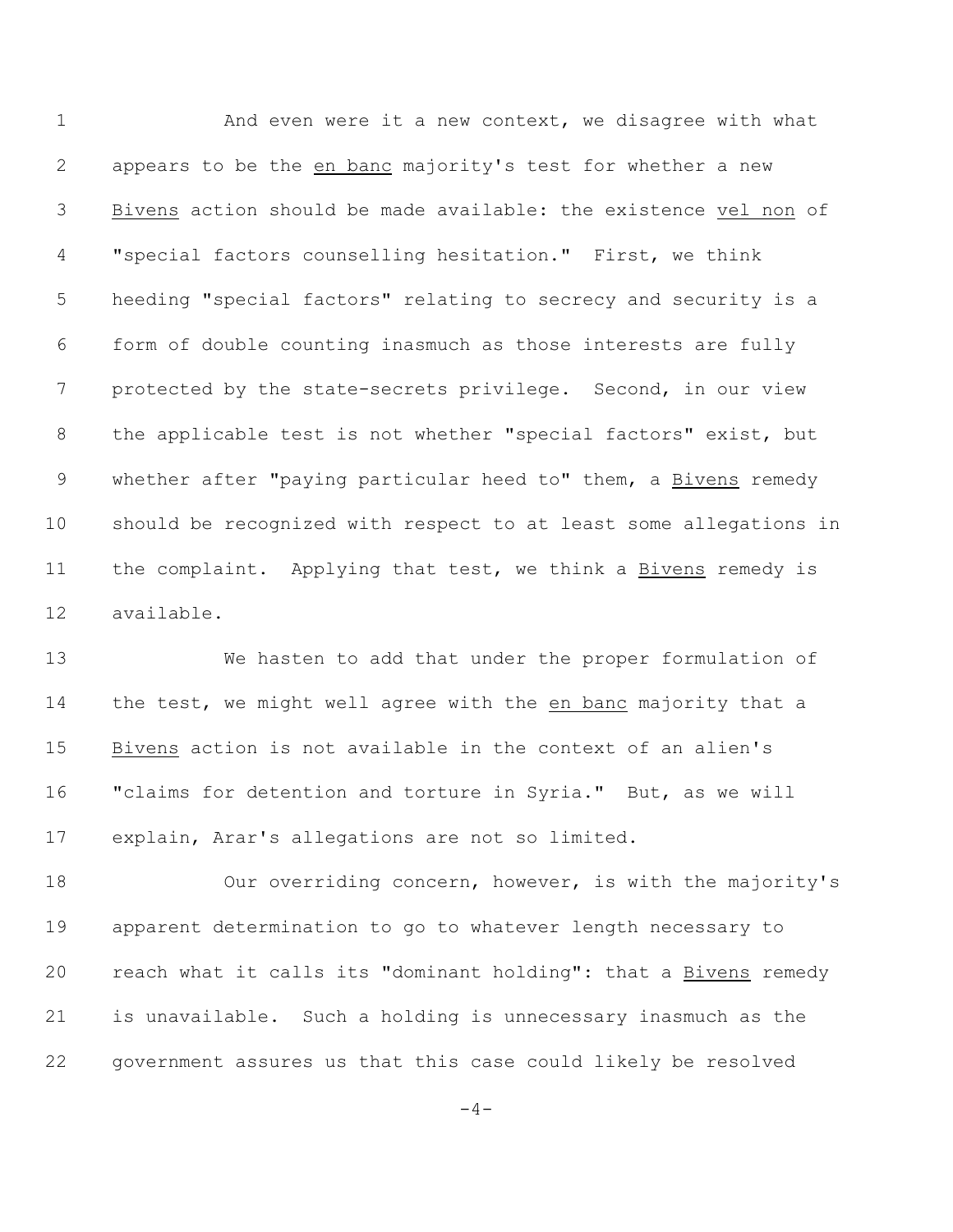1 quickly and expeditiously in the district court by application of 2 the state-secrets privilege.

| 3               | What is at stake on this appeal is not whether Arar                         |
|-----------------|-----------------------------------------------------------------------------|
| 4               | will, through this litigation, obtain compensation for the injury           |
| 5               | he suffered as a result of the malfeasance of employees of the              |
| 6               | United States. In light of the many hurdles he would have to                |
| 7               | surmount, <sup>2</sup> he would be extremely unlikely to do so. Rather, the |
| 8               | question for the Court is, and has from the outset been, the                |
| 9               | manner by which that likely result will (or will not) be reached.           |
| 10 <sub>o</sub> | We fear that the majority is so bound and determined to declare             |
| 11              | categorically that there is no Bivens action in the present                 |
| 12 <sup>°</sup> | "context," that it unnecessarily makes dubious law.                         |
| 13              | For those reasons, we respectfully dissent. <sup>3</sup>                    |

14 I. Arar's Allegations

 $2$  See, e.g., Arar Panel Op., 532 F.3d at 193 et seq. (Sack, J., concurring in part and dissenting in part) ("Arar partial panel dissent").

 $3$  We do not dissent from the majority's conclusions as to personal jurisdiction. The author of this opinion, as a member of the panel that originally heard this appeal, concurred in the panel opinion's conclusion that relief under the Torture Victim Protection Act is unavailable to Arar. Having reviewed the arguments to the contrary stated in Judge Pooler's partial dissent, infra, for the reasons stated in it, he now agrees that the relief under the Act is available to Arar. Inasmuch as the en banc Court now holds that it is not available, however, this opinion accepts its unavailability as a matter of law for the purposes of the Bivens analysis that follows.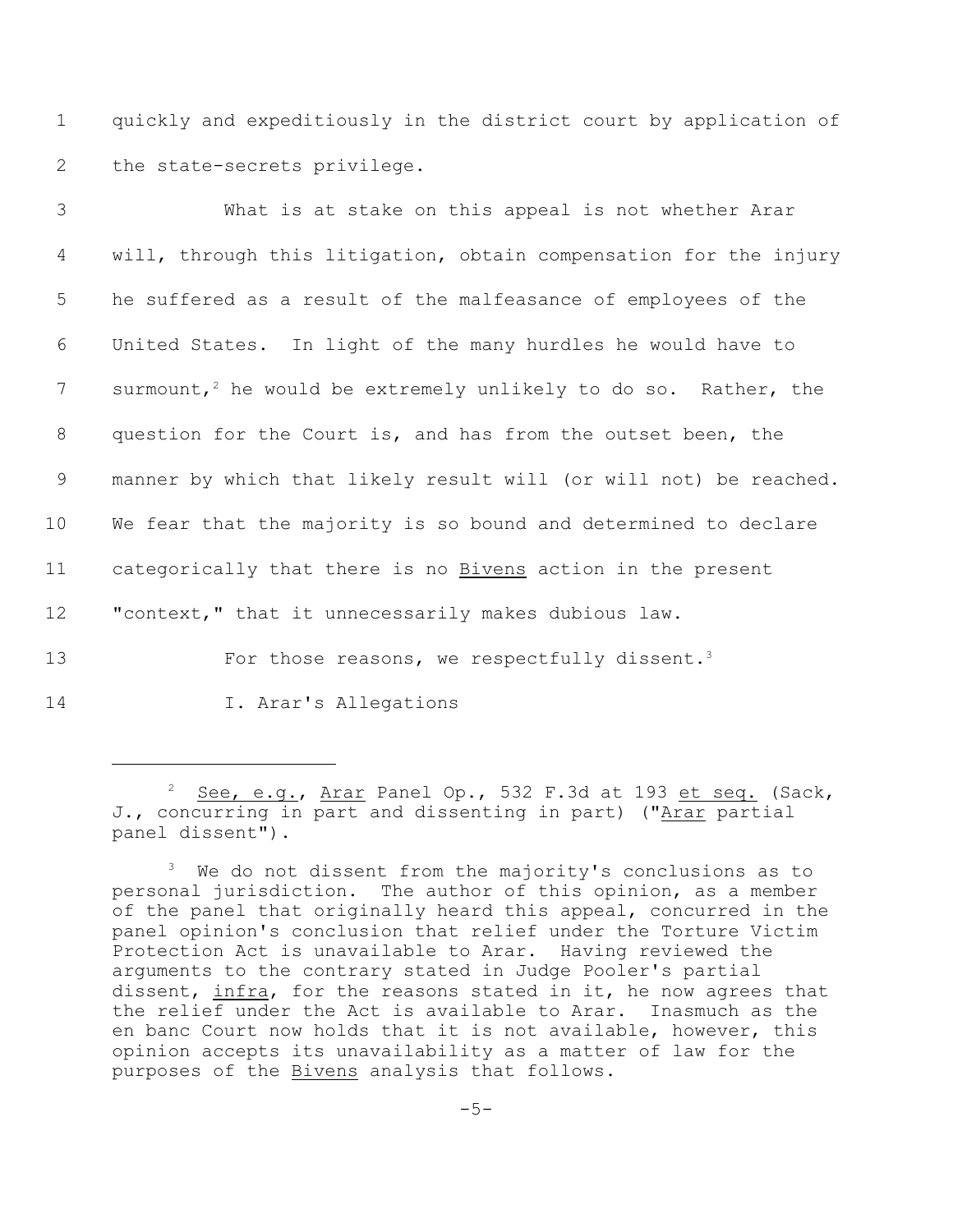| $\mathbf 1$          | The majority's recitation of the facts, see supra [8-                                                                                      |
|----------------------|--------------------------------------------------------------------------------------------------------------------------------------------|
| $\mathbf{2}$         | 13], is generally accurate, but anodyne. A complete assessment                                                                             |
| 3                    | of the majority opinion and the implications of the Court's                                                                                |
| 4                    | decision is not possible without a fuller account of the                                                                                   |
| 5                    | troubling allegations contained in Arar's complaint.                                                                                       |
| 6                    | "Because this is an appeal from a dismissal of a                                                                                           |
| 7                    | complaint under Fed. R. Civ. P. 12(b) (6), we view the allegations                                                                         |
| 8                    | of the complaint in the light most favorable to appellant."                                                                                |
| $\mathsf 9$          | Paycom Billing Servs. v. MasterCard Int'l, Inc., 467 F.3d 283,                                                                             |
| 10                   | 285 (2d Cir. 2006). The district court's opinion carefully and                                                                             |
| 11                   | fully sets forth Arar's allegations. See Arar v. Ashcroft, 414                                                                             |
| 12                   | F. Supp. 2d 250, 252-57 (E.D.N.Y. 2006). We adhere to that                                                                                 |
| 13                   | account nearly verbatim. <sup>4</sup>                                                                                                      |
| 14<br>15<br>16<br>17 | Arar's Apprehension, Detention, and Forcible<br>Α.<br>Transportation to Syria<br>Arar, who is in his thirties, is a native of Syria.<br>He |
| 18                   | immigrated to Canada with his family when he was a teenager.<br>He                                                                         |
| 19                   | is a dual citizen of Syria and Canada. He resides in Ottawa.                                                                               |
| 20                   | (Arar, 414 F. Supp. 2d at 252.)                                                                                                            |

<sup>&</sup>lt;sup>4</sup> Citations to the district court opinion appear in parentheses. The footnotes and subheadings are ours.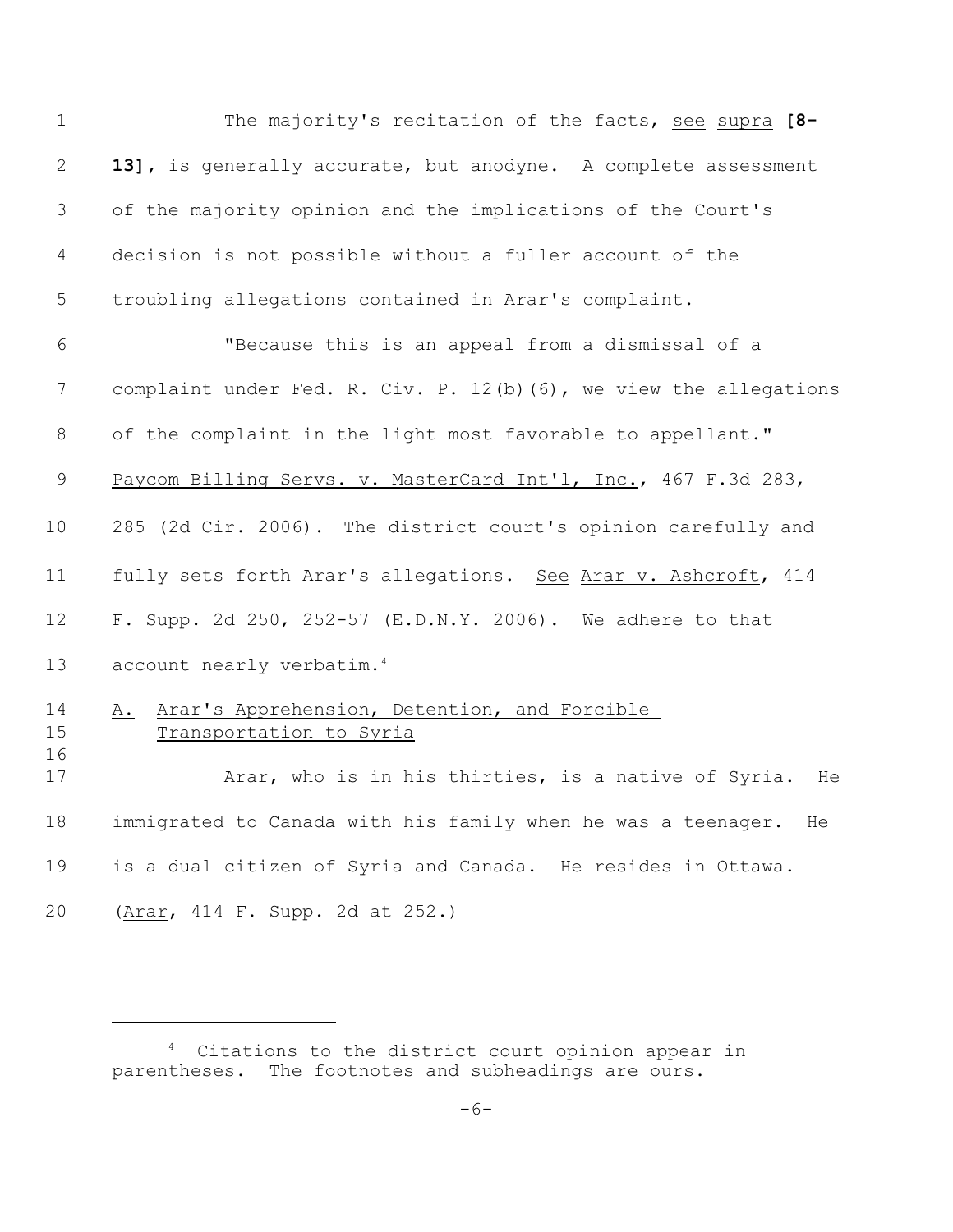1 In September 2002, while vacationing with his family in 2 Tunisia, he was called back to work by his employer<sup>5</sup> to consult 3 with a prospective client. He purchased a return ticket to 4 Montreal with stops<sup>6</sup> in Zurich and New York. He left Tunisia on 5 September 25, 2002. (Id.)

 On September 26, 2002, Arar arrived from Switzerland at JFK to catch a connecting flight to Montreal. Upon presenting his passport to an immigration inspector, he was identified as 9 "the subject of a . . . lookout as being a member of a known terrorist organization." Compl. Ex. D (Decision of J. Scott Blackman, Regional Director) at 2. He was interrogated by 12 various officials for approximately eight hours.<sup>7</sup> The officials asked Arar if he had contacts with terrorist groups, which he categorically denied. Arar was then transported to another site at JFK, where he was placed in solitary confinement. He alleges that he was transported in chains and shackles and was left in a

<sup>&</sup>lt;sup>5</sup> Arar was employed by a privately held Massachusetts-based developer and supplier of software for technical computing. See Compl. ¶ 12.

 $6$  That is, changes of plane.

 $^7$  According to the complaint, on that day, Arar was questioned first by an FBI agent for five hours, Compl. ¶ 29, then by an immigration officer for three hours, id. ¶ 31.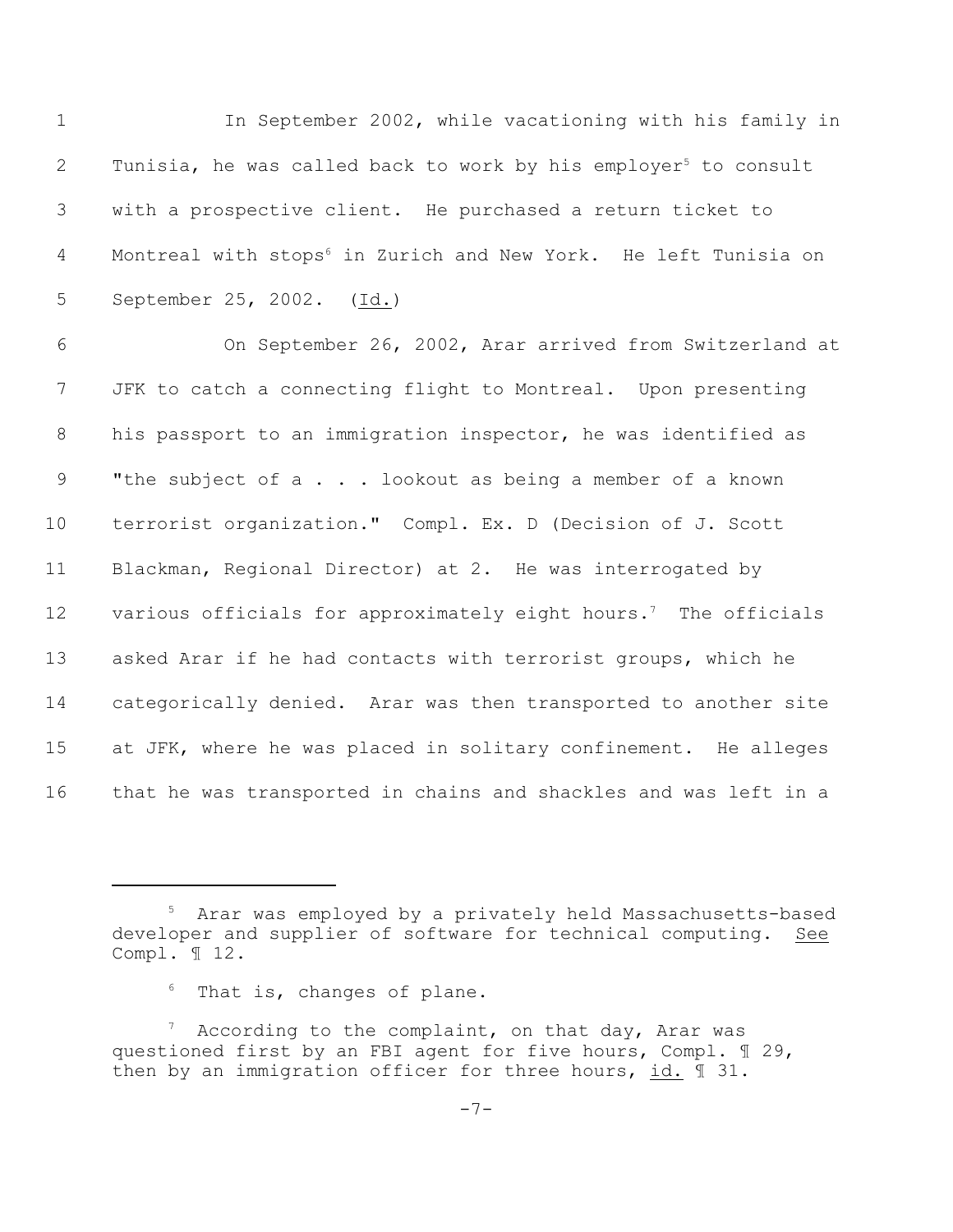room with no bed and with lights on throughout the night. (Arar, 414 F. Supp. 2d at 253.)

3 The following day, starting at approximately 9:00 a.m., two FBI agents interrogated Arar for about five hours, asking him questions about Osama bin Laden, Iraq, and Palestine. Arar alleges that the agents yelled and swore at him throughout the interrogation. They ignored his repeated requests to make a telephone call and see a lawyer. At 2:00 p.m. that day, Arar was taken back to his cell, chained and shackled, and provided a cold McDonald's meal -- his first food in nearly two days. (Id.) That evening, Arar was given an opportunity to voluntarily return to Syria, but refused, citing a fear of being tortured if returned there and insisting that he be sent to Canada or returned to Switzerland. An immigration officer told Arar that the United States had a "special interest" in his case and then asked him to sign a form, the contents of which he was not allowed to read. That evening, Arar was transferred, in chains and shackles, to the Metropolitan Detention Center ("MDC") 19 in Brooklyn, New York,<sup>8</sup> where he was strip-searched and placed in

This is the same federal prison in which, less than a year earlier, Javaid Iqbal was allegedly mistreated. Iqbal, a Muslim inmate accused of conspiracy to defraud the United States and fraud with identification and held post-9/11 in the MDC, allegedly suffered "unconstitutional actions against him in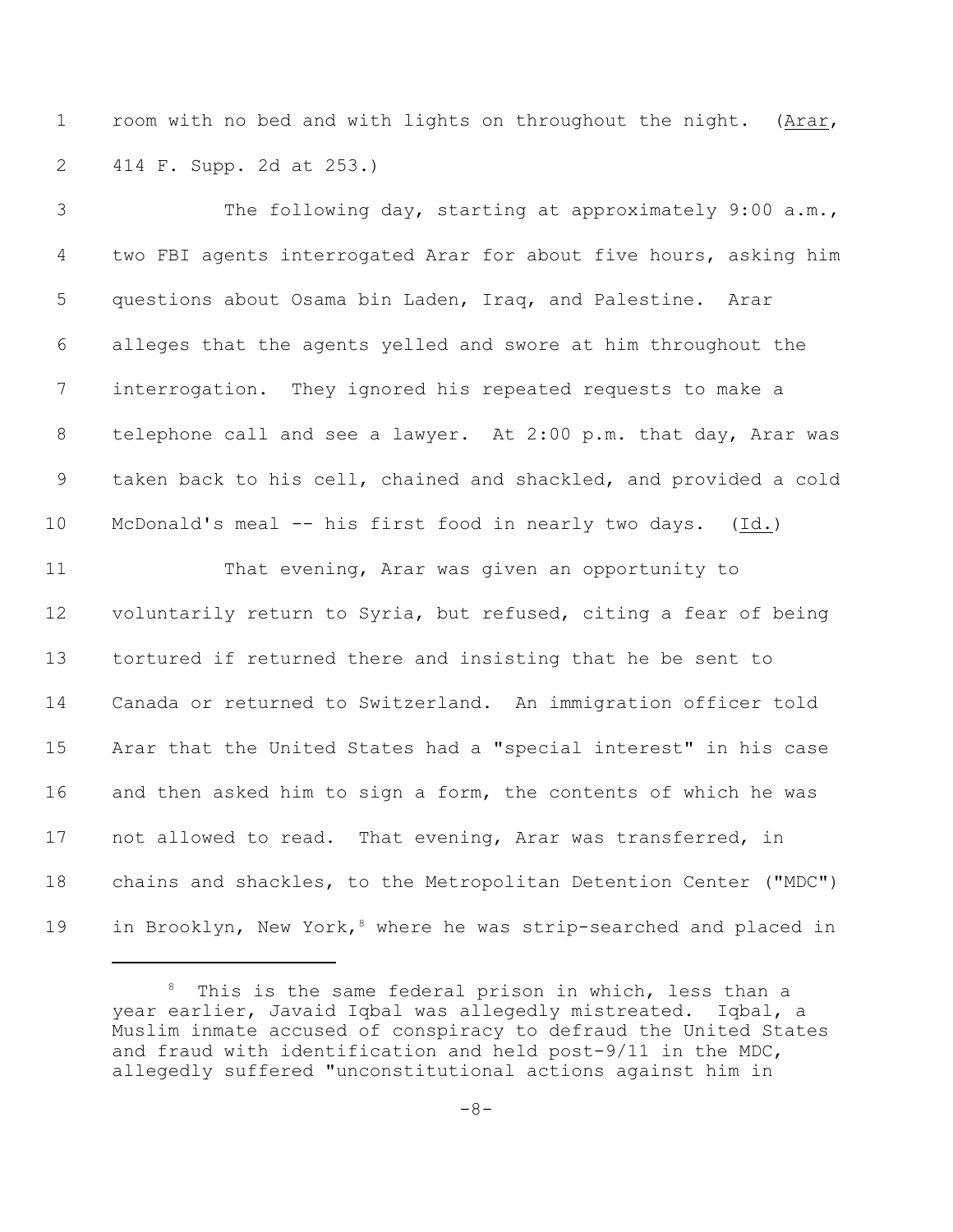| $\mathbf 1$     | solitary confinement. During his initial three days at MDC,         |
|-----------------|---------------------------------------------------------------------|
| 2               | Arar's continued requests to meet with a lawyer and make            |
| 3               | telephone calls were refused. (Id.)                                 |
| $\overline{4}$  | On October 1, 2002, <sup>9</sup> the Immigration and Naturalization |
| 5               | Service ("INS") initiated removal proceedings against Arar, who     |
| 6               | was charged with being temporarily inadmissible because of his      |
| 7               | membership in al-Qaeda, a group designated by the Secretary of      |
| 8               | State as a foreign terrorist organization. Upon being given         |
| 9               | permission to make one telephone call, Arar called his mother-in-   |
| 10 <sub>o</sub> | law in Ottawa, Canada. (Id.)                                        |
| 11              | Upon learning of Arar's whereabouts, his family                     |
| 12              | contacted the Office for Consular Affairs ("Canadian                |

connection with his confinement under harsh conditions . . . after separation from the general prison population." Iqbal v. Hasty, 490 F.3d 143, 147, 148 n.1 (2d Cir. 2007). We held, with respect to Iqbal's subsequent Bivens action, that such treatment was not protected, as a matter of law, by the doctrine of qualified immunity. Id. at 177-78. The Supreme Court subsequently reversed that judgment and remanded, holding that the complaint was insufficiently pleaded as to two high-ranking official defendants. See Ashcroft v. Iqbal, 129 S. Ct. 1937, 1952 (2009). On September 29, 2009, the remaining parties in Iqbal filed a document in this Court stipulating that the appeal was to be "withdrawn from active consideration before the Court . . . because a settlement has been reached in principle between Javaid Iqbal and defendant United States." Iqbal v. Hasty, No. 05-5768-cv (2d Cir. Sept. 30, 2009), "Stipulation Withdrawing Appeal from Active Consideration" dated September 29, 2009.

I.e., five days after Arar's arrival in the United States.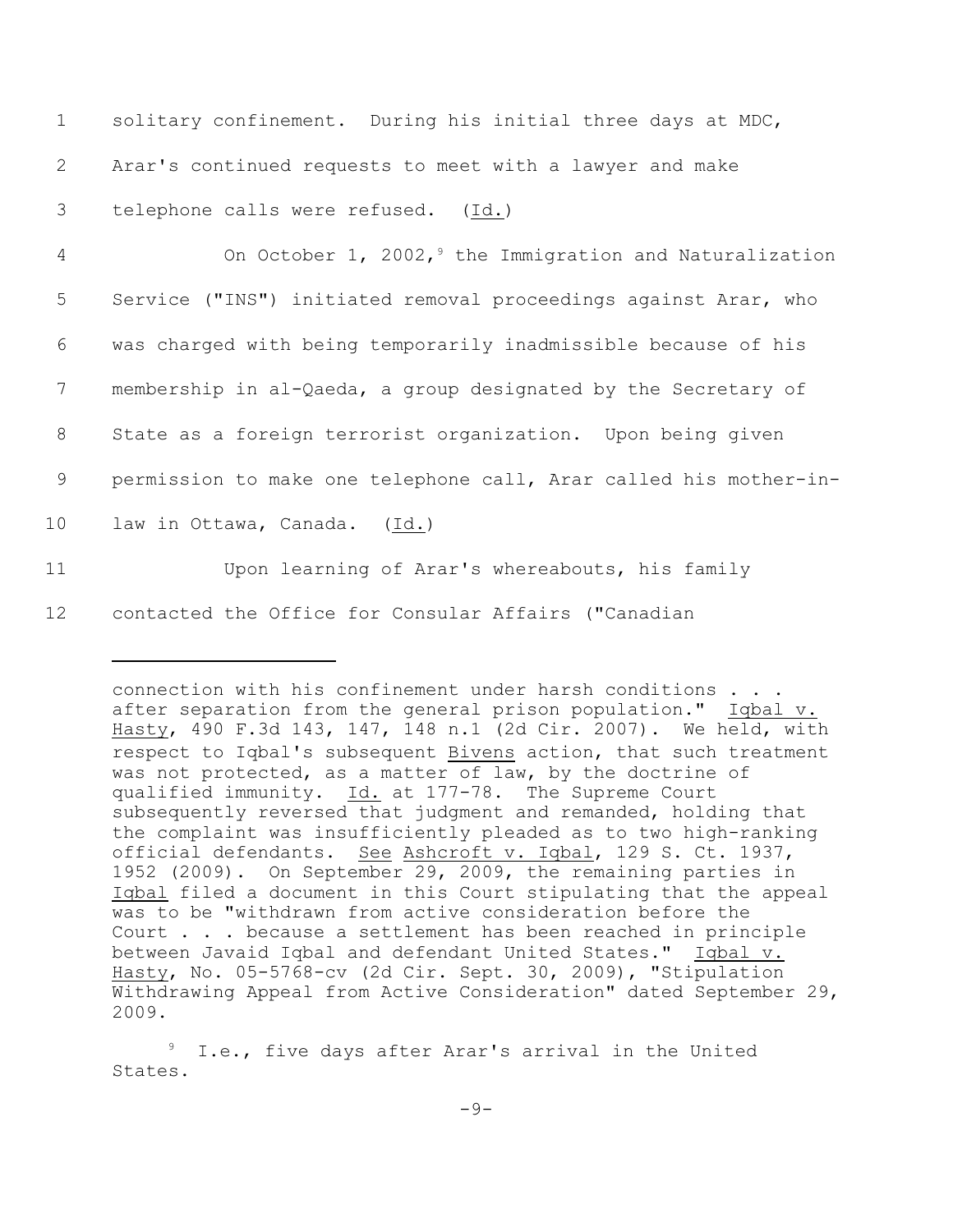1 Consulate")<sup>10</sup> and retained an attorney, Amal Oummih, to represent him. The Canadian Consulate had not been notified of Arar's detention. On October 3, 2002, Arar received a visit from Maureen Girvan from the Canadian Consulate, who, when presented with the document noting Arar's inadmissibility to the United States, assured Arar that removal to Syria was not an option. On October 4, 2002, Arar designated Canada as the country to which he wished to be removed. (Id.)

 On October 5, 2002, Arar had his only meeting with counsel. The following day, he was taken in chains and shackles to a room where approximately seven INS officials questioned him about his reasons for opposing removal to Syria. His attorney was not provided advance notice of the interrogation, and Arar further alleges that U.S. officials misled him into thinking his attorney had chosen not to attend. During the interrogation, Arar continued to express his fear of being tortured if returned to Syria. At the conclusion of the six-hour interrogation, Arar was informed that the officials were discussing his case with "Washington, D.C." Arar was asked to sign a document that

The consulate is in New York City.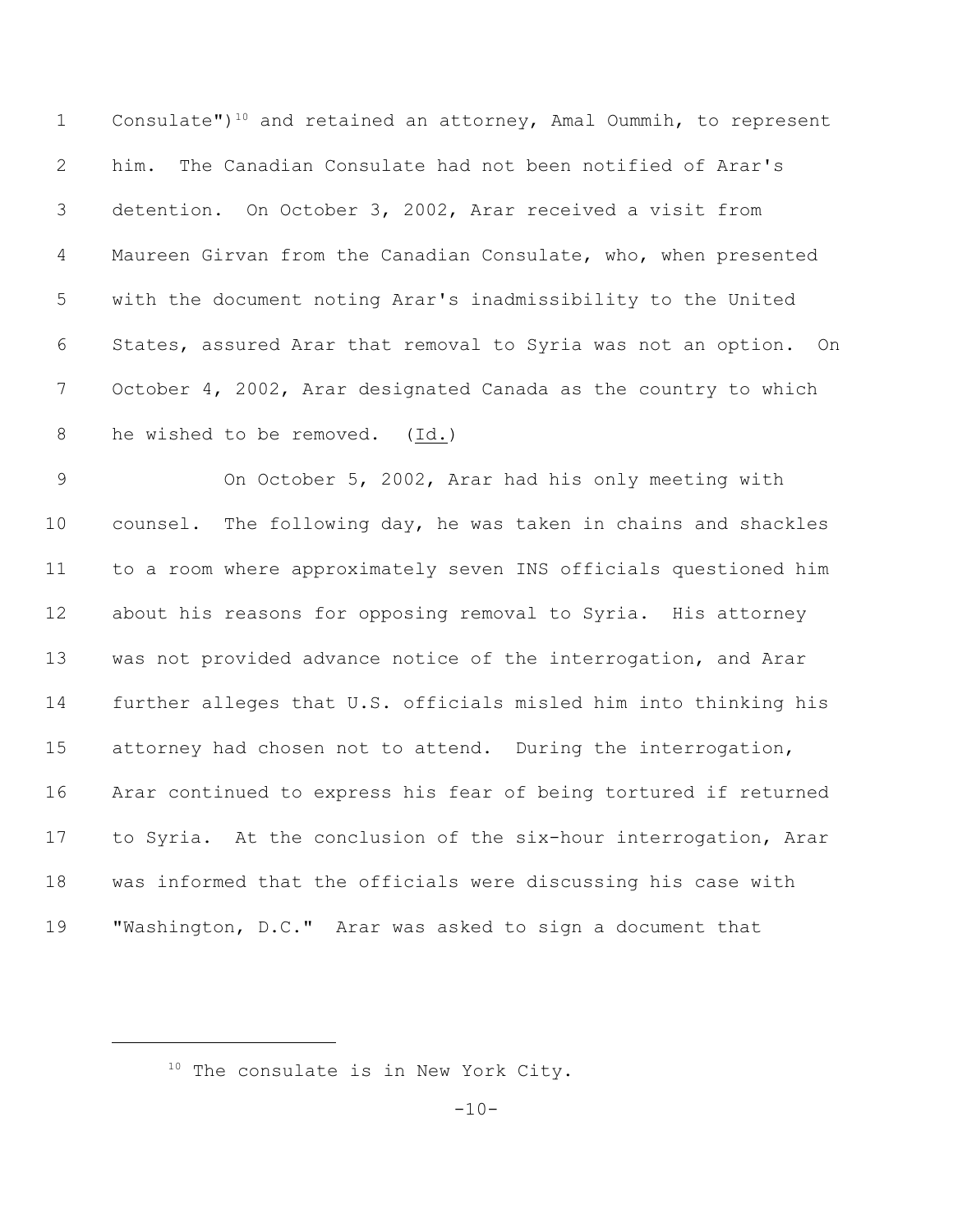appeared to be a transcript. He refused to sign the form. (Id. at 253-54.)

 The following day, October 7, 2002, attorney Oummih received two telephone calls informing her that Arar had been taken for processing to an INS office at Varick Street in Manhattan, that he would eventually be placed in a detention facility in New Jersey, and that she should call back the following morning for Arar's exact whereabouts. However, Arar alleges that he never left the MDC and that the contents of both of these phone calls to his counsel were false and misleading. (Id. at 254.)

12 That same day, October 7, 2002, the INS Regional Director, J. Scott Blackman, determined from classified and unclassified information that Arar is "clearly and unequivocally" a member of al-Qaeda and, therefore, "clearly and unequivocally inadmissible to the United States" under 8 U.S.C. 17 § 1182(a)(3)(B)(i)(V). See Compl. Ex. D. at 1, 3, 5. Based on that finding, Blackman concluded "that there are reasonable grounds to believe that [Arar] is a danger to the security of the United States." Id. at 6 (brackets in original). (Arar, 414 F. Supp. 2d at 254.)

-11-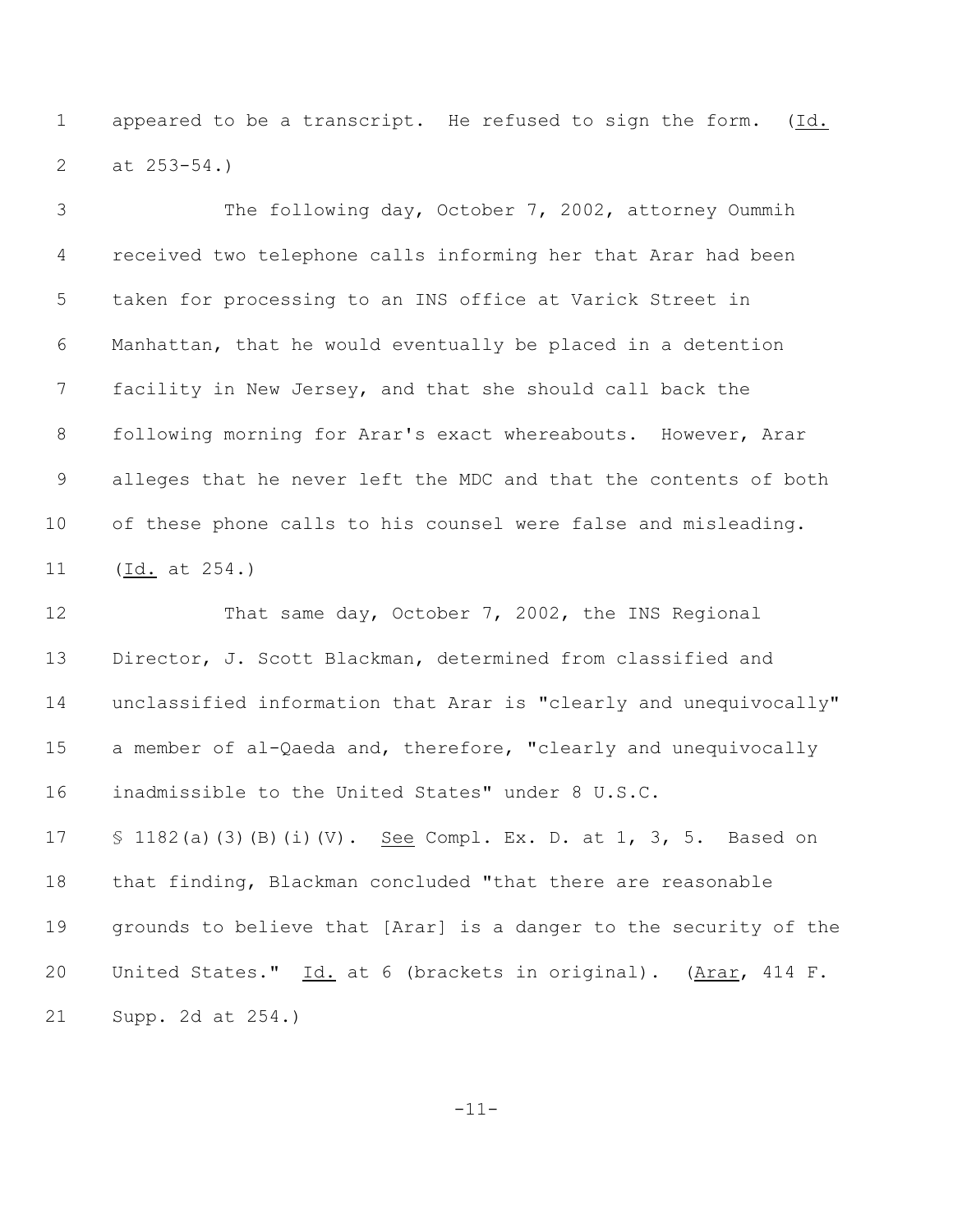1 At approximately 4:00 a.m. on October 8, 2002, Arar learned that, based on classified information, INS regional director Blackman had ordered that Arar be sent to Syria and that his removal there was consistent with Article Three of the United Nations Convention Against Torture and Other Cruel, Inhuman, or Degrading Treatment or Punishment ("CAT"). Arar pleaded for reconsideration but was told by INS officials that the agency was not governed by the "Geneva Conventions" and that Arar was barred from reentering the country for a period of five years and would be admissible only with the permission of the Attorney General. (Id.)

**Later that day, Arar was taken in chains and shackles**  to a New Jersey airfield, where he boarded a small jet airplane bound for Washington, D.C. From there, he was flown to Amman, Jordan, arriving there on October 9, 2002. He was then handed over to Jordanian authorities, who delivered him to the Syrians later that day. At this time, U.S. officials had not informed either Canadian Consulate official Girvan or attorney Oummih that Arar had been removed to Syria. Arar alleges that Syrian officials refused to accept Arar directly from the United States. (Id.)

-12-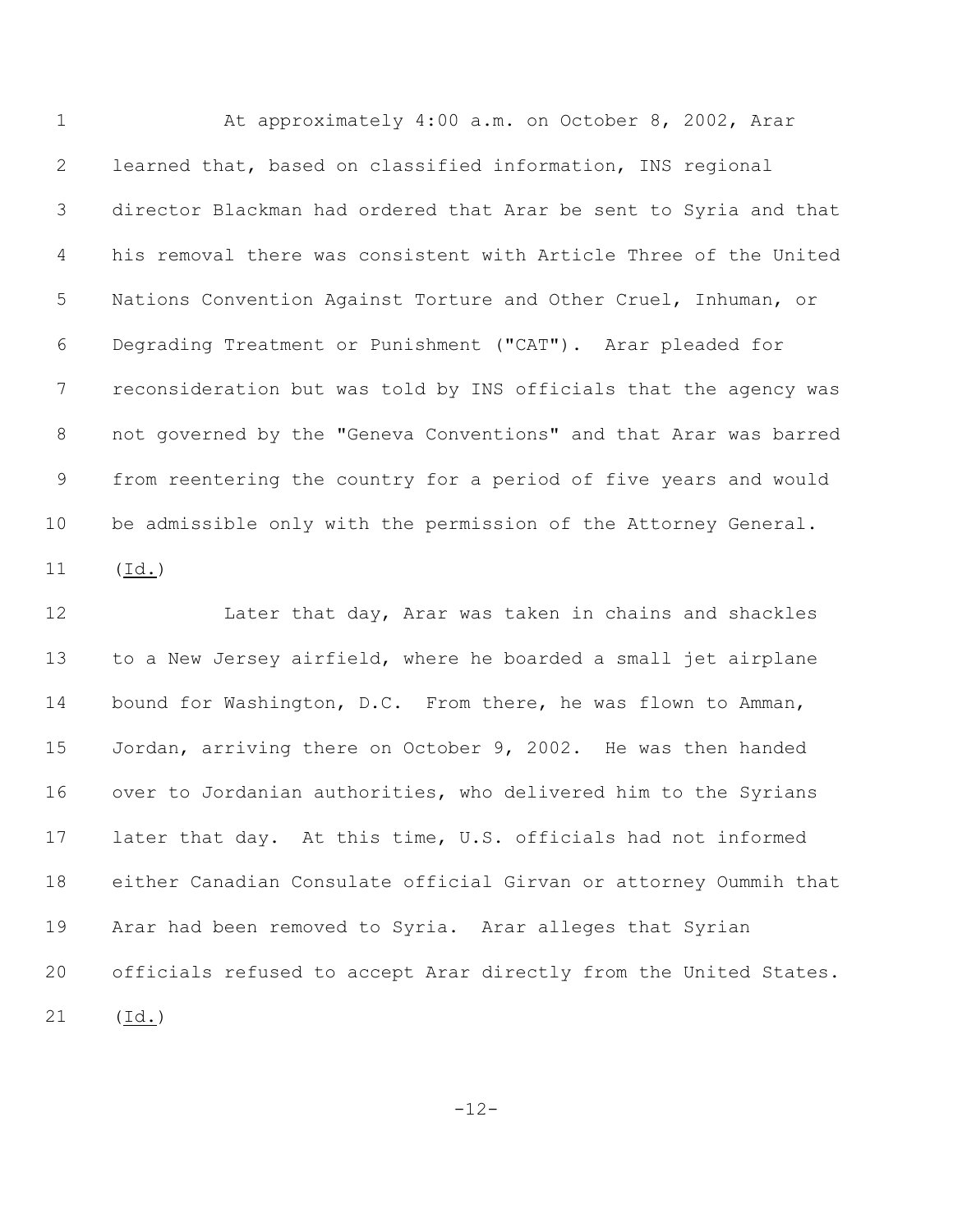Arar's Final Notice of Inadmissability ("Final Notice") ordered him removed without further inquiry before an immigration judge. See Compl. Ex. D. According to the Final Notice: "The Commissioner of the Immigration and Naturalization Service has determined that your removal to Syria would be consistent with [CAT]." Id. (brackets in original). The Final Notice was dated October 8, 2002, and was signed by Deputy Attorney General Larry Thompson. After oral argument in the district court on the defendants' motions to dismiss, in a letter dated August 18, 2005, counsel for Arar said that Arar had received the Final Notice within hours of boarding the aircraft taking him to Jordan. (Arar, 414 F. Supp. 2d at 254.) 13 B. Arar's Detention in Syria

 During his ten-month period of detention in Syria, Arar alleges, he was placed in a "grave" cell measuring six feet long, seven feet high, and three feet wide. The cell was located within the Palestine Branch of the Syrian Military Intelligence ("Palestine Branch"). The cell was damp and cold, contained very little light, and was infested with rats, which would enter the cell through a small aperture in the ceiling. Cats would urinate on Arar through the aperture, and sanitary facilities were nonexistent. Arar was allowed to bathe himself in cold water

-13-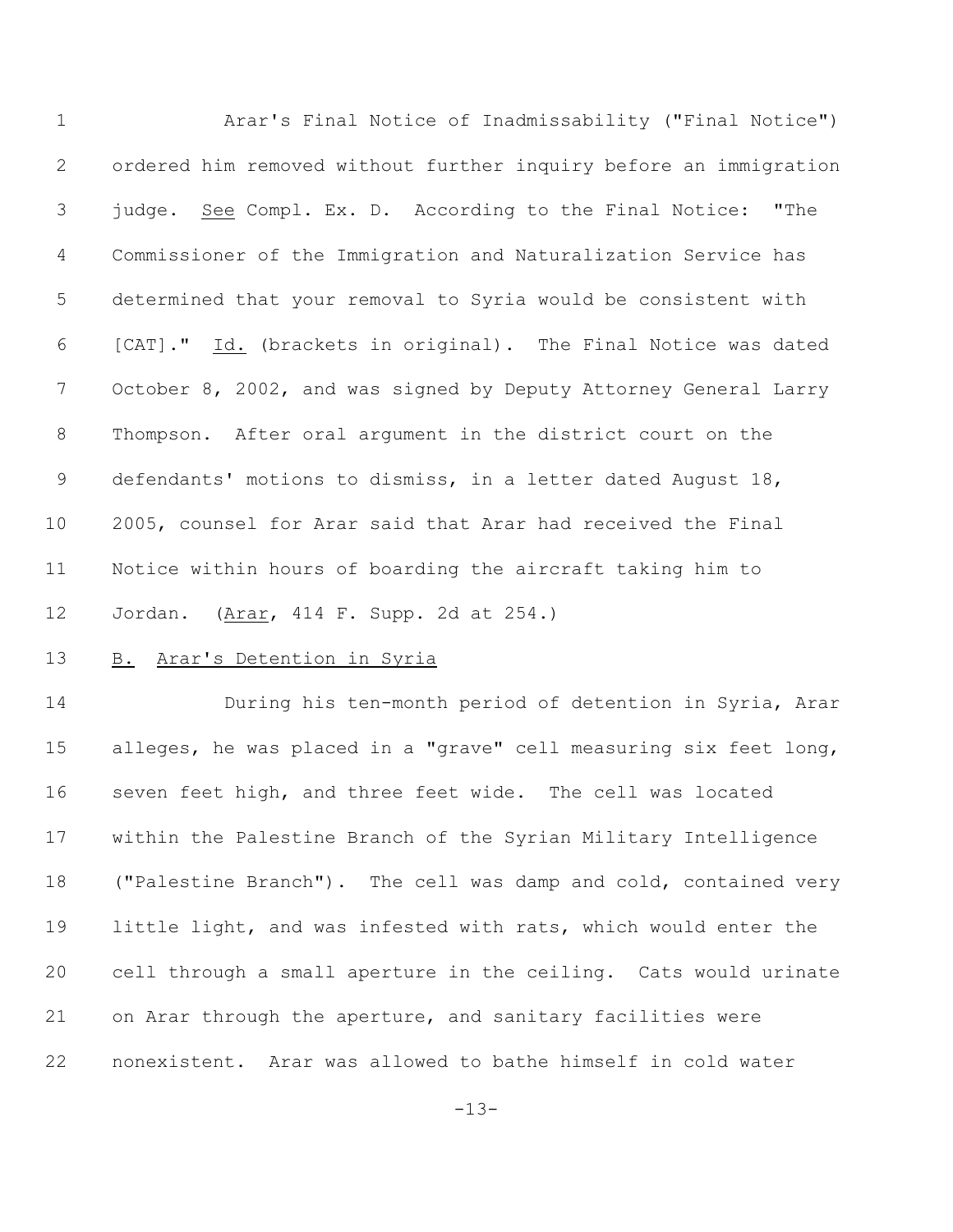once per week. He was prohibited from exercising and was provided barely edible food. Arar lost forty pounds during his ten-month period of detention in Syria. (Id.)

 During his first twelve days in Syrian detention, Arar was interrogated for eighteen hours per day and was physically and psychologically tortured. He was beaten on his palms, hips, and lower back with a two-inch-thick electric cable. His captors also used their fists to beat him on his stomach, his face, and the back of his neck. He was subjected to excruciating pain and pleaded with his captors to stop, but they would not. He was placed in a room where he could hear the screams of other detainees being tortured and was told that he, too, would be placed in a spine-breaking "chair," hung upside down in a "tire" for beatings, and subjected to electric shocks. To lessen his exposure to the torture, Arar falsely confessed, among other things, to having trained with terrorists in Afghanistan, even though he had never been to Afghanistan and had never been involved in terrorist activity. (Id. at 255.)

 Arar alleges that his interrogation in Syria was coordinated and planned by U.S. officials, who sent the Syrians a dossier containing specific questions. As support for this allegation, Arar notes that the interrogations in the United

-14-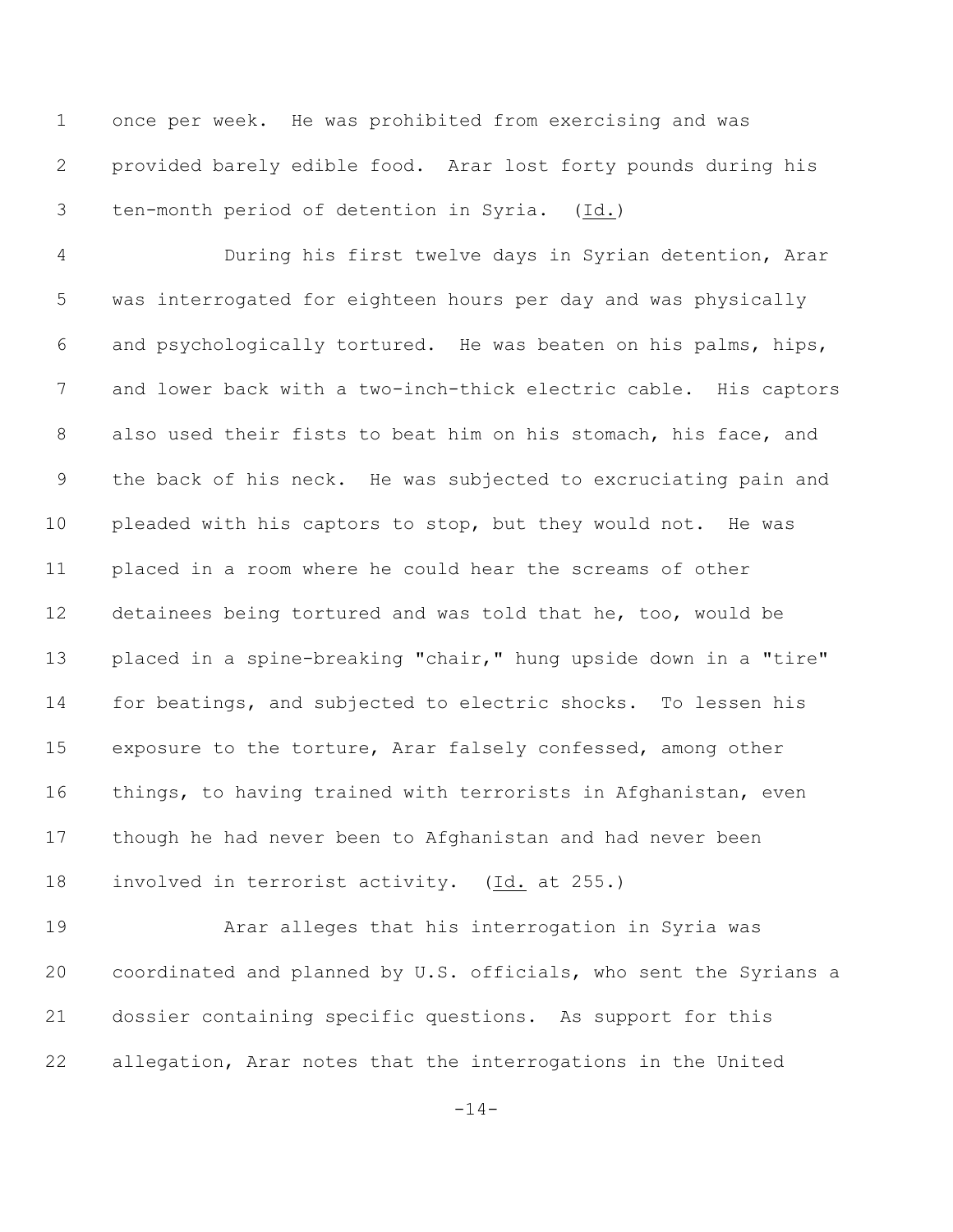States and Syria contained identical questions, including a specific question about his relationship with a particular individual wanted for terrorism. In return, Arar alleges, the Syrian officials supplied U.S. officials with all information extracted from Arar; Arar cites a statement by one Syrian official who has publicly stated that the Syrian government shared information with the United States that it extracted from him. See Compl. Ex. E (January 21, 2004 transcript of CBS's 9 Sixty Minutes II: "His Year In Hell"). (Id.) C. Arar's Contact with the Canadian Government 11 While Detained in Syria The Canadian Embassy contacted the Syrian government about Arar on October 20, 2002, and the following day, Syrian

officials confirmed that they were detaining him. At this point,

the Syrian officials ceased interrogating and torturing Arar.

(Id.)

 Canadian officials visited Arar at the Palestine Branch five times during his ten-month detention. Prior to each visit, Arar was warned not to disclose that he was being mistreated. He complied but eventually broke down during the fifth visit, telling the Canadian consular official that he was being tortured and kept in a grave. (Id.)

-15-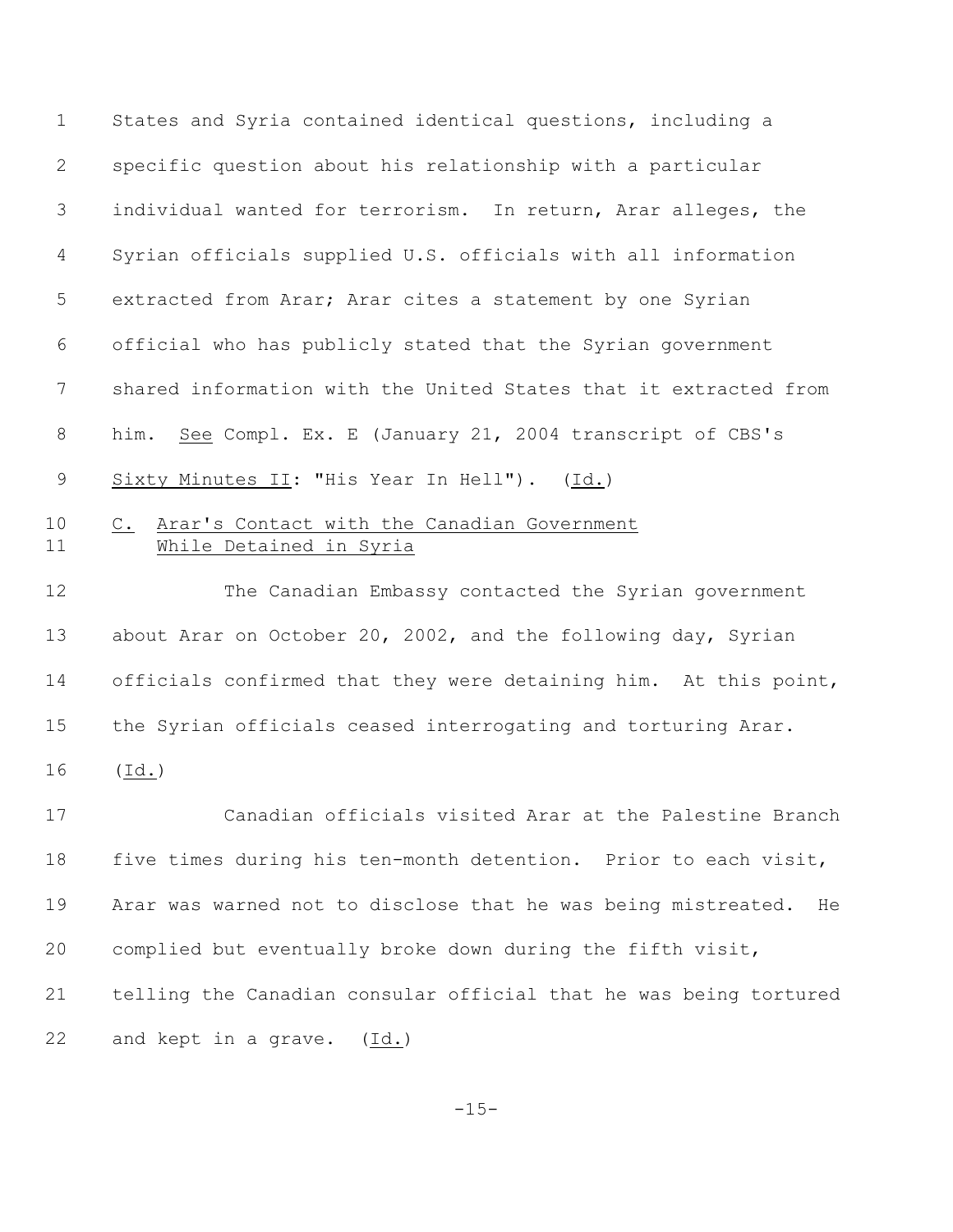Five days later, Arar was brought to a Syrian investigation branch, where he was forced to sign a confession stating that he had participated in terrorist training in Afghanistan even though, Arar states, he has never been to Afghanistan or participated in any terrorist activity. Arar was then taken to an overcrowded Syrian prison, where he remained for six weeks. (Id.)

8 On September 28, 2003, Arar was transferred back to the Palestine Branch, where he was held for one week. During this week, he heard other detainees screaming in pain and begging for their torture to end. (Id.)

 On October 5, 2003, Syria, without filing any charges against Arar, released him into the custody of Canadian Embassy officials in Damascus. He was flown to Ottawa the following day and reunited with his family. (Id.)

 Arar contends that he is not a member of any terrorist organization, including al-Qaeda, and has never knowingly associated himself with terrorists, terrorist organizations, or terrorist activity. Arar claims that the individual about whom he was questioned was a casual acquaintance whom Arar had last seen in October 2001. He believes that he was removed to Syria for interrogation under torture because of his casual

 $-16-$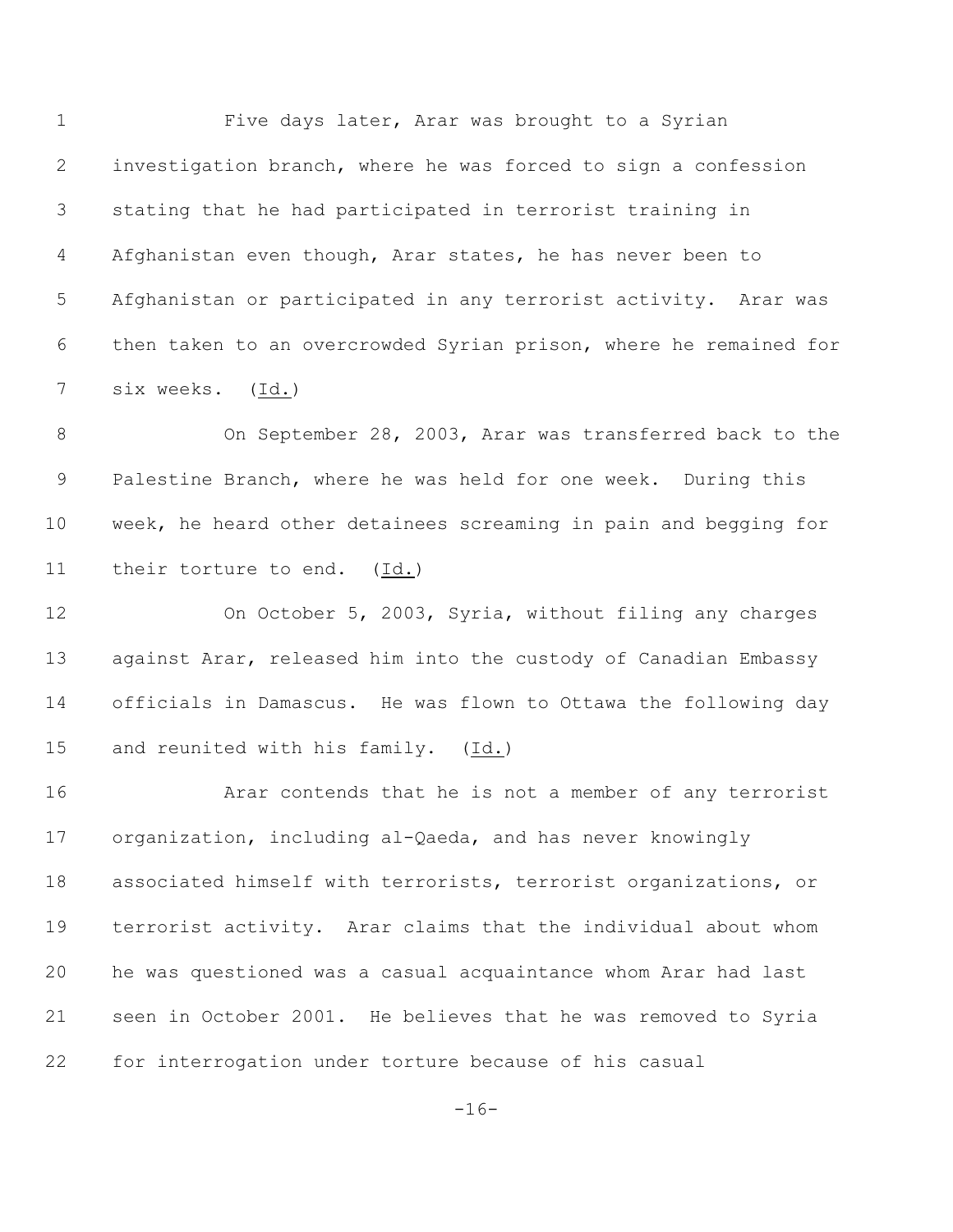acquaintance with this individual and others believed to be involved in terrorist activity. But Arar contends "on information and belief" that there has never been, nor is there now, any reasonable suspicion that he was involved in such activity. Compl. ¶ 2. (Arar, 414 F. Supp. 2d at 255-56 (footnote omitted).)

 Arar alleges that he continues to suffer adverse effects from his ordeal in Syria. He claims that he has trouble 9 relating to his wife and children, suffers from nightmares, is frequently branded a terrorist, and is having trouble finding employment due to his reputation and inability to travel in the United States. (Id. at 256.)

# 13 D. U.S. Policy Relating to Interrogation 14 of Detainees by Foreign Governments

 The complaint alleges on information and belief that Arar was removed to Syria under a covert U.S. policy of "extraordinary rendition," according to which individuals are sent to foreign countries to undergo methods of interrogation not permitted in the United States. The extraordinary rendition policy involves the removal of "non-U.S. citizens detained in this country and elsewhere and suspected -- reasonably or unreasonably -- of terrorist activity to countries, including

-17-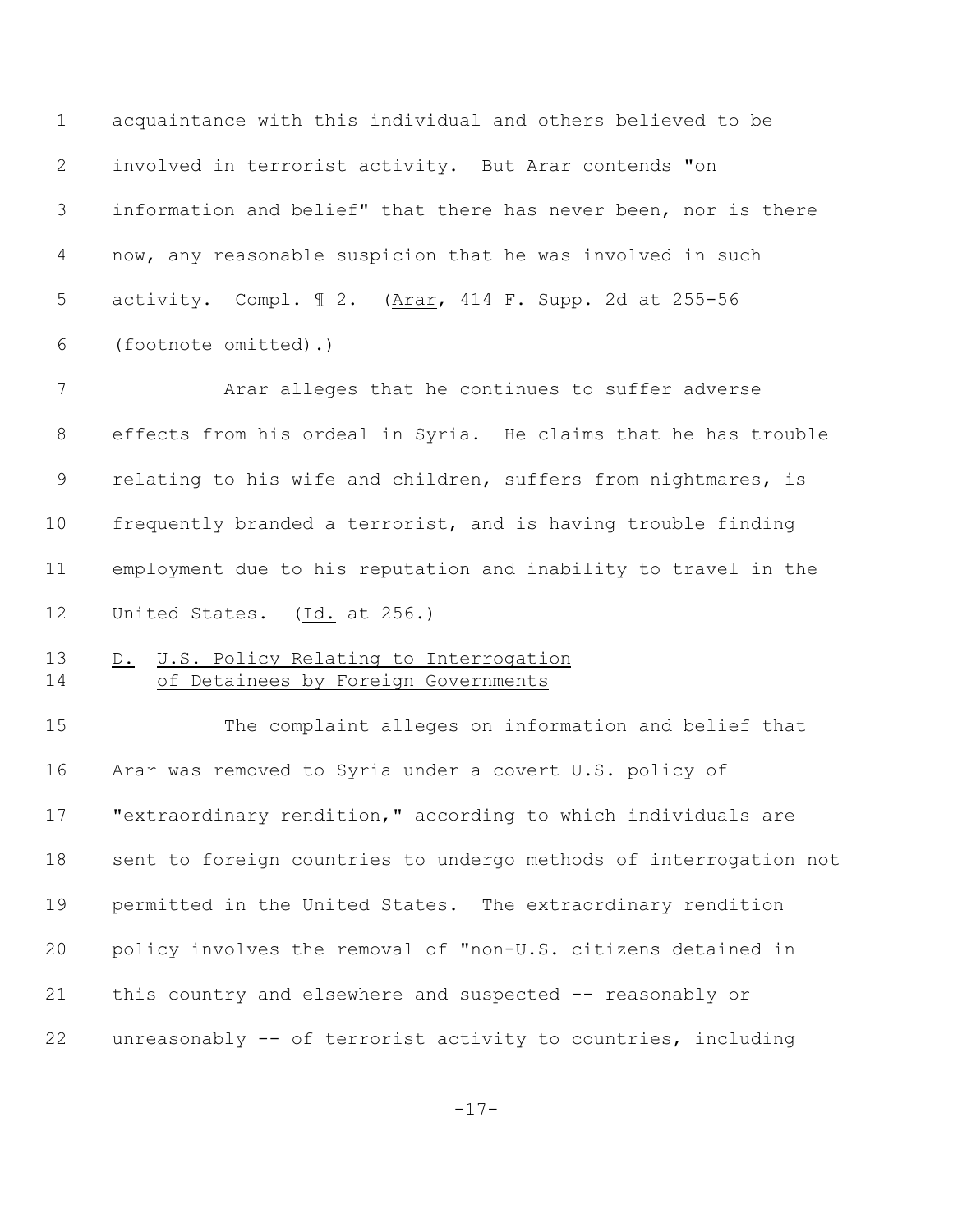Syria, where interrogations under torture are routine." Compl. ¶ 24. Arar alleges on information and belief that the United States sends individuals "to countries like Syria precisely because those countries can and do use methods of interrogation to obtain information from detainees that would not be morally acceptable or legal in the United States and other democracies." Id. The complaint further alleges that federal officials involved with extraordinary rendition "have facilitated such human rights abuses, exchanging dossiers with intelligence officials in the countries to which non-U.S. citizens are removed." Id. The complaint also alleges that the United States involves Syria in its extraordinary rendition program to extract counter-terrorism information. (Arar, 414 F. Supp. 2d at 256.) 14 This extraordinary rendition program is, Arar alleges, 15 not part of any official or declared U.S. public policy; nevertheless, it has received extensive attention in the press, where unnamed U.S. officials and certain foreign officials have admitted to the existence of such a policy. Arar details a number of articles in the mainstream press recounting both the incidents of this particular case and the extraordinary rendition program more broadly. These articles are attached as Exhibit C of his complaint. (Id. at 256-57.)

-18-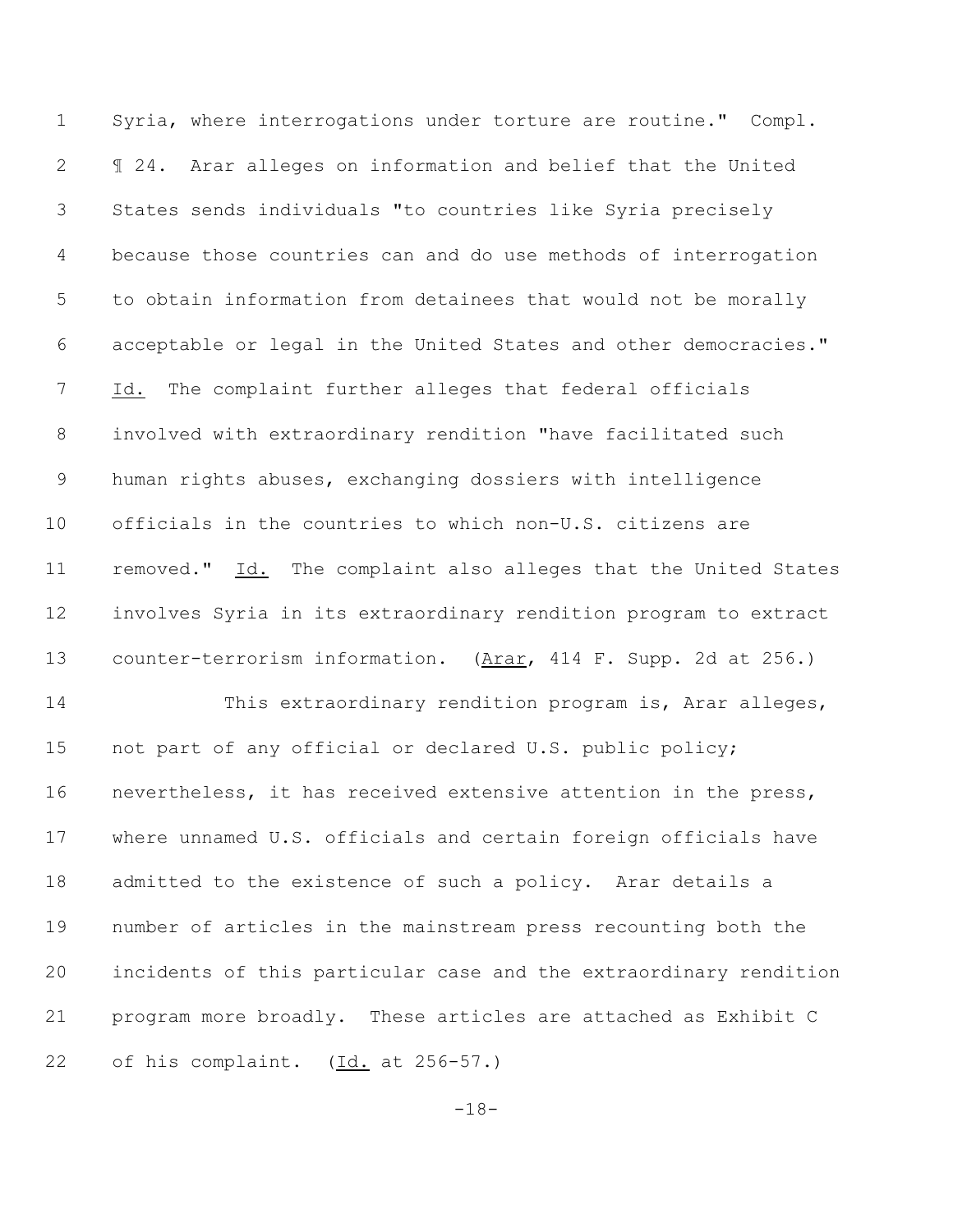Arar alleges that the defendants directed the interrogations in Syria by providing information about Arar to Syrian officials and receiving reports on Arar's responses. Consequently, the defendants conspired with, and/or aided and abetted, Syrian officials in arbitrarily detaining, interrogating, and torturing Arar. Arar argues in the alternative that, at a minimum, the defendants knew or at least should have known that there was a substantial likelihood that he would be tortured upon his removal to Syria. (Id. at 257.)

## E. Syria's Human Rights Record

 Arar's claim that he faced a likelihood of torture in Syria is supported by U.S. State Department reports on Syria's 13 human rights practices. See, e.g., Bureau of Democracy, Human Rights, and Labor, United States Department of State, 2004 Country Reports on Human Rights Practices (Released February 28, 2005) ("2004 Report"). According to the State Department, Syria's "human rights record remained poor, and the Government continued to commit numerous, serious abuses . . . includ[ing] the use of torture in detention, which at times resulted in death." Id. at 1. Although the Syrian constitution officially prohibits such practices, "there was credible evidence that security forces continued to use torture frequently." Id. at 2.

-19-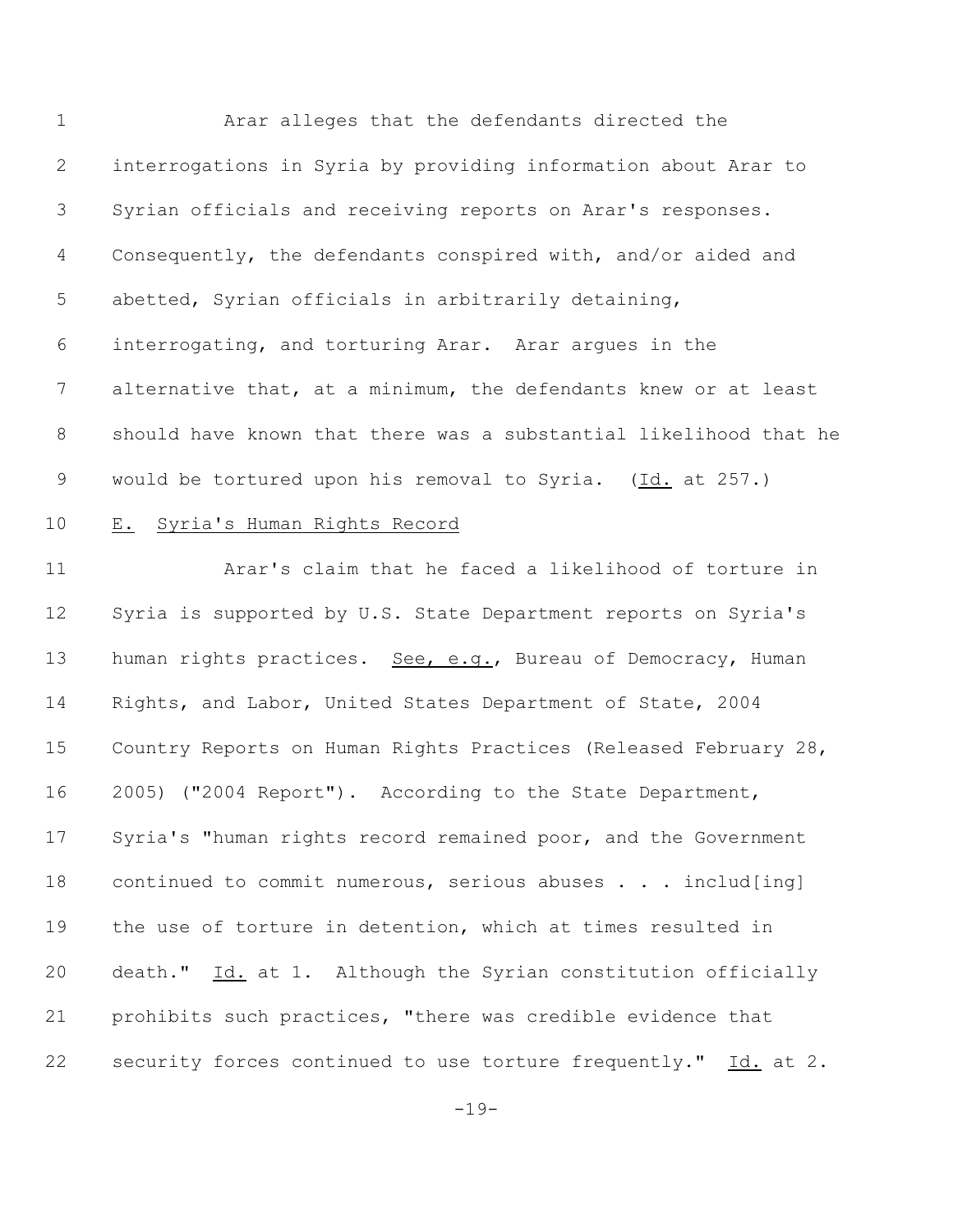The 2004 Report cites "numerous cases of security forces using torture on prisoners in custody." Id. Similar references throughout the 2004 Report, as well as State Department reports 4 from prior years, are legion. See, e.g., Compl. Ex. A (2002 State Department Human Rights Report on Syria). (Arar, 414 F. 6 Supp. 2d at  $257.1^{11}$ 

#### 7 F. The Canadian Government Inquiry

8 On September 18, 2006, a Commission of Inquiry into the Actions of Canadian Officials in Relation to Maher Arar ("Arar Commission"), established by the government of Canada to investigate the Arar affair, issued a three-volume report. See Arar Commission, Report of the Events Relating to Maher Arar 13 (2006) ("Commission Report").<sup>12</sup> A press release issued by the Commission summarized: **"On Maher Arar** the Commissioner [Dennis O'Connor] comes to one important conclusion: 'I am able to say categorically that there is no evidence to indicate that Mr. Arar

 $11$  The district court's description of the facts as alleged in the complaint ends here.

 $12$  On October 23, 2007, this Court granted Arar's motion to take judicial notice of the Report insofar as its existence and the scope of its contents were concerned, but denied the motion insofar as it may have sought judicial notice of the facts asserted in the report. But cf. supra at **[4-5]** (employing the report as the source for facts relating to Canadian involvement in the Arar incident).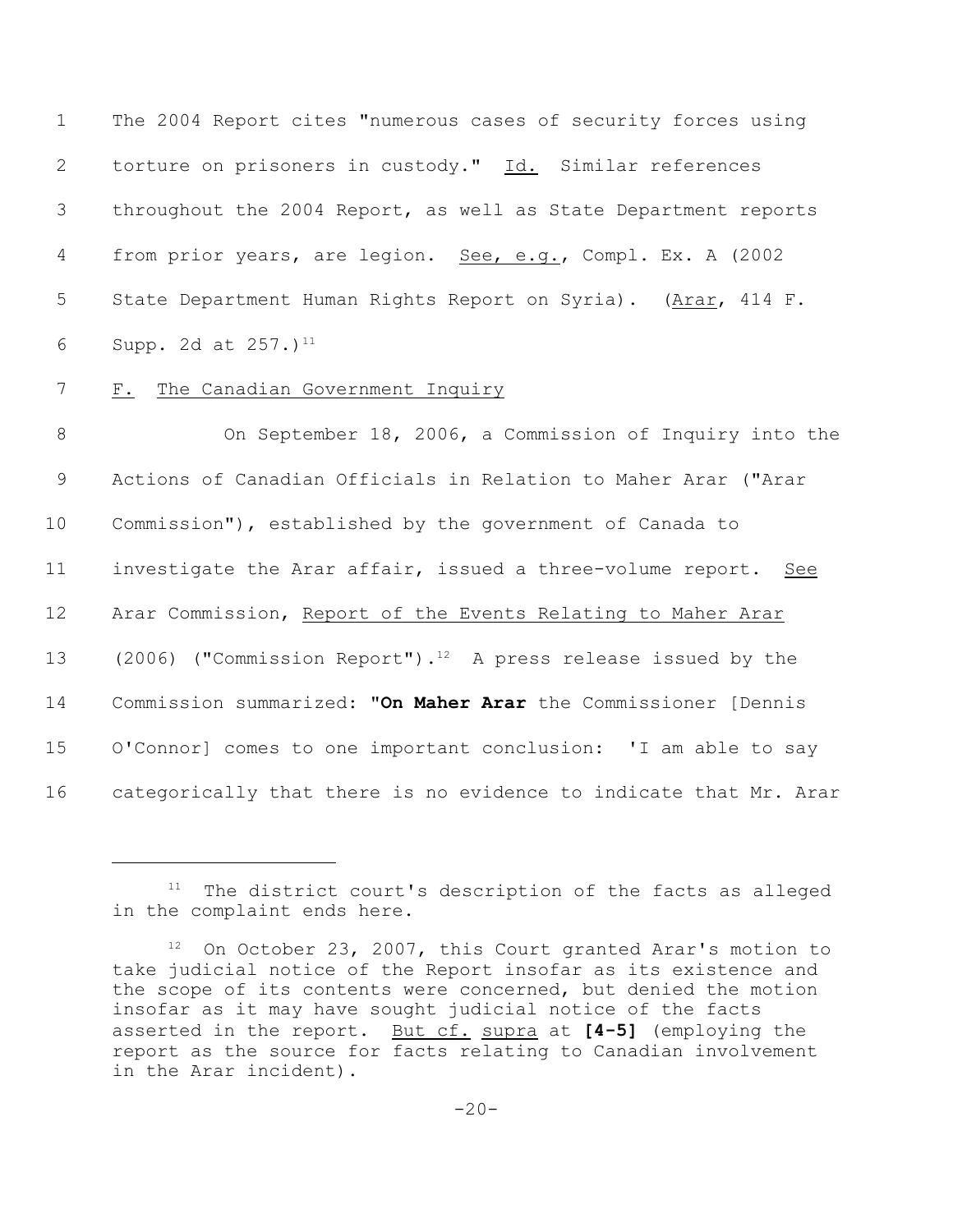| $\mathbf 1$                                        | has committed any offence or that his activities constitute a                                                                                                                                                                                                                                                                                                                                                   |
|----------------------------------------------------|-----------------------------------------------------------------------------------------------------------------------------------------------------------------------------------------------------------------------------------------------------------------------------------------------------------------------------------------------------------------------------------------------------------------|
| $\mathbf{2}$                                       | threat to the security of Canada.'" Arar Commission, Press                                                                                                                                                                                                                                                                                                                                                      |
| 3                                                  | Release, Arar Commission Releases Its Findings on the Handling of                                                                                                                                                                                                                                                                                                                                               |
| 4                                                  | the Maher Arar Case (Sept. 18, 2006) (boldface in original),                                                                                                                                                                                                                                                                                                                                                    |
| 5                                                  | available at http://www.ararcommission.ca/eng/Release Final Sept                                                                                                                                                                                                                                                                                                                                                |
| 6                                                  | 18.pdf (copy on file with the Clerk of Court). On January 26,                                                                                                                                                                                                                                                                                                                                                   |
| 7                                                  | 2007, the Office of the Prime Minister of Canada issued the                                                                                                                                                                                                                                                                                                                                                     |
| 8                                                  | following announcement:                                                                                                                                                                                                                                                                                                                                                                                         |
| $\overline{9}$<br>10<br>11<br>12<br>13<br>14       | Prime Minister Stephen Harper today released<br>the letter of apology he has sent to Maher<br>Arar and his family for any role Canadian<br>officials may have played in what happened to<br>Mr. Arar, Monia Mazigh and their family in<br>2002 and 2003.                                                                                                                                                        |
| 15<br>16<br>17<br>18<br>19<br>20<br>21<br>22<br>23 | "Although the events leading up to this<br>terrible ordeal happened under the previous<br>government, our Government will do everything<br>in its power to ensure that the issues raised<br>by Commissioner O'Connor are addressed, " said<br>the Prime Minister. "I sincerely hope that<br>these actions will help Mr. Arar and his<br>family begin a new and hopeful chapter in<br>their lives."              |
| 24<br>25<br>26<br>27<br>28<br>29<br>30<br>31<br>32 | Canada's New Government has accepted all 23<br>recommendations made in Commissioner<br>O'Connor's first report, and has already<br>begun acting upon them. The Government has<br>sent letters to both the Syrian and the U.S.<br>governments formally objecting to the<br>treatment of Mr. Arar. Ministers Day and<br>MacKay have also expressed Canada's concerns<br>on this important issue to their American |
| 33                                                 | counterparts. Finally, Canada has removed                                                                                                                                                                                                                                                                                                                                                                       |

-21-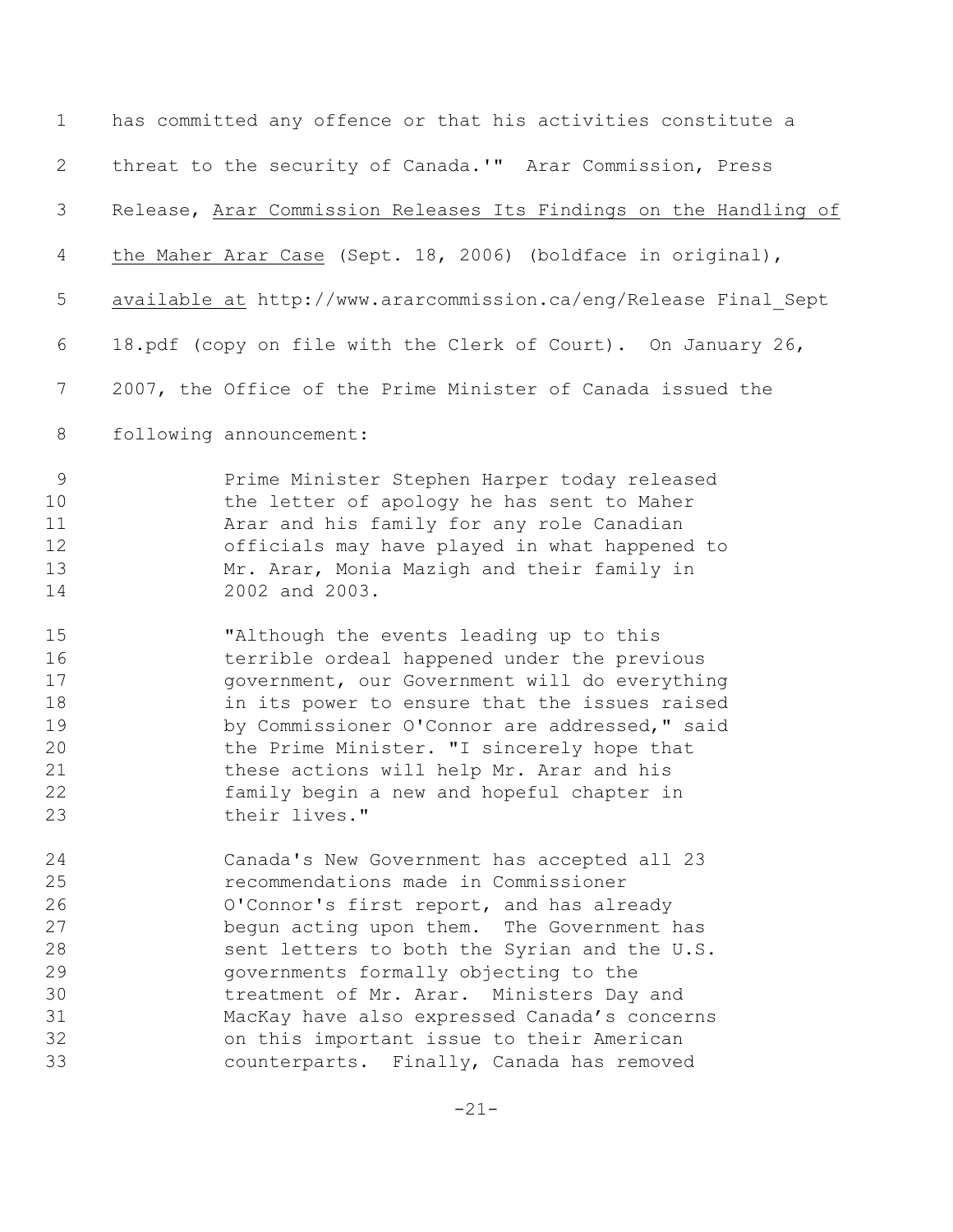| 1 | Mr. Arar from Canadian lookout lists, and  |  |  |  |  |
|---|--------------------------------------------|--|--|--|--|
|   | requested that the United States amend its |  |  |  |  |
|   | own records accordingly.                   |  |  |  |  |

 The Prime Minister also announced that Canada's New Government has successfully completed the mediation process with Mr. Arar, fulfilling another one of Commissioner 8 O'Connor's recommendations. This settlement, mutually agreed upon by all parties, ensures 10 that Mr. Arar and his family will obtain fair compensation, in the amount of \$10.5 million, plus legal costs, for the ordeal they have suffered.

Office of the Prime Minister, Press Release, Prime Minister

- Releases Letter of Apology to Maher Arar and His Family and
- 16 Announces Completion of Mediation Process (Jan. 26, 2007),
- available at http://pm.gc.ca/eng/

media.asp?id=1509 (last visited July 15, 2009); see also Margaret

L. Satterthwaite, Rendered Meaningless: Extraordinary Rendition

and the Rule of Law, 75 Geo. Wash. L. Rev. 1333, 1339-40 (2007).

II. The Dismissal of the Fourth Claim for Relief

 The fulcrum of the en banc majority's analysis is its conclusion that this appeal requires us to decide whether "to 24 devise a new Bivens damages action" under Wilkie v. Robbins, 127 S. Ct. 2588, 2597 (2007). See supra at **[6]**. But the majority can characterize Arar's action as "new" only by isolating and eliminating the domestic aspects of the case. It does so in part

 $-22-$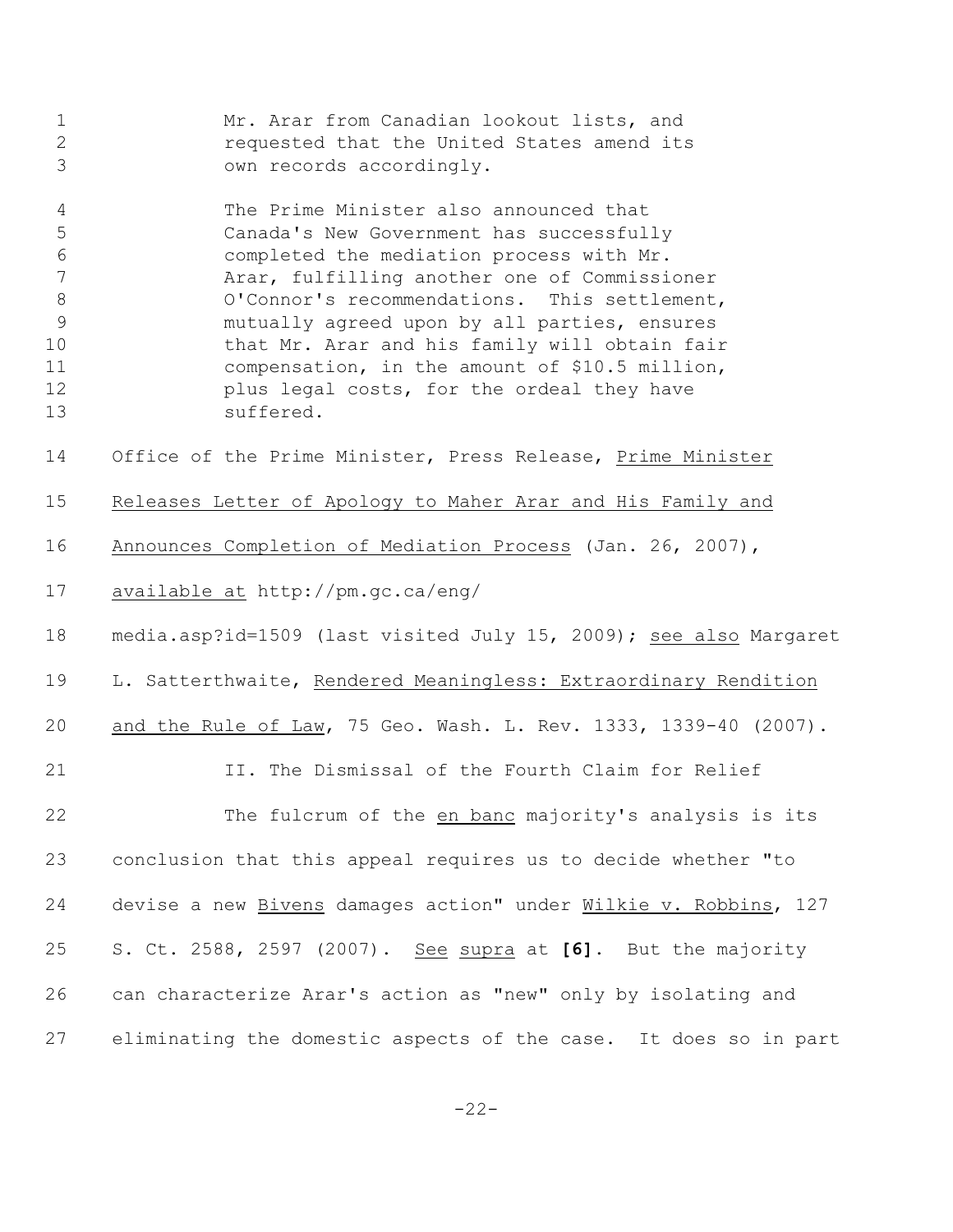by affirming the district court's dismissal of Arar's "Fourth Claim for Relief, (Fifth Amendment: Substantive Due Process -- Domestic Detention)" on the ground that the claim was insufficiently pleaded. See supra at **[19-21]**. We think that ruling to be incorrect.

 With respect to the conditions of confinement aspect of this claim, the district court concluded that Arar was entitled to Fifth Amendment substantive due process protection and that his rights in that respect could have been violated by "the deprivations Arar alleges with respect to his treatment while in U.S. custody." Arar, 414 F. Supp. 2d at 286. We agree, and the majority does not decide otherwise. Supra at **[21]**. With respect to the access to counsel and the courts aspect of the claim, the district court concluded that Arar would be able to state a claim for interference "with his access to courts in part by [government officials] lying to his counsel," if he could "identify 'a separate and distinct right to seek judicial relief for some wrong.'" Arar, 414 F. Supp. 2d at 285 (quoting Christopher v. Harbury, 536 U.S. 403, 414-15 (2002)). We agree here, too, and the majority does not decide otherwise.

 But the district court nonetheless dismissed the Fourth Claim for Relief without prejudice. On pain of forfeiture of the

-23-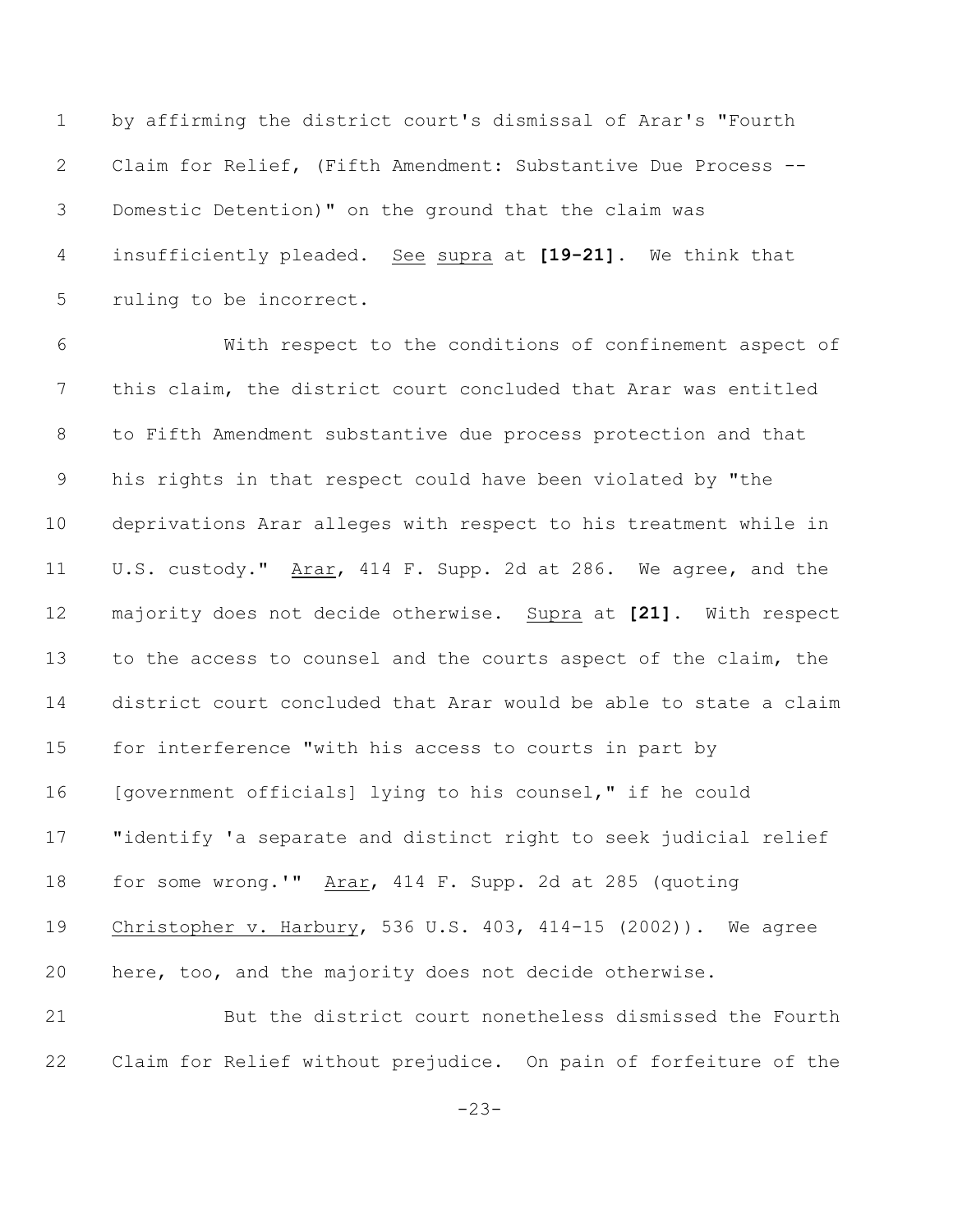claims, it required Arar (1) with respect to the mistreatment claim, to "name those defendants that were personally involved in the alleged unconstitutional treatment," and, (2) with respect to the denial of access claim, to replead "without regard to any [underlying] rendition claim," in light of the court's conclusion that no Bivens action was available with respect to such a claim, and, because it was unclear to what underlying relief Arar was denied access, "identify[ing] the specific injury he was 9 prevented from grieving." Arar, 414 F. Supp. 2d at 287-88. Arar 10 declined to replead,  $13$  rendering the dismissal final.

The majority affirms the dismissal of the fourth claim partly "in view of Arar's rejection of an opportunity to replead." Supra at **[21]**. While we do not read that as a suggestion that this claim has been waived on appeal, we note that any such suggestion would be incorrect. We may review the entire judgment. See, e.g., Kittay v. Kornstein, 230 F.3d 531, 541 n.8 (2d Cir. 2000) ("[A] disclaimer of intent to amend the complaint renders the District Court's judgment final and allows review of the dismissal in this Court."); Festa v. Local 3 Int'l Brotherhood of Elec. Workers, 905 F.2d 35, 36-37 (2d Cir. 1990) (per curiam); Conn. Nat'l Bank v. Fluor Corp., 808 F.2d 957,

 $13$  Following the district court's dismissal of the fourth claim without prejudice and dismissal of the first three claims with prejudice, Arar moved for certification of a final judgment on the first three claims to enable him to appeal them immediately. See Arar v. Ashcroft, No. CV-04-0249 (DGT), 2006 WL 1875375, 2006 U.S. Dist. LEXIS 45550 (E.D.N.Y. July 5, 2006). The district court denied the motion. See id. Arar then declined to replead the fourth claim, apparently in order to obtain this Court's early review of the dismissal of the first three claims, cf. id.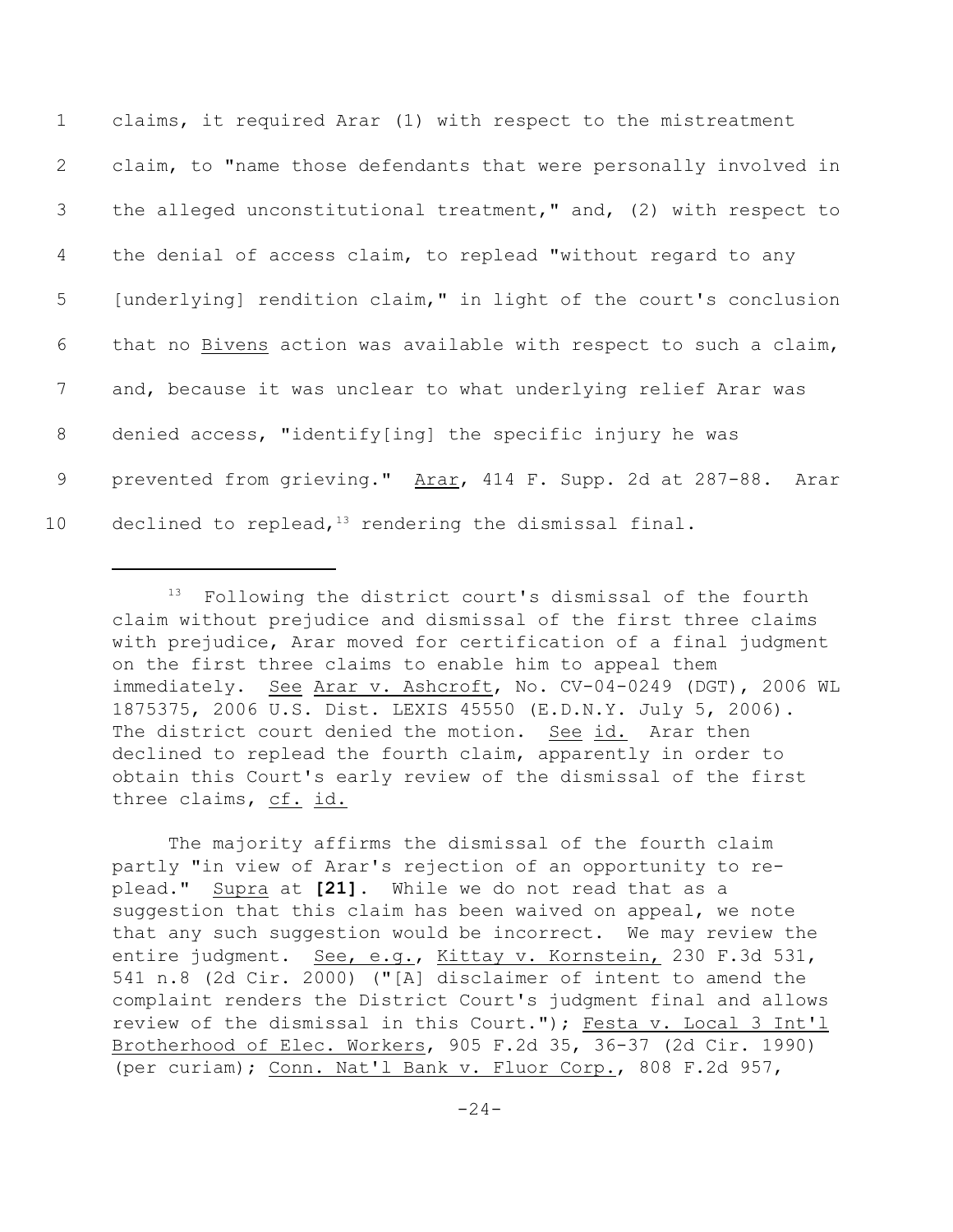A. Specification of Defendants' Acts and Conspiracy Allegations

 The majority affirms the dismissal of the Fourth Claim for Relief on the ground that Arar's complaint does not "specify any culpable action taken by any single defendant" and fails to allege a conspiracy. Supra at **[21]**. We disagree with each of these rationales.

7 Arar should not have been required to "name those defendants [who] were personally involved in the alleged 9 unconstitutional treatment." Arar, 414 F. Supp. 2d at 287. In actions pursuant to 42 U.S.C. § 1983, which are "analog[s]" of the less-common Bivens action, Ashcroft v. Iqbal, 129 S. Ct. 1937, 1948 (2009) (citation omitted), we allow plaintiffs to **"maintain**[] supervisory personnel as defendants . . . until [they have] been afforded an opportunity through at least brief discovery to identify the subordinate officials who have personal liability." Davis v. Kelly, 160 F.3d 917, 921 (2d Cir. 1998) (citing Second Circuit authority).

 Similarly, courts have rejected the dismissal of suits against unnamed defendants described by roles . . . until the plaintiff has had some opportunity for discovery to learn the identities of responsible officials. Once the supervisory officer has inquired within

960-61 (2d Cir. 1987).

 $-25-$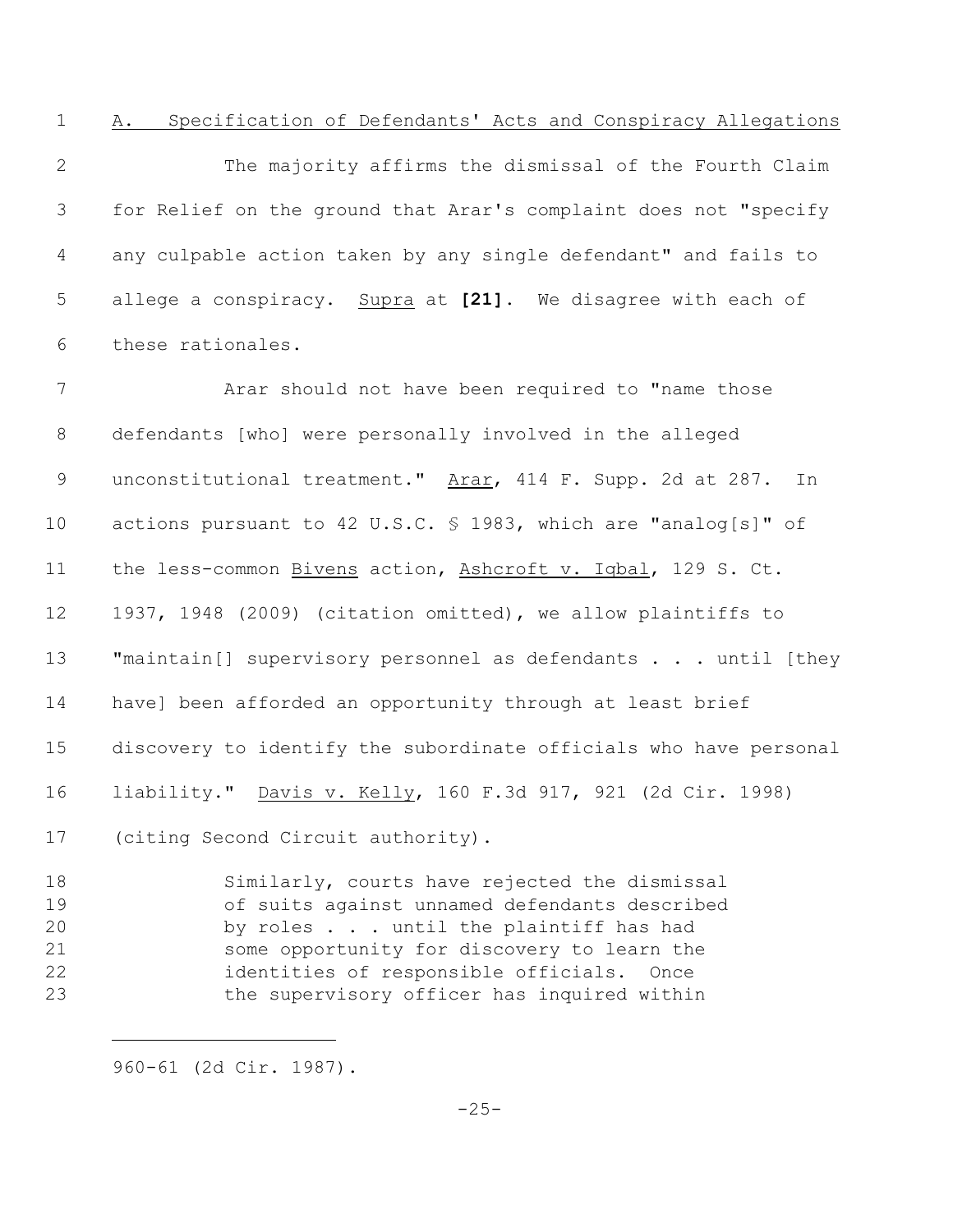1 the institution and identified the actual decision-makers of the challenged action, those officials may then submit affidavits based on their personal knowledge of the circumstances. Id. (citations omitted). It should not be forgotten that the full name of the Bivens case itself is Bivens v. Six **Unknown Named Agents** of Fed. Bureau of Narcotics, 403 U.S. 388 (1971) 9 (emphasis added).<sup>14</sup> 10 To be sure, the Supreme Court has recently set a strict pleading standard for supervisory liability claims under Bivens against a former Attorney General of the United States and the Director of the FBI." See Iqbal, supra. We do not think, 14 however, that the Court has thereby permitted governmental actors who are unnamed in a complaint automatically to escape personal civil rights liability. A plaintiff must, after all, have some

 $14$  The Supreme Court explained: "The agents were not named in petitioner's complaint, and the District Court ordered that the complaint be served upon "those federal agents who it is indicated by the records of the United States Attorney participated in the November 25, 1965, arrest of the [petitioner]." App. 3. Five agents were ultimately served." Id. at 390 n.2; see also Bivens, Brief for Respondent at \*2 n.1, 1970 WL 116900 ("The apparent contradiction in the title of this case -- "Unknown Named" -- arises from the fact that after petitioner filed his complaint, the United States Attorney supplied the clerk of the court with the agents' names. However, as the summonses and their returns indicate, only five agents are apparently involved (App. 5-24), rather than six as stated in the case title.")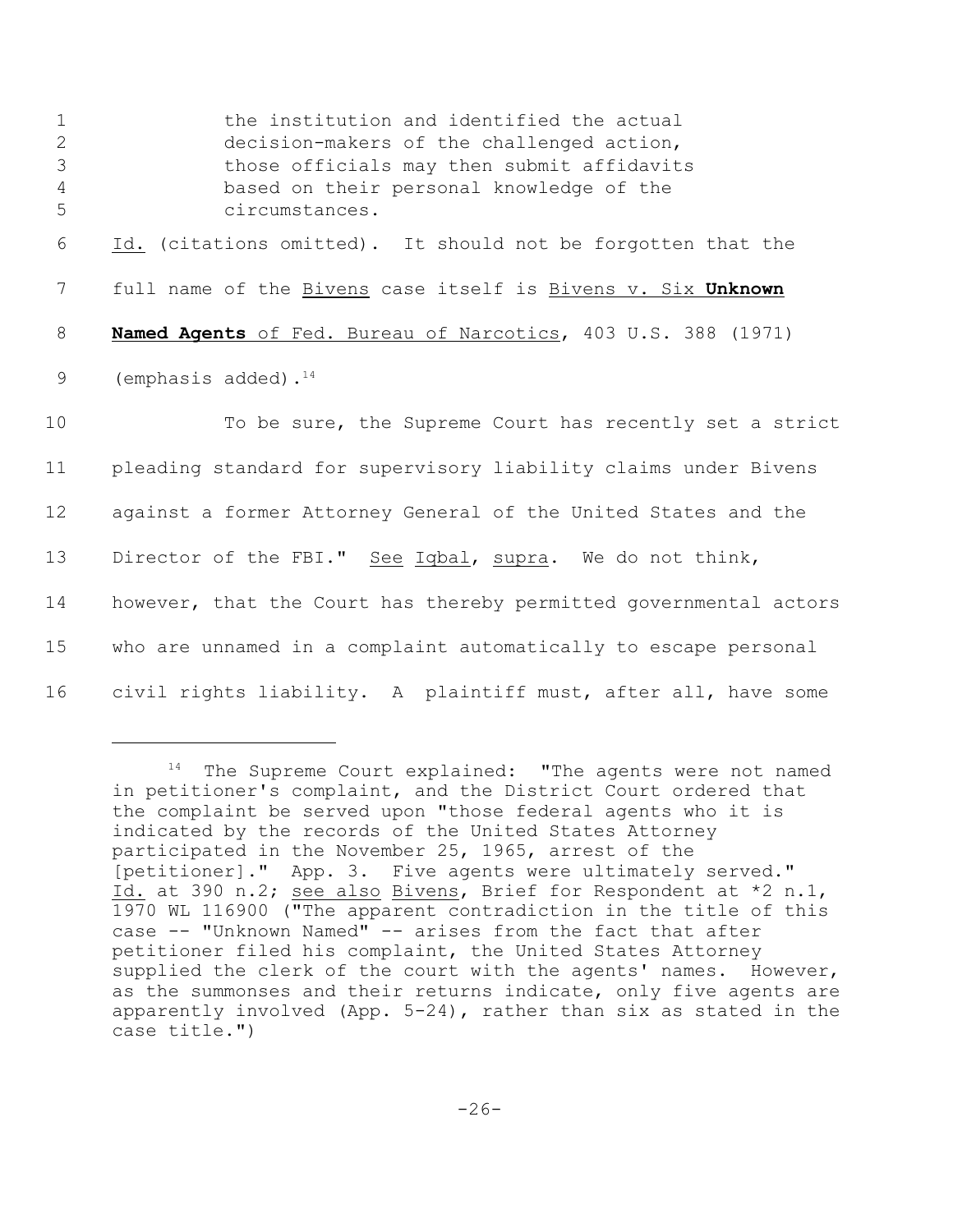way to identify a defendant who anonymously violates his civil rights. We doubt that Iqbal requires a plaintiff to obtain his abusers' business cards in order to state a civil rights claim. 4 Put conversely, we do not think that *Iqbal* implies that federal government miscreants may avoid Bivens liability altogether through the simple expedient of wearing hoods while inflicting injury. Some manner of proceeding must be made available for the reasons we recognized in Davis.

 Whether or not there is a mechanism available to identify the "Doe" defendants, moreover, Arar's complaint does sufficiently name some individual defendants who personally took part in the alleged violation of his civil rights. The role of defendant J. Scott Blackman, formerly Director of the Regional Office of INS, for example, is, as reflected in the district court's explication of the facts, see Arar, 414 F. Supp. 2d at 16 252-54, set forth in reasonable detail in the complaint.<sup>15</sup> So are

 $15$  The complaint alleges, inter alia:

Early on October 8, 2002, at about 4  $a.m.,$ Mr. Arar was taken in chains and shackles to a room where two INS officials told him that, based on Mr. Arar's casual acquaintance with certain named individuals, including Mr. Almalki as well as classified information, Defendant Blackman, Regional Director for the Eastern Region of Immigration and Naturalization Services, had decided to

-27-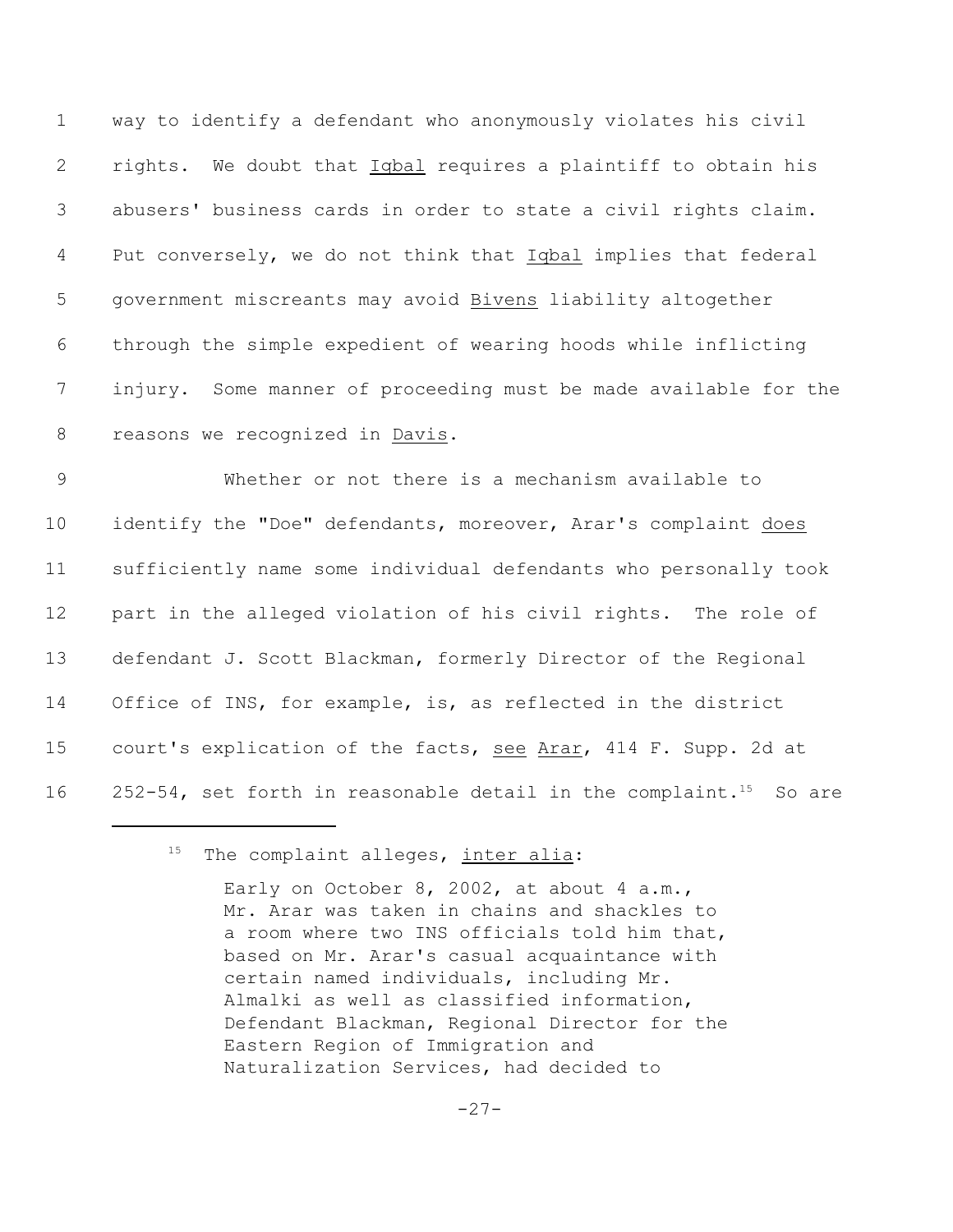1 at least some of the acts of the defendant Edward J. McElroy, 2 District Director of the INS.<sup>16</sup>

| 3               | The majority also asserts that Arar does no more than             |
|-----------------|-------------------------------------------------------------------|
| 4               | "allege[] (in passive voice) that his requests to make phone      |
| 5               | calls 'were ignored,' and that 'he was told' that he was not      |
| 6               | entitled to a lawyer." Supra at [21]. But as indicated above,     |
| $7\phantom{.0}$ | such an identification of the unnamed defendants by their "roles" |
| 8               | should be sufficient to enable a plaintiff to survive a motion to |
| 9               | dismiss, and subsequently to use discovery to identify them. And  |
| 10 <sub>o</sub> | while the majority is correct that the complaint does not utter   |

remove Mr. Arar to Syria. Without elaboration, Defendant Blackman also stipulated that Mr. Arar's removal would be consistent with Article 3 of CAT. . . . (A copy of Defendant Blackman's decision is attached as Exhibit D [to the complaint]).

## Compl. ¶ 47.

 $16$  The complaint alleges, inter alia:

The only notice given [Arar's counsel prior to his interrogation late on the evening of Sunday, October 6, 2002] was a message left by Defendant McElroy, District Director for Immigration and Naturalization Services for New York City, on [counsel's] voice mail at work that same [Sunday] evening. [She] did not retrieve the message until she arrived at work the next day, Monday morning, October 7, 2002 -- long after Mr. Arar's interrogation had ended.

Compl. ¶ 43.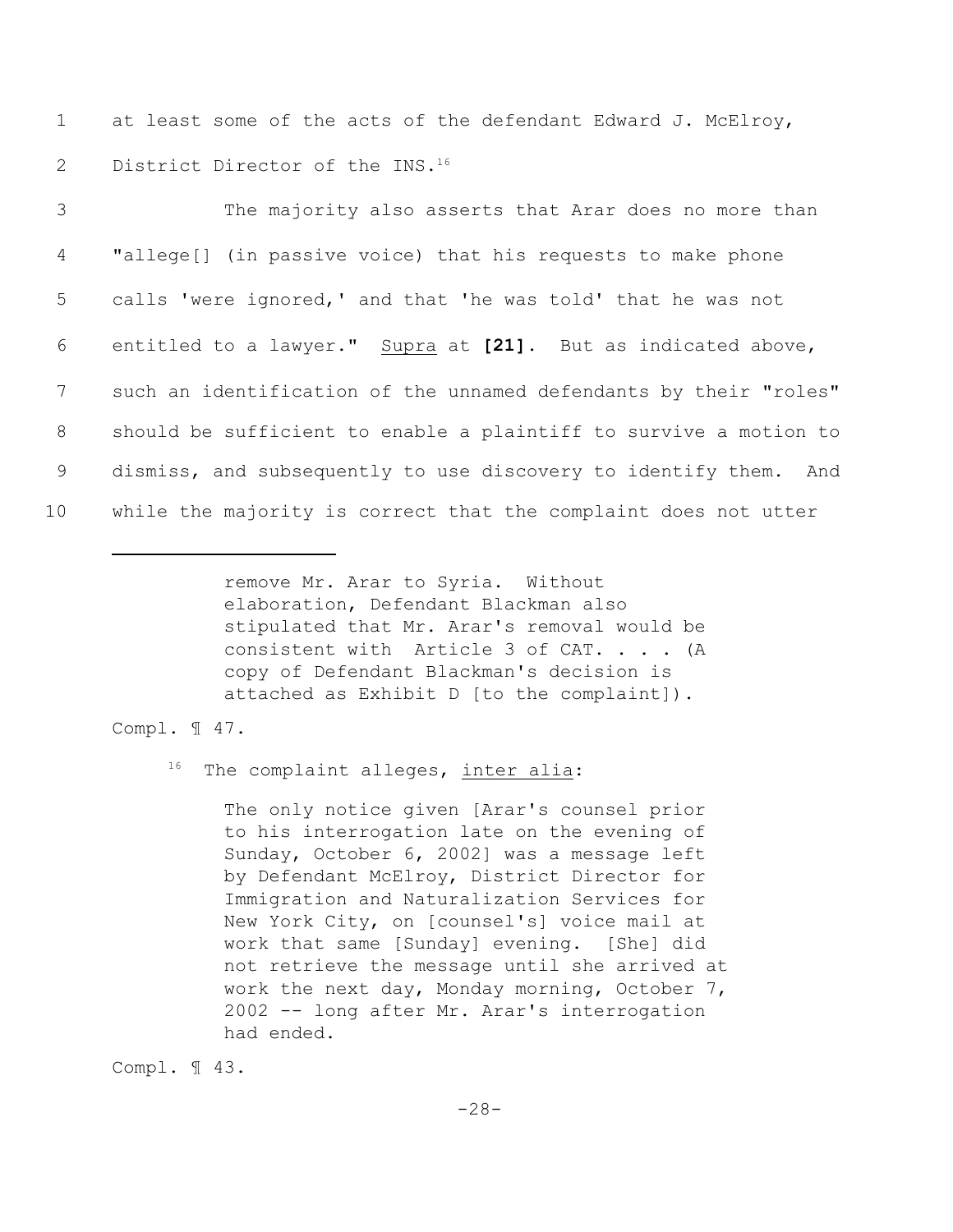the talismanic words "meeting of the minds" to invoke an agreement among the defendants, see supra at **[21]**, it is plain that the logistically complex concerted action allegedly taken to detain Arar and then transport him abroad implies an alleged agreement by government actors within the United States to act in concert.

## B. Dismissal of Claims of Denial of Access to Courts and Counsel

 With respect to the dismissal of Arar's claim for "interfere[nce] with his access to lawyers and the courts" while he was incarcerated by United States officials, Compl. ¶ 93, we think the district court erred here, too. An access to courts claim requires the pleading of (1) a "nonfrivolous, arguable underlying claim" that has been frustrated by the defendants' actions, and (2) a continued inability to obtain the relief sought by the underlying claim. Christopher, 536 U.S. at 415-16 (internal quotation marks omitted). The district court decided that Arar failed to plead with sufficient "precis[ion]" the existence of a sought-for underlying claim for relief, Arar, 414 F. Supp. 2d at 286, which means it decided that, for purposes of 22 Federal Rule of Civil Procedure  $8,17$  the defendants were not put

## That rule provides:

Claim for Relief. A pleading that states a

-29-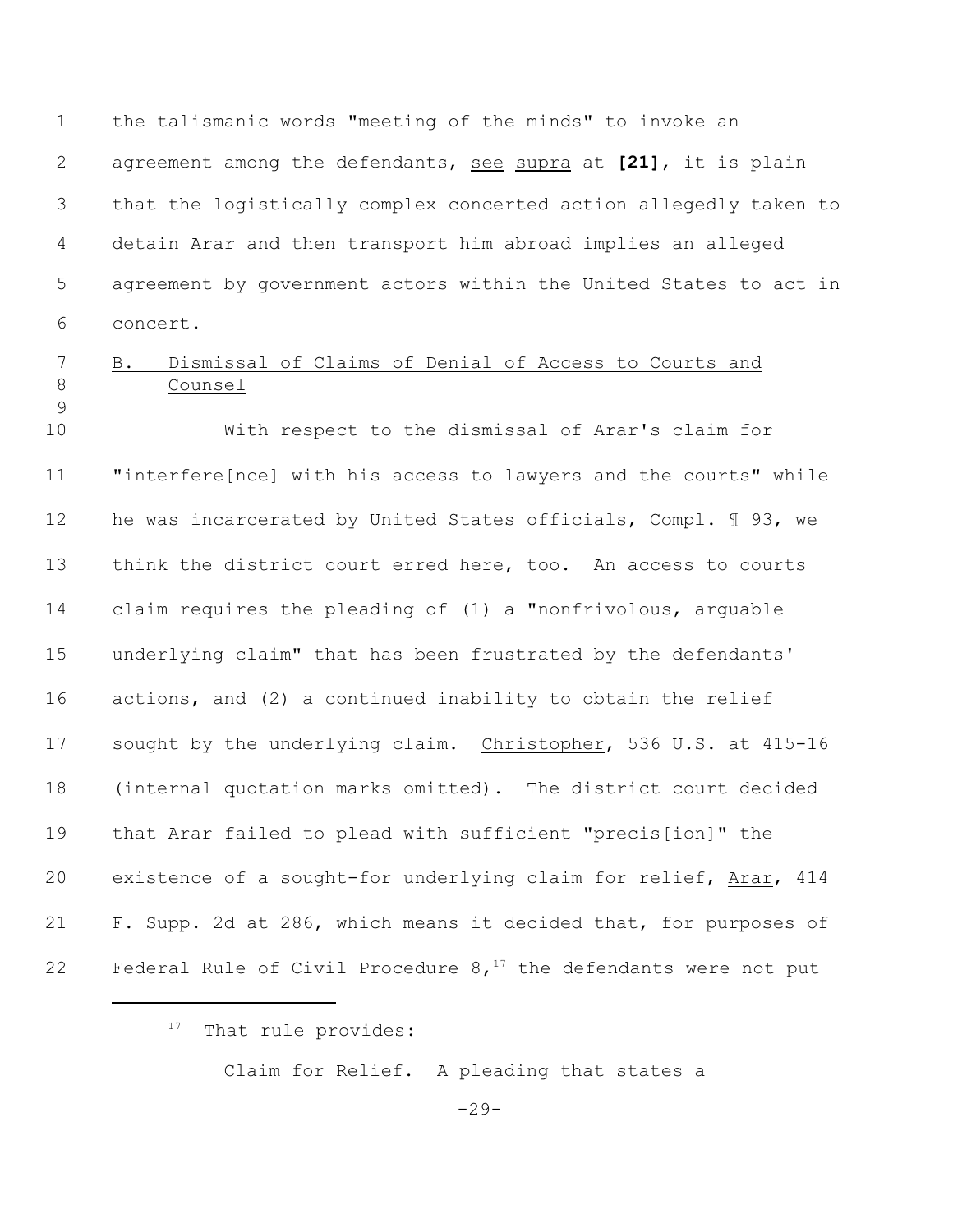on notice of the existence of such a claim. See Christopher, 536 U.S. at 416 ("Like any other element of an access claim, the underlying cause of action and its lost remedy must be addressed by allegations . . . sufficient to give fair notice to a defendant.").

 But taking the allegations in the complaint as true, as we must, the complaint clearly implies the existence of an underlying claim for relief under CAT. The defendants can hardly argue that under Arar's assertions, which we take to be true, 10 they lacked notice of such a claim, since the complaint says that it was they who first notified Arar about it: Arar alleges that 12 on October 8, 2002, "two INS officials told him that . . . 13 Defendant Blackman . . . had decided to remove [him] to Syria," and "Defendant Blackman also stipulated that [such action] would be consistent with Article 3 of CAT." Compl. ¶ 47. Indeed, the

claim for relief must contain:

 (1) a short and plain statement of the grounds for the court's jurisdiction, unless the court already has jurisdiction and the claim needs no new jurisdictional support;

 (2) a short and plain statement of the claim showing that the pleader is entitled to relief; and

 (3) a demand for the relief sought, which may include relief in the alternative or different types of relief.

Fed. R. Civ. P. 8(a).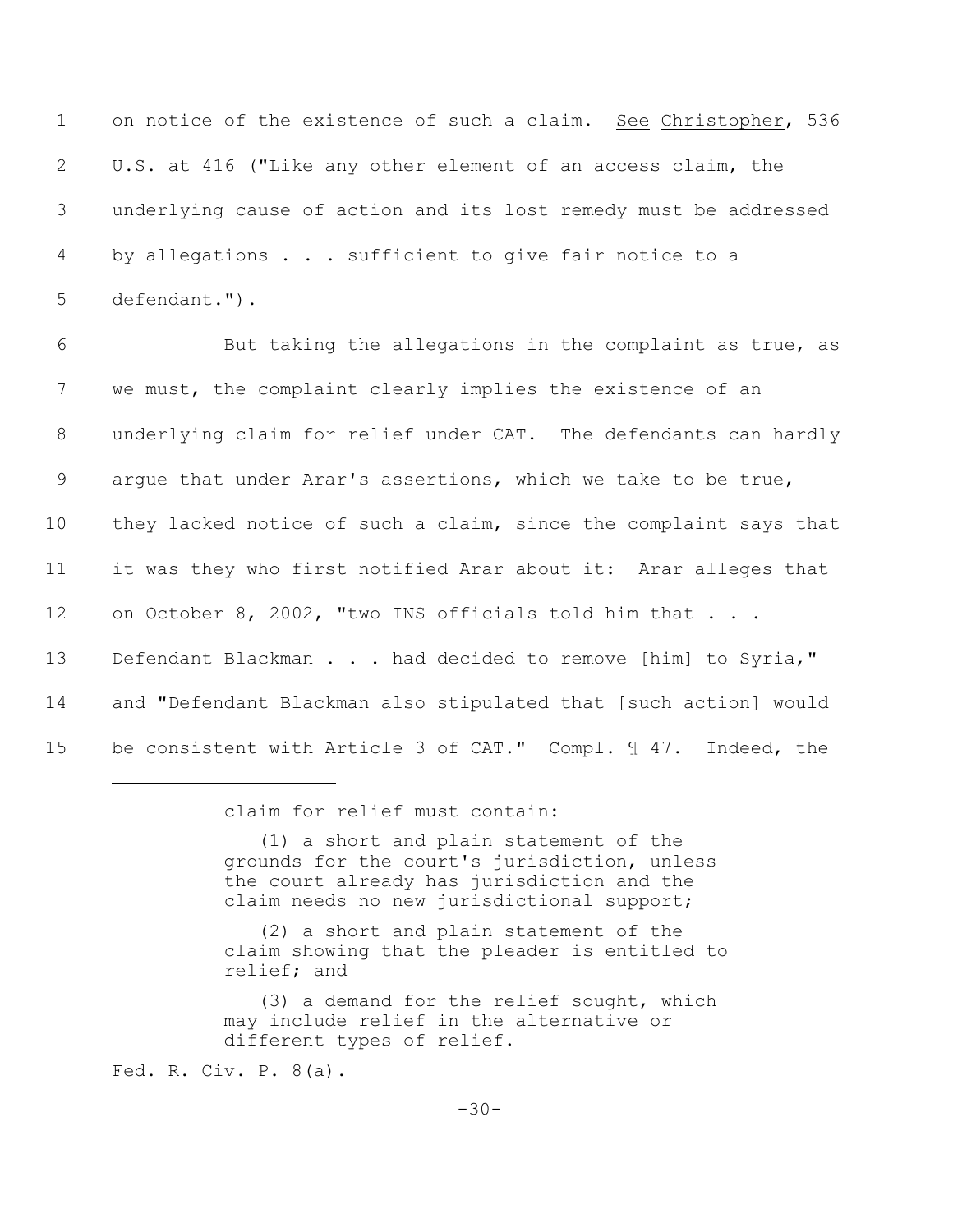complaint alleges that Arar asked defendants for reconsideration of that decision -- i.e., relief from it -- in light of the prospect of torture in Syria, but the officials said that "the 4 INS is not governed by the 'Geneva Conventions.'" Id.

 Insofar as the district court's requirement that Arar "articulate more precisely the judicial relief he was denied," 7 Arar, 414 F. Supp. 2d at 286, related to its holding that "Bivens 8 did not extend a remedy to Arar for his deportation to Syria," 9 id., we disagree for the reasons set forth below. Insofar as the district court thought Arar's underlying CAT claim would have been frivolous, it was mistaken. Cf. Ramsameachire v. Ashcroft, 357 F.3d 169, 184 (2d Cir. 2004) (pursuant to the CAT, the United States may not remove an alien to a country if "'it is more likely than not that he or she would be tortured if removed to [that country]'" (quoting 8 C.F.R. § 208.16(c)(2))).

 Nor was CAT the only relief Arar was denied. As the government pointed out at oral argument, "th[e] decision [in Michael v. INS, 48 F.3d 657 (2d Cir. 1995),] shows that in extraordinary cases, and no one can dispute that this is an extraordinary case, the plaintiff could have filed a habeas

-31-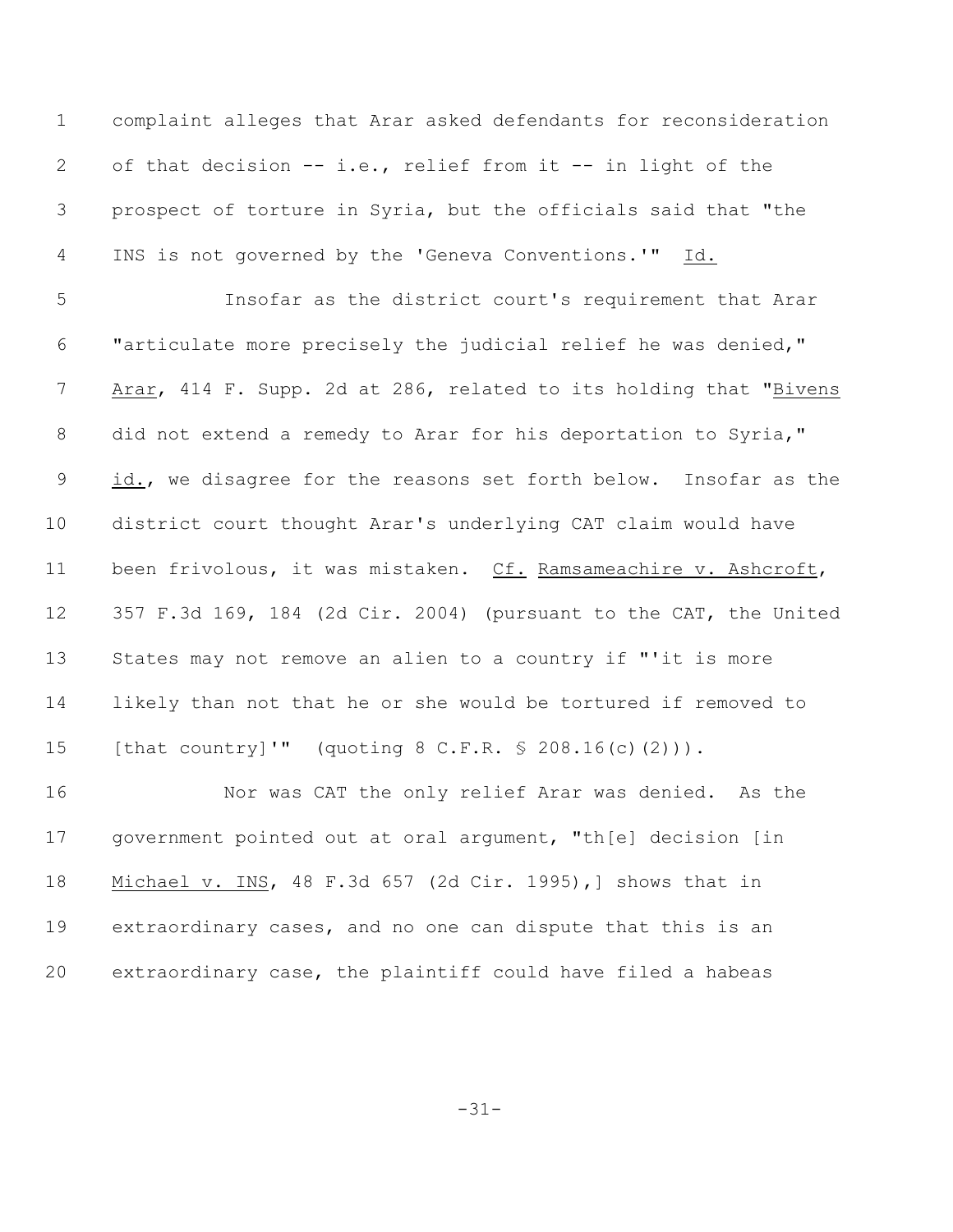[petition] and sought a stay pursuant to the All Writs Act." Tr. 2 at 82 (Cohn).<sup>18</sup>

| 3  | Contrary to the district court's ruling, then, Arar's             |
|----|-------------------------------------------------------------------|
| 4  | complaint put the defendants on notice of claims seeking relief   |
| 5  | to bar his removal that were frustrated by the defendants'        |
| 6  | actions. Whatever the ultimate merits of those claims, they       |
| 7  | would not have been "frivolous." And absent a remedy for the      |
| 8  | rendition and torture themselves -- the district court, and the   |
| 9  | majority, of course, conclude there is none -- no contemporaneous |
| 10 | legal relief is now possible except through the access to courts  |
| 11 | and counsel claim. See generally Br. of Amici Norman Dorsen et    |
| 12 | al. at 12-14. The Fourth Claim for Relief therefore states a      |
| 13 | sufficient due process access claim.                              |
| 14 | Sufficient Pleading under Iqbal<br>$\mathbb{C}$ .                 |
| 15 | Moro gonorally wo think tho district court's oxtonded             |

 More generally, we think the district court's extended recitation of the allegations in the complaint makes clear that the facts of Arar's mistreatment while within the United States

 In response to a question by the Chief Judge as to what cognizable allegations might be made in such a habeas petition, the government said, "Your Honor, I'm not going to speak for what a judge might or might not have said, but in his habeas position and his petition for a stay he could say, look, things are moving quickly, I'm afraid they're going to send me to Syria, don't let that happen." Tr. 84; see also id. at 85.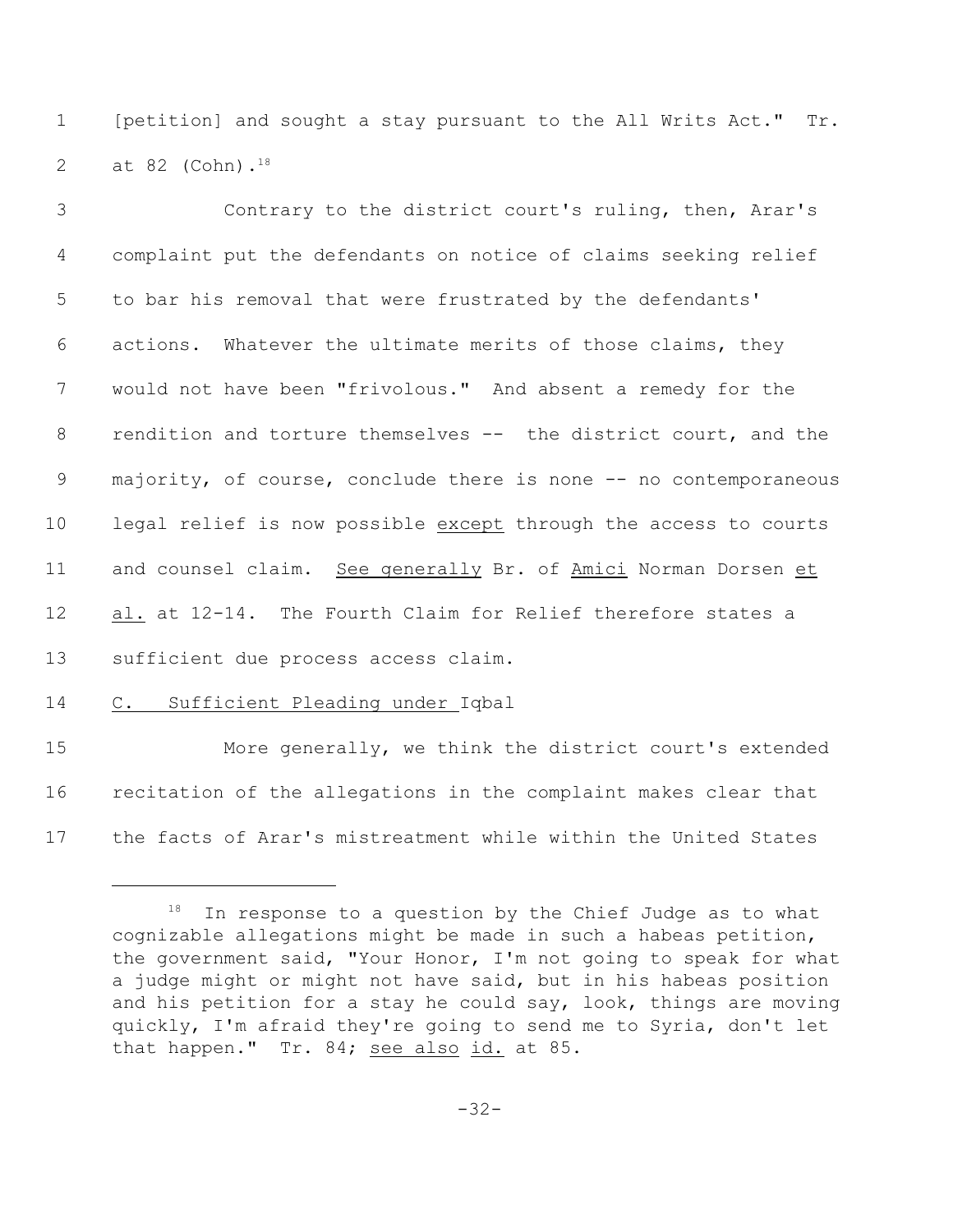-- including the alleged denial of his access to courts and counsel and his alleged mistreatment while in federal detention in the United States -- were pleaded meticulously and in copious detail. The assertion of relevant places, times, and events -- and names when known -- is lengthy and specific. Even measured in light of Supreme Court case law post-dating the district court's dismissal of the fourth claim, which instituted a more stringent standard of review for pleadings, the complaint here passes muster. It does not "offer[] 'labels and conclusions' or 'a formulaic recitation of the elements of a cause of action.'" Iqbal, 129 S. Ct. at 1949 (quoting Bell Atl. Corp. v. Twombly, 550 U.S. 544, 555 (2007)). Nor does it "tender[] 'naked assertion[s]' devoid of 'further factual enhancement.'" Id. (quoting Twombly, 550 U.S. at 557). Its allegations of a constitutional violation are "'plausible on [their] face.'" Id. (quoting Twombly, 550 U.S. at 555). And, as we have explained, Arar has pled "factual content that allows the court to draw the reasonable inference that the defendant[s] [are] liable for the 19 misconduct alleged." Id. (quoting Twombly, 550 U.S. at 556). We would therefore vacate the district court's dismissal of the Fourth Claim for Relief.

-33-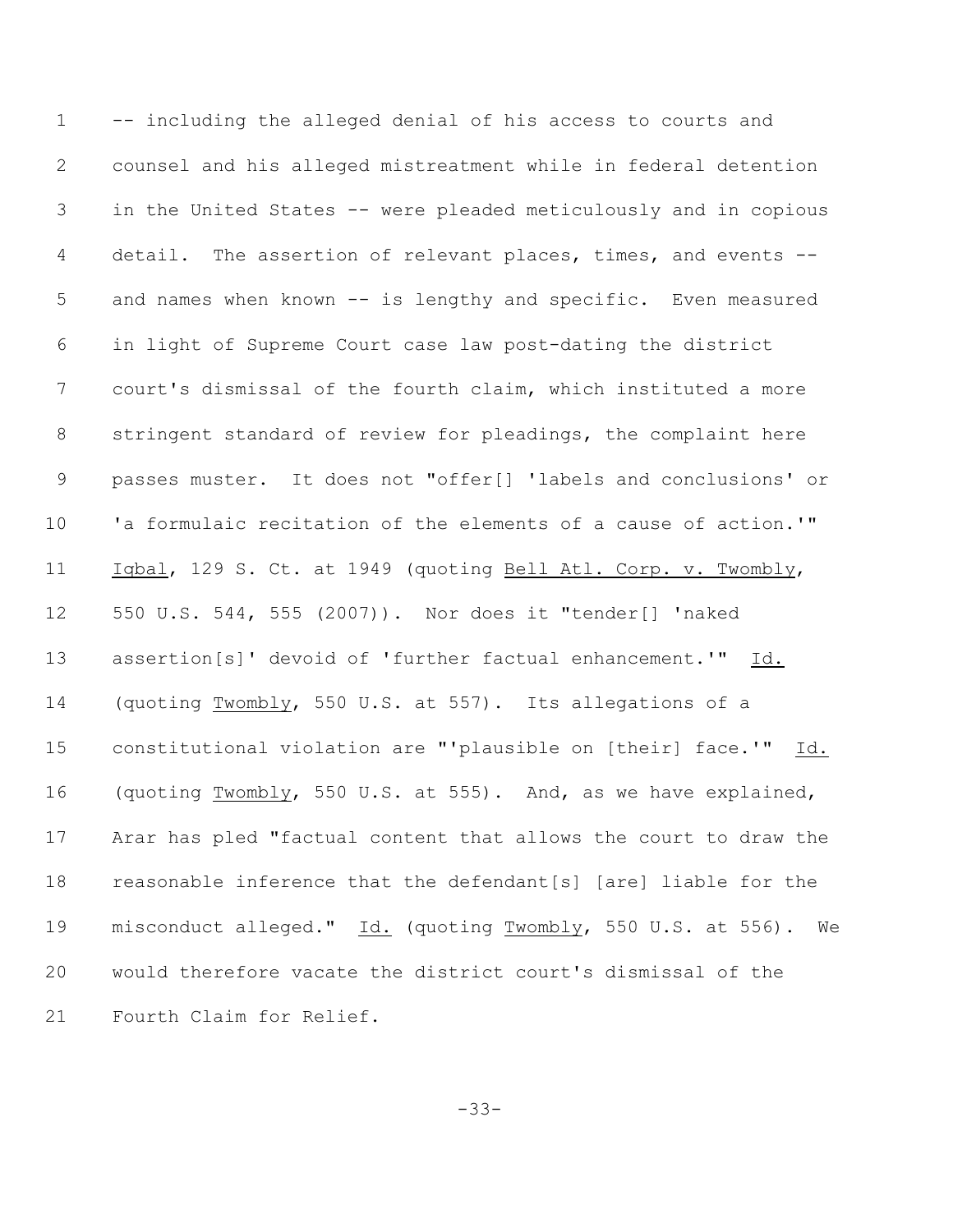- 
- III. The Majority's Interpretation of the Second and 2 Third Claims for Relief

 Having thus decided, mistakenly we think, that Arar's Fourth Claim for Relief has failed, our colleagues leap to the conclusion that what remains -- the allegations contained in what Arar's complaint styles as the Second and Third Claims for Relief -- relates only to the legal implications of the international and foreign elements of the defendants' behavior. See supra at **[21]** ("Arar's remaining claims seek relief on the basis of 10 torture and detention in Syria . . . . "). Even were we to agree with the majority's view that the Fourth Claim for Relief warranted dismissal, we would still not concur in its crabbed interpretation of Arar's complaint in light of the facts alleged in it.

 "[W]e may not affirm the dismissal of [a] complaint because [it has] proceeded under the wrong theory 'so long as [it has] alleged facts sufficient to support a meritorious legal claim.'" Hack v. President & Fellows of Yale Coll., 237 F.3d 81, 89 (2d Cir. 2000) (plurality opinion of Pooler, J.) (quoting Northrop v. Hoffman of Simsbury, Inc., 134 F.3d 41, 46 (2d Cir. 21 1997)), cert. denied, 534 U.S. 888 (2001). "'Factual allegations alone are what matter[].'" Northrop, 134 F.3d at 46 (quoting Albert v. Carovano, 851 F.2d 561, 571 n.3 (2d Cir. 1988) (en

-34-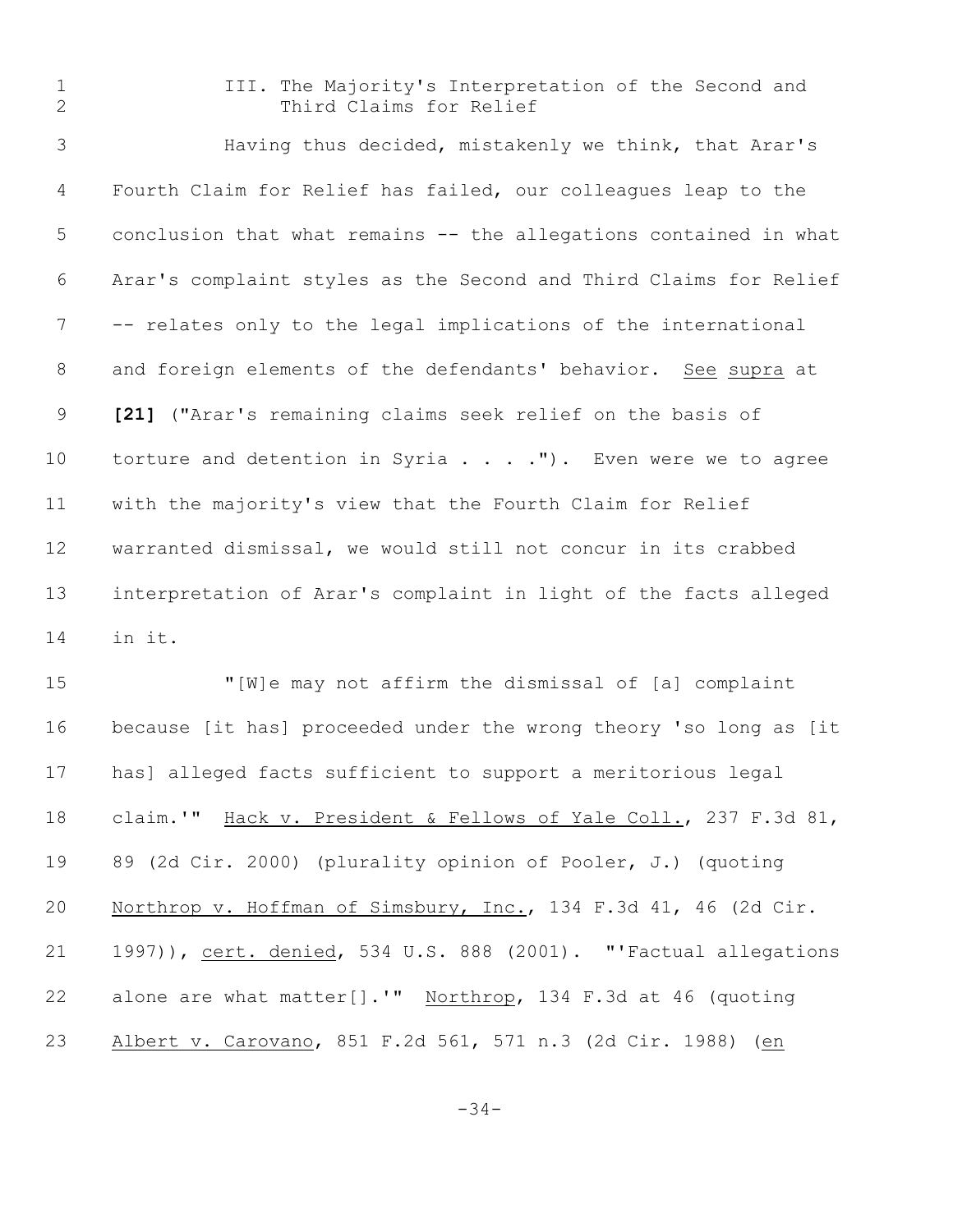banc)); see also Newman v. Silver, 713 F.2d 14, 15 n.1 (2d Cir. 1983) ("[T]he nature of federal pleading . . . is by statement of 3 claim, not by legal theories.").<sup>19</sup> And we are required to read 4 those factual allegations as a whole. See Shapiro v. Cantor, 123 F.3d 717, 721 (2d Cir. 1997); see also Aldana v. Del Monte Fresh Produce, N.A., Inc., 416 F.3d 1242, 1252 n.11 (11th Cir. 2005) (per curiam), cert. denied, 127 S. Ct. 596 (2006); Goldwasser v. Ameritech Corp., 222 F.3d 390, 401 (7th Cir. 2000).

 Although Arar pled in his Fourth Claim for Relief what he denominated as a separate "Claim" on the subject of "Domestic Detention," including allegations about unconstitutional conditions of confinement and denial of access to courts and counsel, the complaint as a whole makes broader allegations of mistreatment while within the borders of the United States. According to the complaint: (1) Arar was apprehended by government agents as he sought to change planes at JFK; (2) he 17 was not seeking to enter the United States; (3) his detention was

 $19$  The Federal Rules of Civil Procedure instruct that "[p]leadings must be construed so as to do justice." Fed. R. Civ. P. 8(e). Wright and Miller's treatise counsels that "[t]his provision is not simply a precatory statement but reflects one of the basic philosophies of practice under the federal rules." 5 Charles A. Wright & Arthur R. Miller, Federal Practice and Procedure § 1286 (3d ed. 2004). "One of the most important objectives of the federal rules is that lawsuits should be determined on their merits and according to the dictates of justice, rather than in terms of whether or not the averments in the paper pleadings have been artfully drawn." Id.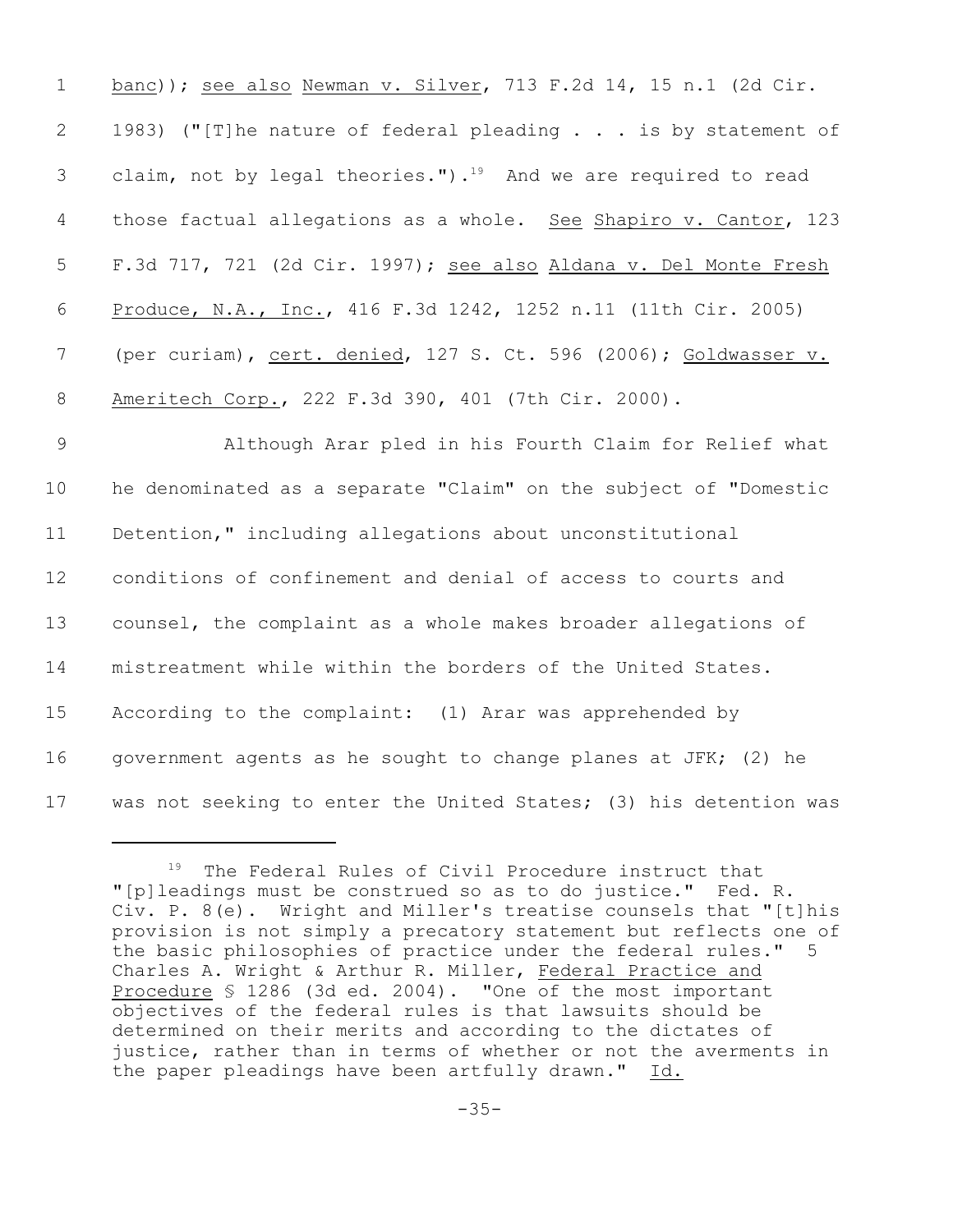for the purpose of obtaining information from him about terrorism and his alleged links with terrorists and terrorist organizations; (4) he was interrogated harshly on that topic -- mostly by FBI agents –- for many hours over a period of two days; (5) during that period, he was held incommunicado and was mistreated by, among other things, being deprived of food and water for a substantial portion of his time in custody; (6) he was then taken from JFK to the MDC in Brooklyn, where he continued to be held incommunicado and in solitary confinement 10 for another three days; (7) while at the MDC, INS agents sought unsuccessfully to have him agree to be removed to Syria because they and other U.S. government agents intended that he would be questioned there along similar lines, but under torture; (8) U.S. officials thwarted his ability to consult with counsel or access 15 the courts; and (9) thirteen days after Arar had been intercepted and incarcerated at the airport, defendants sent him against his will to Syria, where they allegedly intended that he be questioned under torture and while enduring brutal and inhumane conditions of captivity. This was, as alleged, all part of a single course of action conceived of and executed by the defendants in the United States in order to try to make Arar "talk."

-36-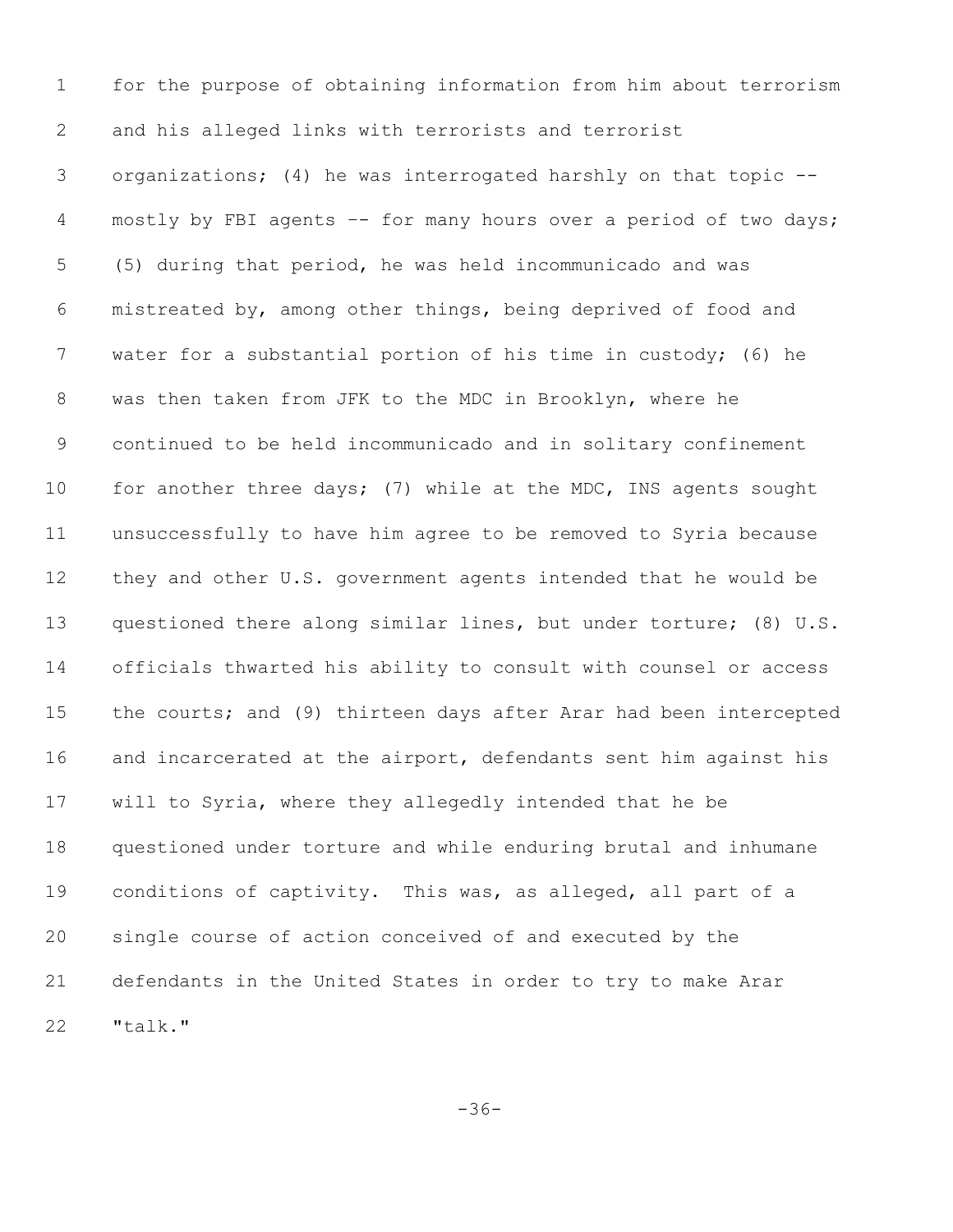It may not have been best for Arar to file a complaint that structures his claims for relief so as to charge knowing or reckless subjection to torture, coercive interrogation, and arbitrary detention in Syria (the second and third claims) separately from charges of cruel and inhuman conditions of confinement and "interfere[nce] with access to lawyers and the courts" while in the United States (the fourth claim). But such division of theories is of no legal consequence. "'Factual 9 allegations alone are what matter[].'" Northrop, 134 F.3d at 46 (quoting Albert, 851 F.2d at 571 n.3). The assessment of Arar's complaint must, then, take into account the entire arc of factual 12 allegations that it contains -- his interception and arrest; his interrogation, principally by FBI agents, about his putative ties to terrorists; his detention and mistreatment at JFK in Queens and the MDC in Brooklyn; the deliberate misleading of both his lawyer and the Canadian Consulate; and his transport to Washington, D.C. and forced transfer to Syrian authorities for further detention and questioning under torture. Such attention to the complaint's factual allegations, rather than its legal theories, makes perfectly clear that the remaining claims upon which Arar seeks relief are not limited to his "detention or torture in Syria," supra at **[6]**, but include allegations of

-37-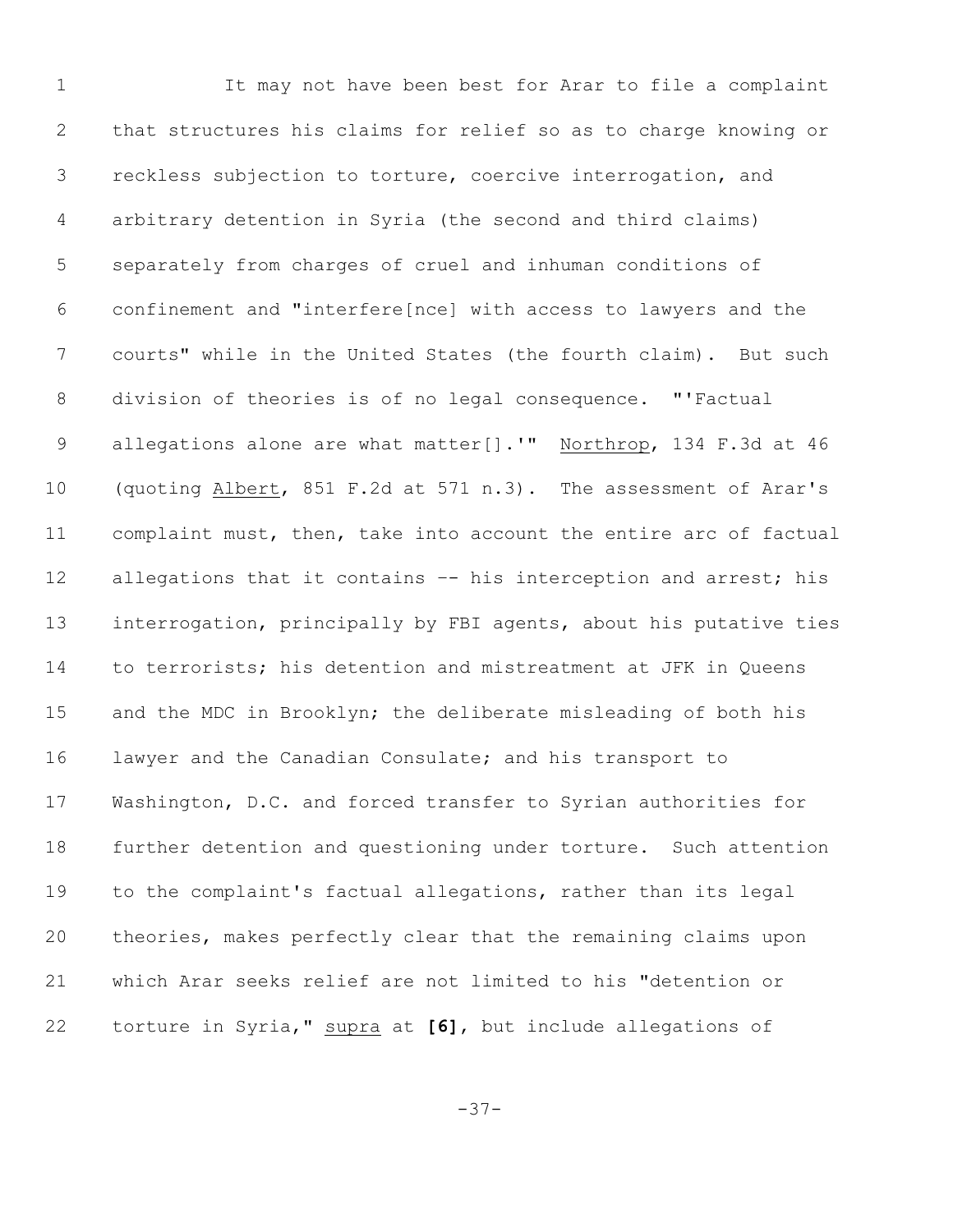violations of his due process rights in the United States. The scope of those claims is relevant in analyzing whether a Bivens remedy is available.

 IV. The "Context" in Which a Bivens Remedy Is Sought The majority's artificial interpretation of the complaint permits it to characterize the "context" of Arar's Bivens action as entirely one of "international rendition, specifically, 'extraordinary rendition.'" Supra at **[32]**; see 9 also id. ("Extraordinary rendition is treated as a distinct phenomenon in international law."). This permits the majority to focus on the part of the complaint that presents a "new context" for Bivens purposes. But when the complaint is considered in light of all of Arar's allegations, his due process claim for 14 relief from his apprehension, detention, interrogation, and denial of access to counsel and courts in the United States, as well as his expulsion to Syria for further interrogation likely under torture, is not at all "new."

A. Bivens and Its Progeny

 In Bivens v. Six Unknown Named Agents of Fed. Bureau of Narcotics, 403 U.S. 388 (1971), the Supreme Court "recognized for the first time an implied private action for damages against federal officers alleged to have violated a citizen's

-38-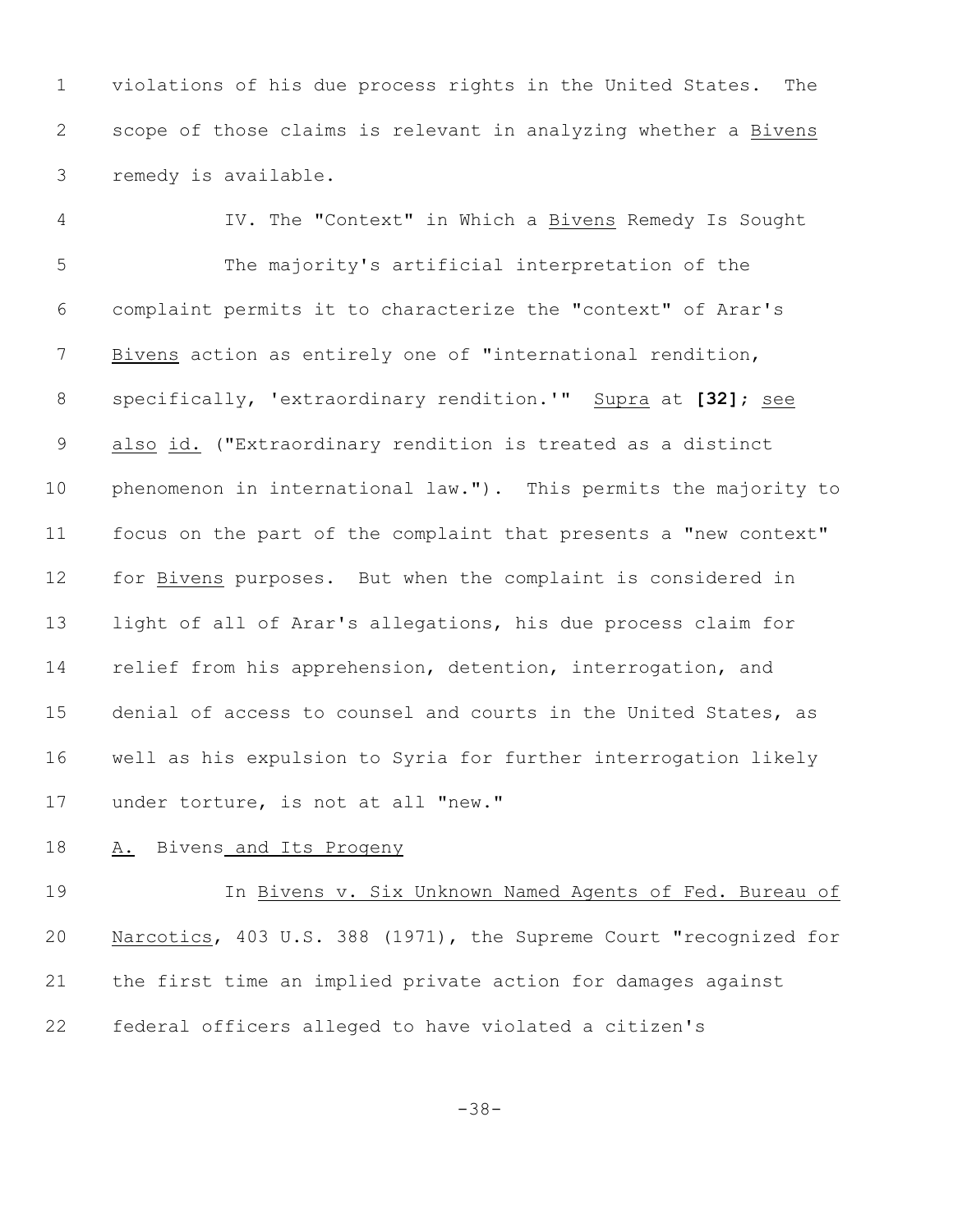constitutional rights." Corr. Servs. Corp. v. Malesko, 534 U.S. 61, 66 (2001). Bivens permitted "a victim of a Fourth Amendment violation by federal officers [to] bring suit for money damages 4 against the officers in federal court." Id. The Supreme Court has been reluctant, as the majority correctly observes, to "extend" Bivens liability further. See, e.g., Wilkie, 127 S. Ct. 7 at 2597. The Court has done so only twice -- in the contexts of "an implied damages remedy under the Due Process Clause of the 9 Fifth Amendment" in Davis v. Passman, 442 U.S. 228 (1979), and under "the Cruel and Unusual Punishments Clause of the Eighth Amendment" in Carlson v. Green, 446 U.S. 14 (1980). Malesko, 534 12 U.S. at 67; see also Wilkie, 127 S. Ct. at 2597-98. But we must ask whether we should "devise a new Bivens damages action," Wilkie, 127 S. Ct. at 2597, only if the asserted action is, indeed, new. And a new Bivens action is not being sought unless the plaintiff is asking the court to "extend Bivens liability to 17 a[] new context or new category of defendants." Malesko, 534 U.S. at 68.

## B. The New Category of Defendants Test

 The majority does not suggest that Arar's Bivens claim fails because it is against a new category of defendants. The Bivens remedy was devised to supply relief for constitutional

-39-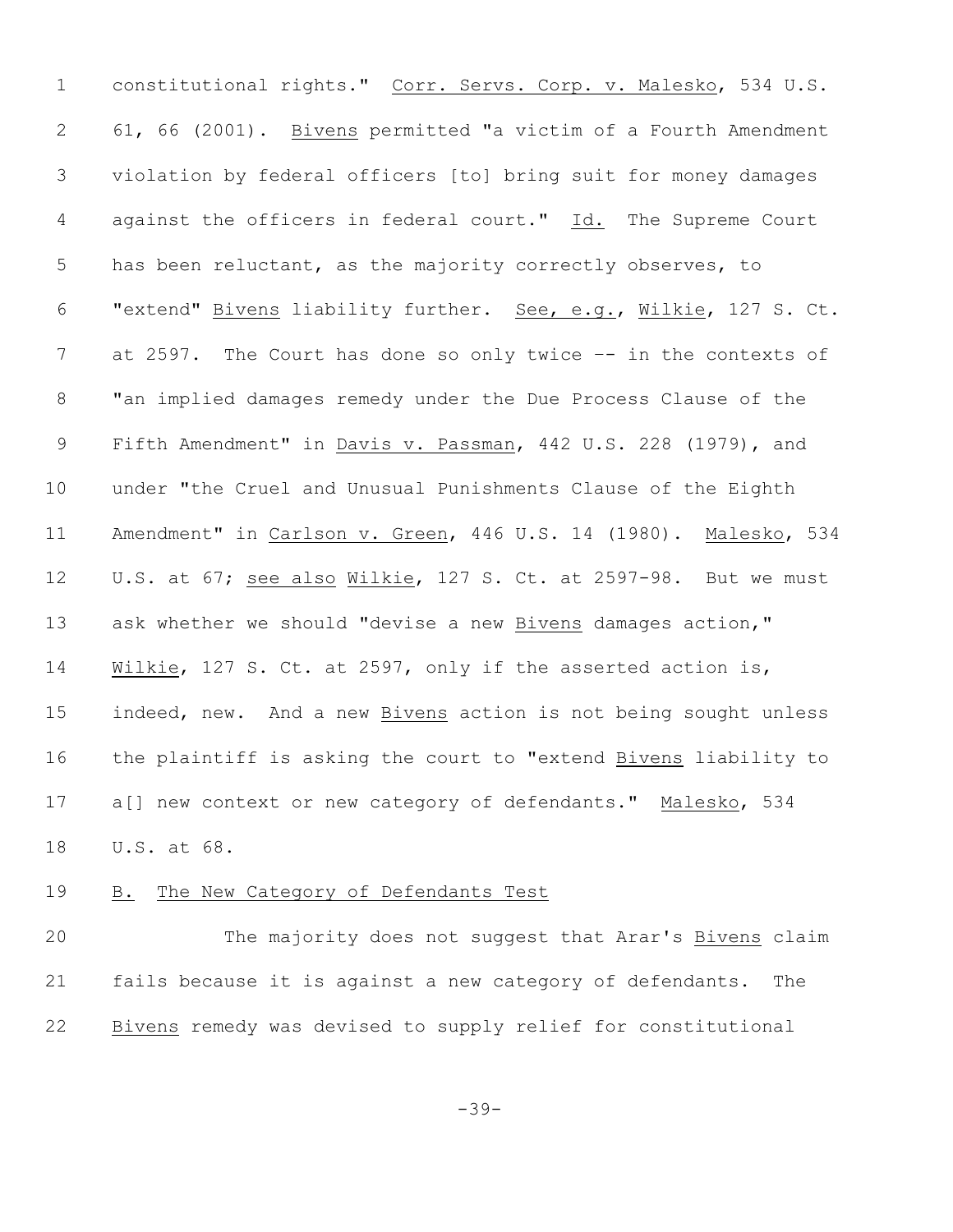torts by federal agents and officials. See Malesko, 534 U.S. at 70.

#### C. The New Context Test

 The questions, then, are whether we are facing a "new context," or considering recognizing "a new Bivens damages action," questions that are complicated by the fact that the meaning that the Supreme Court has ascribed to those terms is less than clear. Compare Malesko, 534 U.S. at 67 (noting that 9 Bivens was extended to "a new right of action" in Davis v. Passman, in which the Court "recognized an implied damages remedy under the Due Process Clause of the Fifth Amendment" (emphasis 12 added)), with id. at 68 (describing Schweiker v. Chilicky, 487 U.S. 412 (1988), as presenting a "new context[]" in which the plaintiffs sought damages under the Due Process Clause for errors made by federal officials "in the[] handling of [their] Social 16 Security applications" (emphasis added)).

 If the alleged facts of Arar's complaint were limited to his claim of "extraordinary rendition" to, and torture in, Syria -- that is, limited to his allegations that he was transported by the United States government to Syria via Jordan pursuant to a conspiracy or other arrangement among the countries or their agents and mistreated in Syria as a result -- as the

 $-40-$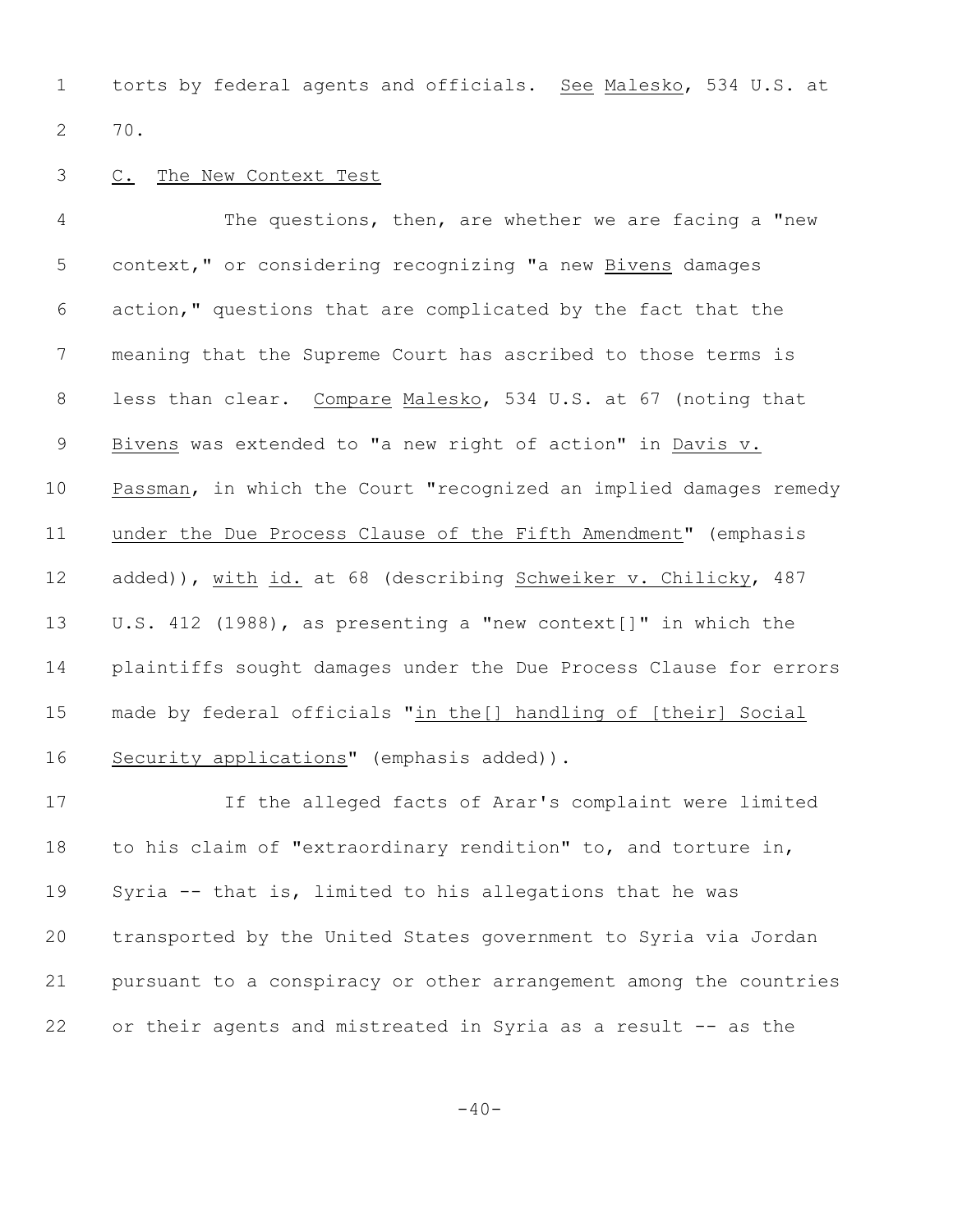majority would have it, then we might well agree that we are dealing with a "new context." But, as we have explained, the complaint is not so limited. Incarceration in the United States without cause, mistreatment while so incarcerated, denial of access to counsel and the courts while so incarcerated, and the facilitation of torture by others, considered as possible violations of a plaintiff's procedural and substantive due process rights, are hardly novel claims, nor do they present us 9 with a "new context" in any legally significant sense.<sup>20</sup> We have recognized implied Bivens rights of action pursuant to the Due Process Clause, so Arar's claims for relief are not new actions under Bivens in that sense. A deprivation of

In one sense, every case presents a new context, in that it presents a new set of facts to which we are expected to apply established law. But a new set of facts is not ipso facto a "new context." We do not decide, based on the difference in factual setting alone, whether or not it is a good idea to allow a plaintiff to avail him or herself of a well-established remedy such as that afforded by Bivens. This is illustrated by cases involving legal contexts where Bivens is well-established, in which courts do not conduct a fresh assessment as to whether a Bivens action is available based on the facts of each case. See, e.g., Groh v. Ramirez, 540 U.S. 551 (2004) (Bivens action for Fourth Amendment violation); McCarthy v. Madigan, 503 U.S. 140 (1992) (Bivens action for Eighth Amendment violation), superseded by statute on other grounds as stated in Booth v. Churner, 532 U.S. 731 (2001); Castro v. United States, 34 F.3d 106 (2d Cir. 1994) (Fourth Amendment); Armstrong v. Sears, 33 F.3d 182 (2d Cir. 1994) (same); Anderson v. Branen, 17 F.3d 552 (2d Cir. 1994) (same); see also Hallock v. Bonner, 387 F.3d 147 (2d Cir. 2004) (same), rev'd on other grounds, sub nom Will v. Hallock, 546 U.S. 345 (2006).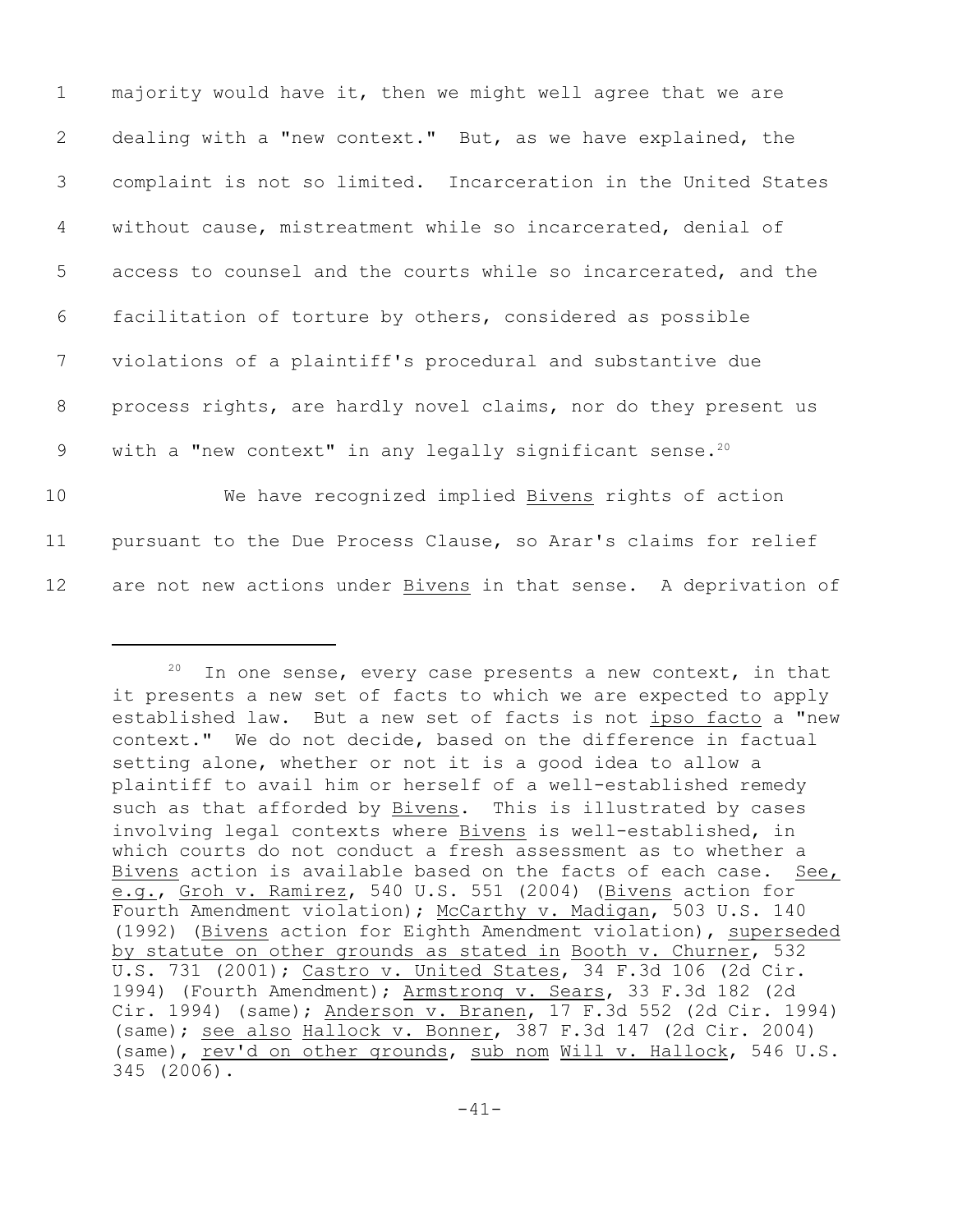| $\mathbf 1$     | procedural due process rights can give rise to a Bivens claim     |
|-----------------|-------------------------------------------------------------------|
| $\mathbf{2}$    | under our case law. See, e.g., Tellier v. Fields, 280 F.3d 69,    |
| 3               | 80-83 (2d Cir. 2000). And while we do not appear to have          |
| 4               | squarely considered whether a Bivens action may lie for alleged   |
| 5               | violations of substantive due process rights, our cases imply     |
| 6               | that it can be. In Iqbal v. Hasty, 490 F.3d 143 (2d Cir. 2007),   |
| $7\phantom{.0}$ | rev'd in part on other grounds sub nom Ashcroft v. Iqbal, 129 S.  |
| 8               | Ct. 1937 (2009), for example, we considered a Bivens action       |
| 9               | brought on, inter alia, a Fifth Amendment substantive due process |
| 10              | theory. The plaintiff alleged physical mistreatment and           |
| 11              | humiliation, as a Muslim prisoner, by federal prison officials,   |
| 12              | while he was detained at the MDC. After concluding, on            |
| 13              | interlocutory appeal, that the defendants were not entitled to    |
| 14              | qualified immunity, we returned the matter to the district court  |
| 15              | for further proceedings. We did not so much as hint either that   |
| 16              | a Bivens remedy was unavailable or that its availability would    |

-42-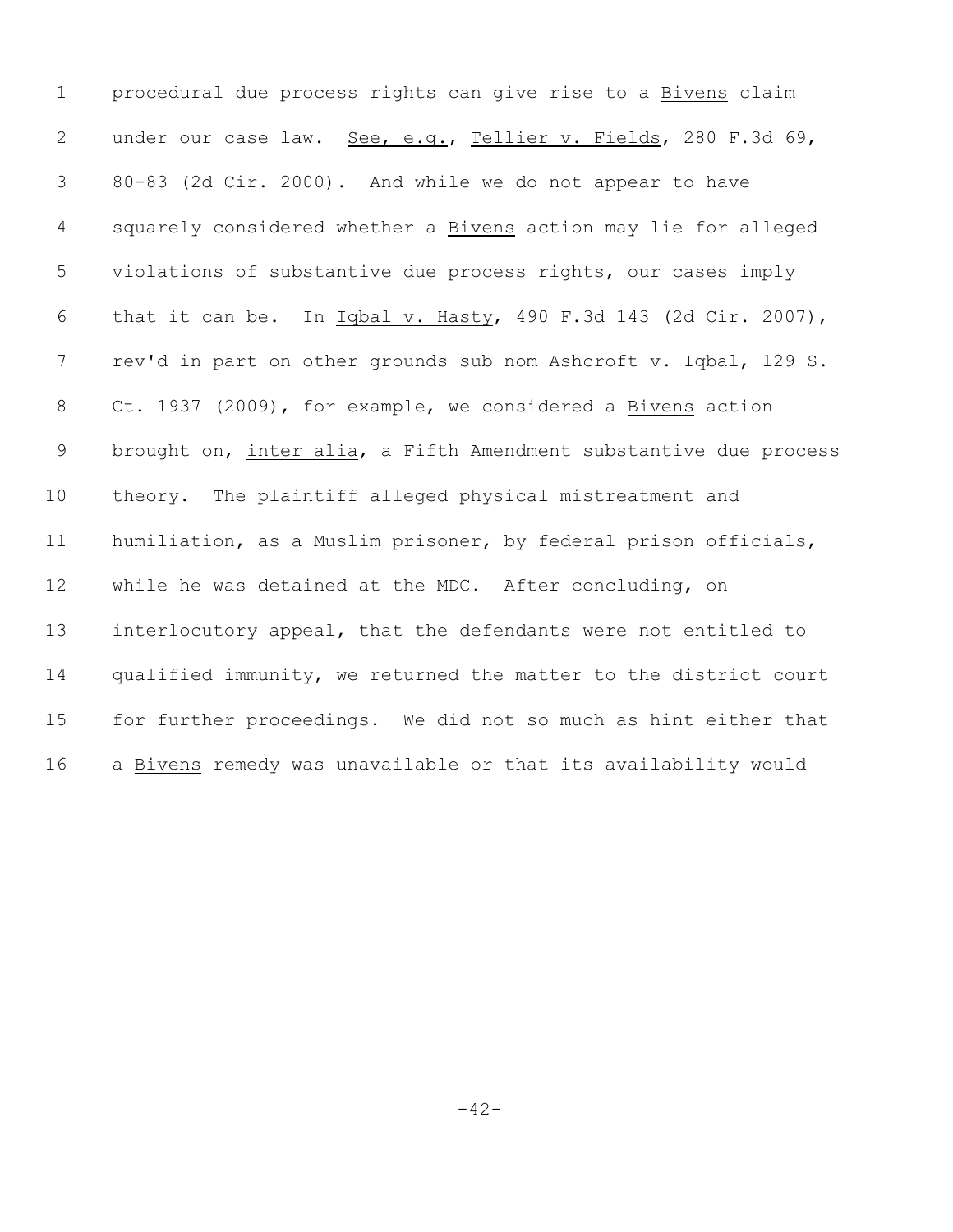1 constitute an unwarranted extension of the Bivens doctrine.<sup>21</sup> 2 Iqbal, 490 F.3d at 177-78.

 In other cases we have apparently assumed Bivens remedies were available for substantive due process claims. See Thomas v. Ashcroft, 470 F.3d 491, 497 (2d Cir. 2006) (reversing district court's dismissal of Bivens action for violation of plaintiff's Fifth Amendment substantive due process rights while 8 detained at the MDC); Cuoco v. Moritsugu, 222 F.3d 99 (2d Cir. 2000) (dismissing, on qualified immunity grounds, plaintiff's Bivens claim for, inter alia, substantive due process violations, without questioning whether a cause of action was available); Li v. Canarozzi, 142 F.3d 83 (2d Cir. 1998) (affirming judgment following jury verdict for defendants in Bivens action based on allegations of physical assault by guards at the federal Metropolitan Correctional Center in New York City, although not explicitly on substantive due process grounds); Ayeni v. Mottola, 35 F.3d 680, 691 (2d Cir. 1994) (apparently assuming that Bivens remedy was available for substantive due process claim, but

 $21$  Shortly after we decided  $Iqbal$ , the Supreme Court made clear that by appealing from the district court's denial of qualified immunity, the defendants placed within our jurisdiction the question of "the recognition of the entire cause of action." Wilkie, 127 S. Ct. at 2597 n.4. The district court in Iqbal had specifically rejected the defendants' argument that a Bivens action was unavailable. See Elmaghraby v. Ashcroft, No. 04 CV 01809 JG SMG, 2005 WL 2375202, at \*14, 2005 U.S. Dist. LEXIS 21434, at \*44-\*45 (E.D.N.Y. Sept. 27, 2005). Thus, had we thought that no Bivens action was available, we had the power to resolve Iqbal's claims on that basis.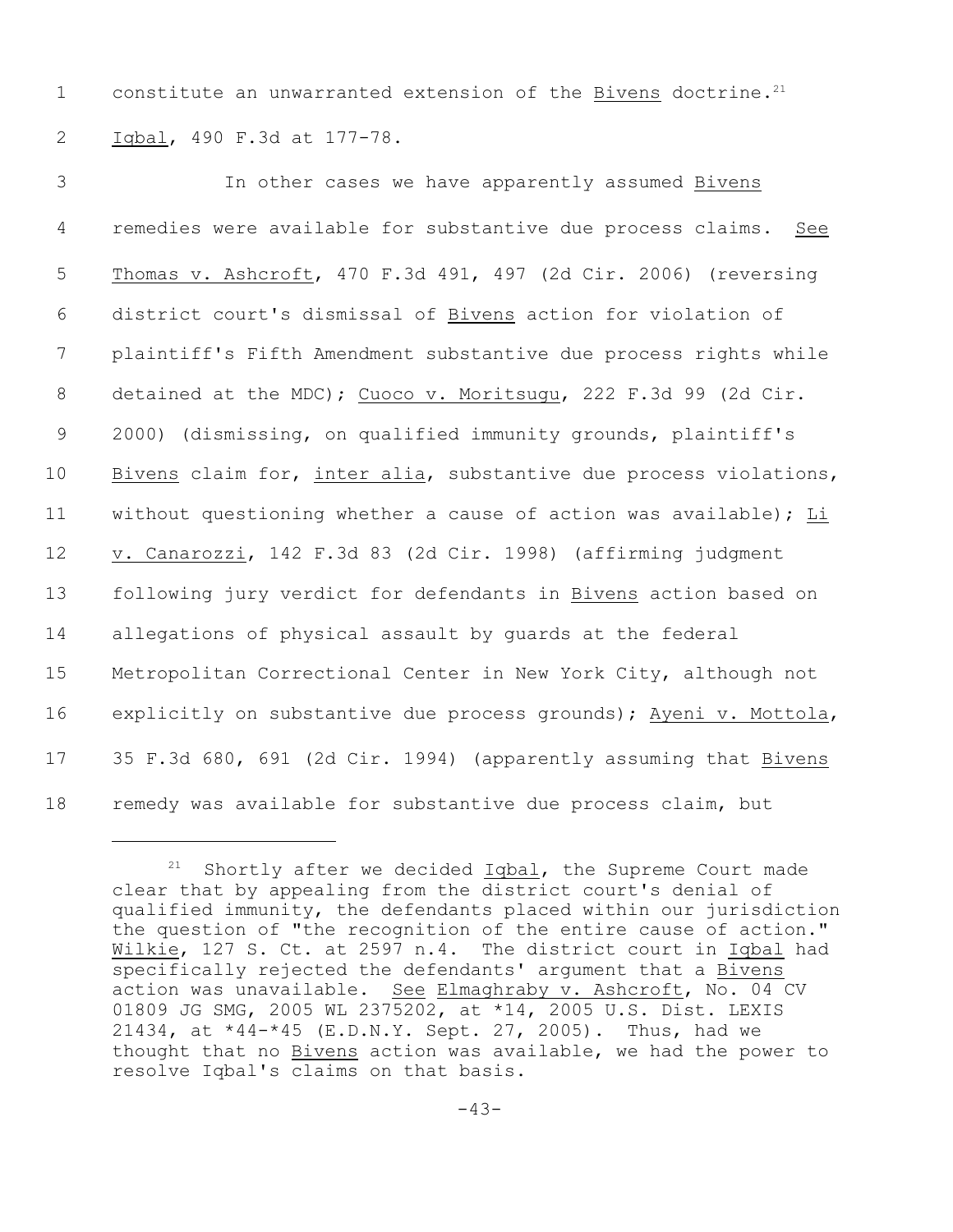deciding that it could not be pursued because the claim in issue was covered by the more particular provisions of the Fourth Amendment, for which a Bivens action was permitted), abrogated on 4 qualified immunity grounds, Wilson v. Layne, 526 U.S. 603 (1999). Indeed, even the most "international" of Arar's domestic allegations -- that the defendants, acting within the United States, sent Arar to Syria with the intent that he be 8 tortured -- present no new context for Bivens purposes. Principles of substantive due process apply to a narrow band of extreme misbehavior by government agents acting under color of law: mistreatment that is "so egregious, so outrageous, that it may fairly be said to shock the contemporary conscience." Lombardi v. Whitman, 485 F.3d 73, 79 (2d Cir. 2007) (internal quotation marks omitted). Sending Arar from the United States with the intent or understanding that he will be tortured in Syria easily exceeds the level of outrageousness needed to make out a substantive due process claim. Although the "shocks the conscience" test is undeniably

 "vague," see Estate of Smith v. Marasco, 430 F.3d 140, 156 (3d 20 Cir. 2005); Schaefer v. Goch, 153 F.3d 793, 798 (7th Cir. 1998), "[n]o one doubts that under Supreme Court precedent, interrogation by torture" meets that test, Harbury v. Deutch, 233

-44-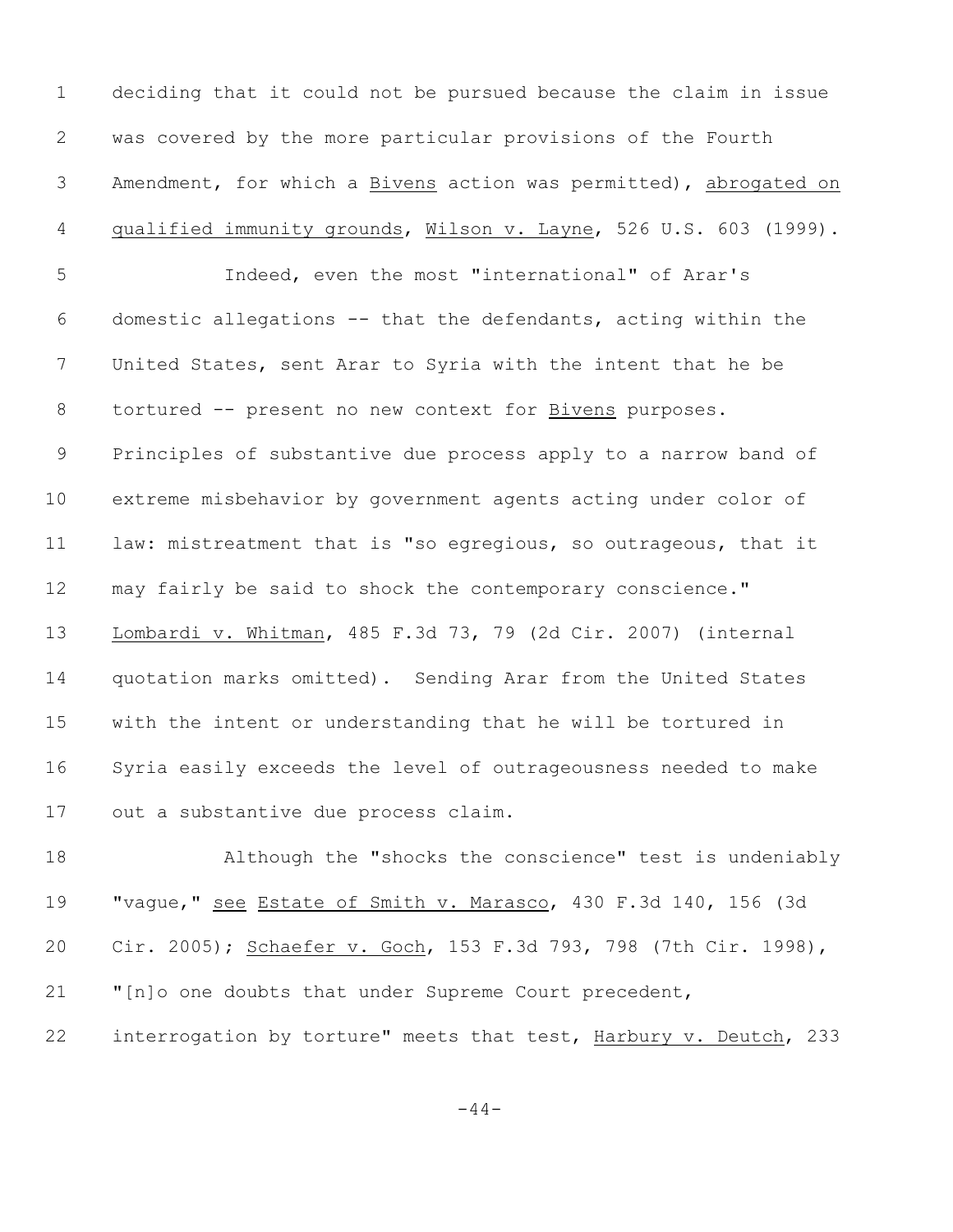| $\mathbf 1$     | F.3d 596, 602 (D.C. Cir. 2000), rev'd on other grounds sub nom                |
|-----------------|-------------------------------------------------------------------------------|
| 2               | Christopher v. Harbury, 536 U.S. 403 (2002); <sup>22</sup> see also Rochin v. |
| 3               | California, 342 U.S. 165, 172 (1952) (holding that the forcible               |
| 4               | pumping of a suspect's stomach to obtain evidence to be used                  |
| 5               | against him was "too close to the rack and the screw to permit of             |
| 6               | constitutional differentiation"); Palko v. Connecticut, 302 U.S.              |
| $7\phantom{.0}$ | 319, 326 (1937) (noting that the Due Process Clause must at least             |
| 8               | "give protection against torture, physical or mental"), overruled             |
| 9               | on other grounds, Benton v. Maryland, 395 U.S. 784 (1969); Brown              |
| 10              | v. Mississippi, 297 U.S. 278, 285-86 (1936) ("Because a state may             |
| 11              | dispense with a jury trial, it does not follow that it may                    |
| 12              | substitute trial by ordeal. The rack and torture chamber may not              |
| 13              | be substituted for the witness stand."). $23$                                 |

 $22$  The D.C. Circuit in Harbury concluded that the interrogation in question did not violate the Constitution because it occurred entirely abroad. See Harbury, 233 F.3d at 602-04 (relying upon United States v. Verdugo-Urquidez, 494 U.S. 259 (1990)).

 $23$  The full quotation is:

[T]he freedom of the state in establishing its policy is the freedom of constitutional government and is limited by the requirement of due process of law. Because a State may dispense with a jury trial, it does not follow that it may substitute trial by ordeal. The rack and torture chamber may not be substituted for the witness stand. Because a state may dispense with a jury trial, it does not follow that it may substitute trial by ordeal. The rack and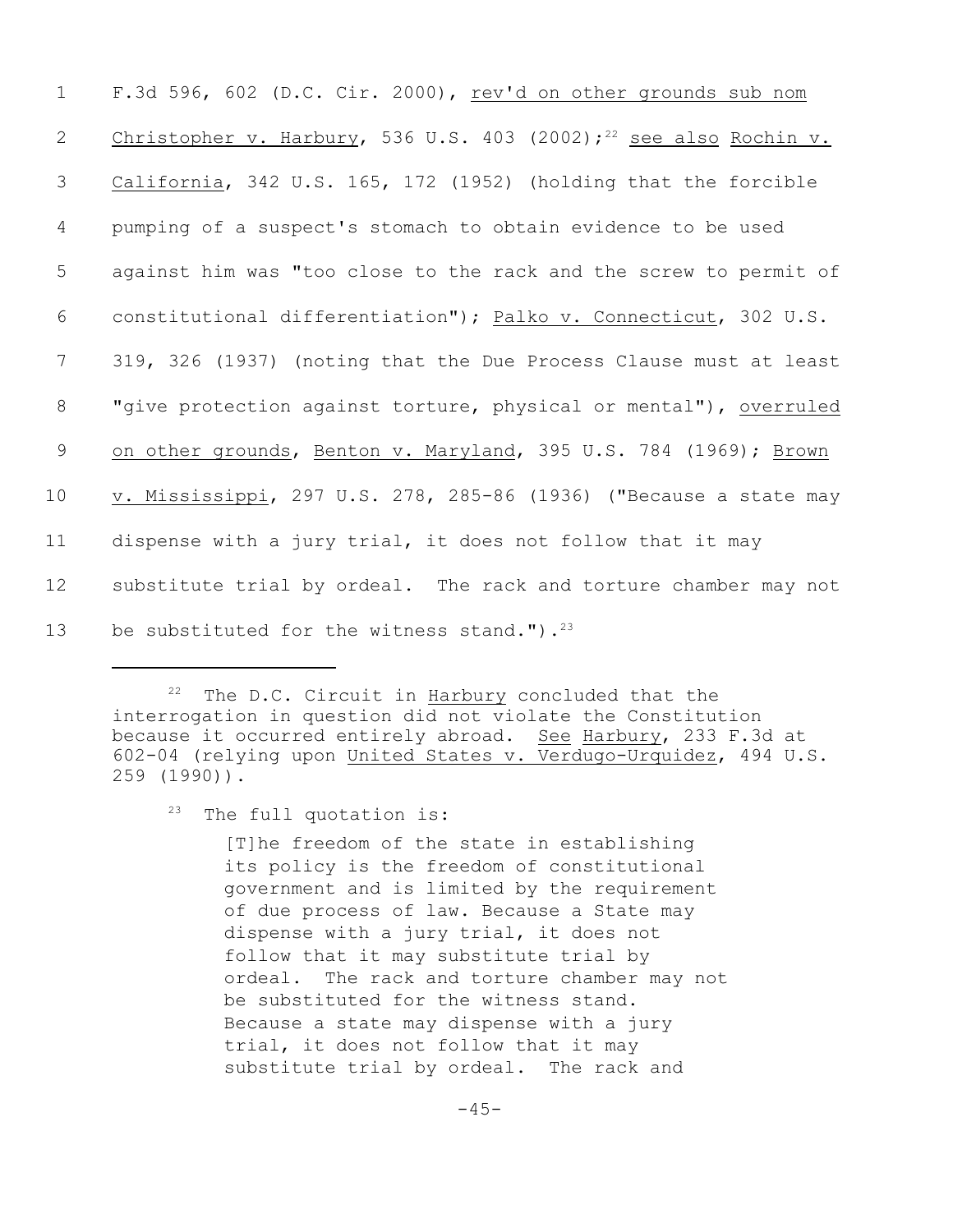| $\mathbf 1$     | To be sure, Arar alleges not that the defendants                              |
|-----------------|-------------------------------------------------------------------------------|
| 2               | themselves tortured him; he says that they "outsourced" it. <sup>24</sup> But |
| 3               | we do not think that the question whether the defendants violated             |
| 4               | Arar's substantive due process rights turns on whom they selected             |
| 5               | to do the torturing, $25$ or that such "outsourcing" somehow changes          |
| 6               | the essential character of the acts within the United States to               |
| $7\phantom{.0}$ | which Arar seeks to hold the defendants accountable.                          |
| 8               | We think that Arar states a substantive due process                           |
| 9               | claim under either of two theories of substantive due process                 |
| 10              | liability: "special relationship liability" or                                |
| 11              | "state-created-danger liability," Benzman v. Whitman, 523 F.3d                |
| 12              | 119, 127 (2d Cir. 2008) (internal quotation marks omitted).                   |
|                 |                                                                               |

torture chamber may not be substituted for the witness stand.

Brown, 297 U.S. at 285-86.

 $24$  "[R]endition -- the market approach -- outsources our crimes, which puts us at the mercy of anyone who can expose us, makes us dependent on some of the world's most unsavory actors, and abandons accountability. It is an approach we associate with crime families, not with great nations." Philip Bobbitt, Terror and Consent: The Wars for the Twenty-First Century 388 (2008). "[O]ne could get the worst of both worlds: national responsibility for acts as to which the agents we have empowered are unaccountable." Id. at 387.

 $25$  "I do not think that whether the defendants violated Arar's Fifth Amendment rights turns on whom they selected to do the torturing: themselves, a Syrian Intelligence officer, a warlord in Somalia, a drug cartel in Colombia, a military contractor in Baghdad or Boston, a Mafia family in New Jersey, or a Crip set in South Los Angeles." Arar partial panel dissent at 205.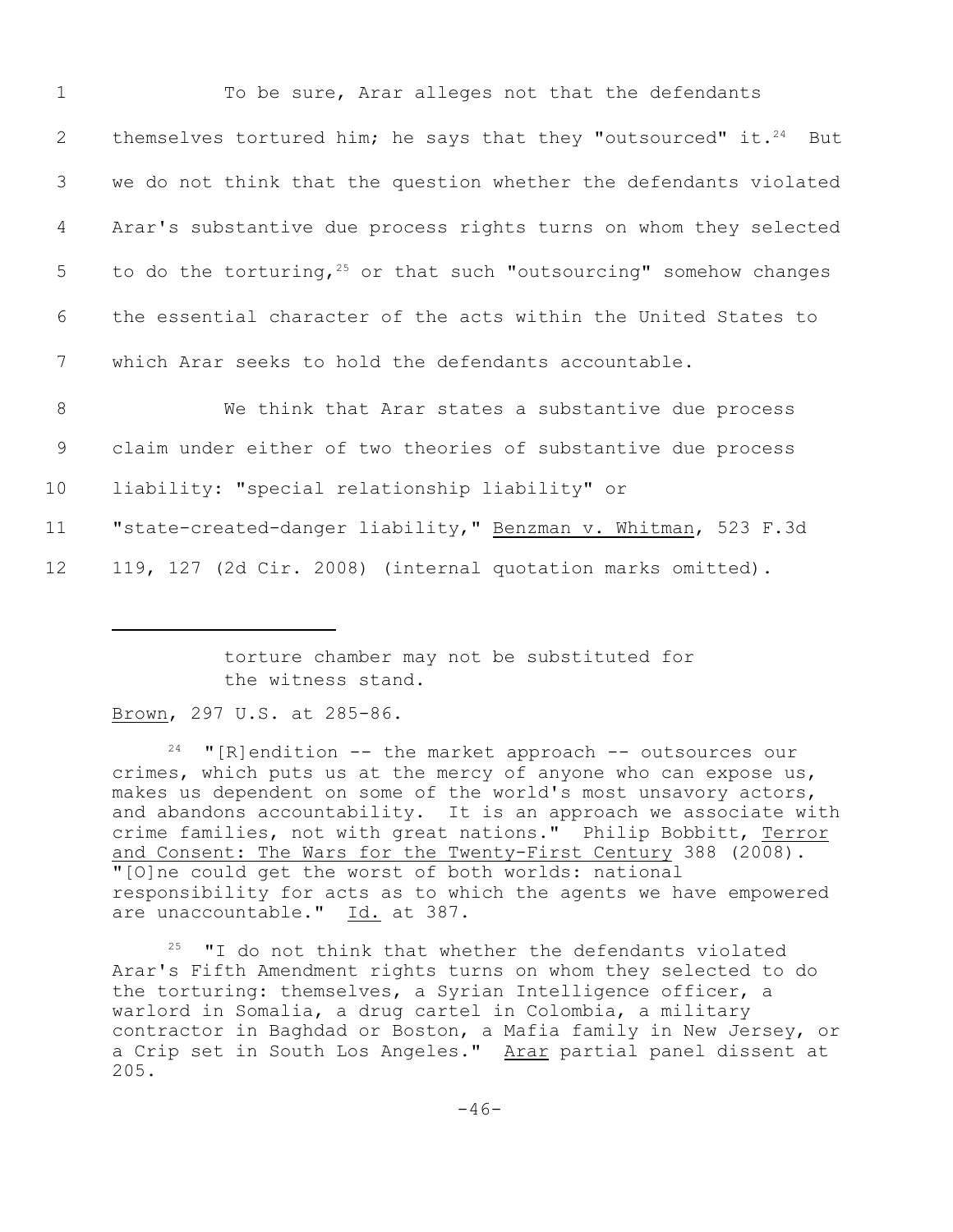Under the latter doctrine, the defendants can be held liable for "tak[ing] an affirmative act that creates an opportunity for a third party to harm a victim (or increases the risk of such harm)." Lombardi, 485 F.3d at 80. Under the former, Arar was owed "an affirmative duty" by the defendants to protect him from harm by Syrian agents in light of the fact that the government took him "into its custody and h[eld] him there against his will." Matican v. City of New York, 524 F.3d 151, 155-56 (2d Cir.) (citations, internal quotation marks, and footnotes omitted), cert. denied, 129 S. Ct. 636 (2008). 11 In sum, we do not view the current action as presenting a "new context" in any relevant sense. We therefore do not think we must decide whether "to devise a new Bivens damages action." 14 Wilkie, 127 S. Ct. at 2597, here. V. Devising a New Bivens Damages Action Even apart from our disagreement with the majority that Arar's claims present a new context in which to extend Bivens liability, we are puzzled by the majority's analysis as to whether to do so. Having decided that the issue for our consideration is whether a Bivens action should be permitted in what it has concluded is a new context, the majority engages in a two-part inquiry: "whether there is an alternative remedial

 $-47-$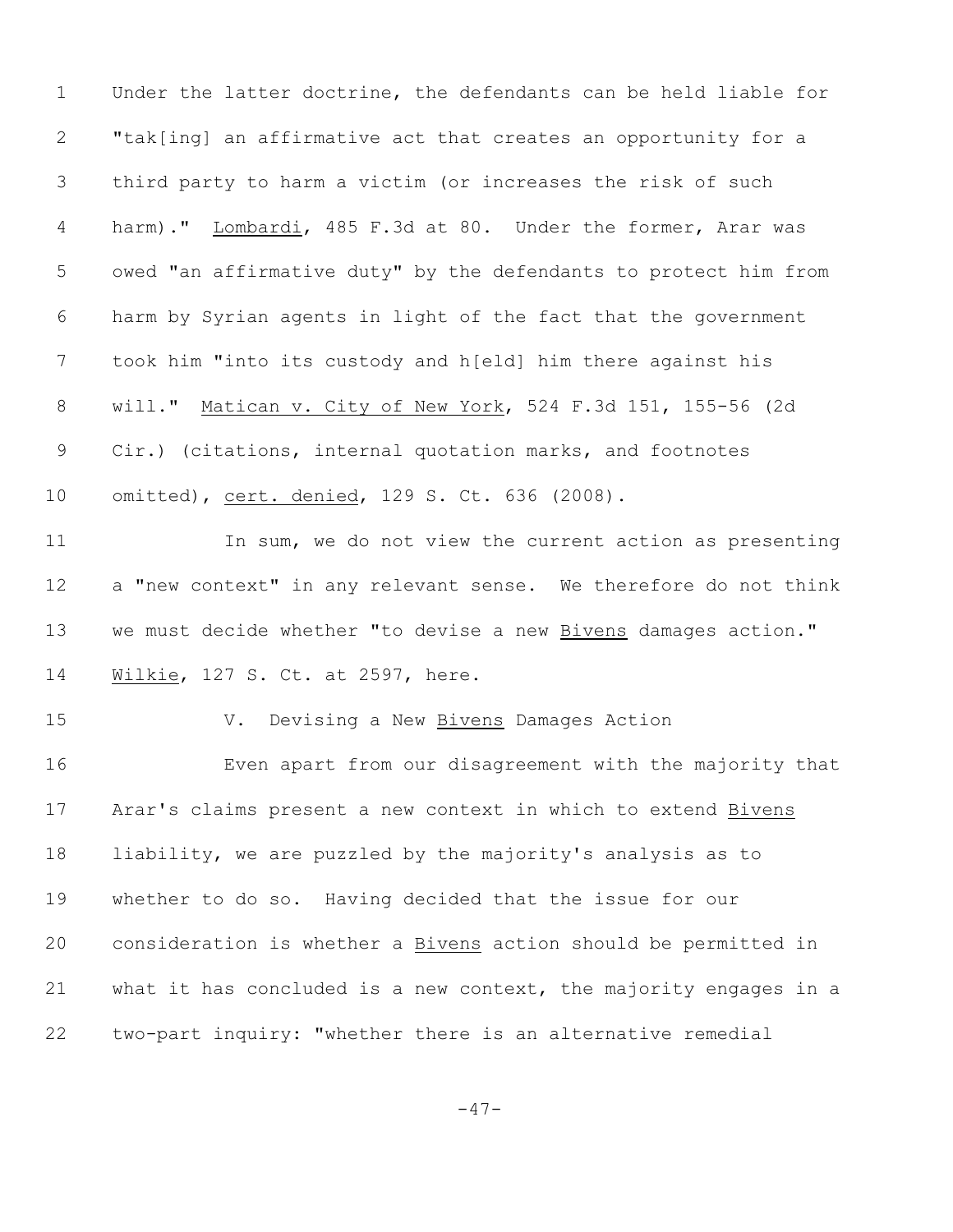scheme available to the plaintiff; and whether 'special factors counsel[] hesitation' in creating a Bivens remedy." Supra at **[33]** (quoting Wilkie, 127 S. Ct. at 2598).

 Our colleagues wisely decline to decide the first issue, whether an alternative remedial scheme is available, partly because they conclude that this is not an immigration case (or, at least, not a "typical" one), see supra at **[28]**, and partly because "Arar has alleged that he was actively prevented from seeking any meaningful review and relief through the INA processes," supra at **[35];** see also supra at **[27]**. This is significant inasmuch as the Supreme Court has observed that it has recognized "new" Bivens actions precisely, inter alia, "to provide a cause of action for a plaintiff who lacked any alternative remedy for harms caused by an individual officer's unconstitutional conduct." Malesko, 534 U.S. at 70 (emphasis omitted).

17 The majority moves on to the second prong of the test, concluding that "special factors are clearly present in the new context of this case, and they sternly counsel hesitation." Supra at **[35-36]**. We think it unfortunate that the majority concludes that Arar should be afforded no Bivens right of action in light of such "special factors." We quarrel not only with

 $-48-$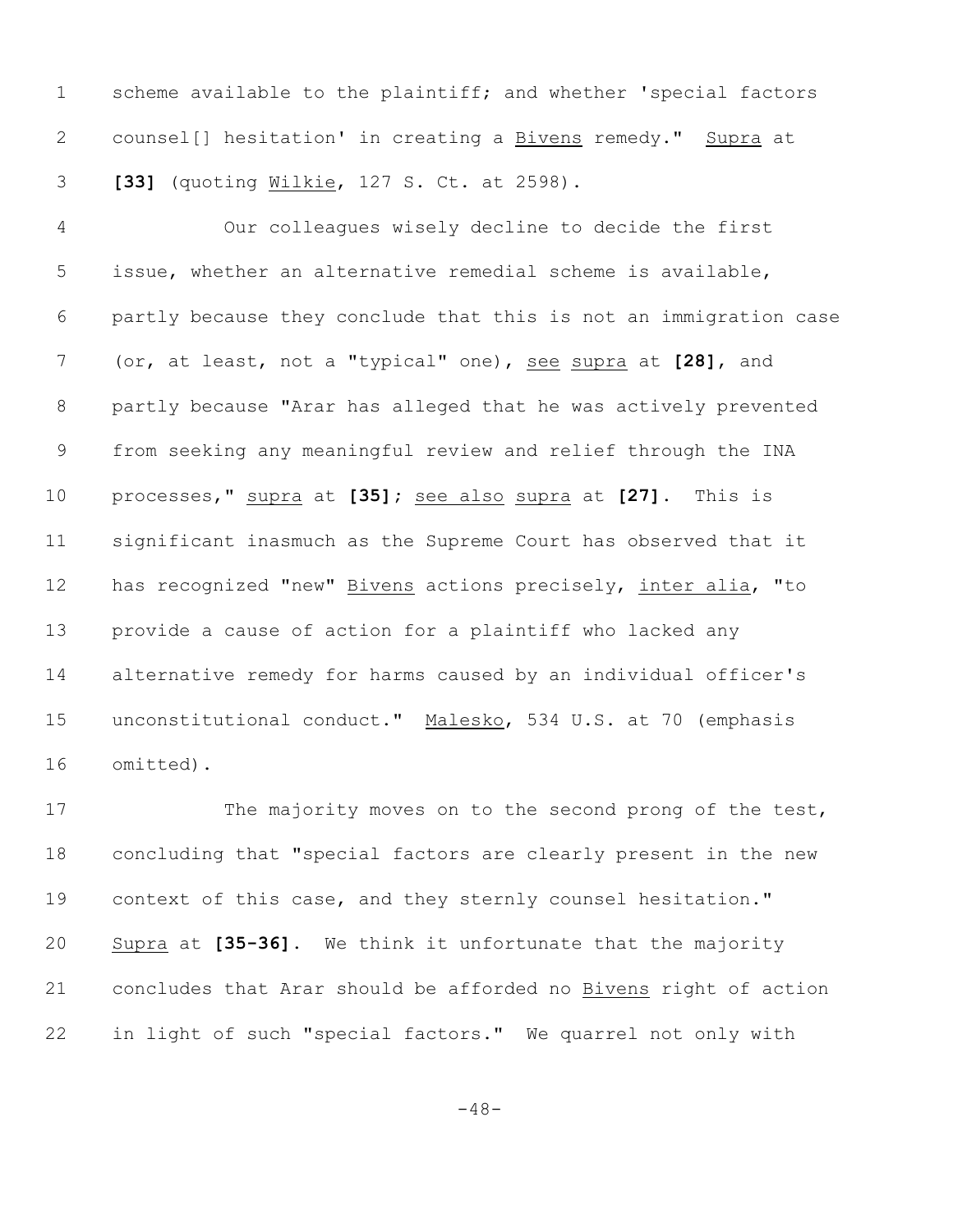their conclusion, but also the majority's apparent treatment of the existence vel non of "special factors counseling hesitation" as the determinative legal standard for whether an extension of Bivens is warranted. Setting aside for the moment our view that many of the "special factors" cited by the majority are not properly considered to be such, we think it mistaken to preclude Bivens relief solely in light of a citation or compilation of one or more purported examples of such "special factors."

#### 9 A. "Special Factors" As a Standard

 The majority is not altogether clear in conveying its understanding of the legal significance of a finding that "special factors counseling hesitation," "sternly" or otherwise, are present. The majority acknowledges that "[h]esitation is a pause, not a full stop, or an abstention; and to counsel is not to require," supra at **[37]**, but it also states that countervailing factors are not considered, and that no such factors have "ever been cited by the Supreme Court as a reason for affording a Bivens remedy where it would not otherwise exist," id. What we are left with is an implication that the presence of "special factors counseling hesitation" in fact does require a "full stop, or an abstention." We disagree. It seems

 $-49-$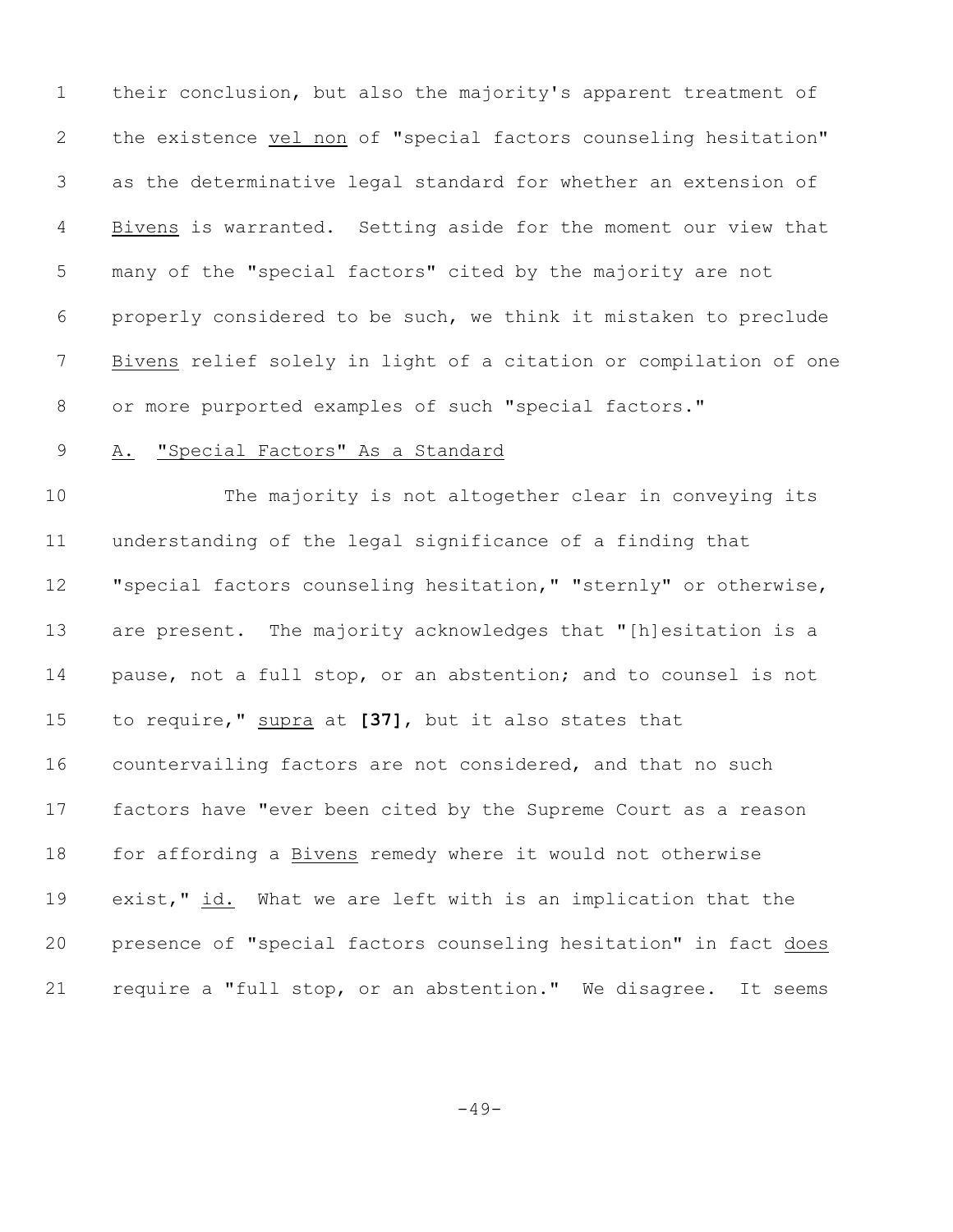1 to us that the existence of such "special factors" alone does not 2 compel a conclusion that a Bivens action is unavailable.

 When the words "special factors counseling hesitation" were first uttered by the Supreme Court, in Bivens itself, the Court asserted that there is a general rule "that where legal rights have been invaded, and a federal statute provides for a general right to sue for such invasion, federal courts may use any available remedy to make good the wrong done." Bivens, 403 U.S. at 396 (internal quotation marks omitted). The Court then said: "The present case involves no special factors counseling hesitation in the absence of affirmative action by Congress," 12 citing cases in which the general rule had not been applied.<sup>26</sup> Id. The Bivens Court's observation that there was no cause for hesitation, and its simultaneous recognition in the case before it of a private right of action did not imply, however -- as the majority seems to -- that if there had been reason to hesitate,

 $26$  The Court referred by way of example to its previous decisions in United States v. Standard Oil Co., 332 U.S. 301, 311 (1947), in which it had concluded that the government had no implied right of action against a company that had allegedly injured a soldier because it trenched upon "federal fiscal policy" particularly delegated to Congress, and Wheeldin v. Wheeler, 373 U.S. 647 (1963), in which the Court found no private right of action under federal law where the defendant's acts were not asserted to violate the plaintiff's constitutional rights and were governed by state law.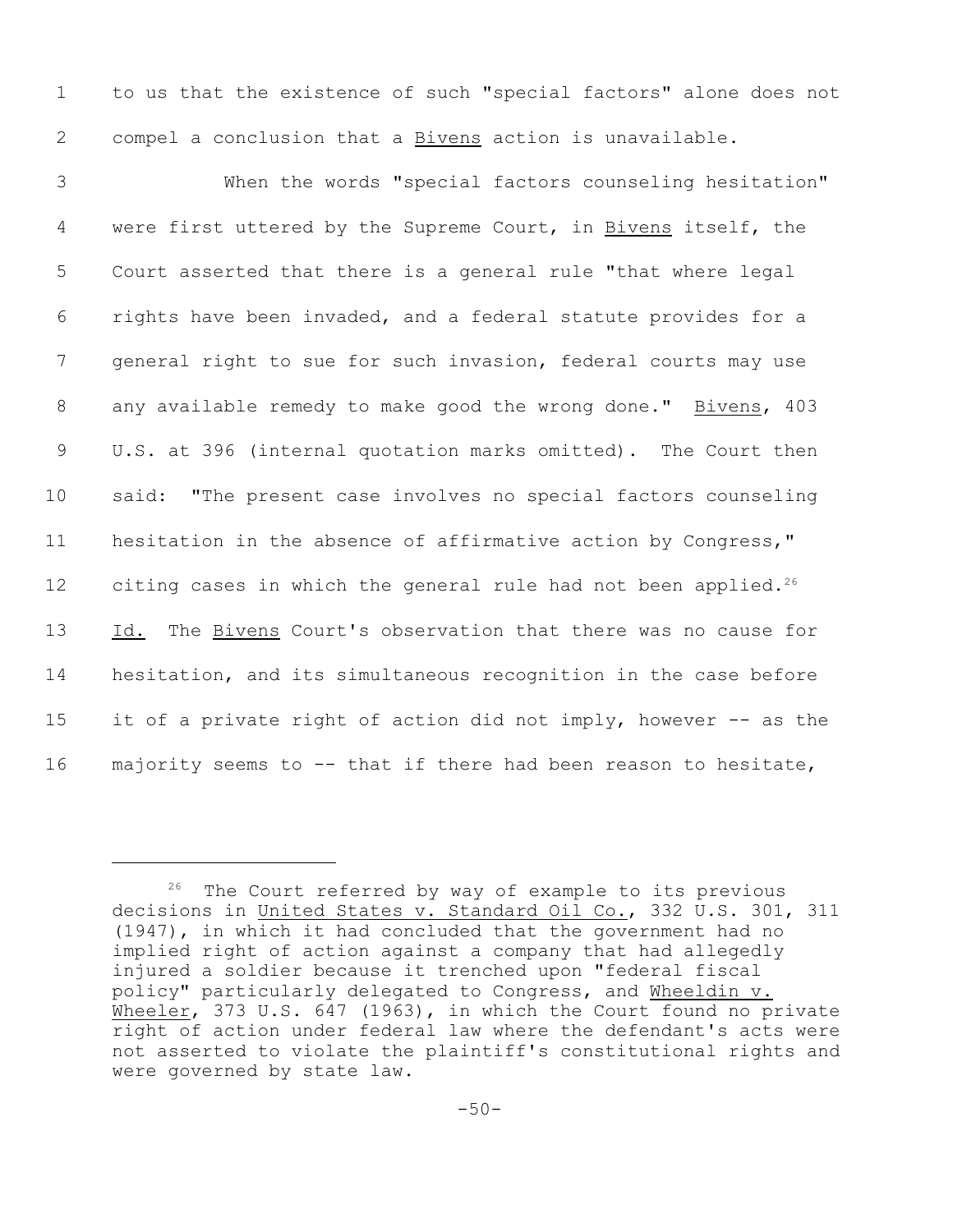1 then the Court, ipso facto, would not have recognized a right of 2 action.<sup>27</sup>

 The Supreme Court has not told us that "special factors counseling hesitation" are to be understood to prohibit a private right of action. In Wilkie, for example, the Court noted that deciding "whether to recognize a Bivens remedy may require two 7 steps," the second of which asks that the court "pay[] particular 8 heed . . . to any special factors counselling hesitation," id., 9 127 S. Ct. at 2598 (emphasis added). And the Court, in Bush v. Lucas, 462 U.S. 367 (1983), relied upon by the Wilkie Court in 11 this regard, similarly observed that "[i]n the absence of . . . a congressional directive [that a right of action lies], the federal courts must make the kind of remedial determination that 14 is appropriate for a common-law tribunal, paying particular heed, however, to any special factors counseling hesitation before authorizing a new kind of federal litigation." Id. at 378 (emphasis added).

 $27$  This appears to reflect a classic logical fallacy, "denial of the antecedent," which mistakes a necessary condition for a sufficient one. E.M. Adams, The Fundamentals of General Logic 164 ("The truth of the premises does not require the truth of the conclusion. This means that denying the antecedent is an invalid form of the simple conditional argument.").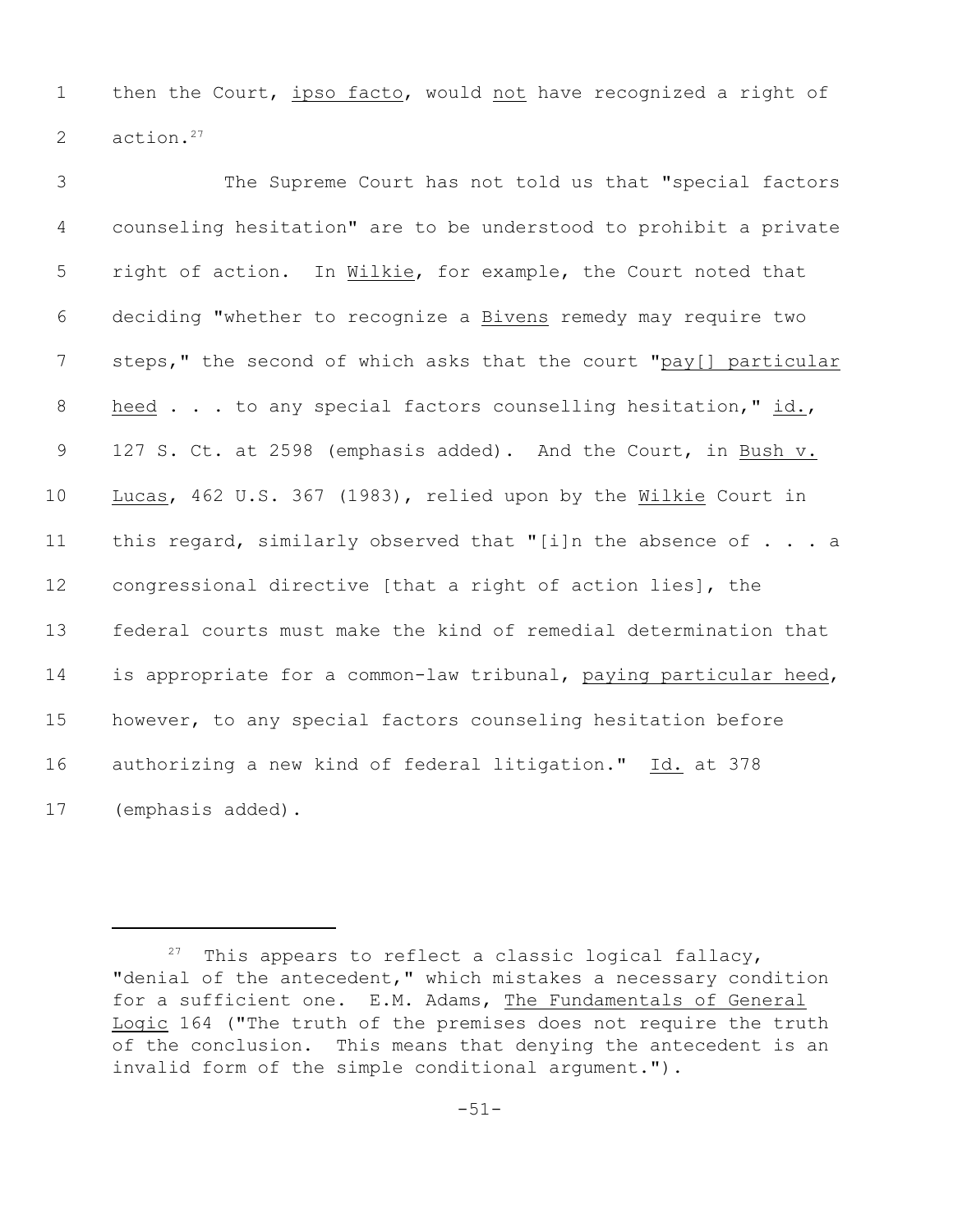| $\mathbf 1$     | "[H]eed" means "[c]lose attention" or "notice."                   |
|-----------------|-------------------------------------------------------------------|
| 2               | American Heritage Dictionary of the English Language 813 (4th ed. |
| 3               | 2000). To "pay heed," then, means "to notice," it does not mean   |
| 4               | "to be governed by." The majority tells us that "'[h]esitation'   |
| 5               | is 'counseled' whenever thoughtful discretion would pause even to |
| 6               | consider." Supra at [37]. If the existence of "special factors    |
| $7\phantom{.0}$ | counseling hesitation" were determinative of the existence of a   |
| 8               | right of action, the bar to declining to allow a new Bivens claim |
| 9               | would be less than "remarkably low." Id. It would be              |
| 10              | chimerical.                                                       |
| 11              | It is difficult to deny the existence of "special                 |
| 12              | factors counseling hesitation" in this case. We have been         |
| 13              | "hesitating" -- in order to deliberate in light of those factors  |
| 14              | -- for nearly two years. While the time we have taken to          |
| 15              | consider "special factors" strongly indicates that they counsel   |
| 16              | hesitation, it cannot follow that having hesitated, we must       |
| 17              | therefore halt, and dismiss the Bivens complaint. <sup>28</sup>   |

 Such a test would be reminiscent of Leo Tolstoy's brother's perhaps apocryphal challenge to Tolstoy to stand in a corner and not think of a white bear. See, e.g., Aylmer Maude, The Life of Tolstoy: First Fifty Years (Dodd, Mead and Co. 1910) 19 ("[T]here was also a certain Fanfarónof Hill, up which [my brother] said he could lead us, if only we would fulfil all the appointed conditions. These were: first, to stand in a corner and not think of a white bear. I remember how I used to get into a corner and try (but could not possibly manage) not to think of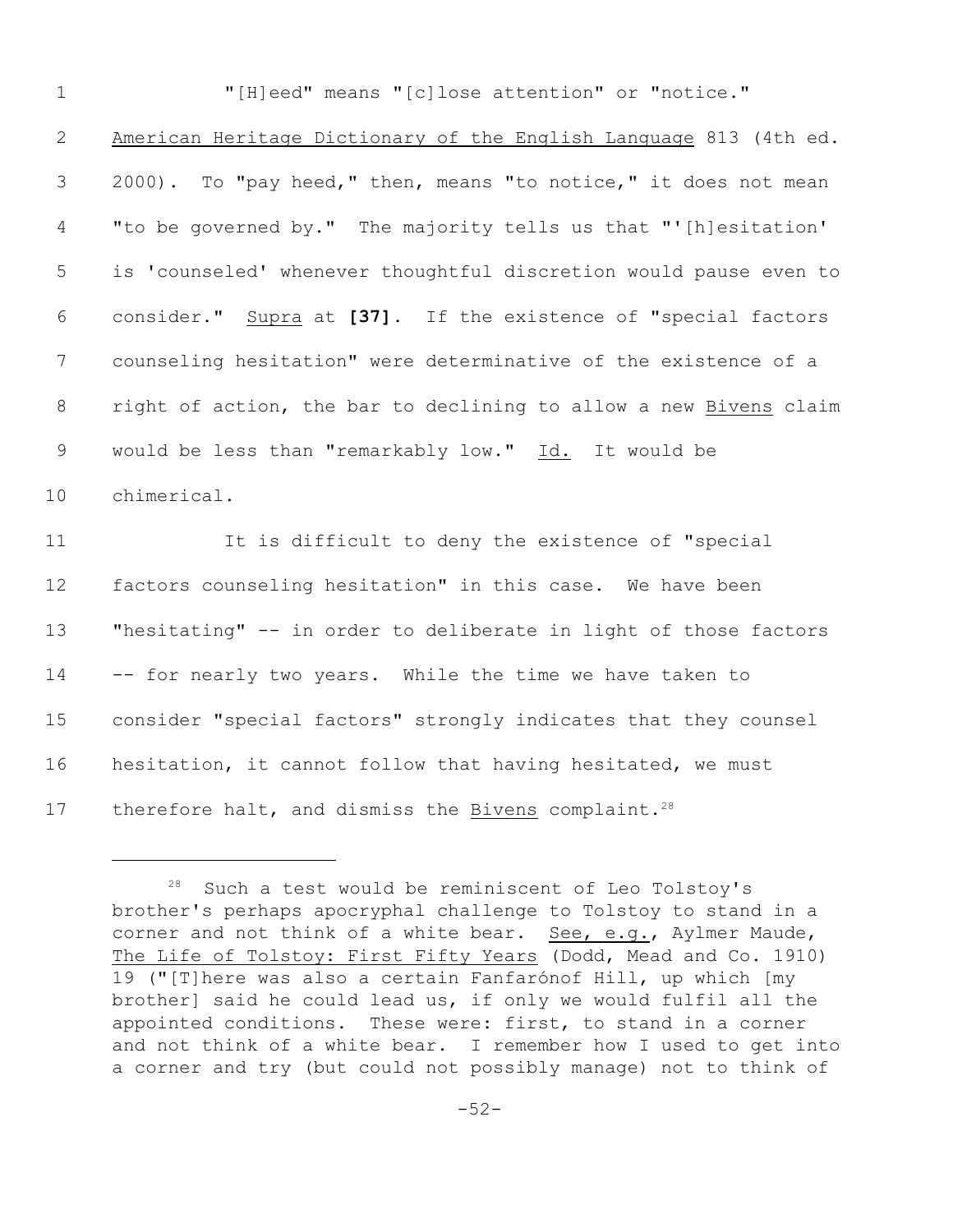B. The Special Factors Identified by the Majority The "special factors" cited by the majority fall into one of two general categories: those involving security, secrecy, and confidentiality, and those involving other policy considerations. We turn to the latter category first, briefly summarizing each factor as the majority describes it and then setting forth our view of the factor's weight. 8 1. Factors not involving secrecy or security. **•** This action asks for damages, but it functionally "operates as a constitutional challenge to the policies promulgated by the executive." Supra at **[38]**. We should hesitate to allow such an action to proceed 14 because to do so would tacitly "decide," id., 15 that **Bivens** can subject federal officers to 16 the kind of enterprise liability that was 17 established for actions under 42 U.S.C. \$ 1983 by Monell v. Department of Social Services, 436 U.S. 658 (1978), but has not 20 been established for **Bivens** actions. This paraphrase sets forth the strongest argument ("factor"), we think, for denying a Bivens remedy to Arar. After Iqbal, it would be difficult to argue that Arar's complaint can survive as against defendants who are alleged to have been supervisors with, at most, "knowledge" of Arar's mistreatment. See Iqbal, 129 S. Ct. at 1949; see also id. at 1955 (Souter, J.,

a white bear.").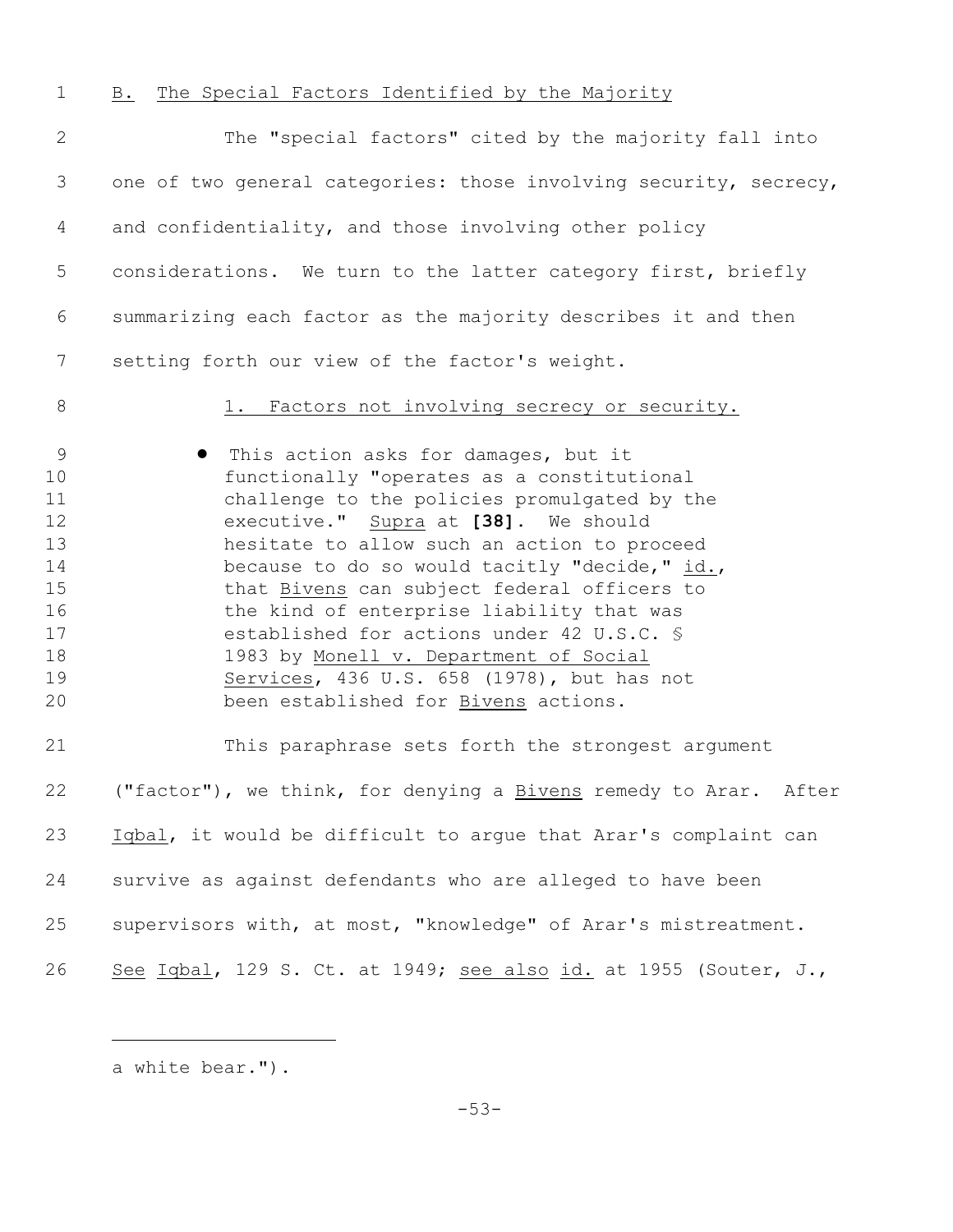dissenting). And to the extent that the United States remains a defendant, perhaps it should be dismissed for want of possible liability under Bivens too. But that does not dispose of the case against the lower-level defendants, such as Blackman, McElroy, and the Doe defendants, who are alleged to have personally undertaken purposeful unconstitutional actions against Arar.

 It also may be that to the extent actions against "policymakers" can be equated with lawsuits against policies, they may not survive Iqbal either. But while those championing Arar's case may in fact wish to challenge extraordinary rendition policy writ large, the relief Arar himself seeks is principally compensation for an unconstitutional implementation of that policy. That is what Bivens actions are for.

- ! Actions for damages against federal officers "who implement" rendition "policy" implicate 17 sovereign immunity concerns, by "influenc[ing] government policy, prob[ing] government secrets, invad[ing] government interests, enmesh[ing] government lawyers, and . . . elicit[ing] government funds for settlement." Supra at **[39].**
- **Recognizing a Bivens action for Arar would**  entail a judicial "assessment of the validity and rationale" of rendition, which "directly affect[s] significant diplomatic and national security concerns." Supra at **[40]**. The concern here is in part one of separation of powers, see supra at **[41]**, and in part one of

-54-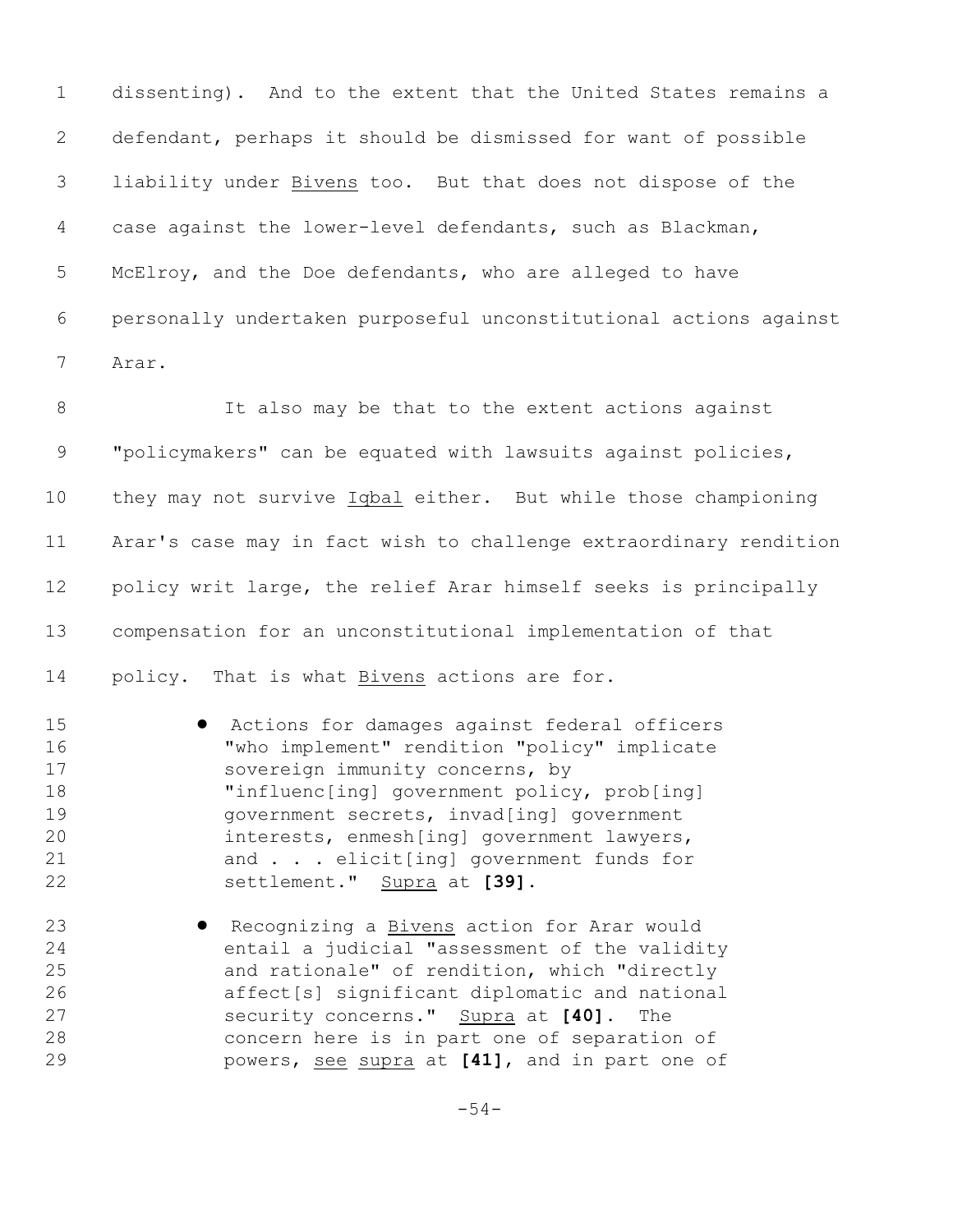## institutional incompetence, see supra at **[41]**.

 Aside from diplomatic and national security considerations, which we address below, this consideration applies to all civil rights actions. Bivens by its nature implicates "government interests," enmeshes government lawyers, and elicits government funds for settlement. Bivens by its nature authorizes courts to invalidate exercises in executive power. A Bivens action, like any other civil rights action, is an attempt to hold members of the executive accountable for their allegedly unconstitutional acts, through the courts. If these "special factors" were persuasive grounds on which to deny Bivens 13 actions, they would not only not be permitted in new contexts, 14 they would not be permitted at all.

 Similarly, insofar as this Bivens action may influence executive policy, we doubt that that should be a factor "counseling hesitation" either. Civil rights actions influence policy: They make it more costly for executive officers to violate the Constitution. That is their point. See Wyatt v. Cole, 504 U.S. 158, 161 (1992) ("The purpose of § 1983 is to deter state actors from using the badge of their authority to deprive individuals of their federally guaranteed rights and to provide relief to victims if such deterrence fails.").

-55-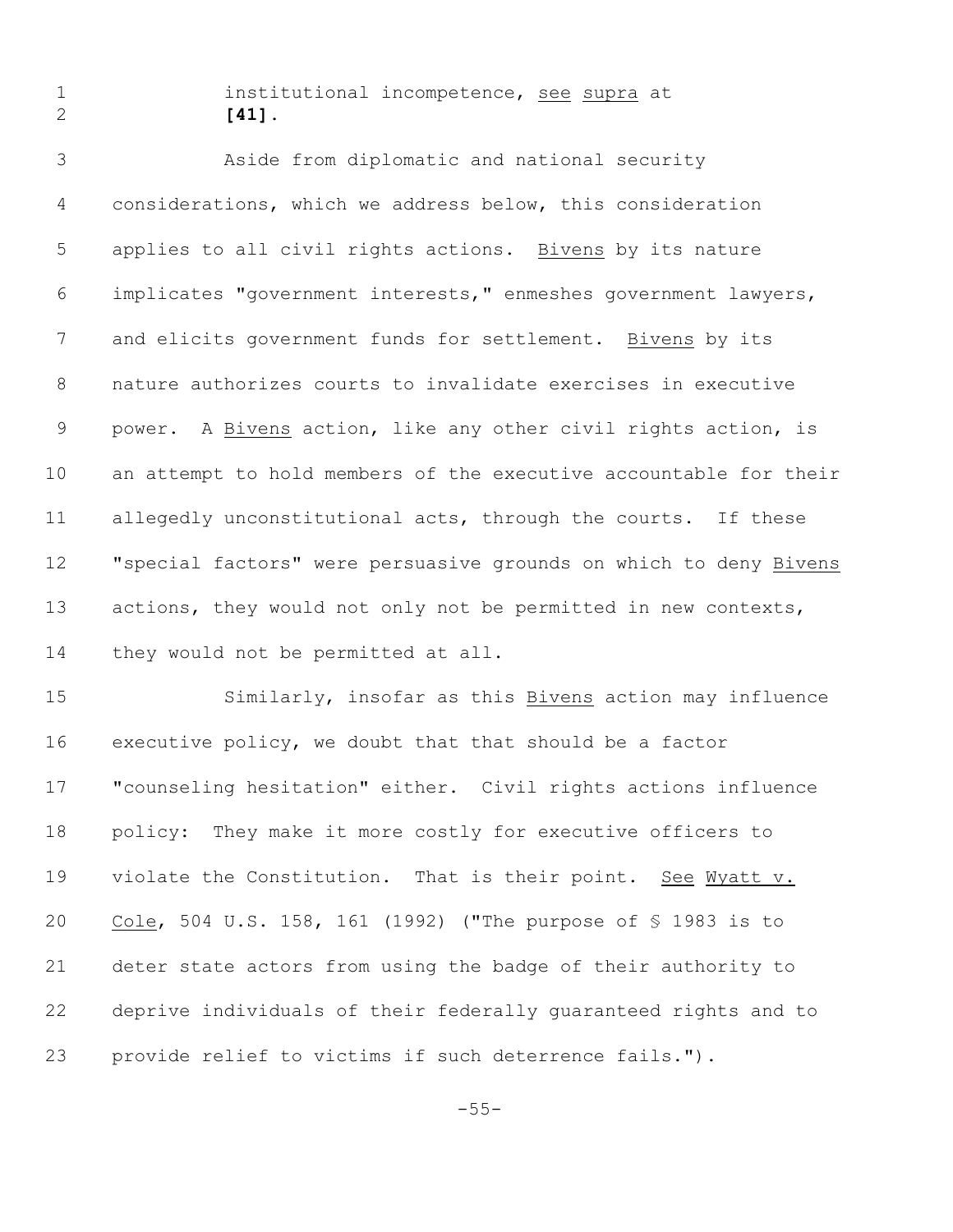Finally, the majority suggests that "[i]n the small number of contexts in which courts have implied a Bivens remedy, it has often been easy to identify both the line between constitutional and unconstitutional conduct, and the alternative course which officers should have pursued," a "distinction [the majority says] may or may not amount to a special factor counseling hesitation in the implication of a Bivens remedy." Supra at **[54]**. It should be noted to the contrary that in the two Supreme Court decisions that did "extend" a Bivens remedy in a "new context," such identification was anything but "easy." Carlson v. Green, 446 U.S. 14 (1980), involved the line between constitutional and unconstitutional medical treatment and medical facilities in prisons, whose management the Supreme Court has found "peculiarly within the province and professional expertise of corrections officials" -- and thus outside of the competence of judges -- and instructed courts to "ordinarily defer to [prison officials'] expert judgment," Pell v. Procunier, 417 U.S. 817, 827 (1974). And Davis v. Passman, 442 U.S. 228 (1979), addressed the line between constitutional and unconstitutional discrimination in public employment, which the Court later observed raises issues requiring "decisions [that] are quite often subjective and individualized, resting on a wide array of 23 factors that are difficult to articulate and quantify," Engquist v. Or. Dep't of Agric., 128 S.Ct. 2146, 2154 (2008).

-56-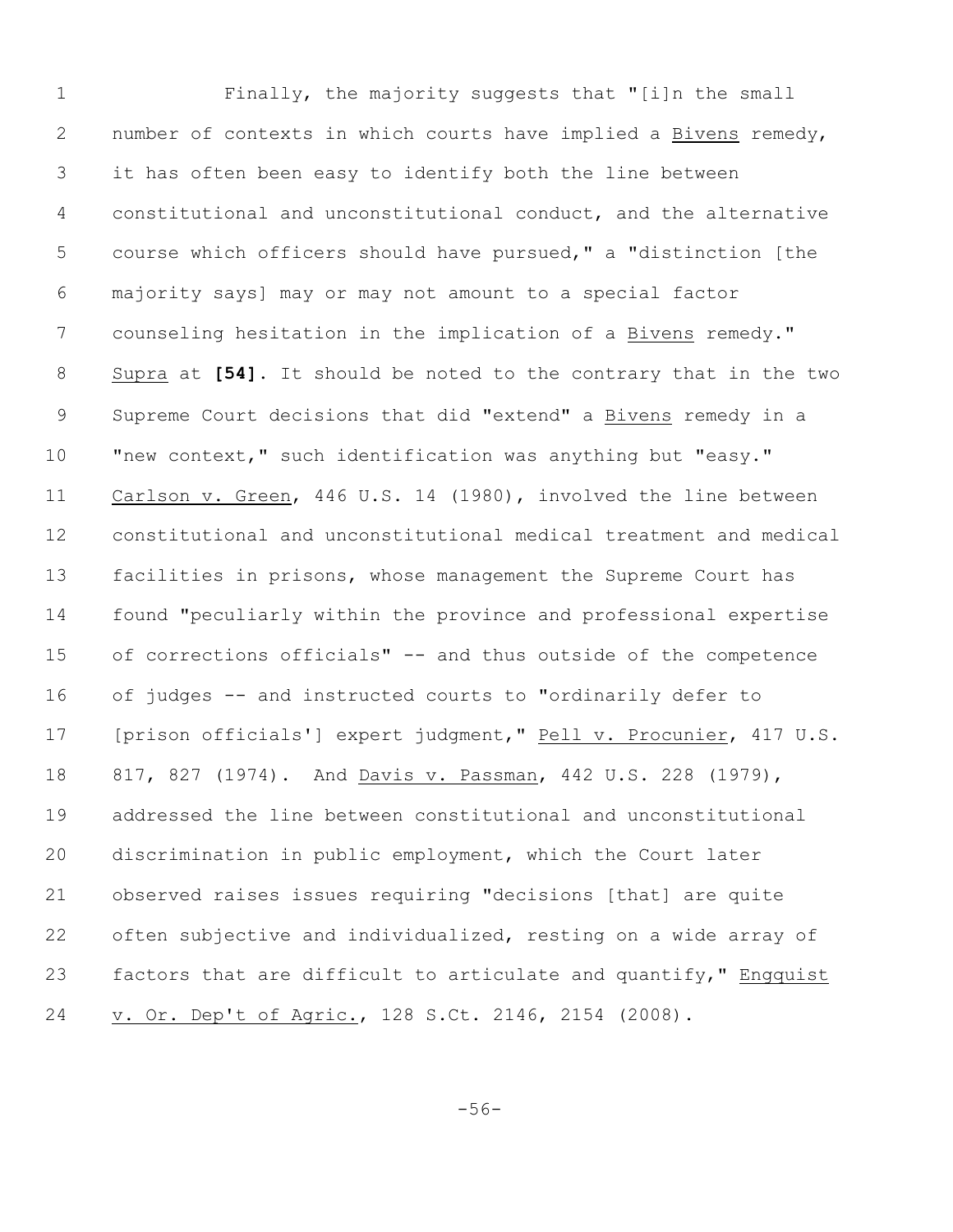The factors relied upon by the majority that do not relate to secrecy or security therefore do not appear to us to counsel strongly against recognition of a Bivens remedy here.

 2. Factors involving secrecy or security. The other "special factors" cited by the majority focus our attention on the ability of the executive to conduct the business of diplomacy and government in secret as necessary and to protect public and private security. It is beyond dispute that the judiciary must 9 protect that concern. See, e.g., Doe v. CIA, 576 F.3d 95 (2d Cir. 2009). But inasmuch as there are established procedures for doing just that, we think treating that need as giving rise to "special factors counseling hesitation" is an unfortunate form of double counting. The problem can be, should be, and customarily is, dealt with case by case by employing the established procedures of the state-secrets doctrine, see id.**;** see also section VI, below, rather than by barring all such plaintiffs at 17 the courtroom door without further inquiry.

## C. Factors Weighing in Favor of a Bivens Action

 At least some factors weigh in favor of permitting a 20 Bivens action in this case. We assume, as we are required to, that Arar suffered a grievous infringement of his constitutional rights by one or more of the defendants, from his interception

-57-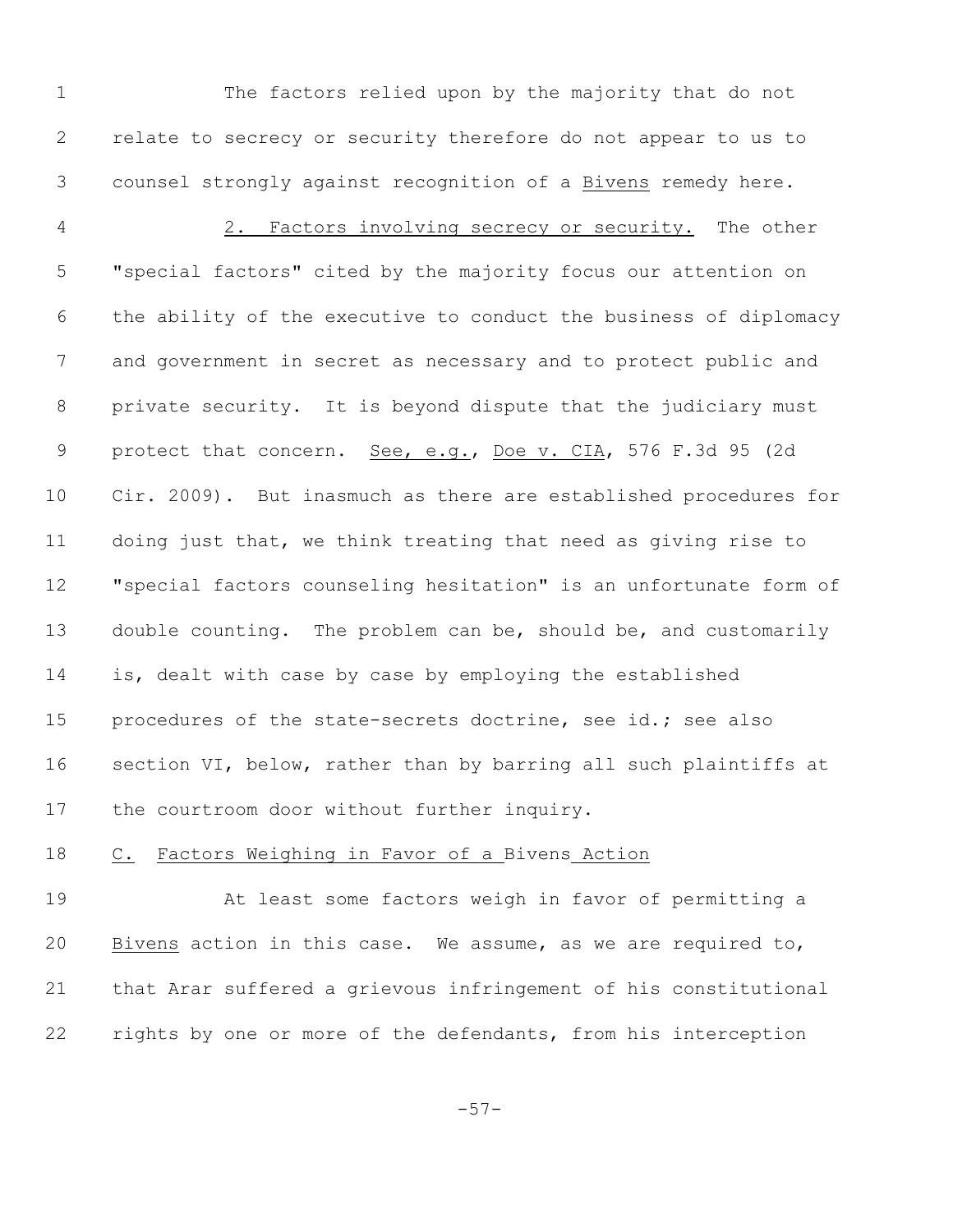and detention while changing planes at an international airport to the time two weeks later when he was sent off in the expectation -- perhaps the intent and expectation -- that he would be tortured, all in order to obtain information from him. Breach of a constitutional or legal duty would appear to counsel in favor of some sort of opportunity for the victim to obtain a 7 remedy for it. Justice Harlan's landmark concurrence in Bivens explains:

 The[ government's] arguments for a more stringent test to govern the grant of damages in constitutional cases [than that governing a grant of equitable relief] seem to be adequately answered by the point that the judiciary has a particular responsibility to assure the vindication of constitutional 16 interests . . . . To be sure, "it must be remembered that legislatures are ultimate guardians of the liberties and welfare of the people in quite as great a degree as the courts." But it must also be recognized that the Bill of Rights is particularly intended to vindicate the interests of the individual in the face of the popular will as expressed in legislative majorities; at the very least, it strikes me as no more appropriate to await express congressional authorization of traditional judicial relief with regard to [the plaintiff's constitutional] legal interests than with respect to interests protected by federal statutes.

 Bivens, 403 U.S. at 407 (Harlan, J., concurring) (citation and footnote omitted).

-58-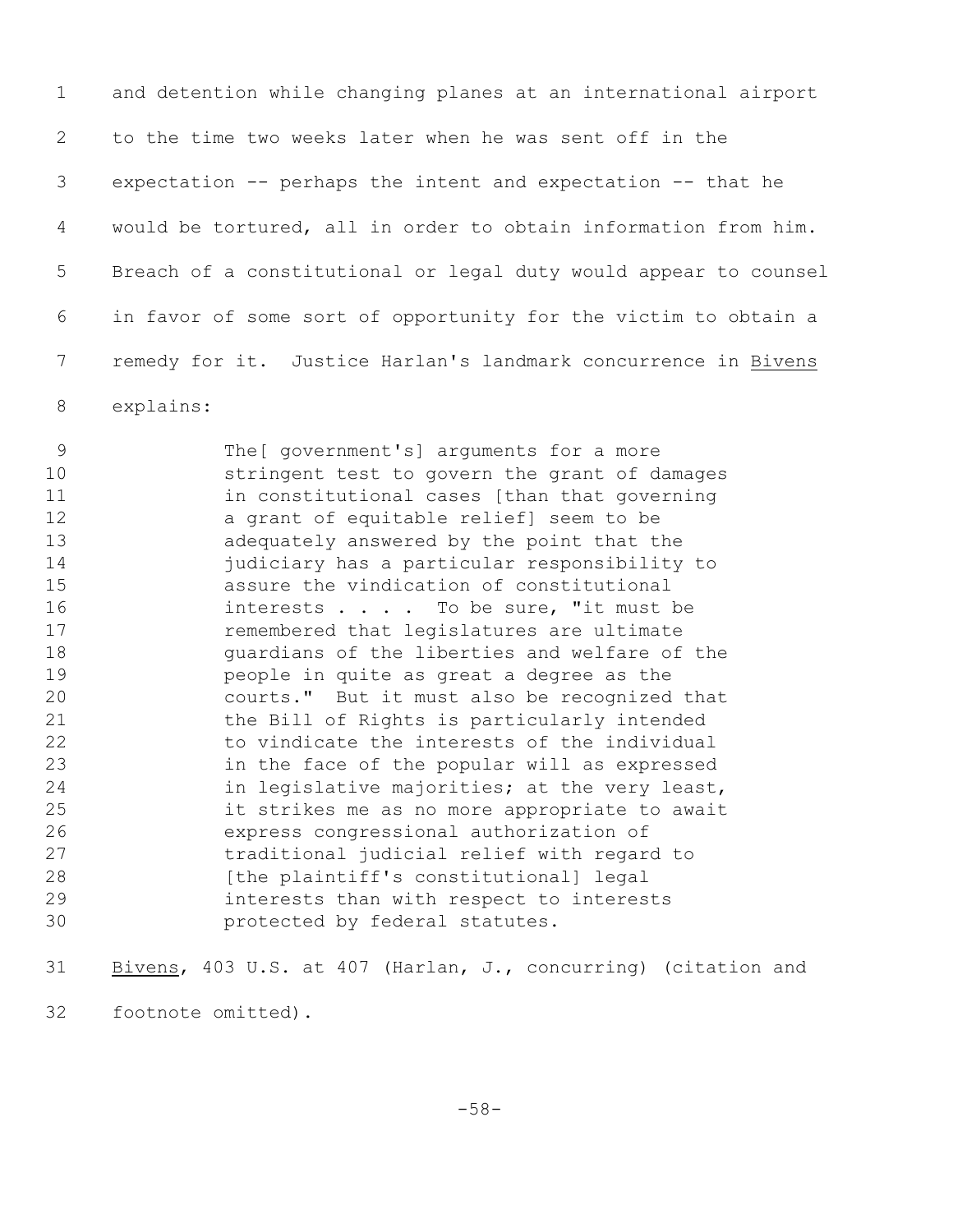And more generally, Bivens should be available to vindicate Fifth Amendment substantive due process rights such as those asserted here. As Judge Posner wrote for the Seventh Circuit with respect to a Bivens action: [I]f ever there were a strong case for "substantive due process," it would be a case in which a person who had been arrested but not charged or convicted was brutalized while in custody. If the wanton or malicious infliction of severe pain or suffering upon a person being arrested violates the Fourth Amendment –- as no one doubts –- and if the wanton or malicious infliction of severe pain or suffering upon a prison inmate violates 15 the Eighth Amendment -- as no one doubts -- it would be surprising if the wanton or malicious infliction of severe pain or suffering upon a person confined following his arrest but not yet charged or convicted were thought consistent with due process. Wilkins v. May, 872 F.2d 190, 194 (7th Cir. 1989), cert. denied, 22 493 U.S. 1026 (1990);<sup>29</sup> accord Magluta v. Samples, 375 F.3d 1269 (11th Cir. 2004) (reversing district court's dismissal of pretrial detainee's Bivens action alleging unconstitutional conditions of confinement at federal penitentiary in violation of the Due Process Clause of the Fifth Amendment); Cale v. Johnson, 861 F.2d 943, 946-47 (6th Cir. 1988) (concluding that "federal

 Although there is some disagreement in the Circuits regarding precisely when, following arrest, abuse of detained persons is to be analyzed under principles of substantive due process, we think Judge Posner's comment as to why those principles must apply at some point is insightful and remains valid.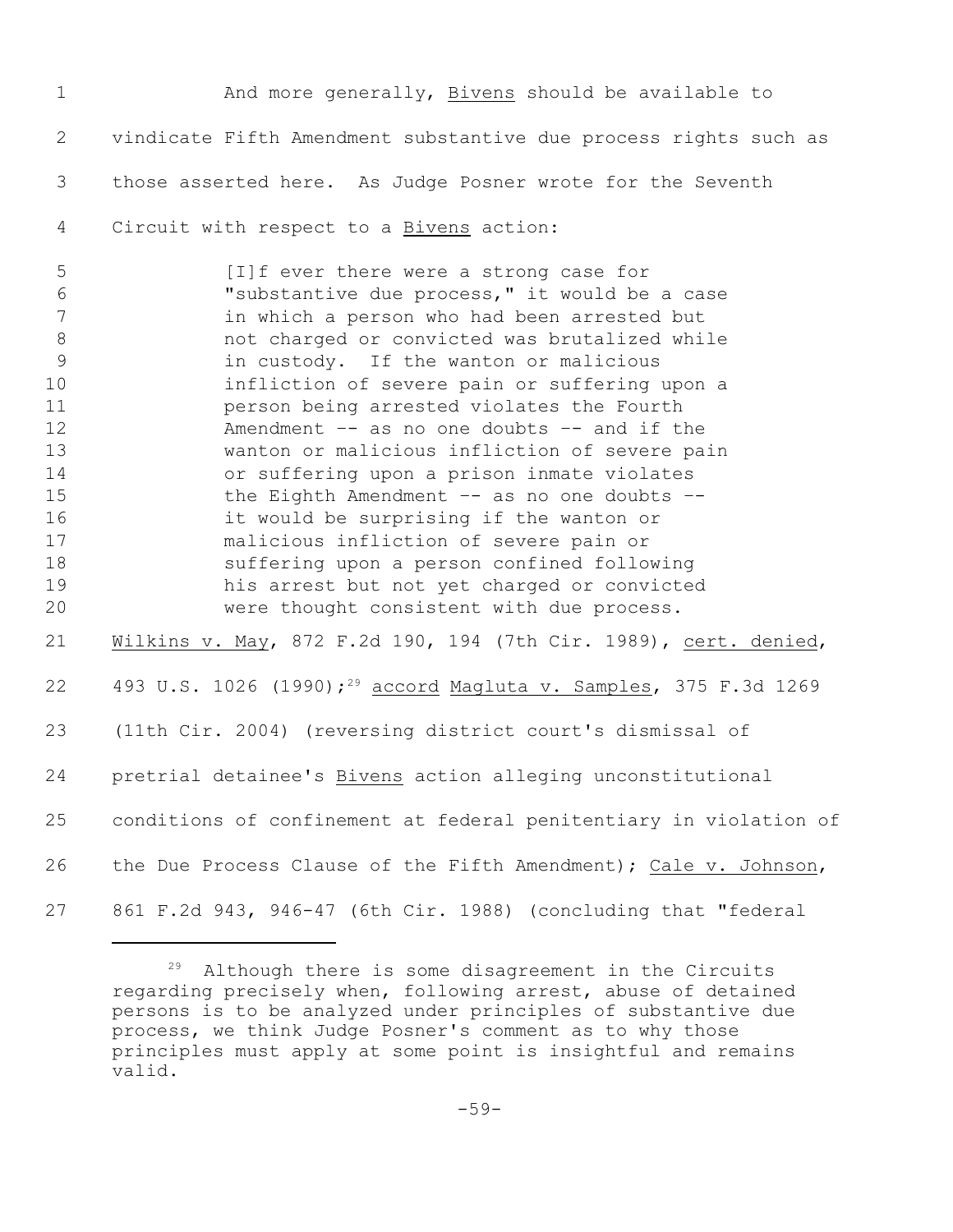| $\mathbf 1$     | courts have the jurisdictional authority to entertain a Bivens    |
|-----------------|-------------------------------------------------------------------|
| 2               | action brought by a federal prisoner, alleging violations of his  |
| 3               | right to substantive due process"), abrogated on other grounds,   |
| 4               | Thaddeus-X v. Blatter, 175 F.3d 378, 387-88 (6th Cir. 1999); see  |
| 5               | also Sell v. United States, 539 U.S. 166, 193 (2003) (Scalia, J., |
| 6               | dissenting) (observing that "a [Bivens] action is available       |
| $7\phantom{.0}$ | to federal pretrial detainees challenging the conditions of their |
| 8               | confinement" (citing Lyons v. U.S. Marshals, 840 F.2d 202 (3d     |
| 9               | Cir. $1988)$ ). <sup>30</sup>                                     |
| 10              | A federal inmate serving a prison sentence can employ             |
| 11              | Bivens to seek damages resulting from mistreatment by prison      |
| 12              | officials. Carlson v. Green, 446 U.S. 14 (1980). It would be      |
| 13              | odd if a federal detainee not charged with or convicted of any    |
| 14              | offense could not bring an analogous claim. <sup>31</sup>         |

<sup>&</sup>lt;sup>30</sup> While cases permitting pretrial detainees to bring Bivens actions for violations of their substantive due process rights support the availability of a Bivens action here, Arar's substantive due process claim should not be evaluated under the standard for assessing the claims of persons who, unlike Arar, were detained pretrial rather than for the purpose of interrogation.

 $31$  We have not been asked by the parties to examine the possibility that Arar has pled facts sufficient to raise a claim under theories other than substantive due process -- such as under the Fourth Amendment, the self-incrimination clause of the Fifth Amendment, or even the Eighth Amendment. Because this is an appeal from a dismissal on the facts pleaded in the complaint under Rule 12(b)(6), we think that even if this Court were to consider such an alternate theory and conclude that it was valid, the case would be subject to remand to the district court for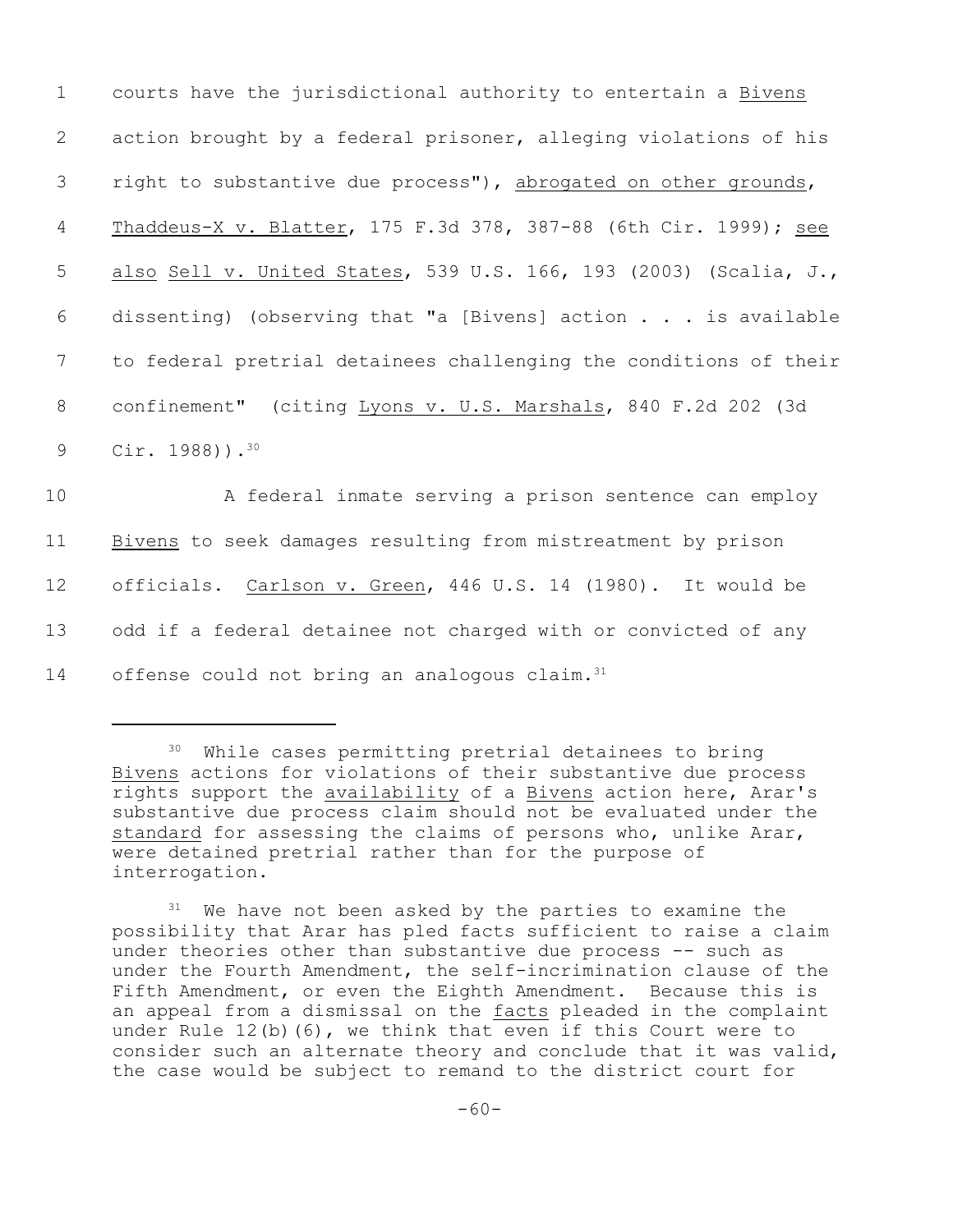| $\mathbf 1$ | Finally, a factor counseling recognition of a Bivens              |
|-------------|-------------------------------------------------------------------|
| 2           | action is that Arar has no other remedy for the alleged harms the |
| 3           | defendant officers inflicted on him. Cf. Malesko, 534 U.S. at 70  |
| 4           | ("In 30 years of Bivens jurisprudence we have extended its        |
| 5           | holding only twice, to provide an otherwise nonexistent cause of  |
| 6           | action against individual officers alleged to have acted          |
| 7           | unconstitutionally, or to provide a cause of action for a         |
| 8           | plaintiff who lacked any alternative remedy for harms caused by   |
| 9           | an individual officer's unconstitutional conduct.").              |
| 10          | The State-Secrets Privilege<br>VI.                                |
| 11          | Resolution on State-Secrets Grounds<br>Α.                         |
| 12          | If we have not been fully persuasive in arguing that a            |
| 13          | Bivens remedy should not be denied in this case, we hope we have  |
| 14          | made it abundantly clear that the question is a complex and       |
| 15          | difficult one. And that underlies our principal cause for         |
| 16          | dissent. We think it improper for the Court to take the twisting  |
| 17          | road to a categorical conclusion that no plaintiff has a private  |
| 18          | right of action in these circumstances and circumstances like     |
| 19          | them, when, by a brief order, we could take steps that would      |
| 20          | likely permit the case to be resolved on its particular facts     |
| 21          | without new and strained declarations of law.                     |

further proceedings on that theory.

-61-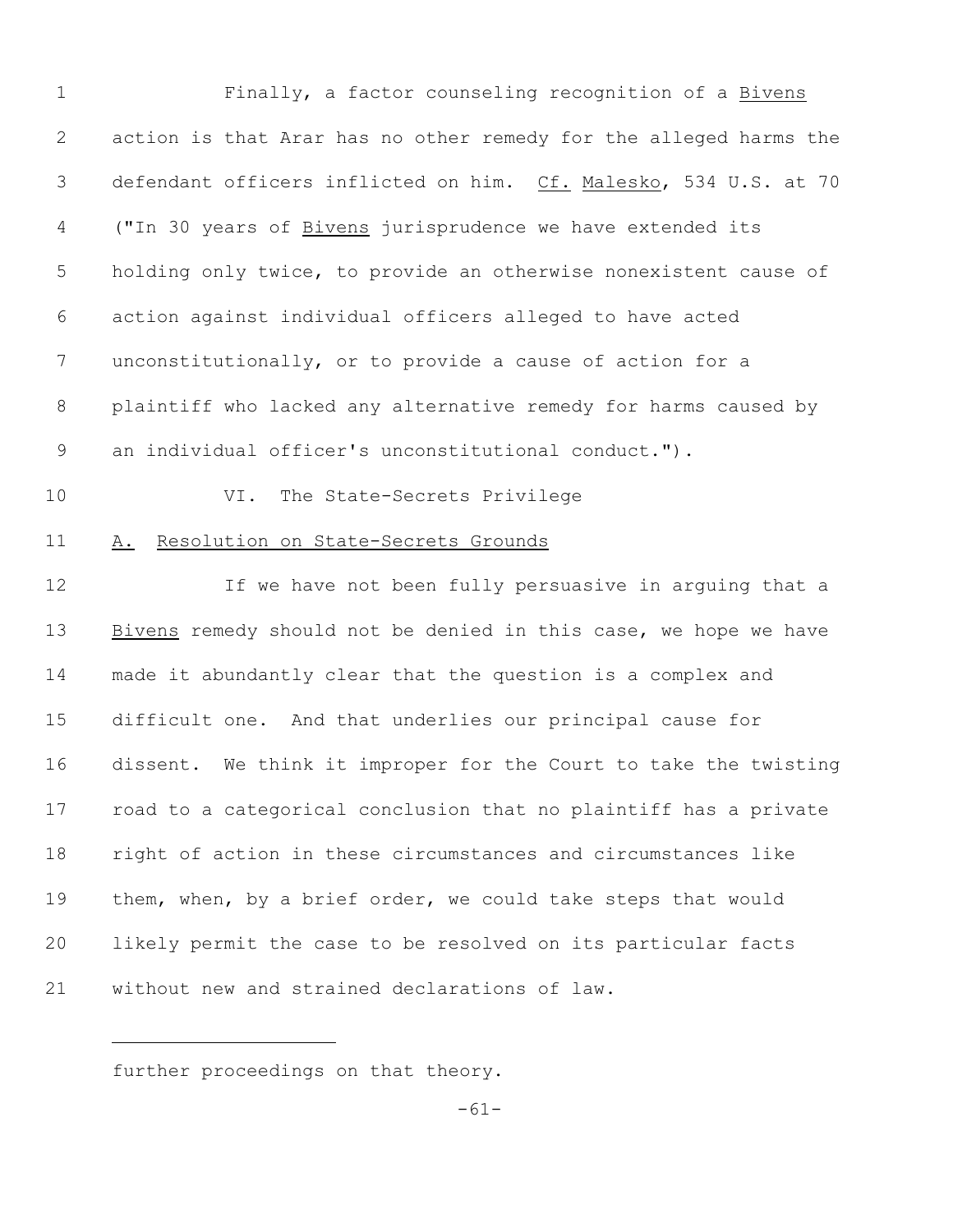The majority makes a thinly veiled reference to the recognition of a Bivens action as "alacrity or activism." Supra, at **[37]**. The irony of its making that assertion while reaching out unnecessarily to decide a difficult issue related to separation of powers principles should not be lost. Activism in the defense of "liberty," we gather, is no vice.

 "The state secrets privilege is a common law evidentiary rule that allows the government to withhold information from discovery when disclosure would be inimical to national security." Zuckerbraun v. Gen. Dynamics Corp., 935 F.2d 544, 546 (2d Cir. 1991). "In some cases, the effect of an invocation of the privilege may be so drastic as to require dismissal," as when a "proper assertion of the privilege precludes access to evidence necessary for the plaintiff to state a prima facie claim." Id. at 547. We share what we think to be the majority's intuition that this case would likely turn largely, if not entirely, on decisions of national security and diplomacy that the executive branch has already assured us it has good reason to keep out of public view.

20 Indeed, the government, while arguing before us en banc seeking affirmance on the Bivens issue, could hardly have been clearer:

-62-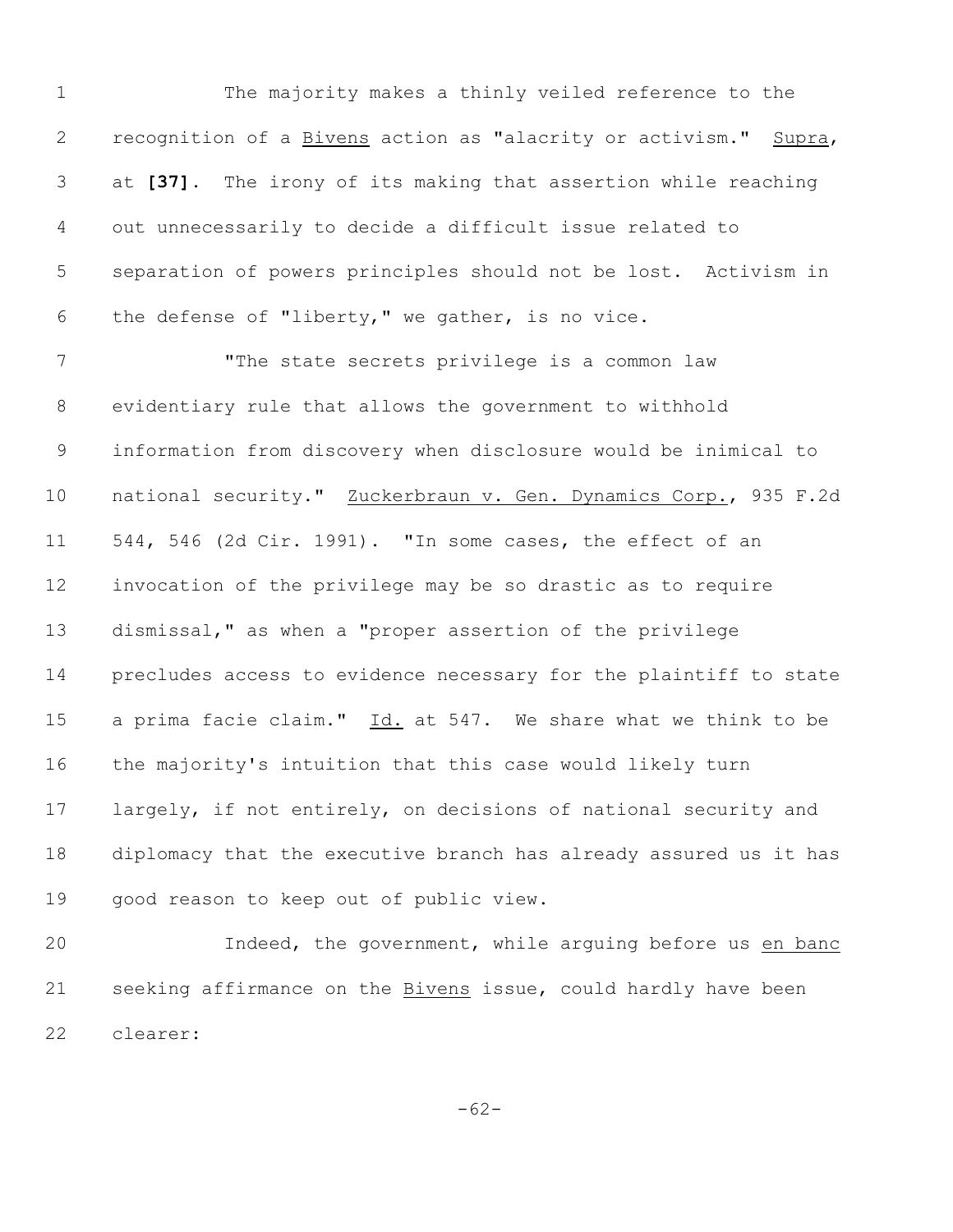1 [I]t seems like at the core of your concerns and perhaps your colleagues' concerns is you don't have more information. And that might be the result of the fact that the district court did not rule on the state secrets issue, so all the classified declarations are not in the record, and if this court felt it could not address our Bivens special factors argument at this stage, and I think it 10 can . . . then I respectfully suggest this court do a limited remand for the district court to review the state secrets issue. The government would have to update the declarations, because much time has passed, but allow the government to do that, have the district court rule on the state secrets issues and then this Court could have this declaration before it if it thought it needed to do that.

- Tr. 58-59 (Cohn). And:
- Your Honor, if this Court is talking simply about a limited remand, to send this case back simply for the limited purpose of the district court examining the state secrets issue first [if the court won't address 26 Bivens otherwise], I think there's a lot of sense to that, your Honor.
- Id. at 62-63 (Cohn).

 Recognizing that the government, like Arar and his counsel, would prefer a ruling on the merits, we nonetheless think we should be taking the government up on its alternate suggestion. Doing so would likely allow us to avoid giving sweeping answers to difficult questions of law that we are not required to ask. And it would, by well-established procedure, address what the majority cites as additional "special factors

-63-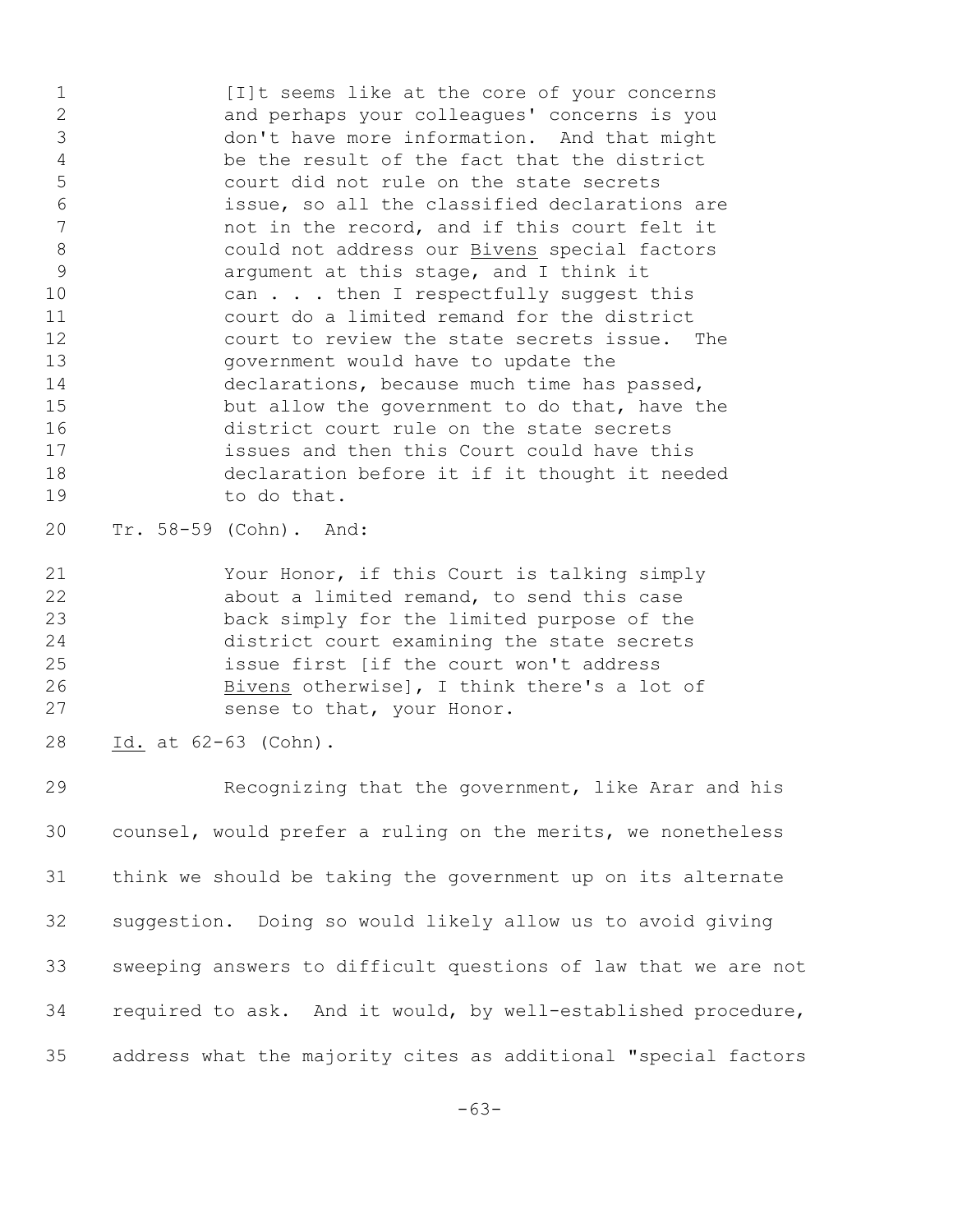| $\mathbf 1$                                                           | counseling hesitation" in recognizing a Bivens right of action.                                                                                                                                                                                                                                                                                                                                                  |
|-----------------------------------------------------------------------|------------------------------------------------------------------------------------------------------------------------------------------------------------------------------------------------------------------------------------------------------------------------------------------------------------------------------------------------------------------------------------------------------------------|
| $\mathbf{2}$                                                          | In particular, the majority notes these "factors":                                                                                                                                                                                                                                                                                                                                                               |
| 3<br>$\overline{4}$<br>5<br>6<br>$\overline{7}$<br>$\,8\,$<br>9<br>10 | Judicial consideration of the issues relating<br>to rendition involves particular<br>"sensitivities" because of the need to<br>discover much "classified material," supra at<br>[43], including those relating to "the<br>national security apparatus of at least three<br>foreign countries, as well as that of the<br>United States," supra at [44].                                                           |
| 11<br>12<br>13<br>14<br>15<br>16<br>17<br>18<br>19                    | <b>.</b> "Cases in the context of extraordinary<br>rendition are very likely to present serious<br>questions relating to private diplomatic<br>assurances from foreign countries , and<br>this feature of such claims opens the door to<br>graymail." Supra at [48]; see also supra at<br>[51] ("The risk of graymail is itself a<br>special factor which counsels hesitation in<br>creating a Bivens remedy."). |
| 20                                                                    | These are "factors" that the state-secrets privilege was designed                                                                                                                                                                                                                                                                                                                                                |
| 21                                                                    | to address. <sup>32</sup>                                                                                                                                                                                                                                                                                                                                                                                        |
| 22                                                                    | We are not without precedent here -- similar both                                                                                                                                                                                                                                                                                                                                                                |
| 23                                                                    | factually and procedurally. In El-Masri v. United States, 479                                                                                                                                                                                                                                                                                                                                                    |
| 24                                                                    | F.3d 296 (4th Cir.), cert. denied, 128 S. Ct. 373 (2007), the                                                                                                                                                                                                                                                                                                                                                    |
| 25                                                                    | issue was an alleged "special rendition" by U.S. agents of a                                                                                                                                                                                                                                                                                                                                                     |
| 26                                                                    | German citizen from Macedonia to a U.S.-controlled prison in                                                                                                                                                                                                                                                                                                                                                     |

 Our discussion is limited to the government's invocation of the state-secrets privilege in the context of civil litigation. The protection of state secrets in the course of a criminal prosecution would likely raise many different and difficult issues in light of, among other things, the defendant's rights under the Fifth and Sixth Amendments.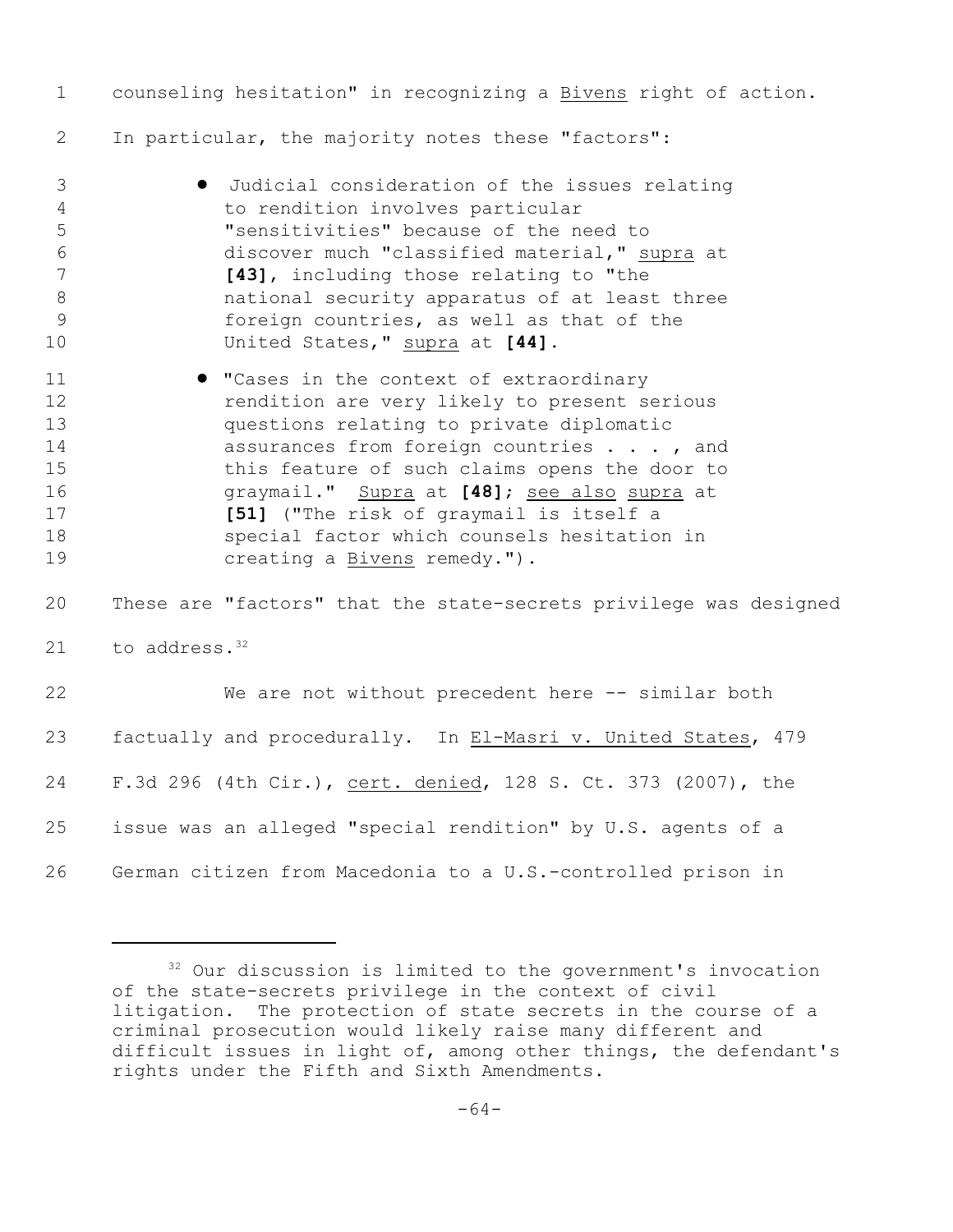| 1                                       | Afghanistan for the purpose of abusive interrogation.<br>The                                                                                                                                                                                                                                                                                                                 |
|-----------------------------------------|------------------------------------------------------------------------------------------------------------------------------------------------------------------------------------------------------------------------------------------------------------------------------------------------------------------------------------------------------------------------------|
| 2                                       | plaintiff had brought suit, inter alia, pursuant to Bivens, for                                                                                                                                                                                                                                                                                                              |
| 3                                       | violation of his due process rights against former CIA director                                                                                                                                                                                                                                                                                                              |
| 4                                       | George Tenet, among others. The Fourth Circuit explained:                                                                                                                                                                                                                                                                                                                    |
| 5<br>6<br>7<br>8<br>9<br>10<br>11<br>12 | The United States intervened as a defendant<br>in the district court, asserting that El-<br>Masri's civil action could not proceed<br>because it posed an unreasonable risk that<br>privileged state secrets would be disclosed.<br>By its Order of May 12, 2006, the district<br>court agreed with the position of the United<br>States and dismissed El-Masri's Complaint. |
| 13                                      | Id. at 299-300. The district court, in summarizing its order,                                                                                                                                                                                                                                                                                                                |
| 14                                      | had said, "It is important to emphasize that the result reached                                                                                                                                                                                                                                                                                                              |
| 15                                      | here is required by settled, controlling law."33<br>El-Masri v.                                                                                                                                                                                                                                                                                                              |

Tenet, 437 F. Supp. 2d at 540-41.

<sup>&</sup>lt;sup>33</sup> The district court's full statement bears repeating: It is important to emphasize that the result reached here is required by settled, controlling law. It is in no way an adjudication of, or comment on, the merit or lack of merit of El-Masri's complaint. Nor does this ruling comment or rule in any way on the truth or falsity of his factual allegations; they may be true or false, in whole or in part. Further, it is also important that nothing in this ruling should be taken as a sign of judicial approval or disapproval of rendition programs; it is not intended to do either. In times of war, our country, chiefly through the Executive Branch, must often take exceptional steps to thwart the enemy. Of course, reasonable and patriotic Americans are still free to disagree about the propriety and efficacy of those exceptional steps. But what this decision holds is that these steps are not proper grist for the judicial mill where, as here, state secrets are at the center of the suit and the privilege is validly invoked.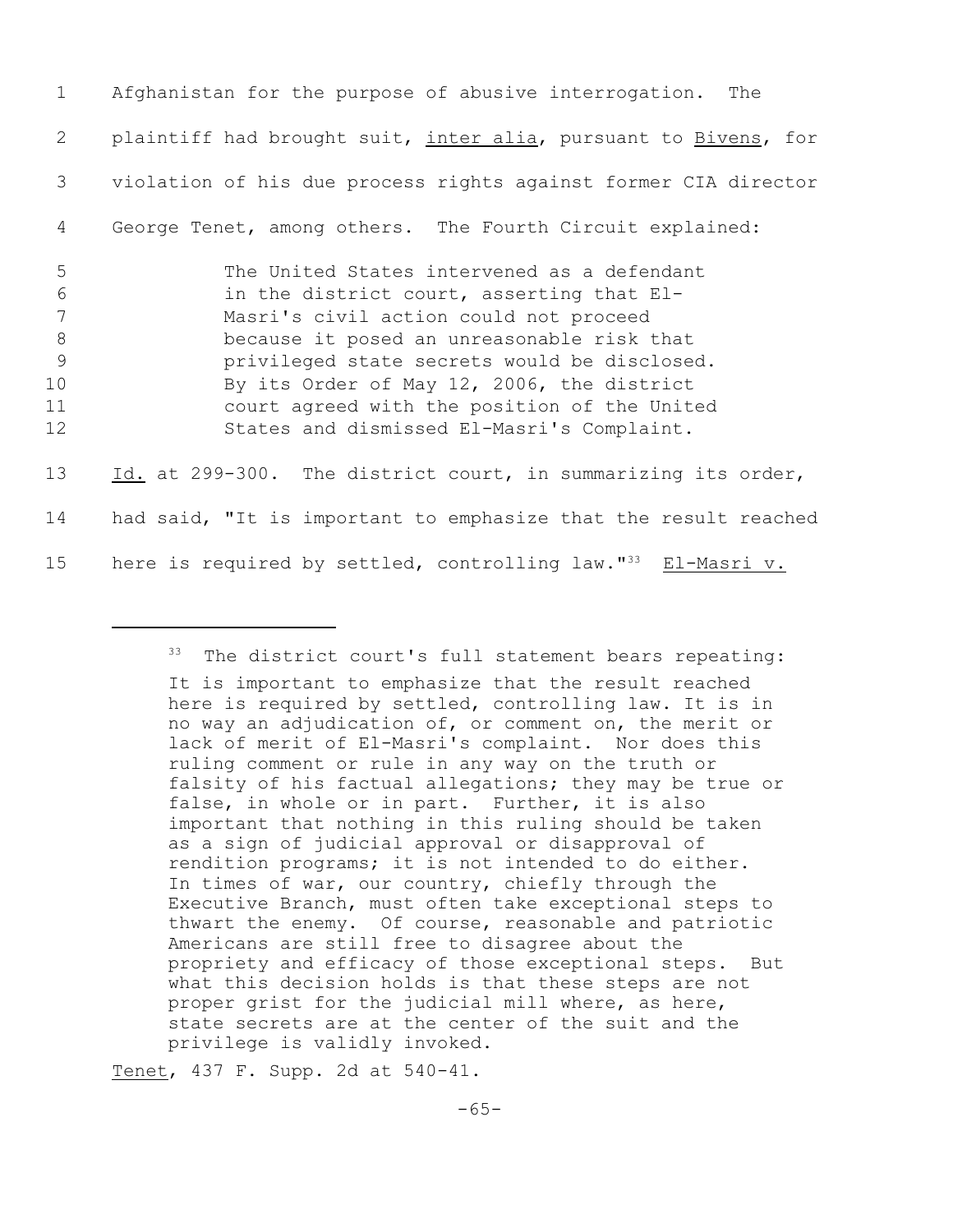| $\mathbf 1$     | Tenet, 437 F. Supp. 2d 530, 540 (E.D. Va. 2006). The Fourth       |
|-----------------|-------------------------------------------------------------------|
| $\mathbf{2}$    | Circuit agreed and affirmed. El-Masri, 479 F.3d at 300.34         |
| 3               | The majority cites the possibility of "graymail" as a             |
| 4               | "special factor counseling hesitation." But as another decision   |
| 5               | of the Fourth Circuit points out, the state-secrets privilege     |
| 6               | protects this interest too, by "provid[ing] a necessary safeguard |
| $7\phantom{.0}$ | against litigants presenting the government with a Hobson's       |
| 8               | choice between settling for inflated sums or jeopardizing         |
| 9               | national security." Sterling v. Tenet, 416 F.3d 338, 344 (4th     |
| 10              | Cir. 2005). $35$                                                  |
| 11              | In Arar's case, the government followed essentially the           |
| 12              | same procedure as it had in El-Masri. The district court here     |
| 13              | (prior to the district court and court of appeals decisions in    |
| 14              | El-Masri) decided the case on Bivens grounds instead. We think    |
| 15              | that to have been mistaken.                                       |
| 16              | Shortcomings of a State-Secrets Resolution<br>B.                  |

 We cite El-Masri not to endorse its conclusions, but as evidence that the procedures to be applied here are not in any sense novel.

<sup>&</sup>lt;sup>35</sup> Cf. Bivens, 403 U.S. at 410 (Harlan, J., concurring) ("I simply cannot agree with my Brother BLACK that the possibility of 'frivolous' claims -- if defined simply as claims with no legal merit -- warrants closing the courthouse doors to people in Bivens' situation. There are other ways, short of that, of coping with frivolous lawsuits.").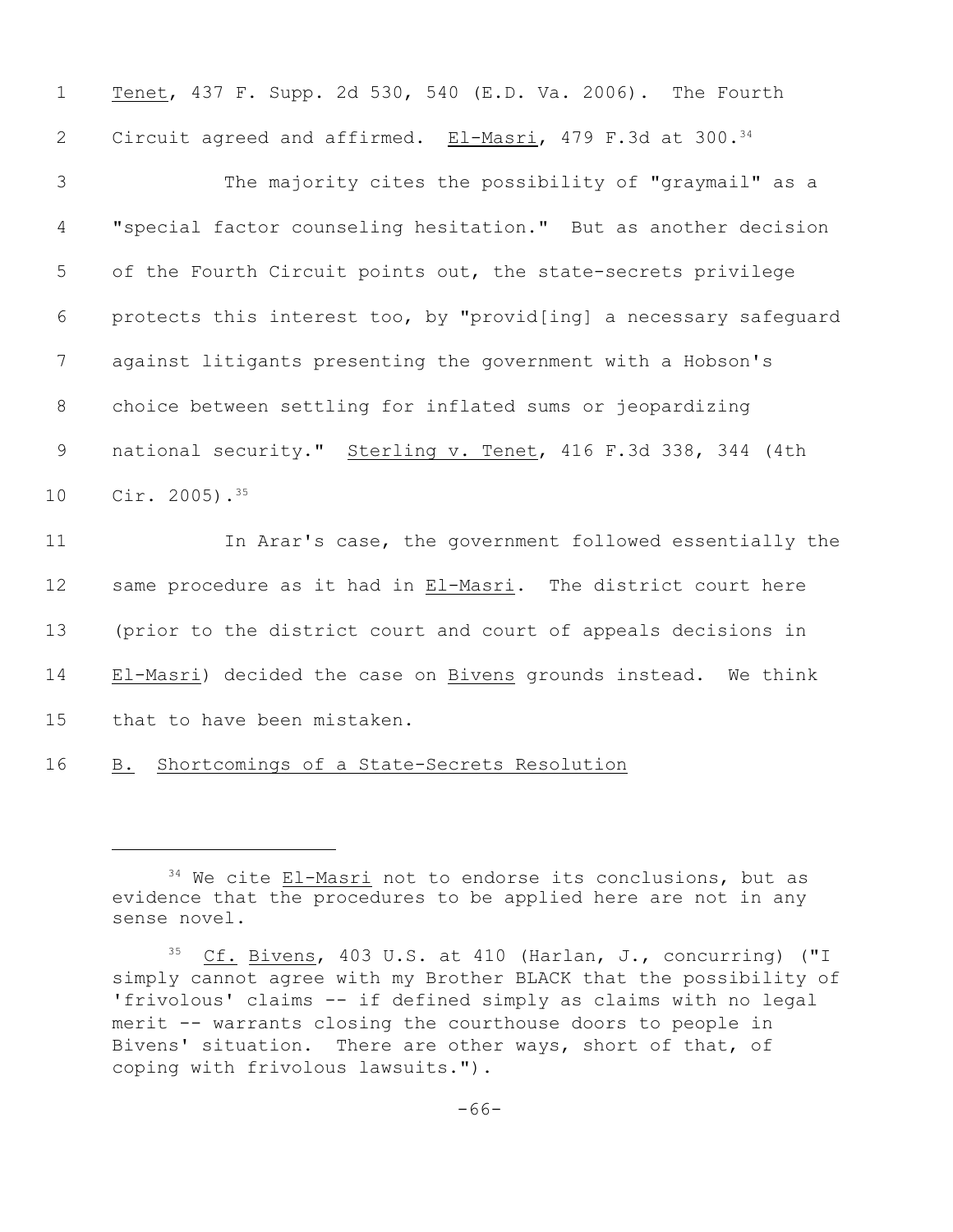| $\mathbf 1$ | We discussed the state secrets doctrine in some detail            |
|-------------|-------------------------------------------------------------------|
| 2           | in Doe, 576 F.3d at 101-05 (describing, inter alia, the emergence |
| 3           | of the doctrine in and after United States v. Reynolds, 345 U.S.  |
| 4           | 1 (1953)). We are not oblivious to the criticism to which it has  |
| 5           | been subject. There has been considerable debate about it, see,   |
| 6           | e.g., Robert M. Chesney, Enemy Combatants After Hamdan v.         |
| 7           | Rumsfeld: State Secrets and the Limits of National Security       |
| $8\,$       | Litigation, 75 Geo. Wash. L. Rev. 1249, 1263-1308 (2007) ("Enemy  |
| 9           | Combatants"); Carrie Johnson, "Handling of 'State Secrets' At     |
| 10          | Issue," Washington Post, Mar. 25, 2009, at A1, which has been     |
| 11          | stoked by the recent surfacing of the now-declassified Air Force  |
| 12          | accident report that was the subject of Reynolds, see Barry       |
| 13          | Siegel, Claim of Privilege 205-10 (2008). <sup>36</sup>           |
| 14          | But this controversy has centered on the extent of the            |

15 judiciary's role in making the determination of the legitimacy of

<sup>&</sup>lt;sup>36</sup> There have been assertions that the state-secrets invocation in Reynolds, in which the modern form of doctrine was first set forth, was a cover-up of government misfeasance, not an attempt to protect legitimate state secrets. See, e.g., Barry Siegel, Claim of Privilege at 205-10; Herring v. United States, No. A 03 Civ. 5500 (LDD), 2004 WL 2040272, at \*2, 2004 U.S. Dist. LEXIS 18545, at  $*6-*7$  (E.D. Pa. Sept. 10, 2004); but see Herring v. United States, 424 F.3d 384, 386 (3d Cir. 2005) (deciding, after review of the report, that the government's "assertion of military secrets privilege for [the] accident report [in Reynolds] . . . was [not a] fraud upon the court"), cert. denied, 547 U.S. 1123 (2006).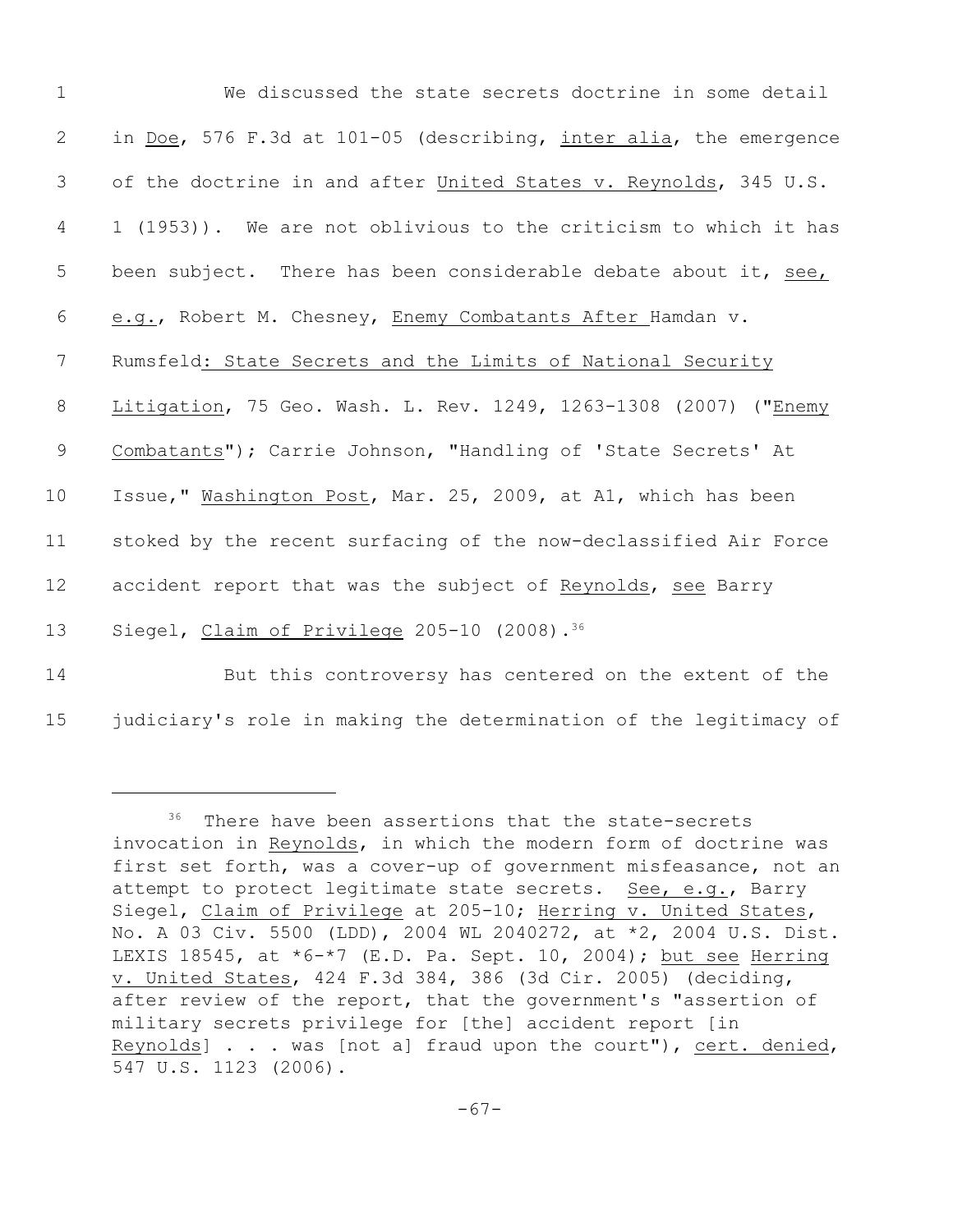| $\mathbf{1}$   | the claim of privilege and the consequences of the government's               |
|----------------|-------------------------------------------------------------------------------|
| $\overline{2}$ | refusal to produce subpoenaed material necessary to the                       |
| 3 <sup>7</sup> | prosecution of the plaintiff's claim. See, e.g., Enemy                        |
| 4              | Combatants, 75 Geo. Wash. L. Rev. at 1288. <sup>37</sup> No one can seriously |
| 5 <sup>5</sup> | doubt the need for a mechanism by which the government can                    |
| 6              | effectively protect its legitimate military and diplomatic                    |
| 7              | secrets. The question is whether those procedures now in place                |

 $37$  Questions that have been raised include: Did the Reynolds dissenters, and the Third Circuit and Eastern District of Pennsylvania before them, see Reynolds v. United States, 192 F.2d 987, 990 (3d Cir. 1951), have the better of the argument when concluding that the judicial role is not fully exercised in any case without an in-chambers, ex parte review of the allegedly privileged material? Cf. State Secret Protection Act of 2009, H.R. 984, 111th Cong. § 5(a) ("Once the Government has asserted the privilege . . . the court shall undertake a preliminary review of the information the Government asserts is protected by the privilege . . . ."); State Secrets Protection Act, S. 417, 111th Cong. § 2 (2009) (providing that, absent certain exceptions "the United States shall make all evidence the United States claims is subject to the state secrets privilege available for the court to review, consistent with [specified requirements], before any hearing conducted under this section"). Should the monetary loss occasioned as the result of the invocation of the privilege fall invariably and exclusively on plaintiffs? See Enemy Combatants, 75 Geo. Wash. L. Rev. at 1312-13. How finely grained a showing should be required before an action is dismissed in light of a successful state-secrets invocation? See Editorial, The State-Secrets Privilege, Tamed, N.Y. Times, Apr. 30, 2009, at A26 (opining on what it characterized as "the affront to civil liberties and the constitutional separation of powers in the Justice Department's argument that the executive branch is entitled to have lawsuits shut down whenever an official makes a blanket claim of national security"); see also msnbc.com, "Full transcript of President Barack Obama's news conference, Apr. 29, 2009," http://www.msnbc.msn.com/id/ 30488052// (The President: "I actually think that the state secret doctrine should be modified. I think right now it's overbroad.").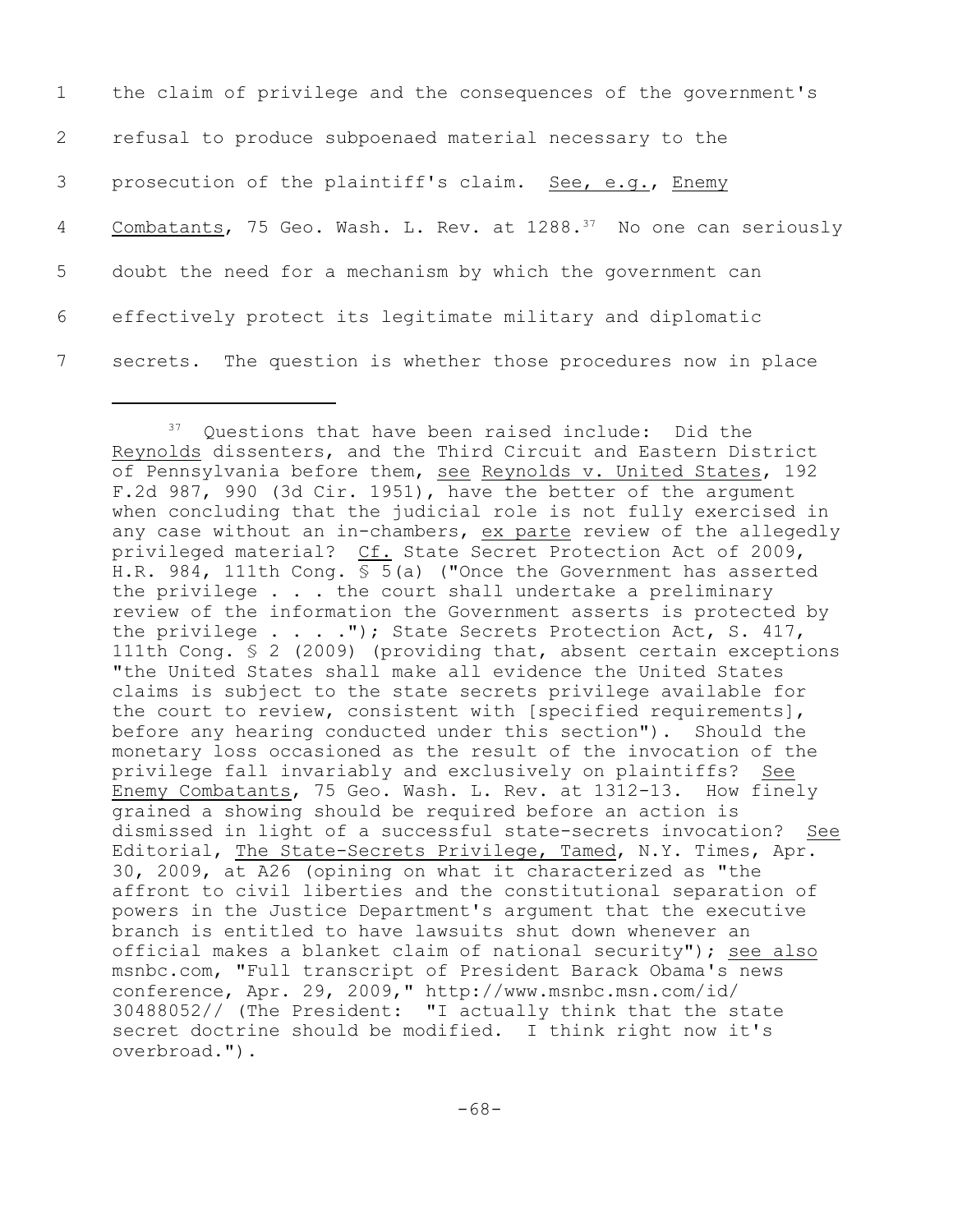best balance the need for secrecy with competing values and interests. The critics do not, we think, seek to avoid at all cost and in all circumstances the ability of the government to protect state-secrets in civil litigation or the possibility that some such litigation will ultimately be resolved as a result.

## C. The Majority's Objections

 The majority has two objections to a state-secrets resolution.

 First, it hints that we have an "unflagging" obligation to address the Bivens issue before turning to the question of state secrets. See supra at **[39]** ("True, courts can -- with difficulty and resourcefulness -- consider state secrets and even reexamine judgments made in the foreign affairs context when we must, that is, when there is an unflagging duty to exercise our jurisdiction." (emphasis in original)). We highly doubt the 16 jurisprudential necessity of addressing a broader, more difficult Bivens question when this case might be resolved on its facts by application of well-established state-secrets procedures. As the panel majority pointed out, non-merits dispositions do not require a predicate decision on subject-matter jurisdiction:

 The Supreme Court has, on several occasions, recognized that a federal court has leeway to choose among threshold grounds for denying 24 audience to a case on the merits. . . . [A]

-69-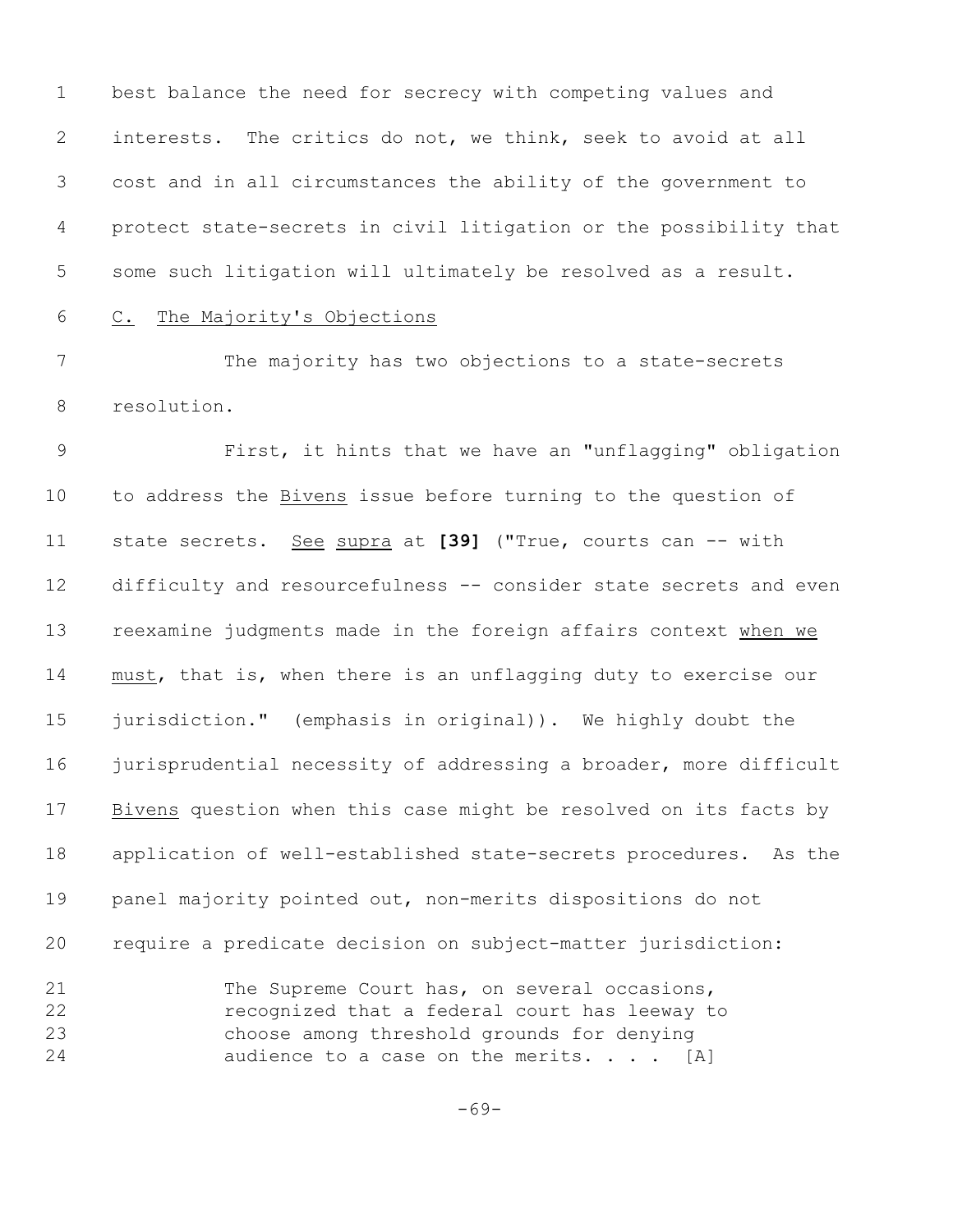federal court that dismisses on non-merits grounds before finding subject-matter jurisdiction makes no assumption of law-declaring power that violates separation of powers principles. See Arar, 532 F.3d at 172 (internal quotation marks, citations, and ellipses omitted). The Supreme Court acted similarly in Iqbal, assuming the viability of a Bivens action in order to decide the case on the basis of pleading and supervisory liability. See Iqbal, 129 S. Ct. at 1948. Second, the majority professes concern about the "[t]he court's reliance on information that cannot be introduced into the public record," which the Court says "is likely to be a common feature of any Bivens actions arising in the context of alleged extraordinary rendition." Supra at **[42]**. The majority

 thinks that this concern "should provoke hesitation, given the strong preference in the Anglo-American legal tradition for open court proceedings." Supra at **[42-43].**

 "'A trial is a public event. What transpires in the court room is public property.'" Richmond Newspapers v. Virginia, 448 U.S. 555, 574 n.9 (1980) (plurality opinion) (quoting Craig v. Harney, 331 U.S. 367, 374 (1947)). We applaud the majority's recognition of the fundamental importance of the principle that the courts are presumed to be open. See supra at **[44]**; and see, e.g., Globe Newspaper Co. v. Superior Court, 457

 $-70-$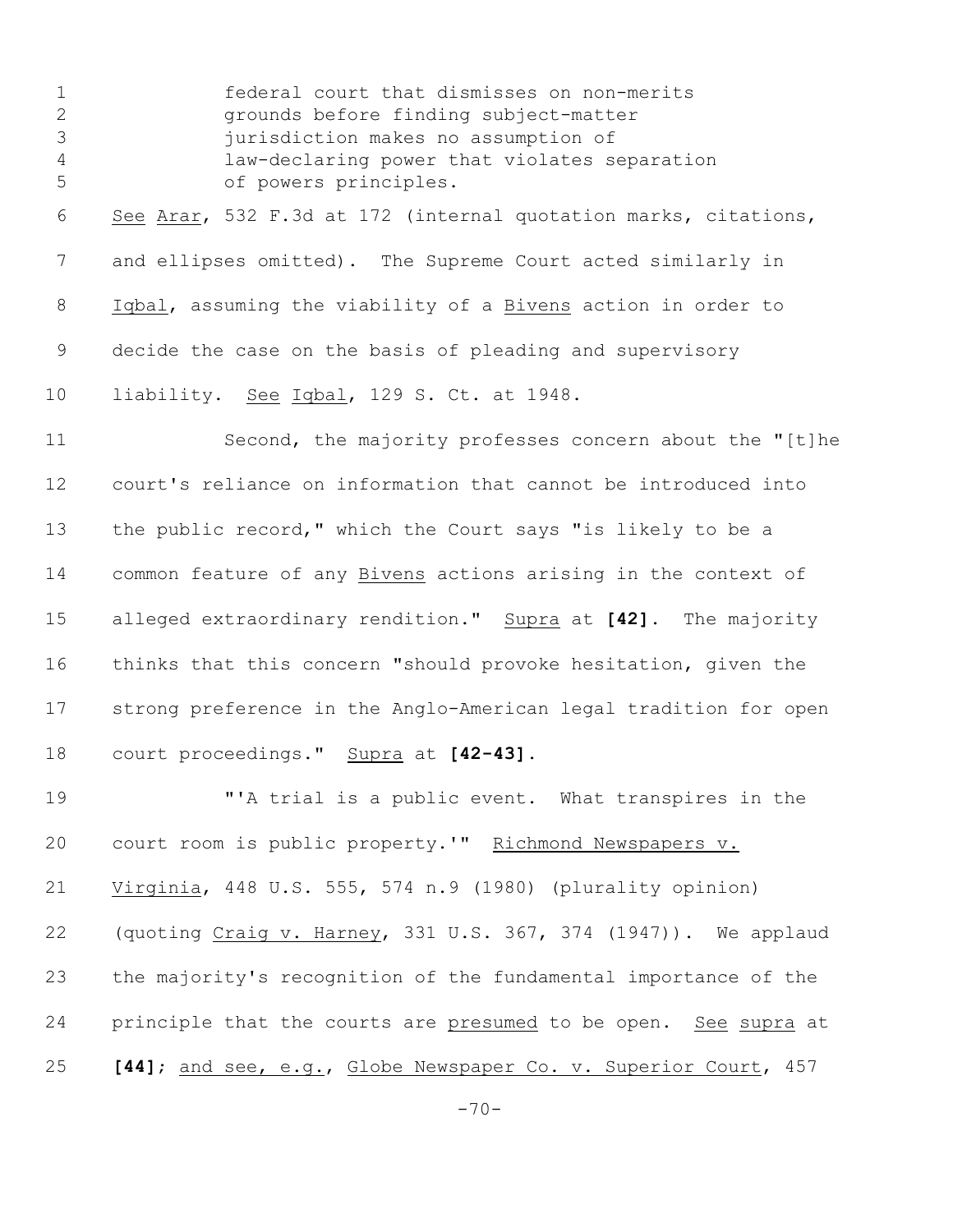| $\mathbf 1$    | U.S. 596, 604 (1982). It respects this Circuit's history of                |
|----------------|----------------------------------------------------------------------------|
| 2              | meticulously quarding constitutional protection for "access to             |
| 3              | the courts" in the sense of the ability of a citizen to see and            |
| $\overline{4}$ | hear, and in that way to participate in, the workings of the               |
| 5              | justice system. <sup>38</sup> See, e.g., Huminski v. Corsones, 396 F.3d 56 |
| 6              | (2d Cir. 2005); Hartford Courant Co. v. Pellegrino, 380 F.3d 83            |
| 7              | (2d Cir. 2004); ABC, Inc. v. Stewart, 360 F.3d 90 (2d Cir. 2004);          |
| $8\,$          | United States v. Graham, 257 F.3d 143 (2d Cir. 2001);                      |
| 9              | Westmoreland v. Columbia Broad. Sys., Inc., 752 F.2d 16 (2d Cir.           |
| 10             | 1984), cert. denied, 472 U.S. 1017 (1985); Joy v. North, 692 F.2d          |
| 11             | 880 (2d Cir. 1982). But it follows not at all, we think, from              |
| 12             | the presumption of openness however gauged that the open nature            |
| 13             | of the federal courts is properly weighed as a factor in the               |
| 14             | Bivens analysis.                                                           |
| 15             | The presumption of openness is just that, a                                |
| 16             | presumption. In can be, and routinely is, overcome.<br>We                  |
| 17             | regularly hear, on the basis of partially or totally sealed                |
|                |                                                                            |

records, not only cases implicating national security or

 This is "access to courts" in a sense quite different from the "access to courts" argument made by Arar referring to the frustration of his ability to seek relief from the judiciary. Cf. Huminski v. Corsones, 386 F.3d 116, 145 n.30 (2d Cir. 2004) (distinguishing between a litigant's due process right of access and the press and public's right of access under the First Amendment).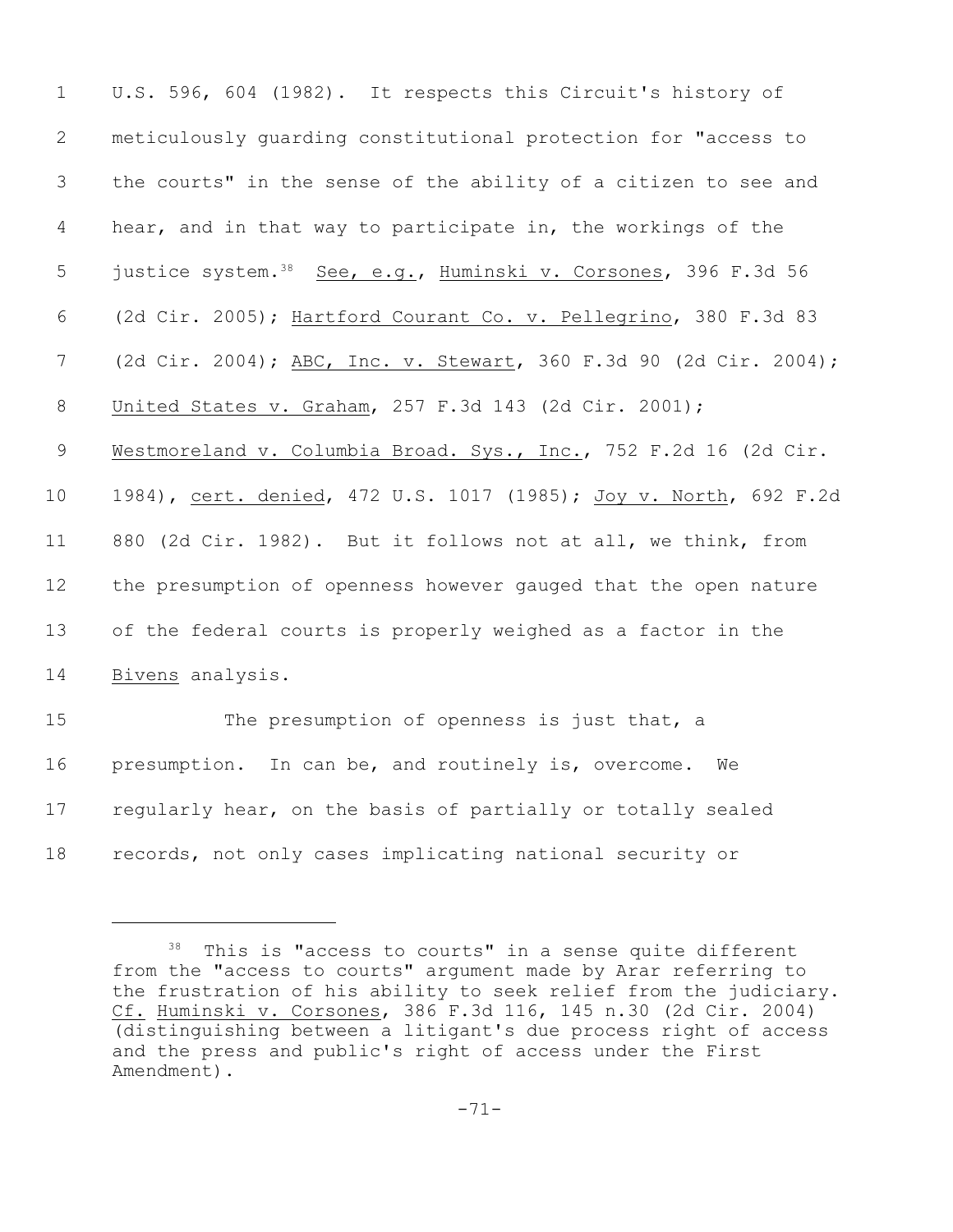diplomatic concerns, see, e.g., Doe, 576 F.3d 95; In re Terrorist Bombings of U.S. Embassies in E. Afr. v. Odeh, 552 F.3d 93 (2d Cir. 2008), cert. denied, 129 S. Ct. 2778 (2009), but those involving criminal defendants' cooperation with prosecutors, see, e.g., United States v. Doe, 314 F. App'x 350 (2d Cir. 2008) (summary order), other criminal matters, see, e.g., U.S. v. Silleg, 311 F.3d 557, 560 (2d Cir. 2002), probation department reports, upon which federal criminal sentences are to a 9 significant extent typically based, see, e.g., United States v. Parnell, 524 F.3d 166, 168 n.1 (2d Cir. 2008) (per curiam); United States v. Molina, 356 F.3d 269, 275 (2d Cir. 2004), child welfare, see, e.g., Sealed v. Sealed, 332 F.3d 51 (2d Cir. 2003), trade secrets, see, e.g., In re Orion Pictures Corp., 21 F.3d 24 (2d Cir. 1994), and any manner of other criminal and civil matters. Hardly a week goes by, in our collective experience, in which some document or fact is not considered by a panel of this Court out of the public eye.

 We accommodate the public interest in proceedings before federal courts by rigorously adhering to the presumption of openness, but the presumption is often overcome. The majority's notion that because the presumption is likely to be overcome in a particular species of case we should therefore

-72-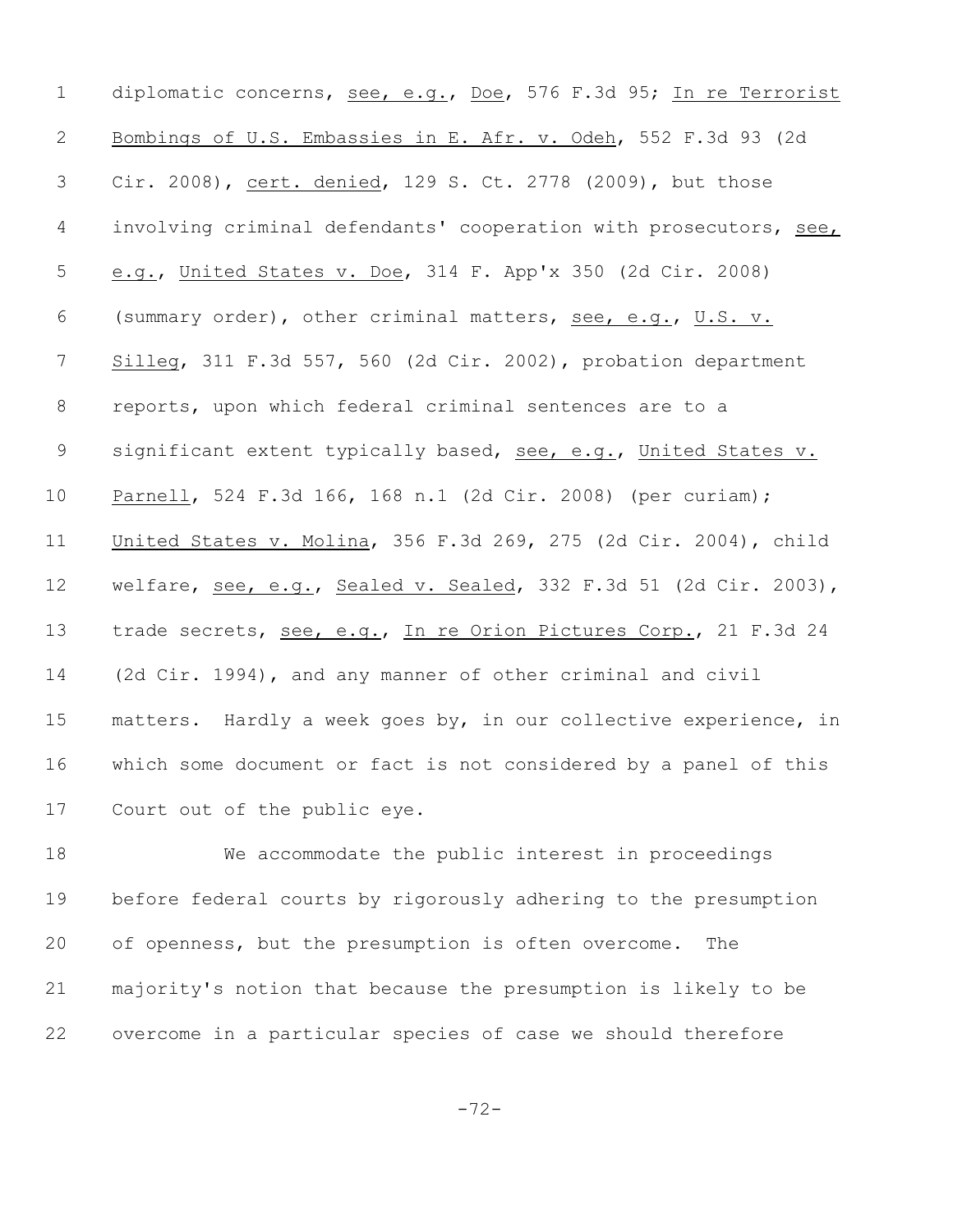foreclose a remedy or otherwise limit our jurisdiction in order to accommodate the public suspicion of secrecy, is misconceived. Denying relief to an entire class of persons with presumably legitimate claims in part because some of their number may lose in proceedings that are held in secret or because secrets may cause some such claims to fail, makes little sense to us. It could work endless mischief were courts to turn their backs on 8 such cases, their litigants, and the litigants' asserted rights. We are not aware of any other area of our jurisprudence where the ability to overcome the presumption of openness has been relied upon to deny a remedy to a litigant. We do not think it should be here.

## CONCLUSION

**For the foregoing reasons and to the extent indicated,** we respectfully dissent.

-73-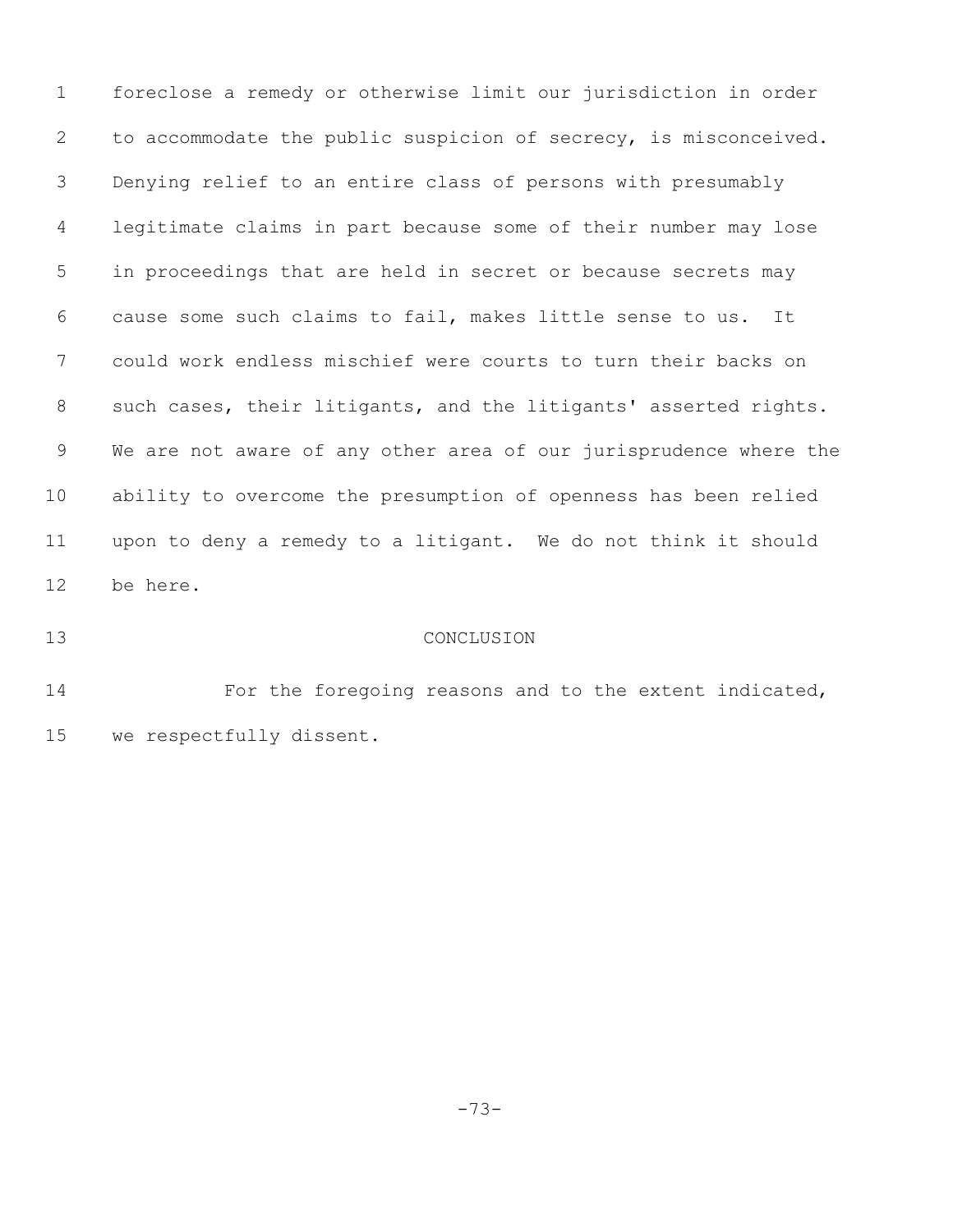BARRINGTON D. PARKER, Circuit Judge, joined by Judges CALABRESI, POOLER, and SACK, dissenting:

| $\overline{3}$ | I join Judge Sack's, Judge Pooler's, and Judge Calabresi's opinions in full. My point of             |
|----------------|------------------------------------------------------------------------------------------------------|
| $\overline{4}$ | departure from the majority is the text of the Convention Against Torture, which provides that       |
| 5              | "[n]o exceptional circumstances whatsoever, whether a state of war or a threat of war, internal      |
| 6              | political instability or any other public emergency, may be invoked as a justification of torture."  |
| $\overline{7}$ | United Nations Convention Against Torture and Other Cruel, Inhuman, or Degrading Treatment           |
| $8\,$          | or Punishment, Art. 2, cl. 2, December 10, 1984, S. Treaty Doc. No. 100-20, 1465 U.N.T.S. 85         |
| 9              | ("Convention Against Torture"). Because the majority has neglected this basic commitment and         |
| 10             | a good deal more, I respectfully dissent.                                                            |
| 11             | Maher Arar credibly alleges that United States officials conspired to ship him from                  |
| 12             | American soil, where the Constitution and our laws apply, to Syria, where they do not, so that       |
| 13             | Syrian agents could torture him at federal officials' direction and behest. He also credibly alleges |
| 14             | that, to accomplish this unlawful objective, agents of our government actively obstructed his        |
| 15             | access to this very Court and the protections established by Congress. See 8 U.S.C. §                |
| 16             | $1252(a)(2)(D)$ (providing for judicial review of constitutional claims or questions of law raised   |
| 17             | by an order of removal).                                                                             |
| 18             | While I broadly concur with my colleagues who dissent, I write separately to underscore              |
| 19             | the miscarriage of justice that leaves Arar without a remedy in our courts. The majority would       |
| 20             | immunize official misconduct by invoking the separation of powers and the executive's                |
| 21             | responsibility for foreign affairs and national security. Its approach distorts the system of checks |

-1-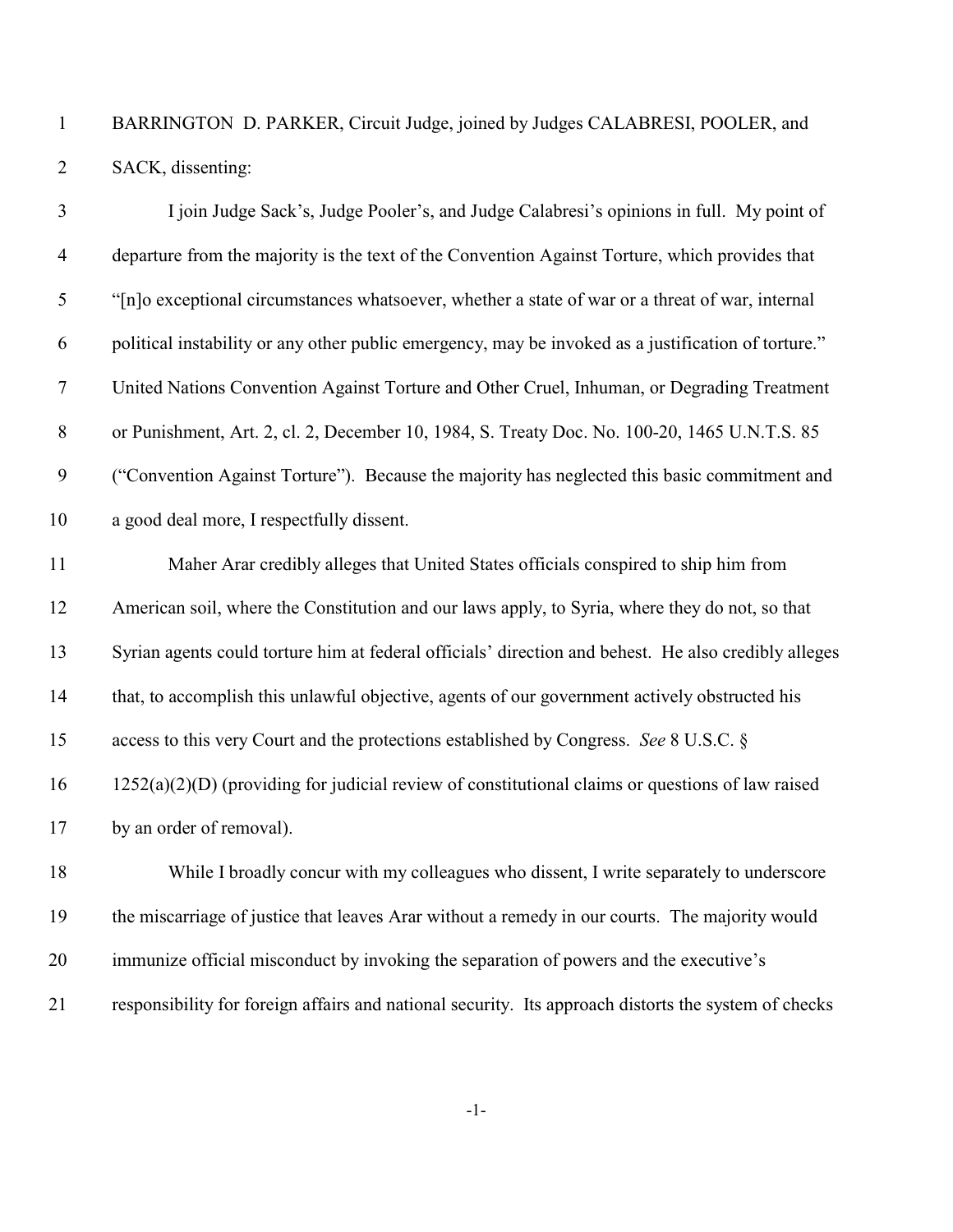and balances essential to the rule of law, and it trivializes the judiciary's role in these arenas. To my mind, the most depressing aspect of the majority's opinion is its sincerity.

 A primary theme of the majority's approach is deference to executive authority, especially in a time of national unrest, turmoil, or danger. The conduct of foreign policy and the maintenance of national security are surely executive and legislative powers. Yet those powers are not limitless. The bounds in both wartime and peacetime are fixed by the same Constitution. *See Ex parte Milligan*, 71 U.S. (4 Wall.) 2, 120-21 (1866). Where appropriate, deference to the coordinate branches is an essential element of our work. But there is, in my view, an enormous difference between being deferential and being supine in the face of governmental misconduct. The former is often necessary, the latter never is. At the end of the day, it is not the role of the judiciary to serve as a help-mate to the executive branch, and it is not its role to avoid difficult decisions for fear of complicating life for federal officials. Always mindful of the fact that in times of national stress and turmoil the rule of law is everything, our role is to defend the Constitution. We do this by affording redress when government officials violate the law, even when national security is invoked as the justification. *See* U.S. Const., Art. I, § 9, cl. 2; *Youngstown Sheet & Tube Co. v. Sawyer*, 343 U.S. 579 (1952). Notably, the majority opinion does not appear to dispute the notion that Arar has stated an

 injury under the Fifth Amendment of the Constitution. That is heartening, because, by any measure, the notion that federal officials conspired to send a man to Syria to be tortured "shocks the conscience." *Rochin v. California*, 342 U.S. 165, 172 (1952). What is profoundly disturbing, however, is the Court's pronouncement that it can offer Arar no opportunity to prove his case and no possibility of relief. This conclusion is at odds with the Court's responsibility to enforce the

-2-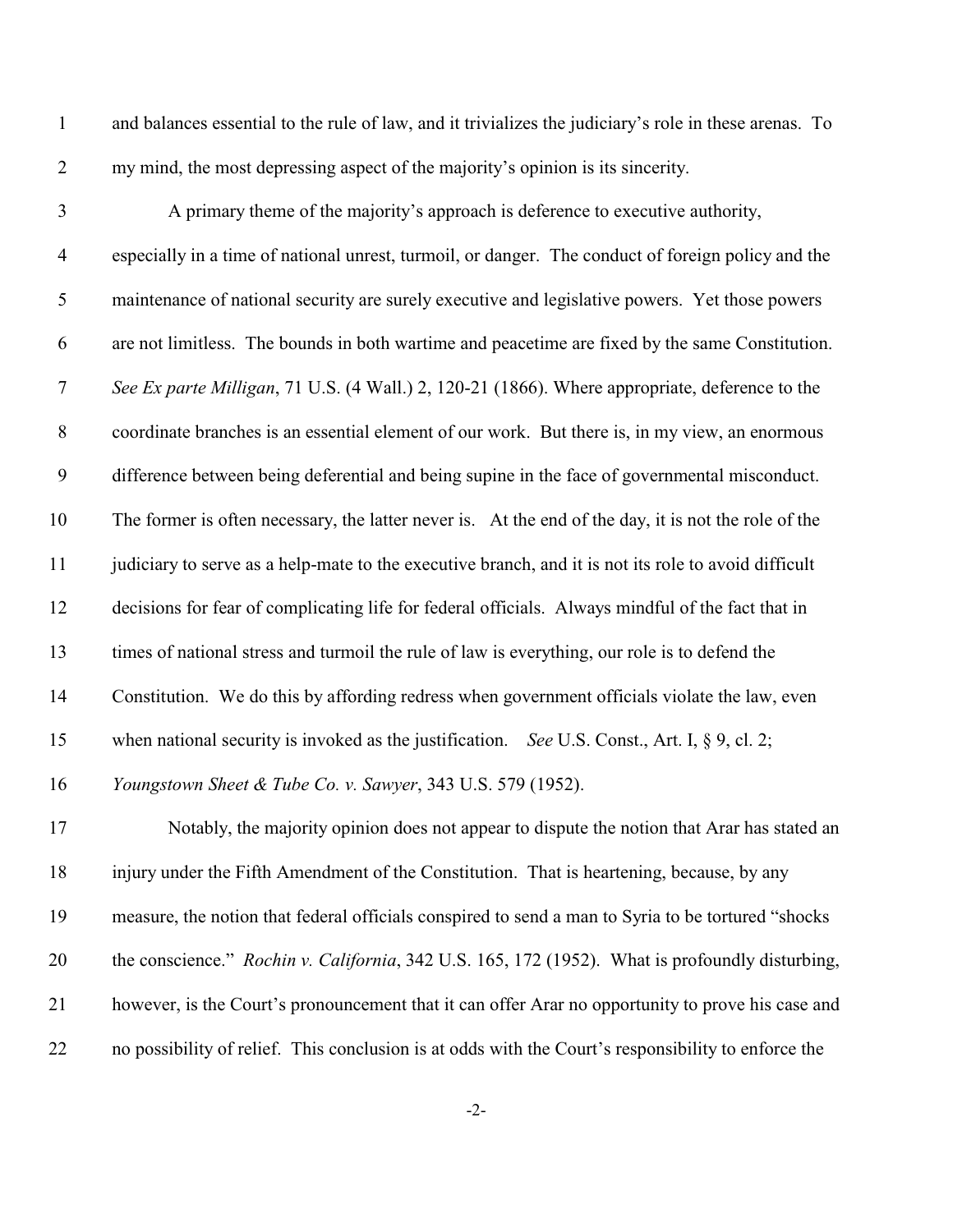| $\mathbf{1}$     | Constitution's protections and cannot, in my view, be reconciled with Bivens v. Six Unknown                    |
|------------------|----------------------------------------------------------------------------------------------------------------|
| $\mathfrak{2}$   | Named Agents of Fed. Bur. of Narc., 403 U.S. 388 (1971), which remains good law to this day.                   |
| $\mathfrak{Z}$   | See also Davis v. Passman, 442 U.S. 228, 243 (1979) (declaring Bivens remedy for alleged Fifth                 |
| $\overline{4}$   | Amendment violations). The majority is at odds, too, with our own State Department, which has                  |
| 5                | repeatedly taken the position before the world community that this exact remedy is available to                |
| 6                | torture victims like Arar. <sup>1</sup> If the Constitution ever implied a damages remedy, this is such a case |
| $\boldsymbol{7}$ | - where executive officials allegedly blocked access to the remedies chosen by Congress in order               |
| $8\,$            | to deliver a man to known torturers.                                                                           |
| 9                | The Court's hesitation today immunizes official conduct directly at odds with the express                      |
| 10               | will of Congress and the most basic guarantees of liberty contained in the Constitution. By doing              |
| 11               | so, the majority risks a government that can interpret the law to suits its own ends, without                  |
| 12               | scrutiny. See Memorandum from John Yoo, Deputy Assistant Att'y Gen., & Robert J. Delahunty,                    |
| 13               | Special Counsel, to William J. Haynes II, Gen. Counsel, Dep't of Defense, Jan. 9, 2002, in The                 |
| 14               | Torture Papers: The Road to Abu Ghraib 38 (Karen J. Greenberg & Joshua L. Dratel eds., 2005);                  |
| 15               | The Federalist No. 48, at 313 (James Madison) (Clinton Rossiter ed., 1961) (warning against the                |
| 16               | "tyrannical concentration of all the powers of government in the same hands"). Contrary to the                 |
| 17               | majority, I believe that the Constitution affords Arar a remedy should he prove his sobering                   |
| 18               | allegations, and that his case should be permitted to proceed.                                                 |
|                  |                                                                                                                |

**I**

<sup>&</sup>lt;sup>1</sup> See United States Written Response to Questions Asked by the United Nations Committee Against Torture, ¶ 5 (bullet-point 5) (Apr. 28, 2006), *available at* http://www.state.gov/g/drl/rls/68554.htm; United States Report to the United Nations Committee Against Torture, ¶¶ 51 (bullet-point 5), 274, U.N. Doc. CAT/C/28/Add/5 (Feb. 9, 2000), *available at* http://www.state.gov/documents/organization/100296.pdf.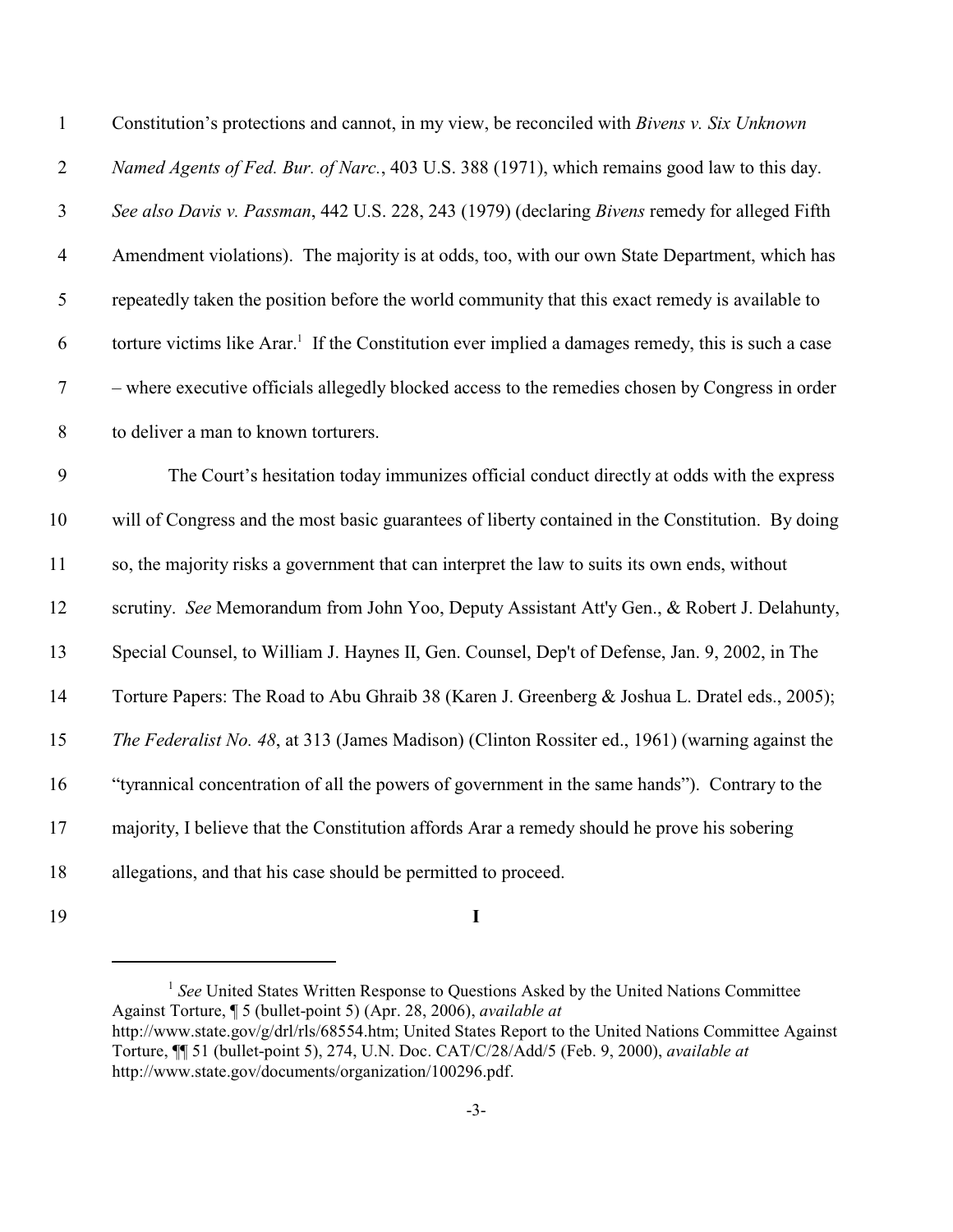| $\mathbf{1}$   | The majority discovers myriad reasons to "hesitate" in the face of Arar's complaint that           |
|----------------|----------------------------------------------------------------------------------------------------|
| 2              | federal officials conspired to send him to Syria to be tortured. Its principal reason, however, is |
| 3              | that permitting such an action "would have the natural tendency to affect diplomacy, foreign       |
| $\overline{4}$ | policy and the security of the nation." Maj. Op. at 38. This view of the separation of powers,     |
| 5              | which confines the courts to the sidelines, is, in my view, deeply mistaken; it diminishes and     |
| 6              | distorts the role of the judiciary especially during times of turmoil.                             |
|                |                                                                                                    |

 When presented with an appropriate case or controversy, courts are entitled – indeed obliged – to act, even in instances where government officials seek to shield their conduct behind invocations of "national security" and "foreign policy." *See, e.g., Hamdan v. Rumsfeld*, 548 U.S. 557 (2006); *Reid v. Covert*, 354 U.S. 1, 23-30 (1957); *Youngstown*, 343 U.S. 579. *Compare Ex parte Quirin*, 317 U.S. 1, 19 (1942) (observing the "duty which rests on the courts, in time of war as well as in time of peace, to preserve unimpaired the constitutional safeguards of civil liberty"), *with* **Maj. Op. at 42** (suggesting that Arar's allegations do not trigger the Court's "unflagging duty to exercise [its] jurisdiction"). This authority derives directly from the Constitution and goes hand in hand with the responsibility of the courts to adjudicate all manner of cases put before them.

 The active management of foreign policy and national security is entrusted to the executive and legislative branches. *See* U.S. Const., Art. I, § 8; Art. II, § 2. But this does not mean that executive and legislative officials are left to adhere to constitutional boundaries of their own accord, without external restraint. That is the job of the courts. As Madison declared when he introduced the Bill of Rights to Congress:

-4-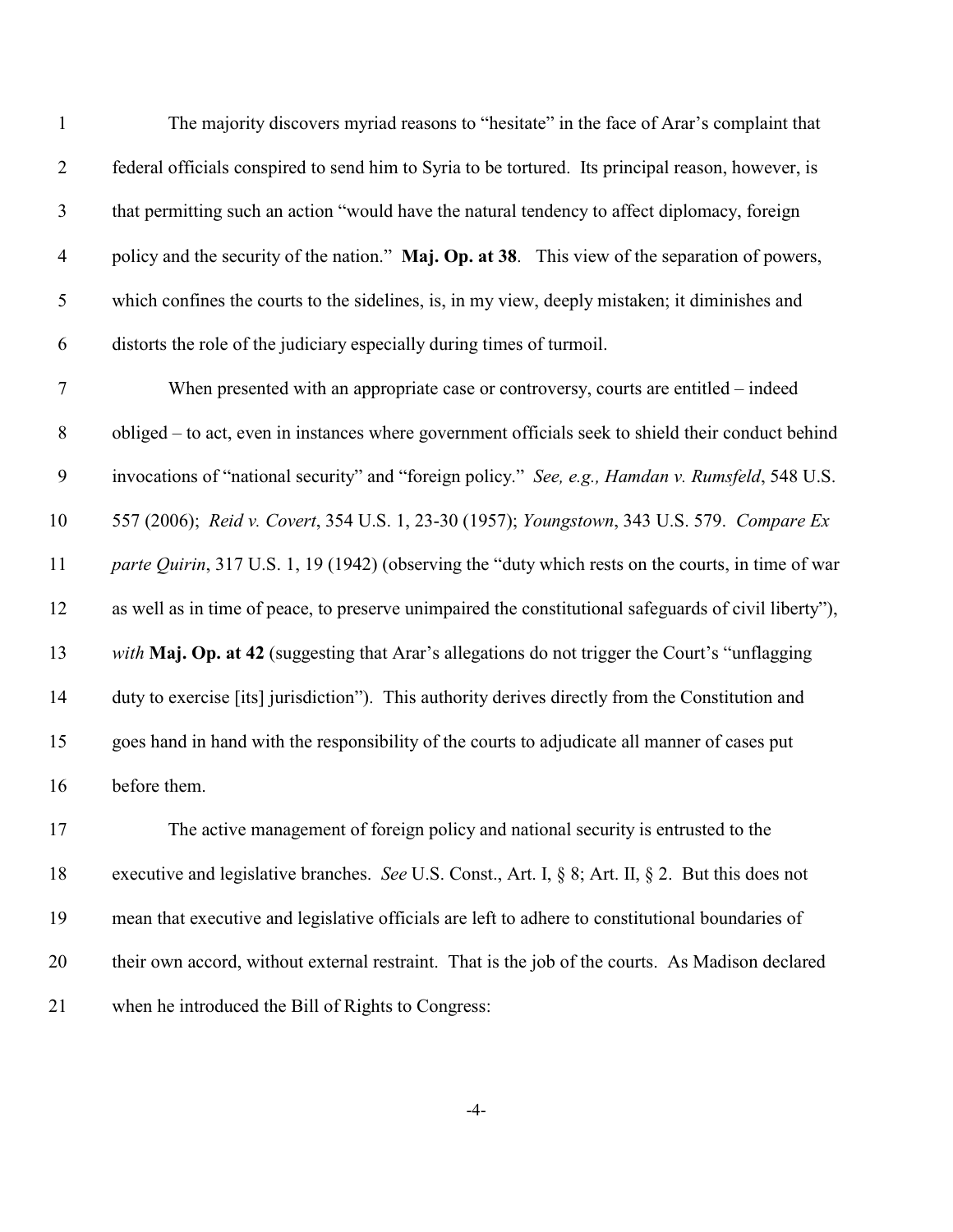| $\mathbf{1}$<br>$\sqrt{2}$<br>$\mathfrak{Z}$<br>$\overline{4}$<br>5<br>$\sqrt{6}$<br>$\tau$ | If [these amendments] are incorporated into the Constitution, independent<br>tribunals of justice will consider themselves in a peculiar manner the guardians of<br>those rights; they will be an impenetrable bulwark against every assumption of<br>power in the Legislative or Executive; they will be naturally led to resist every<br>encroachment upon rights expressly stipulated for in the Constitution by the<br>declaration of rights. |
|---------------------------------------------------------------------------------------------|---------------------------------------------------------------------------------------------------------------------------------------------------------------------------------------------------------------------------------------------------------------------------------------------------------------------------------------------------------------------------------------------------------------------------------------------------|
| $8\,$                                                                                       | 1 Annals of Cong. 439 (Joseph Gales ed., 1834). The Constitution established three co-equal                                                                                                                                                                                                                                                                                                                                                       |
| $\boldsymbol{9}$                                                                            | branches of government, each operating as a check upon the others. In this way, the separation of                                                                                                                                                                                                                                                                                                                                                 |
| 10                                                                                          | powers was designed as a limiting principle of government – not to silence any one branch, as the                                                                                                                                                                                                                                                                                                                                                 |
| 11                                                                                          | majority implies here, but to enlist each as "a sentinel over the public rights." The Federalist No.                                                                                                                                                                                                                                                                                                                                              |
| 12                                                                                          | 51, at 323-24 (James Madison) (G.P. Putnam's Sons ed., 1908).                                                                                                                                                                                                                                                                                                                                                                                     |
| 13                                                                                          | The majority treats the separation of powers as a reason for the Court to abstain in this                                                                                                                                                                                                                                                                                                                                                         |
| 14                                                                                          | case – in reality, it is precisely the opposite. The executive's core responsibility for foreign                                                                                                                                                                                                                                                                                                                                                  |
| 15                                                                                          | policy does not negate the judiciary's duty to interpret and enforce constitutional limits. "[E]ven                                                                                                                                                                                                                                                                                                                                               |
| 16                                                                                          | the war power does not remove constitutional limitations safeguarding essential liberties." Home                                                                                                                                                                                                                                                                                                                                                  |
| 17                                                                                          | Bldg. & Loan Ass'n v. Blaisdell, 290 U.S. 398, 426 (1934); Boumediene v. Bush, 128 S. Ct. 2229,                                                                                                                                                                                                                                                                                                                                                   |
| 18                                                                                          | 2246 (2008). One branch impermissibly intrudes upon another not when it fulfills its prescribed                                                                                                                                                                                                                                                                                                                                                   |
| 19                                                                                          | role but when it seeks to exercise authority assigned to its coordinate branches. See Youngstown,                                                                                                                                                                                                                                                                                                                                                 |
| 20                                                                                          | 343 U.S. at 587-89 (holding that the President had exceeded his executive powers when he                                                                                                                                                                                                                                                                                                                                                          |
| 21                                                                                          | assumed the "law making power" entrusted to "Congress alone in both good and bad times");                                                                                                                                                                                                                                                                                                                                                         |
| 22                                                                                          | Bowsher v. Synar, 478 U.S. 714, 726 (1986) (holding that Congress may not remove executive                                                                                                                                                                                                                                                                                                                                                        |
| 23                                                                                          | officers except by impeachment); The Federalist No. 47, at 325-326 (James Madison) (J. Cooke                                                                                                                                                                                                                                                                                                                                                      |
| 24                                                                                          | ed. 1961) ("[W] here the whole power of one department is exercised by the same hands which                                                                                                                                                                                                                                                                                                                                                       |
| 25                                                                                          | possess the whole power of another department, the fundamental principles of a free constitution,                                                                                                                                                                                                                                                                                                                                                 |

-5-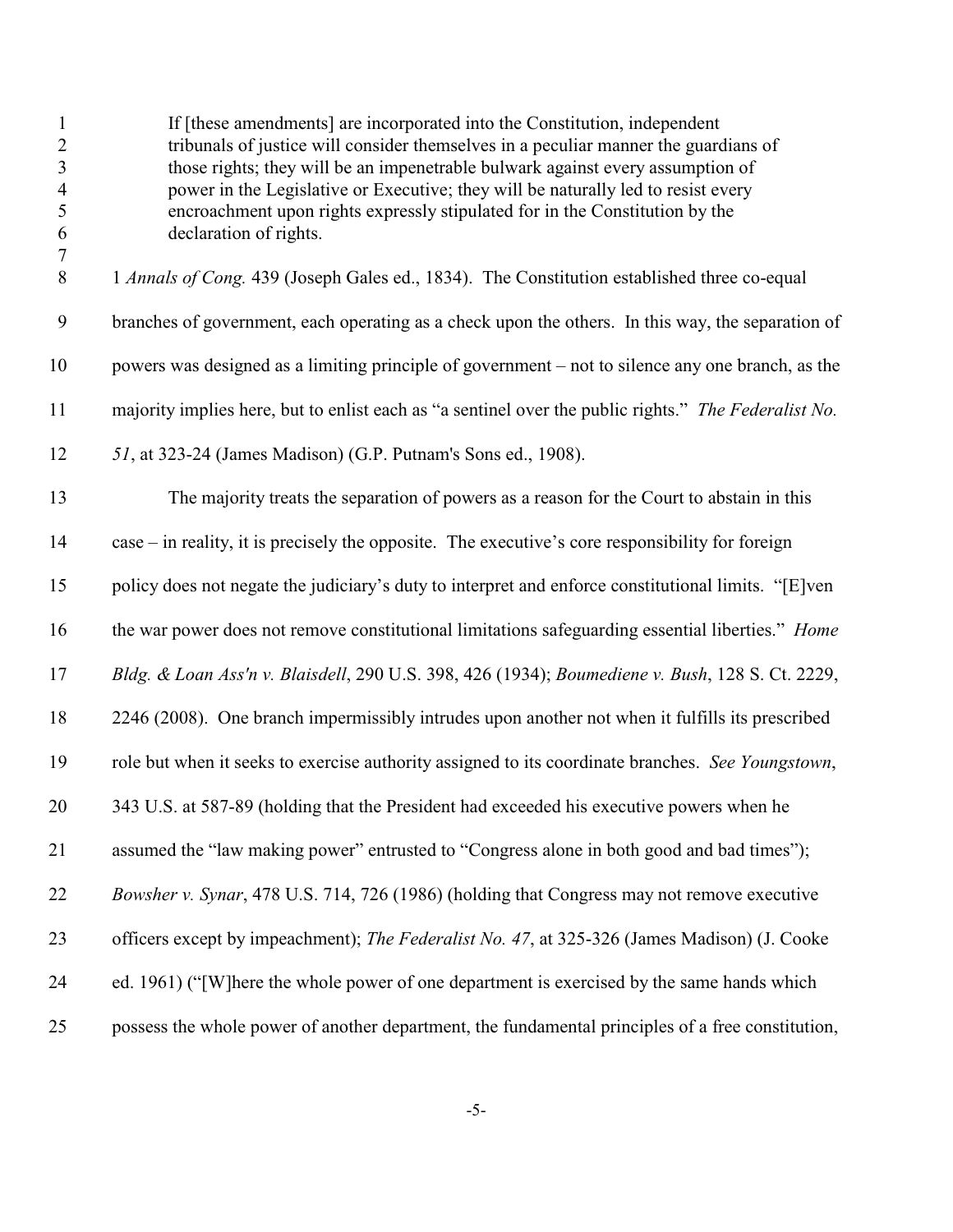| $\mathbf{1}$     | are subverted."). The defendants before us could, of course, be fully exonerated in the end, but it  |
|------------------|------------------------------------------------------------------------------------------------------|
| $\overline{2}$   | is the Court's role to determine the legality of their actions for itself.                           |
| $\mathfrak{Z}$   | In this case, Arar does not ask the Court to assume any executive functions – to dispatch            |
| $\overline{4}$   | diplomatic representatives, negotiate treaties, or oversee battlefield decisions. Likewise, the suit |
| $\mathfrak{S}$   | does not implicate his release or rescue from Syrian custody. Rather, Arar asks the Court to         |
| 6                | perform a core judicial function: To interpret the laws and Constitution as they apply to detailed   |
| $\tau$           | allegations of official misconduct on American soil. And he petitions for a familiar judicial        |
| $8\phantom{1}$   | remedy: money damages. See Bivens, 403 U.S. at 395. Such a suit does not represent judicial          |
| $\boldsymbol{9}$ | interference in executive functions, as the majority would have it, but rather an effort to keep     |
| 10               | executive power within constitutional limits. See Buckley v. Valeo, 424 U.S. 1, 121 (1976)           |
| 11               | (recognizing that each branch necessarily participates in the affairs of the others); Mistretta v.   |
| 12               | United States, 488 U.S. 361, 380-81 (1989). Respectfully, I believe the majority's deference         |
| 13               | dissolves the very protections and liberties that the separation of powers was intended to           |
| 14               | guarantee.                                                                                           |
| 15               | $\mathbf{I}$                                                                                         |
| 16               | The Supreme Court has repeatedly made clear that the separation of powers does not                   |
| 17               | prevent the judiciary from ruling on matters affecting national security, and that the courts are    |
| 18               | competent to undertake this task. See, e.g., Hamdi v. Rumsfeld, 542 U.S. 507, 535 (2004) ("[W]e      |
| 19               | necessarily reject the Government's assertion that separation of powers principles mandate a         |
| 20               | heavily circumscribed role for the courts" in establishing procedures for designating enemy          |
| 21               | combatants); New York Times Co. v. United States, 403 U.S. 713 (1971) (holding that asserted         |

-6-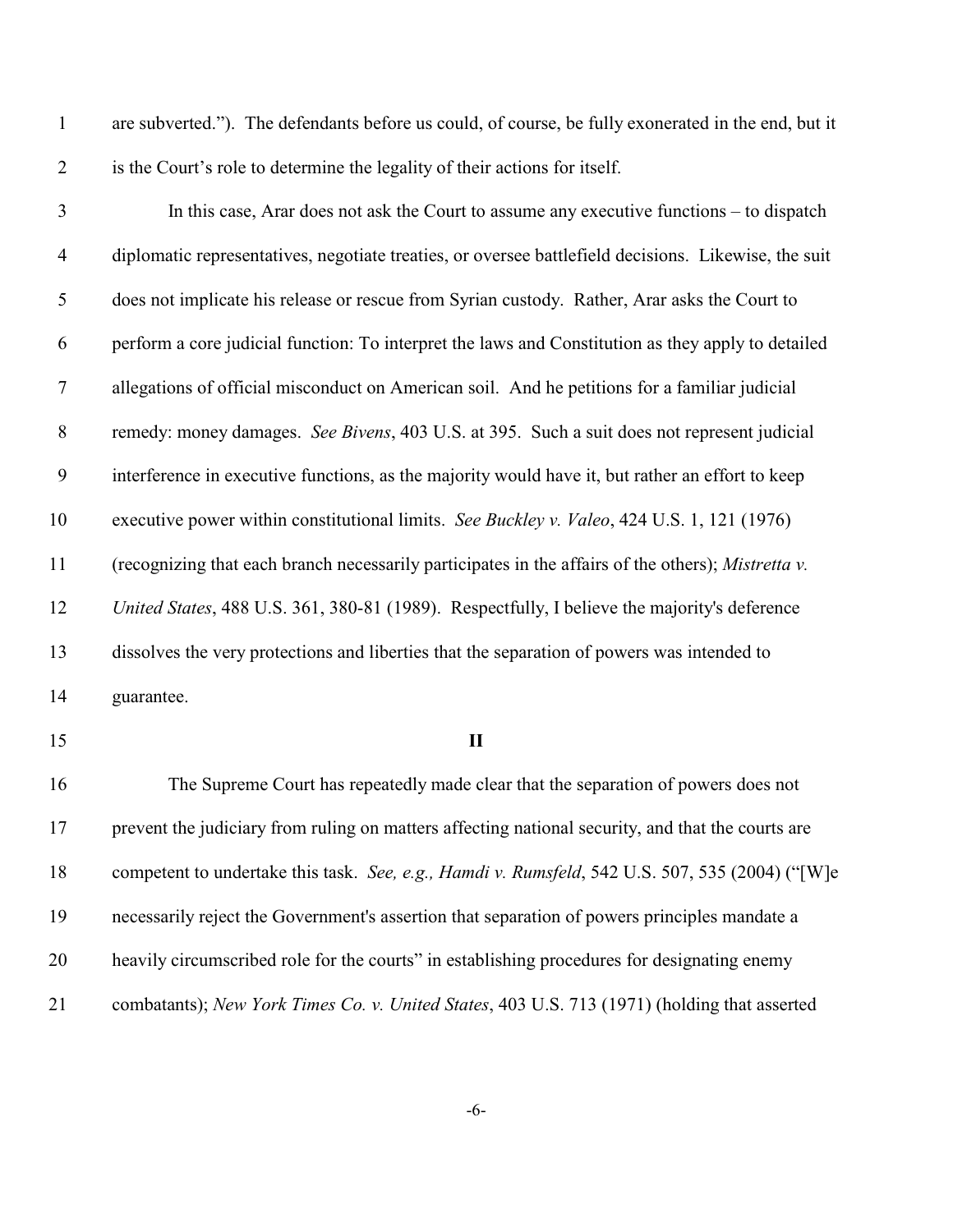1 military interests could not justify prior restraint of the press); *Youngstown*, 343 U.S. 579; *Ex* 2 *parte Quirin*, 317 U.S. at 19.<sup>2</sup>

| $\overline{3}$ | Courts routinely handle classified materials and exercise judgment about both the                   |
|----------------|-----------------------------------------------------------------------------------------------------|
| $\overline{4}$ | credibility and legal significance of the security interests asserted by the government. See        |
| 5              | Foreign Intelligence Surveillance Act of 1978 (FISA), 50 U.S.C. §§ 1801-1811, 1821-29, 1841-        |
| 6              | 46, 1861-62 (2006); Freedom of Information Act (FOIA), 5 U.S.C. § 552(a)(4)(B) & (b)(1)             |
| $\tau$         | (2002); Classified Information Procedures Act (CIPA), 18 U.S.C. App. III §§ 1-16; Boumediene        |
| $8\,$          | v. Bush, 128 S. Ct. 2229, 2261 (2008) ("The Government presents no credible arguments that the      |
| 9              | military mission at Guantanamo would be compromised if habeas corpus courts had jurisdiction        |
| 10             | to hear the detainees' claims."); United States v. United States District Court (Keith), 407 U.S.   |
| 11             | 297, 320 (1972) ("We cannot accept the Government's argument that internal security matters are     |
| 12             | too subtle and complex for judicial evaluation."). These cases belie the majority's notion that the |
| 13             | courts lack authority or competency to assess Arar's claims. "What are the allowable limits of      |
| 14             | military discretion, and whether or not they have been overstepped in a particular case, are        |
| 15             | judicial questions." Sterling v. Constantin, 287 U.S. 378, 401 (1932)).                             |

<sup>&</sup>lt;sup>2</sup> In *Little v. Barreme*, 6 U.S. (2 Cranch) 170, 179 (1804), for example, the Supreme Court found a naval captain "answerable in damages" for his unlawful seizure of a Danish trading ship, even where a Presidential order appeared to authorize the seizure. The Court did not hesitate, as here, to address the legality of the President's order or the seizure itself. "A commander of a ship of war of the United States, in obeying his instructions from the President of the United States, acts at his peril. If those instructions are not strictly warranted by law he is answerable in damages to any person injured by their execution." *Id.* at 170; *see also Talbot v. Seeman*, 5 U.S. (1 Cranch) 1 (1801) (determining the legality of the navy's capture of foreign merchant vessel during undeclared conflict with France); *The Prize Cases*, 67 U.S. (2 Black) 635 (1862). *Ex parte Milligan*, 71 U.S. (4 Wall.) 2 (1866), rejected the government's claim that civil war authorized the executive branch to act as "supreme legislator, supreme judge, and supreme executive." William H. Rehnquist, All the Laws But One: Civil Liberties in Wartime 121 (1998) (quoting the government's brief in *Milligan*). "The Constitution of the United States is a law for rulers and people, equally in war and in peace, and covers with the shield of its protection all classes of men, at all times, and under all circumstances." *Ex parte Milligan*, 71 U.S. at 120-21.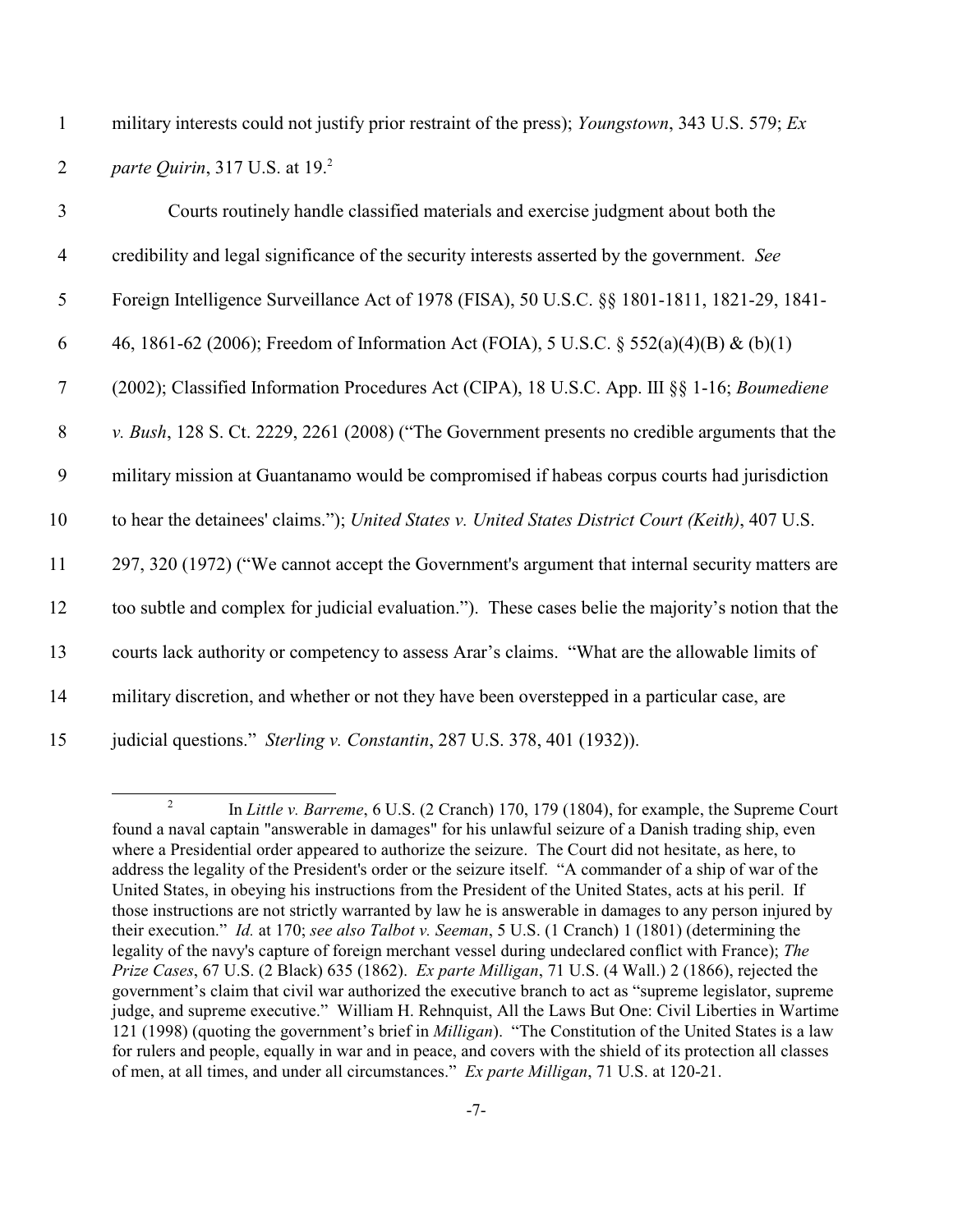| $\mathbf{1}$     | The courts have a duty to scrutinize unilateral assertions of security and secrecy because          |
|------------------|-----------------------------------------------------------------------------------------------------|
| $\overline{2}$   | the government's account has, in many of these cases, been overblown. Recent disclosures            |
| $\mathfrak{Z}$   | suggest that the military secrets so fiercely guarded in United States v. Reynolds, 345 U.S. 1      |
| $\overline{4}$   | $(1953)$ – the Supreme Court's seminal state secrets case – may well have posed no threat to        |
| $\mathfrak{S}$   | national security. See Herring v. United States, 2004 WL 2040272, at *5 (E.D. Pa. Sept. 10,         |
| 6                | 2004), aff'd, 424 F.3d 384 (3d Cir. 2004) (finding no deliberate fraud upon the court, but noting   |
| $\tau$           | "the apparent dearth of sensitive information in the accident investigation report and witness      |
| $8\,$            | statements"); Louis Fisher, In the Name of National Security: Unchecked Presidential Power and      |
| $\boldsymbol{9}$ | the Reynolds Case $166-69$ (2006).                                                                  |
| 10               | A similar truth has emerged from the Pentagon Papers case, New York Times Co. v.                    |
| 11               | United States, 403 U.S. 713 (1971). Although the government argued to the Supreme Court that        |
| 12               | publication posed a "grave and immediate danger to the security of the United States," former       |
| 13               | Solicitor General Griswold has since acknowledged that the executive's primary concern was          |
| 14               | "not with national security, but rather with governmental embarrassment." Erwin N. Griswold,        |
| 15               | Secrets Not Worth Keeping, Wash. Post, Feb. 15, 1989, at A25; cf. Office of the Attorney            |
| 16               | General, Mem. on Policies and Procedures Governing Invocation of the State Secrets Privilege 2      |
| 17               | (Sept. 23, 2009) (issuing revised guidelines and clarifying that the Department of Justice "will    |
| 18               | not defend an invocation of the [state secrets] privilege in order to prevent embarrassment to      |
| 19               | a person, organization, or agency of the United States government"). The appropriate tools for      |
| 20               | evaluating national security concerns are already firmly established in our law – namely, the state |
| 21               | secrets privilege and CIPA. They do not require wholesale abstention by the courts.                 |
|                  |                                                                                                     |

-8-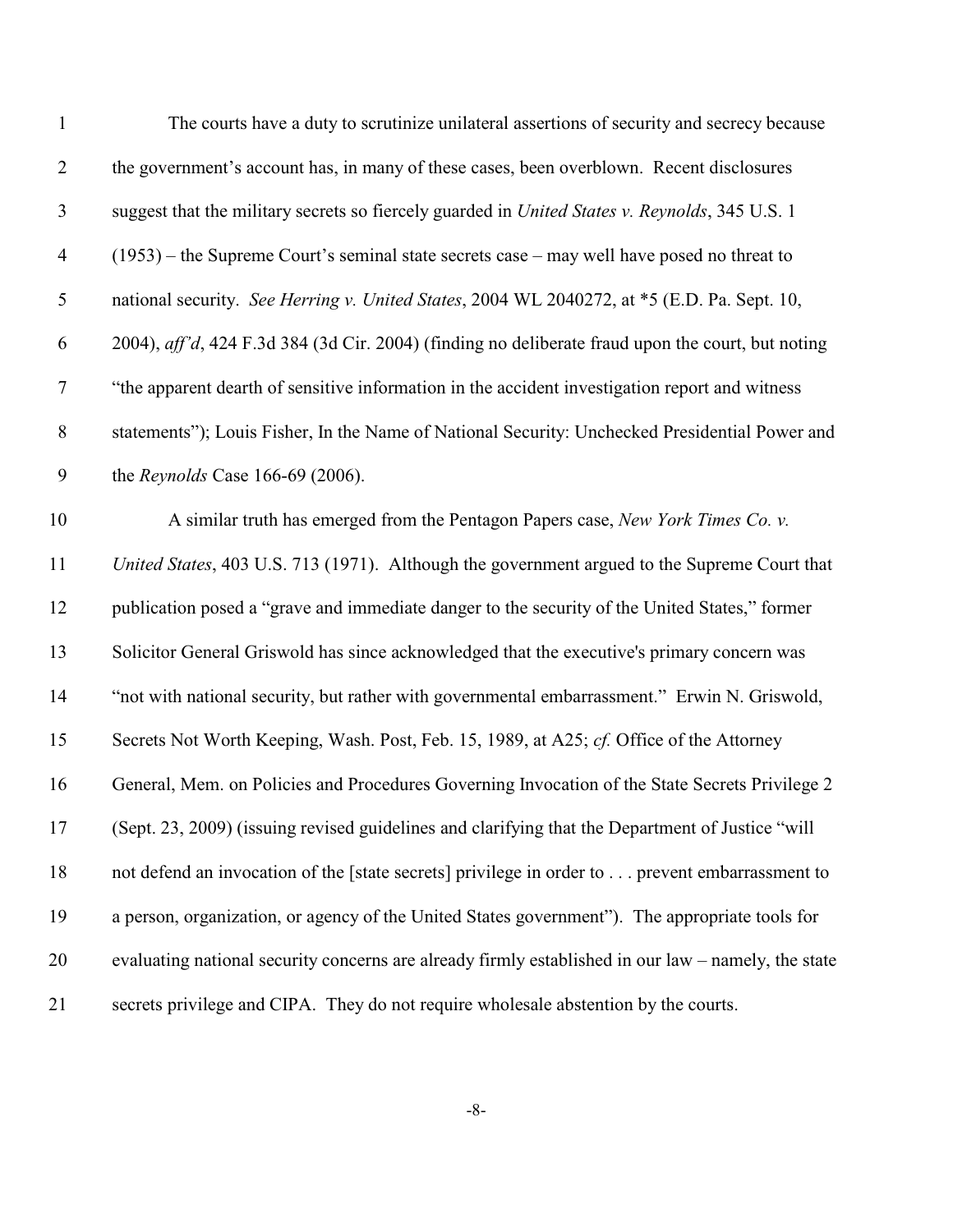| $\mathbf{1}$     | Indeed, a number of cases in which courts have acceded in this way, relying on bald                    |
|------------------|--------------------------------------------------------------------------------------------------------|
| $\overline{2}$   | appeals to national security, have proven deeply troubling in retrospect. The Supreme Court's          |
| 3                | decisions upholding convictions under the Sedition Act of 1918 are regarded as indefensible            |
| $\overline{4}$   | today. See Schenck v. United States, 249 U.S. 47, 52 (1919); Debs v. United States, 249 U.S. 211       |
| $\mathfrak s$    | (1919); Abrams v. United States, 250 U.S. 616 (1919); Morse v. Frederick, 551 U.S. 393, 442            |
| 6                | (2007) (Stevens, J., dissenting) (observing that Justice Holmes' dissent in <i>Abrams</i> has          |
| $\boldsymbol{7}$ | "emphatically carried the day"). More recently, the dire warnings issued to justify the indefinite     |
| $8\,$            | detention of enemy combatants and forestall further court review have also drawn stern rebuke.         |
| 9                | In Padilla v. Hanft, 432 F.3d 582, 584-587 (4th Cir. 2005), the Fourth Circuit observed that the       |
| 10               | government had "steadfastly maintain[ed] that it was imperative in the interest of national            |
| 11               | security" to hold Padilla in military custody for three and a half years. Yet officials abruptly       |
| 12               | changed course on the doorstep of Supreme Court review, seeking to move Padilla into criminal          |
| 13               | custody, at a "substantial cost to the government's credibility before the courts." Id. at 584. See    |
| 14               | also Brief for Respondents, <i>Hamdi v. Rumsfeld</i> , 542 U.S. 507 (2004) (No. 03-6696) (arguing that |
| 15               | military necessity required Hamdi's indefinite detention, yet releasing him to Saudi Arabia seven      |
| 16               | months later).                                                                                         |
| 17               | Finally, contrary to the majority's suggestion, the courts require no invitation from                  |
| 18               | Congress before considering claims that touch upon foreign policy or national security. See Maj.       |
| 19               | Op. at 10-11, 42-43, 57. In fact, the Supreme Court has demonstrated its willingness to enter          |
| 20               | this arena against the express wishes of Congress. In Boumediene v. Bush, 128 S. Ct. 2229              |
| 21               | (2008), the Supreme Court rebuffed legislative efforts to strip the courts of jurisdiction over        |
| 22               | detainees held at Guantanamo Bay. It held that the writ of habeas corpus extended to the naval         |

-9-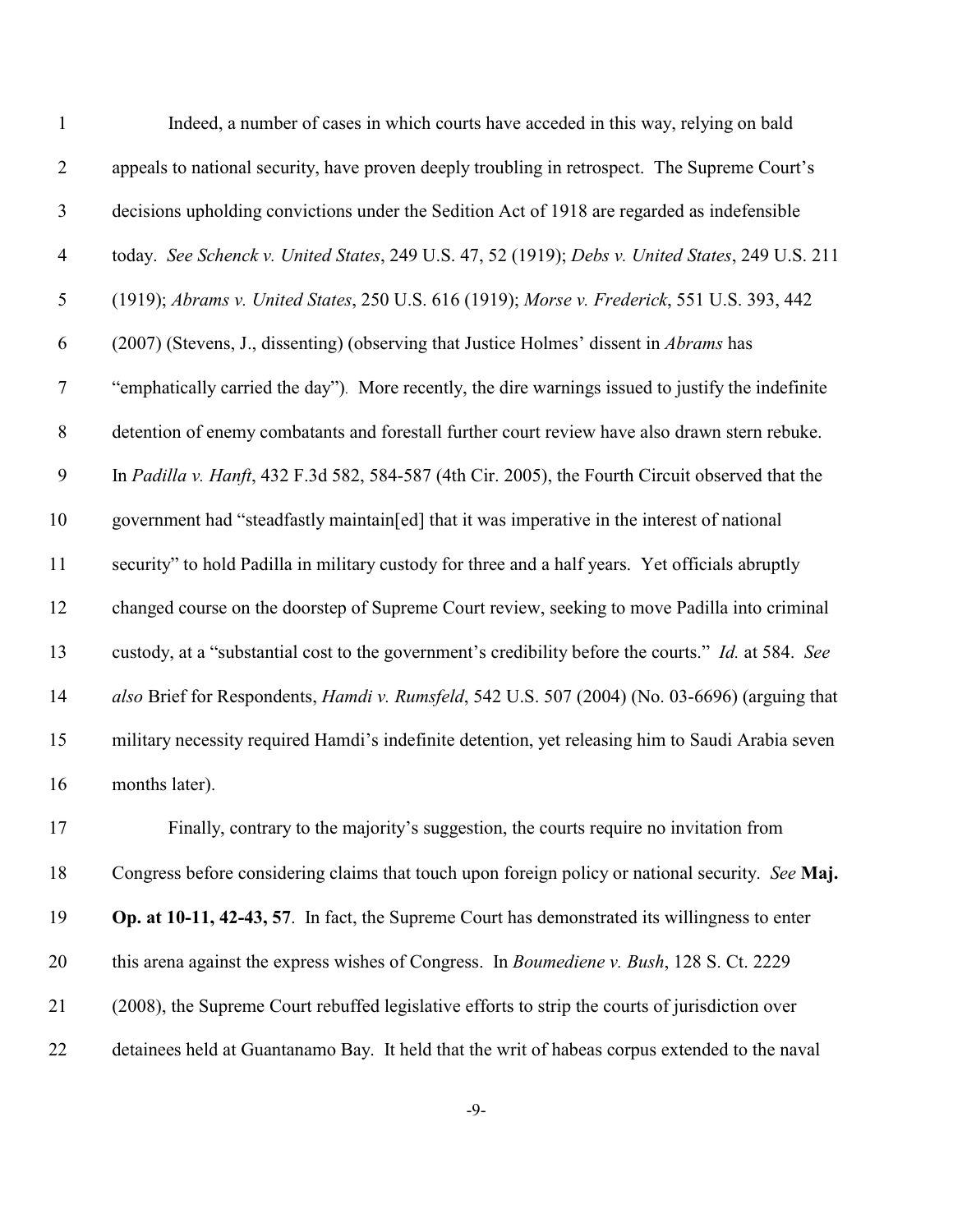| $\mathbf{1}$     | base, and that neither Congress nor the executive branch could displace the courts without                |
|------------------|-----------------------------------------------------------------------------------------------------------|
| $\mathbf{2}$     | formally suspending the writ. Importantly, it did so despite the fact that this exercise of judicial      |
| $\mathfrak{Z}$   | power plainly affected the executive's detention of hundreds of enemy combatants and a                    |
| $\overline{4}$   | centerpiece of the war on terror. The Court recognized that habeas proceedings "may divert the            |
| 5                | attention of military personnel from other pressing tasks" but refused to find these concerns             |
| 6                | "dispositive." Id. at 2261. Scores of decisions have since followed this lead. See, e.g., Al              |
| $\boldsymbol{7}$ | Rabiah v. United States, 2009 WL 3048434 (D.D.C. Sept. 17, 2009); Ahmed v. Obama, 613 F.                  |
| $8\,$            | Supp. 2d 51 (D.D.C. 2009). Courts cannot blithely accept every assertion of national security at          |
| $\boldsymbol{9}$ | face-value, and they are entitled to enforce constitutional limits by scrutinizing such claims.           |
| 10               | III                                                                                                       |
| 11               | Although Arar credibly alleges mistreatment in both the United States and Syria, the                      |
| 12               | circumstances of his detention on American soil are summarily excluded from the majority's                |
| 13               | Bivens analysis. Instead, the Court concludes that Arar has not pleaded these allegations with the        |
| 14               | factual detail required by Bell Atlantic Corp. v. Twombly, 550 U.S. 544 (2007). See Maj. Op. at           |
| 15               | 23-24. Consequently, it dismisses Claim Four and proceeds as though the challenged conduct is             |
| 16               | strictly extraterritorial. <sup>3</sup> This conclusion goes far beyond any pleading rule we are bound to |
|                  | 3<br>The majority identifies extreeding readition as the context for Aren's Piyers elaims                 |

The majority identifies extraordinary rendition as the context for Arar's *Bivens* claims, a label that reduces the complaint to the fact of his transfer to Syria. *See* **Maj. Op. at 8, 32-33**. In doing so, the majority largely disregards the events both before and after Arar's transfer that are part and parcel of his claim for relief. Arar does not merely allege that he was rendered to Syria without process, but that he was first detained in the United States for twelve days, during which time he was held in harsh and punitive conditions, coercively interrogated, and deliberately denied access to counsel, his consulate, and the courts by American officials. *See* Compl. ¶¶ 2, 4, 32-49, 91-93. Moreover, the purpose and culmination of this mistreatment was not simply Arar's removal from the United States. Rather, American officials allegedly set out to render him to Syria either intending or knowing that Arar would be tortured there, and aided this abuse by providing information to his captors. *See id.* ¶¶ 55-57. One hopes that all extraordinary rendition is not for the purpose of torture; certainly, this abuse is not one of the attributes that the majority attaches to that label. *See* **Maj. Op. at 9-10 n.1**. All told, extraordinary rendition is the method by which Arar was transferred to Syria, but it hardly captures the constitutional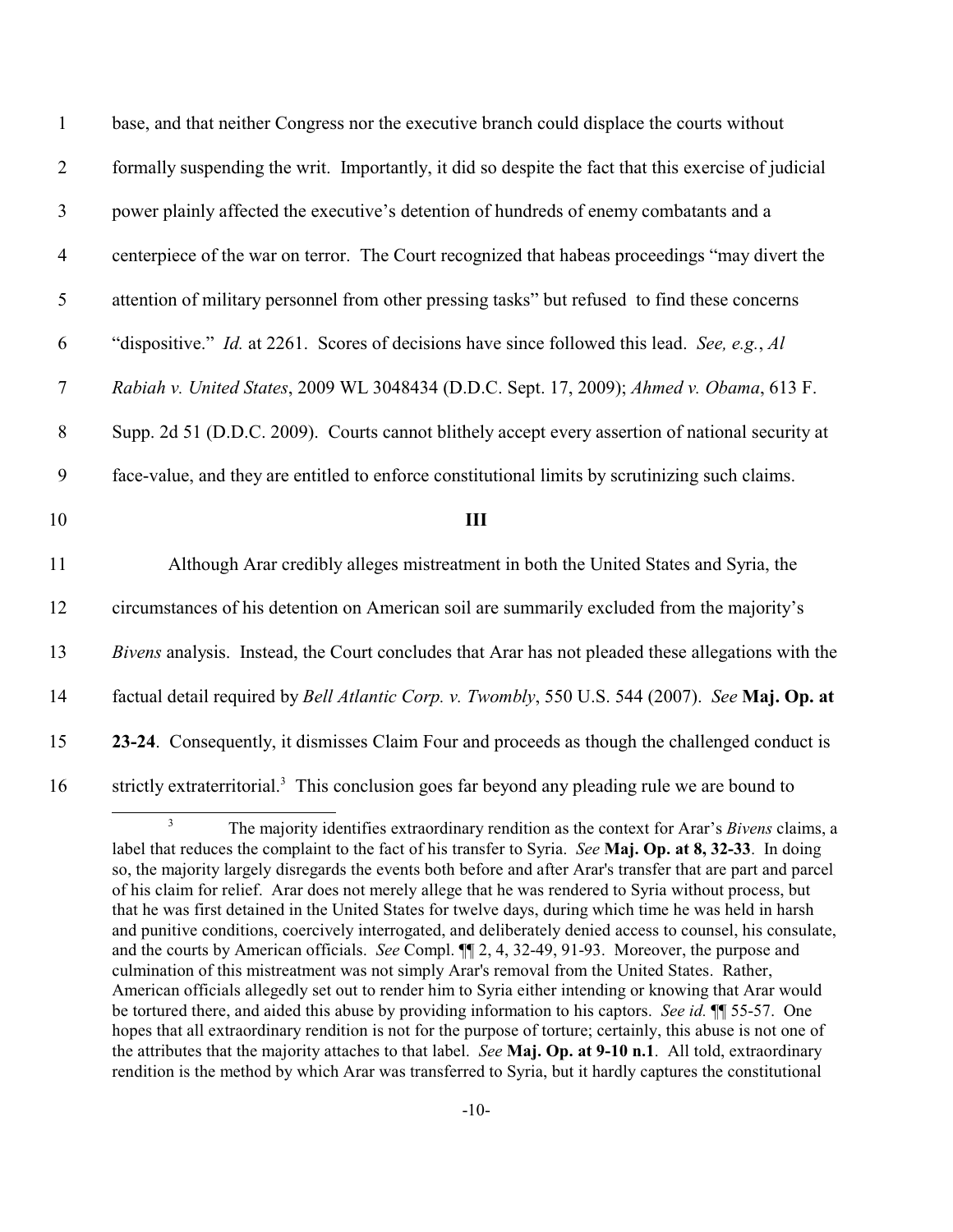apply, and it is inconsistent with both Rule 8 of the Federal Rules of Civil Procedure and recent Supreme Court decisions.

| $\mathfrak{Z}$   | Even after Ashcroft v. Iqbal, 129 S. Ct. 1937, 1949 (2009), which dismissed                                   |
|------------------|---------------------------------------------------------------------------------------------------------------|
| $\overline{4}$   | discrimination claims against policymakers on account of inadequate pleading, Claim Four                      |
| 5                | readily exceeds any measure of "plausibility." Claim Four seeks to hold Defendants John                       |
| 6                | Ashcroft, Larry Thompson, Robert Mueller, James Ziglar, J. Scott Blackman, Edward McElroy,                    |
| $\overline{7}$   | and John Does 1-10 responsible for the extreme conditions under which Arar was held in the                    |
| 8                | United States. <sup>4</sup> While the majority finds that Arar failed to allege the requisite "meeting of the |
| $\boldsymbol{9}$ | minds" necessary to support a conspiracy, see Maj. Op. 24, it ignores the fact that Arar pleaded              |
| 10               | multiple theories of liability. Formal conspiracies aside, he also alleges that the defendants                |
| 11               | commonly aided and abetted his detention and removal – that is, that the defendants were                      |
| 12               | personally involved in his mistreatment both in the United States and abroad. See Hayut v. State              |
| 13               | Univ. of New York, 352 F.3d 733, 753 (2d Cir. 2003) (A supervisory official personally                        |
| 14               | participates in challenged conduct not only by direct participation, but by (1) failing to take               |
| 15               | corrective action; (2) creation of a policy or custom fostering the conduct; (3) grossly negligent            |
| 16               | supervision, or (4) deliberate indifference to the rights of others); Johnson v. Newburgh Enlarged            |
| 17               | Sch. Dist., 239 F.3d 246, 254 (2d Cir. 2001).                                                                 |

injuries described in his complaint.

<sup>&</sup>lt;sup>4</sup> At the time of Arar's detention, Defendant Ashcroft was Attorney General of the United States; Defendant Thompson was Deputy United States Attorney General; Defendant Robert Mueller was the Director of the Federal Bureau of Investigation (FBI); Defendant Ziglar was Commissioner of the Immigration and Naturalization Service (INS); Defendant Blackman was Regional Director of the INS for the Eastern District; Defendant McElroy was District Director for the INS for the New York City District; and John Does 1-10 were federal law enforcement agents employed by the FBI or INS. *See* Compl. ¶¶ 14-22.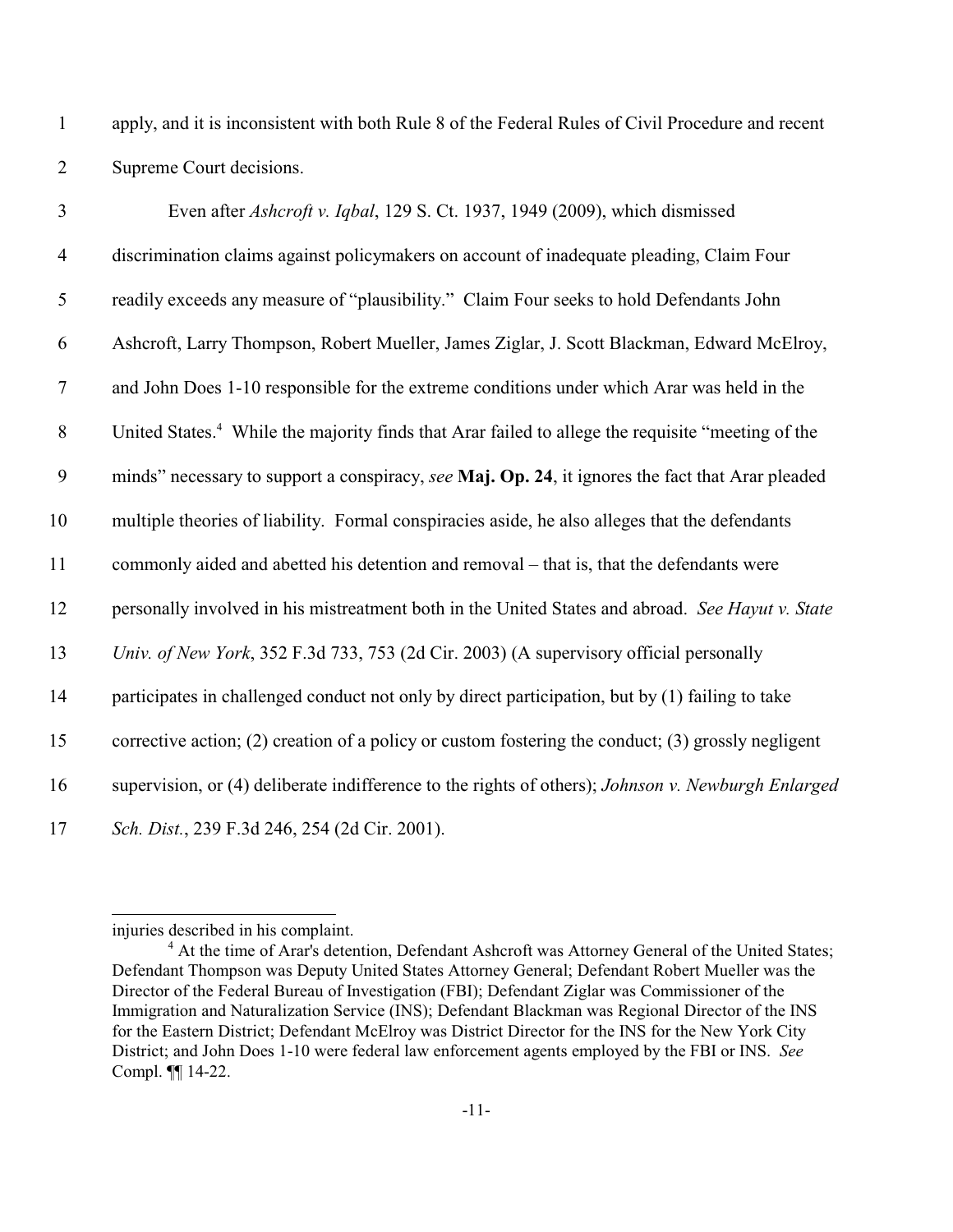| $\mathbf{1}$   | In support of his claim for mistreatment and due process violations while in American                       |
|----------------|-------------------------------------------------------------------------------------------------------------|
| $\overline{2}$ | custody, Arar includes factual allegations that are anything but conclusory. Indeed, he provides            |
| $\mathfrak{Z}$ | as much factual support as a man held incommunicado could reasonably be expected to offer a                 |
| $\overline{4}$ | court at this stage. The complaint alleges that Defendant McElroy was personally involved in                |
| 5              | Arar's failure to receive the assistance of counsel. See Compl. ¶43. It alleges that Defendants             |
| 6              | Blackman and Thompson personally approved Arar's expedited transfer from the United States to               |
| $\overline{7}$ | Syria, implicating these officials in his inability to access the courts. <i>Id.</i> $\P$ 15, 47-48. And it |
| $8\,$          | recounts statements by Arar's American interrogators that they were discussing his situation with           |
| 9              | "Washington D.C." Id. ¶45; see also Dep't of Homeland Security, Office of the Inspector                     |
| 10             | General, The Removal of a Canadian Citizen to Syria ("OIG Report") at 11 (reporting that DOJ                |
| 11             | and INS officials in Washington, D.C. learned of Arar's apprehension on the evening of                      |
| 12             | Thursday, September 26, 2002, 12 days before he was rendered to Syria via Jordan). More                     |
| 13             | broadly, Arar details the harsh conditions under which he was held, including shackling, strip              |
| 14             | searches, administrative segregation, prolonged interrogation, and a near communications                    |
| 15             | blackout. See id. II 29-47. Notably, these are not "[t]hreadbare recitals of the elements of a              |
| 16             | cause of action, supported by mere conclusory statements." Iqbal, 129 S. Ct. at 1949. They                  |
| 17             | easily satisfy the requirements of both Iqbal and also Rule 8, whose "short and plain statement"            |
| 18             | remains the baseline for notice-pleading. See Fed. R. Civ. P. $8(a)(1)$ .                                   |
| 19             | Moreover, as <i>Iqbal</i> made clear, plausibility is "context-specific," requiring the reviewing           |
| 20             | court "to draw on its experience and common sense." Iqbal, 129 S. Ct. at 1950. There, the                   |
| 21             | Supreme Court rejected Iqbal's discrimination claims against high-ranking federal officials                 |
| 22             | because his complaint lacked sufficient factual allegations supporting the inference of                     |

-12-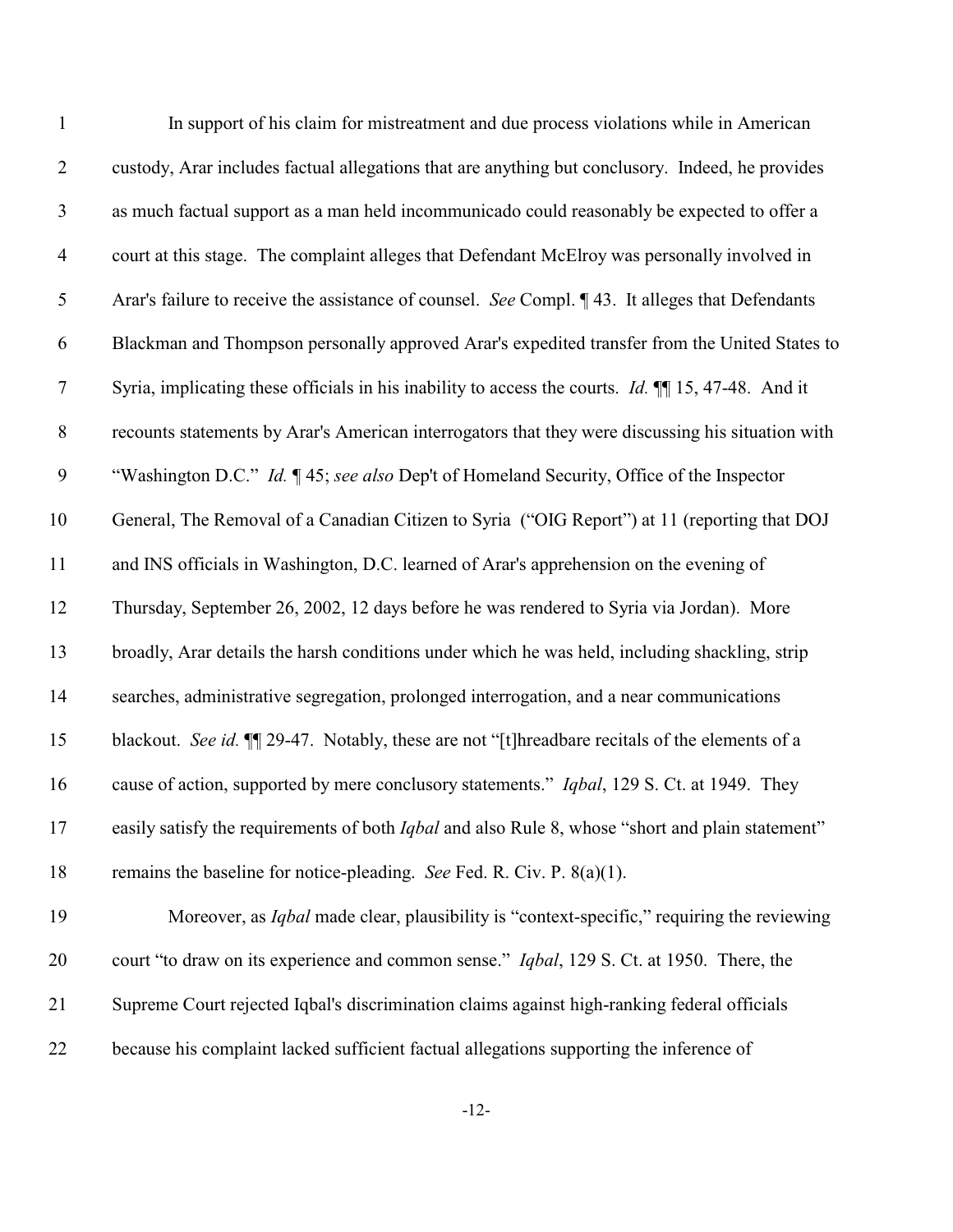| $\mathbf{1}$     | discriminatory intent. <i>Id.</i> at 1952. Central to the majority's decision was the fact that these        |
|------------------|--------------------------------------------------------------------------------------------------------------|
| $\overline{2}$   | officials faced a devastating terrorist attack "perpetrated by 19 Arab Muslim hijackers." Id. at             |
| $\mathfrak{Z}$   | 1951. Against this backdrop, the majority found Iqbal's claim overwhelmed by the "obvious"                   |
| $\overline{4}$   | alternative explanation" – that his arrest stemmed from a "nondiscriminatory intent to detain                |
| $\mathfrak{S}$   | aliens who had potential connections to those who committed terrorist acts." Id. at 1951                     |
| 6                | (quoting Twombly, 550 U.S. at 567). Apparently having their own views about the defendants'                  |
| $\tau$           | state of mind, the majority simply found Iqbal's discrimination claim incredible.                            |
| $8\,$            | Plausibility, in this analysis, is a relative measure. Allegations are deemed "conclusory"                   |
| $\boldsymbol{9}$ | where they recite only the elements of the claim. They become implausible when the court's                   |
| 10               | commonsense credits far more likely inferences from the available facts. See Harris v. Mills, 572            |
| 11               | F.3d 66, 71-72 (2d Cir. 2009). Plausibility thus depends on a host of considerations: The full               |
| 12               | factual picture presented by the complaint, the particular cause of action and its elements, and the         |
| 13               | available alternative explanations. See Iqbal, 129 S. Ct. at 1947-52. As Rule 8 implies, a claim             |
| 14               | should only be dismissed at the pleading stage where the allegations are so general, and the                 |
| 15               | alternative explanations so compelling, that the claim no longer appears plausible. See Fed. R.              |
| 16               | Civ. P. 8(a); Twombly, 550 U.S. at 556 (requiring simply "enough fact to raise a reasonable                  |
| 17               | expectation that discovery will reveal evidence" supporting the claims).                                     |
| 18               | Arar's claim readily survives this test, particularly in light of the Court's obligation to                  |
| 19               | "draw <sup>[]</sup> all reasonable inferences in the plaintiff's favor" on a motion to dismiss. See Chambers |
| 20               | v. Time Warner, Inc., 282 F.3d 147, 152 (2d Cir. 2002). The notion that high-ranking                         |
| 21               | government officials like Defendants Ashcroft and Mueller were personally involved in setting or             |
| 22               | approving the conditions under which suspected terrorists would be held on American soil – and               |

-13-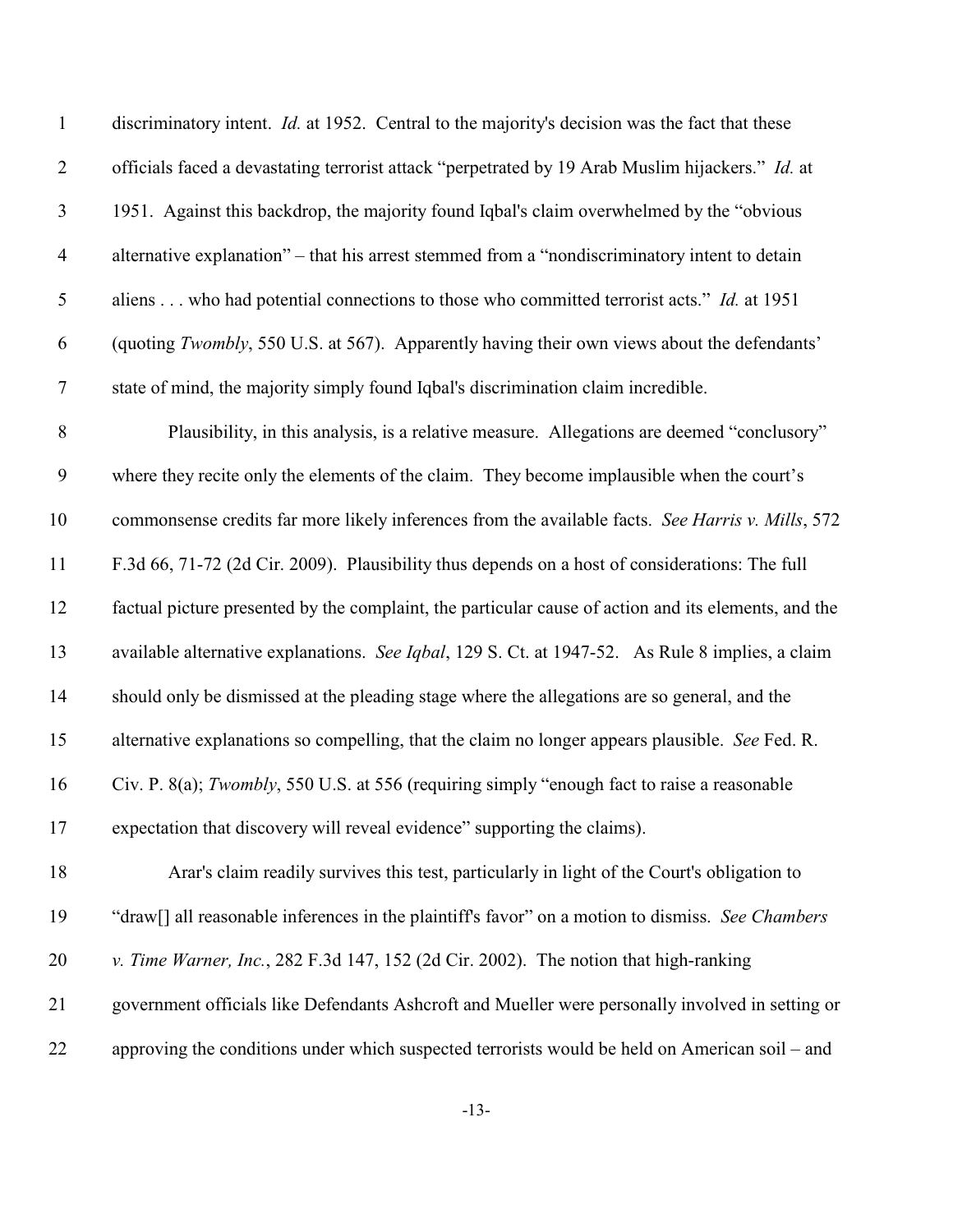| $\mathbf 1$      | even oversaw Arar's detention and removal - is hardly far-fetched. Arar's arrival at JFK airport             |
|------------------|--------------------------------------------------------------------------------------------------------------|
| $\mathbf{2}$     | was a significant event in September 2002, triggering all manner of security responses. See, e.g.,           |
| $\mathfrak{Z}$   | Compl. ¶ 45; OIG Report at 11, 15 (citing "high-level interest in Arar in Washington, DC"); id.              |
| $\overline{4}$   | at 30 n.31 (describing the four-vehicle convoy in which Arar was transported, including nine INS             |
| 5                | officers equipped with their service weapons, Remington 870 shotguns, M-4 rifles, helmets, and               |
| 6                | ballistic vests). The fact that Arar was covertly transferred to Syria, by itself, indicates                 |
| $\tau$           | involvement at the highest levels of government.                                                             |
| $8\,$            | In contrast to <i>Iqbal</i> , it is the alternative here that is difficult to fathom. To think that low-     |
| $\boldsymbol{9}$ | level agents had complete discretion in setting the conditions for holding a suspected member of             |
| 10               | al Qaeda defies commonsense. It requires the Court to believe that, while high-level officials               |
| 11               | were involved in arranging Arar's removal to Syria – a premise the majority does not question <sup>5</sup> – |
| 12               | they were oblivious to the particulars of his detention. The majority was, of course, bound to               |
| 13               | credit all reasonable inferences from the allegations in the complaint, understanding that their             |
| 14               | factual basis would be thoroughly tested in discovery. See Twombly, 550 U.S. at 555 (a court                 |
| 15               | must proceed "on the assumption that all the allegations in the complaint are true (even if                  |
| 16               | doubtful in fact)"). The inference that, in 2002, high-level officials had a role in the detention of        |
| 17               | a suspected member of al Qaeda requires little imagination.                                                  |
| 18               | Further, unlike <i>Iqbal</i> , Arar's due process claims do not ask the Court to speculate about             |

the mental state of government officials. Rather, Claim Four rests on objective factors – the

<sup>&</sup>lt;sup>5</sup> Likewise, the majority finds these very same allegations sufficient for purposes of personal jurisdiction, as did the panel. *See* **Maj. Op. at 19**; *Arar v. Ashcroft*, 532 F.3d 157, 173-75 (2d Cir. 2008) (panel op.) (applying identical personal involvement standard in considering personal jurisdiction and finding it met).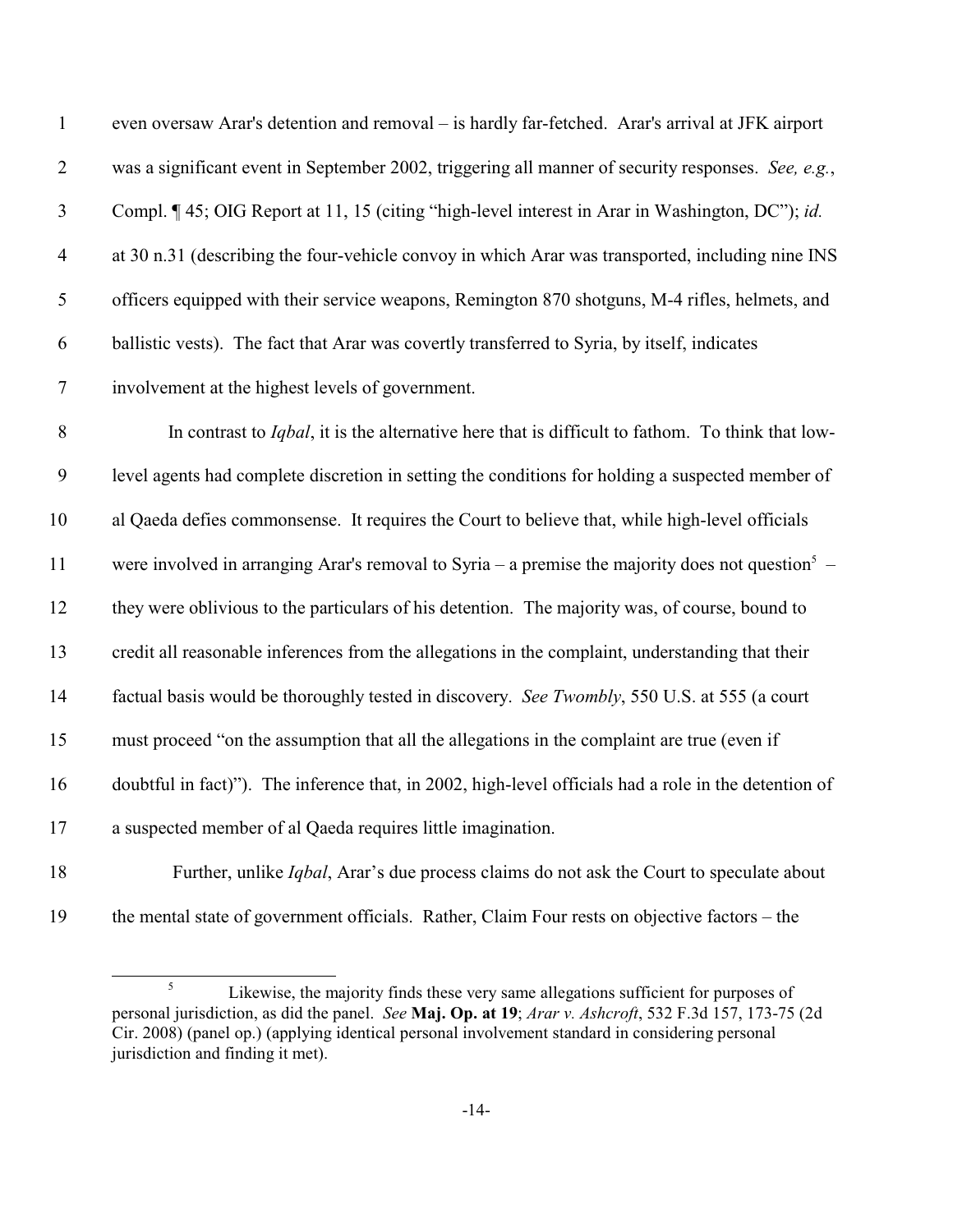| $\mathbf{1}$   | conditions of confinement and his access to the courts – that are independent of motive.                           |
|----------------|--------------------------------------------------------------------------------------------------------------------|
| $\mathbf{2}$   | Compare Iqbal, 129 S. Ct. at 1948 (claim of invidious discrimination requires the plaintiff to                     |
| $\mathfrak{Z}$ | "plead and prove that the defendant acted with discriminatory purpose"), with Kaluczky v. City of                  |
| $\overline{4}$ | White Plains, 57 F.3d 202, 211 (2d Cir.1995) (government conduct that is "arbitrary, conscience-                   |
| $\mathfrak{S}$ | shocking, or oppressive in a constitutional sense" violates substantive due process). The                          |
| 6              | complaint contains more than sufficient factual allegations detailing these deprivations. See                      |
| $\tau$         | Compl. ¶ 27-49.                                                                                                    |
| 8              | Finally, it should not be lost on us that the Department of Homeland Security's Office of                          |
| 9              | Inspector General has itself confirmed the broad contours of Arar's mistreatment, producing a                      |
| 10             | lengthy report on the conditions of his detention in American custody. See OIG Report. This                        |
| 11             | report provides a powerful indication of the reliability of Arar's factual allegations at this stage. <sup>6</sup> |
| 12             | Plainly, the majority has read the OIG report, even citing it for limited purposes in its opinion.                 |
| 13             | See Maj. Op. at 48. It is difficult, then, to comprehend how the majority can ignore the report's                  |
| 14             | findings and conclusions in assessing the basic plausibility of Arar's fourth claim.                               |
| 15             | Ultimately, it is unclear what type of allegations to overcome a motion to dismiss by                              |
| 16             | high-level officials could ever satisfy the majority. In refusing to credit Arar's allegations, the                |
| 17             | majority cites the complaint's use of the "passive voice" in describing some of the underlying                     |
| 18             | events. See Maj. Op. at 25. This criticism is odd because the occasional use of the passive                        |
| 19             | voice has not previously rendered pleadings defective, particularly where the defendants' roles                    |
| 20             | can be easily ascertained from the overall complaint. See Compl. II 14-22; Yoder v.                                |

<sup>&</sup>lt;sup>6</sup> In *Iqbal*, the Supreme Court looked beyond the complaint to a wider factual context in assessing plausibility. *See* 129 S. Ct. at 1951-52.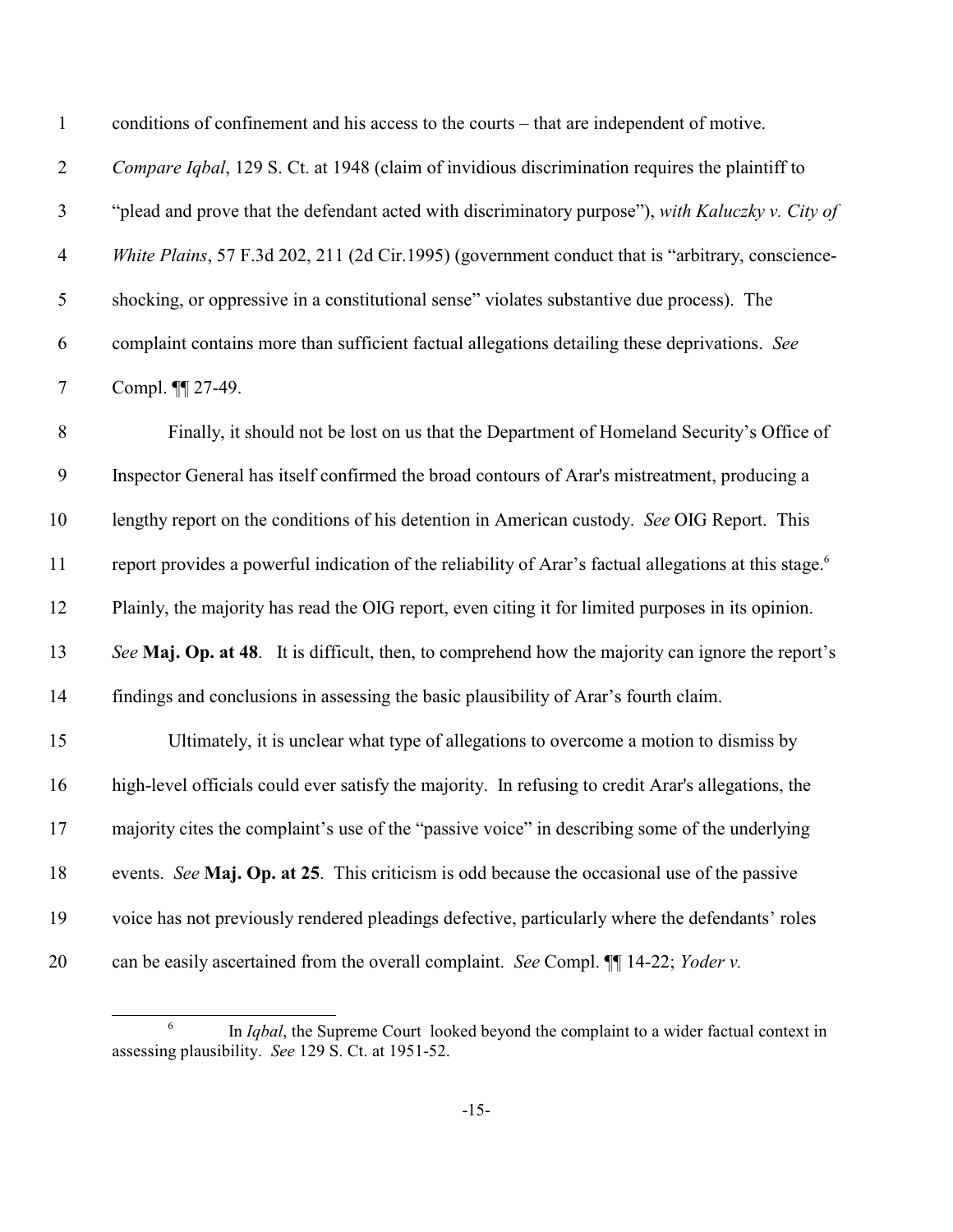| $\mathbf{1}$     | Orthomolecular Nutrition Institute, Inc., 751 F.2d 555, 561 (2d Cir. 1985) ("It is elementary that,   |
|------------------|-------------------------------------------------------------------------------------------------------|
| $\mathbf{2}$     | on a motion to dismiss, a complaint must be read as a whole, drawing all inferences favorable to      |
| 3                | the pleader.") (citations omitted). Specifically, the majority faults Arar for not pinpointing the    |
| $\overline{4}$   | individuals responsible for each event set out in the complaint and for failing to particularize      |
| 5                | more fully when and with whom they conspired. The irony involved in imposing on a plaintiff –         |
| 6                | who was held in solitary confinement and then imprisoned for ten months in an underground cell        |
| $\tau$           | - a standard so self-evidently impossible to meet appears to have been lost on the majority.          |
| $8\,$            | The flaws in the majority's approach are not unique to Arar, but endanger a broad swath               |
| $\boldsymbol{9}$ | of civil rights plaintiffs. Rarely, if ever, will a plaintiff be in the room when officials formulate |
| 10               | an unconstitutional policy later implemented by their subordinates. Yet these closeted decisions      |
| 11               | represent precisely the type of misconduct that civil rights claims are designed to address and       |
| 12               | deter. See Carlson v. Green, 446 U.S. 14, 21 (1980). Indeed, it is this kind of executive             |
| 13               | overreaching that the Bill of Rights sought to guard against, not simply the frolic and detour of a   |
| 14               | few "bad apples." The proper way to protect executive officials from unwarranted second-              |
| 15               | guessing is not an impossible pleading standard inconsistent with Rule 8, but the familiar            |
| 16               | doctrine of qualified immunity.                                                                       |
| 17               | Even if the majority finds that Arar's factual allegations fall short of establishing the             |
| 18               | personal involvement of Defendants Ashcroft and Mueller, they plainly state a claim against           |
| 19               | defendants such as Thompson, Blackman, McElroy, and John Doe FBI and ICE agents. See                  |
| 20               | Compl. $\P$ 43, 47-48, 55. The direct involvement of these defendants is barely contested by the      |
| 21               | appellees and barely mentioned by the majority. For this reason alone, there is no legal              |

justification for the majority to dismiss Claim Four outright.

-16-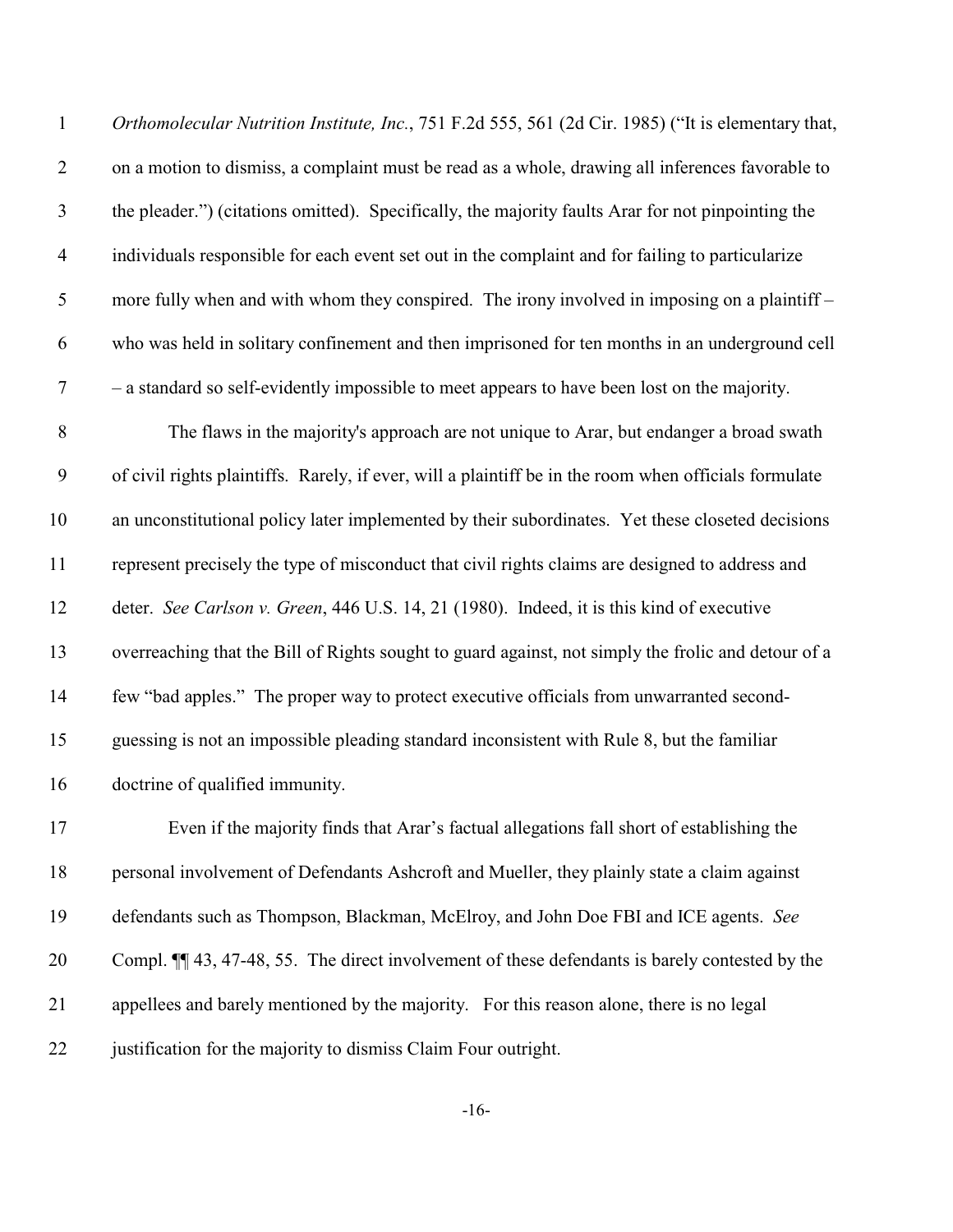| $\overline{2}$ | When the full range of alleged mistreatment is considered, Arar's injuries hardly                            |
|----------------|--------------------------------------------------------------------------------------------------------------|
| $\mathfrak{Z}$ | constitute a "new" context for Bivens claims, and I agree with both Judge Sack's and Judge                   |
| $\overline{4}$ | Pooler's careful analyses. This Court has repeatedly assumed that <i>Bivens</i> extends to substantive       |
| 5              | due process claims and provides a damages remedy to other detainees illegally injured by                     |
| 6              | executive officials or their agents. See Carlson v. Green, 446 U.S. 14 (1980); Thomas v.                     |
| $\overline{7}$ | Ashcroft, 470 F.3d 491, 497 (2d Cir. 2006); Cuoco v. Moritsugu, 222 F.3d 99 (2d Cir. 2000).                  |
| 8              | Our State Department is of the same view, having assured the United Nations' Committee                       |
| 9              | Against Torture that a Bivens remedy is available to torture victims. See United States Written              |
| 10             | Response to Questions Asked by the United Nations Committee Against Torture, 15                              |
| 11             | (bullet-point 5) (Apr. 28, 2006), <i>available at</i> http://www.state.gov/g/drl/rls/68554.htm. <sup>7</sup> |
| 12             | Even if Arar's case were viewed as a new context, the "special factors" cited by the                         |
| 13             | majority do not justify denying him relief because they are not "special." They largely duplicate            |
| 14             | concerns – like state secrets, sovereign immunity, and qualified immunity – amply addressed by               |
| 15             | other doctrines at the Court's disposal. See Davis v. Passman, 442 U.S. 228, 246 (1979)                      |
| 16             | (refusing to hesitate where special factors were "coextensive with the protections afforded by the           |
| 17             | Speech or Debate Clause"). My colleagues make these arguments in greater detail, cataloging                  |
| 18             | the flaws in the majority's Bivens analysis. I write to emphasize the heightened need for a Bivens           |
| 19             | remedy in cases such as this where executive officials have deliberately thwarted the remedies               |

Responding to the Committee's question, "What guarantees and controls does [the United States] have to ensure the monitoring of the activities of law enforcement officials in prisons and other detention centres . . . under its jurisdiction or de facto control," the State Department acknowledged among other remedies: "Suing federal officials for damages under provisions of the U.S. Constitution for 'constitutional torts,' *see Bivens v. Six Unknown Named Agents*, 403 U.S. 388 (1971), and *Davis v. Passman*, 442 U.S. 228 (1979)."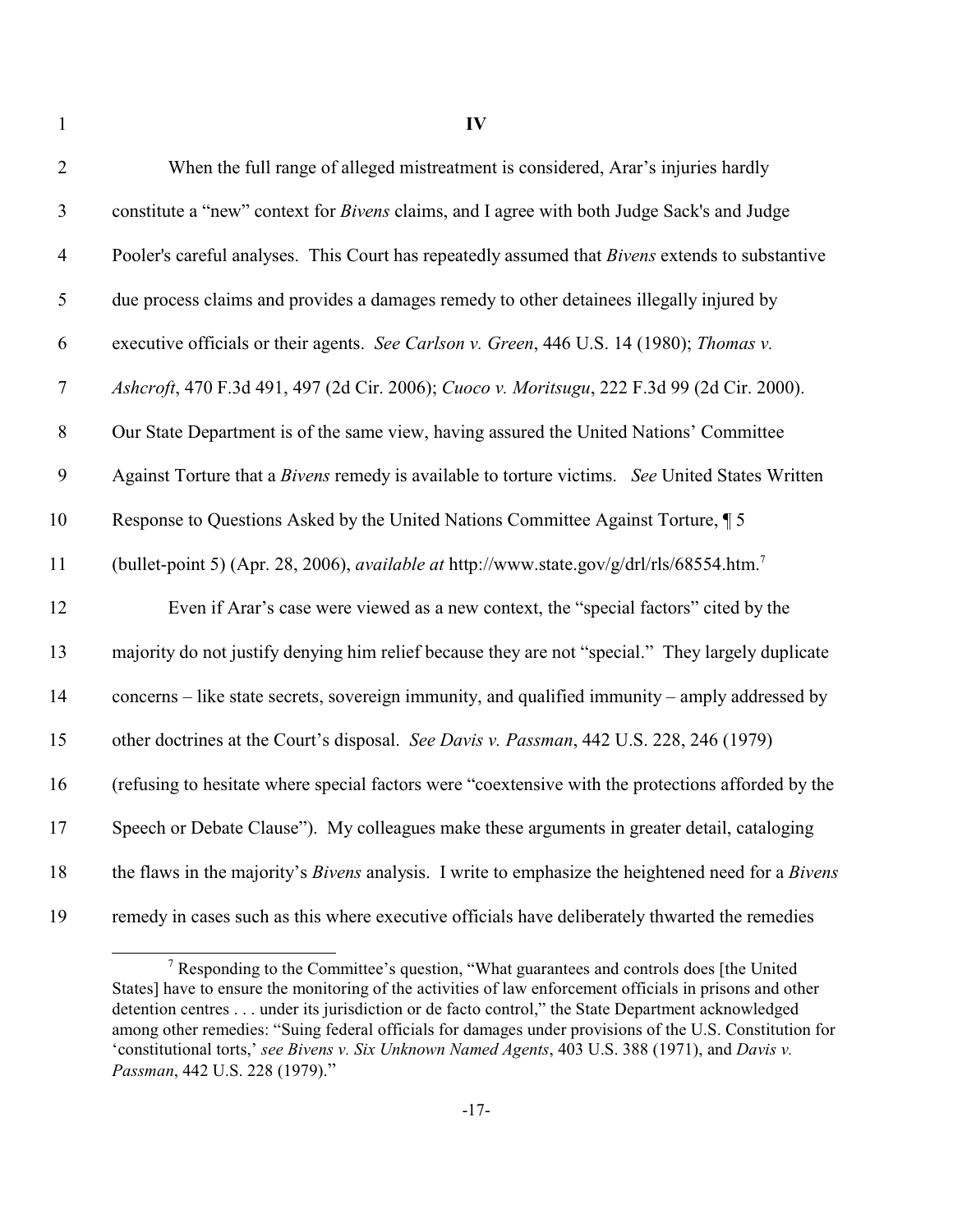| $\mathbf{1}$   | provided by Congress and obstructed access to the courts. Arar's claims in this regard supply an         |
|----------------|----------------------------------------------------------------------------------------------------------|
| $\overline{2}$ | exceptionally compelling justification for affording a <i>Bivens</i> remedy, going well beyond the       |
| 3              | allegations that gave rise to <i>Bivens</i> in the first place.                                          |
| $\overline{4}$ | The judicial role recognized in <i>Bivens</i> reflects an important institutional balance $-$ one        |
| 5              | closely aligned with separation of powers. Bivens offers Congress the first opportunity to fashion       |
| 6              | a remedy for invasions of individual rights protected by the Constitution. However, when a               |
| $\overline{7}$ | legislative judgment is lacking, <i>Bivens</i> permits the courts to use their common-law powers to fill |
| $8\,$          | crucial gaps and provide redress in appropriate instances. This line of cases thus instructs the         |
| 9              | courts to tread lightly where Congress has spoken, presuming that in those instances                     |
| 10             | constitutional interests have been adequately addressed by the legislative branch. See Schweiker         |
| 11             | v. Chilicky, 487 U.S. 412, 423 (1988) ("When the design of a Government program suggests that            |
| 12             | Congress has provided what it considers adequate remedial mechanisms for constitutional                  |
| 13             | violations that may occur in the course of its administration, we have not created additional            |
| 14             | Bivens remedies.").                                                                                      |
| 15             | On the other hand, where no legislative remedy exists, <i>Bivens</i> reaffirms the courts' power         |
| 16             | to ensure that individuals can obtain relief for constitutional injuries. The courts, within this        |
| 17             | framework, provide a forum of last resort; through <i>Bivens</i> , they stand behind constitutional      |
| 18             | guarantees neglected by the political branches. Compare Bivens, 403 U.S. at 410 (Harlan, J.,             |
| 19             | concurring) (implying a remedy where constitutional injury would otherwise go unredressed),              |
| 20             | with Bush v. Lucas, 462 U.S. 367, 388 (1983) (denying Bivens remedy in light of the "elaborate"          |
| 21             | remedial system" established by Congress).                                                               |

-18-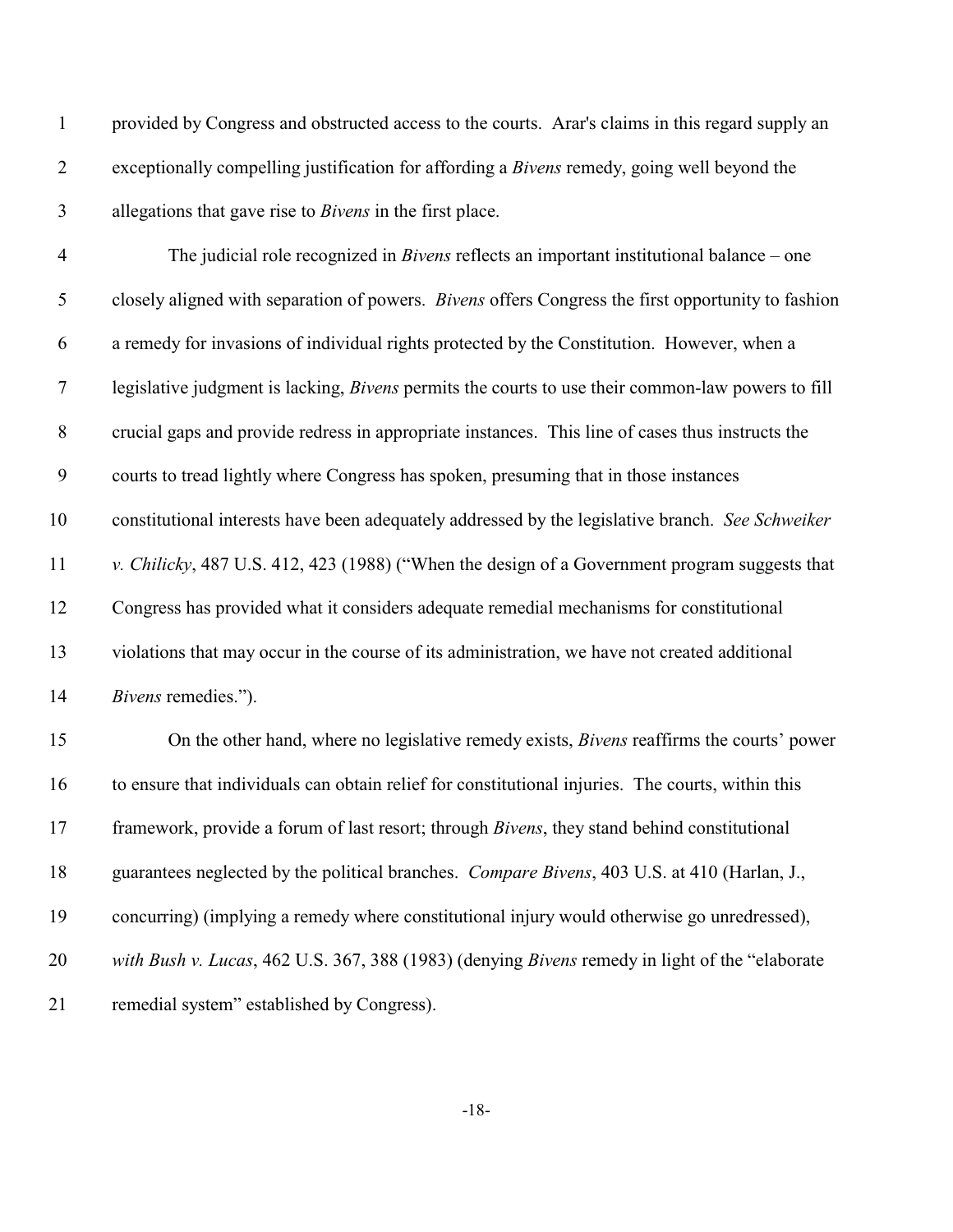| $\mathbf{1}$   | Even so, this remedy is constrained by "special factors" that counsel hesitation even in                          |
|----------------|-------------------------------------------------------------------------------------------------------------------|
| $\overline{2}$ | the "absence of affirmative action by Congress." <i>Bivens</i> , 403 U.S. at 396. The Supreme Court               |
| $\mathfrak{Z}$ | has never provided an exhaustive definition of these special factors, and existing precedent offers               |
| $\overline{4}$ | only a few data-points. <sup>8</sup> But it has nonetheless indicated that this analysis should "weigh[]          |
| 5              | reasons for and against the creation of a new cause of action, the way common law judges have                     |
| 6              | always done." Wilkie v. Robbins, 551 U.S. 537, 554 (2007). In Wilkie, for example, the factor                     |
| $\tau$         | that ultimately counseled hesitation was the difficulty of distinguishing unconstitutional conduct                |
| $\, 8$         | from lawful government activity. <i>Id.</i> at 555-61. In earlier cases, involving claims by military             |
| 9              | personnel, the Supreme Court cited Congress' plenary authority "To make Rules for the                             |
| 10             | Government and Regulation of the land and naval Forces," and its adoption of the Uniform Code                     |
| 11             | of Military Justice. See Chappell v. Wallace, 462 U.S. 296, 302-03 (1983) (citing U.S. Const.,                    |
| 12             | Art. I, § 8, cl. 12-14; 10 U.S.C. § 938); see also United States v. Stanley, 483 U.S. 669, 683-84                 |
| 13             | (1987). Where Congress, pursuant to this authority, had established a parallel system of military                 |
| 14             | discipline, the Court declined to interfere in the relationship between enlisted personnel and their              |
| 15             | commanding officers. See Chappell, 462 U.S. at 304. "Special factors," then, must be regarded                     |
| 16             | as a prudential limitation: One that considers the suitability of money damages for the particular                |
| 17             | constitutional injuries alleged, together with the availability of other relief. <sup>9</sup> See Davis, 442 U.S. |

While the majority pointedly notes that the Supreme Court has only agreed to extend a Bivens remedy three times since 1971, it has only rejected such claims based on special factors on three occasions over that same period. *See Wilkie v. Robbins*, 551 U.S. 537, 554 (2007); *United States v. Stanley*, 483 U.S. 669 (1987); *Chappell v. Wallace*, 462 U.S. 296 (1983). In every other case, the Court has determined that the remedial scheme established by Congress displaces a judicial remedy – a finding that the majority does not purport to make here. Moreover, even in *Chappell*, the Supreme Court relied in part on the alternative remedial scheme provided in the Uniform Code of Military Justice.

<sup>&</sup>lt;sup>9</sup> The special factors analysis considers the wisdom and effectiveness of one particular remedy – the recovery of money damages from individual federal officers. This determination is separate and distinct from (1) a court's capacity to assess the right in question; and (2) its power to afford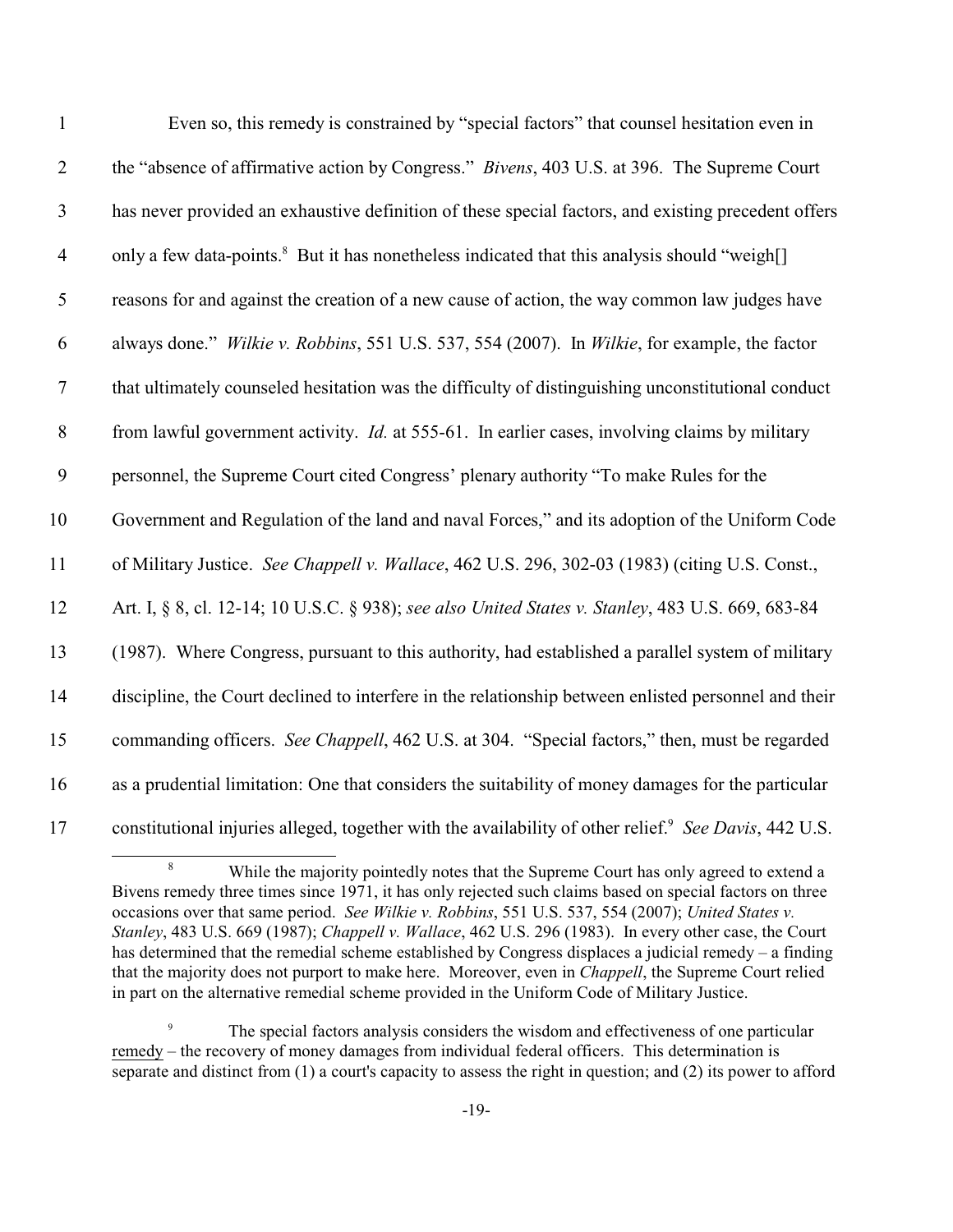at 245 (finding "special concerns" overcome by impossibility of equitable relief and appropriateness of damages remedy).

| 3              | So limited, <i>Bivens</i> is an infrequent remedy, but it is a vitally necessary one. In laying out |
|----------------|-----------------------------------------------------------------------------------------------------|
| $\overline{4}$ | the Bivens remedy, the Supreme Court recognized that "[t]he very essence of civil liberty           |
| 5              | certainly consists in the right of every individual to claim the protection of the laws." Butz v.   |
| 6              | Economou, 438 U.S. 478, 485 (1978) (quoting Bivens, 403 U.S. at 395, 397); see also Davis, 442      |
| $\tau$         | U.S. at 241 ("[T] he judiciary is clearly discernible as the primary means through which these      |
| $8\,$          | rights may be enforced."). It was this principle, in the face of "the most flagrant abuses of       |
| 9              | official power," that prompted the Court to afford a damages remedy. Bivens, 403 U.S. at 410        |
| 10             | (Harlan, J., concurring). <i>Bivens</i> thus reflects the courts' role as an independent source of  |
| 11             | protection, applying the damages remedy as a form of individual relief and official                 |
| 12             | accountability.                                                                                     |
| 13             | This prerogative is consistent with the constitutional plan. With its built-in limitations,         |
| 14             | Bivens has never represented a formidable expansion of judicial power. The doctrine, it must be     |
| 15             | remembered, does not create any new rights; it provides a mechanism for enforcing existing          |
| 16             | constitutional rights when no other avenue exists. "[W]here legal rights have been invaded, and     |
| 17             | a federal statute provides for a general right to sue for such invasion, federal courts may use any |

relief of any kind. In particular, if a court would be entitled to provide injunctive or habeas relief for the same or similar claims, it cannot treat the special factors analysis as a proxy for justiciability, the political question doctrine, or the separation of powers. Indeed, if other forms of relief would be available, these potential obstacles to the court's jurisdiction have already been dispatched and they may not be smuggled in a second time through the back door. Yet the majority does precisely this, relying on a host of "special factors" that simply repeat concerns accounted for elsewhere in our law. *See* **Maj. Op. at 38-50** (treating as special factors separation of powers, sovereign immunity, state secrets and classified information, and diplomatic assurances). In reality, it is a much more modest inquiry. The special factors analysis must focus on why money damages – as opposed to other forms of available relief – might be inappropriate or undesirable.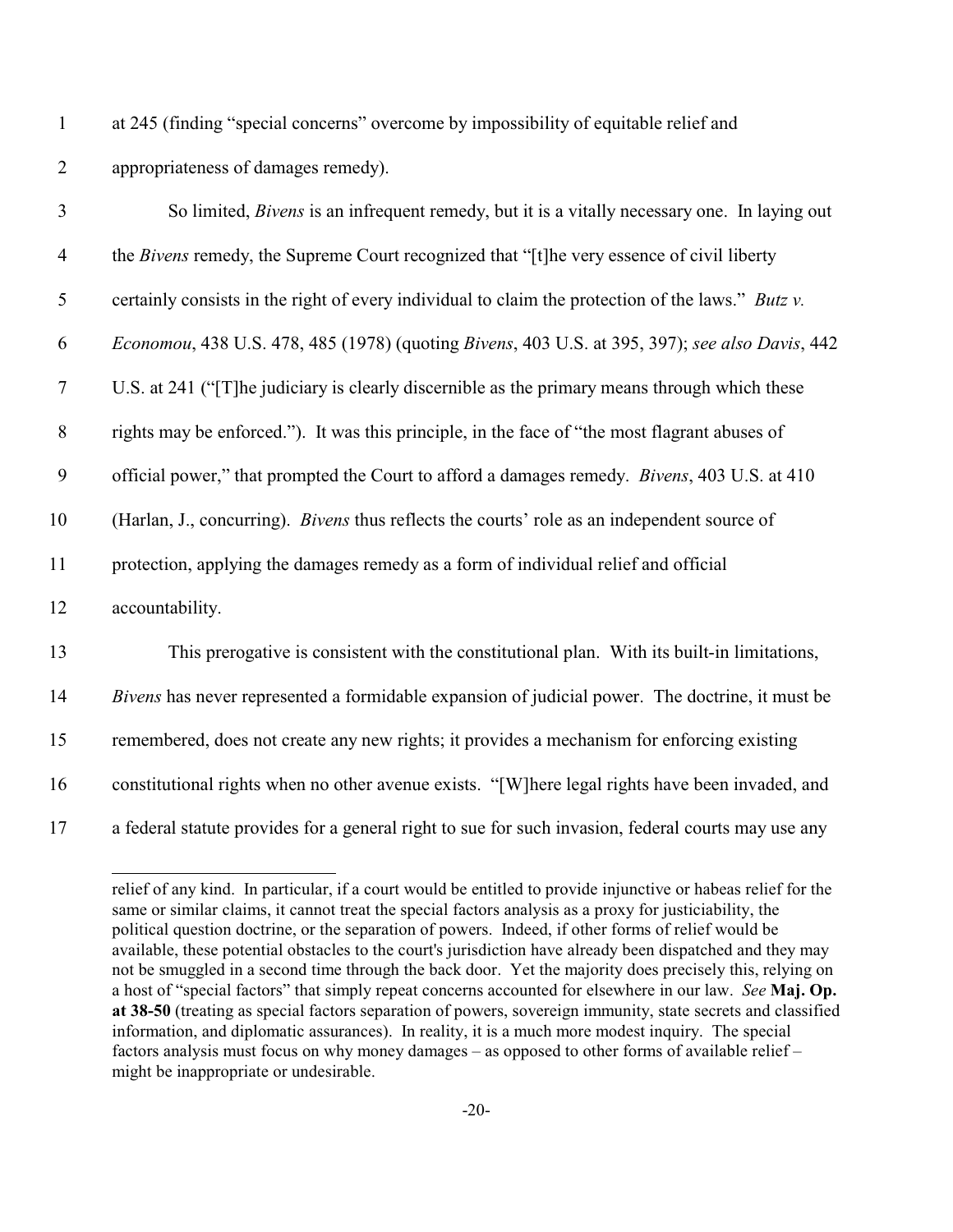| $\mathbf{1}$   | available remedy to make good the wrong done." <i>Bell v. Hood</i> , 327 U.S. 678, 684 (1946); see     |
|----------------|--------------------------------------------------------------------------------------------------------|
| $\overline{2}$ | also Bivens, 403 U.S. at 395 ("Historically, damages have been regarded as the ordinary remedy         |
| 3              | for an invasion of personal interests in liberty.").                                                   |
| $\overline{4}$ | Against this backdrop, the majority sets out to narrow <i>Bivens</i> to the point of vanishing.        |
| $\mathfrak{S}$ | The majority's test would not just eliminate a Bivens remedy in Arar's case, but in almost all         |
| 6              | cases. According to the majority, "'[h]esitation' is 'counseled' whenever thoughtful discretion        |
| $\tau$         | would pause even to consider," and "no account is taken of countervailing factors." See Maj.           |
| $8\,$          | Op. at 37. But because "thoughtful" people, by definition, always "pause to consider," this            |
| 9              | approach would foreclose a damages remedy on account of the most fleeting and superficial of           |
| 10             | concerns. And it would permit courts to ignore completely, as the majority opinion itself does,        |
| 11             | the gravity of the constitutional injuries alleged. As the Court admits, this dramatic recasting of    |
| 12             | Bivens is unnecessary to support its holding. <i>Id.</i> at 38 (expressing the view that Arar's action |
| 13             | "would have the natural tendency to affect diplomacy, foreign policy and the security of the           |
| 14             | nation," and therefore the Court's holding "need be no broader"). The standard described by the        |
| 15             | majority misstates the law and, for the reasons surveyed here, significantly weakens the courts'       |
| 16             | ability to redress constitutional injuries.                                                            |
| 17             | $\mathbf{V}$                                                                                           |
| 18             | Arar's claims, in fact, go beyond the usual imperatives for a Bivens remedy. His                       |
| 19             | complaint offers an exceptionally compelling basis for relief, one that the majority repeatedly        |
| 20             | sidesteps: The charge that government officials actively obstructed Arar's access to the courts,       |

(assuming that a *Bivens* action exists for procedural due process claim by detainee). Any court

-21-

violating core procedural due process rights. *See Tellier v. Fields*, 280 F.3d 69 (2d Cir. 2000)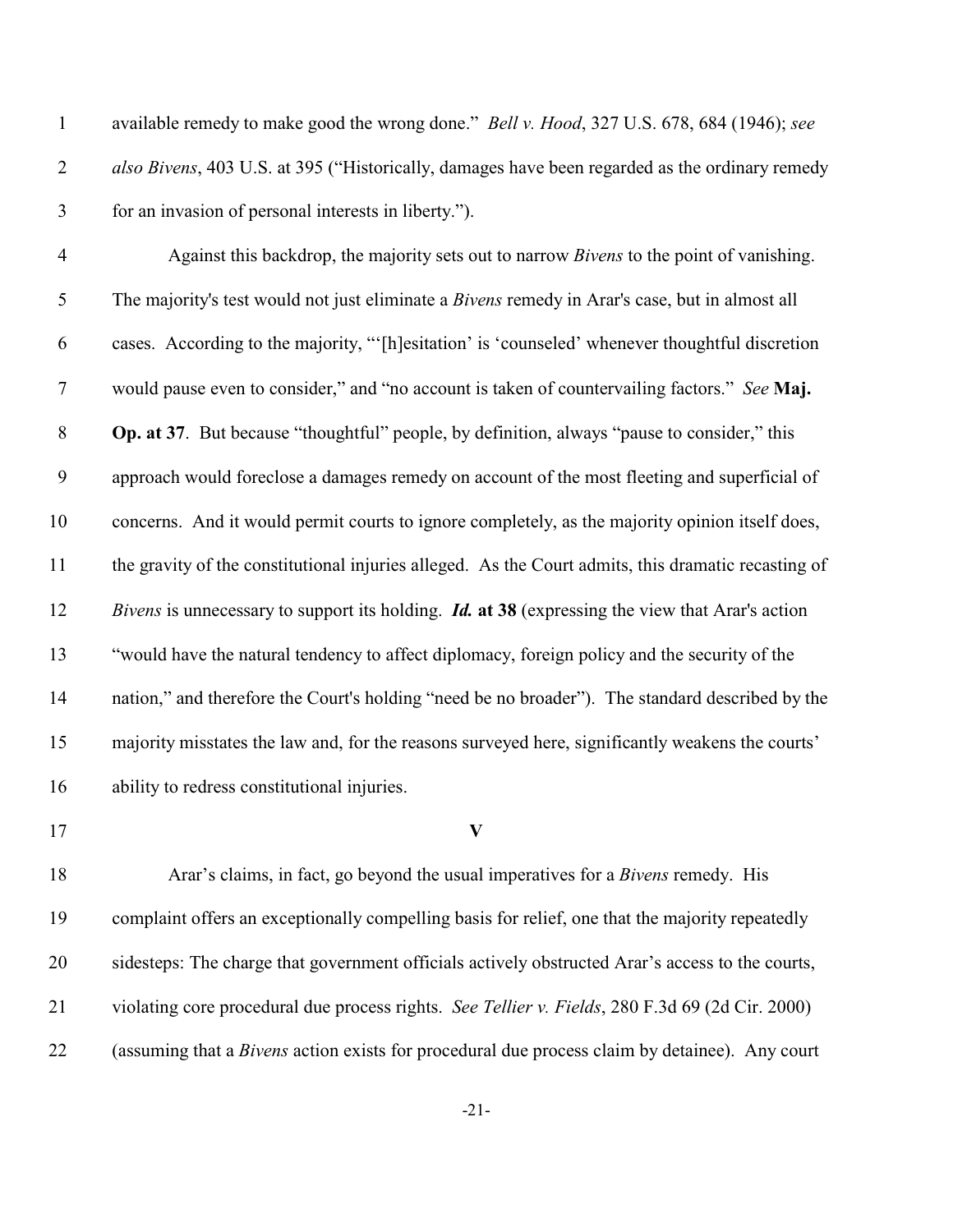| $\mathbf{1}$     | should be deeply disturbed by such allegations, especially those backed by the factual detail       |
|------------------|-----------------------------------------------------------------------------------------------------|
| $\overline{2}$   | presented here. Cf. Valverde v. Stinson, 224 F.3d 129, 133-34 (2d Cir. 2000) (finding AEDPA         |
| 3                | statute of limitations equitably tolled where prison officials intentionally obstructed habeas      |
| $\overline{4}$   | petitioner's ability to file his petition by confiscating his legal papers). Yet the majority's     |
| 5                | wholesale dismissal of claims relating to Arar's detention in the United States – for insufficient  |
| 6                | pleading, as described above – allows it to avoid any meaningful engagement with these              |
| $\overline{7}$   | allegations.                                                                                        |
| $8\,$            | Normally, as we have seen, when Congress legislates in a particular area, a Bivens action           |
| $\boldsymbol{9}$ | is not appropriate. In particular, the division of labor outlined in <i>Bivens</i> contemplated two |
| 10               | scenarios: (1) Where Congress has selected a remedy for constitutional injuries, the courts should  |
| 11               | defer to its legislative wisdom; (2) Where Congress has not considered a remedy, however, a         |
| 12               | court must use its "judgment about the best way to implement a constitutional guarantee."           |
| 13               | Wilkie, 551 U.S. at 550; see Bivens, 403 U.S. at 496. However, Arar's case fits neither situation.  |
| 14               | Instead, the allegations are that any remedy provided by Congress and the Constitution was          |
| 15               | purposefully foreclosed by executive officials.                                                     |
| 16               | When it comes to torture, Congress has spoken loudly and clearly. Title 18, Section 2441            |
| 17               | makes it a felony punishable by life imprisonment to commit, or conspire to commit, "an act         |
| 18               | specifically intended to inflict severe physical or mental pain or suffering upon another           |
| 19               | person within his custody or physical control for the purpose of obtaining information or a         |
| 20               | confession." See also 18 U.S.C. § 2340A. Arar's transfer to Syria was allegedly designed to         |
| 21               | skirt the congressional prohibition on torture by outsourcing this form of interrogation.           |
| 22               | Moreover, in order to seamlessly accomplish this transfer, officials had to ignore or evade a       |

-22-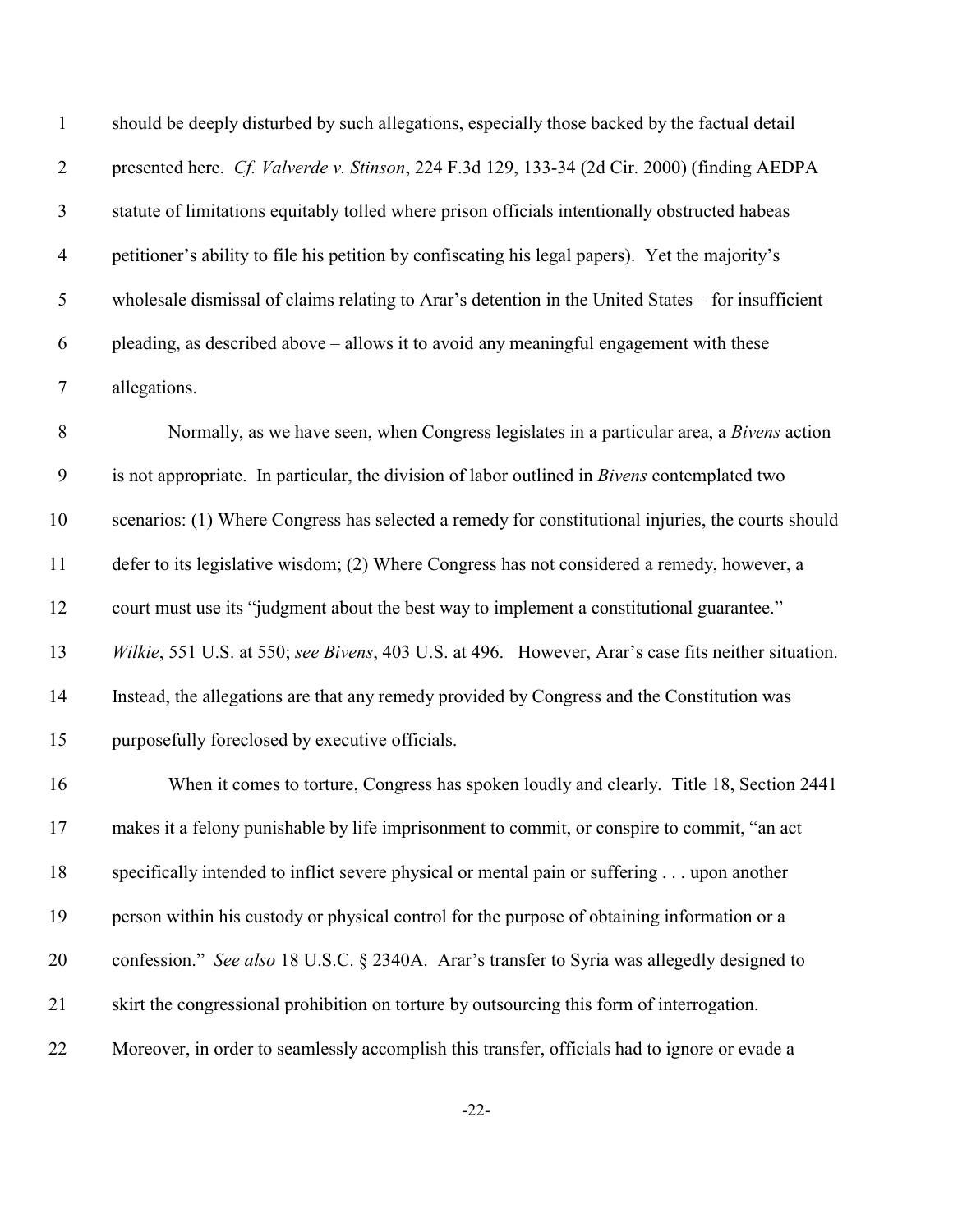| $\mathbf{1}$   | number of other congressional dictates: An immigration policy that bars the removal of any               |
|----------------|----------------------------------------------------------------------------------------------------------|
| $\mathbf{2}$   | person to a country where he will likely be tortured, and the INA's judicial review provision. See       |
| $\mathfrak{Z}$ | Convention Against Torture, December 10, 1984, S. Treaty Doc. No. 100-20, 1465 U.N.T.S. 85,              |
| $\overline{4}$ | implemented by Foreign Affairs Reform and Restructuring Act of 1998, Pub. L. No. 105-277,                |
| 5              | Div. G., Tit. XXII, § 2242, 112 Stat. 2681-822 (codified at 8 U.S.C. § 1231); 8 U.S.C. §                 |
| 6              | 1252(a)(2)(D); see also Tun v. INS, 445 F.3d 554, 566 (2d Cir. 2006). Finally, officials' actions        |
| $\tau$         | also foreclosed Arar's opportunity to seek habeas relief under 28 U.S.C. § 2241 and the                  |
| $8\,$          | Constitution, a remedy that the government itself concedes should have been available to Arar.           |
| 9              | In bare terms, the complaint alleges that executive officials set out to circumvent and                  |
| 10             | undercut the powers of both the legislative and judicial branches. Under these circumstances, the        |
| 11             | usual justifications for hesitation in applying <i>Bivens</i> are simply not present. When, as here, the |
| 12             | executive branch takes measures incompatible with the express or implied will of Congress, its           |
| 13             | "power is at its lowest ebb." <i>Youngstown</i> , 343 U.S. at 637 (1952) (Jackson, J., concurring).      |
| 14             | Factors that might otherwise counsel hesitation disappear where executive officials have sought          |
| 15             | to nullify the remedies chosen by Congress. In these cases, courts owe the executive branch little       |
| 16             | deference. Instead, the courts' provision of a substitute remedy is an undertaking not simply            |
| 17             | "appropriate for a common-law tribunal" but essential for the rule of law. Bush v. Lucas, 462            |
| 18             | U.S. 367, 378 (1983). Since the majority fails in these responsibilities, I repectfully dissent.         |
|                |                                                                                                          |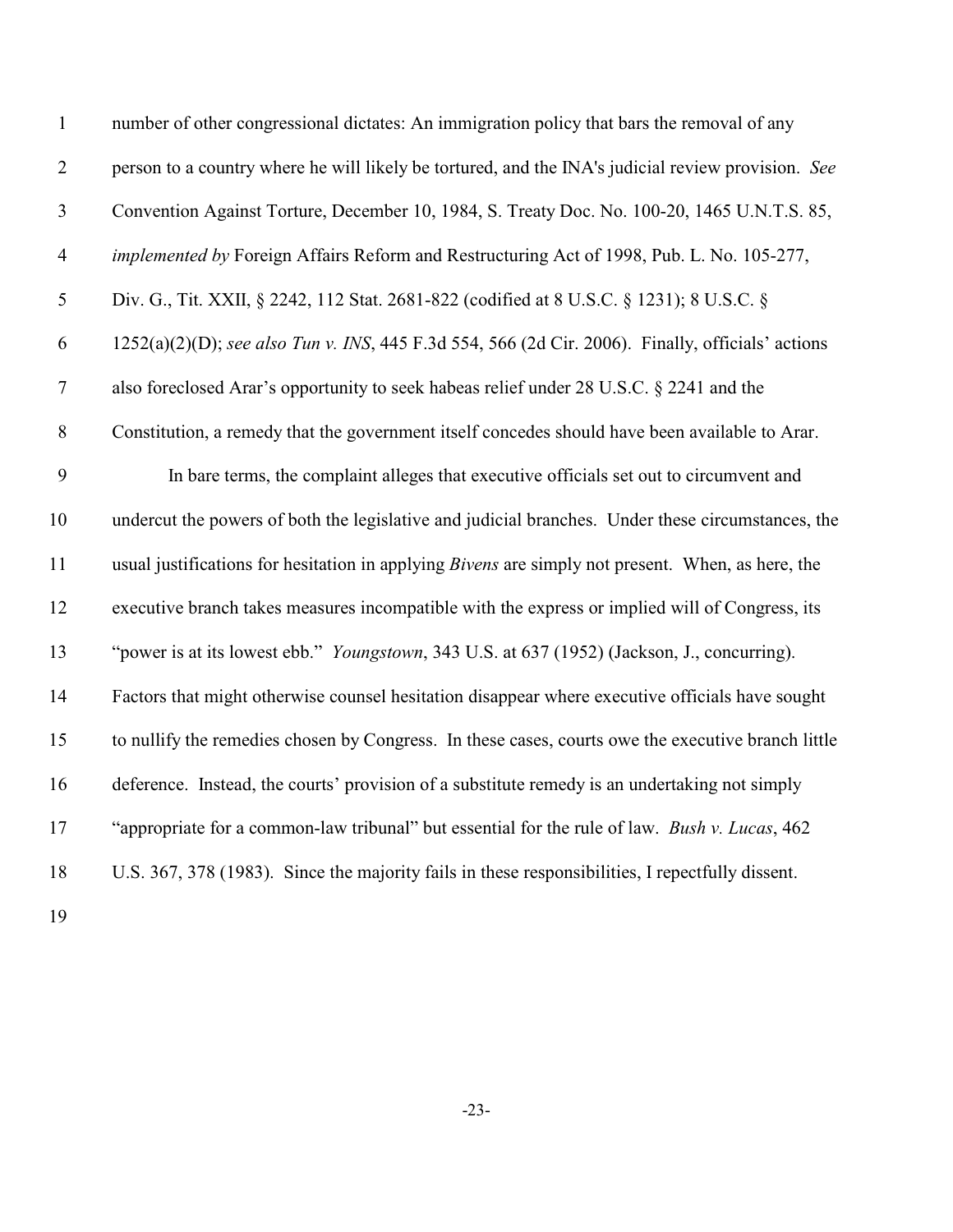POOLER, Circuit Judge, joined by Judges Calabresi, Sack, and Parker, dissenting.

I agree with the well-reasoned dissents of my colleagues and join their opinions in full. I write separately to note that the majority's opinion in this troubling and unusual case should not be misread as adopting a new framework for determining whether to recognize a Bivens claim, and to explain why I do not agree that Arar's TVPA claim should be dismissed.

## **I. Bivens**

At first glance, it might seem that the majority's reasoning with respect to Arar's Bivens claim proceeds in two simple steps: (1) Arar's claim presents a new context for a Bivens action,<sup>1</sup> and (2) special factors counsel hesitation before recognizing a Bivens remedy. But a closer reading of the majority opinion reveals far more than a mere hesitation to extend Bivens to a new context in light of special factors. Because the majority's holdings bear no relation to its new statements of Bivens principles, those remarks are dicta. Moreover, any such simplistic framework would be contrary to the Supreme Court's Bivens decisions, which require that courts consider reasons both for and against recognizing the remedy.

The Supreme Court has held that we must engage in the following analysis in considering whether to recognize Bivens action:

In the first place, there is the question whether any alternative, existing process for protecting the interest amounts to a convincing reason for the Judicial Branch to refrain from providing a new and freestanding remedy in damages. But even in the absence of an alternative, a Bivens remedy is a subject of judgment: "the federal courts must make the kind of remedial determination that is appropriate for a common-law tribunal, paying particular heed, however, to any special factors counselling hesitation before authorizing a new kind of federal litigation."

 $\frac{1}{1}$  I do not agree with the majority's conclusion that Arar's case presents a new context for a Bivens action for the reasons stated in Judge Sack's dissent.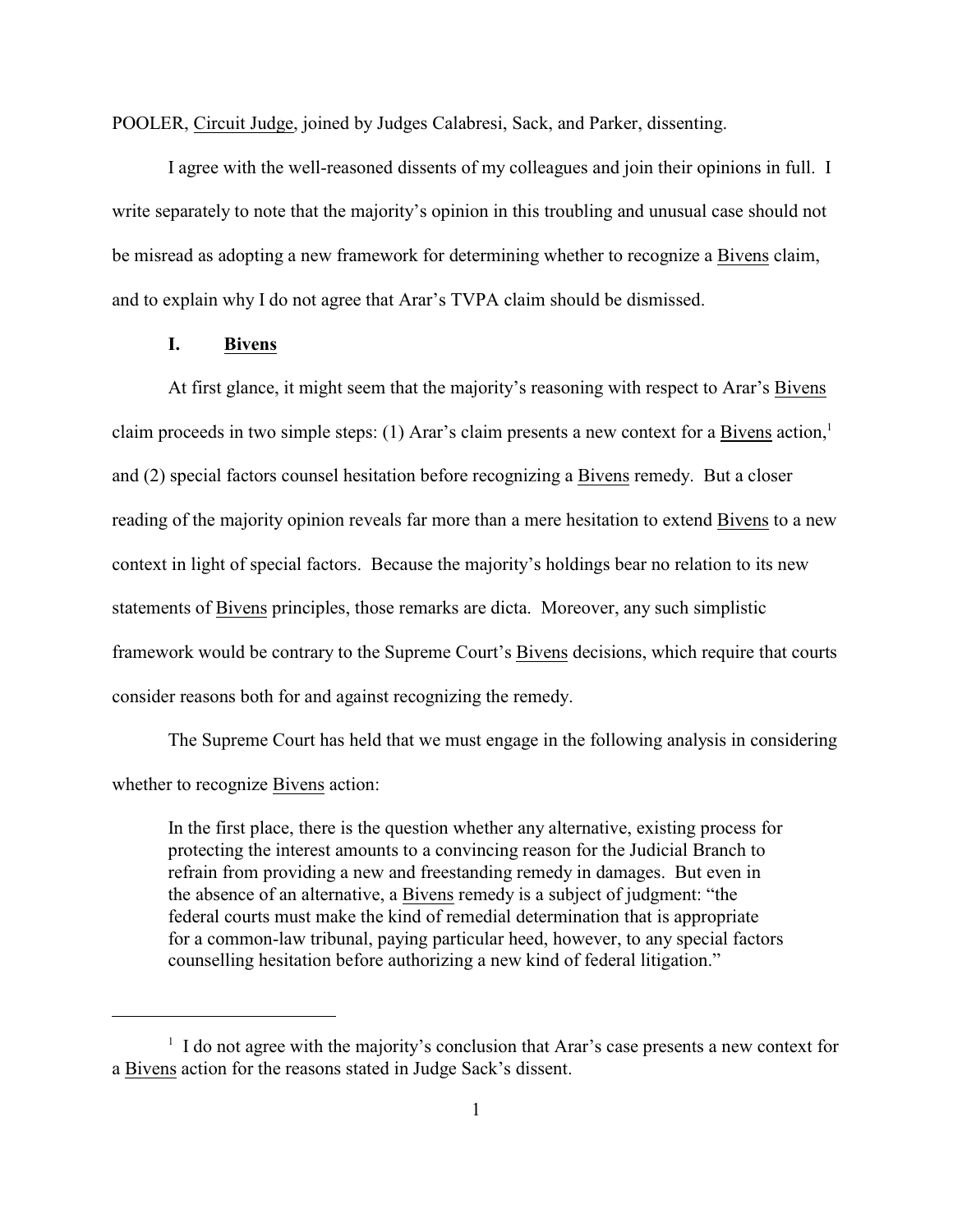Wilkie v. Robbins, 551 U.S. 537, 550 (2007) (quoting Bush v. Lucas, 462 U.S. 367, 378 (1983)). After sidestepping the question of existing remedies, Maj. Op. at **33-36**, the majority states that the remainder of inquiry can be reduced to the question of whether there any special factors to consider. Id. at **35-36**

The majority begins by observing that the Supreme Court has extended Bivens twice but refused to extend Bivens seven times, as if this empirical disfavor could save courts the trouble of engaging in "the kind of remedial determination that is appropriate for a common-law tribunal." Wilkie, 551 U.S. at 550.<sup>2</sup> Notwithstanding the Supreme Court's reluctance to extend Bivens in recent years, it has not overruled Bivens, nor has it overruled the decisions extending Bivens to new contexts in Davis v. Passman, 442 U.S. 228 (1979) and Carlson v. Green, 446 U.S. 14 (1980), nor has it ever held that "Bivens and its progeny should be limited to the precise circumstances that they involved." Wilkie, 551 U.S. at 568 (Thomas, J., concurring) (quotation marks omitted). Thus, the majority must distinguish Bivens, Davis, and Green's cases from Arar's.

To do so, the majority points to "special factors" that counsel hesitation. The majority observes, in dicta, two "principles" emerging from the case law on Bivens. First, where special factors counseling hesitation exist, "no account is taken of countervailing factors." Maj. Op. at **37.** Notwithstanding this new principle, the majority concludes that it "cannot ignore that, as the panel dissent put it, 'there is a long history of judicial review of Executive and Legislative decisions related to the conduct of foreign relations and national security.'" Id. at **56-57** (quoting

<sup>&</sup>lt;sup>2</sup> Recently, in dicta, the Supreme Court explained that its "reluctan [ce]" to extend Bivens stems from the fact that "implied causes of action are disfavored." Ashcroft v. Iqbal, 129 S. Ct. 1937, 1948 (2009).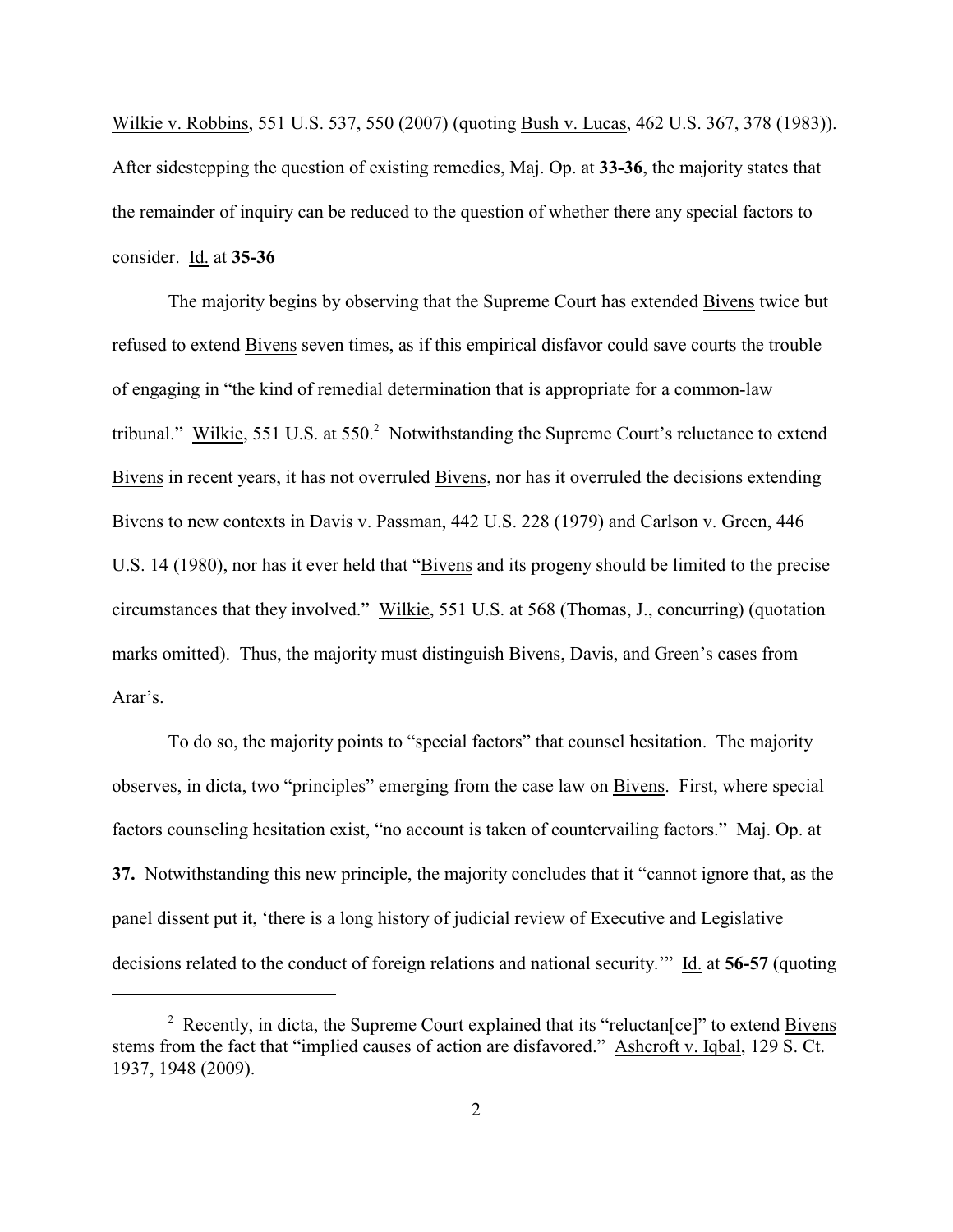Arar v. Ashcroft, 532 F.3d 157, 213 (2d Cir. 2008) (Sack, J., dissenting in part)). And the majority recognizes that prudential considerations play into the Bivens analysis, considering, for example, whether a Bivens action in Arar's context would have a deterrent effect. Id. at **52**. Ultimately, therefore, the majority has not adopted any new principle of disregarding countervailing factors.

Second, the majority proclaims that the threshold for determining whether a factor "'counsels hesitation' is remarkably low.'" Maj. Op. at **37**. The majority explains that "'[h]esitation' is 'counseled' whenever thoughtful discretion would pause even to consider." Id. I find this statement somewhat inscrutable, but I do not take the majority to mean that Bivens should not be extended anytime a special factor deserves any degree of consideration. Insofar as the majority intends to lower the bar for special factors, its remarks are dicta. These remarks bear no relation to the majority's holding that extension of Bivens to Arar's context is not "advisable," id. at **32**, because separation of powers, institutional competence, and other factors "sternly" counsel hesitation. Id. at **36**. Indeed, the majority's opinion devotes twenty pages to its stern assessment of special factors, id. at **36-56**, including the fear that "actual terrorists" could win damages awards, placing courts in the position of funding terrorism, id. at **53 n.12**; that the government will be "graymail[ed]" into settling cases to prevent disclosure of classified information, id. at **51-54**; and that other countries will be "less willing to cooperate with the United States in sharing intelligence resources to counter terrorism," id. at **43**.

Apart from being dicta, these remarks represent a misreading of Supreme Court precedent. Wilkie exhorts that we pay heed to special factors counseling hesitation while exercising the type of remedial judgment appropriate for a common law tribunal – "weighing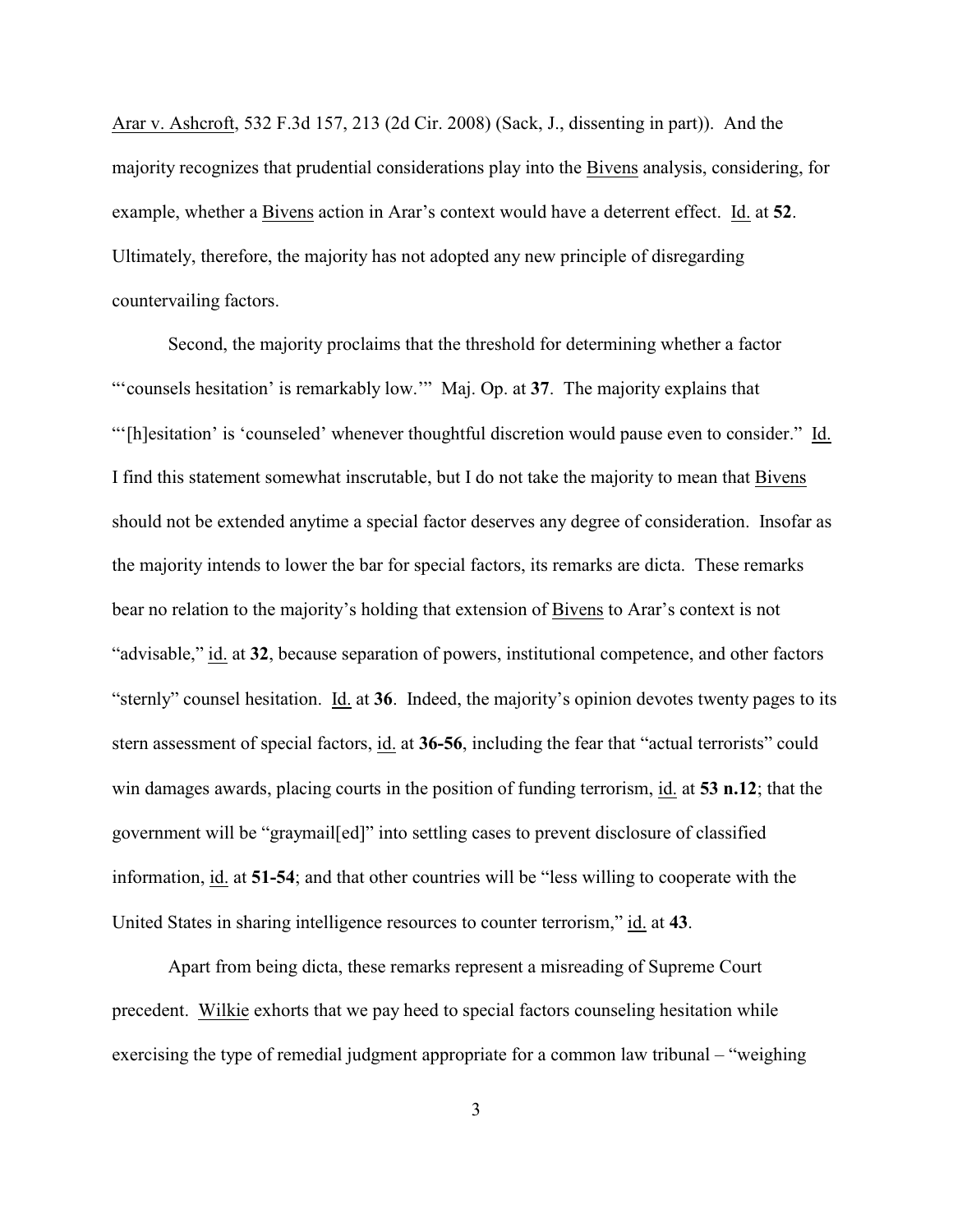reasons for and against the creation of a new cause of action, the way common law judges have always done." 551 U.S. at 554 (citing Bush, 462 U.S. at 378). In the exercise of remedial judgment, we should not consider only those factors that militate in favor of one side of the argument. We must be mindful of a wide range of prudential concerns. See, e.g, id. at 550 (holding that "any freestanding damages remedy for a claimed constitutional violation has to represent a judgment about the best way to implement a constitutional guarantee"); Corr. Servs. Corp. v. Malesko, 534 U.S. 61, 70 (2001) (considering whether extension of Bivens would "deter individual federal officers . . . from committing constitutional violations"). The majority cannot overrule Wilkie's holding that we must make "the kind of remedial determination that is appropriate for a common-law tribunal," 551 U.S. at 550, by replacing that phrase with ellipses when quoting the case, see Maj. Op. at **35**.

Were the majority's dicta the rule, there would be no explanation for the Supreme Court's decision in Bivens in the first place. Surely there were special factors that would have counseled hesitation – the drain on the public fisc, the strain on judicial resources, the hindrance to law enforcement personnel whose efforts had to be diverted to defending lawsuits for damages. Without pausing to consider these factors, the Bivens Court held that a damages remedy was necessary to enforce the Fourth Amendment. Bivens v. Six Unknown Named Agents, 403 U.S. 388, 397-98 (1971). Moreover, were the majority's dicta correct, it would be impossible to make heads or tails of Davis v. Passman, supra. In that case, the Court extended Bivens to a claim for employment discrimination in violation of the equal protection component of the Fifth Amendment's Due Process Clause against a member of Congress. The Court recognized a Bivens remedy despite pausing to give thoughtful consideration to the argument that Passman's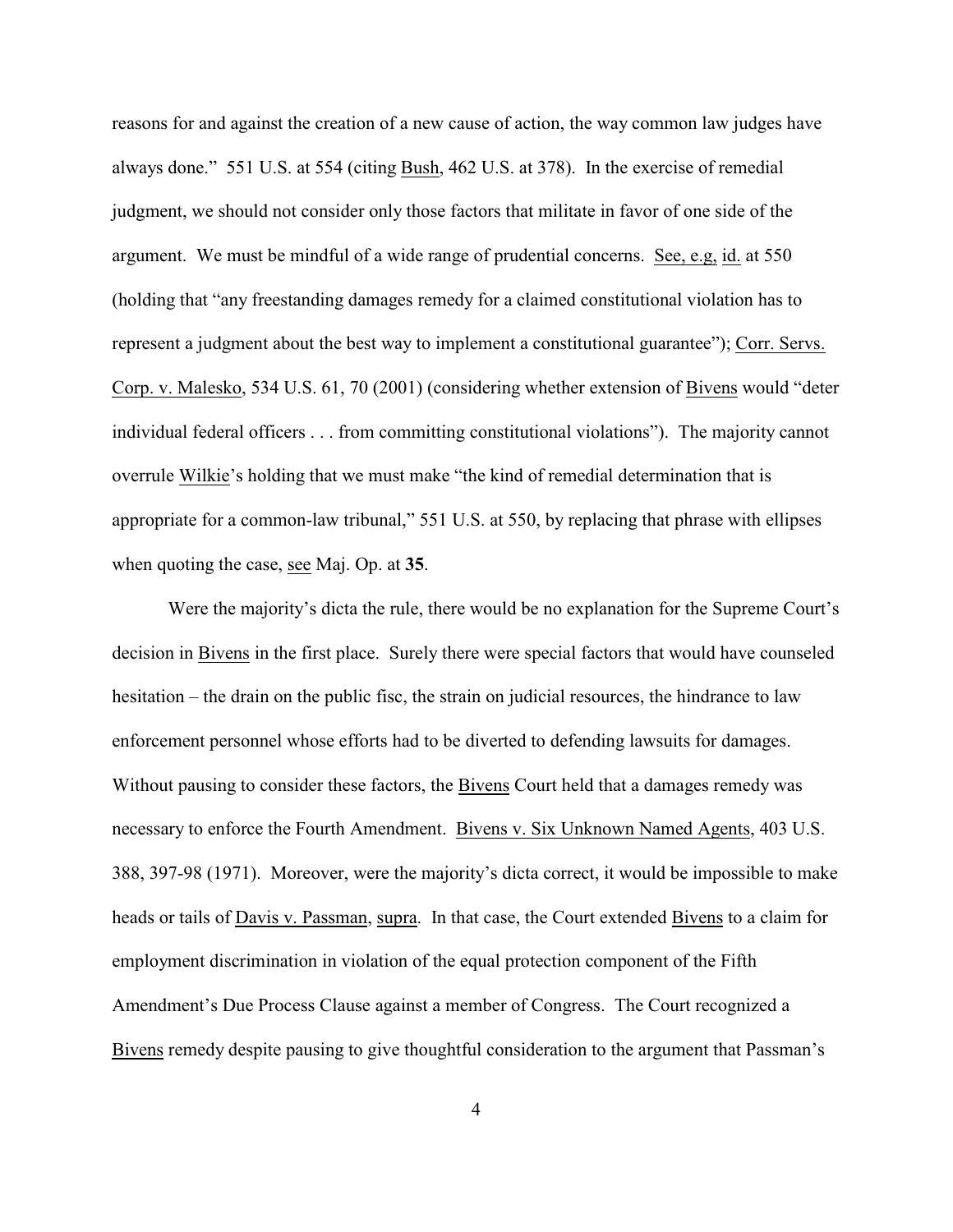status as a member of Congress, "counsel[ed] hesitation." 442 U.S. at 246. The Court also noted the risk of "deluging federal courts with claims" and the scarcity of judicial resources, but did not find these special factors sufficiently persuasive to overwhelm Davis's need for a remedial mechanism. Id. at 248 (quotation marks omitted).

The absence of other remedies for a constitutional violation may be a reason for creating a new cause of action. Wilkie, 551 U.S. at 554 (considering, at the second step of the analysis, the inadequacy of existing remedies). Thus, the Supreme Court has recognized a Bivens remedy where, for the plaintiff, it was "damages or nothing." Davis, 442 U.S. at 245 (quoting Bivens, 402 U.S. at 410 (Harlan, J., concurring in judgment)). "'The very essence of civil liberty certainly consists in the right of every individual to claim the protection of the laws, whenever he receives an injury.'" Bivens, 403 U.S. at 397 (quoting Marbury v. Madison, 1 Cranch (5 U.S.) 137 (1803)). "[W]here federally protected rights have been invaded, it has been the rule from the beginning that courts will be alert to adjust their remedies so as to grant the necessary relief." Id. at 392 (quoting Bell v. Hood, 327 U.S. 678, 684 (1946)). In Davis, the Court held, "unless such rights are to become merely precatory, the class of those litigants who allege that their own constitutional rights have been violated, and who at the same time have no effective means other than the judiciary to enforce these rights, must be able to invoke the existing jurisdiction of the courts for the protection of their justiciable constitutional rights." 442 U.S. at 242.

The majority "avoids any categorical ruling on alternative remedies," in favor of its "dominant holding" on special factors. Maj. Op. at 8<sup>3</sup>. I have searched the majority's opinion for

<sup>&</sup>lt;sup>3</sup> By abandoning the panel majority's holding that the INA is an alternative existing remedy that precludes Bivens relief, the majority has avoided any implication that well-established Bivens actions for immigrants alleging Fourth and Eighth amendment violations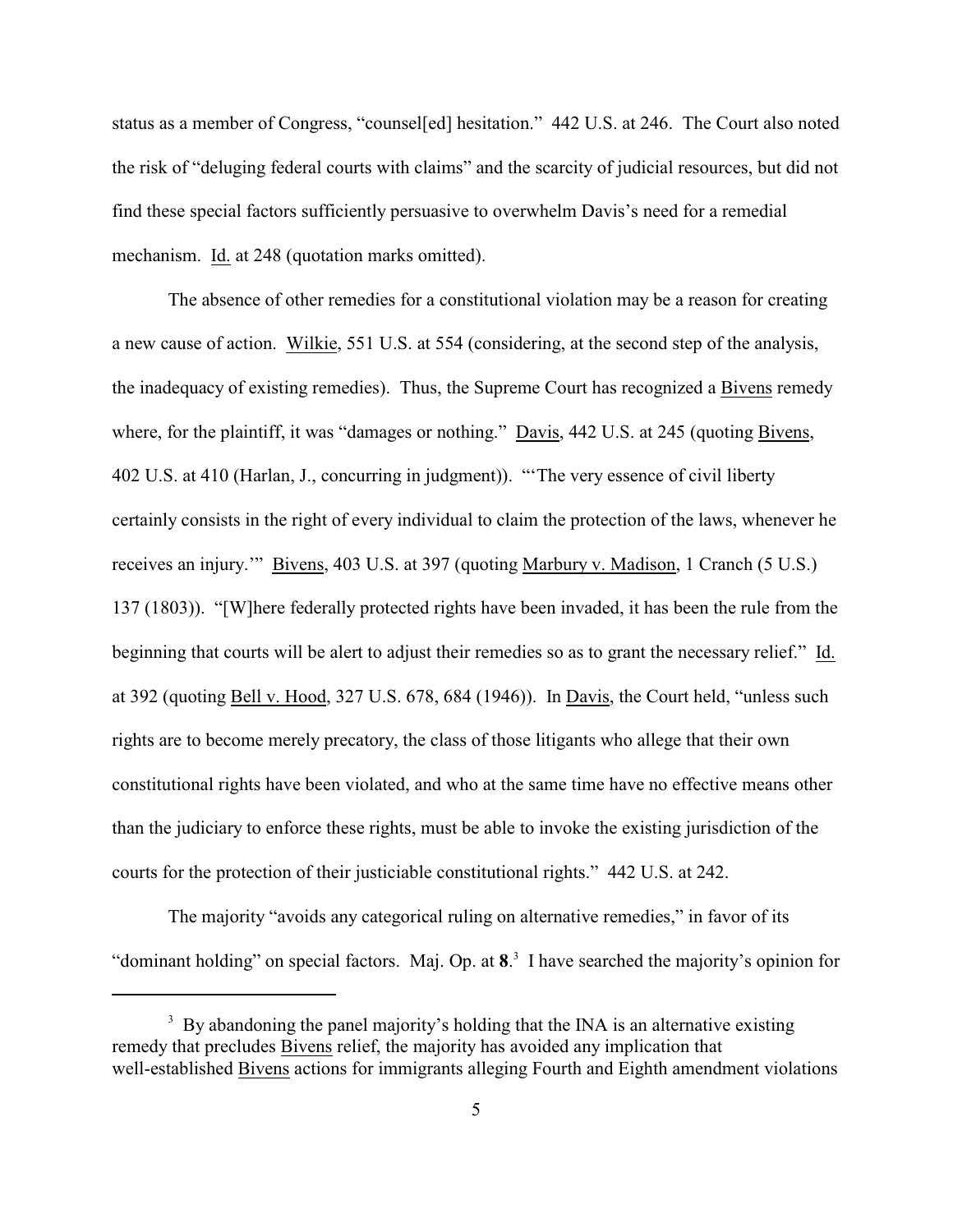a subordinate and non-categorical ruling on alternative remedies, and I have found none. This is for good reason. The majority recognizes that "Arar has alleged that he was actively prevented from seeking any meaningful review and relief through the INA processes." Id. at **35**. This makes Arar's case unlike those in which the Court refused to imply a Bivens remedy upon concluding that Congress had already established a remedial scheme covering the field. See, e.g., Schweiker v. Chilicky, 487 U.S. 412 (1988); Bush v. Lucas, 462 U.S. 367 (1983). Where defendants blocked a plaintiff's access to the remedies established by Congress, foreclosing a Bivens remedy eliminates any judicial review. See Rauccio v. Frank, 750 F. Supp. 566, 571 (D. Conn. 1990); Grichenko v. U.S. Postal Serv., 524 F. Supp. 672, 676-77 (E.D.N.Y. 1981). This result thwarts Congress's will and abdicates the judicial role. The majority errs in failing to take account of this consideration in its assessment of special factors.

In cases in which the Court declined to extend Bivens, it did not resolve the issue simply by observing that it had to pause to consider special factors. Rather, the Court declined to extend Bivens because factors related to institutional competence and separation of powers strongly counseled hesitation. For example, in Chappell v. Wallace, 462 U.S. 296 (1983), the Court declined to create a damages remedy for alleged racial discrimination by military officers because "[t]he need for . . . a special and exclusive system of military justice[] is too obvious to require extensive discussion; no military organization can function without strict discipline and regulation that would be unacceptable in a civilian setting," id. at 300, and the creation of a Bivens remedy by the federal courts "would be plainly inconsistent with Congress' authority in

are without basis. And, by abandoning the holding that it could not take as true Arar's "unverified" allegations of official obstruction of his right to challenge the CAT determination, the opinion avoids the implication that Bivens claimants face a heightened pleading standard.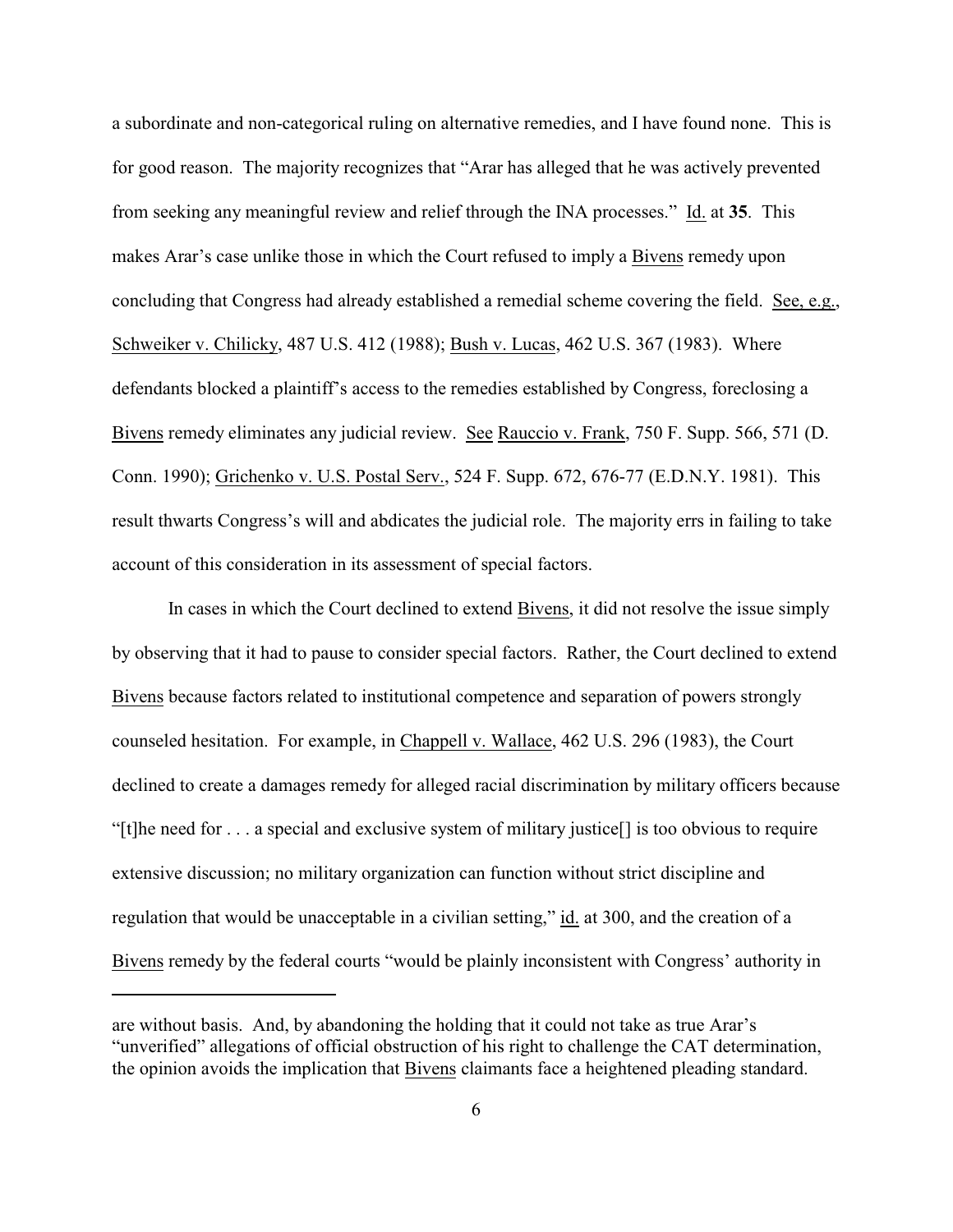this field" under Article 1of the Constitution, id. at 304.

Ultimately, the majority concludes that the Constitution provides Arar no remedy for this wrong, that the judiciary must stay its hand in enforcing the Constitution because untested national security concerns have been asserted by the Executive branch. For the reasons stated herein and in Judge Sack's dissenting opinion, I would hold the Arar should have a Bivens remedy – to reinforce our system of checks and balances, to provide a deterrent, and to redress conduct that shocks the conscience. I understand the majority's opinion today to be a result of its hyperbolic and speculative assessment of the national security implications of recognizing Arar's Bivens action, its underestimation of the institutional competence of the judiciary, and its implicit failure to accept as true Arar's allegations that defendants blocked his access to judicial processes so that they could render him to Syria to be tortured, conduct that shocks the conscience and disfigures fundamental constitutional principles. This is a hard case with unique circumstances. The majority's disappointing opinion should not be interpreted to change Bivens law.

## **II. TVPA**

I cannot join the Court in concluding that the facts of Arar's complaint are insufficient to state a claim under the TVPA. Section 2(a) of the TVPA provides that a defendant is liable only if he acted under "actual or apparent authority, or color of law, of any foreign nation . . ." 28 U.S.C. 1350 (note). In construing this requirement, we look "to principles of agency law and to jurisprudence under 42 U.S.C. § 1983." Kadic v. Karadzic, 70 F.3d 232, 245 (2d Cir. 1995). Under Section 1983, "[t]he traditional definition of acting under color of state law requires that the defendant . . . have exercised power possessed by virtue of state law and made possible only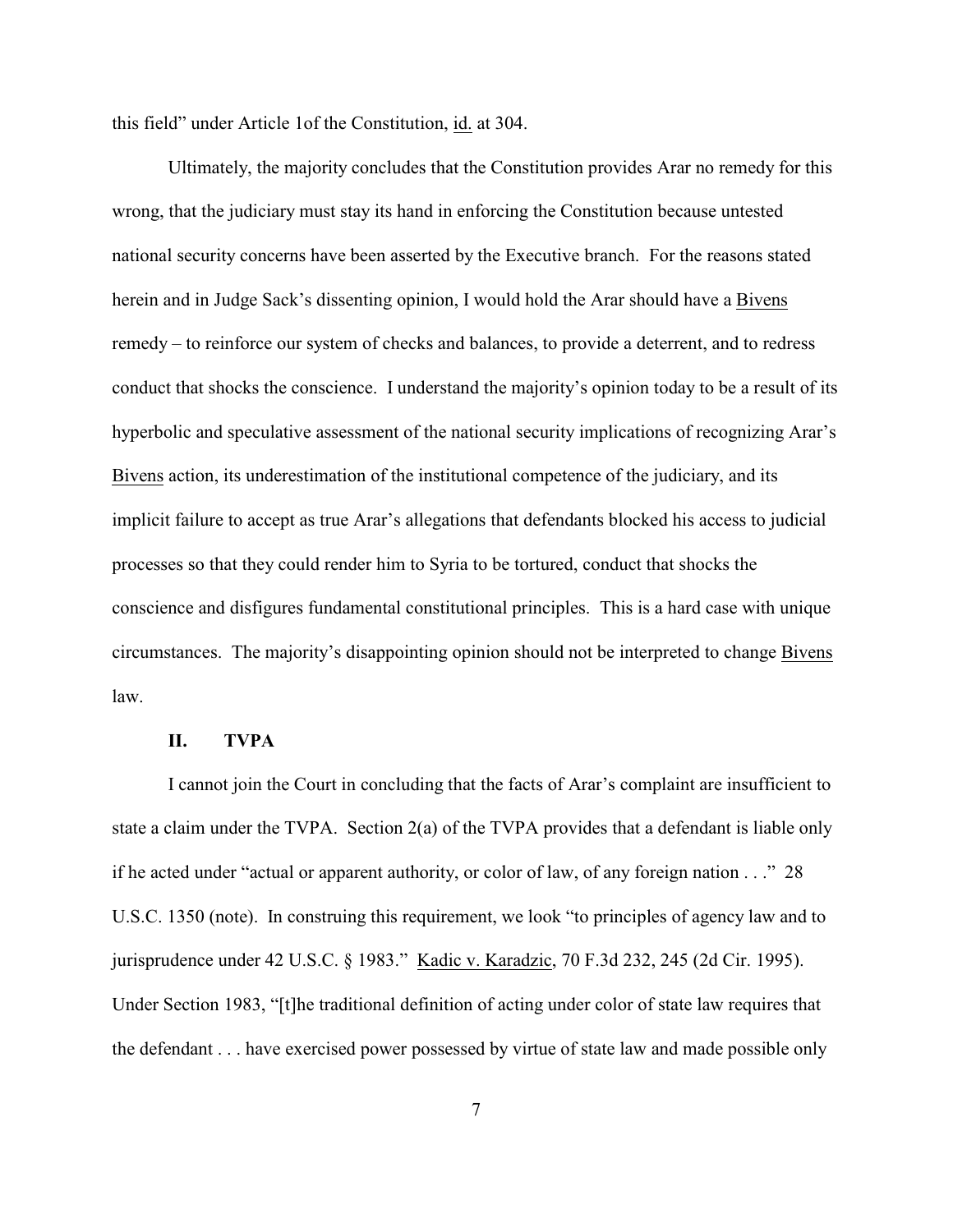because the wrongdoer is clothed with the authority of state law." West v. Atkins, 487 U.S. 42, 49 (1988) (quotation marks omitted).

I agree with the majority that there is no litmus test for determining whether a Section 1983 defendant is acting under color of state law. Maj. Op. at **21** ("The determination as to whether a non-state party acts under color of state law requires an intensely fact-specific judgment unaided by rigid criteria as to whether particular conduct may be fairly attributed to the state." (citing Brentwood Acad. v. Tenn. Secondary Sch. Ath. Ass'n, 531 U.S. 288, 295 (2001)). This is a wise departure from the test set forth by the panel opinion, which interpreted Section 1983 case law to require that when the defendant is a federal official, he must be under the "control or influence" of the state actor to act under color of state law. Arar, 532 F.3d at 175-76. Our Circuit has consistently recognized several bases for liability under Section 1983, "control or influence" being just one:

For the purposes of section 1983, the actions of a nominally private entity are attributable to the state when: (1) the entity acts pursuant to the "coercive power" of the state or is "controlled" by the state ("the compulsion test"); (2) when the state provides "significant encouragement" to the entity, the entity is a "willful participant in joint activity with the [s]tate," or the entity's functions are "entwined" with state policies ("the joint action test" or "close nexus test"); or (3) when the entity "has been delegated a public function by the [s]tate," ("the public function test").

Sybalski v. Indep. Group Home Living Program, Inc., 546 F.3d 255, 257 (2d Cir. 2008) (per curiam) (quoting Brentwood Acad., 531 U.S. at 296). As the majority now recognizes, "[a] federal officer who conspires with a state officer may act under color of state law." Maj. Op. at

**21** (citing Beechwood Restorative Care Ctr. v. Leeds, 436 F.3d 147, 154 (2d Cir. 2006)).

The majority concludes that Arar's pleading was deficient because he alleged only that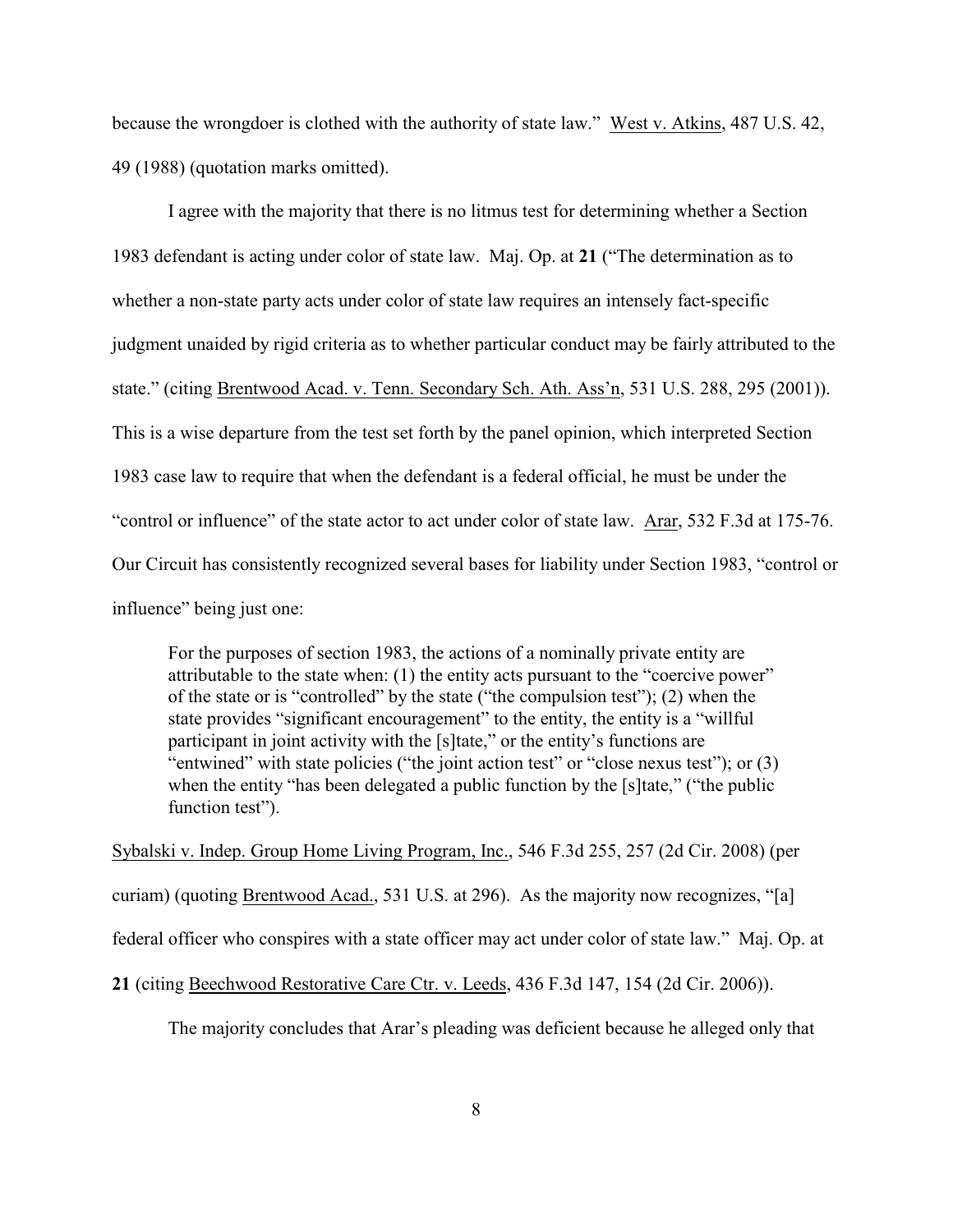"United States officials encouraged and facilitated the exercise of power by Syrians in Syria," not that defendants possessed power under Syrian law which they used to remove him to Syria to be tortured. Maj. Op. at **21-22**. I disagree. In the Section 1983 context, the Supreme Court has held that private individuals may be liable for joint activities with state actors even where those private individuals had no official power under state law. Dennis v. Sparks, 449 U.S. 24, 27-28 (1980). In Sparks, the private individuals conspired with a state judge to enjoin the plaintiff's mining operation. The Court held:

[T]o act 'under color of' state law for § 1983 purposes does not require that the defendant be an officer of the State. It is enough that he is a willful participant in joint action with the State or its agents. Private persons, jointly engaged with state officials in the challenged action, are acting 'under color' of law for purposes of § 1983 actions.

Id.; see also Khulumani v. Barclay Nat. Bank Ltd., 504 F.3d 254, 315 (2d Cir. 2007) (Korman, J., concurring in part). Arar alleges that U.S. officials, recognizing that Syrian law was more permissive of torture that U.S. law, contacted an agent in Syria to arrange to have Arar tortured under the authority of Syrian law. Specifically, Arar alleges that U.S. officials sent the Syrians a dossier containing questions, identical to those questions he was asked while detained in the U.S., including one about his relationship with a particular individual wanted for terrorism. He also alleges the Syrian officials supplied U.S. officials with information they extracted from him, citing a public statement by a Syrian official. Assuming the truth of these allegations, defendants' wrongdoing was only possible due to the latitude permitted under Syrian law and their joint action with Syrian authorities. The torture may fairly be attributed to Syria.

Because the majority's holding in this case is not required by controlling law from the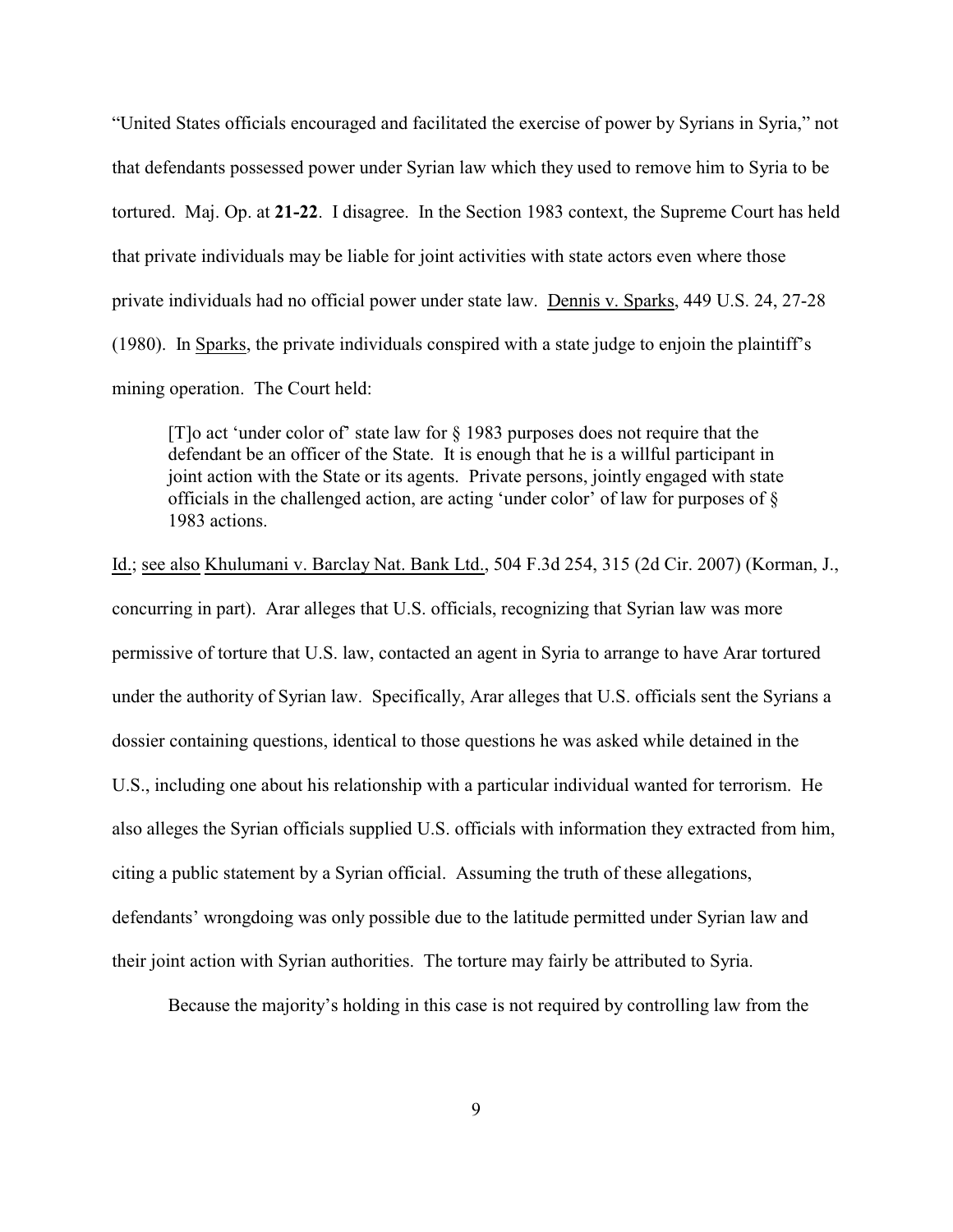Section 1983 context,<sup>4</sup> the decision must turn on the unique features of this case – brought under the TVPA alleging joint action by federal agents with Syrian officials. The majority cites Harbury v. Hayden, 444 F. Supp. 2d 19, 42-43 (D.D.C. 2006), aff'd on other grounds, 522 F.3d 413 (D.C. Cir. 2008). In that case, as well as one other, district judges concluded that U.S. officials pursuing federal policy under federal statutes act under color of U.S., not foreign, law. Id. (holding that CIA officers cooperating with the Guatemalan military acted under color of U.S. law because they were "within the scope of their employment serving the United States" and "carrying out the policies and directives of the CIA"); Schneider v. Kissinger, 310 F. Supp. 2d 251, 267 (D.D.C. 2004) ("Dr. Kissinger was most assuredly acting pursuant to U.S. law . . . despite the fact that his alleged foreign co-conspirators may have been acting under color of Chilean law."), aff'd on other grounds, 412 F.3d 190 (D.C. Cir. 2005). But the majority does not adopt this questionable reasoning – that a federal official can act under color of only one sovereign's authority at a time. The majority simply observes that because "federal officials typically act under color of federal law, they are rarely deemed to have acted under color of state law." Maj. Op. at **21** (quotation marks omitted).

Rather, where the alleged torture was carried out by foreigners in a foreign land, the majority draws a line between the actual exercise of power under foreign law and the encouragement, facilitation, or solicitation of that exercise of power. Id. at **21-22**. This distinction is unprincipled. Under agency law, "when two persons engage jointly in a partnership for some criminal objective, the law deems them agents for one another. Each is deemed to have

<sup>&</sup>lt;sup>4</sup> Because the majority's holding turns on the unique aspects of Arar's claim under the TVPA, it does not limit the range of conduct for which non-state actors can be held liable under Section 1983.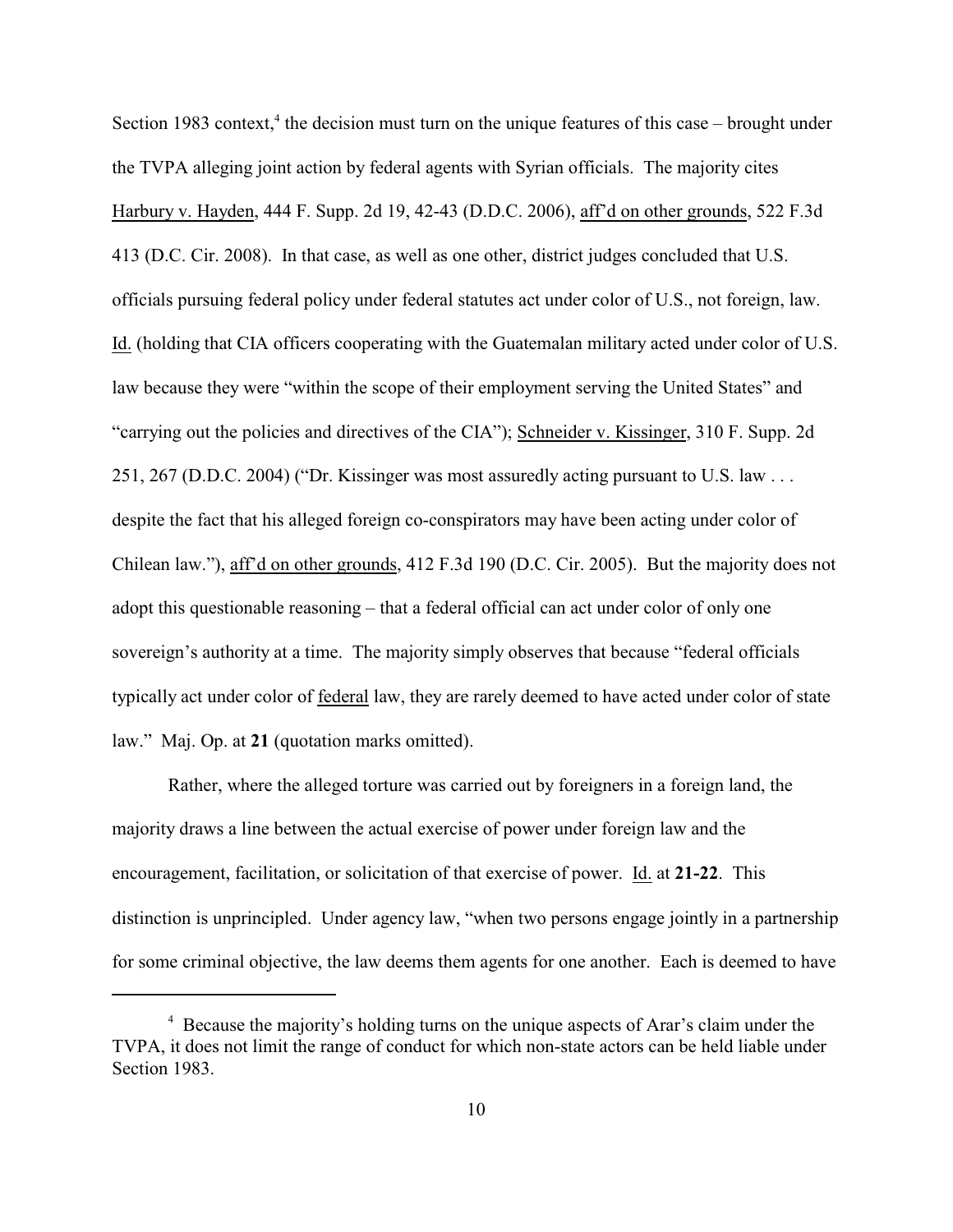authorized the acts and declarations of the other undertaken to carry out their joint objective." United States v. Russo, 302 F.3d 37, 45 (2d Cir. 2002). It is of no matter that only one member of the conspiracy carried out the torture. If we carry the majority's logic to its extreme, federal agents "could never be responsible for torture inflicted under color of foreign law, even if they were in the room with the foreign torturers orchestrating the techniques." Arar Reply Br. at 36.<sup>5</sup>

Under Section 1983, non-state actors who willfully participate in joint action with state officials, acting under state law, themselves act under color of state law. By analogy, under the TVPA, non-Syrian actors who willfully participate in joint action with Syrian officials, acting under Syrian law, themselves act under color of Syrian law. In Aldana v. Del Monte Fresh Produce, 416 F.3d 1242, 1249, 1265 (11th Cir. 2005), the Eleventh Circuit sustained a TVPA claim where plaintiffs alleged that a U.S. corporation "hir[ed] and direct[ed] its employees and/or agents," including a Guatemalan mayor, "to torture the Plaintiffs and threaten them with death." 416 F.3d at 1265. The allegation that the corporation participated in joint action with the Guatemalan official was sufficient.<sup>6</sup> I see no principled reason to apply different rules to the TVPA context than the Section 1983 context, to federal agent defendants than corporate

 $\frac{5}{5}$  The majority's perplexing statement that if a federal official were found to be acting under color of foreign law, it "would render a U.S. official an official of a foreign government," Maj. Op. at **22-23 n.3**, is simply incorrect. A private actor is not transformed into a state official merely because he acted under color of state law, see Dennis, 449 U.S. at 27-28 (1980), and there is no reason that this would be the case in the analogous TVPA context.

 $6$  Although the question in  $\Delta$ ldana was whether violence by a private security force involved "state action," and not whether the U.S. corporation was acting in Guatemala under color of U.S. or Guatemalan law, in the Section 1983 context, the two inquiries are interchangeable. See, e.g., Lugar v. Edmondson Oil Co., 457 U.S. 922, 929 (1982); see also Sinaltrainal v. Coca-Cola Co., 578 F.3d 1252, 1264 (11th Cir. 2009).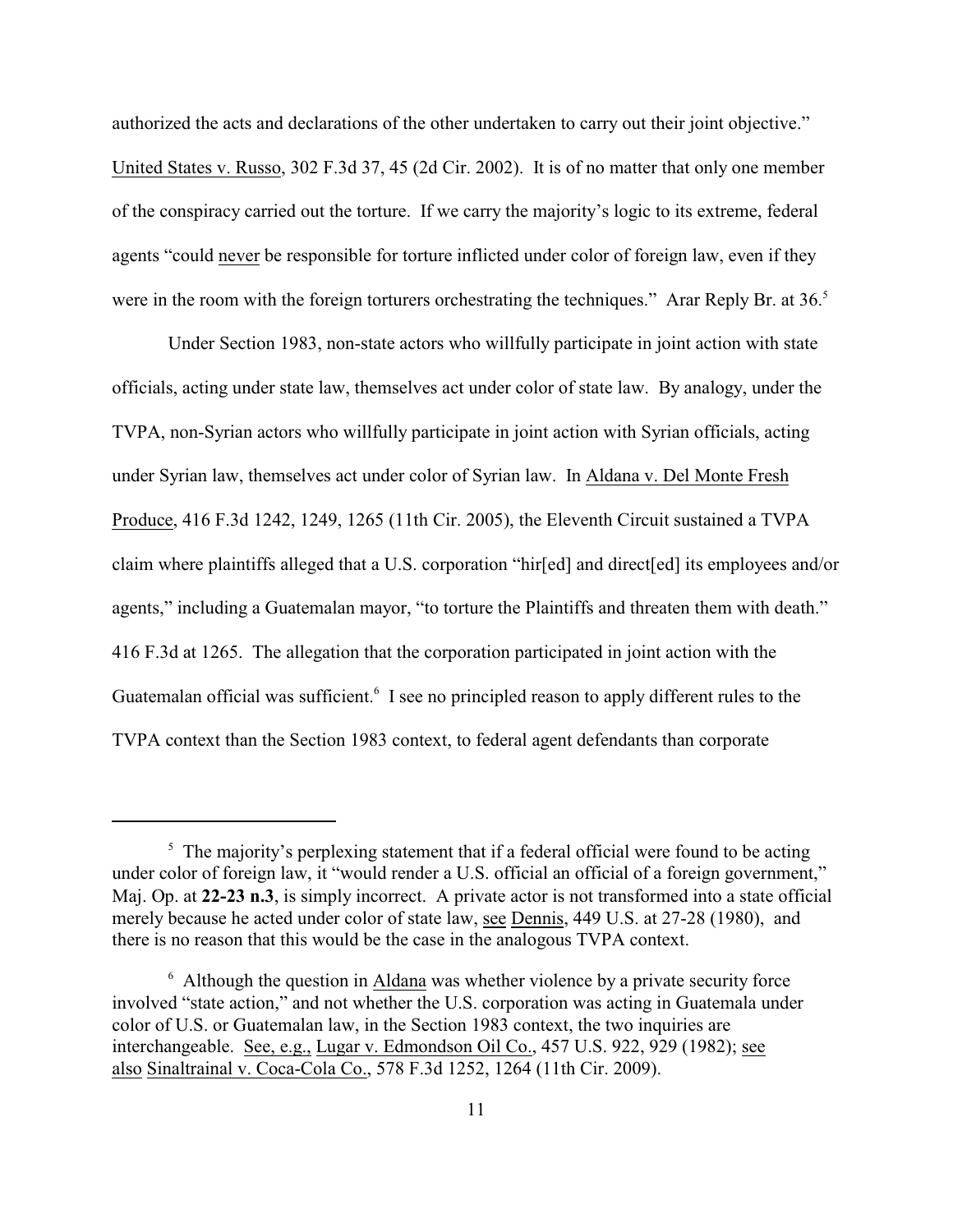defendants, or to actors in the United States than actors on foreign soil.<sup>7</sup> Arar alleges that defendants, acting in concert with Syrian officials, interrogated him through torture under color of Syrian law, which they could not have accomplished under color of U.S. law alone.

Thus, I cannot agree that the panel correctly determined the TVPA question on the "color of law" question.

I must therefore respectfully dissent.

<sup>&</sup>lt;sup>7</sup> Because plaintiffs must meet a plausibility standard for claims against federal officials under Ashcroft v. Iqbal, supra, I am not concerned that subjecting federal officials to liability under the TVPA would open the floodgates to a wave of meritless litigation. But see Hayden, 444 F. Supp. 2d at 41.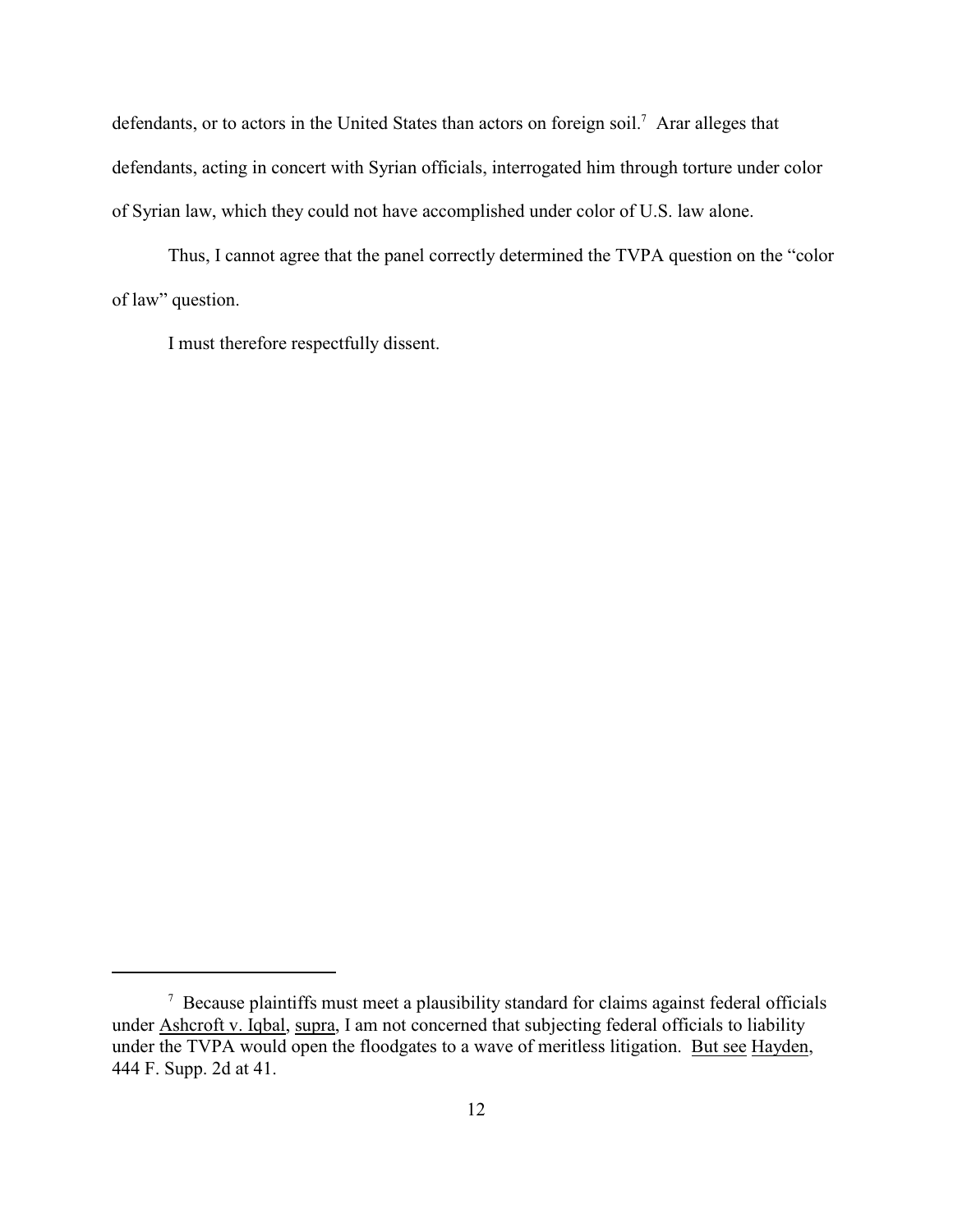| I |  |
|---|--|
|   |  |
|   |  |
|   |  |

CALABRESI, Circuit Judge, joined by Judges Pooler, Sack, and Parker, dissenting.

| $\overline{2}$ | I respectfully dissent. I join Judge Sack's, Judge Parker's, and Judge Pooler's dissenting                     |
|----------------|----------------------------------------------------------------------------------------------------------------|
| 3              | opinions in full. But, because I believe that when the history of this distinguished court is                  |
| $\overline{4}$ | written, today's majority decision will be viewed with dismay, I add a few words of my own, "                  |
| 5              | . more in sorrow than in anger." <i>Hamlet</i> , act 1, sc. 2.                                                 |
| 6              | My colleagues have already provided ample reason to regret the path the majority has                           |
| $\tau$         | chosen. In its utter subservience to the executive branch, its distortion of Bivens doctrine, its              |
| $8\,$          | unrealistic pleading standards, its misunderstanding of the TVPA and of § 1983, as well as in its              |
| 9              | persistent choice of broad dicta where narrow analysis would have sufficed, the majority opinion               |
| 10             | goes seriously astray. It does so, moreover, with the result that a person—whom we must assume                 |
| 11             | (a) was totally innocent and (b) was made to suffer excruciatingly (c) through the misguided                   |
| 12             | deeds of individuals acting under color of federal law—is effectively left without a U.S. remedy.              |
| 13             | See especially dissenting opinion of Judge Parker.                                                             |
| 14             | All this, as the other dissenters have powerfully demonstrated, is surely bad enough. I                        |
| 15             | write to discuss one last failing, an unsoundness that, although it may not be the most significant            |
| 16             | to Maher Arar himself, is of signal importance to us as federal judges: the majority's unwavering              |
| 17             | willfulness. It has engaged in what properly can be described as extraordinary judicial activism. <sup>1</sup> |
| 18             | It has violated long-standing canons of restraint that properly must guide courts when they face               |
| 19             | complex and searing questions that involve potentially fundamental constitutional rights. It has               |

 $<sup>1</sup>$  I use this much abused phrase "judicial activism," in its literal sense, to mean the</sup> unnecessary reaching out to decide issues that need not be resolved, the violation of what Chief Justice Roberts called "the cardinal principle of judicial restraint—if it is not necessary to decide more, it is necessary not to decide more." *PDK Labs., Inc. v. U.S. DEA*, 362 F.3d 786, 799 (D.C. Cir. 2004) (Roberts, J., concurring).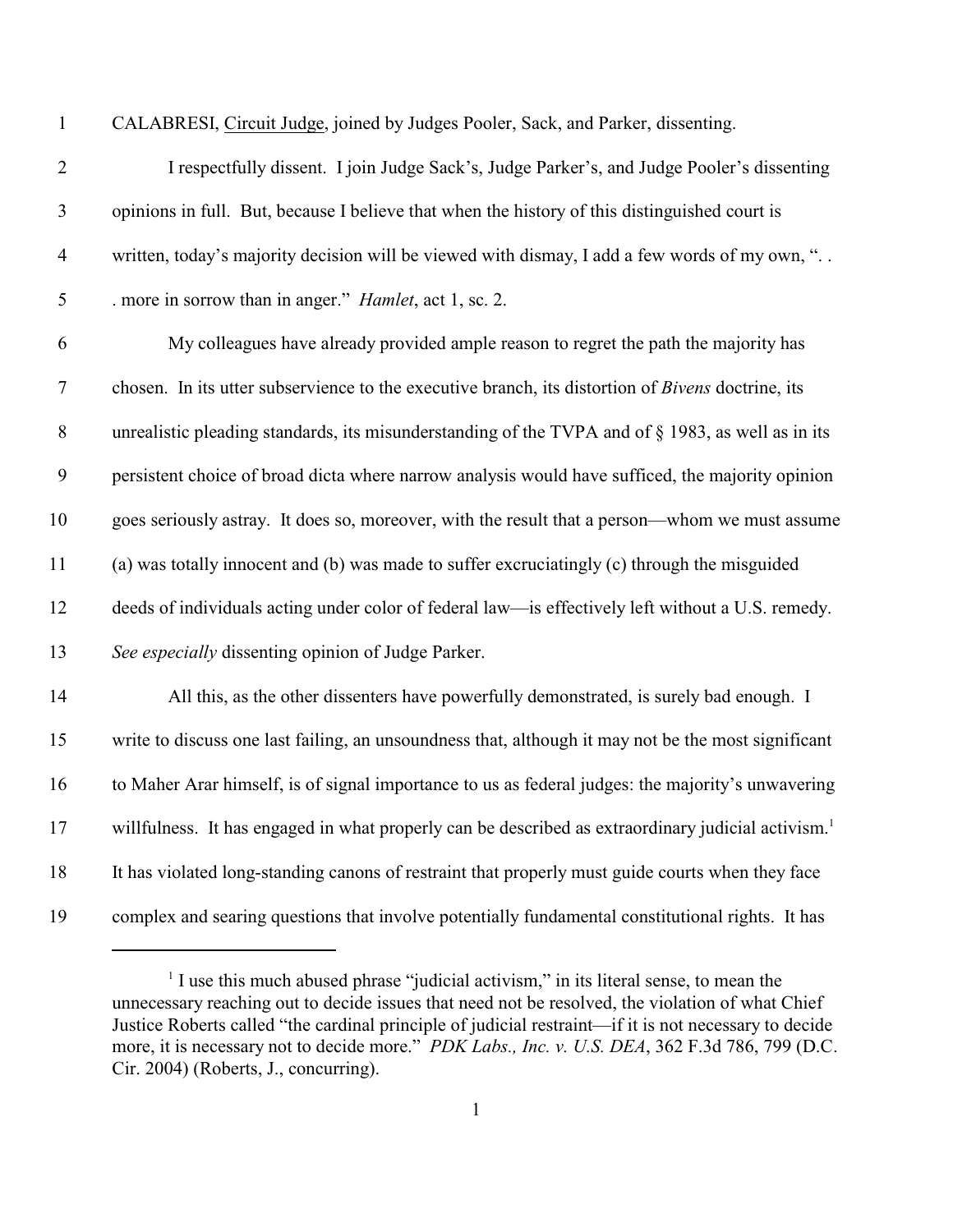| $\mathbf{1}$   | reached out to decide an issue that should not have been resolved at this stage of Arar's case.             |
|----------------|-------------------------------------------------------------------------------------------------------------|
| $\overline{2}$ | Moreover, in doing this, the court has justified its holding with side comments (as to other fields         |
| $\mathfrak{Z}$ | of law such as torts) that are both sweeping and wrong. That the majority—made up of                        |
| $\overline{4}$ | colleagues I greatly respect—has done all this with the best of intentions, and in the belief that its      |
| $\mathfrak{S}$ | holding is necessary in a time of crisis, I do not doubt. But this does not alter my conviction that        |
| 6              | in calmer times, wise people will ask themselves: how could such able and worthy judges have                |
| $\tau$         | done that?                                                                                                  |
| 8              | $\mathbf I$                                                                                                 |
| 9              | I focus first on the willful reaching out to decide a hard constitutional question. "If there               |
| 10             | is one doctrine more deeply rooted than any other in the process of constitutional adjudication, it         |
| 11             | is that we ought not to pass on questions of constitutionality unless such adjudication is                  |
| 12             | unavoidable." Spector Motor Serv., Inc. v. McLaughlin, 323 U.S. 101, 105 (1944). The                        |
| 13             | Supreme Court long ago made clear that it would not—and that we should not—"pass upon a                     |
| 14             | constitutional question although properly presented by the record, if there is also present some            |
| 15             | other ground upon which the case may be disposed of." Ashwander v. TVA, 297 U.S. 288, 347                   |
| 16             | (1936) (Brandeis, J., concurring); see also, e.g., Alexander v. Louisiana, 405 U.S. 625, 633                |
| 17             | (1972) ("[W]e follow our usual custom of avoiding decision of constitutional issues unnecessary             |
| 18             | to the decision of the case before us."); <i>Burton v. United States</i> , 196 U.S. 283, 295 (1905) ("It is |
| 19             | not the habit of the court to decide questions of a constitutional nature unless absolutely                 |
| 20             | necessary to a decision of the case."). We ourselves have described this canon of constitutional            |
| 21             | avoidance as "axiomatic," Allstate Ins. Co. v. Serio, 261 F.3d 143, 149 (2d Cir. 2001), and have            |
| 22             | long allowed it to "dictate[]" our decisions in appropriate circumstances. Fine v. City of New              |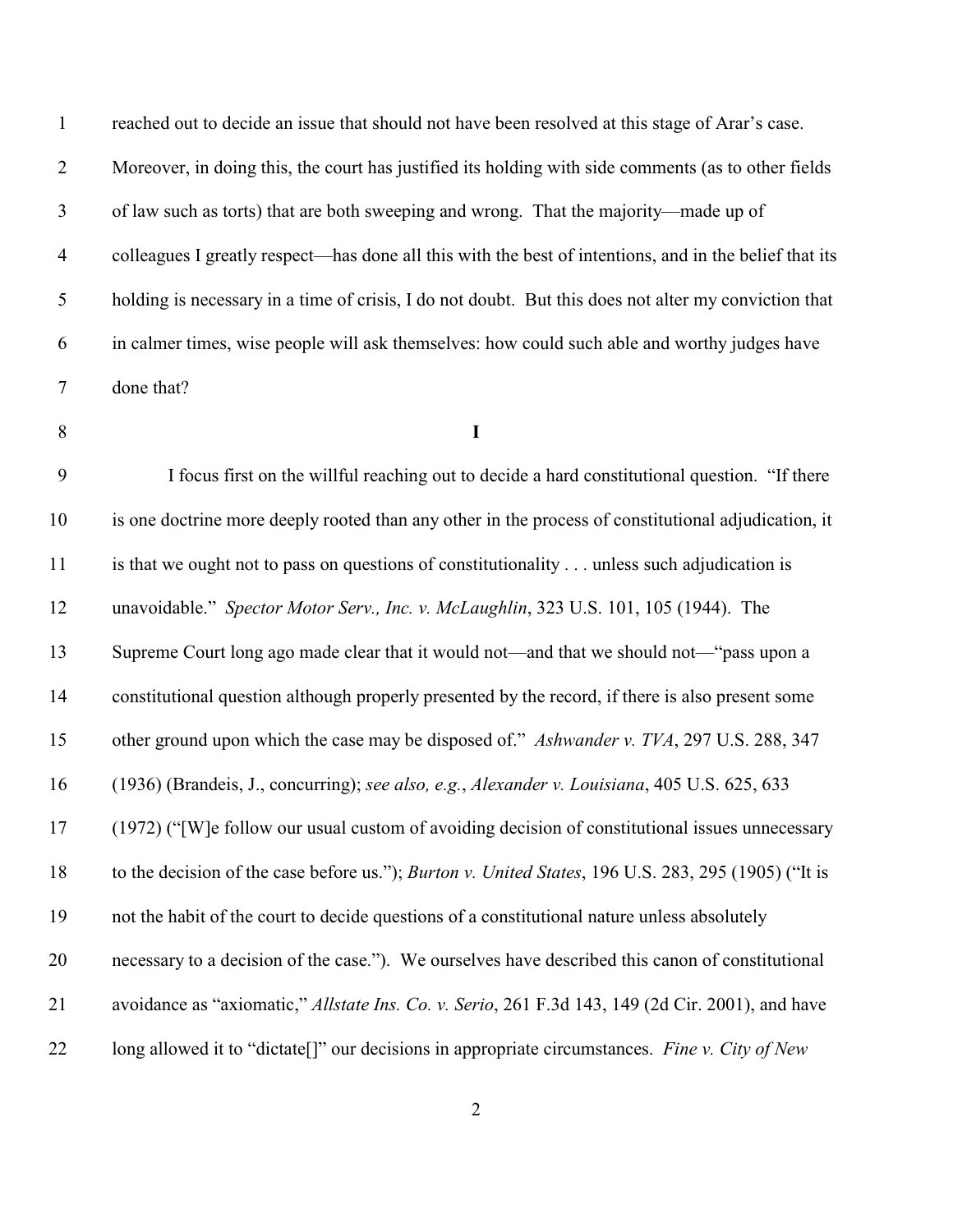1 *York*, 529 F.2d 70, 76 (2d Cir. 1975).<sup>2</sup>

| $\overline{2}$ | The question that today's majority elects to decide implicates this fundamental principle.                     |
|----------------|----------------------------------------------------------------------------------------------------------------|
| $\overline{3}$ | This is because the existence <i>vel non</i> of a claim meriting a <i>Bivens</i> remedy, in the absence of any |
| $\overline{4}$ | congressionally mandated relief, is a matter of constitutional interpretation. As early as <i>Bivens</i>       |
| 5              | itself, the Supreme Court made clear that the cause of action it recognized arose "under" the                  |
| 6              | Constitution. Bivens v. Six Unknown Named Agents of the Fed. Bureau of Narcotics, 403 U.S.                     |
| $\tau$         | 388, 397 (1971). As Justice Harlan said in his influential concurrence in <i>Bivens</i> , "the source of       |
| 8              | the legal interest" protected by any <i>Bivens</i> action is "the Federal Constitution itself"; "the           |
| 9              | Constitution is in the relevant sense a source of legal protection for the 'rights' enumerated                 |
| 10             | therein." Id. at 402 n.3 (Harlan, J., concurring). And even the majority here describes Bivens as              |
| 11             | "a judicially-created remedy stemming directly from the Constitution itself." Maj. Op. at 30                   |

*Rescue Army v. Mun. Court of Los Angeles*, 331 U.S. 549, 569 (1947) (emphasis added).

 $2^2$  There is also a canon that courts should not lightly find legislation to be unconstitutional. *See, e.g.*, *Clark v. Suarez Martinez*, 543 U.S. 371, 381-82 (2005). That canon is of great importance, and is related to but separate from the canon to which I am referring. *See id.* at 381. It derives from the so-called "majoritarian difficulty," the fact that courts are, generally, not representative bodies. *See* Alexander M. Bickel, *The Least Dangerous Branch* 16- 17 (2d ed. 1986) ("[W]hen the Supreme Court declares unconstitutional a legislative act or the action of an elected executive, it thwarts the will of representatives of the actual people . . . .") The canon at issue in this case is different, however, and demands, more broadly, that unnecessary constitutional decisions not be made, *whichever way they would come out*. It is expressed in a large variety of rules, a few of which are listed in one Supreme Court decision:

constitutional issues affecting legislation will not be determined in friendly, nonadversary proceedings; *in advance of the necessity of deciding them*; in broader terms than are required by the precise facts to which the ruling is to be applied; *if the record presents some other ground upon which the case may be disposed of*; at the instance of one who fails to show that he is injured by the statute's operation, or who has availed himself of its benefits; or if a construction of the statute is fairly possible by which the question may be avoided.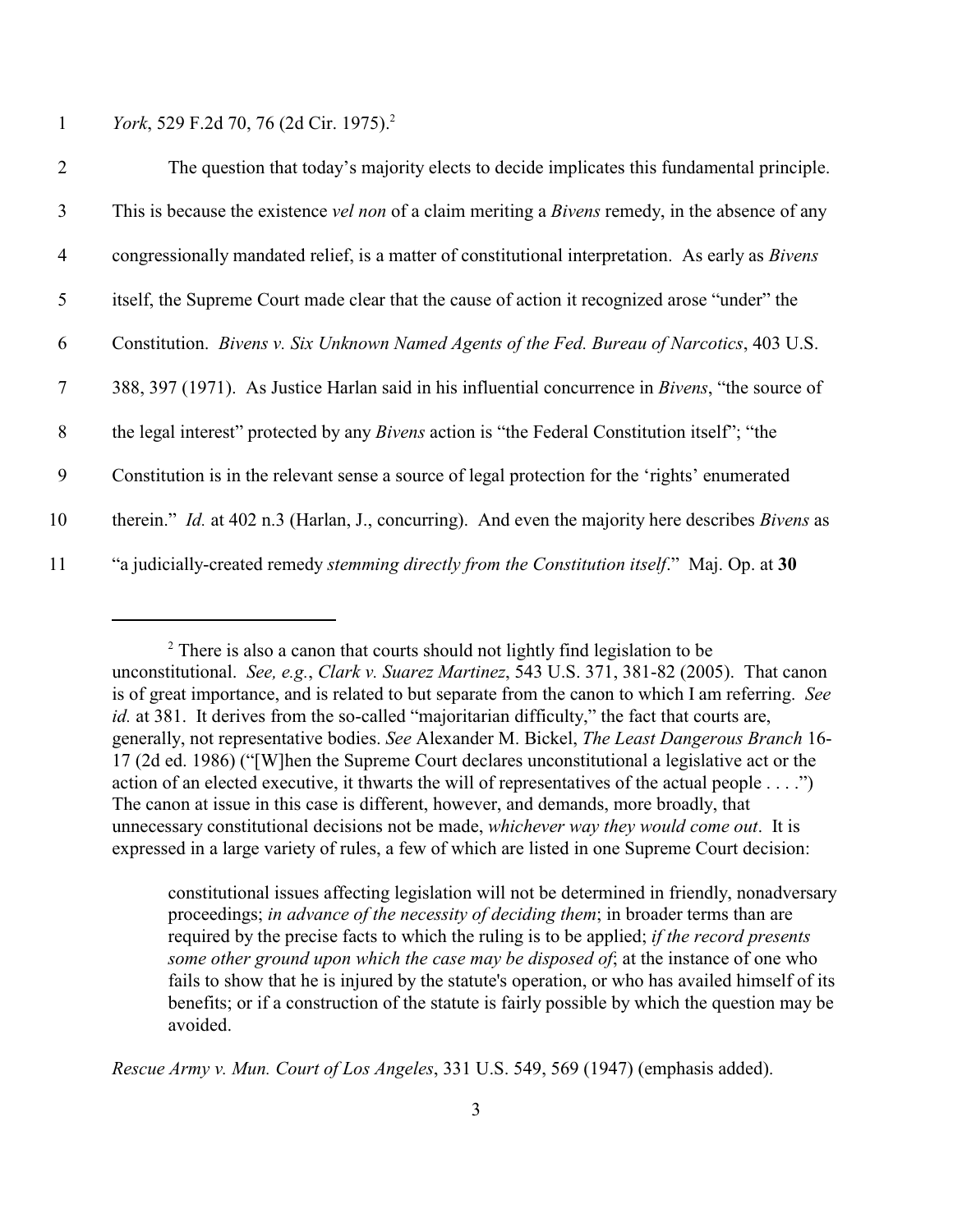1 (emphasis added).<sup>3</sup>

| $\overline{2}$  | I recognize that this question—the constitutional status of <i>Bivens</i> actions—is one that has                         |
|-----------------|---------------------------------------------------------------------------------------------------------------------------|
| $\mathfrak{Z}$  | vexed some in academia. But as is often the case, what can be layered with mystery in the pages                           |
| $\overline{4}$  | of a law review is, in practice, fairly simple. When a court concludes that a <i>Bivens</i> action is                     |
| $5\overline{)}$ | appropriate, it is holding that, on the then-present state of the law, the Constitution requires the                      |
| 6               | court to create a remedy. As even the staunchest critics of <i>Bivens</i> recognize, a holding that a                     |
| $\tau$          | particular constitutional right implies a remedy "can presumably not even be repudiated by                                |
| 8               | Congress." Corr. Servs. Corp. v. Malesko, 534 U.S. 61, 75 (2001) (Scalia, J., concurring).                                |
| 9               | While Congress can vitiate the need for a judicially created Bivens remedy by providing an                                |
| 10              | "alternative process for protecting the [constitutional] interest," Wilkie v. Robbins, 551 U.S.                           |
| 11              | 537, 550 (2007), <sup>4</sup> it cannot overturn a holding that <i>some</i> remedy is necessary. <sup>5</sup> This is the |

<sup>&</sup>lt;sup>3</sup> Cf. Fine, 529 F.2d at 71, 76 (2d Cir. 1975) (declining to decide the "difficult and troublesome constitutional questions" in a *Bivens*-like claim against a municipality "founded directly upon the Fourteenth Amendment"); *Brault v. Town of Milton*, 527 F.2d 730, 738 (2d Cir. 1975) (en banc) (assuming, without deciding, that a claim against a municipality "can be founded directly on the Fourteenth Amendment," but finding "discussion of other possible barriers on [the plaintiff's] road to relief . . . superfluous" because the allegations in the complaint were insufficient).

<sup>4</sup> For this reason, were there a majority finding that Arar could bring a TVPA action, as Judge Pooler, in her dissenting opinion, powerfully argues he should be able to do, then of course there might well be an "alternative, existing process," *Wilkie*, 551 U.S. at 550, in which case a *Bivens* action might not lie under the well-established rule that such a remedial scheme may obviate the need for a *Bivens* action. Because of the majority's holding that the TVPA does not apply, however, I need not reach this question. A more complicated issue, which I also don't need to reach, is whether compensation by a *foreign* government can constitute an alternative redress, because of which, on the very particular facts of this case, a *Bivens* action might not lie. But no one has discussed or argued that in any way, and since it is not an easy issue, I see no need to delve into it further.

<sup>5</sup> The first step of the two-part analysis laid out in *Wilkie* is itself an instance of constitutional avoidance. Where a congressionally created process adequately protects a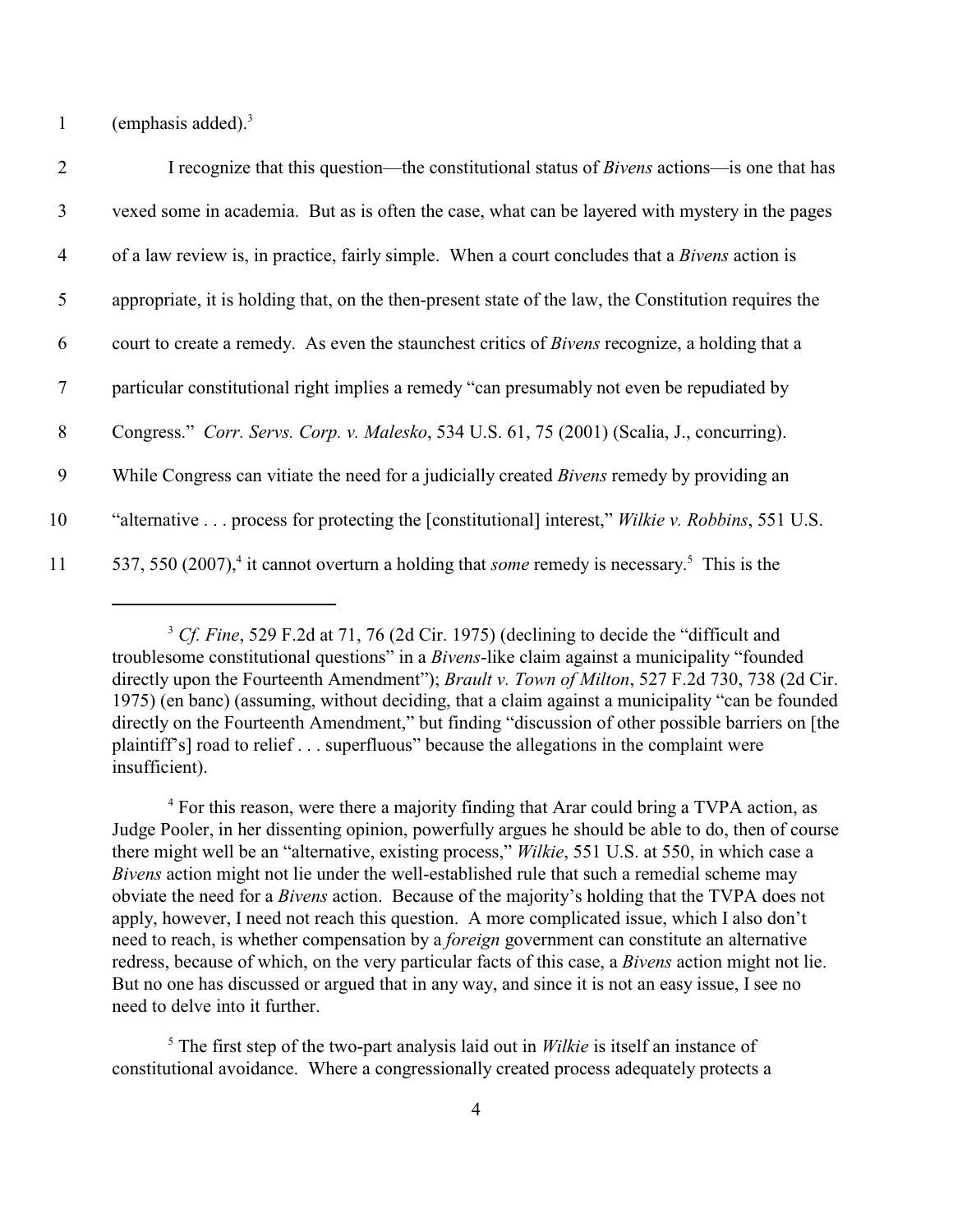1 essence of a constitutional holding, and hence one directly subject to the avoidance canon.<sup>6</sup>

 That avoiding difficult constitutional questions like those before us is the proper course was made clear by the Supreme Court in *Christopher v. Harbury*, 536 U.S. 403 (2002). In that case, the only issue before the Supreme Court was whether Harbury's *Bivens* action for denial of access to courts could proceed. *Id.* at 412. Justice Souter (for eight members of the Court) wrote

 $6$  While the methodology that courts apply in determining whether or not a constitutional right presupposes some implied remedy is that of "a common-law tribunal," *Bush*, 462 U.S. at 378, that fact in no way diminishes the status of the ultimate holding, up or down, as a constitutional interpretation.

And while there are, of course, situations in which a court must or should put aside the practice of avoiding constitutional questions, as when its jurisdiction under Article III is in doubt, *see Steel Co. v. Citizens for a Better Env't*, 523 U.S. 83, 94-95 (1998), none of them apply here. The existence *vel non* of a *Bivens* action is not a jurisdictional prerequisite that must be resolved first. If this was ever in doubt, it has been resolved by *Ashcroft v. Iqbal*, 129 S. Ct. 1937, 1948 (2009), which makes clear that a court can "assume, without deciding, that [a] claim is actionable under *Bivens*" and then dismiss a case on non-jurisdictional grounds.

constitutional right, there is no need to determine whether the Constitution requires a remedy. *See Bush v. Lucas*, 462 U.S. 367, 378 n.14 (1983) ("We need not reach the question whether the Constitution itself requires a judicially fashioned damages remedy in the absence of any other remedy to vindicate the underlying right, unless there is an express textual command to the contrary. The existing civil service remedies for a demotion in retaliation for protected speech are clearly constitutionally adequate." (citation omitted)).

By contrast, the Supreme Court, acting prudentially, has denied *Bivens* claims due to "special factors" only in quite particular circumstances implicating substantial constitutional questions. First, it has done so in response to an exclusive textual commitment of authority to another branch. *See United States v. Stanley*, 483 U.S. 669, 681-82 (1987) (holding that no *Bivens* action lay because of "explicit constitutional authorization for *Congress* 'to make Rules for the Government and Regulation of the land and naval Forces'" and "the insistence . . . with which the Constitution confers authority over the Army, Navy, and militia upon the political branches" (quoting U.S. Const. Art. I, § 8, cl. 14)); *Chappell v. Wallace*, 462 U.S. 296, 300-02 (1983) (same); *cf. Davis v. Passman*, 442 U.S. 228, 246 (1979) ("[A]lthough a suit against a Congressman for putatively unconstitutional actions taken in the course of his official conduct does raise special concerns counseling hesitation, we hold that these concerns are coextensive with the protections afforded by the Speech or Debate Clause."). Second, it has done so where the Constitution did not provide a workable standard for distinguishing constitutional conduct from unconstitutional conduct. *See Wilkie*, 551 U.S. at 555-61.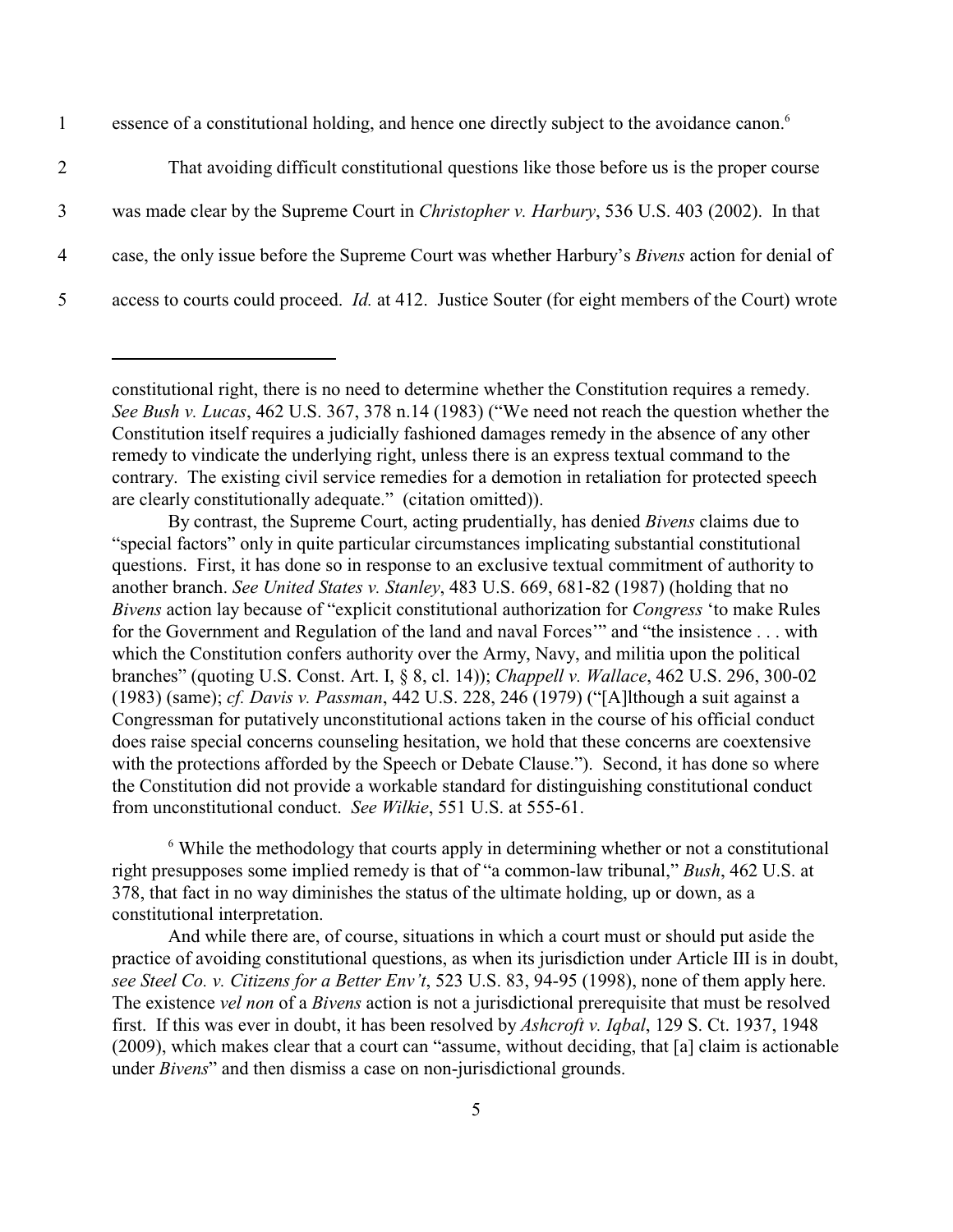| that whether this <i>Bivens</i> action lies would require an inquiry that raises |  |  |  |
|----------------------------------------------------------------------------------|--|--|--|
|                                                                                  |  |  |  |
|                                                                                  |  |  |  |

| 3              | concerns for the separation of powers in trenching on matters committed to the other                         |
|----------------|--------------------------------------------------------------------------------------------------------------|
| $\overline{4}$ | branches. Since the need to resolve such constitutional issues ought to be avoided where                     |
| 5              | possible, the [courts] should as soon as possible in the litigation [determine] whether                      |
| 6              | a potential constitutional ruling may be obviated because the allegations of denied access                   |
| $\tau$         | fail to state a claim on which relief could be granted.                                                      |
| 8              |                                                                                                              |
| 9              | <i>Id.</i> at 417 (emphasis added). The Court, in other words, said we must first decide if there are        |
| 10             | non-Bivens grounds for resolving the dispute, and only then address the constitutional issues                |
| 11             | raised by Bivens actions. <sup>7</sup> This practice, the Court stated, comports with "the obligation of the |
| 12             | Judicial Branch to avoid deciding constitutional issues needlessly." Id. The Court then                      |
| 13             | proceeded to examine closely the cause of action that Harbury claimed to have lost through the               |
| 14             | defendants' behavior, determined that it was insufficient to justify relief, and, on that non-               |
| 15             | constitutional basis, dismissed Harbury's claim. Id. at 418.                                                 |
| 16             | The implications for Arar's case could hardly be more manifest. The national security                        |
| 17             | concerns that the majority relies upon in its special factors analysis are precisely those that the          |
| 18             | Supreme Court said must be avoided in <i>Harbury</i> . And in such circumstances, it is our job to put       |

To be sure, the Supreme Court noted that the defendants in *Harbury* "did not challenge below the existence of a cause of action under *Bivens,*" and accordingly it did not express an opinion on the question or use the "special factors" terminology. *Harbury*, 536 U.S. at 412 n.6. But the constitutional question before us, of the balancing of two constitutional interests, one an individual right and one a matter of national security and separation of powers, is the same one as was avoided in *Harbury*.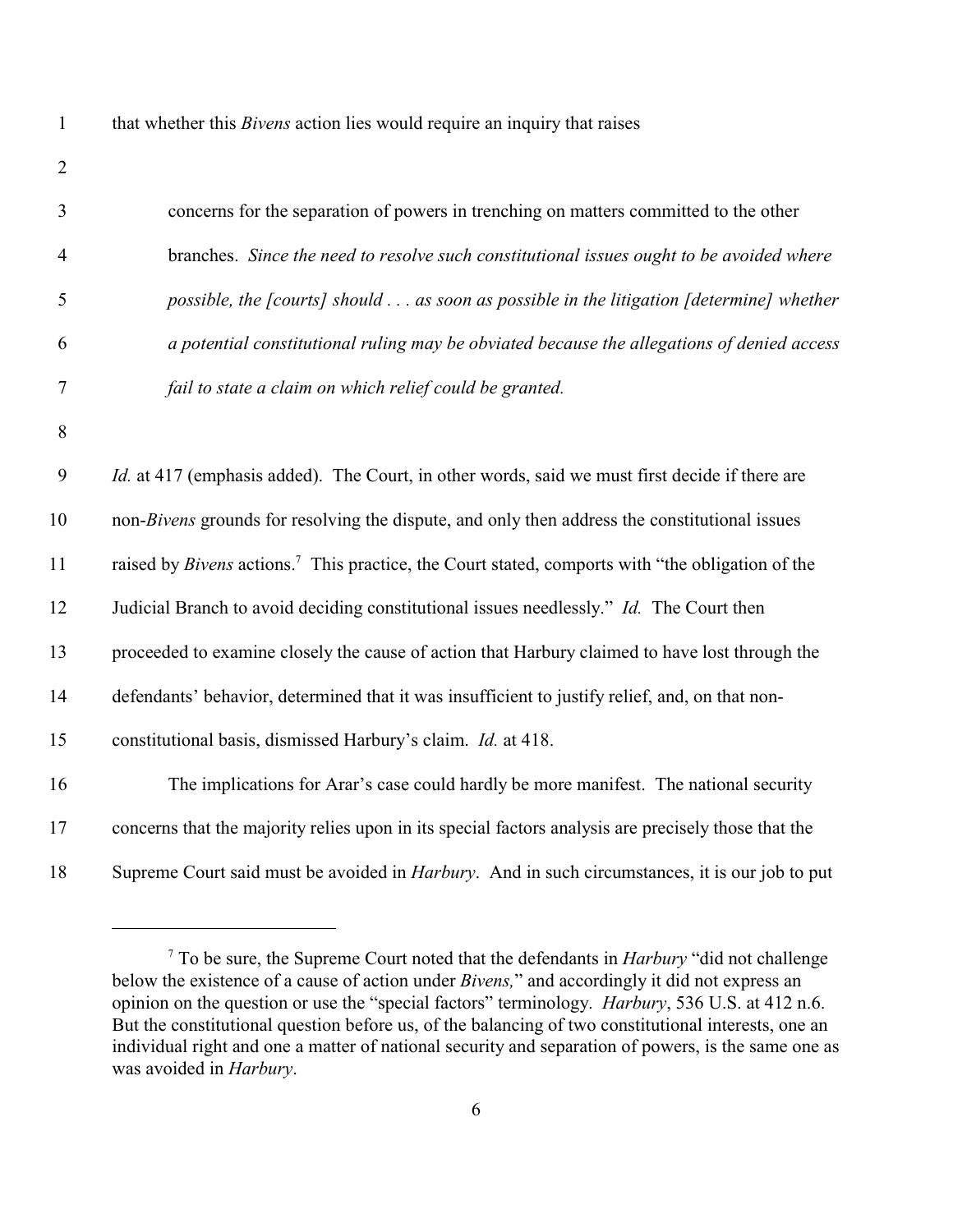| $\mathbf{1}$   | "the trial court in a position as soon as possible in the litigation to know whether a potential            |
|----------------|-------------------------------------------------------------------------------------------------------------|
| $\overline{2}$ | constitutional ruling may be obviated." <i>Id.</i> at 417. For reasons that will be clear soon enough, it   |
| $\mathfrak{Z}$ | may well be that, on remand, this case would, for non-constitutional reasons, "fail to state a claim        |
| $\overline{4}$ | on which relief could be granted." <i>Id.</i> at 417. That being so, the Supreme Court has told us, we      |
| 5              | must avoid constitutional pronouncements.                                                                   |
| 6              | For this Court to go out of its way to decide on <i>Bivens</i> grounds when it is not necessary is,         |
| $\tau$         | therefore, a reaching out of a particularly dangerous sort, regardless of what conclusion the Court         |
| $\, 8$         | comes to on the <i>Bivens</i> question. <sup>8</sup> If—as I would if I had to face the question—we were to |
| 9              | decide that <i>Bivens</i> applies, then some remedy would be necessary regardless of Congress's             |
| 10             | preference. If, as the majority chooses to do, we rule that <i>Bivens</i> does not apply, we have said      |
| 11             | that, in a wide variety of cases, the Constitution fails to give protection. Both positions require a       |
| 12             | parsing of the Great Charter. When such a decision cannot be avoided, so be it: we do our job.              |
| 13             | But where it can be avoided, it should be.                                                                  |
| 14             | $\mathbf{I}$                                                                                                |

15 So, how might the *Bivens* issue have been avoided? As Judge Sack explains in his

<sup>&</sup>lt;sup>8</sup> At footnote 7, the majority disputes Judge Pooler's statement that the propositions in the accompanying text are dicta. *See* Maj. Op. at **37**. The majority then seeks to characterize those propositions as holdings. But whether something is holding or dicta is an objective fact and does not depend on how it is characterized either by a majority or by a dissent. It is what it is regardless of what one calls it. To paraphrase my professor Fleming James, "You can call it Thucydides or you can call it mustard plaster, but it is [dicta or holding] just the same."

The fact that the majority *wishes* to call the propositions holding is instructive, however. If the propositions are *holding* then they would eliminate virtually all *Bivens* actions in this circuit. And they would do so despite the assertions, elsewhere in the majority opinion, that recognizing a *Bivens* action in this extraordinary case would be uniquely dangerous. The majority's desire to make a "holding" of such breadth, as to a question entailing constitutional interpretation, in a case which, as I argue, could likely be resolved on other grounds, displays a truly extraordinary degree of willfulness and activism.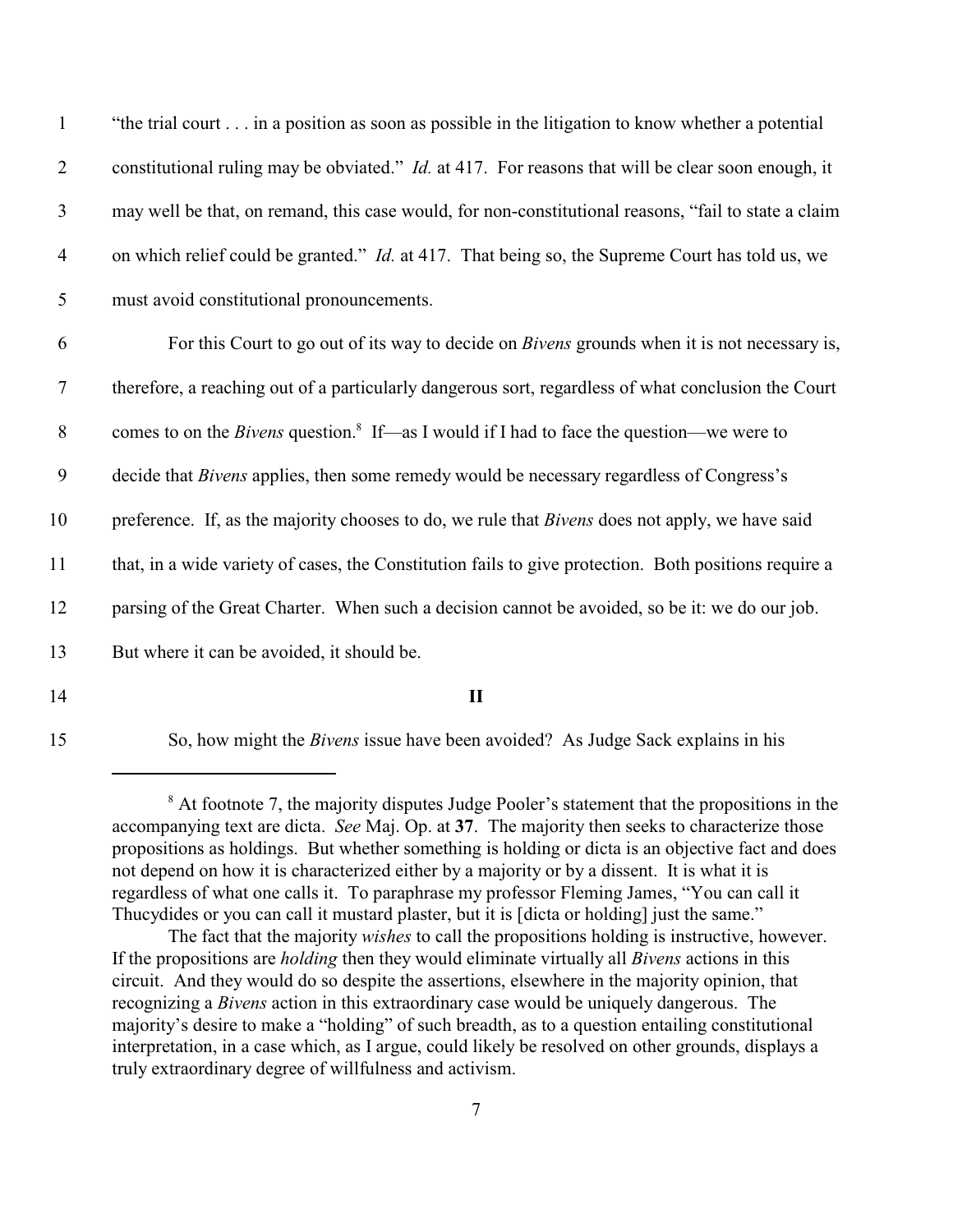| $\mathbf{1}$     | eloquent dissent, this might be done through first examining the significance of the state secrets        |
|------------------|-----------------------------------------------------------------------------------------------------------|
| $\overline{2}$   | privilege to this case. <sup>9</sup> That privilege has long required dismissal in those rare cases where |
| $\mathfrak{Z}$   | national security interests so drastically limit the evidence that can be introduced as to deprive        |
| $\overline{4}$   | either a plaintiff or a defendant of an opportunity to make its case. See, e.g., Zuckerbraun v. Gen.      |
| 5                | Dynamics Corp., 932 F.2d 544, 547 (2d Cir. 1991); see also United States v. Reynolds, 345 U.S.            |
| 6                | 1 (1953); El-Masri v. United States, 479 F.3d 296, 308 (4th Cir. 2007) ("[A] proceeding in which          |
| $\overline{7}$   | the state secrets privilege is successfully interposed must be dismissed if the circumstances make        |
| $\, 8$           | clear that privileged information will be so central to the litigation that any attempt to proceed        |
| $\boldsymbol{9}$ | will threaten that information's disclosure."). In a case such as this, where the Government              |
| 10               | asserts that the plaintiff's claim implicates vital national secrets, we must, before we move to the      |
| 11               | merits, examine the consequences of our duty to guard against any potentially harmful                     |
| 12               | disclosures.                                                                                              |
| 13               | The majority obviously shares our concerns about the protection of state secrets, as                      |
| 14               | virtually every "special factor" identified in the majority opinion concerns classified material.         |
| 15               | But, as Judge Sack says, this amounts to double-counting of the Government's interest in                  |
| 16               | preserving state secrets. See dissenting opinion of Judge Sack at 52. We already possess a well-          |

<sup>&</sup>lt;sup>9</sup> At footnote 14, the majority states that the state secrets privilege, despite its common law origin, is not devoid of constitutional implications. *See* Maj. Op. at **58-59**. That may well be. But that fact in no way means that decisions as to the applicability of a particular claim of the privilege entail constitutional interpretations. The existing common law privilege more than covers whatever the Constitution requires. The proper analogy is quite simple. If Congress were to pass a statute, akin to § 1983, giving broad cause of action to those injured by federal officials, decisions under that statute would not normally involve constitutional interpretations. And this would be so even though, in the absence of such a statute, a *Bivens*, constitutional claim, might lie. The same is so with respect to applications of the common law state secrets privilege. As an excuse for the majority's violation of the canon of constitutional avoidance this argument does not make it to first base.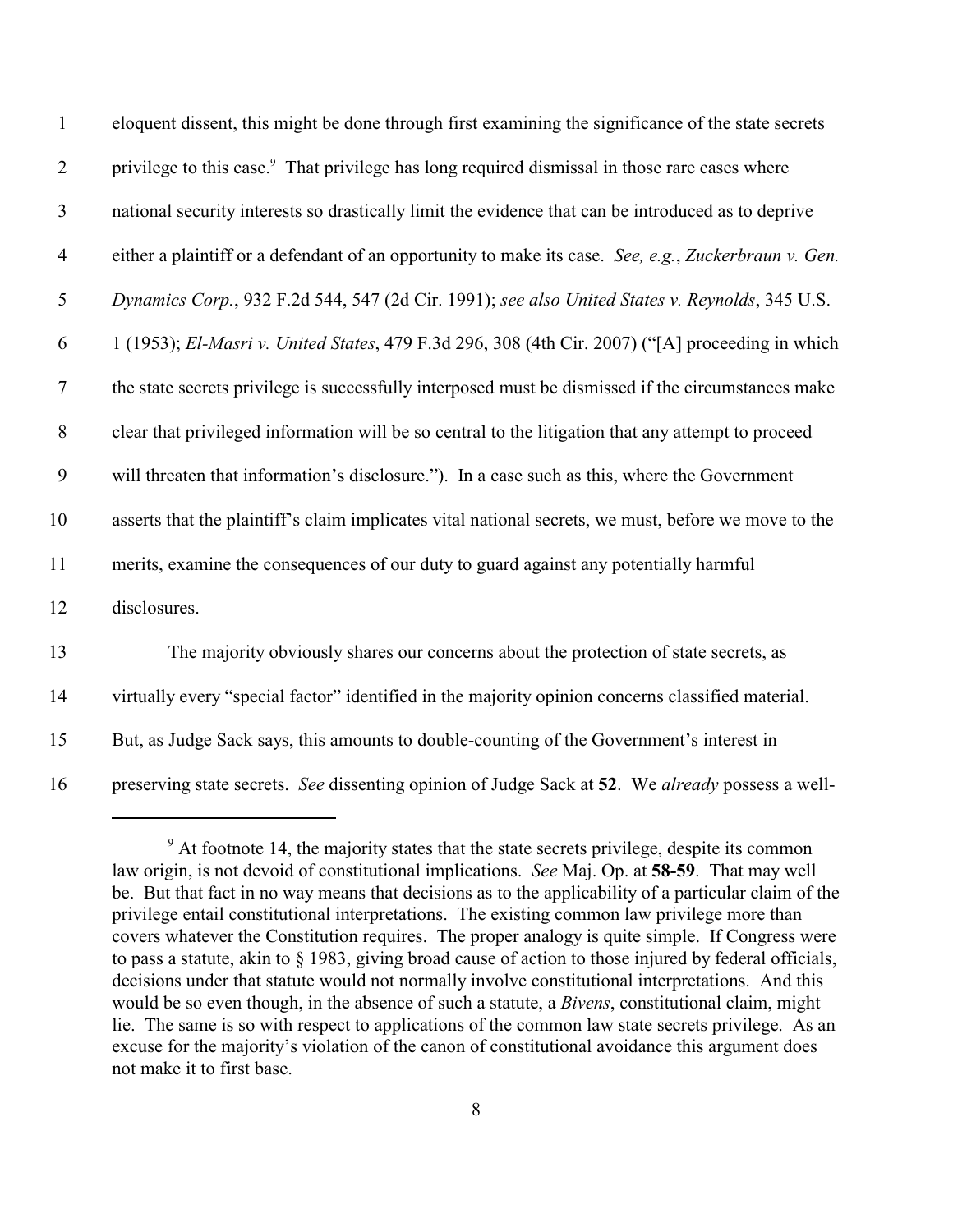| $\mathbf{1}$   | established method for protecting secrets, one that is more than adequate to meet the majority's                    |
|----------------|---------------------------------------------------------------------------------------------------------------------|
| $\overline{2}$ | concern. <sup>10</sup> Denying a <i>Bivens</i> remedy because state secrets might be revealed is a bit like denying |
| $\mathfrak{Z}$ | a criminal trial for fear that a juror might be intimidated: it allows a risk, that the law is already at           |
| $\overline{4}$ | great pains to eliminate, to negate entirely substantial rights and procedures.                                     |
| 5              | Even more mystifying is the majority's insistence that it is respecting "[t] the preference                         |
| 6              | for open rather than clandestine court proceedings." Maj. Op. at 47. How, exactly, does the                         |
| $\overline{7}$ | majority promote openness by shaping a constitutional decision around the fact that state secrets                   |
| $8\,$          | might be involved in a claim? The state secrets doctrine is undoubtedly in tension with the                         |
| 9              | public right of access to the courts, but the majority's approach is more opaque than any state                     |
| 10             | secrets resolution. When a court properly applies the state secrets doctrine, the case at bar will                  |
| 11             | proceed only if the alleged state secrets are not vital to a claim or defense, so there should be                   |
| 12             | little fear that a substantive holding will ultimately turn on secret material. By contrast, consider               |
| 13             | the harm done to the openness of the court system by what the majority does here. It bars any                       |
| 14             | action in the face of what we are required to assume are outrageous constitutional violations, and                  |
| 15             | it does so simply because state secrets might possibly be involved, without having a court look                     |
| 16             | into that very question. As a result, even if the Government's claimed need for secrecy turned                      |
| 17             | out to be wholly illusory, there would be no recourse! Indeed, even if the Government                               |
| 18             | declassified every document relating to this case, even if all four countries involved announced                    |
| 19             | that they had nothing to hide and that Arar's claim should proceed so that they could be                            |

<sup>&</sup>lt;sup>10</sup> Indeed, if anything, existing doctrine may be *too* solicitous of the need for secrecy, if the many critics of the *Reynolds* line are correct. *See infra* Part IV. But while there is widespread concern that the doctrine may be overused, it is hard to find any commentators who think that state secrets are inadequately protected under current law.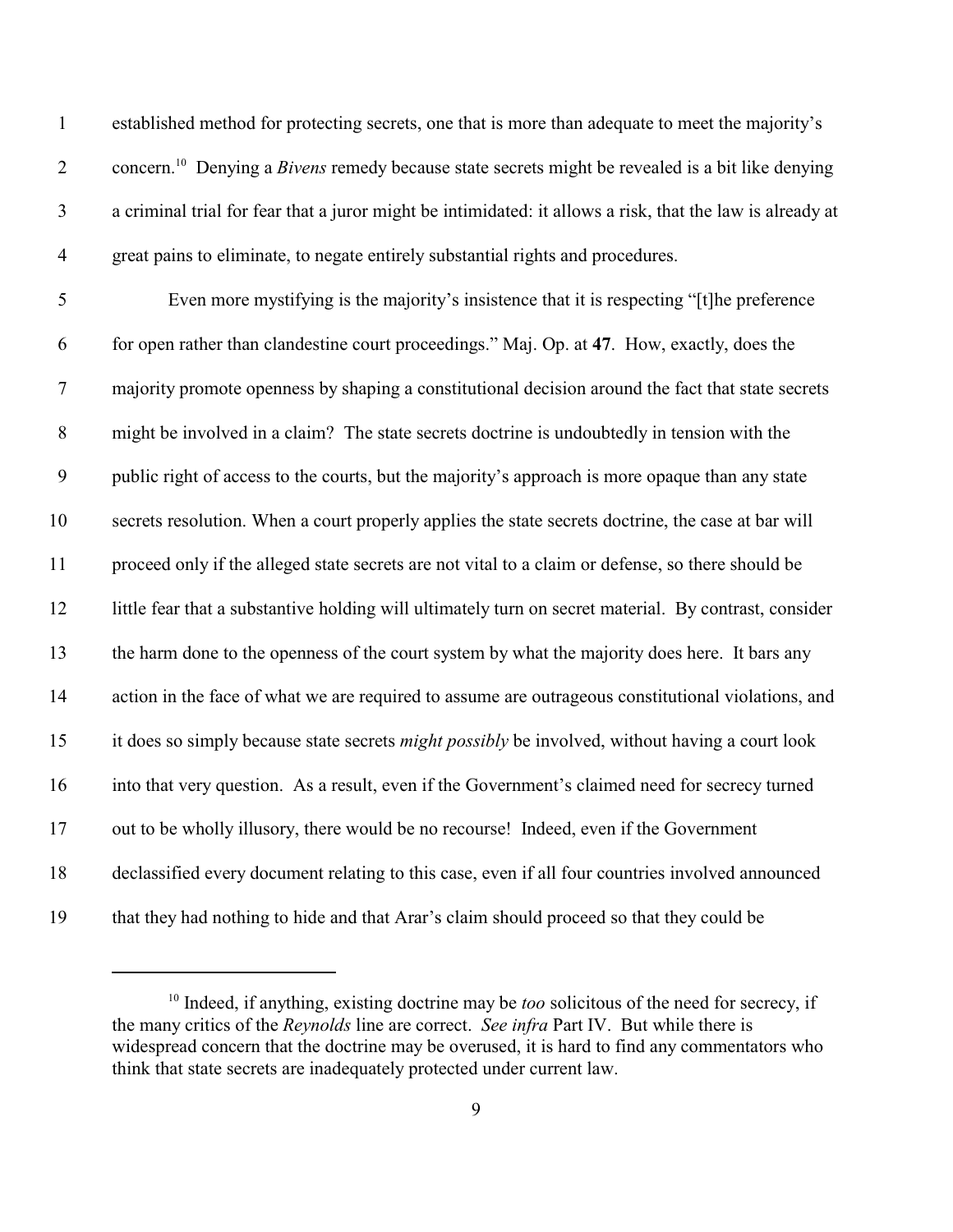exonerated, there would be no open judicial testing of Arar's allegations. Which approach should give us more cause to hesitate?

| $\mathfrak{Z}$   | The majority further errs in its use and abuse of other fields of law. In trying to find                      |
|------------------|---------------------------------------------------------------------------------------------------------------|
| $\overline{4}$   | "special factors" that could justify barring a Bivens claim (but do not depend on "state secrets")            |
| 5                | the majority points to two issues that arise in <i>every</i> tort suit against a government official. If they |
| 6                | are valid here they would appear to counsel "hesitation" in (and, under the majority's reasoning,             |
| $\boldsymbol{7}$ | seemingly preclude) every <i>Bivens</i> action. First, the majority warns that "[t]he risk of graymail        |
| $8\,$            | . counsels hesitation in creating a <i>Bivens</i> remedy." Maj. Op. at 51. Because the risk of                |
| 9                | unwarranted and dangerous disclosure is so high, the Government will be pressured into settling               |
| 10               | meritless cases. Second, as a consequence of such graymail, the Government, rather than                       |
| 11               | individual defendants, would wind up paying off claims. See Maj. Op. at 52. Because these                     |
| 12               | possibilities are "an endemic risk in cases (however few) which involve a claim like Arar's," the             |
| 13               | majority concludes, they make <i>Bivens</i> actions particularly inappropriate. Maj. Op. at 51.               |
| 14               | But both of these issues—the risk of graymail and the disjunction between individual                          |
| 15               | defendants and an indemnifying government—are present in every tort suit against a government                 |
| 16               | agent, not just the relatively "few" cases involving extraordinary rendition for the purposes of              |
| 17               | torture. <sup>11</sup> Taking the latter point first, both state and federal officers are almost universally  |
| 18               | indemnified by the State if they lose tort suits. In Bivens cases, the federal government                     |
| 19               | "indemnifies its employees against constitutional tort judgments or settlements (in the rare                  |
| 20               | instances in which a <i>Bivens</i> claim results in a monetary liability) and takes responsibility for        |

 That is, except to the extent "state secrets" are involved. And to the extent they are, as already discussed, the state secrets privilege is more than sufficient to preclude graymail.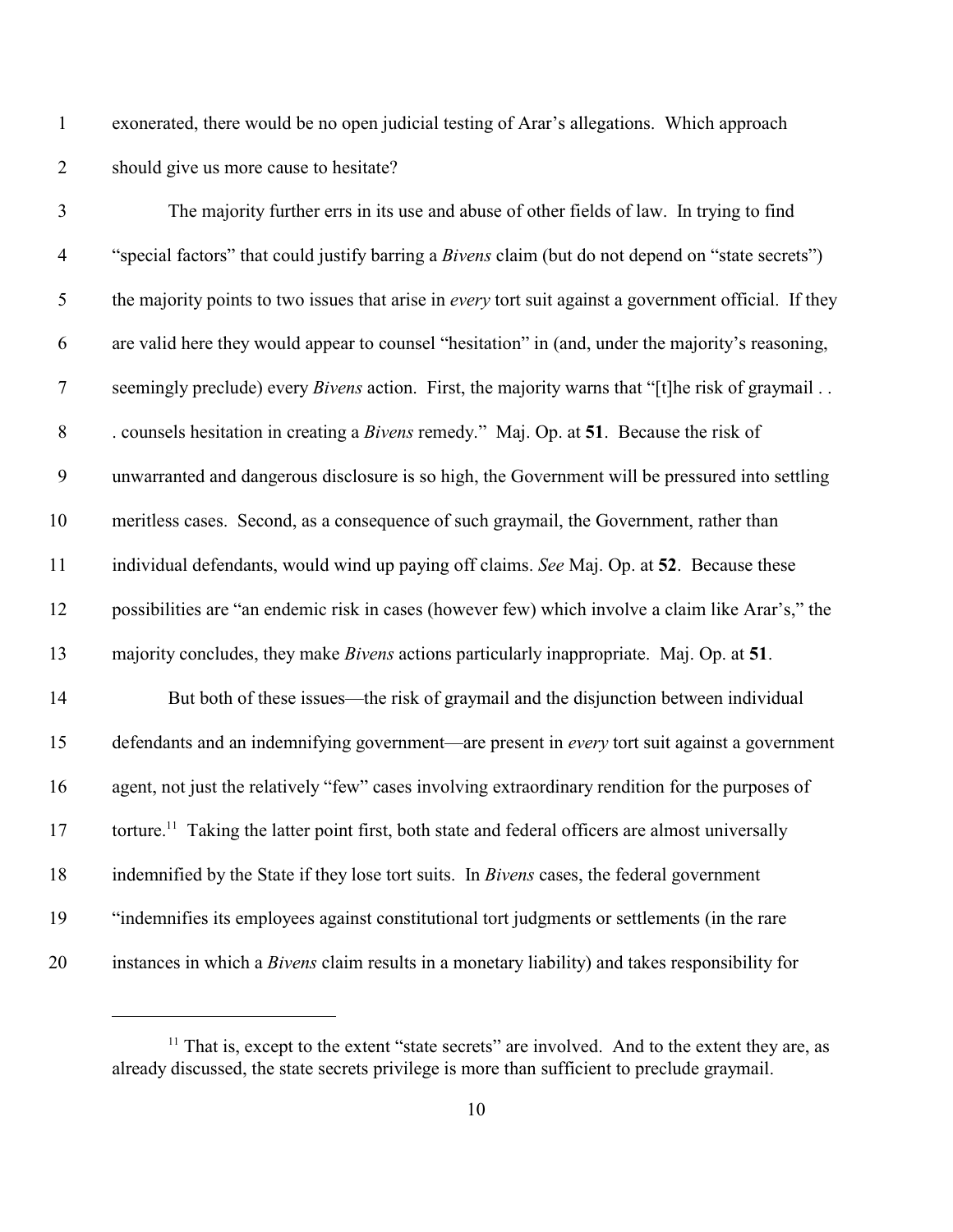| $\mathbf{1}$   | litigating such suits." Cornelia T.L. Pillard, Taking Fiction Seriously: The Strange Results of             |
|----------------|-------------------------------------------------------------------------------------------------------------|
| $\overline{2}$ | Public Officials' Individual Liability Under Bivens, 88 Geo. L.J. 65, 76 (1999). Indeed, "[a]s a            |
| $\mathfrak{Z}$ | practical matter $\dots$ indemnification is a virtual certainty." <i>Id.</i> at 77. Similarly, as is widely |
| $\overline{4}$ | understood, "a suit against a state officer is functionally a suit against the state, for the state         |
| 5              | defends the action and pays any adverse judgment. So far as can be assessed, this is true not               |
| 6              | occasionally and haphazardly but pervasively and dependably." John C. Jeffries, Jr., In Praise of           |
| $\overline{7}$ | the Eleventh Amendment and Section 1983, 84 Va. L. Rev. 47, 50 (1998) (citation omitted). So                |
| $8\,$          | the majority's point proves far too much: if a Bivens action is inappropriate where the individual          |
| 9              | defendants' pocketbooks are not ultimately at risk, then Bivens actions are always inappropriate.           |
| 10             | And while the majority could be right that, as a policy matter, tort suits against financially              |
| 11             | indifferent defendants are unwise, who are we as federal appellate judges to say that what is               |
| 12             | standard tort law in every state in the nation, and what has been repeatedly approved by the                |
| 13             | Supreme Court and every federal circuit, is fatally unacceptable?                                           |
| 14             | As to graymail, defendants in civil suits are always subject to pressures to settle, yet this               |
| 15             | has never been considered a reason to bar categorically a type of suit against government                   |
| 16             | officials. Is the desire to avoid the revelation of state secrets (a desire that is already fully           |
| 17             | accommodated by the state secrets doctrine) so different from the desire to avoid, for example,             |
| 18             | devastating reputational injury, which will often drive a state or federal entity's response to a           |
| 19             | suit? How is the hassle attendant on a claim like Arar's—the "enmesh[ing of] government                     |
| 20             | lawyers" and the "elicit[ing of] government funds for settlement," Maj. Op. at 39—so much                   |
| 21             | worse here than it is in the types of suits that every state has chosen to permit and that all three        |
| 22             | branches of the federal Government have accepted since <i>Bivens</i> was issued almost 40 years             |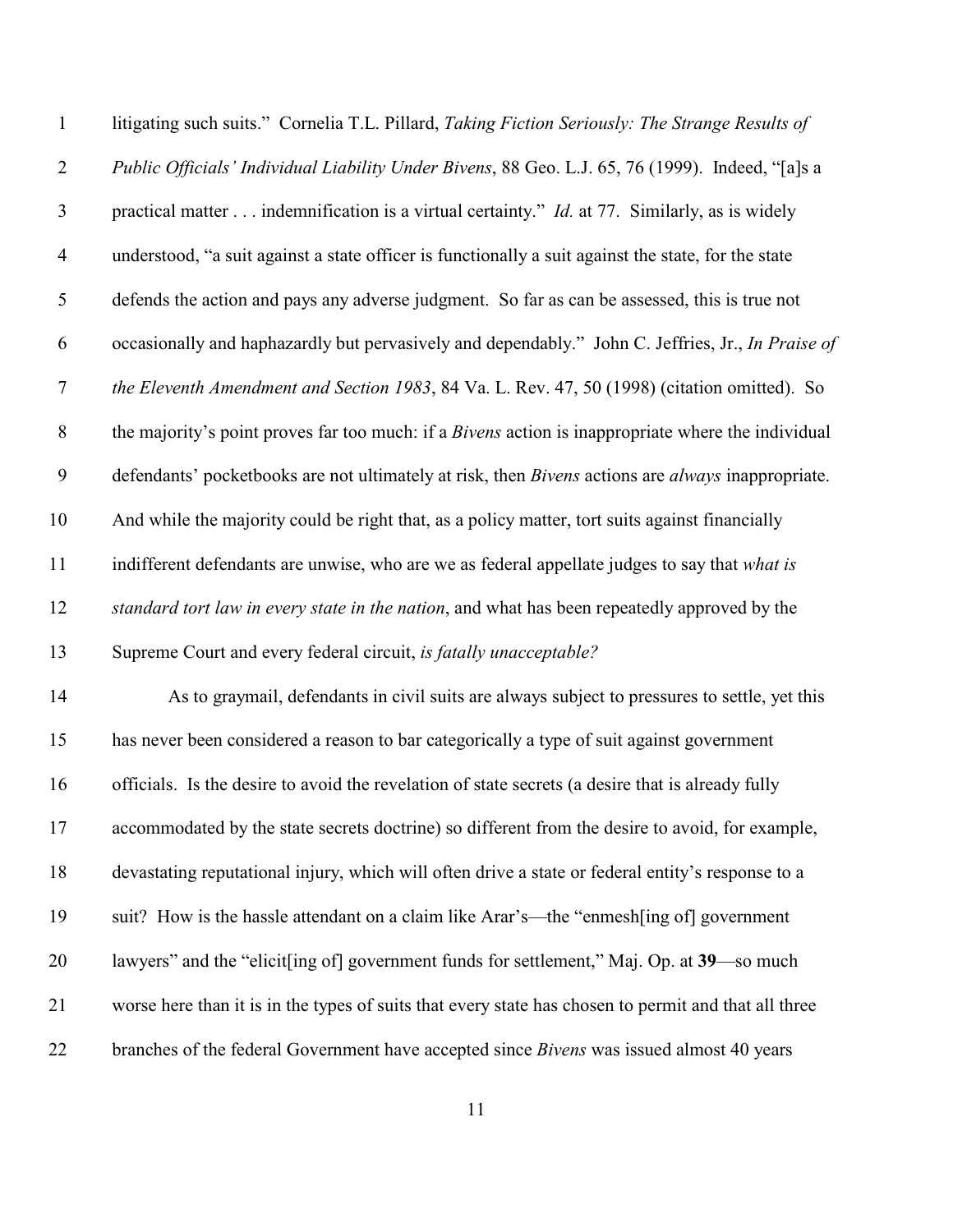1  $a\alpha_0$ ?<sup>12</sup>

| 2              | These, then, are the majority's determinative "special factors": a mix of risks that are                            |
|----------------|---------------------------------------------------------------------------------------------------------------------|
| 3              | amply addressed by the state secrets doctrine and policy concerns that inhere in all <i>Bivens</i> actions          |
| $\overline{4}$ | and in innumerable every-day tort actions as well. <sup>13</sup> This maladaptation of a <i>Bivens</i> analysis, as |
| 5              | far as I can tell, is motivated by a belief that the majority's holding is necessary to protect our                 |
| 6              | nation's security. But, as I have already said, that worthy concern both can be and should be                       |
|                | protected by already existing ordinary law and not by reaching out and potentially warping the                      |

 $13$  My fellow dissenters have said all that needs to be said about the majority's insistence that Arar's action is "a constitutional challenge to policies promulgated by the executive" and that *Bivens* actions cannot proceed where they "affect diplomacy, foreign policy and the security of the nation." Maj. Op. at **38**. And as to the ominous-sounding warning that "[s]uch a suit unavoidably influences government policy" and "invades government interests," Maj. Op. at **39**, I would not think that an unconstitutional course of government action is shielded from scrutiny merely because it can be described as a "policy" or "interest." If the DEA had a "policy" of conducting warrantless home searches, would we hesitate to influence it? *See Bivens*, 403 U.S. at 389-90. If corrections officials acted on an "interest" in denying their inmates medical care, would we hesitate to invade it? *See Carlson v. Green*, 446 U.S. 14, 16 (1980).

 $12$  On the subject of graymail, something must be said in response to the majority's remarkable insinuation that Canada has been the victim of graymail at Arar's hands. Maj. Op. at **53-54**. ("It is not for nothing that Canada (the government, not an individual officer of it) paid Arar \$10 million dollars."). The Canadian government decided on its own accord to initiate an inquiry into its role in Arar's treatment, an investigation that operated independently of Arar's suits. That inquiry was "specifically precluded from making any findings (or even assessments) as to whether the Government of Canada would be civilly liable to Mr. Arar." *Report of the Events Relating to Maher Arar: Analysis & Recommendations*, Commission of Inquiry into the Actions of Canadian Officials in Relation to Maher Arar 362 (Sept. 18, 2006). It had no power to recommend payment, but instead just expressed the facts surrounding Arar's treatment, spelling out Canada's conduct vis-à-vis Arar in hundreds of pages of detail. The Canadian government considered that report and decided to compensate and apologize to Arar. In other words, Canada voluntarily established a commission the entire purpose of which was to determine and discuss publicly what the Canadian government did to Arar; it then assessed those facts and concluded that it should negotiate a settlement with him and formally apologize for the role of Canadian officials. Many lessons could be drawn from this process for the American response to allegations like Arar's, but one thing quite clearly cannot be said: that what happened in Canada is tantamount to graymail.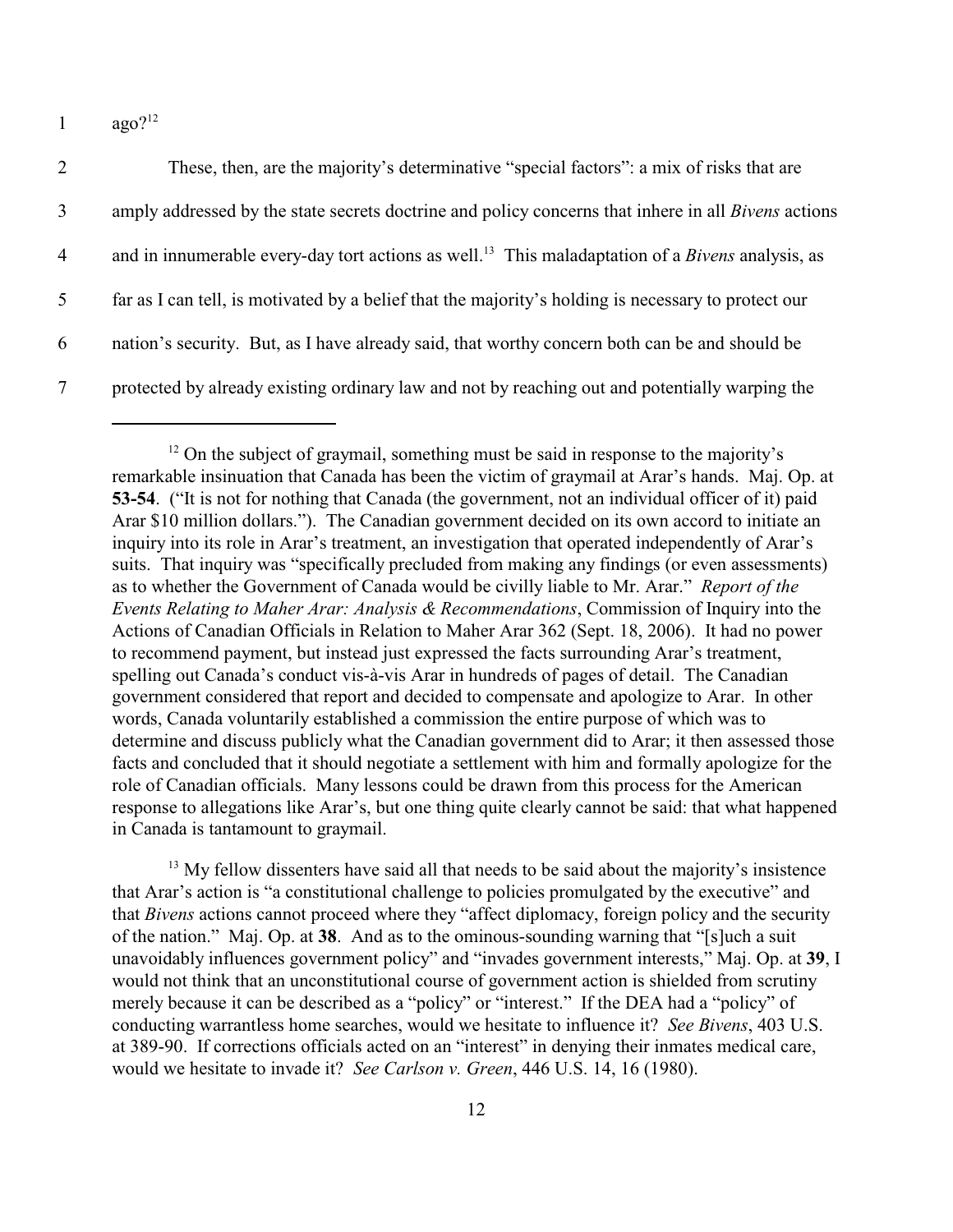Constitution.

 **III** The state secrets doctrine has recently come in for significant criticism, much of it warranted. In particular, many commentators—not to mention the Obama administration and a Ninth Circuit panel—have suggested that outright dismissal of a case on state secrets grounds should be disfavored. *See, e.g.*, *Mohamed v. Jeppesen Dataplan, Inc.*, 563 F.3d 992, 1006 (9th Cir. 2009), *amended at* 579 F.3d 942, *reh'g en banc granted by* No. 08-15693, 2009 U.S. App. LEXIS 23595; *Policies and Procedures Governing Invocation of the State Secrets Privilege*, Memorandum from the Attorney Gen. to Heads of Exec. Dep'ts and Agencies (Sept. 23, 2009), *available at* http://www.usdoj.gov/opa/documents/state-secret-priviliges.pdf. There is much to these concerns. But I would note three reasons that a threshold dismissal for want of evidence due to the existence of state secrets (if that were eventually determined necessary) would be preferable to the constitutional holding made today. And this would be so, I suggest, quite apart from the importance of adhering to the canon of constitutional avoidance. First, a dismissal because a party simply cannot (for reasons of state secrets) proffer 16 necessary evidence says nothing about the merits of the underlying claim.<sup>14</sup> While this may be deeply unfair to a party who has been grievously injured (as we must assume Arar was), it, at least, does no damage to the legal standards by which other parties' claims are judged. Second, a routine practice of first considering state secrets avoids the risk of a certain type

 The fact that a claim involves an open and plausible constitutional question should be no bar to a state secrets ruling. As in *Iqbal*, a court can simply "assume, without deciding, that [plaintiff's *Bivens*] claim is actionable" and determine whether a case must be dismissed even on the legal theory most favorable to the plaintiff. *Iqbal*, 129 S. Ct. at 1948.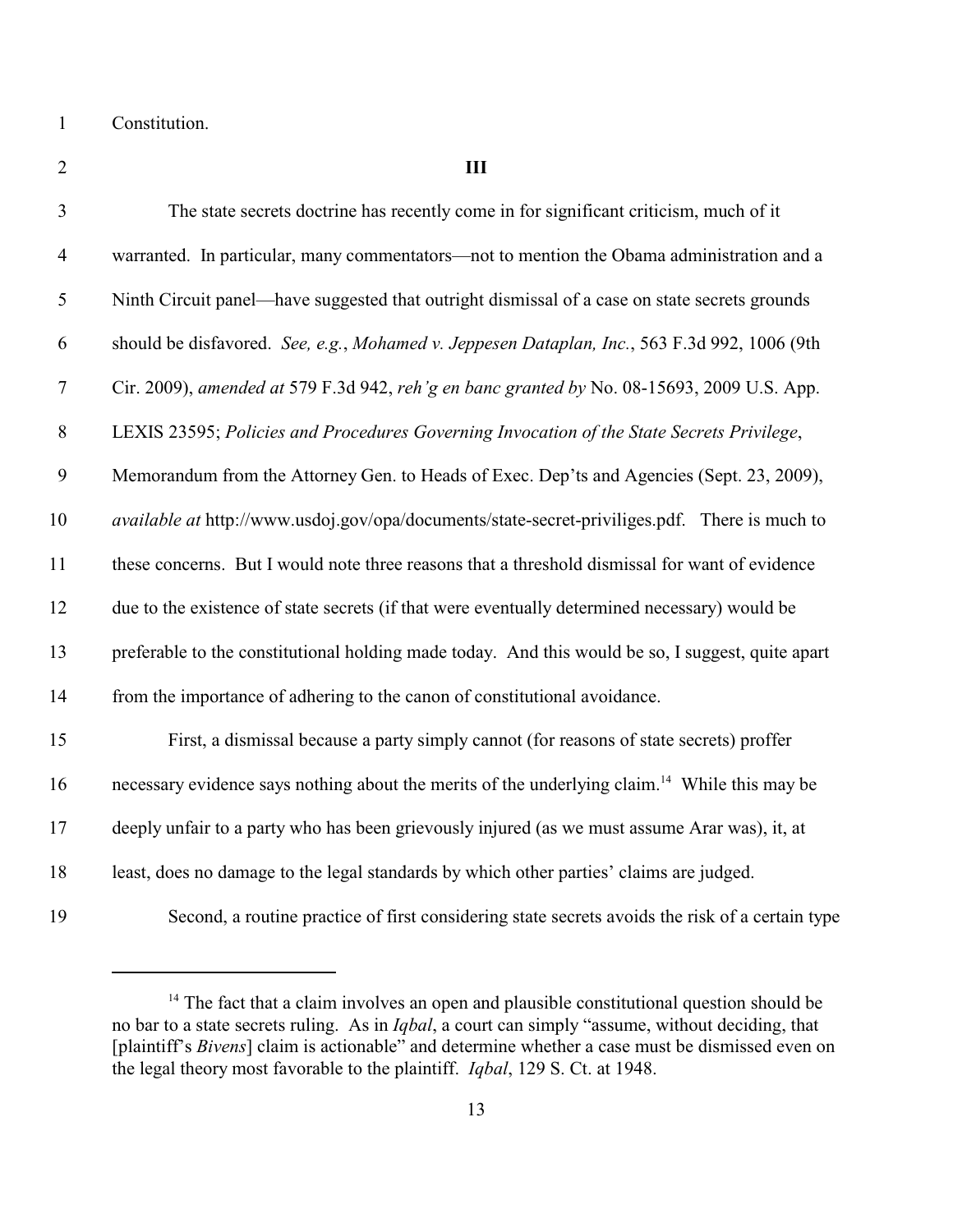| $\mathbf{1}$   | of Government gamesmanship. If the Government has the option of seeking a state secrets                   |
|----------------|-----------------------------------------------------------------------------------------------------------|
| $\overline{2}$ | dismissal both before <i>and</i> after a decision on some open question, then it has the ability to moot  |
| $\mathfrak{Z}$ | unfavorable rulings. Consider the strategy in this case. The Government's initial filing before           |
| $\overline{4}$ | the District Court sought a state secrets dismissal. In its brief for this en banc hearing, however,      |
| 5              | <i>after</i> it had won a favorable substantive ruling from the District Court and the panel, the         |
| 6              | Government did not mention any interest in a remand for a state secrets dismissal. <sup>15</sup> It seems |
| $\tau$         | more than likely that, had the District Court or the panel found <i>against</i> the Government on the     |
| $8\,$          | Bivens question, the Government would be arguing to us that the opinion below should be                   |
| 9              | vacated pending a state secrets determination. To be sure, a party has no obligation to fire all of       |
| 10             | its guns at once when a single argument can shoot a claim down. And I do not mean to imply                |
| 11             | any devious motive on the part of the Government in this case in particular. But there is no              |
| 12             | reason to structure our law to facilitate such conduct.                                                   |
| 13             | Third, and most important, a holding that Arar, even if all of his allegations are true, has              |
| 14             | suffered no remediable constitutional harm legitimates the Government's actions in a way that a           |
| 15             | state secrets dismissal would not. The conduct that Arar alleges is repugnant, but the majority           |
| 16             | signals—whether it intends to or not—that it is not <i>constitutionally</i> repugnant. Indeed, the        |
| 17             | majority expressly states that the legal significance of the conduct Arar alleges is a matter that        |
| 18             | should be left entirely to congressional whim. See Maj. Op. at 56-57. While a state secrets               |
| 19             | dismissal would similarly move the locus of redress to the political branches, it would do so not         |
| 20             | by holding that the harm done to Arar is of no concern to the judiciary or to the Constitution. It        |

<sup>&</sup>lt;sup>15</sup> At oral argument, however, the Government did indicate that it could accept such a remand.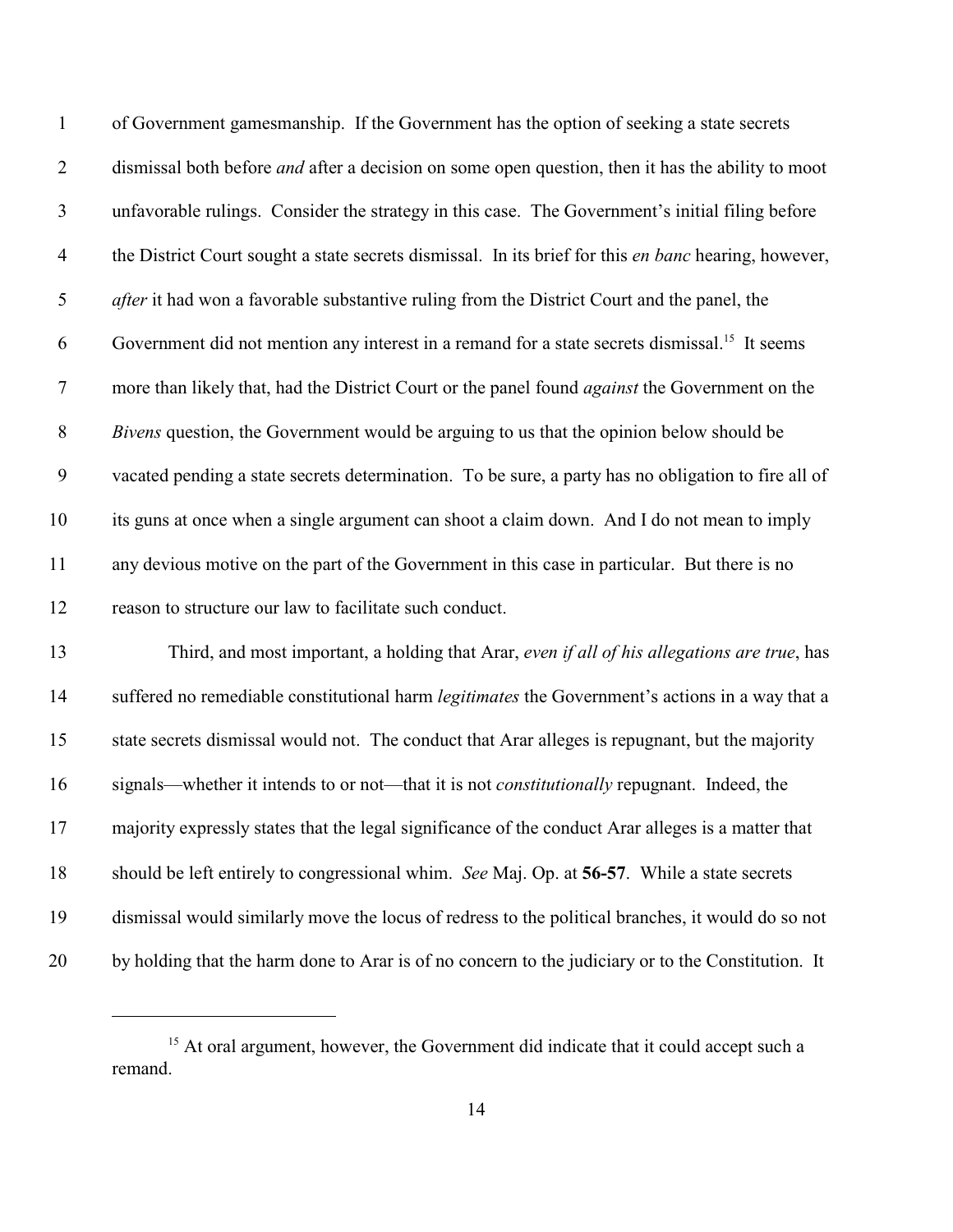| $\mathbf{1}$   | would do so, instead, by acknowledging an institutional limitation—due to the presence of state                 |
|----------------|-----------------------------------------------------------------------------------------------------------------|
| $\overline{2}$ | secrets—that is independent of the merits of Arar's claim and would, thereby, invite other                      |
| $\mathfrak{Z}$ | branches to look into those possible merits.                                                                    |
| $\overline{4}$ | This leads to my final point. Whether extraordinary rendition is constitutionally                               |
| 5              | permissible is a question that seems to divide our country. It seems to me obvious, however, that               |
| 6              | regardless of the propriety of such renditions, an issue on which I won't hide my strong feelings,              |
| $\tau$         | mistakes will be made in its operation. And more obvious still is that a civilized polity, when it              |
| $8\,$          | errs, admits it and seeks to give redress. In some countries, this occurs through a royal                       |
| 9              | commission. In the United States, for better or worse, courts are, almost universally, involved.                |
| 10             | This being so, and regardless of whether the Constitution itself requires that there be such                    |
| 11             | redress, the object must be to create and use judicial structures that <i>facilitate</i> the giving of          |
| 12             | compensation, at least to innocent victims, while protecting from disclosure those facts that                   |
| 13             | cannot be revealed without endangering national security. That might well occur here through                    |
| 14             | the application of a sophisticated state secrets doctrine. <sup>16</sup> It does not occur when, at the outset, |

<sup>&</sup>lt;sup>16</sup> Consider the closing remarks of Judge Ellis in his state secrets dismissal of Khaled El-Masri's similar allegations:

*El-Masri v. Tenet*, 437 F. Supp. 2d 530, 540-41 (E.D. Va. 2006).

It is important to emphasize that the result reached here is required by settled, controlling law. It is in no way an adjudication of, or comment on, the merit or lack of merit of El-Masri's complaint. . . . [P]utting aside all the legal issues, if El-Masri's allegations are true or essentially true, then all fair-minded people, including those who believe that state secrets must be protected, that this lawsuit cannot proceed, and that renditions are a necessary step to take in this war, must also agree that El-Masri has suffered injuries as a result of our country's mistake and deserves a remedy. Yet, it is also clear from the result reached here that the only sources of that remedy must be the Executive Branch or the Legislative Branch, not the Judicial Branch.